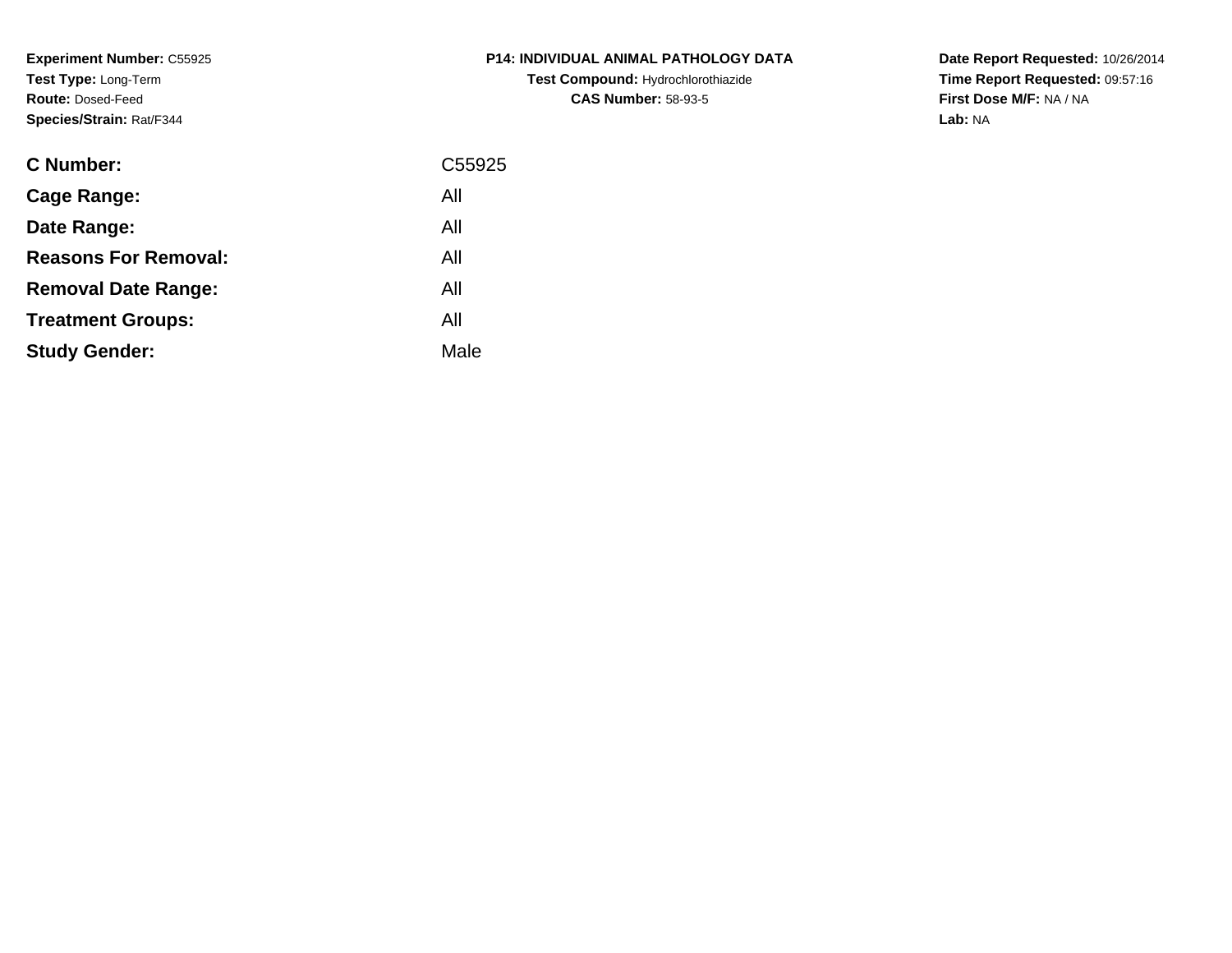**Test Type:** Long-Term

**Route:** Dosed-Feed

**Species/Strain:** Rat/F344

#### **P14: INDIVIDUAL ANIMAL PATHOLOGY DATA**

### **Test Compound:** Hydrochlorothiazide**CAS Number:** 58-93-5

| <b>ANIMAL ID: 1_001</b> | <b>TRT#: 1</b>          | <b>SEX: Male</b>                | DAY ON TEST: |  |
|-------------------------|-------------------------|---------------------------------|--------------|--|
|                         | <b>DOSE: 2000 PPM</b>   | <b>DISP:</b> Moribund Sacrifice | HISTO:       |  |
| <b>OBSERVATIONS</b>     |                         |                                 |              |  |
| Adrenal gland           | Cortex Nos              | Hyperplasia, Focal              |              |  |
| <b>Blood vessel</b>     | Pulmonary Artery Nos    | Mineralization                  |              |  |
| Heart                   |                         | Inflammation, Chronic Focal     |              |  |
|                         | Atrium                  | Thrombosis, Nos                 |              |  |
| Kidney                  |                         | Nephropathy                     |              |  |
|                         |                         | Pigmentation, Nos               |              |  |
| Liver                   | <b>Bile Duct</b>        | Hyperplasia, Focal              |              |  |
| Lung                    |                         | Pigmentation, Nos               |              |  |
| Preputial gland         |                         | Atrophy, Nos                    |              |  |
| Prostate                |                         | Inflammation, Suppurative       |              |  |
| Seminal vesicle         |                         | Atrophy, Nos                    |              |  |
| Testis                  |                         | Atrophy, Diffuse                |              |  |
|                         |                         | Atrophy, Focal                  |              |  |
|                         |                         | Hyperplasia, Interstitial Cell  |              |  |
|                         |                         | <b>Interstitial-Cell Tumor</b>  |              |  |
| Thyroid                 |                         | C-Cell Adenoma                  |              |  |
| Unspecified             | Multiple Organs Nos     | Leukemia, Mononuclear Cell      |              |  |
|                         | <b>Abdominal Cavity</b> | Mesothelioma, Nos               |              |  |
|                         | <b>Abdominal Cavity</b> | Necrosis, Fat                   |              |  |
| PRIMARY CAUSE OF DEATH  | $\blacksquare$          |                                 |              |  |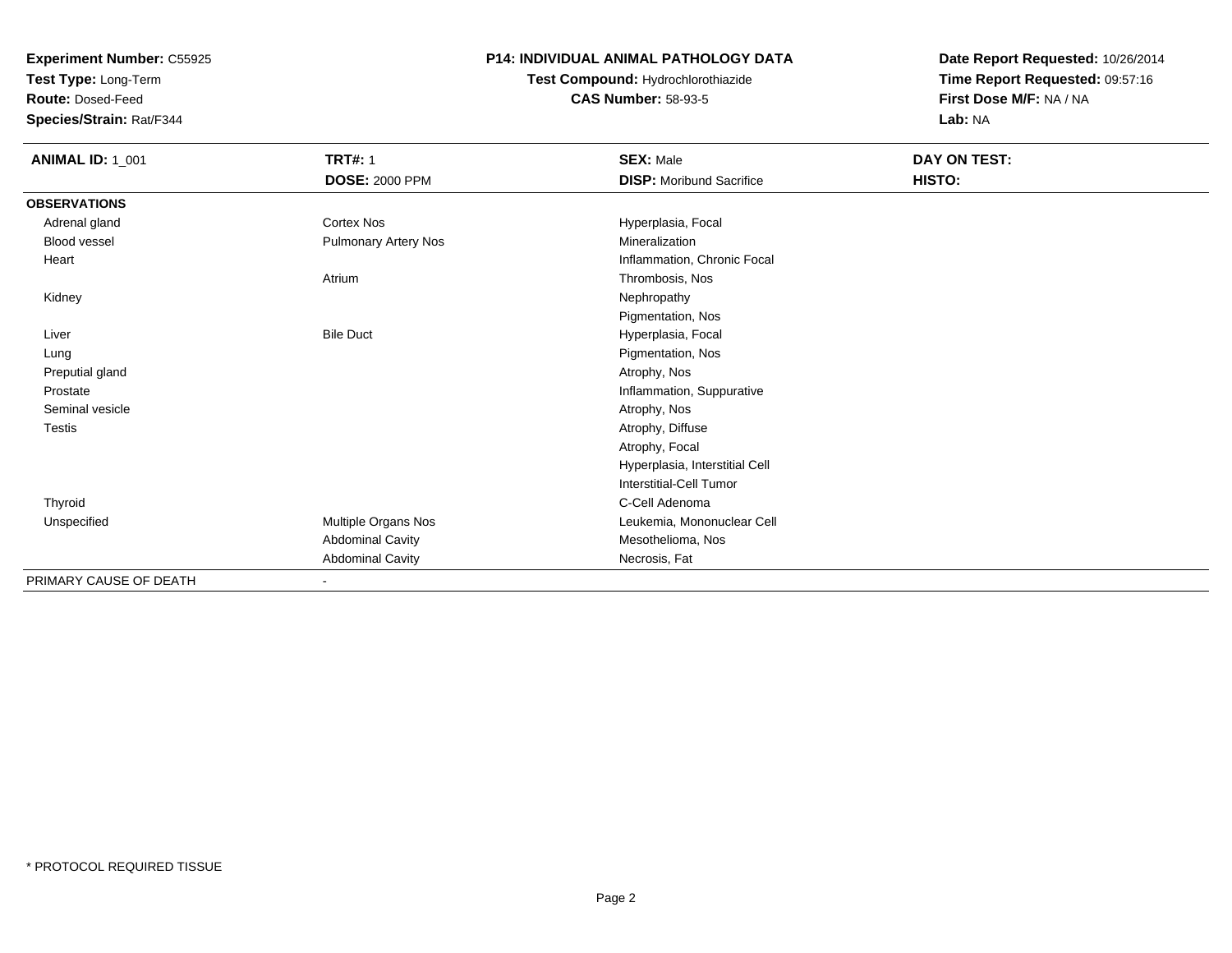**Test Type:** Long-Term

**Route:** Dosed-Feed

**Species/Strain:** Rat/F344

#### **P14: INDIVIDUAL ANIMAL PATHOLOGY DATA**

### **Test Compound:** Hydrochlorothiazide**CAS Number:** 58-93-5

| <b>ANIMAL ID: 1_002</b> | <b>TRT#: 1</b>           | <b>SEX: Male</b>                | DAY ON TEST: |  |
|-------------------------|--------------------------|---------------------------------|--------------|--|
|                         | <b>DOSE: 2000 PPM</b>    | <b>DISP:</b> Moribund Sacrifice | HISTO:       |  |
| <b>OBSERVATIONS</b>     |                          |                                 |              |  |
| Adrenal gland           | Medulla                  | Pheochromocytoma                |              |  |
| Kidney                  |                          | Nephropathy                     |              |  |
| Liver                   | <b>Bile Duct</b>         | Hyperplasia, Focal              |              |  |
|                         |                          | Necrosis, Focal                 |              |  |
| Nasal cavity            |                          | Foreign Body, Nos               |              |  |
| Pancreas                | Acinus                   | Atrophy, Focal                  |              |  |
| Preputial gland         |                          | Atrophy, Nos                    |              |  |
| Testis                  |                          | Atrophy, Diffuse                |              |  |
|                         |                          | Hyperplasia, Interstitial Cell  |              |  |
| Thymus                  |                          | Involution, Nos                 |              |  |
| Unspecified             | Multiple Organs Nos      | Leukemia, Mononuclear Cell      |              |  |
|                         | <b>Abdominal Cavity</b>  | Necrosis, Fat                   |              |  |
| PRIMARY CAUSE OF DEATH  | $\overline{\phantom{a}}$ |                                 |              |  |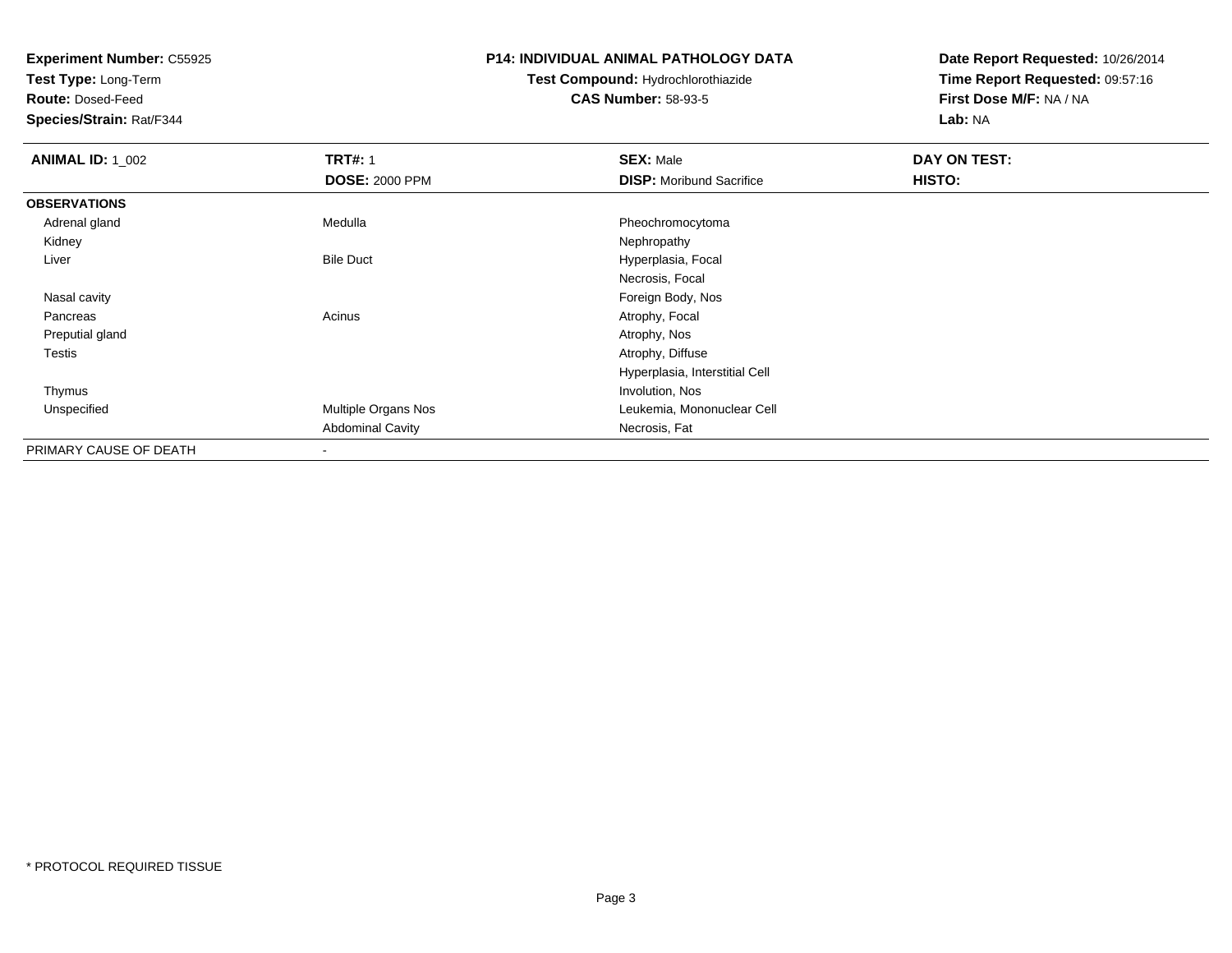**Test Type:** Long-Term

**Route:** Dosed-Feed

**Species/Strain:** Rat/F344

#### **P14: INDIVIDUAL ANIMAL PATHOLOGY DATA**

## **Test Compound:** Hydrochlorothiazide**CAS Number:** 58-93-5

| <b>ANIMAL ID: 1_003</b> | <b>TRT#: 1</b><br><b>DOSE: 2000 PPM</b> | <b>SEX: Male</b><br><b>DISP: Natural Death</b> | DAY ON TEST:<br>HISTO: |
|-------------------------|-----------------------------------------|------------------------------------------------|------------------------|
| <b>OBSERVATIONS</b>     |                                         |                                                |                        |
| Bone                    |                                         | Fibrous Osteodystrophy                         |                        |
| Kidney                  |                                         | Nephropathy                                    |                        |
| Liver                   |                                         | Neoplastic Nodule                              |                        |
| Lung                    |                                         | Congestion, Nos                                |                        |
|                         |                                         | Edema, Nos                                     |                        |
| Mammary gland           |                                         | Hyperplasia, Cystic                            |                        |
| Nasal cavity            |                                         | Inflammation, Acute Focal                      |                        |
| Parathyroid gland       |                                         | Hyperplasia, Nos                               |                        |
| Preputial gland         |                                         | Atrophy, Nos                                   |                        |
| Testis                  |                                         | Atrophy, Diffuse                               |                        |
|                         |                                         | Atrophy, Focal                                 |                        |
|                         |                                         | Hyperplasia, Interstitial Cell                 |                        |
|                         |                                         | <b>Interstitial-Cell Tumor</b>                 |                        |
| Unspecified             | Multiple Organs Nos                     | Hematopoiesis                                  |                        |
|                         | Multiple Organs Nos                     | Hyperplasia, Lymphoid                          |                        |
|                         | Multiple Organs Nos                     | Leukemia, Mononuclear Cell                     |                        |
|                         | Multiple Organs Nos                     | Mineralization                                 |                        |
| PRIMARY CAUSE OF DEATH  |                                         |                                                |                        |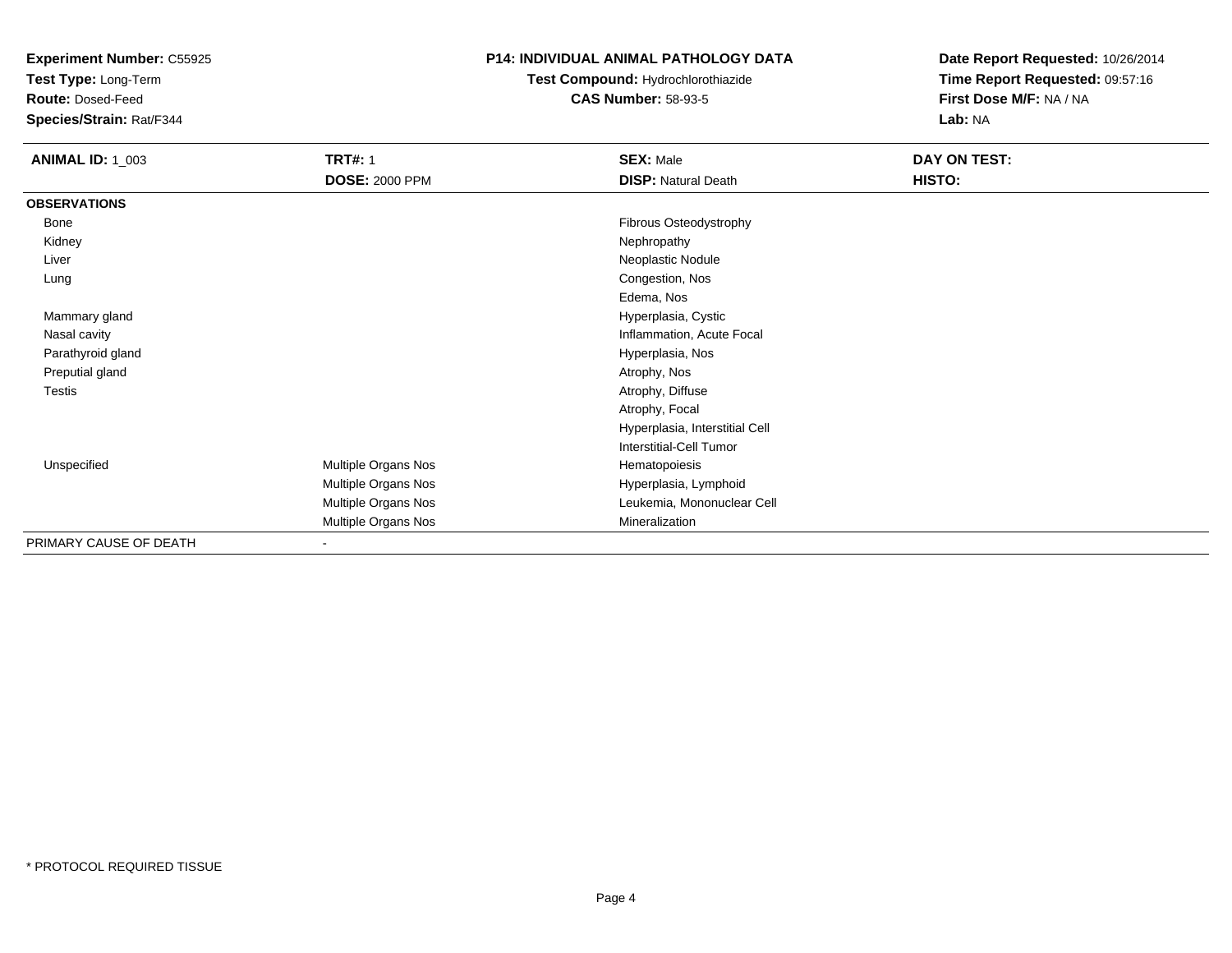**Test Type:** Long-Term

**Route:** Dosed-Feed

**Species/Strain:** Rat/F344

### **P14: INDIVIDUAL ANIMAL PATHOLOGY DATA**

## **Test Compound:** Hydrochlorothiazide**CAS Number:** 58-93-5

| <b>ANIMAL ID: 1_004</b> | <b>TRT#: 1</b>            | <b>SEX: Male</b>               | DAY ON TEST: |
|-------------------------|---------------------------|--------------------------------|--------------|
|                         | <b>DOSE: 2000 PPM</b>     | <b>DISP: Natural Death</b>     | HISTO:       |
| <b>OBSERVATIONS</b>     |                           |                                |              |
| Adrenal gland           | Medulla                   | Pheochromocytoma               |              |
| Bone                    |                           | Fibrous Osteodystrophy         |              |
| Heart                   |                           | Dilatation, Nos                |              |
|                         |                           | Inflammation, Chronic Focal    |              |
|                         | Atrium                    | Thrombosis, Nos                |              |
| Intestine Large         | Cecum, Colon              | Edema, Nos                     |              |
|                         | Colon                     | Edema, Nos                     |              |
| Kidney                  |                           | Nephropathy                    |              |
| Liver                   | Hepatocytes               | Clear-Cell Change              |              |
|                         | <b>Bile Duct</b>          | Hyperplasia, Focal             |              |
|                         |                           | Necrosis, Focal                |              |
| Lung                    |                           | Metaplasia, Osseous            |              |
|                         |                           | Mineralization                 |              |
| Lymph node              | Mesenteric Lymph Node     | Hemorrhage                     |              |
|                         | Mesenteric Lymph Node     | Inflammation, Acute Focal      |              |
| Nasal cavity            |                           | Foreign Body, Nos              |              |
|                         |                           | Inflammation, Acute Focal      |              |
| Pancreas                | Acinus                    | Atrophy, Focal                 |              |
| Parathyroid gland       |                           | Hyperplasia, Nos               |              |
| Pituitary gland         | <b>Anterior Pituitary</b> | Congestion, Nos                |              |
| Prostate                |                           | Inflammation, Chronic Focal    |              |
| Stomach                 | Forestomach               | Edema, Nos                     |              |
| <b>Testis</b>           |                           | Atrophy, Diffuse               |              |
|                         |                           | Hyperplasia, Interstitial Cell |              |
|                         |                           | Interstitial-Cell Tumor        |              |
| Thymus                  |                           | Involution, Nos                |              |
| PRIMARY CAUSE OF DEATH  |                           |                                |              |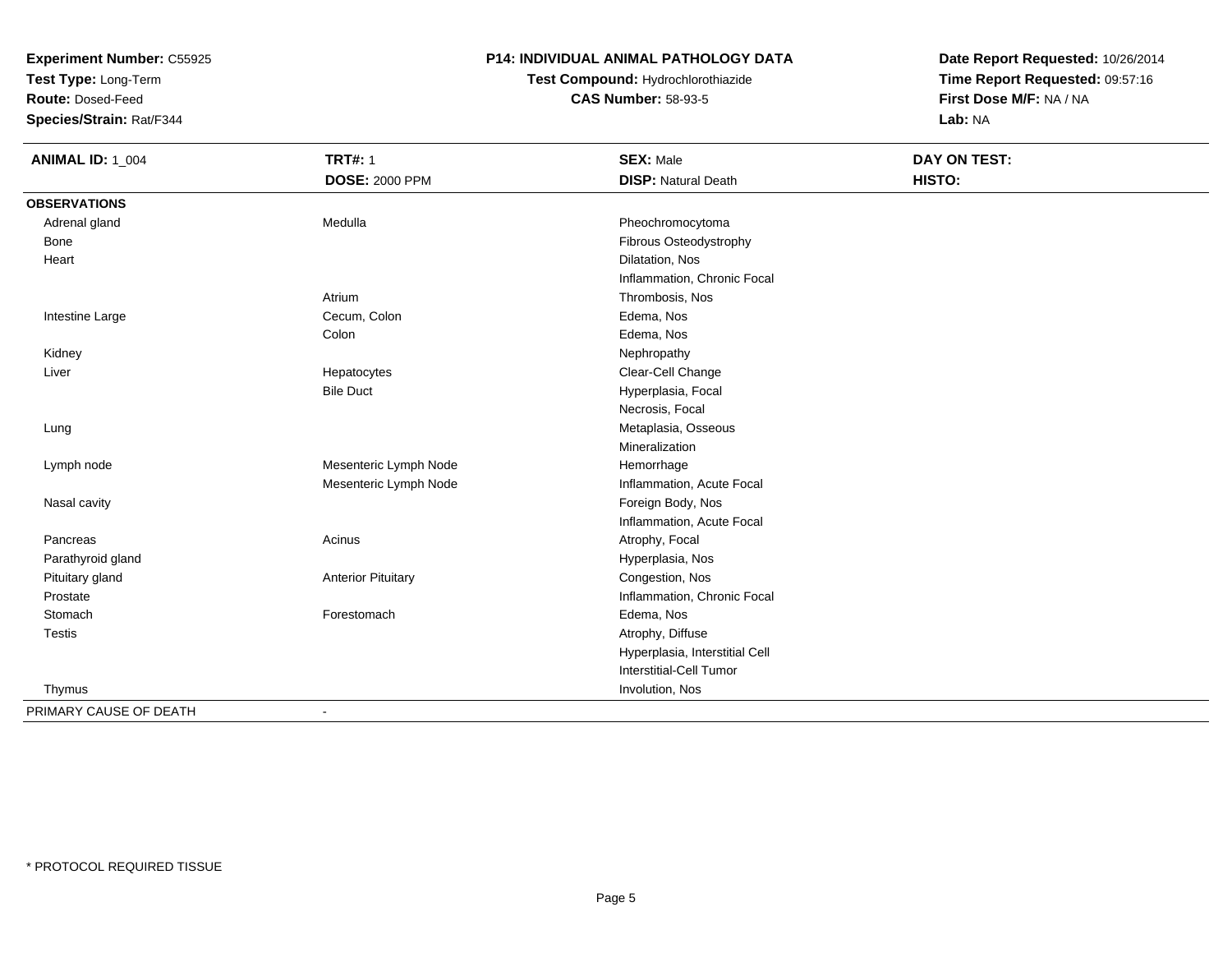**Test Type:** Long-Term

**Route:** Dosed-Feed

**Species/Strain:** Rat/F344

#### **P14: INDIVIDUAL ANIMAL PATHOLOGY DATA**

## **Test Compound:** Hydrochlorothiazide**CAS Number:** 58-93-5

| <b>ANIMAL ID: 1_005</b> | <b>TRT#: 1</b>              | <b>SEX: Male</b>                | DAY ON TEST: |  |
|-------------------------|-----------------------------|---------------------------------|--------------|--|
|                         | <b>DOSE: 2000 PPM</b>       | <b>DISP:</b> Moribund Sacrifice | HISTO:       |  |
| <b>OBSERVATIONS</b>     |                             |                                 |              |  |
| Adrenal gland           | <b>Cortex Nos</b>           | Angiectasis                     |              |  |
| Blood vessel            | <b>Pulmonary Artery Nos</b> | Mineralization                  |              |  |
| Bone marrow             |                             | Fibrosis, Myelo                 |              |  |
| Heart                   |                             | Inflammation, Chronic Focal     |              |  |
| Kidney                  |                             | Cyst, Nos                       |              |  |
|                         | Pelvis                      | Hyperplasia, Epithelial         |              |  |
|                         |                             | Nephropathy                     |              |  |
|                         |                             | Pigmentation, Nos               |              |  |
| Liver                   | <b>Bile Duct</b>            | Hyperplasia, Focal              |              |  |
|                         |                             | Pigmentation, Nos               |              |  |
| Pancreas                | Acinus                      | Atrophy, Focal                  |              |  |
| Preputial gland         |                             | Atrophy, Nos                    |              |  |
| <b>Skin</b>             | Lower Leg                   | <b>Basal-Cell Tumor</b>         |              |  |
| Stomach                 | Forestomach                 | Ulcer, Nos                      |              |  |
| Testis                  |                             | Atrophy, Diffuse                |              |  |
|                         |                             | Atrophy, Focal                  |              |  |
|                         |                             | Interstitial-Cell Tumor         |              |  |
| Thymus                  |                             | Involution, Nos                 |              |  |
| Unspecified             | Multiple Organs Nos         | Leukemia, Mononuclear Cell      |              |  |
|                         | <b>Abdominal Cavity</b>     | Necrosis, Fat                   |              |  |
| PRIMARY CAUSE OF DEATH  | $\sim$                      |                                 |              |  |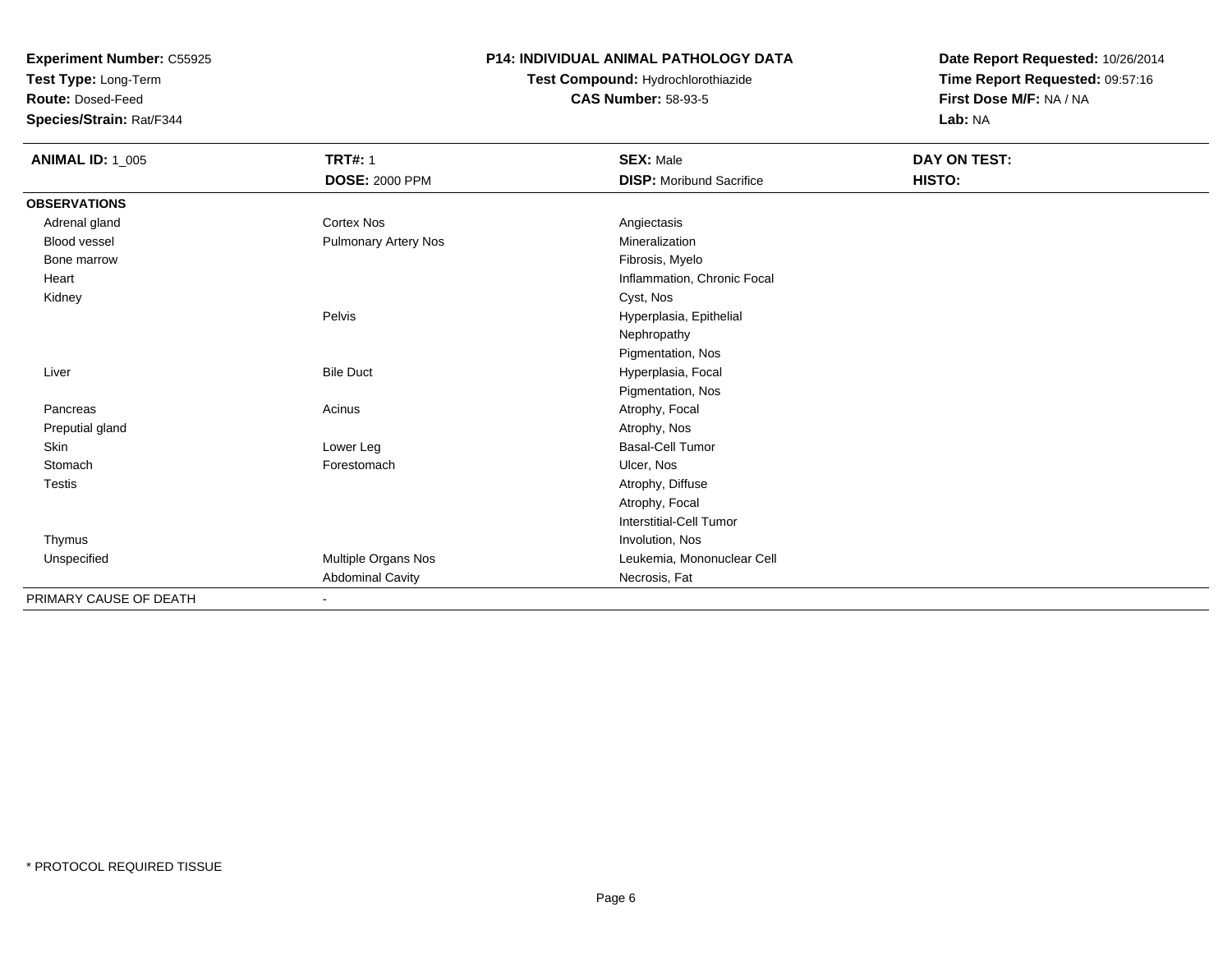**Test Type:** Long-Term

**Route:** Dosed-Feed

**Species/Strain:** Rat/F344

### **P14: INDIVIDUAL ANIMAL PATHOLOGY DATA**

**Test Compound:** Hydrochlorothiazide**CAS Number:** 58-93-5

| <b>ANIMAL ID: 1_006</b> | <b>TRT#: 1</b>        | <b>SEX: Male</b>                | DAY ON TEST: |  |
|-------------------------|-----------------------|---------------------------------|--------------|--|
|                         | <b>DOSE: 2000 PPM</b> | <b>DISP:</b> Moribund Sacrifice | HISTO:       |  |
| <b>OBSERVATIONS</b>     |                       |                                 |              |  |
| Adrenal gland           | Medulla               | Pheochromocytoma                |              |  |
| <b>Blood vessel</b>     | Aorta Nos             | Dilatation, Nos                 |              |  |
| <b>Bone</b>             |                       | Fibrous Osteodystrophy          |              |  |
| Heart                   | Atrium                | Dilatation, Nos                 |              |  |
| Kidney                  | Pelvis                | Hyperplasia, Epithelial         |              |  |
|                         |                       | Nephropathy                     |              |  |
| Liver                   | Hepatocytes           | Cytoplasmic Change, Basophilic  |              |  |
|                         |                       | Degeneration, Cystic            |              |  |
|                         | <b>Bile Duct</b>      | Hyperplasia, Focal              |              |  |
|                         |                       | Necrosis, Focal                 |              |  |
| Lymph node              | Mesenteric Lymph Node | Edema, Nos                      |              |  |
| Mammary gland           |                       | Galactocele                     |              |  |
| Nasal cavity            |                       | Foreign Body, Nos               |              |  |
|                         |                       | Inflammation, Acute Focal       |              |  |
| Pancreas                | Acinus                | Atrophy, Focal                  |              |  |
| Parathyroid gland       |                       | Hyperplasia, Nos                |              |  |
| Preputial gland         |                       | Atrophy, Nos                    |              |  |
| Salivary gland          |                       | Atrophy, Focal                  |              |  |
| Seminal vesicle         |                       | Atrophy, Nos                    |              |  |
| Testis                  |                       | Atrophy, Focal                  |              |  |
|                         |                       | Interstitial-Cell Tumor         |              |  |
| Thymus                  |                       | Involution, Nos                 |              |  |
| Unspecified             | Multiple Organs Nos   | Mineralization                  |              |  |
| PRIMARY CAUSE OF DEATH  |                       |                                 |              |  |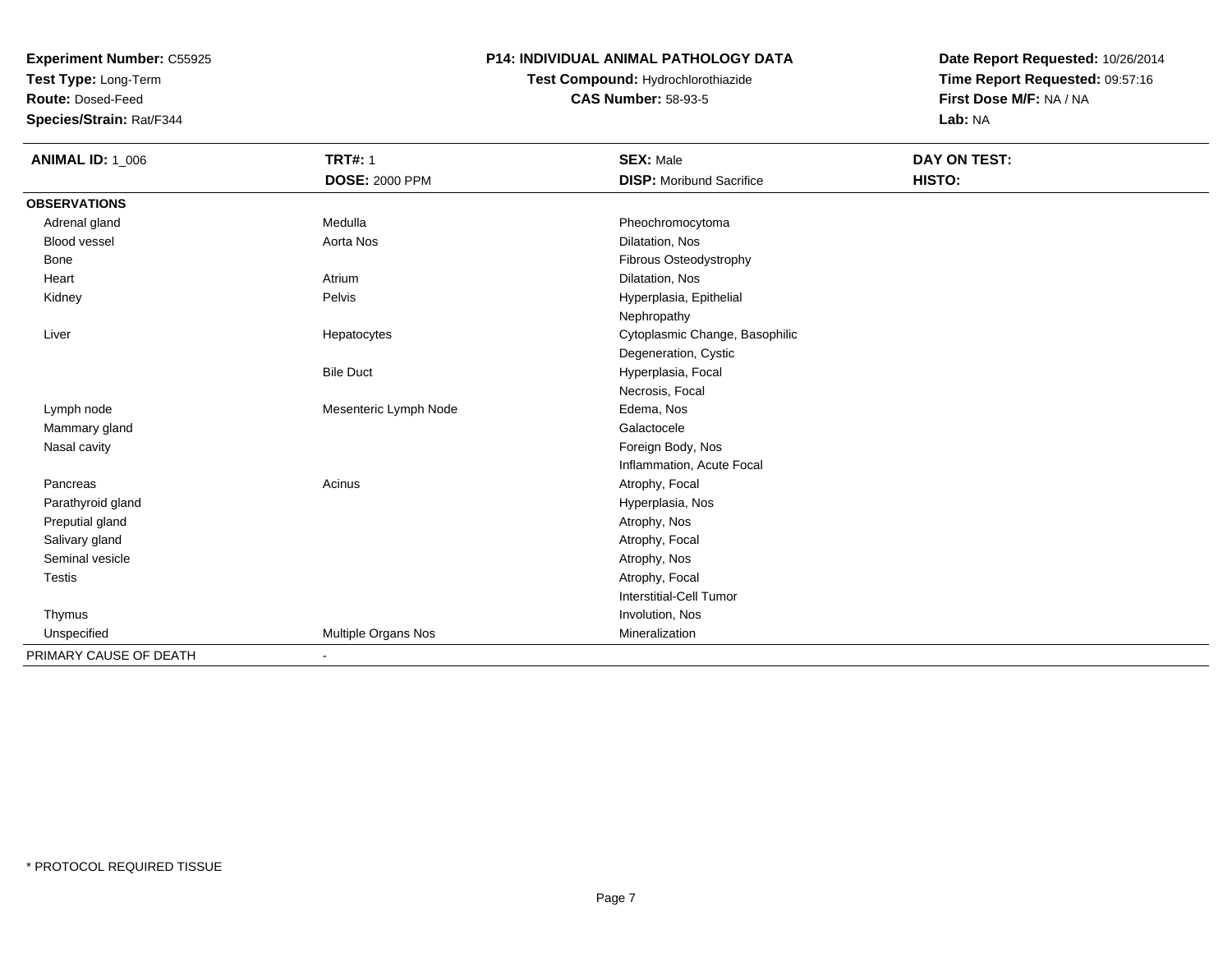**Test Type:** Long-Term

**Route:** Dosed-Feed

**Species/Strain:** Rat/F344

### **P14: INDIVIDUAL ANIMAL PATHOLOGY DATA**

## **Test Compound:** Hydrochlorothiazide**CAS Number:** 58-93-5

| <b>ANIMAL ID: 1_007</b> | <b>TRT#: 1</b>               | <b>SEX: Male</b>               | <b>DAY ON TEST:</b> |
|-------------------------|------------------------------|--------------------------------|---------------------|
|                         | <b>DOSE: 2000 PPM</b>        | <b>DISP: Natural Death</b>     | HISTO:              |
| <b>OBSERVATIONS</b>     |                              |                                |                     |
| Adrenal gland           | <b>Cortex Nos</b>            | Angiectasis                    |                     |
|                         | Medulla                      | Pheochromocytoma               |                     |
| <b>Bone</b>             |                              | Fibrous Osteodystrophy         |                     |
| Epididymis              |                              | Degeneration, Nos              |                     |
| Heart                   |                              | Inflammation, Chronic Focal    |                     |
| Kidney                  |                              | Cyst, Nos                      |                     |
|                         |                              | Nephropathy                    |                     |
| Liver                   |                              | Congestion, Nos                |                     |
|                         | Hepatocytes                  | Cytoplasmic Change, Basophilic |                     |
|                         |                              | Degeneration, Cystic           |                     |
|                         | <b>Bile Duct</b>             | Hyperplasia, Focal             |                     |
|                         |                              | Necrosis, Focal                |                     |
| Lung                    |                              | Congestion, Nos                |                     |
| Lymph node              | Mandibular Lymph Node        | Congestion, Nos                |                     |
| Nasal cavity            |                              | Infection, Fungal              |                     |
|                         |                              | Inflammation, Acute Focal      |                     |
| Parathyroid gland       |                              | Hyperplasia, Nos               |                     |
| Preputial gland         |                              | Atrophy, Nos                   |                     |
|                         |                              | Hyperplasia, Nos               |                     |
| Seminal vesicle         |                              | Atrophy, Nos                   |                     |
| <b>Testis</b>           |                              | Atrophy, Focal                 |                     |
|                         |                              | Interstitial-Cell Tumor        |                     |
| Unspecified             | Multiple Organs Nos          | Mineralization                 |                     |
| PRIMARY CAUSE OF DEATH  | $\qquad \qquad \blacksquare$ |                                |                     |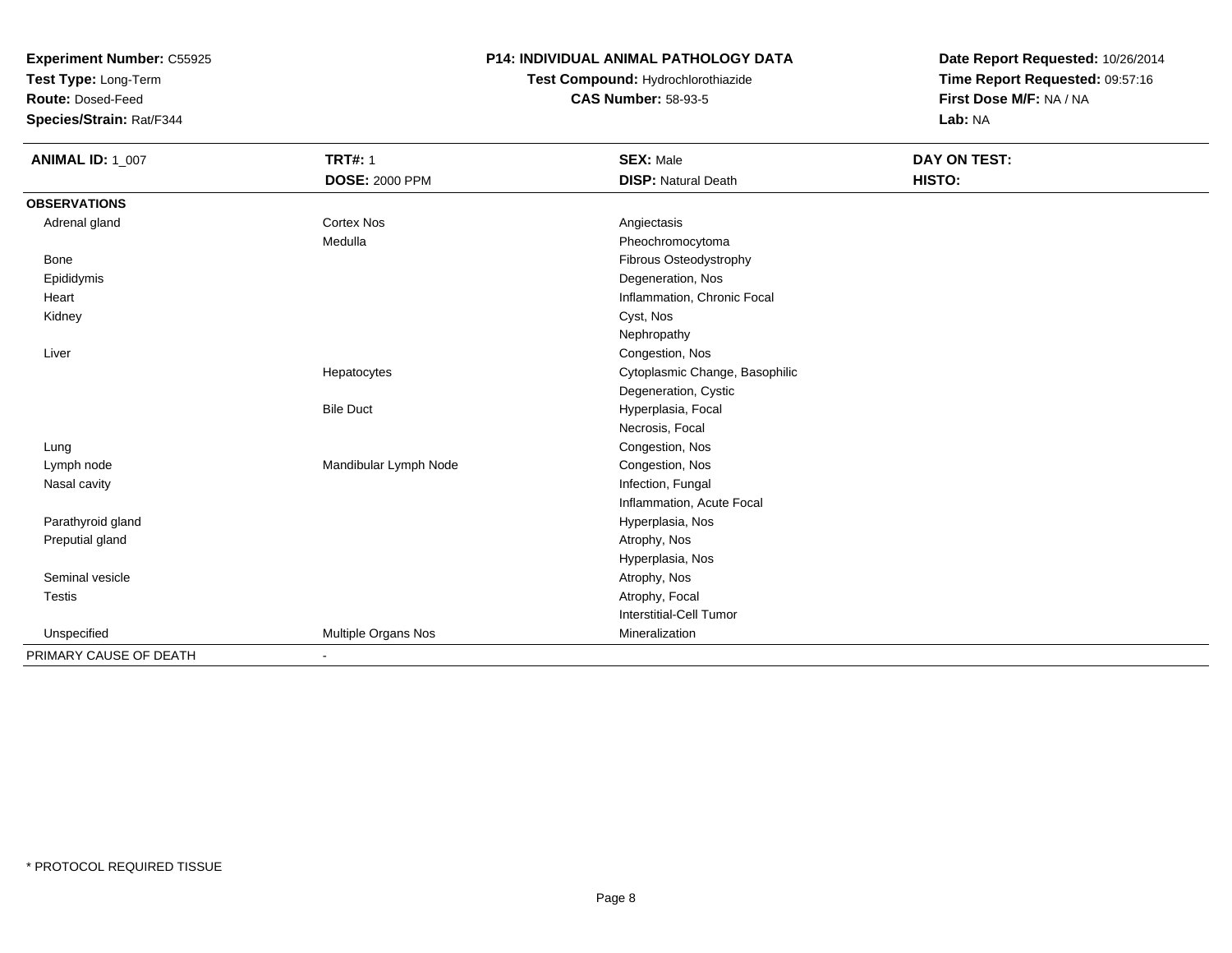**Test Type:** Long-Term

**Route:** Dosed-Feed

**Species/Strain:** Rat/F344

#### **P14: INDIVIDUAL ANIMAL PATHOLOGY DATA**

**Test Compound:** Hydrochlorothiazide**CAS Number:** 58-93-5

| <b>ANIMAL ID: 1_008</b> | <b>TRT#: 1</b>               | <b>SEX: Male</b>                | DAY ON TEST: |  |
|-------------------------|------------------------------|---------------------------------|--------------|--|
|                         | <b>DOSE: 2000 PPM</b>        | <b>DISP: Terminal Sacrifice</b> | HISTO:       |  |
| <b>OBSERVATIONS</b>     |                              |                                 |              |  |
| Adrenal gland           | Cortex Nos                   | Hyperplasia, Focal              |              |  |
|                         | Medulla                      | Hyperplasia, Nos                |              |  |
|                         | Medulla                      | Pheochromocytoma                |              |  |
| <b>Blood vessel</b>     | <b>Pulmonary Artery Nos</b>  | Mineralization                  |              |  |
| Bone                    |                              | Fibrous Osteodystrophy          |              |  |
| Heart                   |                              | Inflammation, Chronic Focal     |              |  |
|                         |                              | Mineralization                  |              |  |
| Kidney                  |                              | Cyst, Nos                       |              |  |
|                         | Pelvis                       | Hyperplasia, Epithelial         |              |  |
|                         |                              | Nephropathy                     |              |  |
|                         |                              | Pigmentation, Nos               |              |  |
| Liver                   | Hepatocytes                  | Cytoplasmic Change, Basophilic  |              |  |
|                         |                              | Degeneration, Cystic            |              |  |
| Lung                    |                              | Mineralization                  |              |  |
|                         |                              | Pigmentation, Nos               |              |  |
| Parathyroid gland       |                              | Hyperplasia, Nos                |              |  |
| Preputial gland         |                              | Atrophy, Nos                    |              |  |
| Seminal vesicle         |                              | Atrophy, Nos                    |              |  |
| Stomach                 | Glandular Stomach            | Hemorrhage                      |              |  |
| Testis                  |                              | Atrophy, Focal                  |              |  |
|                         |                              | Interstitial-Cell Tumor         |              |  |
| Thymus                  |                              | Involution, Nos                 |              |  |
| Unspecified             | Multiple Organs Nos          | Leukemia, Mononuclear Cell      |              |  |
| PRIMARY CAUSE OF DEATH  | $\qquad \qquad \blacksquare$ |                                 |              |  |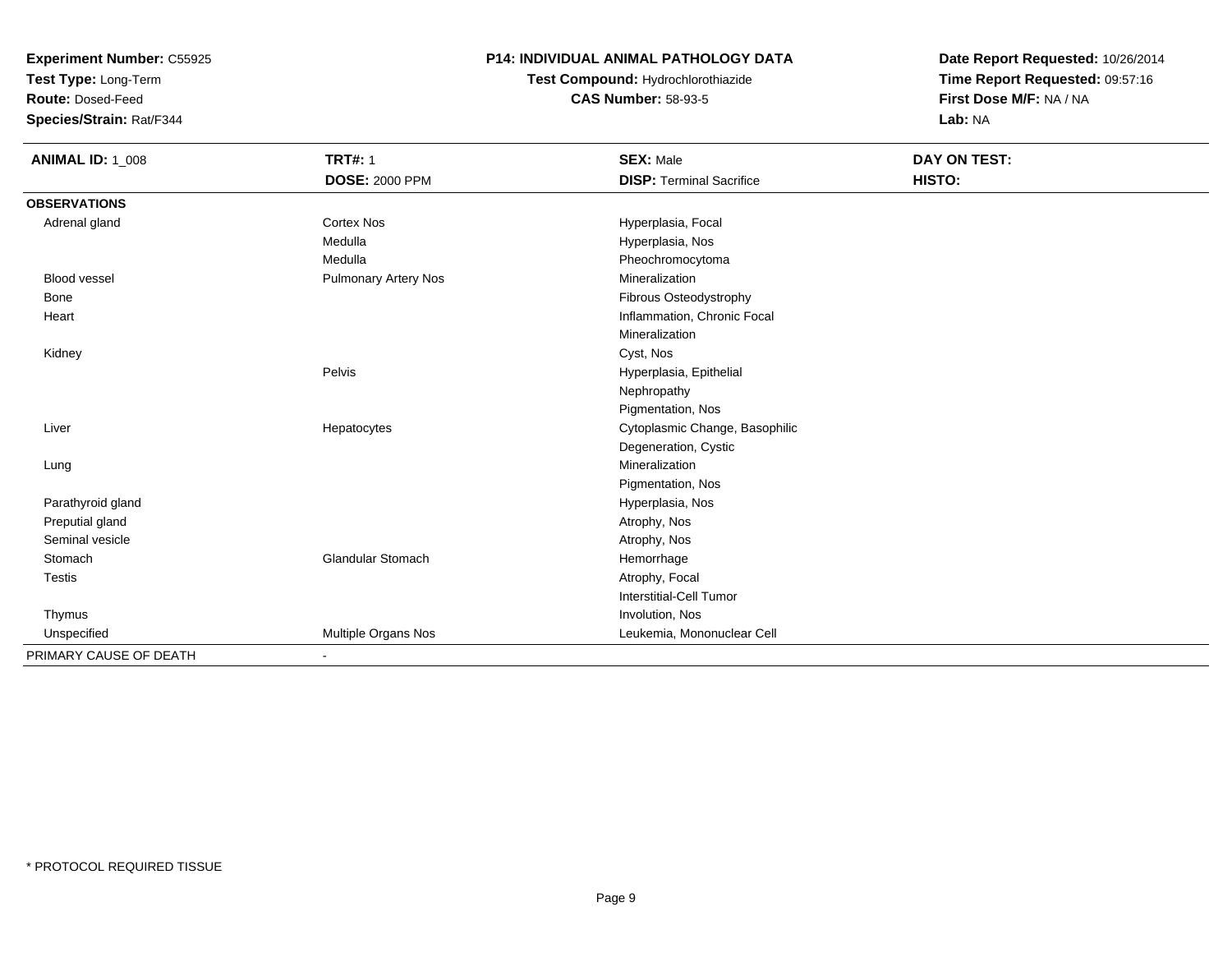**Test Type:** Long-Term

**Route:** Dosed-Feed

**Species/Strain:** Rat/F344

#### **P14: INDIVIDUAL ANIMAL PATHOLOGY DATA**

## **Test Compound:** Hydrochlorothiazide**CAS Number:** 58-93-5

| <b>ANIMAL ID: 1_009</b> | <b>TRT#: 1</b>            | <b>SEX: Male</b>                | <b>DAY ON TEST:</b> |  |
|-------------------------|---------------------------|---------------------------------|---------------------|--|
|                         | <b>DOSE: 2000 PPM</b>     | <b>DISP:</b> Moribund Sacrifice | HISTO:              |  |
| <b>OBSERVATIONS</b>     |                           |                                 |                     |  |
| Adrenal gland           | <b>Cortex Nos</b>         | Cytoplasmic Vacuolization       |                     |  |
| Bone                    |                           | Fibrous Osteodystrophy          |                     |  |
| Bone marrow             |                           | Atrophy, Diffuse                |                     |  |
| Eye                     | Retina                    | Atrophy, Focal                  |                     |  |
|                         | Nasolacrimal Duct         | Inflammation, Acute Focal       |                     |  |
| Heart                   |                           | Inflammation, Chronic Focal     |                     |  |
| Kidney                  | Pelvis                    | Hyperplasia, Epithelial         |                     |  |
|                         |                           | Nephropathy                     |                     |  |
| Liver                   | Hepatocytes               | Cytoplasmic Change, Basophilic  |                     |  |
|                         |                           | Degeneration, Cystic            |                     |  |
|                         | <b>Bile Duct</b>          | Hyperplasia, Focal              |                     |  |
|                         |                           | Pigmentation, Nos               |                     |  |
| Lung                    |                           | Metaplasia, Osseous             |                     |  |
| Mammary gland           |                           | Hyperplasia, Cystic             |                     |  |
| Nasal cavity            |                           | Foreign Body, Nos               |                     |  |
| Parathyroid gland       |                           | Hyperplasia, Nos                |                     |  |
| Pituitary gland         | <b>Anterior Pituitary</b> | Hyperplasia, Focal              |                     |  |
| Preputial gland         |                           | Atrophy, Nos                    |                     |  |
| Prostate                |                           | Inflammation, Suppurative       |                     |  |
| Seminal vesicle         |                           | Atrophy, Nos                    |                     |  |
| Skin                    | Nose                      | Squamous Cell Papilloma         |                     |  |
| <b>Testis</b>           |                           | Atrophy, Focal                  |                     |  |
|                         |                           | <b>Interstitial-Cell Tumor</b>  |                     |  |
| Unspecified             | Multiple Organs Nos       | Mineralization                  |                     |  |
| PRIMARY CAUSE OF DEATH  | ٠                         |                                 |                     |  |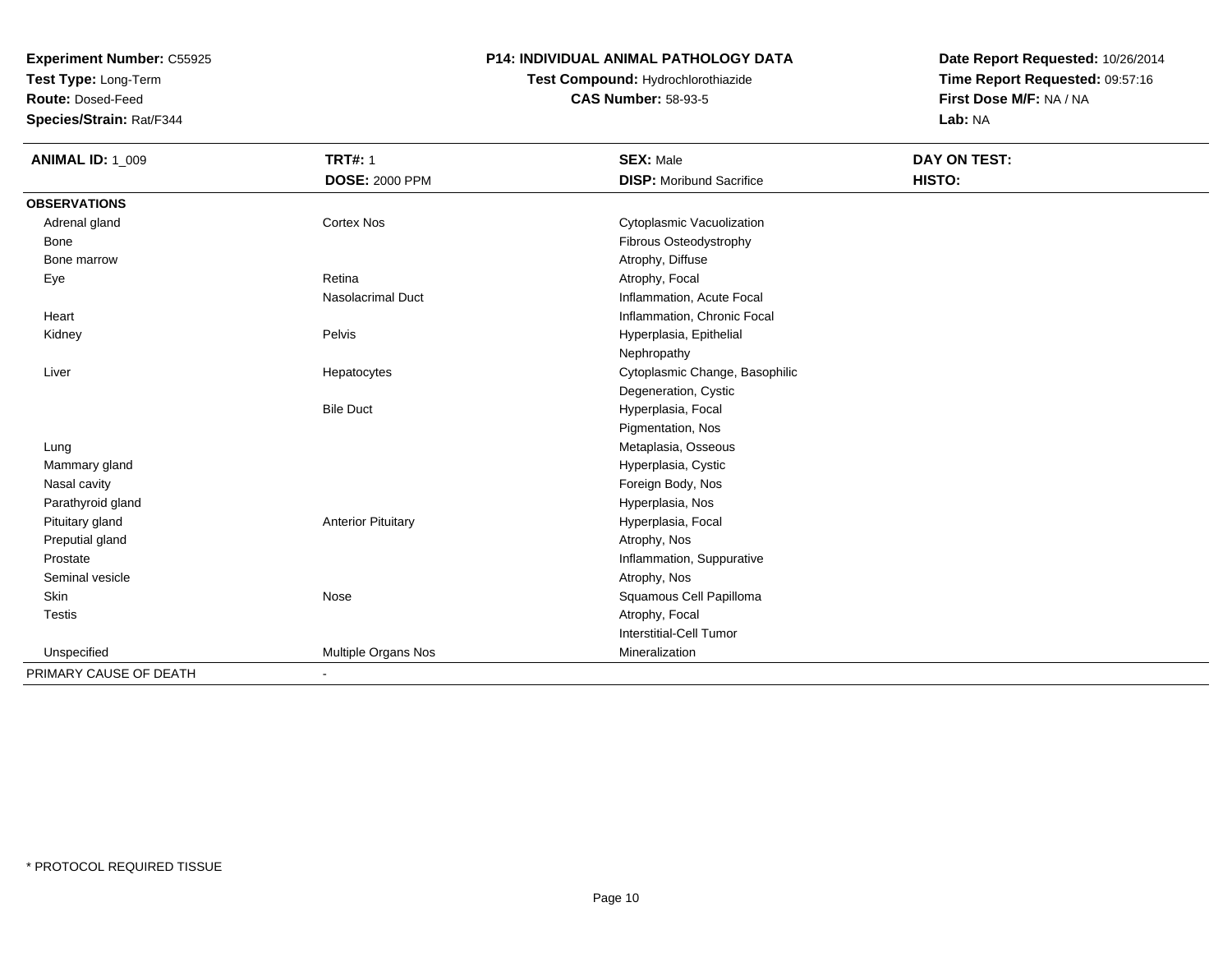**Test Type:** Long-Term

**Route:** Dosed-Feed

**Species/Strain:** Rat/F344

### **P14: INDIVIDUAL ANIMAL PATHOLOGY DATA**

**Test Compound:** Hydrochlorothiazide**CAS Number:** 58-93-5

| <b>ANIMAL ID: 1_010</b> | <b>TRT#: 1</b>              | <b>SEX: Male</b>                | <b>DAY ON TEST:</b> |  |
|-------------------------|-----------------------------|---------------------------------|---------------------|--|
|                         | <b>DOSE: 2000 PPM</b>       | <b>DISP:</b> Moribund Sacrifice | HISTO:              |  |
| <b>OBSERVATIONS</b>     |                             |                                 |                     |  |
| Adrenal gland           | <b>Cortex Nos</b>           | Cytoplasmic Vacuolization       |                     |  |
|                         | Medulla                     | Pheochromocytoma                |                     |  |
| <b>Blood vessel</b>     | <b>Pulmonary Artery Nos</b> | Mineralization                  |                     |  |
| Bone                    |                             | Fibrous Osteodystrophy          |                     |  |
| Bone marrow             |                             | Hyperplasia, Reticulum Cell     |                     |  |
| Heart                   |                             | Inflammation, Chronic Focal     |                     |  |
|                         |                             | Mineralization                  |                     |  |
|                         | Atrium                      | Thrombosis, Nos                 |                     |  |
| Kidney                  |                             | Cyst, Nos                       |                     |  |
|                         | Pelvis                      | Hyperplasia, Epithelial         |                     |  |
|                         |                             | Nephropathy                     |                     |  |
|                         |                             | Pigmentation, Nos               |                     |  |
| Liver                   | Hepatocytes                 | Cytoplasmic Vacuolization       |                     |  |
|                         | <b>Bile Duct</b>            | Hyperplasia, Focal              |                     |  |
| Mammary gland           |                             | Hyperplasia, Cystic             |                     |  |
| Pancreas                | Acinus                      | Atrophy, Focal                  |                     |  |
| Preputial gland         |                             | Atrophy, Nos                    |                     |  |
| Salivary gland          |                             | Hyperplasia, Intraductal        |                     |  |
| Seminal vesicle         |                             | Atrophy, Nos                    |                     |  |
| <b>Testis</b>           |                             | Atrophy, Diffuse                |                     |  |
|                         |                             | Atrophy, Focal                  |                     |  |
|                         |                             | Interstitial-Cell Tumor         |                     |  |
| Thyroid                 |                             | Hyperplasia, C Cell             |                     |  |
| Unspecified             | Multiple Organs Nos         | Leukemia, Mononuclear Cell      |                     |  |
| PRIMARY CAUSE OF DEATH  | $\blacksquare$              |                                 |                     |  |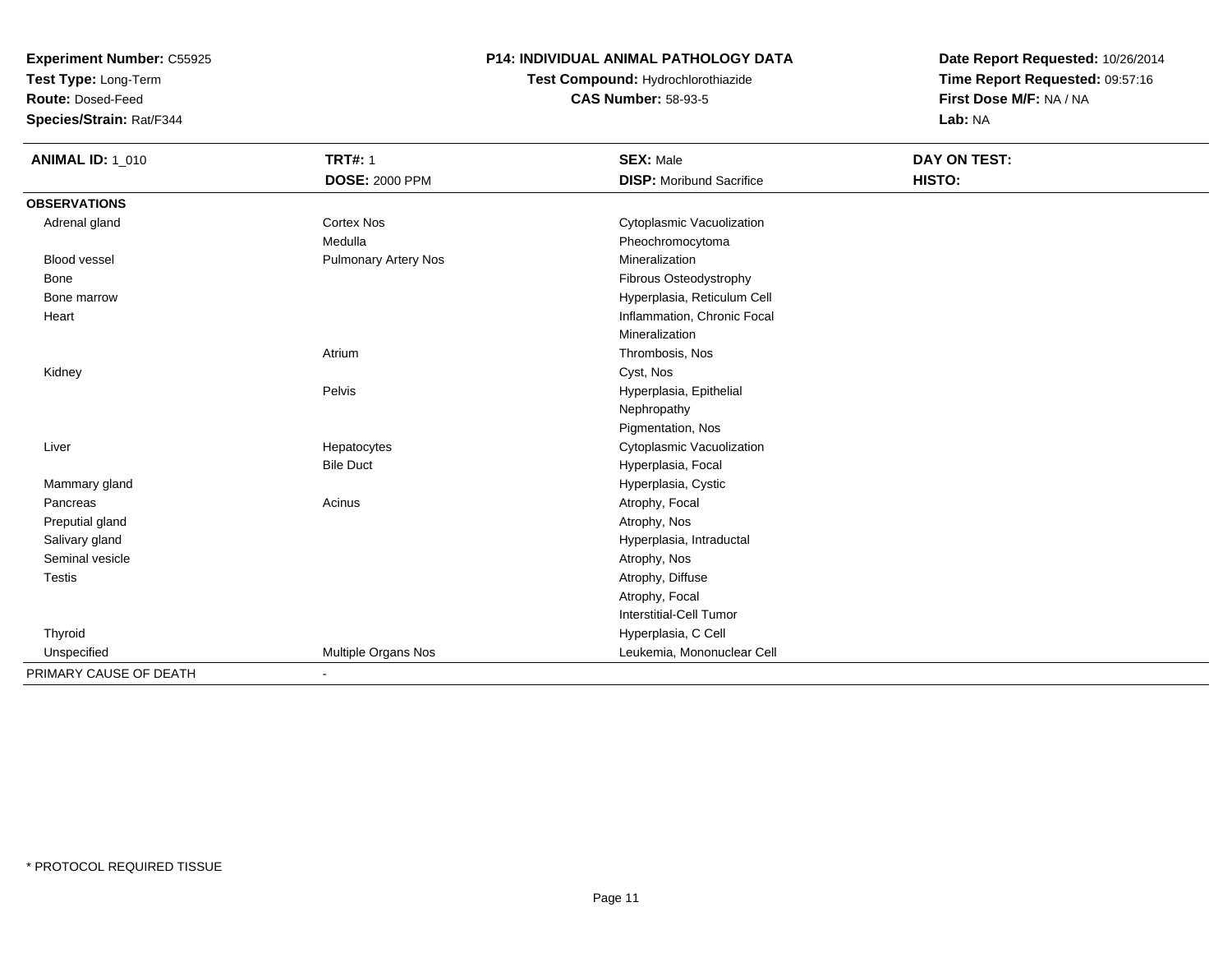**Test Type:** Long-Term

**Route:** Dosed-Feed

**Species/Strain:** Rat/F344

#### **P14: INDIVIDUAL ANIMAL PATHOLOGY DATA**

**Test Compound:** Hydrochlorothiazide**CAS Number:** 58-93-5

| <b>ANIMAL ID: 1 011</b> | <b>TRT#: 1</b>            | <b>SEX: Male</b>                | DAY ON TEST: |
|-------------------------|---------------------------|---------------------------------|--------------|
|                         | <b>DOSE: 2000 PPM</b>     | <b>DISP:</b> Moribund Sacrifice | HISTO:       |
| <b>OBSERVATIONS</b>     |                           |                                 |              |
| Adrenal gland           | Cortex Nos                | Hyperplasia, Focal              |              |
| Bone                    |                           | Fibrous Osteodystrophy          |              |
| Intestine Large         | Colon                     | Parasitism                      |              |
| Kidney                  |                           | Cyst, Nos                       |              |
|                         |                           | Nephropathy                     |              |
| Liver                   | Hepatocytes               | Cytoplasmic Change, Basophilic  |              |
|                         | Hepatocytes               | Cytoplasmic Vacuolization       |              |
|                         | <b>Bile Duct</b>          | Hyperplasia, Focal              |              |
| Lymph node              | Mesenteric Lymph Node     | Hyperplasia, Reticulum Cell     |              |
| Nasal cavity            |                           | Inflammation, Acute Focal       |              |
| Parathyroid gland       |                           | Hyperplasia, Nos                |              |
| Pituitary gland         | <b>Anterior Pituitary</b> | Adenoma, Nos                    |              |
| Preputial gland         |                           | Atrophy, Nos                    |              |
|                         |                           | Hyperplasia, Nos                |              |
|                         |                           | Inflammation, Suppurative       |              |
| Prostate                |                           | Inflammation, Suppurative       |              |
| Seminal vesicle         |                           | Atrophy, Nos                    |              |
| Skin                    | Tail                      | Keratoacanthoma                 |              |
| <b>Testis</b>           |                           | Atrophy, Diffuse                |              |
|                         |                           | Atrophy, Focal                  |              |
|                         |                           | <b>Interstitial-Cell Tumor</b>  |              |
| Unspecified             | Multiple Organs Nos       | Mineralization                  |              |
| PRIMARY CAUSE OF DEATH  | $\blacksquare$            |                                 |              |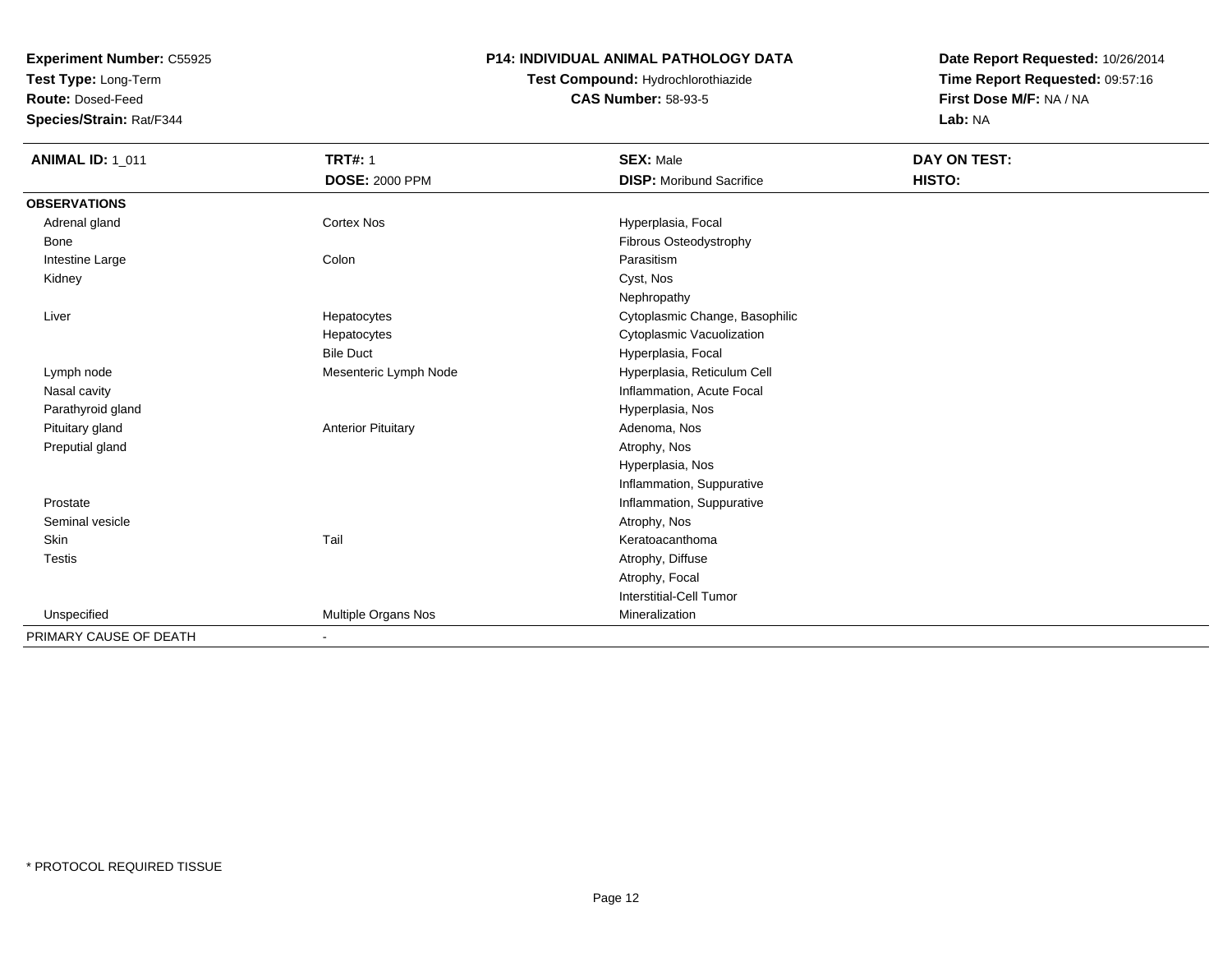**Test Type:** Long-Term

**Route:** Dosed-Feed

**Species/Strain:** Rat/F344

#### **P14: INDIVIDUAL ANIMAL PATHOLOGY DATA**

**Test Compound:** Hydrochlorothiazide**CAS Number:** 58-93-5

| <b>ANIMAL ID: 1_012</b> | <b>TRT#: 1</b>            | <b>SEX: Male</b>                | DAY ON TEST: |  |
|-------------------------|---------------------------|---------------------------------|--------------|--|
|                         | <b>DOSE: 2000 PPM</b>     | <b>DISP: Terminal Sacrifice</b> | HISTO:       |  |
| <b>OBSERVATIONS</b>     |                           |                                 |              |  |
| Adrenal gland           | Cortex Nos                | Cyst, Nos                       |              |  |
|                         | Medulla                   | Hyperplasia, Nos                |              |  |
| Heart                   |                           | Inflammation, Chronic Focal     |              |  |
| Kidney                  | Pelvis                    | Dilatation, Nos                 |              |  |
|                         |                           | Nephropathy                     |              |  |
| Liver                   |                           | Degeneration, Cystic            |              |  |
|                         | <b>Bile Duct</b>          | Hyperplasia, Focal              |              |  |
| Pancreas                | Acinus                    | Atrophy, Focal                  |              |  |
| Pituitary gland         | <b>Anterior Pituitary</b> | Cyst, Nos                       |              |  |
|                         | <b>Anterior Pituitary</b> | Hyperplasia, Focal              |              |  |
| Preputial gland         |                           | Atrophy, Nos                    |              |  |
|                         |                           | Hyperplasia, Nos                |              |  |
| Seminal vesicle         |                           | Atrophy, Nos                    |              |  |
| <b>Testis</b>           |                           | Atrophy, Focal                  |              |  |
|                         |                           | Interstitial-Cell Tumor         |              |  |
| Thymus                  |                           | Involution, Nos                 |              |  |
| Thyroid                 |                           | Cyst, Nos                       |              |  |
| Unspecified             | Groin                     | Inflammation, Chronic Focal     |              |  |
|                         | Multiple Organs Nos       | Leukemia, Mononuclear Cell      |              |  |
| PRIMARY CAUSE OF DEATH  | $\sim$                    |                                 |              |  |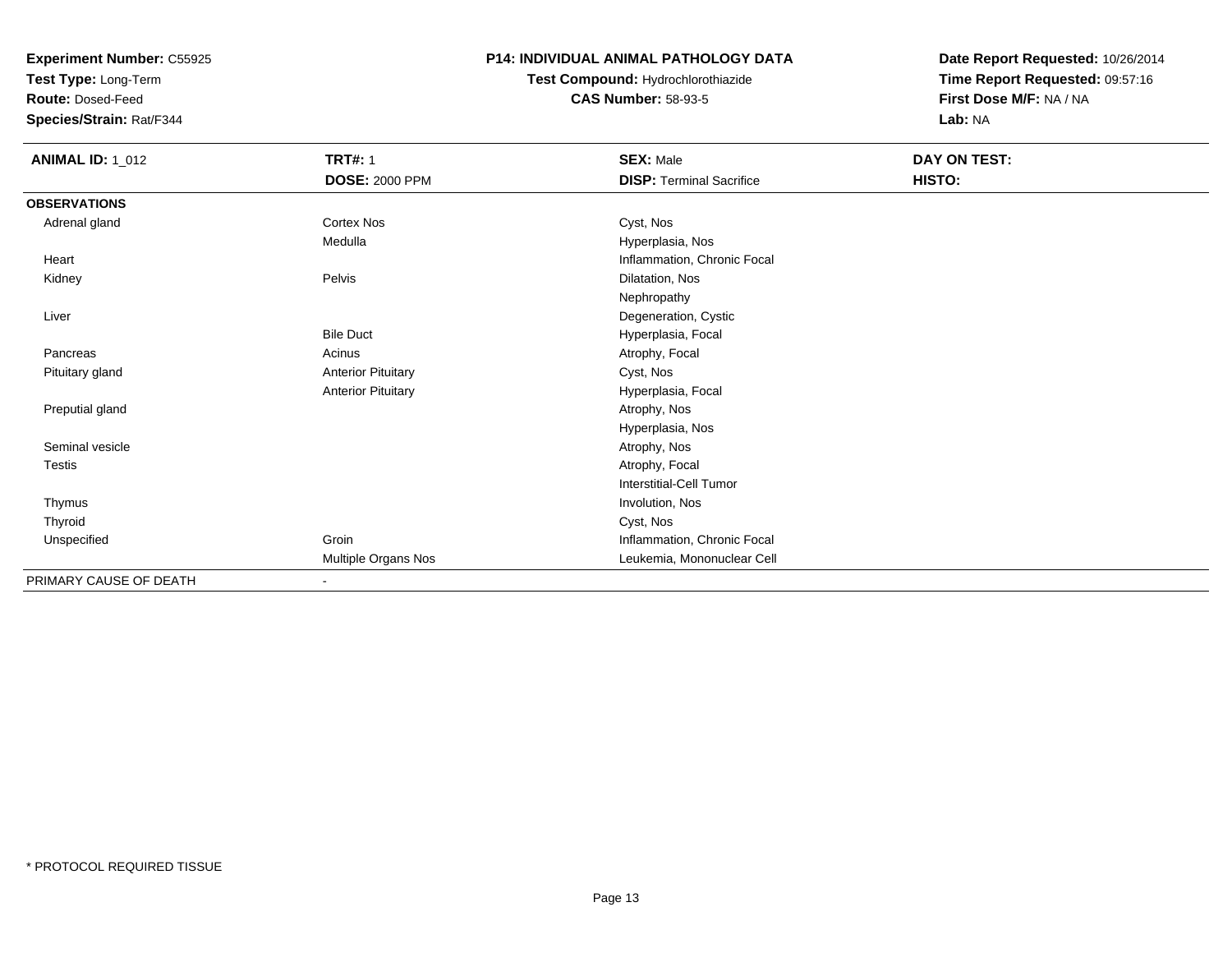**Test Type:** Long-Term

**Route:** Dosed-Feed

**Species/Strain:** Rat/F344

### **P14: INDIVIDUAL ANIMAL PATHOLOGY DATA**

## **Test Compound:** Hydrochlorothiazide**CAS Number:** 58-93-5

| <b>ANIMAL ID: 1_013</b> | <b>TRT#: 1</b>              | <b>SEX: Male</b>                | DAY ON TEST: |
|-------------------------|-----------------------------|---------------------------------|--------------|
|                         | <b>DOSE: 2000 PPM</b>       | <b>DISP: Terminal Sacrifice</b> | HISTO:       |
| <b>OBSERVATIONS</b>     |                             |                                 |              |
| <b>Blood vessel</b>     | <b>Pulmonary Artery Nos</b> | Mineralization                  |              |
| Bone                    |                             | Fibrous Osteodystrophy          |              |
|                         |                             | Osteochondroma                  |              |
| Epididymis              |                             | Degeneration, Nos               |              |
| Heart                   |                             | Inflammation, Chronic Focal     |              |
| Kidney                  |                             | Cyst, Nos                       |              |
|                         |                             | Nephropathy                     |              |
|                         |                             | Pigmentation, Nos               |              |
| Liver                   | Hepatocytes                 | Cytoplasmic Change, Basophilic  |              |
| Lung                    |                             | Hemorrhage                      |              |
| Pancreas                | Acinus                      | Atrophy, Focal                  |              |
| Parathyroid gland       |                             | Hyperplasia, Nos                |              |
| Preputial gland         |                             | Adenoma, Nos                    |              |
|                         |                             | Atrophy, Nos                    |              |
| Salivary gland          |                             | Atrophy, Focal                  |              |
| Seminal vesicle         |                             | Atrophy, Nos                    |              |
| Skeletal muscle         |                             | Hemorrhage                      |              |
| Skin                    | Back                        | Keratoacanthoma                 |              |
| Testis                  |                             | Atrophy, Diffuse                |              |
|                         |                             | Atrophy, Focal                  |              |
|                         |                             | <b>Interstitial-Cell Tumor</b>  |              |
| Thymus                  |                             | Involution, Nos                 |              |
| Unspecified             | Multiple Organs Nos         | Leukemia, Mononuclear Cell      |              |
| PRIMARY CAUSE OF DEATH  | ٠                           |                                 |              |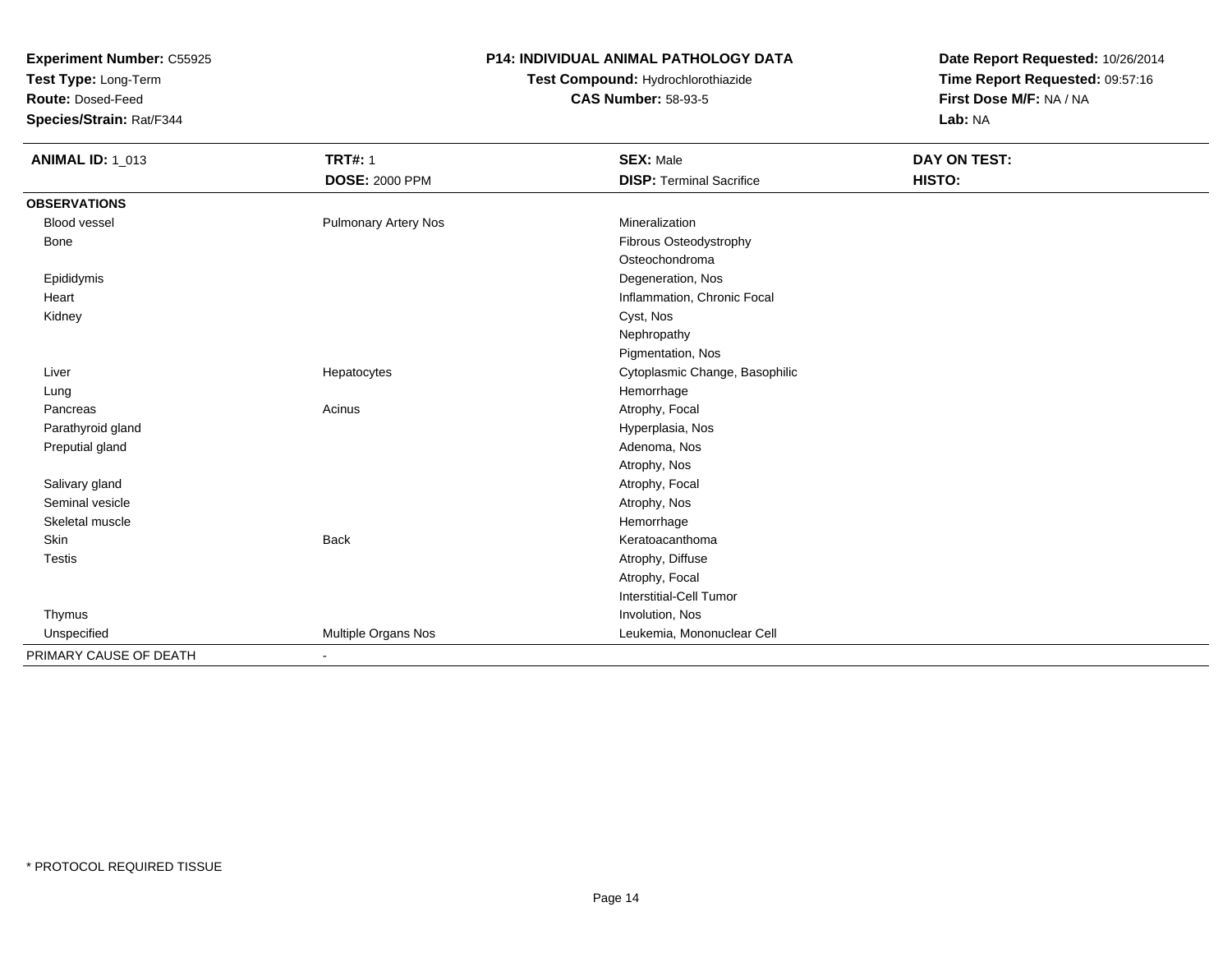**Test Type:** Long-Term

**Route:** Dosed-Feed

**Species/Strain:** Rat/F344

#### **P14: INDIVIDUAL ANIMAL PATHOLOGY DATA**

## **Test Compound:** Hydrochlorothiazide**CAS Number:** 58-93-5

| <b>ANIMAL ID: 1_014</b> | <b>TRT#: 1</b>            | <b>SEX: Male</b>                 | DAY ON TEST: |  |
|-------------------------|---------------------------|----------------------------------|--------------|--|
|                         | <b>DOSE: 2000 PPM</b>     | <b>DISP:</b> Moribund Sacrifice  | HISTO:       |  |
| <b>OBSERVATIONS</b>     |                           |                                  |              |  |
| Adrenal gland           | <b>Cortex Nos</b>         | Cytoplasmic Vacuolization        |              |  |
| <b>Blood vessel</b>     | Pulmonary Artery Nos      | Mineralization                   |              |  |
| <b>Brain</b>            | <b>Cranial Cavity</b>     | Carcinoma, Nos, Metastatic       |              |  |
| Epididymis              |                           | Degeneration, Nos                |              |  |
| Eye                     |                           | <b>Acquired Absence</b>          |              |  |
|                         | <b>Nasolacrimal Duct</b>  | Inflammation, Acute Focal        |              |  |
| Heart                   |                           | Inflammation, Chronic Focal      |              |  |
| Kidney                  |                           | Nephropathy                      |              |  |
| Liver                   | Hepatocytes               | Cytoplasmic Vacuolization        |              |  |
|                         | <b>Bile Duct</b>          | Hyperplasia, Focal               |              |  |
| Lung                    |                           | Congestion, Nos                  |              |  |
|                         |                           | Hyperplasia, Alveolar Epithelium |              |  |
| Lymph node              | Mandibular Lymph Node     | Hyperplasia, Plasma Cell         |              |  |
| Pancreas                | Acinus                    | Atrophy, Focal                   |              |  |
| Pituitary gland         | <b>Anterior Pituitary</b> | Adenoma, Nos                     |              |  |
| Preputial gland         |                           | Atrophy, Nos                     |              |  |
| Seminal vesicle         |                           | Atrophy, Nos                     |              |  |
| Testis                  |                           | Atrophy, Diffuse                 |              |  |
|                         |                           | Hyperplasia, Interstitial Cell   |              |  |
|                         |                           | <b>Interstitial-Cell Tumor</b>   |              |  |
| Zymbal gland            |                           | Carcinoma, Nos                   |              |  |
| PRIMARY CAUSE OF DEATH  | $\blacksquare$            |                                  |              |  |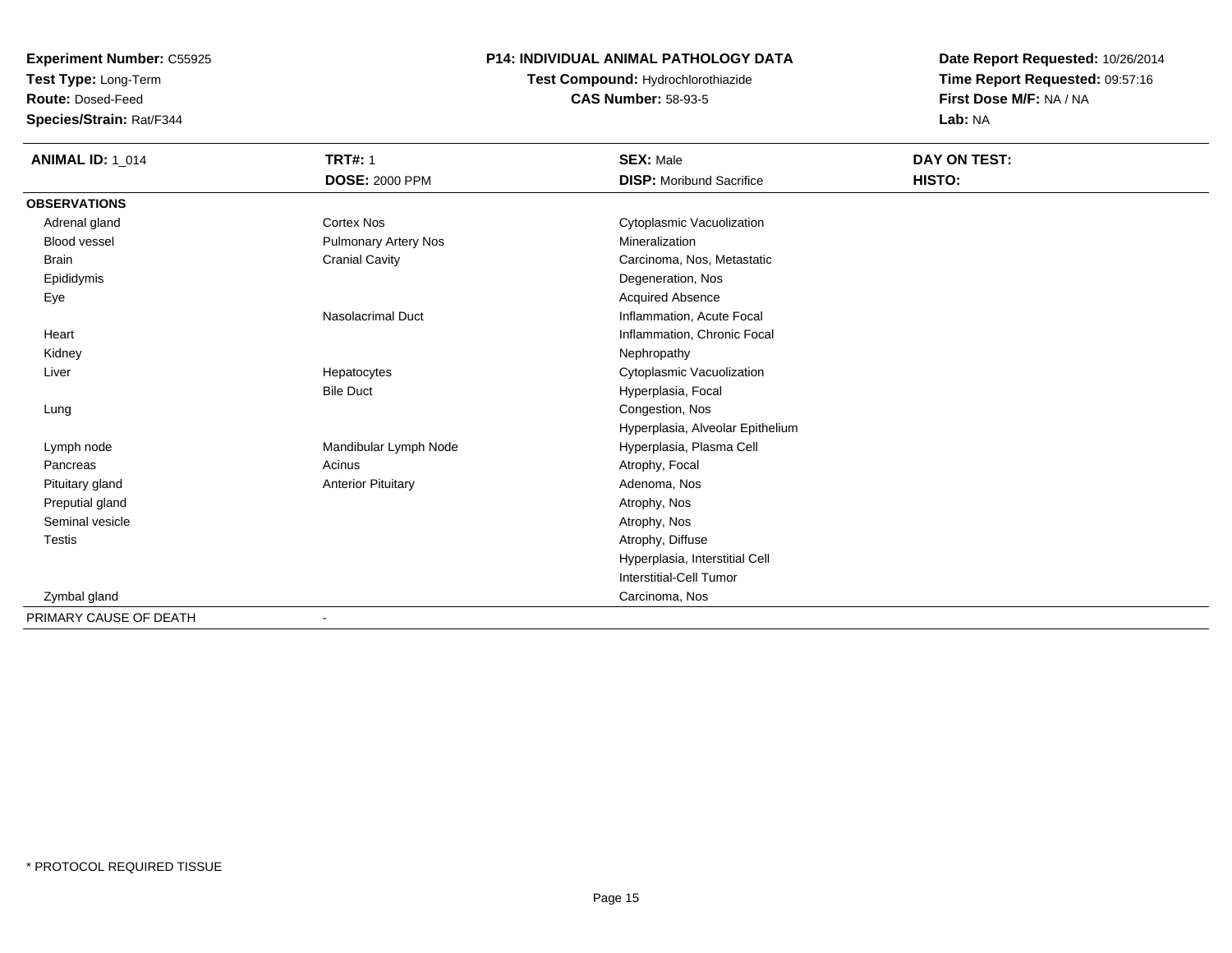**Test Type:** Long-Term

**Route:** Dosed-Feed

**Species/Strain:** Rat/F344

### **P14: INDIVIDUAL ANIMAL PATHOLOGY DATA**

## **Test Compound:** Hydrochlorothiazide**CAS Number:** 58-93-5

| <b>ANIMAL ID: 1_015</b> | <b>TRT#: 1</b>        | <b>SEX: Male</b>                | DAY ON TEST: |  |
|-------------------------|-----------------------|---------------------------------|--------------|--|
|                         | <b>DOSE: 2000 PPM</b> | <b>DISP:</b> Moribund Sacrifice | HISTO:       |  |
| <b>OBSERVATIONS</b>     |                       |                                 |              |  |
| Adrenal gland           | <b>Cortex Nos</b>     | Hyperplasia, Focal              |              |  |
|                         | Medulla               | Hyperplasia, Nos                |              |  |
| Epididymis              |                       | Degeneration, Nos               |              |  |
| Kidney                  |                       | Cyst, Nos                       |              |  |
|                         |                       | Nephropathy                     |              |  |
|                         |                       | Pigmentation, Nos               |              |  |
| Liver                   | <b>Bile Duct</b>      | Hyperplasia, Focal              |              |  |
|                         |                       | Neoplastic Nodule               |              |  |
| Parathyroid gland       |                       | Hyperplasia, Nos                |              |  |
| Preputial gland         |                       | Atrophy, Nos                    |              |  |
| Seminal vesicle         |                       | Atrophy, Nos                    |              |  |
| Testis                  |                       | Atrophy, Focal                  |              |  |
|                         |                       | Interstitial-Cell Tumor         |              |  |
| Thymus                  |                       | Involution, Nos                 |              |  |
| Unspecified             | Multiple Organs Nos   | Leukemia, Mononuclear Cell      |              |  |
| PRIMARY CAUSE OF DEATH  |                       |                                 |              |  |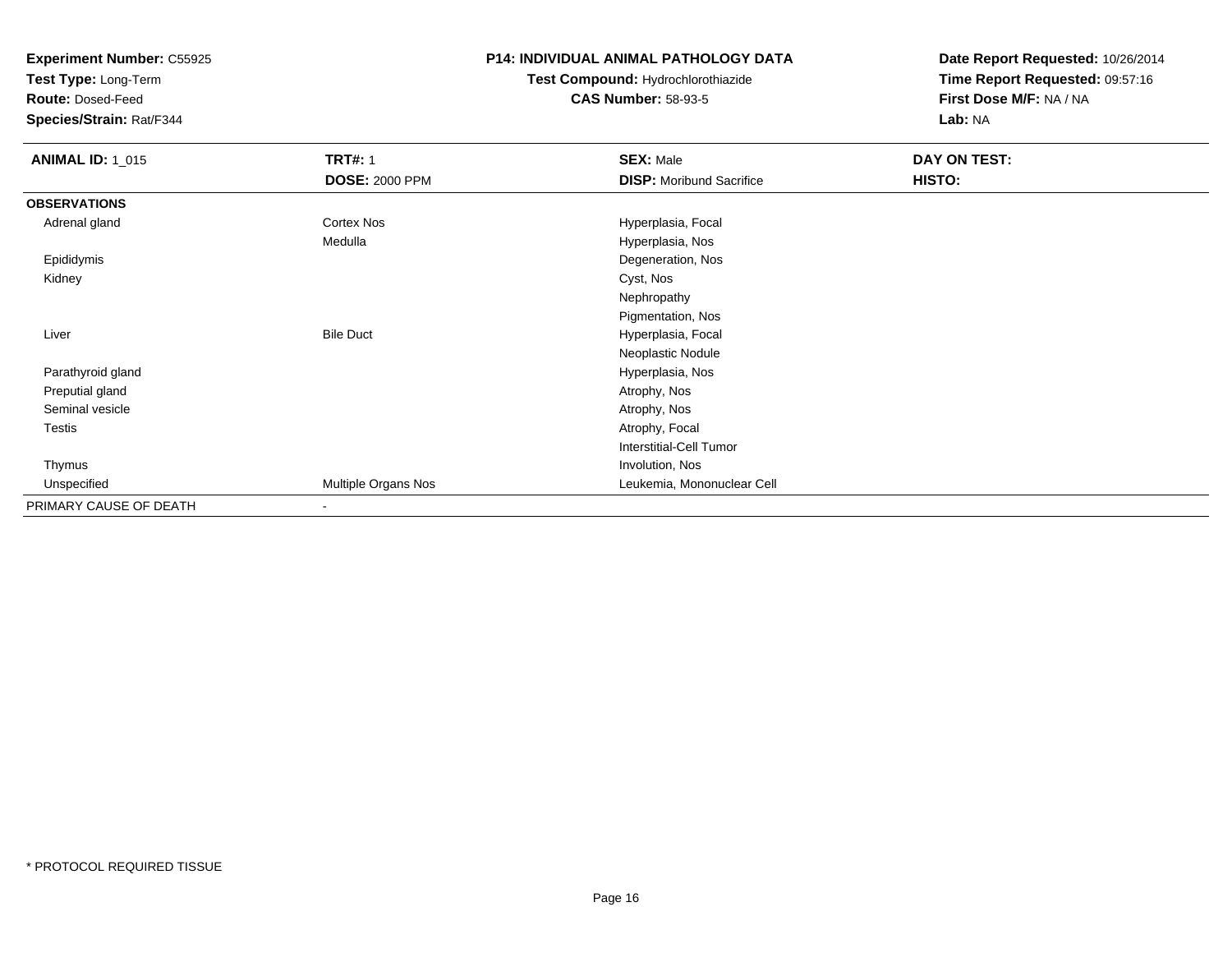**Test Type:** Long-Term

**Route:** Dosed-Feed

**Species/Strain:** Rat/F344

#### **P14: INDIVIDUAL ANIMAL PATHOLOGY DATA**

## **Test Compound:** Hydrochlorothiazide**CAS Number:** 58-93-5

| <b>ANIMAL ID: 1_016</b> | <b>TRT#: 1</b>            | <b>SEX: Male</b>                 | DAY ON TEST: |
|-------------------------|---------------------------|----------------------------------|--------------|
|                         | <b>DOSE: 2000 PPM</b>     | <b>DISP: Terminal Sacrifice</b>  | HISTO:       |
| <b>OBSERVATIONS</b>     |                           |                                  |              |
| Bone                    |                           | Fibrous Osteodystrophy           |              |
| Eye                     | Nasolacrimal Duct         | Inflammation, Acute Focal        |              |
| Heart                   |                           | Inflammation, Chronic Focal      |              |
| Intestine Large         | Colon                     | Parasitism                       |              |
| Kidney                  |                           | Nephropathy                      |              |
| Liver                   | Hepatocytes               | Cytoplasmic Change, Eosinophilic |              |
|                         |                           | Degeneration, Cystic             |              |
|                         | <b>Bile Duct</b>          | Hyperplasia, Focal               |              |
| Lung                    |                           | Hemorrhage                       |              |
| Pancreas                | Acinus                    | Atrophy, Focal                   |              |
|                         |                           | Edema, Nos                       |              |
| Pituitary gland         | <b>Anterior Pituitary</b> | Hyperplasia, Focal               |              |
| Preputial gland         |                           | Atrophy, Nos                     |              |
|                         |                           | Hyperplasia, Nos                 |              |
| Testis                  |                           | Atrophy, Focal                   |              |
|                         |                           | <b>Interstitial-Cell Tumor</b>   |              |
| Thymus                  |                           | Involution, Nos                  |              |
| Unspecified             | Multiple Organs Nos       | Leukemia, Mononuclear Cell       |              |
|                         | Multiple Organs Nos       | Mineralization                   |              |
| PRIMARY CAUSE OF DEATH  | $\sim$                    |                                  |              |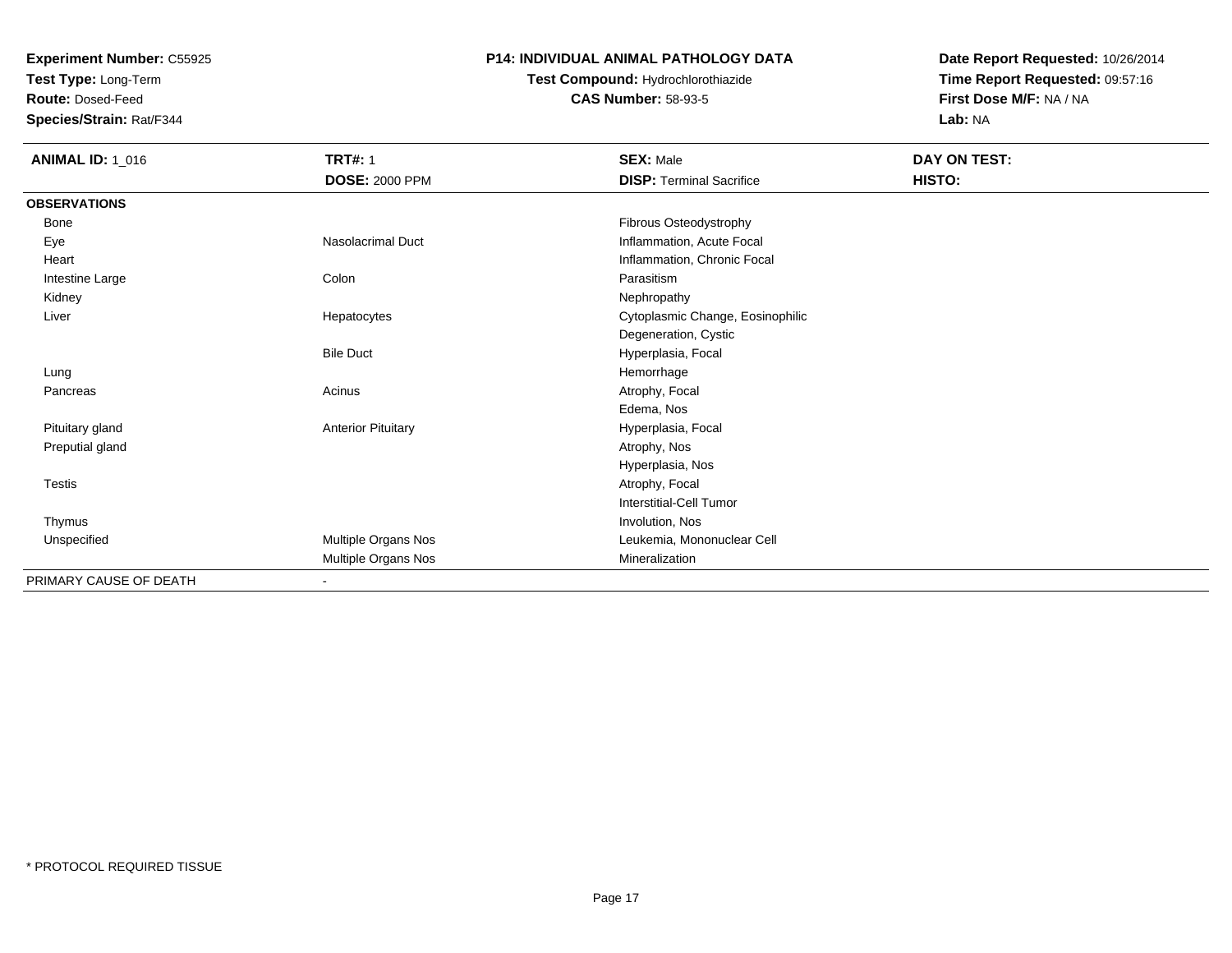**Test Type:** Long-Term

**Route:** Dosed-Feed

**Species/Strain:** Rat/F344

### **P14: INDIVIDUAL ANIMAL PATHOLOGY DATA**

## **Test Compound:** Hydrochlorothiazide**CAS Number:** 58-93-5

| <b>ANIMAL ID: 1_017</b> | <b>TRT#: 1</b>            | <b>SEX: Male</b>                | DAY ON TEST: |
|-------------------------|---------------------------|---------------------------------|--------------|
|                         | <b>DOSE: 2000 PPM</b>     | <b>DISP: Moribund Sacrifice</b> | HISTO:       |
| <b>OBSERVATIONS</b>     |                           |                                 |              |
| Adrenal gland           | Medulla                   | Hyperplasia, Nos                |              |
|                         | Medulla                   | Pheochromocytoma                |              |
| <b>Bone</b>             |                           | Fibrous Osteodystrophy          |              |
|                         |                           | Necrosis, Focal                 |              |
| Heart                   |                           | Inflammation, Chronic Focal     |              |
| Kidney                  |                           | Cyst, Nos                       |              |
|                         | Pelvis                    | Hyperplasia, Epithelial         |              |
|                         |                           | Nephropathy                     |              |
| Liver                   | Hepatocytes               | Cytoplasmic Change, Basophilic  |              |
|                         |                           | Necrosis, Focal                 |              |
| Lung                    |                           | C-Cell Carcinoma, Metastatic    |              |
|                         |                           | Hemorrhage                      |              |
|                         |                           | Inflammation, Chronic Focal     |              |
| Nasal cavity            |                           | Inflammation, Acute Focal       |              |
| Parathyroid gland       |                           | Hyperplasia, Nos                |              |
| Pituitary gland         | Intermedia                | Cyst, Nos                       |              |
|                         | <b>Anterior Pituitary</b> | Hyperplasia, Focal              |              |
| Preputial gland         |                           | Atrophy, Nos                    |              |
| Testis                  |                           | Atrophy, Focal                  |              |
|                         |                           | Interstitial-Cell Tumor         |              |
|                         | Tunica Vaginalis          | Mesothelioma, Nos               |              |
| Thymus                  |                           | Involution, Nos                 |              |
| Thyroid                 |                           | C-Cell Carcinoma                |              |
| Unspecified             |                           | Fibroma                         |              |
|                         | <b>Abdominal Cavity</b>   | Mesothelioma, Nos               |              |
|                         | Multiple Organs Nos       | Mineralization                  |              |
| Urethra                 |                           | Hyperplasia, Epithelial         |              |
| PRIMARY CAUSE OF DEATH  | $\blacksquare$            |                                 |              |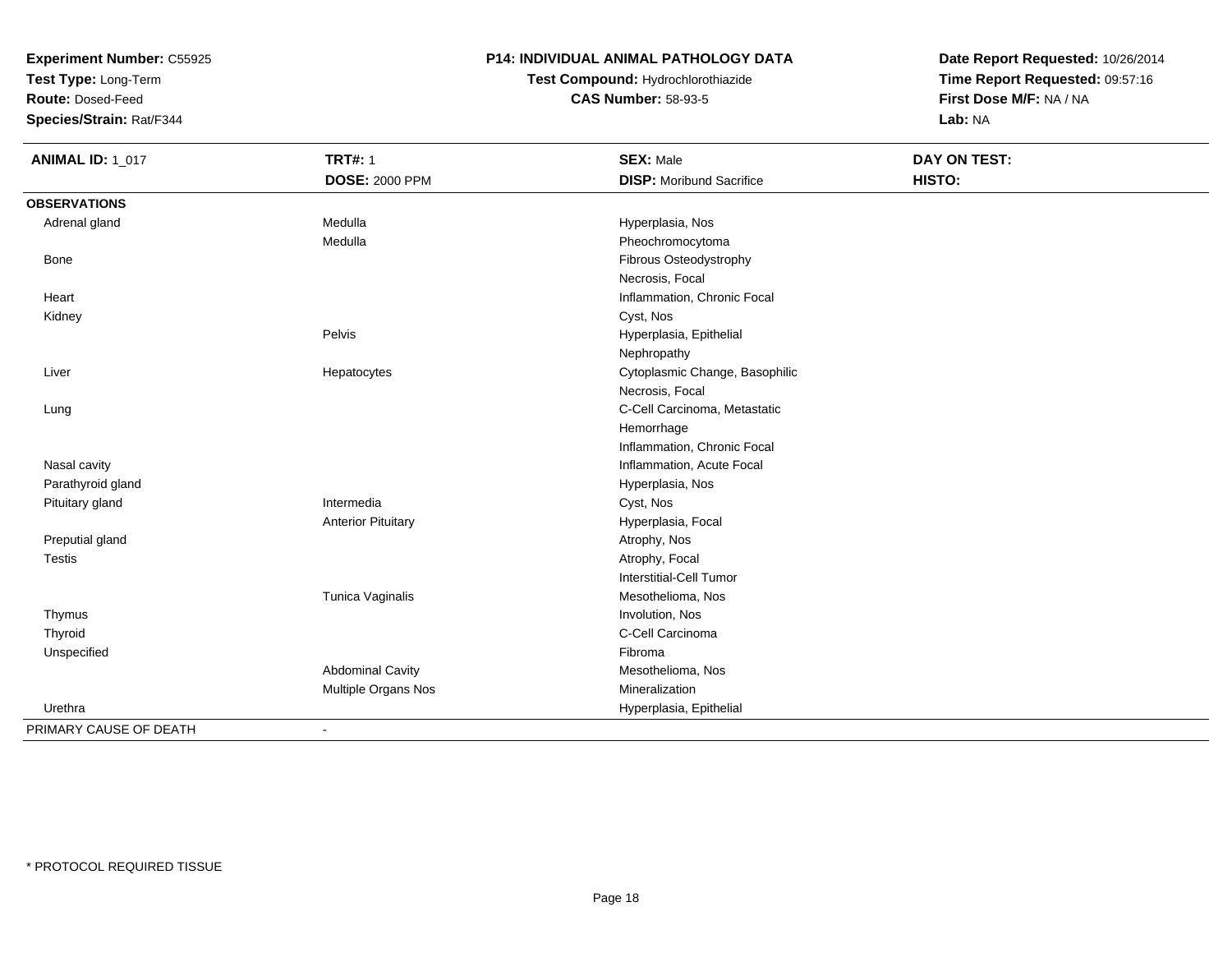**Test Type:** Long-Term

**Route:** Dosed-Feed

**Species/Strain:** Rat/F344

#### **P14: INDIVIDUAL ANIMAL PATHOLOGY DATA**

### **Test Compound:** Hydrochlorothiazide**CAS Number:** 58-93-5

| <b>ANIMAL ID: 1_018</b> | <b>TRT#: 1</b><br><b>DOSE: 2000 PPM</b> | <b>SEX: Male</b><br><b>DISP:</b> Moribund Sacrifice | DAY ON TEST:<br>HISTO: |
|-------------------------|-----------------------------------------|-----------------------------------------------------|------------------------|
| <b>OBSERVATIONS</b>     |                                         |                                                     |                        |
| Adrenal gland           | Cortex Nos                              | Hyperplasia, Focal                                  |                        |
|                         | Medulla                                 | Pheochromocytoma, Malignant                         |                        |
| Bone                    | Skull                                   | <b>Abnormal Curvature</b>                           |                        |
|                         |                                         | Fibrous Osteodystrophy                              |                        |
| Heart                   |                                         | Inflammation, Chronic Focal                         |                        |
| <b>Intestine Small</b>  | Jejunum                                 | Congestion, Nos                                     |                        |
| Kidney                  | Pelvis                                  | Hyperplasia, Epithelial                             |                        |
|                         |                                         | Nephropathy                                         |                        |
| Liver                   | Hepatocytes                             | Degeneration, Nos                                   |                        |
|                         | <b>Bile Duct</b>                        | Hyperplasia, Focal                                  |                        |
| Parathyroid gland       |                                         | Hyperplasia, Nos                                    |                        |
| Preputial gland         |                                         | Atrophy, Nos                                        |                        |
| Seminal vesicle         |                                         | Atrophy, Nos                                        |                        |
| Skin                    | Sebaceous Gland                         | Hyperplasia, Nos                                    |                        |
|                         | Lip Nos                                 | Inflammation, Chronic Focal                         |                        |
| Testis                  |                                         | Atrophy, Focal                                      |                        |
|                         |                                         | <b>Interstitial-Cell Tumor</b>                      |                        |
| Unspecified             | Multiple Organs Nos                     | Mineralization                                      |                        |
| PRIMARY CAUSE OF DEATH  | $\blacksquare$                          |                                                     |                        |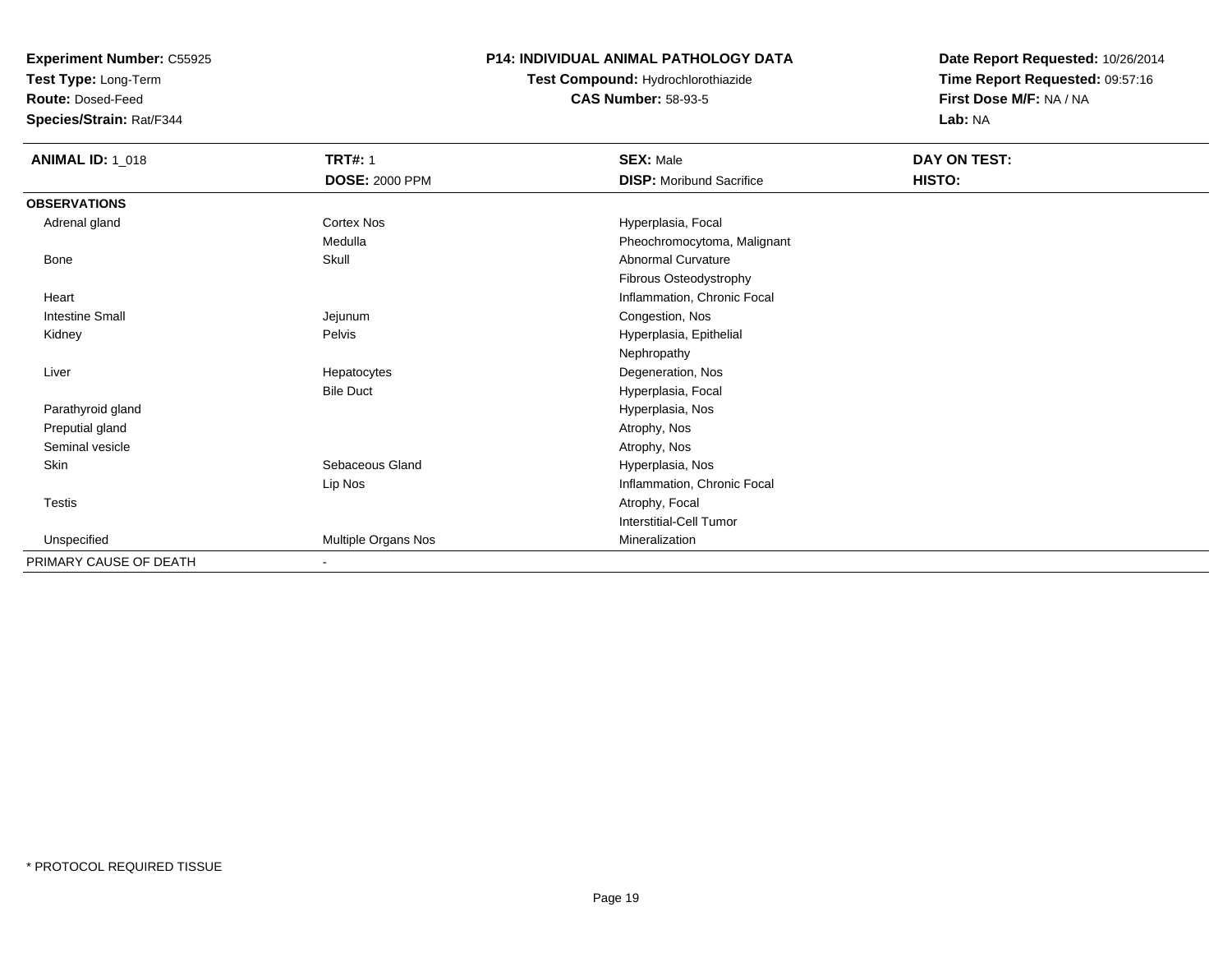**Test Type:** Long-Term

**Route:** Dosed-Feed

**Species/Strain:** Rat/F344

### **P14: INDIVIDUAL ANIMAL PATHOLOGY DATA**

**Test Compound:** Hydrochlorothiazide**CAS Number:** 58-93-5

| <b>ANIMAL ID: 1_019</b> | <b>TRT#: 1</b>           | <b>SEX: Male</b>                | DAY ON TEST: |
|-------------------------|--------------------------|---------------------------------|--------------|
|                         | <b>DOSE: 2000 PPM</b>    | <b>DISP: Terminal Sacrifice</b> | HISTO:       |
| <b>OBSERVATIONS</b>     |                          |                                 |              |
| Adrenal gland           | <b>Cortex Nos</b>        | Hemorrhage                      |              |
| Blood vessel            | Pulmonary Artery Nos     | Mineralization                  |              |
| Eye                     | <b>Nasolacrimal Duct</b> | Inflammation, Acute Focal       |              |
| Heart                   |                          | Hemorrhage                      |              |
|                         |                          | Inflammation, Chronic Focal     |              |
| Kidney                  |                          | Cyst, Nos                       |              |
|                         | Pelvis                   | Hyperplasia, Epithelial         |              |
|                         |                          | Nephropathy                     |              |
| Liver                   | Hepatocytes              | Cytoplasmic Change, Basophilic  |              |
| Lung                    |                          | Pigmentation, Nos               |              |
| Lymph node              | Mandibular Lymph Node    | Cyst, Nos                       |              |
| Nasal cavity            |                          | Inflammation, Acute Focal       |              |
| Pancreas                | Acinus                   | Atrophy, Focal                  |              |
| Preputial gland         |                          | Atrophy, Nos                    |              |
| Seminal vesicle         |                          | Atrophy, Nos                    |              |
| Skin                    | Face                     | Inflammation, Chronic Focal     |              |
|                         | <b>Back</b>              | Trichoepithelioma               |              |
| Testis                  |                          | Atrophy, Focal                  |              |
|                         |                          | Interstitial-Cell Tumor         |              |
| Thymus                  |                          | Involution, Nos                 |              |
| PRIMARY CAUSE OF DEATH  | $\blacksquare$           |                                 |              |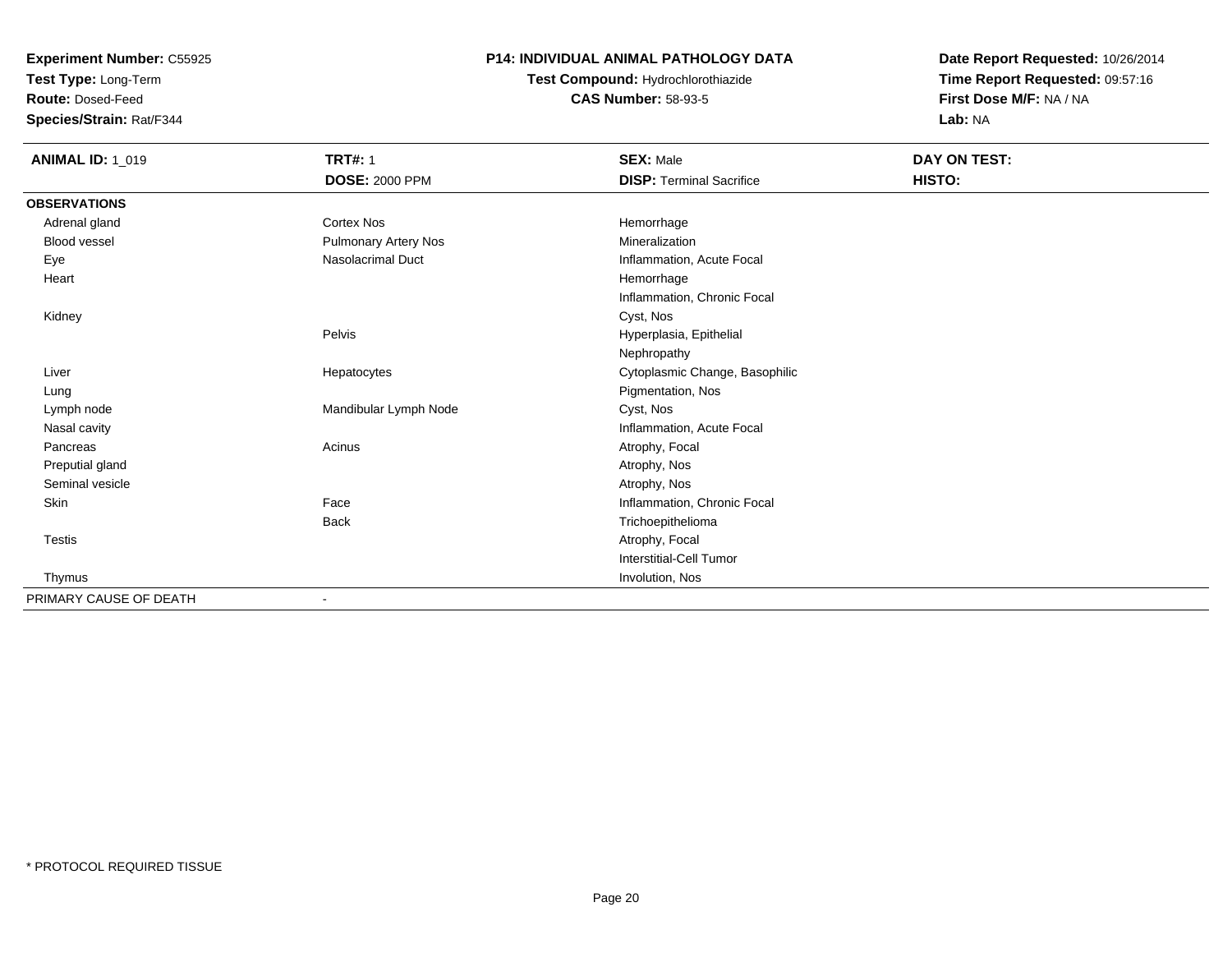**Test Type:** Long-Term

**Route:** Dosed-Feed

**Species/Strain:** Rat/F344

#### **P14: INDIVIDUAL ANIMAL PATHOLOGY DATA**

## **Test Compound:** Hydrochlorothiazide**CAS Number:** 58-93-5

| <b>ANIMAL ID: 1_020</b> | <b>TRT#: 1</b>            | <b>SEX: Male</b>                | DAY ON TEST: |
|-------------------------|---------------------------|---------------------------------|--------------|
|                         | <b>DOSE: 2000 PPM</b>     | <b>DISP: Terminal Sacrifice</b> | HISTO:       |
| <b>OBSERVATIONS</b>     |                           |                                 |              |
| Adrenal gland           | Cortex Nos                | Hyperplasia, Focal              |              |
| Heart                   |                           | Inflammation, Chronic Focal     |              |
| Kidney                  |                           | Nephropathy                     |              |
| Liver                   |                           | Degeneration, Cystic            |              |
|                         |                           | Hemorrhage                      |              |
|                         | <b>Bile Duct</b>          | Hyperplasia, Focal              |              |
| Lymph node              | Mandibular Lymph Node     | Lymphangiectasis                |              |
| Nasal cavity            |                           | Foreign Body, Nos               |              |
|                         |                           | Inflammation, Acute Focal       |              |
| Pituitary gland         | <b>Anterior Pituitary</b> | Hyperplasia, Focal              |              |
| Preputial gland         |                           | Adenoma, Nos                    |              |
|                         |                           | Inflammation, Suppurative       |              |
| Seminal vesicle         |                           | Atrophy, Nos                    |              |
| Testis                  |                           | Atrophy, Focal                  |              |
|                         |                           | Interstitial-Cell Tumor         |              |
| Thymus                  |                           | Involution, Nos                 |              |
| Unspecified             | Multiple Organs Nos       | Leukemia, Mononuclear Cell      |              |
| PRIMARY CAUSE OF DEATH  | $\sim$                    |                                 |              |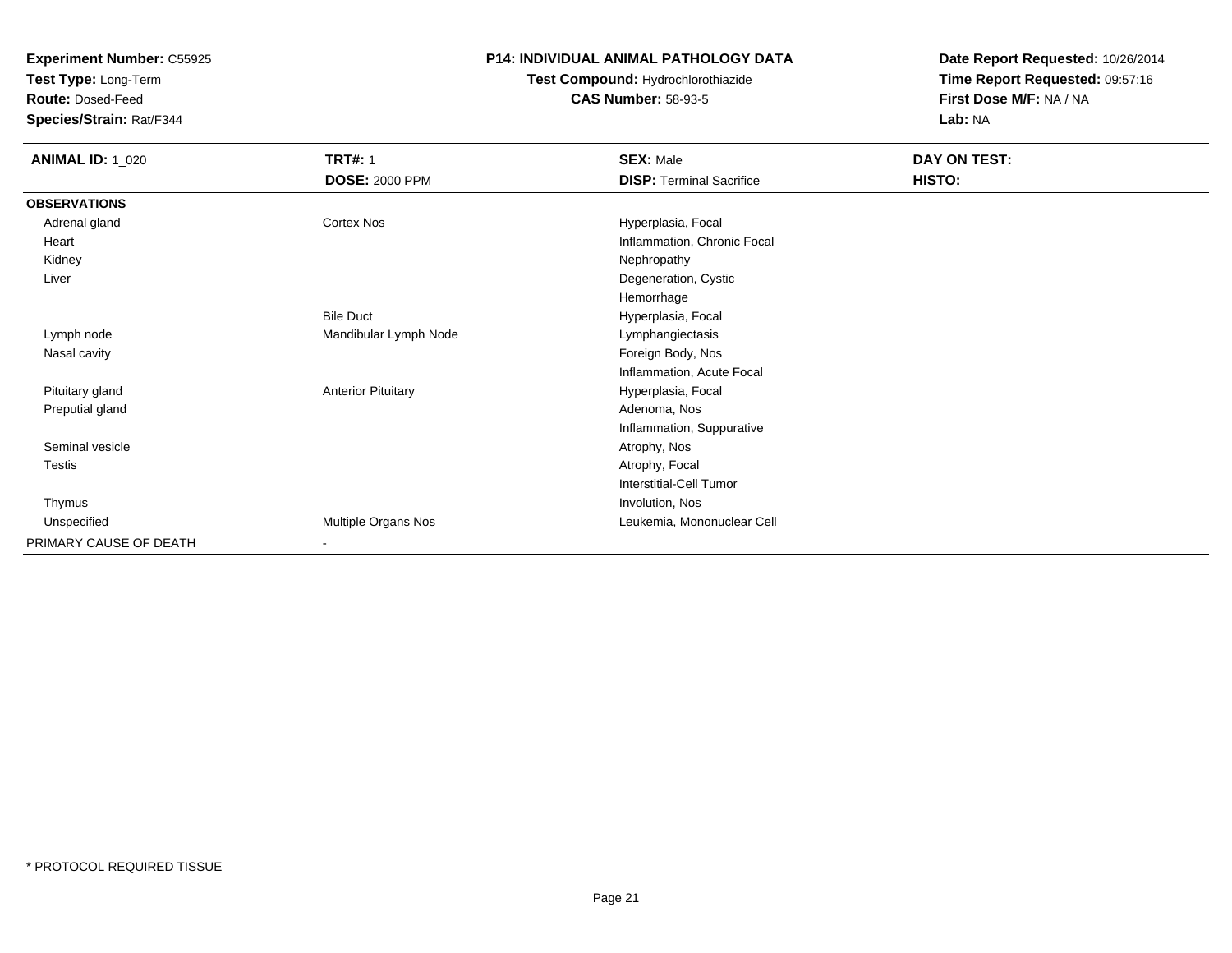**Test Type:** Long-Term

**Route:** Dosed-Feed

**Species/Strain:** Rat/F344

#### **P14: INDIVIDUAL ANIMAL PATHOLOGY DATA**

## **Test Compound:** Hydrochlorothiazide**CAS Number:** 58-93-5

| <b>ANIMAL ID: 1_021</b> | <b>TRT#: 1</b>        | <b>SEX: Male</b>                | DAY ON TEST: |
|-------------------------|-----------------------|---------------------------------|--------------|
|                         | <b>DOSE: 2000 PPM</b> | <b>DISP:</b> Moribund Sacrifice | HISTO:       |
| <b>OBSERVATIONS</b>     |                       |                                 |              |
| Adrenal gland           | Medulla               | Pheochromocytoma                |              |
| Bone                    |                       | Fibrous Osteodystrophy          |              |
| Epididymis              |                       | Degeneration, Nos               |              |
| Heart                   |                       | Inflammation, Chronic Focal     |              |
| Kidney                  | Pelvis                | Hyperplasia, Epithelial         |              |
|                         |                       | Nephropathy                     |              |
| Liver                   | Hepatocytes           | Cytoplasmic Change, Basophilic  |              |
|                         | <b>Bile Duct</b>      | Hyperplasia, Focal              |              |
| Lymph node              | Mesenteric Lymph Node | Edema, Nos                      |              |
| Mammary gland           |                       | Hyperplasia, Cystic             |              |
| Nasal cavity            |                       | Inflammation, Chronic Focal     |              |
| Parathyroid gland       |                       | Hyperplasia, Nos                |              |
| Preputial gland         |                       | Atrophy, Nos                    |              |
| <b>Testis</b>           |                       | Atrophy, Focal                  |              |
|                         |                       | Interstitial-Cell Tumor         |              |
| Unspecified             | Multiple Organs Nos   | Mineralization                  |              |
| Zymbal gland            |                       | Adenoma, Nos                    |              |
| PRIMARY CAUSE OF DEATH  |                       |                                 |              |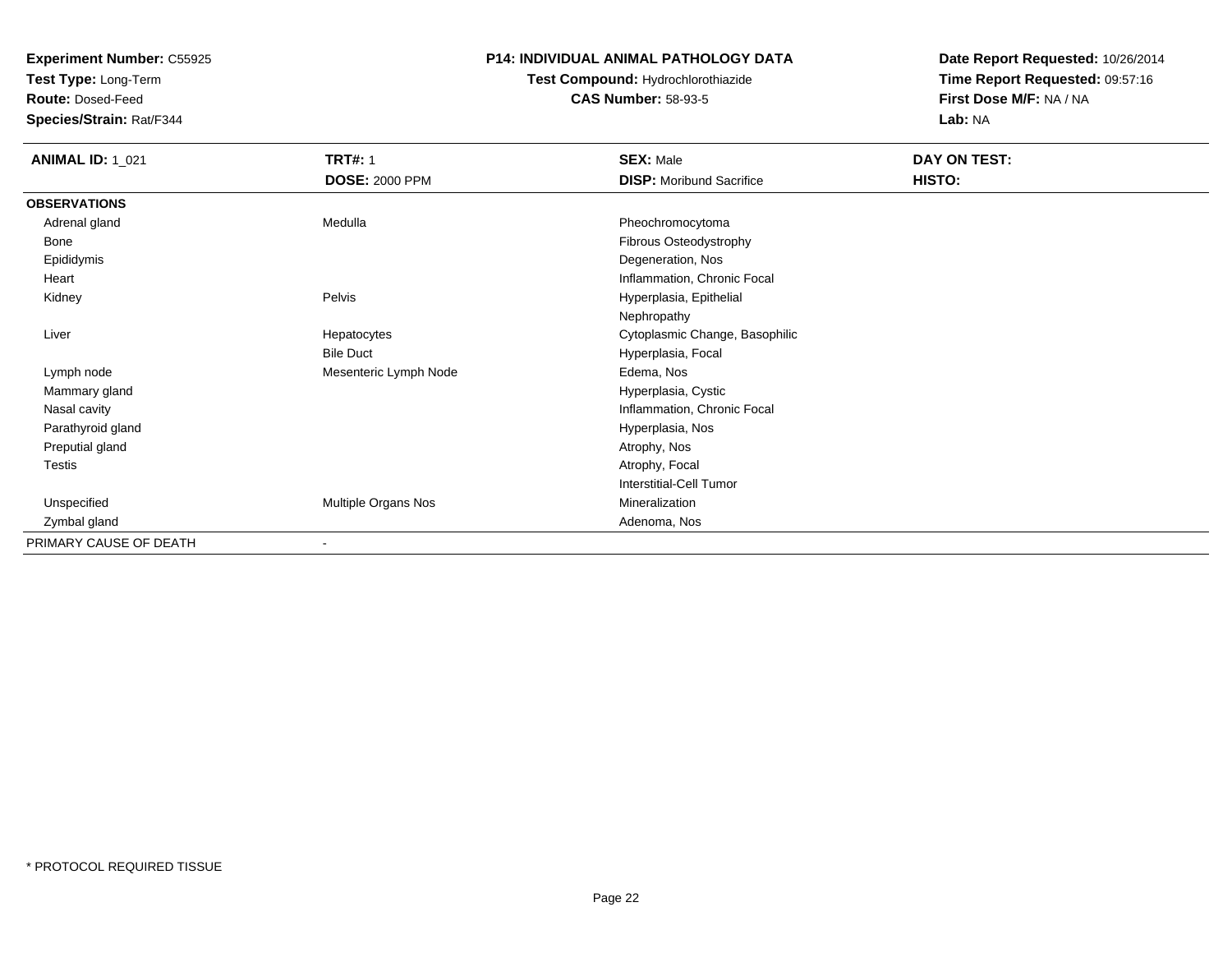**Test Type:** Long-Term

**Route:** Dosed-Feed

**Species/Strain:** Rat/F344

#### **P14: INDIVIDUAL ANIMAL PATHOLOGY DATA**

## **Test Compound:** Hydrochlorothiazide**CAS Number:** 58-93-5

| <b>ANIMAL ID: 1_022</b> | <b>TRT#: 1</b>           | <b>SEX: Male</b>            | DAY ON TEST: |
|-------------------------|--------------------------|-----------------------------|--------------|
|                         | <b>DOSE: 2000 PPM</b>    | <b>DISP: Natural Death</b>  | HISTO:       |
| <b>OBSERVATIONS</b>     |                          |                             |              |
| Adrenal gland           | Medulla                  | Hyperplasia, Nos            |              |
| Heart                   |                          | Inflammation, Chronic Focal |              |
| Kidney                  |                          | Nephropathy                 |              |
| Liver                   |                          | Necrosis, Focal             |              |
| Lung                    |                          | Alveolar Macrophages        |              |
|                         |                          | Congestion, Nos             |              |
| Lymph node              | Mandibular Lymph Node    | Congestion, Nos             |              |
| Pancreas                | Acinus                   | Atrophy, Focal              |              |
|                         |                          | Inflammation, Chronic Focal |              |
| Parathyroid gland       |                          | Hyperplasia, Nos            |              |
| Preputial gland         |                          | Atrophy, Nos                |              |
| Spleen                  |                          | Congestion, Nos             |              |
|                         |                          | Edema, Nos                  |              |
| Unspecified             | Multiple Organs Nos      | Mineralization              |              |
| PRIMARY CAUSE OF DEATH  | $\overline{\phantom{a}}$ |                             |              |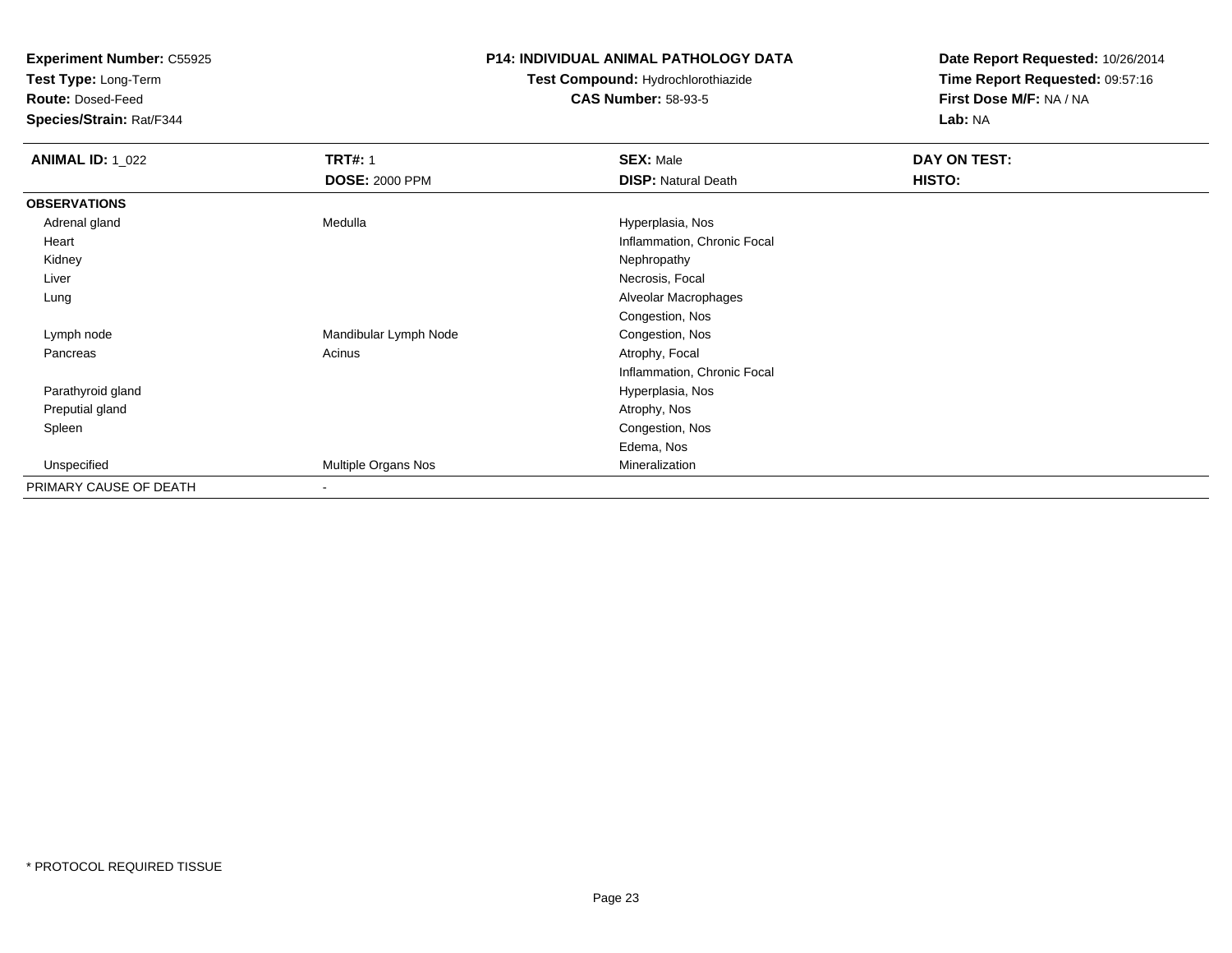**Test Type:** Long-Term

**Route:** Dosed-Feed

**Species/Strain:** Rat/F344

#### **P14: INDIVIDUAL ANIMAL PATHOLOGY DATA**

**Test Compound:** Hydrochlorothiazide**CAS Number:** 58-93-5

| <b>ANIMAL ID: 1_023</b> | <b>TRT#: 1</b>           | <b>SEX: Male</b>                | <b>DAY ON TEST:</b> |
|-------------------------|--------------------------|---------------------------------|---------------------|
|                         | <b>DOSE: 2000 PPM</b>    | <b>DISP:</b> Moribund Sacrifice | HISTO:              |
| <b>OBSERVATIONS</b>     |                          |                                 |                     |
| Adrenal gland           | <b>Cortex Nos</b>        | Angiectasis                     |                     |
|                         | Medulla                  | Hyperplasia, Nos                |                     |
|                         | Medulla                  | Pheochromocytoma                |                     |
| <b>Bone</b>             |                          | <b>Fibrous Osteodystrophy</b>   |                     |
| Eye                     | Retina                   | Atrophy, Focal                  |                     |
|                         | <b>Nasolacrimal Duct</b> | Inflammation, Acute Focal       |                     |
| Harderian gland         | Hardarian Gland          | Inflammation, Chronic Focal     |                     |
| Heart                   |                          | Inflammation, Chronic Focal     |                     |
| Intestine Large         | Colon                    | Parasitism                      |                     |
| Kidney                  |                          | Cyst, Nos                       |                     |
|                         | Pelvis                   | Hyperplasia, Epithelial         |                     |
|                         |                          | Nephropathy                     |                     |
| Liver                   | Hepatocytes              | Cytoplasmic Change, Basophilic  |                     |
| Nasal cavity            |                          | Inflammation, Chronic Focal     |                     |
| Pancreas                | Acinus                   | Atrophy, Focal                  |                     |
| Parathyroid gland       |                          | Hyperplasia, Nos                |                     |
| Preputial gland         |                          | Atrophy, Nos                    |                     |
| Seminal vesicle         |                          | Atrophy, Nos                    |                     |
| Stomach                 | Forestomach              | Mineralization                  |                     |
| <b>Testis</b>           |                          | Atrophy, Focal                  |                     |
|                         |                          | <b>Interstitial-Cell Tumor</b>  |                     |
| Thymus                  |                          | Involution, Nos                 |                     |
| Thyroid                 |                          | Hyperplasia, C Cell             |                     |
| Unspecified             | Multiple Organs Nos      | Mineralization                  |                     |
| PRIMARY CAUSE OF DEATH  | ۰                        |                                 |                     |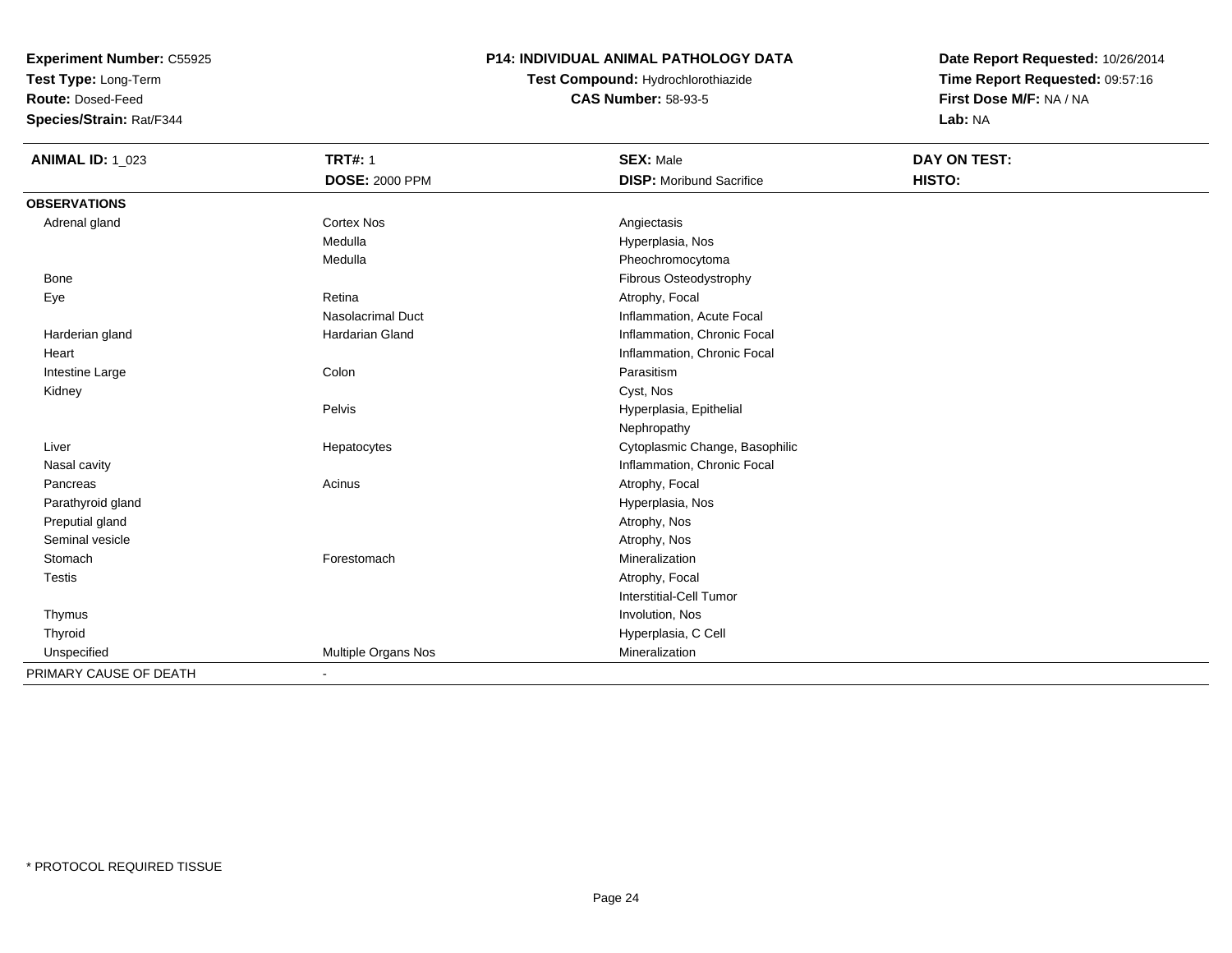**Test Type:** Long-Term

**Route:** Dosed-Feed

**Species/Strain:** Rat/F344

#### **P14: INDIVIDUAL ANIMAL PATHOLOGY DATA**

**Test Compound:** Hydrochlorothiazide**CAS Number:** 58-93-5

| <b>ANIMAL ID: 1_024</b> | <b>TRT#: 1</b>        | <b>SEX: Male</b>                | DAY ON TEST: |
|-------------------------|-----------------------|---------------------------------|--------------|
|                         | <b>DOSE: 2000 PPM</b> | <b>DISP:</b> Moribund Sacrifice | HISTO:       |
| <b>OBSERVATIONS</b>     |                       |                                 |              |
| Adrenal gland           | <b>Cortex Nos</b>     | Congestion, Nos                 |              |
|                         | Medulla               | Hyperplasia, Nos                |              |
| Eye                     | Retina                | Atrophy, Nos                    |              |
|                         | Cornea                | Inflammation, Chronic Focal     |              |
| Heart                   |                       | Inflammation, Chronic Focal     |              |
|                         |                       | Thrombus, Mural                 |              |
| Kidney                  |                       | Cyst, Nos                       |              |
|                         | Pelvis                | Hyperplasia, Epithelial         |              |
|                         |                       | Nephropathy                     |              |
| Liver                   | Hepatocytes           | Cytoplasmic Change, Basophilic  |              |
|                         | Hepatocytes           | Cytoplasmic Vacuolization       |              |
|                         | <b>Bile Duct</b>      | Hyperplasia, Focal              |              |
|                         |                       | Necrosis, Focal                 |              |
| Mammary gland           |                       | Fibroadenoma                    |              |
|                         |                       | Hyperplasia, Nos                |              |
| Preputial gland         |                       | Atrophy, Nos                    |              |
| Prostate                |                       | Inflammation, Suppurative       |              |
| Seminal vesicle         |                       | Atrophy, Nos                    |              |
| Skin                    | Hip                   | Keratoacanthoma                 |              |
| Spleen                  |                       | Atrophy, Nos                    |              |
| <b>Testis</b>           |                       | Atrophy, Diffuse                |              |
|                         |                       | Atrophy, Focal                  |              |
|                         |                       | Interstitial-Cell Tumor         |              |
| Thymus                  |                       | Involution, Nos                 |              |
| Unspecified             |                       | Inflammation, Suppurative       |              |
|                         | Multiple Organs Nos   | Mineralization                  |              |
| PRIMARY CAUSE OF DEATH  | $\blacksquare$        |                                 |              |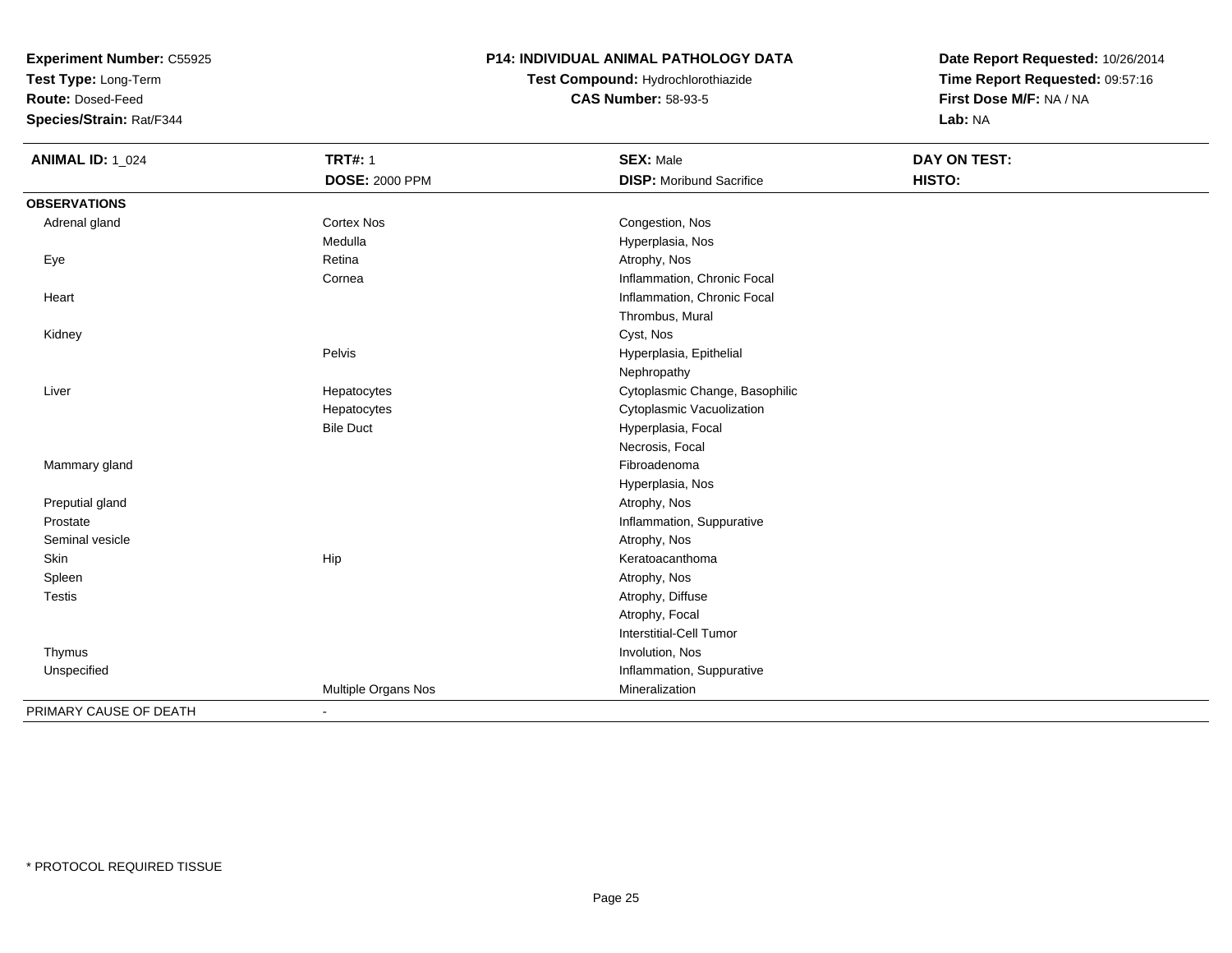**Test Type:** Long-Term

**Route:** Dosed-Feed

**Species/Strain:** Rat/F344

### **P14: INDIVIDUAL ANIMAL PATHOLOGY DATA**

## **Test Compound:** Hydrochlorothiazide**CAS Number:** 58-93-5

| <b>ANIMAL ID: 1_025</b> | <b>TRT#: 1</b>              | <b>SEX: Male</b>               | DAY ON TEST: |
|-------------------------|-----------------------------|--------------------------------|--------------|
|                         | <b>DOSE: 2000 PPM</b>       | <b>DISP: Natural Death</b>     | HISTO:       |
| <b>OBSERVATIONS</b>     |                             |                                |              |
| Adrenal gland           | <b>Cortex Nos</b>           | Congestion, Nos                |              |
| <b>Blood vessel</b>     | Artery Nos                  | Hypertrophy, Nos               |              |
|                         | <b>Pulmonary Artery Nos</b> | Mineralization                 |              |
| <b>Brain</b>            |                             | Hemorrhage                     |              |
| Heart                   |                             | Inflammation, Chronic Focal    |              |
| Kidney                  |                             | Congestion, Nos                |              |
|                         |                             | Mineralization                 |              |
|                         |                             | Nephropathy                    |              |
| Liver                   |                             | Congestion, Nos                |              |
|                         |                             | Hemorrhage                     |              |
|                         | <b>Bile Duct</b>            | Hyperplasia, Focal             |              |
|                         |                             | Necrosis, Focal                |              |
| Lung                    |                             | Congestion, Nos                |              |
| Lymph node              | Mandibular Lymph Node       | Congestion, Nos                |              |
|                         | Mesenteric Lymph Node       | Hemorrhage                     |              |
| Preputial gland         |                             | Atrophy, Nos                   |              |
| Stomach                 | <b>Glandular Stomach</b>    | Ulcer, Nos                     |              |
| <b>Testis</b>           |                             | Atrophy, Focal                 |              |
|                         |                             | Hyperplasia, Interstitial Cell |              |
|                         |                             | <b>Interstitial-Cell Tumor</b> |              |
|                         |                             | Mineralization                 |              |
| Unspecified             | Multiple Organs Nos         | Leukemia, Mononuclear Cell     |              |
|                         | <b>Abdominal Cavity</b>     | Necrosis, Fat                  |              |
| PRIMARY CAUSE OF DEATH  |                             |                                |              |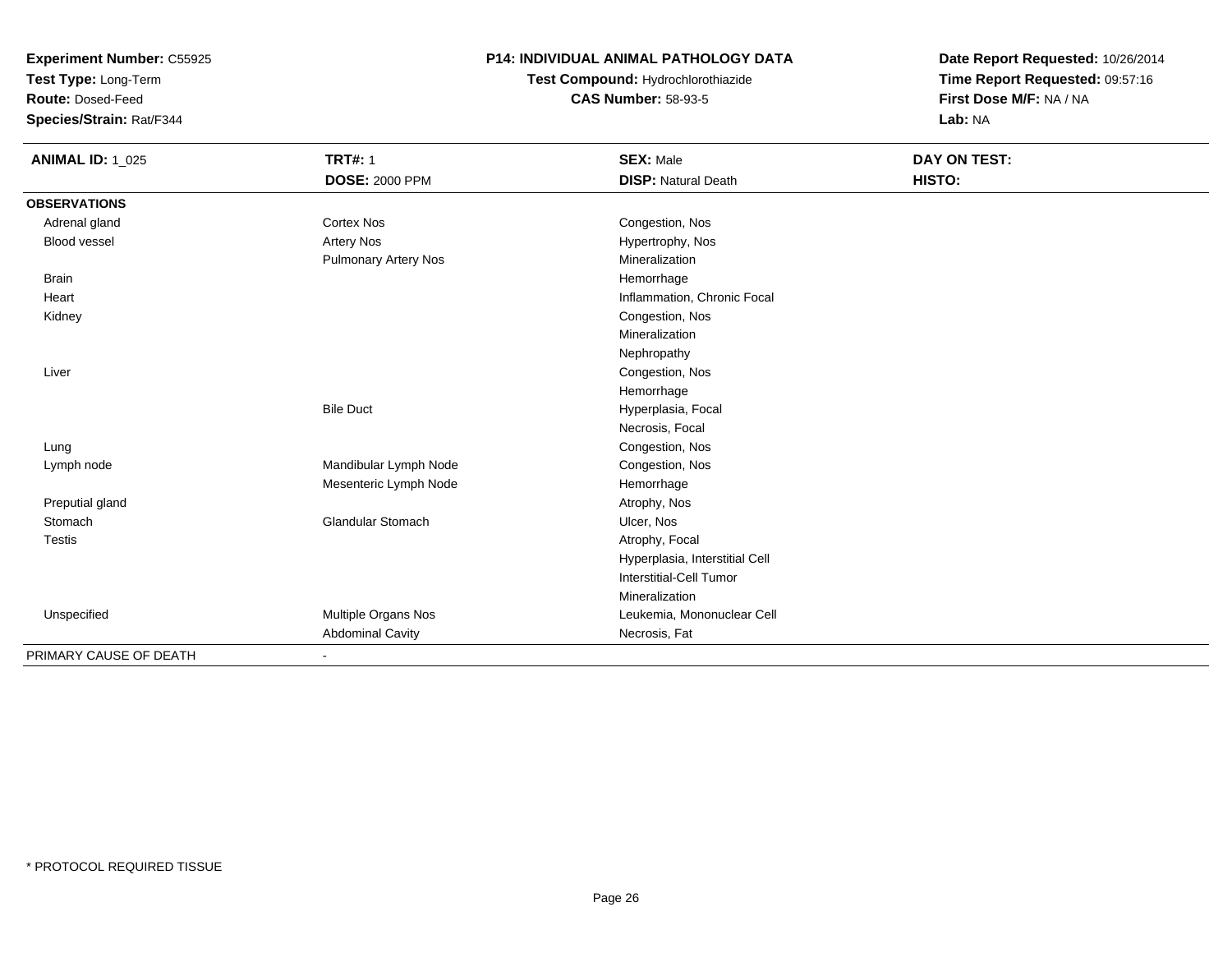**Test Type:** Long-Term

**Route:** Dosed-Feed

**Species/Strain:** Rat/F344

#### **P14: INDIVIDUAL ANIMAL PATHOLOGY DATA**

### **Test Compound:** Hydrochlorothiazide**CAS Number:** 58-93-5

| <b>ANIMAL ID: 1_026</b> | <b>TRT#: 1</b>              | <b>SEX: Male</b>                | DAY ON TEST: |  |
|-------------------------|-----------------------------|---------------------------------|--------------|--|
|                         | <b>DOSE: 2000 PPM</b>       | <b>DISP:</b> Moribund Sacrifice | HISTO:       |  |
| <b>OBSERVATIONS</b>     |                             |                                 |              |  |
| Adrenal gland           | <b>Cortex Nos</b>           | Cyst, Nos                       |              |  |
|                         | <b>Cortex Nos</b>           | Hyperplasia, Focal              |              |  |
| <b>Blood vessel</b>     | <b>Pulmonary Artery Nos</b> | Mineralization                  |              |  |
| Heart                   |                             | Inflammation, Chronic Focal     |              |  |
| Kidney                  |                             | Nephropathy                     |              |  |
| Liver                   | Hepatocytes                 | Cytoplasmic Vacuolization       |              |  |
|                         |                             | Degeneration, Cystic            |              |  |
|                         | <b>Bile Duct</b>            | Hyperplasia, Focal              |              |  |
| Mammary gland           |                             | Hyperplasia, Nos                |              |  |
| Pancreas                | Acinus                      | Atrophy, Focal                  |              |  |
| Parathyroid gland       |                             | Hyperplasia, Nos                |              |  |
| Preputial gland         |                             | Atrophy, Nos                    |              |  |
| Skin                    | Tail                        | Hyperkeratosis                  |              |  |
|                         | Face                        | Hyperplasia, Epithelial         |              |  |
| Stomach                 | Forestomach                 | Inflammation, Chronic Focal     |              |  |
|                         | Forestomach                 | Ulcer, Nos                      |              |  |
| <b>Testis</b>           |                             | Atrophy, Diffuse                |              |  |
|                         |                             | Atrophy, Focal                  |              |  |
|                         |                             | Interstitial-Cell Tumor         |              |  |
| Unspecified             | Multiple Organs Nos         | Leukemia, Mononuclear Cell      |              |  |
| PRIMARY CAUSE OF DEATH  | $\sim$                      |                                 |              |  |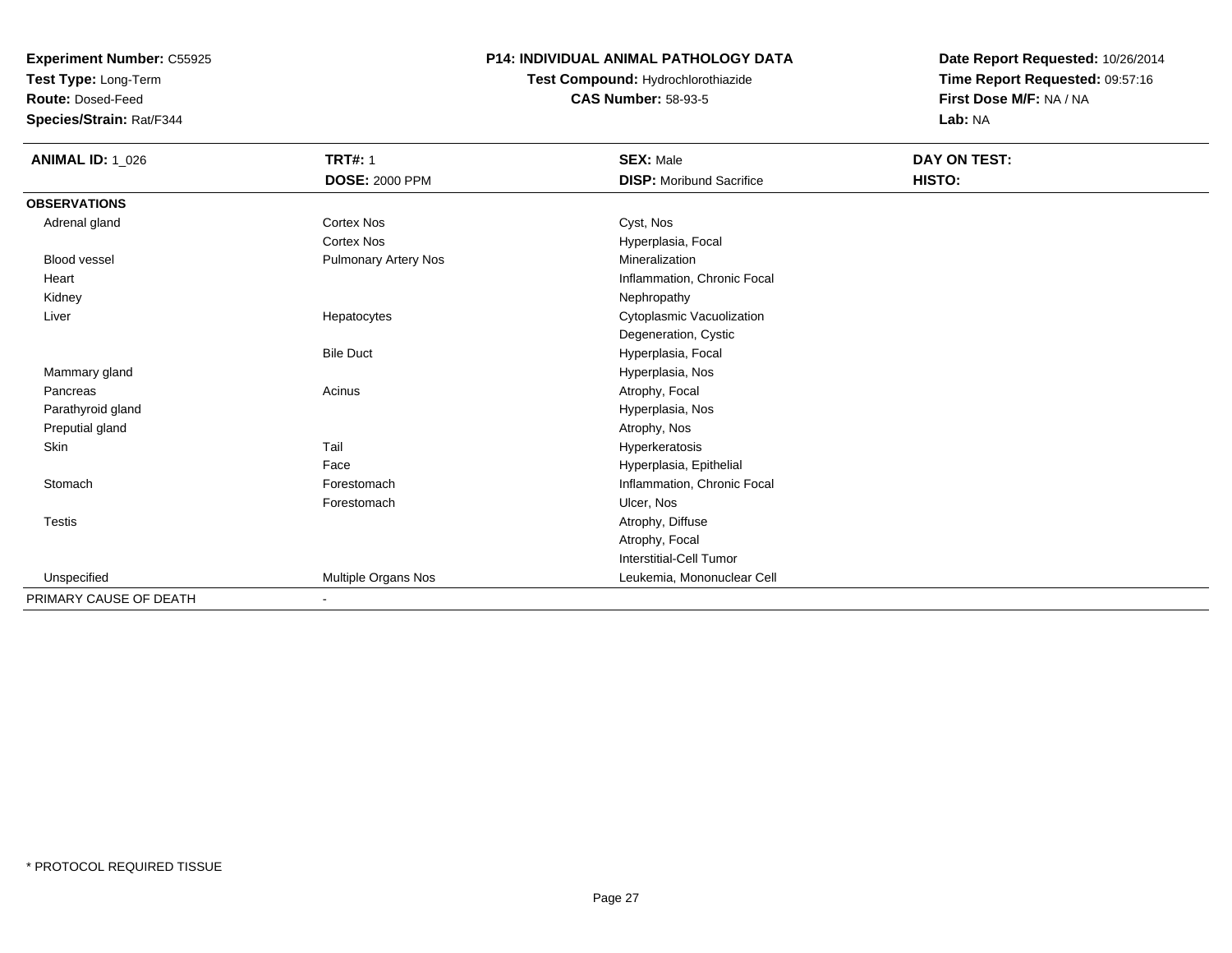**Test Type:** Long-Term

**Route:** Dosed-Feed

**Species/Strain:** Rat/F344

#### **P14: INDIVIDUAL ANIMAL PATHOLOGY DATA**

## **Test Compound:** Hydrochlorothiazide**CAS Number:** 58-93-5

| <b>ANIMAL ID: 1_027</b> | <b>TRT#: 1</b>           | <b>SEX: Male</b>               | <b>DAY ON TEST:</b> |  |
|-------------------------|--------------------------|--------------------------------|---------------------|--|
|                         | <b>DOSE: 2000 PPM</b>    | <b>DISP: Natural Death</b>     | HISTO:              |  |
| <b>OBSERVATIONS</b>     |                          |                                |                     |  |
| Adrenal gland           | Cortex Nos               | Cyst, Nos                      |                     |  |
|                         | Medulla                  | Hyperplasia, Nos               |                     |  |
|                         | Medulla                  | Pheochromocytoma               |                     |  |
| Bone                    |                          | Fibrous Osteodystrophy         |                     |  |
| Eye                     | <b>Nasolacrimal Duct</b> | Inflammation, Acute Focal      |                     |  |
| Heart                   |                          | Inflammation, Chronic Focal    |                     |  |
| Kidney                  |                          | Nephropathy                    |                     |  |
| Liver                   |                          | Degeneration, Cystic           |                     |  |
|                         | <b>Bile Duct</b>         | Hyperplasia, Focal             |                     |  |
|                         |                          | Necrosis, Focal                |                     |  |
| Lymph node              | Renal Lymph Node         | Edema, Nos                     |                     |  |
|                         | Thoracic Lymph Node      | Edema, Nos                     |                     |  |
| Mammary gland           |                          | Hyperplasia, Cystic            |                     |  |
| Pancreas                | Acinus                   | Atrophy, Focal                 |                     |  |
| Parathyroid gland       |                          | Hyperplasia, Nos               |                     |  |
| Preputial gland         |                          | Atrophy, Nos                   |                     |  |
|                         |                          | Carcinoma, Nos                 |                     |  |
| Prostate                |                          | Inflammation, Suppurative      |                     |  |
| Seminal vesicle         |                          | Atrophy, Nos                   |                     |  |
| Skin                    | Tail                     | Hyperkeratosis                 |                     |  |
| Spleen                  |                          | Atrophy, Focal                 |                     |  |
| Stomach                 | Forestomach              | Mineralization                 |                     |  |
| <b>Testis</b>           |                          | Atrophy, Diffuse               |                     |  |
|                         |                          | Atrophy, Focal                 |                     |  |
|                         |                          | <b>Interstitial-Cell Tumor</b> |                     |  |
| Thymus                  |                          | Involution, Nos                |                     |  |
| Unspecified             | Multiple Organs Nos      | Mineralization                 |                     |  |
|                         | <b>Abdominal Cavity</b>  | Necrosis, Fat                  |                     |  |
| PRIMARY CAUSE OF DEATH  | $\blacksquare$           |                                |                     |  |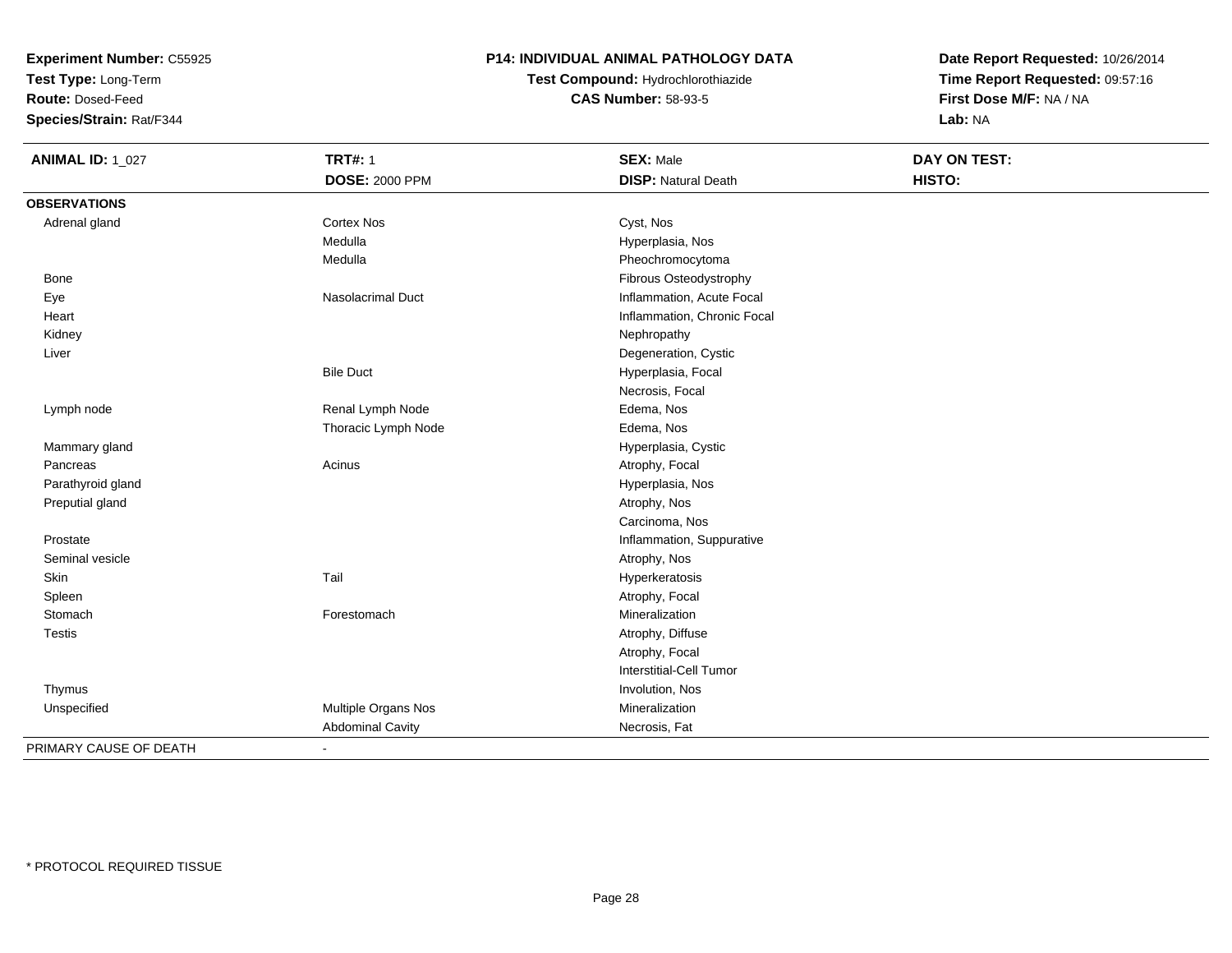**Test Type:** Long-Term

**Route:** Dosed-Feed

**Species/Strain:** Rat/F344

### **P14: INDIVIDUAL ANIMAL PATHOLOGY DATA**

**Test Compound:** Hydrochlorothiazide**CAS Number:** 58-93-5

| <b>ANIMAL ID: 1_028</b> | <b>TRT#: 1</b>              | <b>SEX: Male</b>                | DAY ON TEST: |  |
|-------------------------|-----------------------------|---------------------------------|--------------|--|
|                         | <b>DOSE: 2000 PPM</b>       | <b>DISP: Moribund Sacrifice</b> | HISTO:       |  |
| <b>OBSERVATIONS</b>     |                             |                                 |              |  |
| Adrenal gland           | Cortex Nos                  | Cyst, Nos                       |              |  |
|                         | Medulla                     | Pheochromocytoma                |              |  |
| Blood vessel            | <b>Pulmonary Artery Nos</b> | Mineralization                  |              |  |
| Eye                     | Retina                      | Atrophy, Focal                  |              |  |
|                         | Sclera                      | Mineralization                  |              |  |
| Heart                   |                             | Inflammation, Chronic Focal     |              |  |
|                         | Atrium                      | Thrombosis, Nos                 |              |  |
| Kidney                  |                             | Nephropathy                     |              |  |
|                         |                             | Pigmentation, Nos               |              |  |
| Liver                   | Hepatocytes                 | Cytoplasmic Vacuolization       |              |  |
|                         | <b>Bile Duct</b>            | Hyperplasia, Focal              |              |  |
| Lung                    |                             | Alveolar Macrophages            |              |  |
|                         |                             | Alveolar/Bronchiolar Adenoma    |              |  |
|                         |                             | Congestion, Nos                 |              |  |
|                         |                             | Metaplasia, Osseous             |              |  |
| Mammary gland           |                             | Hyperplasia, Cystic             |              |  |
| Pituitary gland         | <b>Anterior Pituitary</b>   | Adenoma, Nos                    |              |  |
|                         | <b>Anterior Pituitary</b>   | Cyst, Nos                       |              |  |
|                         | <b>Anterior Pituitary</b>   | Hyperplasia, Focal              |              |  |
| Preputial gland         |                             | Atrophy, Nos                    |              |  |
| <b>Testis</b>           |                             | Atrophy, Focal                  |              |  |
|                         |                             | Hyperplasia, Interstitial Cell  |              |  |
|                         |                             | Interstitial-Cell Tumor         |              |  |
| Thyroid                 |                             | Hyperplasia, C Cell             |              |  |
|                         |                             | Pigmentation, Nos               |              |  |
| Unspecified             | Multiple Organs Nos         | Leukemia, Mononuclear Cell      |              |  |
| PRIMARY CAUSE OF DEATH  | $\blacksquare$              |                                 |              |  |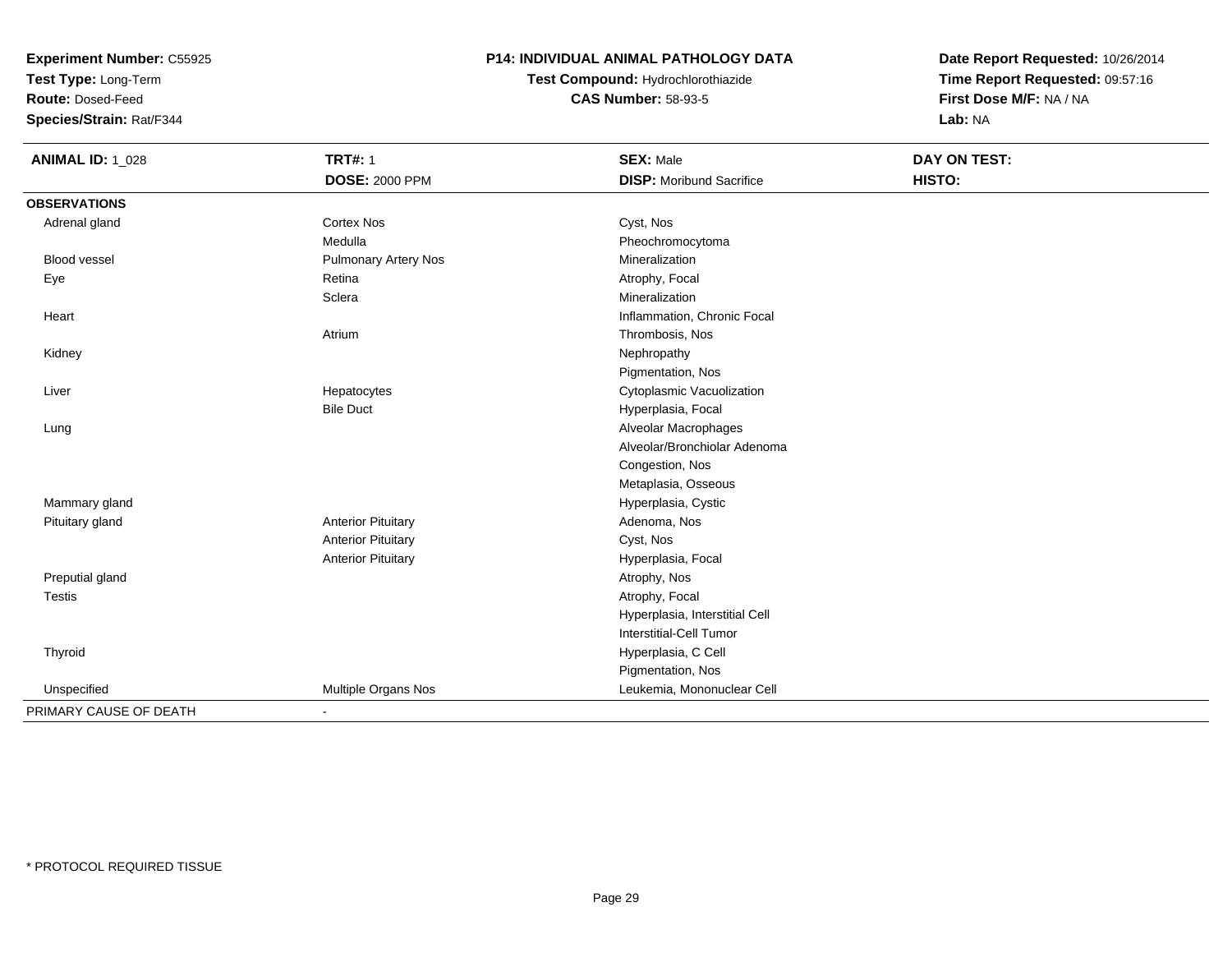**Test Type:** Long-Term

**Route:** Dosed-Feed

**Species/Strain:** Rat/F344

#### **P14: INDIVIDUAL ANIMAL PATHOLOGY DATA**

**Test Compound:** Hydrochlorothiazide**CAS Number:** 58-93-5

| <b>ANIMAL ID: 1_029</b> | <b>TRT#: 1</b>        | <b>SEX: Male</b>                | <b>DAY ON TEST:</b> |
|-------------------------|-----------------------|---------------------------------|---------------------|
|                         | <b>DOSE: 2000 PPM</b> | <b>DISP: Terminal Sacrifice</b> | HISTO:              |
| <b>OBSERVATIONS</b>     |                       |                                 |                     |
| Adrenal gland           | <b>Cortex Nos</b>     | Degeneration, Nos               |                     |
|                         | Medulla               | Hyperplasia, Nos                |                     |
|                         | Medulla               | Pheochromocytoma                |                     |
| Heart                   |                       | Inflammation, Chronic Focal     |                     |
| Kidney                  |                       | Cyst, Nos                       |                     |
|                         |                       | Nephropathy                     |                     |
|                         |                       | Pigmentation, Nos               |                     |
|                         |                       | Tubular-Cell Adenoma            |                     |
| Liver                   | Hepatocytes           | Cytoplasmic Change, Basophilic  |                     |
|                         | <b>Bile Duct</b>      | Hyperplasia, Focal              |                     |
| Lymph node              | Mandibular Lymph Node | Edema, Nos                      |                     |
| Preputial gland         |                       | Adenoma, Nos                    |                     |
|                         |                       | Atrophy, Nos                    |                     |
| Salivary gland          |                       | Atrophy, Focal                  |                     |
| Seminal vesicle         |                       | Atrophy, Nos                    |                     |
| <b>Testis</b>           |                       | Atrophy, Focal                  |                     |
|                         |                       | Interstitial-Cell Tumor         |                     |
| Thymus                  |                       | Involution, Nos                 |                     |
| Thyroid                 |                       | C-Cell Adenoma                  |                     |
|                         |                       | Hyperplasia, C Cell             |                     |
| Unspecified             | Multiple Organs Nos   | Leukemia, Mononuclear Cell      |                     |
| PRIMARY CAUSE OF DEATH  | $\blacksquare$        |                                 |                     |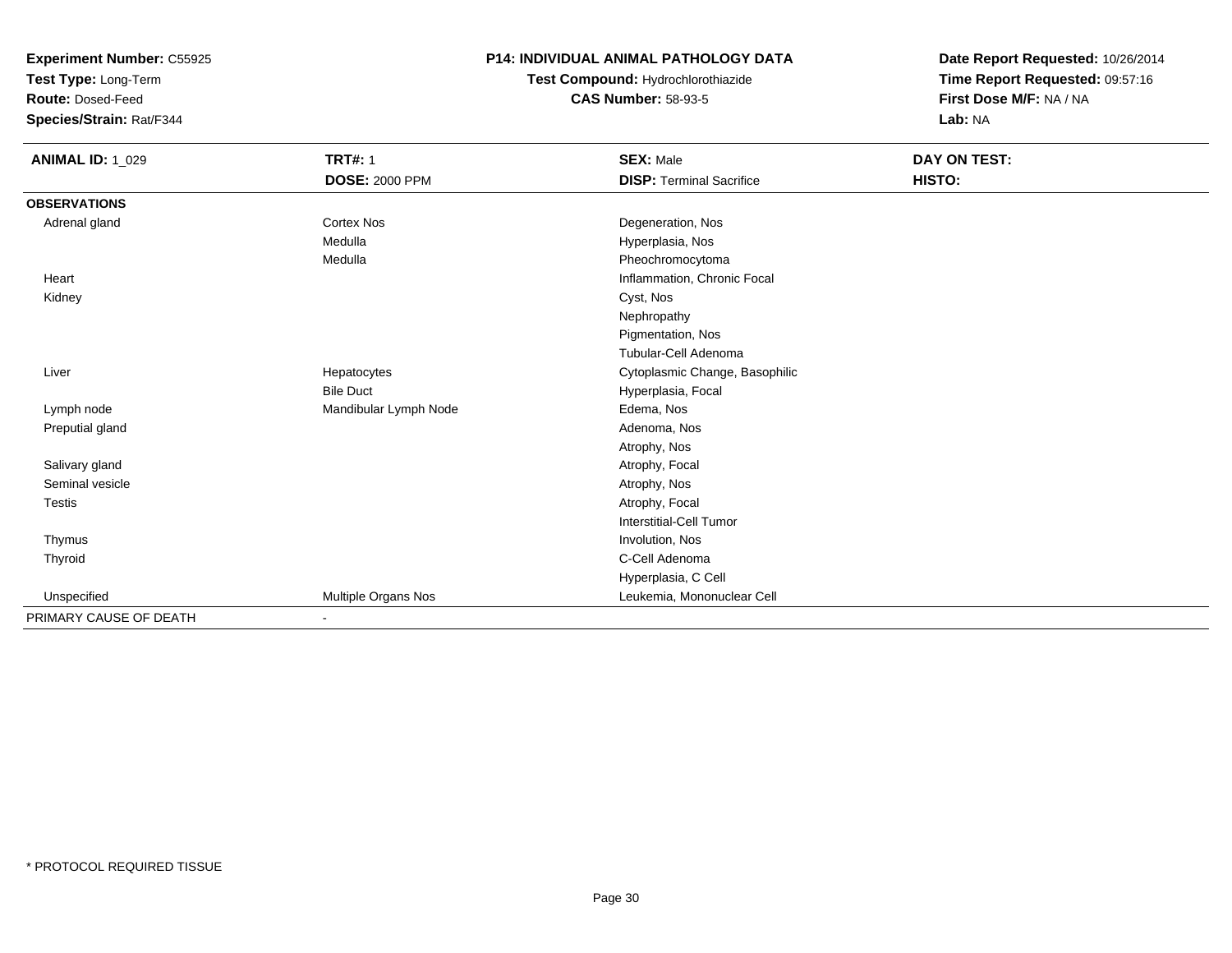**Test Type:** Long-Term

**Route:** Dosed-Feed

**Species/Strain:** Rat/F344

### **P14: INDIVIDUAL ANIMAL PATHOLOGY DATA**

## **Test Compound:** Hydrochlorothiazide**CAS Number:** 58-93-5

| <b>ANIMAL ID: 1_030</b> | <b>TRT#: 1</b>            | <b>SEX: Male</b>                | <b>DAY ON TEST:</b> |  |
|-------------------------|---------------------------|---------------------------------|---------------------|--|
|                         | <b>DOSE: 2000 PPM</b>     | <b>DISP:</b> Moribund Sacrifice | HISTO:              |  |
| <b>OBSERVATIONS</b>     |                           |                                 |                     |  |
| <b>Brain</b>            |                           | Hemorrhage                      |                     |  |
| Heart                   |                           | Inflammation, Chronic Focal     |                     |  |
| Kidney                  |                           | Mineralization                  |                     |  |
|                         |                           | Nephropathy                     |                     |  |
|                         |                           | Pigmentation, Nos               |                     |  |
| Liver                   | <b>Bile Duct</b>          | Hyperplasia, Focal              |                     |  |
| Lung                    |                           | Alveolar/Bronchiolar Adenoma    |                     |  |
|                         |                           | Hemorrhage                      |                     |  |
| Lymph node              |                           | Cyst, Nos                       |                     |  |
|                         |                           | Pigmentation, Nos               |                     |  |
| Mammary gland           |                           | Hyperplasia, Cystic             |                     |  |
| Nasal cavity            |                           | Hemorrhage                      |                     |  |
| Pancreas                | Acinus                    | Atrophy, Focal                  |                     |  |
| Pituitary gland         | <b>Anterior Pituitary</b> | Hyperplasia, Focal              |                     |  |
| Preputial gland         |                           | Atrophy, Nos                    |                     |  |
| Skin                    | Tail                      | Hyperkeratosis                  |                     |  |
| Stomach                 | Forestomach               | Hyperplasia, Epithelial         |                     |  |
|                         | Forestomach               | Inflammation, Acute Focal       |                     |  |
| <b>Testis</b>           |                           | Atrophy, Focal                  |                     |  |
|                         |                           | Hyperplasia, Interstitial Cell  |                     |  |
|                         |                           | Interstitial-Cell Tumor         |                     |  |
| Unspecified             | Leg                       | Cyst, Nos                       |                     |  |
|                         | Multiple Organs Nos       | Leukemia, Mononuclear Cell      |                     |  |
|                         | Leg                       | Necrosis, Fat                   |                     |  |
| PRIMARY CAUSE OF DEATH  | $\overline{\phantom{a}}$  |                                 |                     |  |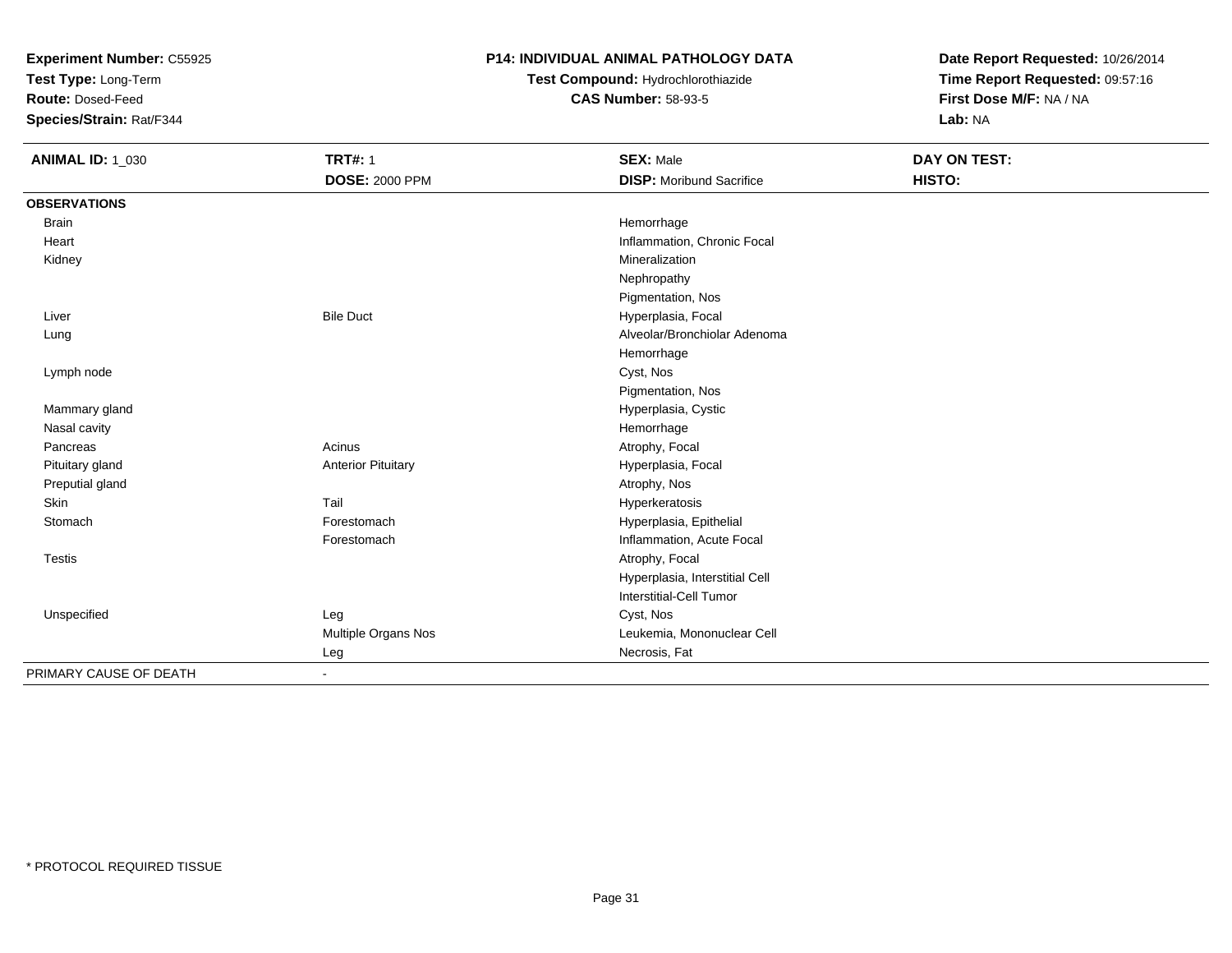**Test Type:** Long-Term

**Route:** Dosed-Feed

**Species/Strain:** Rat/F344

#### **P14: INDIVIDUAL ANIMAL PATHOLOGY DATA**

**Test Compound:** Hydrochlorothiazide**CAS Number:** 58-93-5

| <b>ANIMAL ID: 1_031</b> | <b>TRT#: 1</b>              | <b>SEX: Male</b>                | DAY ON TEST: |
|-------------------------|-----------------------------|---------------------------------|--------------|
|                         | <b>DOSE: 2000 PPM</b>       | <b>DISP: Terminal Sacrifice</b> | HISTO:       |
| <b>OBSERVATIONS</b>     |                             |                                 |              |
| <b>Blood vessel</b>     | <b>Pulmonary Artery Nos</b> | Mineralization                  |              |
| Heart                   |                             | Inflammation, Chronic Focal     |              |
| Kidney                  |                             | Cyst, Nos                       |              |
|                         | Pelvis                      | Hyperplasia, Epithelial         |              |
|                         |                             | Nephropathy                     |              |
| Liver                   | Hepatocytes                 | Cytoplasmic Change, Basophilic  |              |
|                         | <b>Bile Duct</b>            | Hyperplasia, Focal              |              |
| Lung                    |                             | Pigmentation, Nos               |              |
| Lymph node              | Mandibular Lymph Node       | Cyst, Nos                       |              |
| Pancreas                | Acinus                      | Atrophy, Focal                  |              |
| Preputial gland         |                             | Atrophy, Nos                    |              |
|                         |                             | Hyperplasia, Nos                |              |
| Seminal vesicle         |                             | Atrophy, Nos                    |              |
| Skin                    | Ear                         | Hyperplasia, Epithelial         |              |
| Testis                  |                             | Atrophy, Focal                  |              |
|                         |                             | <b>Interstitial-Cell Tumor</b>  |              |
| Thymus                  |                             | Involution, Nos                 |              |
| Thyroid                 |                             | C-Cell Adenoma                  |              |
| PRIMARY CAUSE OF DEATH  | ٠                           |                                 |              |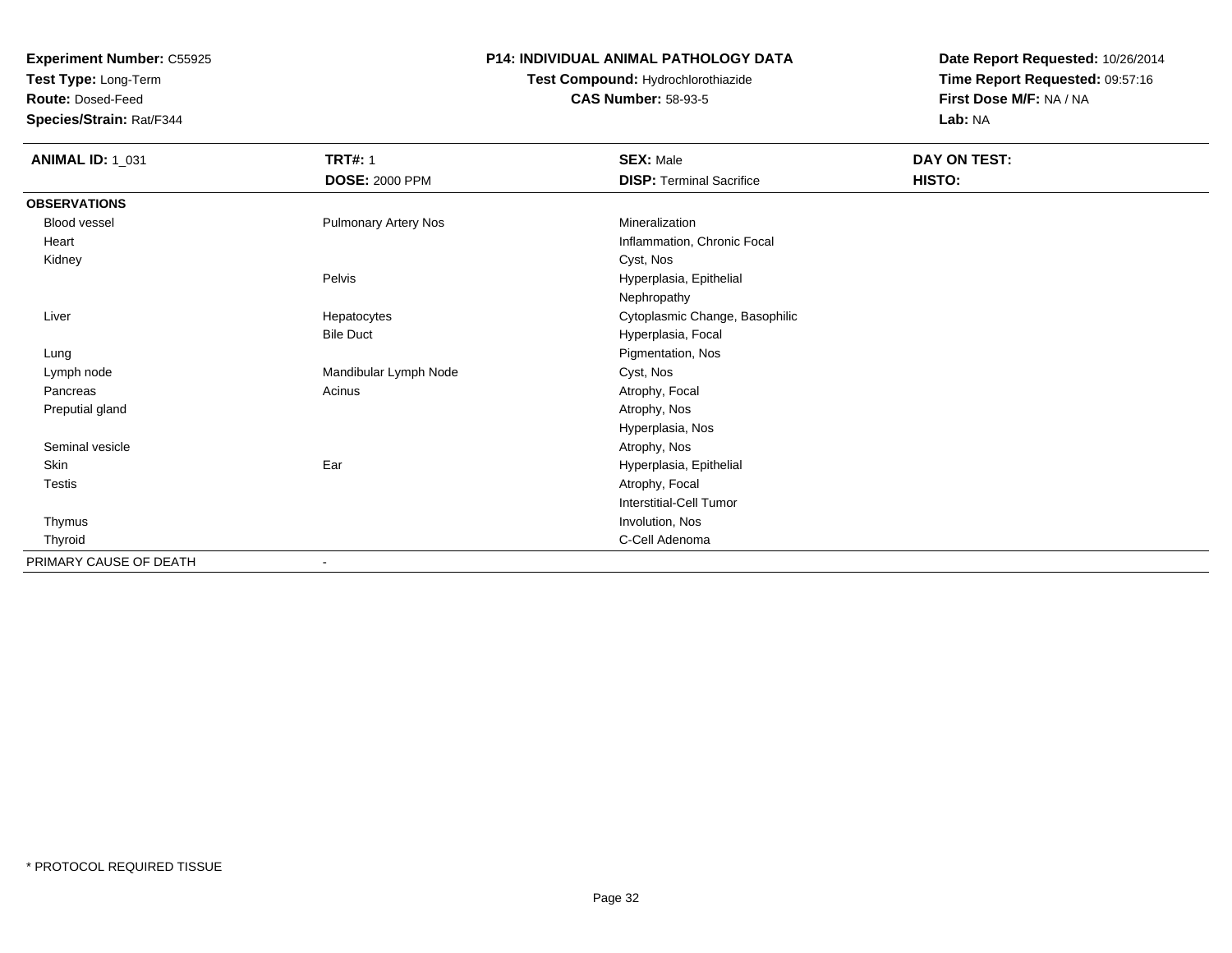**Test Type:** Long-Term

**Route:** Dosed-Feed

**Species/Strain:** Rat/F344

#### **P14: INDIVIDUAL ANIMAL PATHOLOGY DATA**

## **Test Compound:** Hydrochlorothiazide**CAS Number:** 58-93-5

| <b>ANIMAL ID: 1_032</b> | <b>TRT#: 1</b>              | <b>SEX: Male</b>                | DAY ON TEST: |
|-------------------------|-----------------------------|---------------------------------|--------------|
|                         | <b>DOSE: 2000 PPM</b>       | <b>DISP:</b> Moribund Sacrifice | HISTO:       |
| <b>OBSERVATIONS</b>     |                             |                                 |              |
| Blood vessel            | <b>Pulmonary Artery Nos</b> | Mineralization                  |              |
| Heart                   |                             | Inflammation, Chronic Focal     |              |
|                         | Atrium                      | Thrombosis, Nos                 |              |
| Kidney                  |                             | Nephropathy                     |              |
|                         |                             | Pigmentation, Nos               |              |
| Liver                   |                             | Degeneration, Cystic            |              |
|                         | <b>Bile Duct</b>            | Hyperplasia, Focal              |              |
| Pancreas                | Acinus                      | Atrophy, Focal                  |              |
| Preputial gland         |                             | Atrophy, Nos                    |              |
| Seminal vesicle         |                             | Atrophy, Nos                    |              |
| Testis                  |                             | Atrophy, Diffuse                |              |
|                         |                             | Atrophy, Focal                  |              |
|                         |                             | <b>Interstitial-Cell Tumor</b>  |              |
| Thymus                  |                             | Involution, Nos                 |              |
| Unspecified             | Face                        | Inflammation, Chronic Focal     |              |
|                         | Multiple Organs Nos         | Leukemia, Mononuclear Cell      |              |
|                         | <b>Abdominal Cavity</b>     | Necrosis, Fat                   |              |
| PRIMARY CAUSE OF DEATH  | $\sim$                      |                                 |              |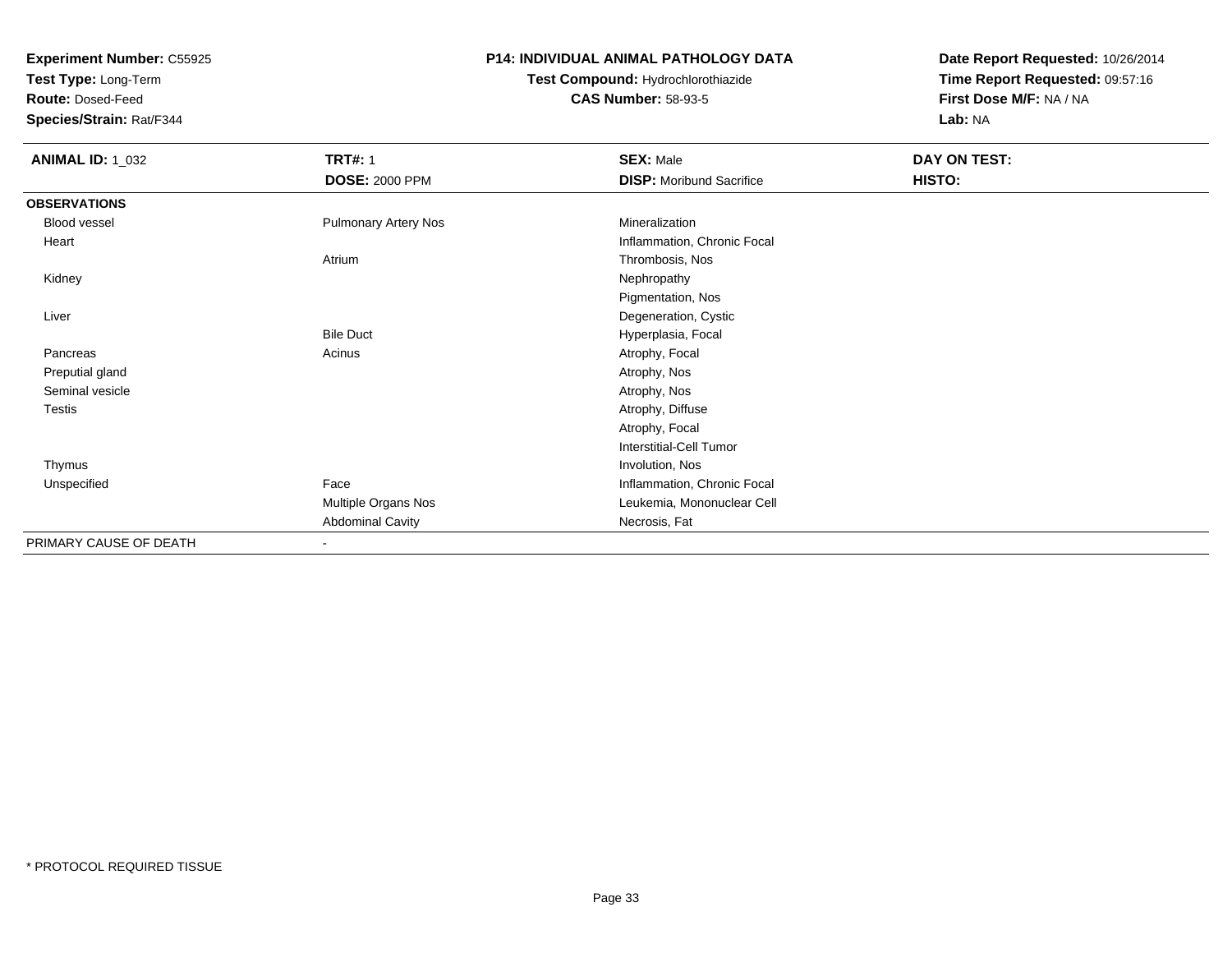**Test Type:** Long-Term

**Route:** Dosed-Feed

**Species/Strain:** Rat/F344

#### **P14: INDIVIDUAL ANIMAL PATHOLOGY DATA**

## **Test Compound:** Hydrochlorothiazide**CAS Number:** 58-93-5

| <b>ANIMAL ID: 1_033</b> | <b>TRT#: 1</b>              | <b>SEX: Male</b>               | DAY ON TEST: |
|-------------------------|-----------------------------|--------------------------------|--------------|
|                         | <b>DOSE: 2000 PPM</b>       | <b>DISP: Natural Death</b>     | HISTO:       |
| <b>OBSERVATIONS</b>     |                             |                                |              |
| Adrenal gland           | <b>Cortex Nos</b>           | Degeneration, Nos              |              |
|                         | <b>Cortex Nos</b>           | Hemorrhage                     |              |
| <b>Blood vessel</b>     | <b>Pulmonary Artery Nos</b> | Mineralization                 |              |
| Heart                   |                             | Inflammation, Chronic Focal    |              |
| Kidney                  |                             | Congestion, Nos                |              |
|                         |                             | Mineralization                 |              |
|                         |                             | Nephropathy                    |              |
|                         |                             | Pigmentation, Nos              |              |
| Liver                   |                             | Hemorrhage                     |              |
|                         | <b>Bile Duct</b>            | Hyperplasia, Focal             |              |
|                         | <b>Bile Duct</b>            | Inflammation, Suppurative      |              |
|                         |                             | Necrosis, Focal                |              |
| Lung                    |                             | Congestion, Nos                |              |
|                         |                             | Hemorrhage                     |              |
| Lymph node              | Mandibular Lymph Node       | Congestion, Nos                |              |
|                         | Mesenteric Lymph Node       | Congestion, Nos                |              |
|                         | Thoracic Lymph Node         | Inflammation, Acute Focal      |              |
|                         | Thoracic Lymph Node         | Necrosis, Focal                |              |
| Pancreas                |                             | Inflammation, Chronic Focal    |              |
| Pituitary gland         | <b>Anterior Pituitary</b>   | Hyperplasia, Focal             |              |
| Preputial gland         |                             | Atrophy, Nos                   |              |
| Salivary gland          |                             | Inflammation, Chronic Focal    |              |
| Seminal vesicle         |                             | Dilatation, Nos                |              |
| Stomach                 | <b>Glandular Stomach</b>    | Inflammation, Chronic Focal    |              |
| <b>Testis</b>           |                             | Hyperplasia, Interstitial Cell |              |
| PRIMARY CAUSE OF DEATH  | $\overline{\phantom{0}}$    |                                |              |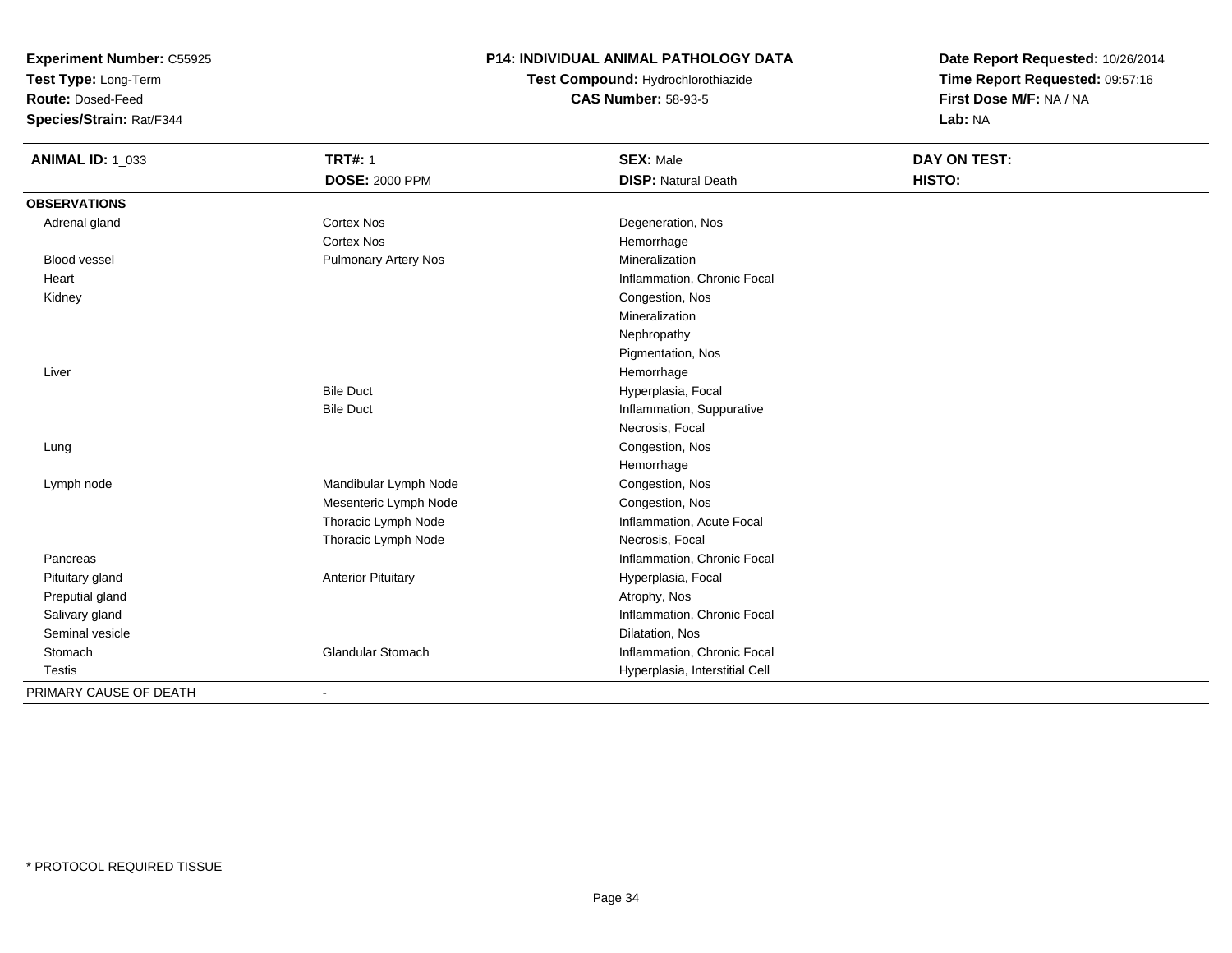**Test Type:** Long-Term

**Route:** Dosed-Feed

**Species/Strain:** Rat/F344

#### **P14: INDIVIDUAL ANIMAL PATHOLOGY DATA**

### **Test Compound:** Hydrochlorothiazide**CAS Number:** 58-93-5

| <b>ANIMAL ID: 1_034</b> | <b>TRT#: 1</b>            | <b>SEX: Male</b>                | DAY ON TEST: |
|-------------------------|---------------------------|---------------------------------|--------------|
|                         | <b>DOSE: 2000 PPM</b>     | <b>DISP: Terminal Sacrifice</b> | HISTO:       |
| <b>OBSERVATIONS</b>     |                           |                                 |              |
| Adrenal gland           | Medulla                   | Pheochromocytoma                |              |
| Heart                   |                           | Inflammation, Chronic Focal     |              |
| Kidney                  | Pelvis                    | Hyperplasia, Epithelial         |              |
|                         |                           | Nephropathy                     |              |
| Liver                   |                           | Abnormal Curvature              |              |
|                         | Hepatocytes               | Cytoplasmic Change, Basophilic  |              |
|                         | <b>Bile Duct</b>          | Hyperplasia, Focal              |              |
| Lung                    |                           | Inflammation, Chronic Focal     |              |
| Lymph node              | Mesenteric Lymph Node     | Edema, Nos                      |              |
| Pancreas                | Acinus                    | Atrophy, Focal                  |              |
| Parathyroid gland       |                           | Hyperplasia, Nos                |              |
| Pituitary gland         | <b>Anterior Pituitary</b> | Cyst, Nos                       |              |
| Preputial gland         |                           | Atrophy, Nos                    |              |
|                         |                           | Hyperplasia, Nos                |              |
| Stomach                 | <b>Glandular Stomach</b>  | Cyst, Nos                       |              |
| <b>Testis</b>           |                           | Atrophy, Focal                  |              |
|                         |                           | Interstitial-Cell Tumor         |              |
| Thyroid                 |                           | Hyperplasia, C Cell             |              |
| Unspecified             | <b>Mediastinum Nos</b>    | Periarteritis                   |              |
| Zymbal gland            |                           | Carcinoma, Nos                  |              |
| PRIMARY CAUSE OF DEATH  |                           |                                 |              |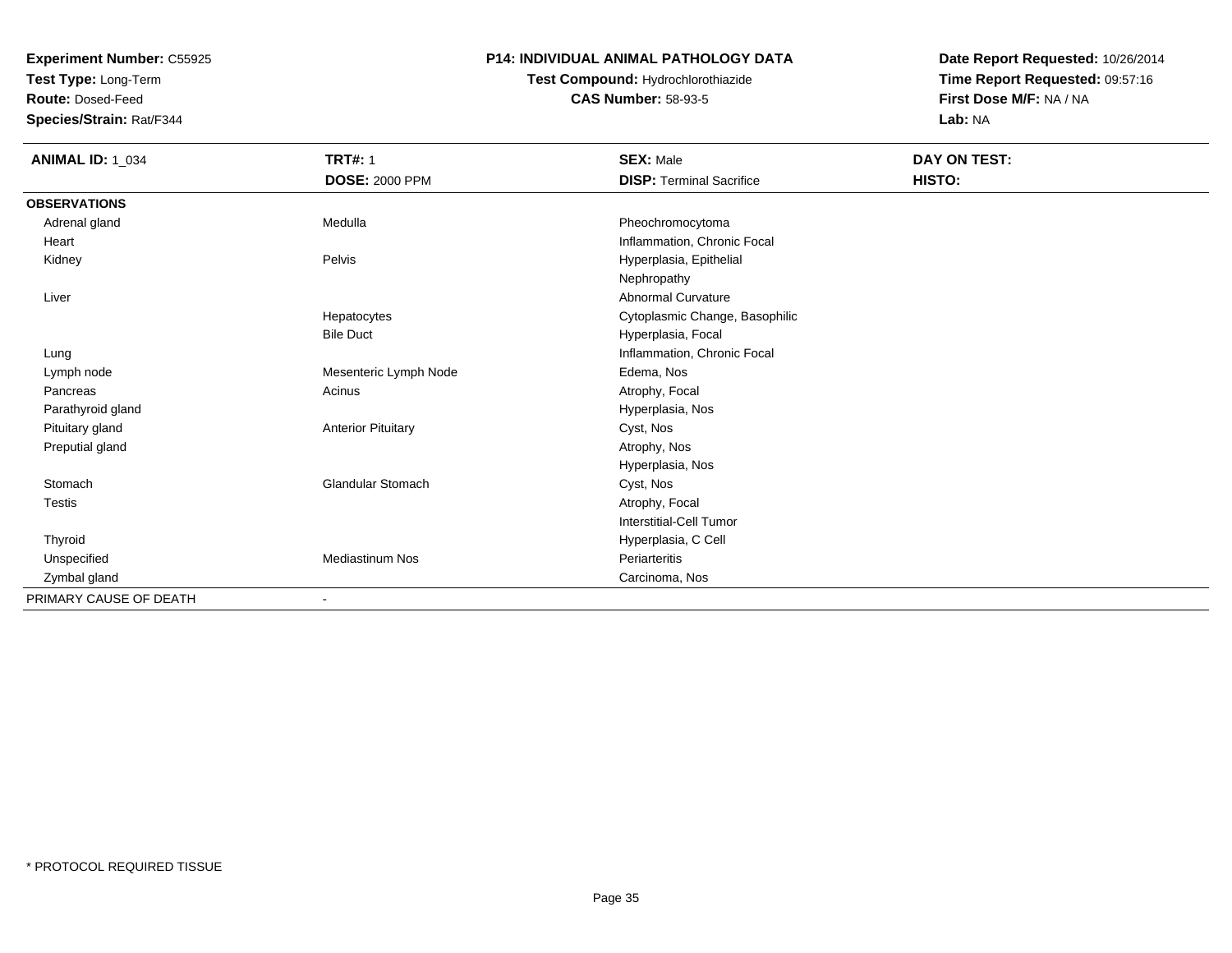**Test Type:** Long-Term

**Route:** Dosed-Feed

**Species/Strain:** Rat/F344

#### **P14: INDIVIDUAL ANIMAL PATHOLOGY DATA**

### **Test Compound:** Hydrochlorothiazide**CAS Number:** 58-93-5

| <b>ANIMAL ID: 1_035</b> | <b>TRT#: 1</b>        | <b>SEX: Male</b>                | <b>DAY ON TEST:</b> |  |
|-------------------------|-----------------------|---------------------------------|---------------------|--|
|                         | <b>DOSE: 2000 PPM</b> | <b>DISP:</b> Moribund Sacrifice | HISTO:              |  |
| <b>OBSERVATIONS</b>     |                       |                                 |                     |  |
| Adrenal gland           | Cortex Nos            | Angiectasis                     |                     |  |
|                         | Medulla               | Pheochromocytoma                |                     |  |
| Heart                   |                       | Inflammation, Chronic Focal     |                     |  |
| Kidney                  |                       | Cyst, Nos                       |                     |  |
|                         | Pelvis                | Hyperplasia, Epithelial         |                     |  |
|                         |                       | Nephropathy                     |                     |  |
|                         |                       | Pigmentation, Nos               |                     |  |
| Liver                   | <b>Bile Duct</b>      | Hyperplasia, Focal              |                     |  |
| Lung                    |                       | Hemorrhage                      |                     |  |
| Mammary gland           |                       | Hyperplasia, Cystic             |                     |  |
| Pancreas                | Acinus                | Atrophy, Focal                  |                     |  |
| Parathyroid gland       |                       | Hyperplasia, Nos                |                     |  |
| Preputial gland         |                       | Atrophy, Nos                    |                     |  |
| <b>Testis</b>           |                       | Atrophy, Diffuse                |                     |  |
|                         |                       | Hyperplasia, Interstitial Cell  |                     |  |
|                         |                       | Interstitial-Cell Tumor         |                     |  |
| Unspecified             | Multiple Organs Nos   | Leukemia, Mononuclear Cell      |                     |  |
| PRIMARY CAUSE OF DEATH  | $\sim$                |                                 |                     |  |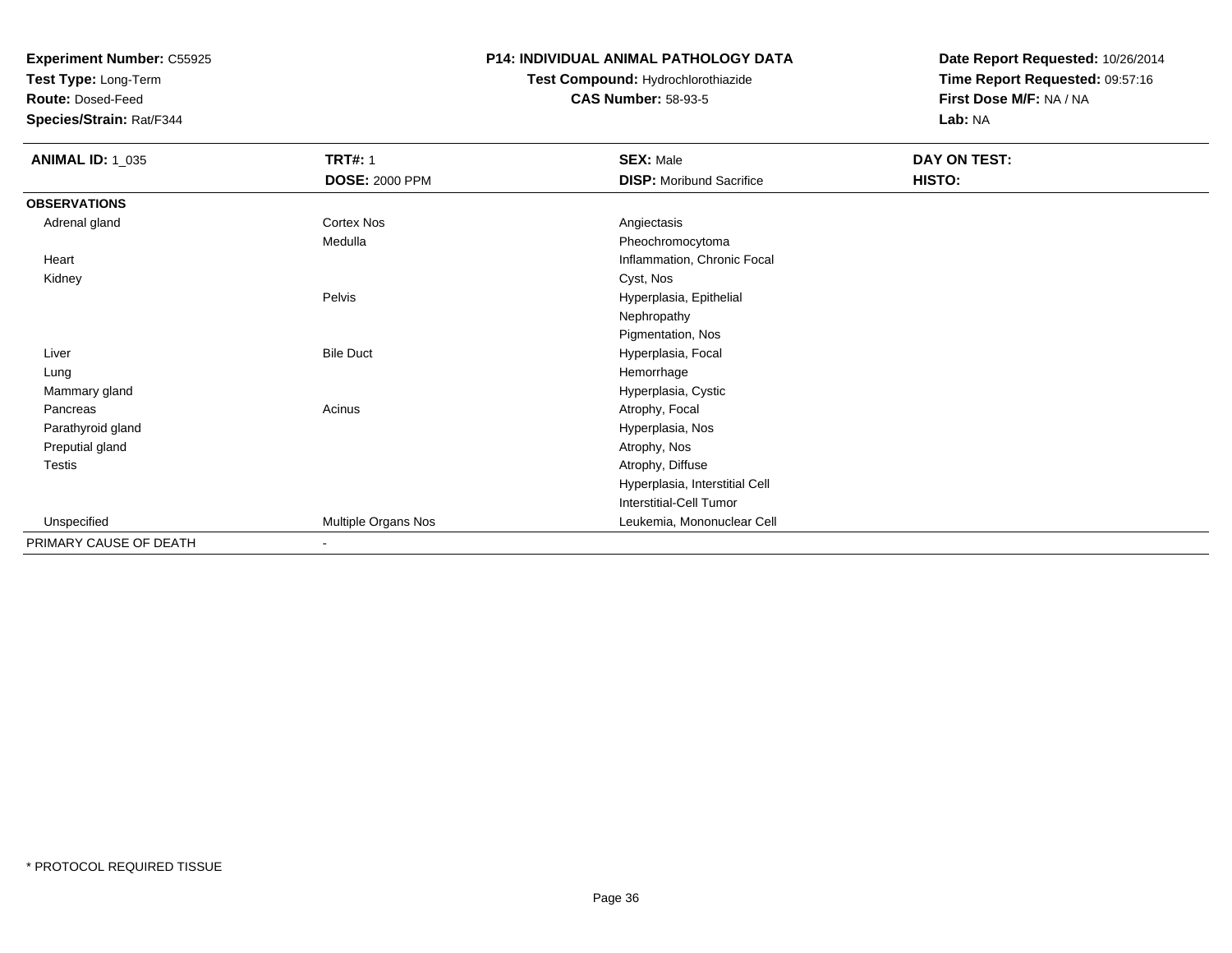**Test Type:** Long-Term

**Route:** Dosed-Feed

**Species/Strain:** Rat/F344

### **P14: INDIVIDUAL ANIMAL PATHOLOGY DATA**

# **Test Compound:** Hydrochlorothiazide**CAS Number:** 58-93-5

| <b>ANIMAL ID: 1_036</b> | <b>TRT#: 1</b>            | <b>SEX: Male</b>                | <b>DAY ON TEST:</b> |
|-------------------------|---------------------------|---------------------------------|---------------------|
|                         | <b>DOSE: 2000 PPM</b>     | <b>DISP:</b> Moribund Sacrifice | HISTO:              |
| <b>OBSERVATIONS</b>     |                           |                                 |                     |
| Adrenal gland           | Cortex Nos                | Degeneration, Nos               |                     |
|                         | Medulla                   | Pheochromocytoma                |                     |
| Bone                    |                           | Fibrous Osteodystrophy          |                     |
| Epididymis              |                           | Degeneration, Nos               |                     |
| Heart                   |                           | Inflammation, Chronic Focal     |                     |
| Kidney                  |                           | Cyst, Nos                       |                     |
|                         | Pelvis                    | Hyperplasia, Epithelial         |                     |
|                         |                           | Nephropathy                     |                     |
| Liver                   | Hepatocytes               | Cytoplasmic Change, Basophilic  |                     |
|                         |                           | Degeneration, Cystic            |                     |
|                         | <b>Bile Duct</b>          | Hyperplasia, Focal              |                     |
| Lung                    |                           | Congestion, Nos                 |                     |
| Lymph node              | Renal Lymph Node          | Edema, Nos                      |                     |
| Nasal cavity            |                           | Inflammation, Acute Focal       |                     |
| Pancreas                | Acinus                    | Atrophy, Focal                  |                     |
| Parathyroid gland       |                           | Hyperplasia, Nos                |                     |
| Pituitary gland         | <b>Anterior Pituitary</b> | Adenoma, Nos                    |                     |
| Preputial gland         |                           | Atrophy, Nos                    |                     |
| Spleen                  |                           | Congestion, Nos                 |                     |
| Stomach                 | Forestomach               | Hyperplasia, Epithelial         |                     |
|                         | Forestomach               | Inflammation, Acute Focal       |                     |
| <b>Testis</b>           |                           | Atrophy, Focal                  |                     |
|                         |                           | Hyperplasia, Interstitial Cell  |                     |
|                         |                           | Interstitial-Cell Tumor         |                     |
| Thymus                  |                           | Involution, Nos                 |                     |
| Unspecified             | Multiple Organs Nos       | Leukemia, Mononuclear Cell      |                     |
|                         | Multiple Organs Nos       | Mineralization                  |                     |
| PRIMARY CAUSE OF DEATH  | $\blacksquare$            |                                 |                     |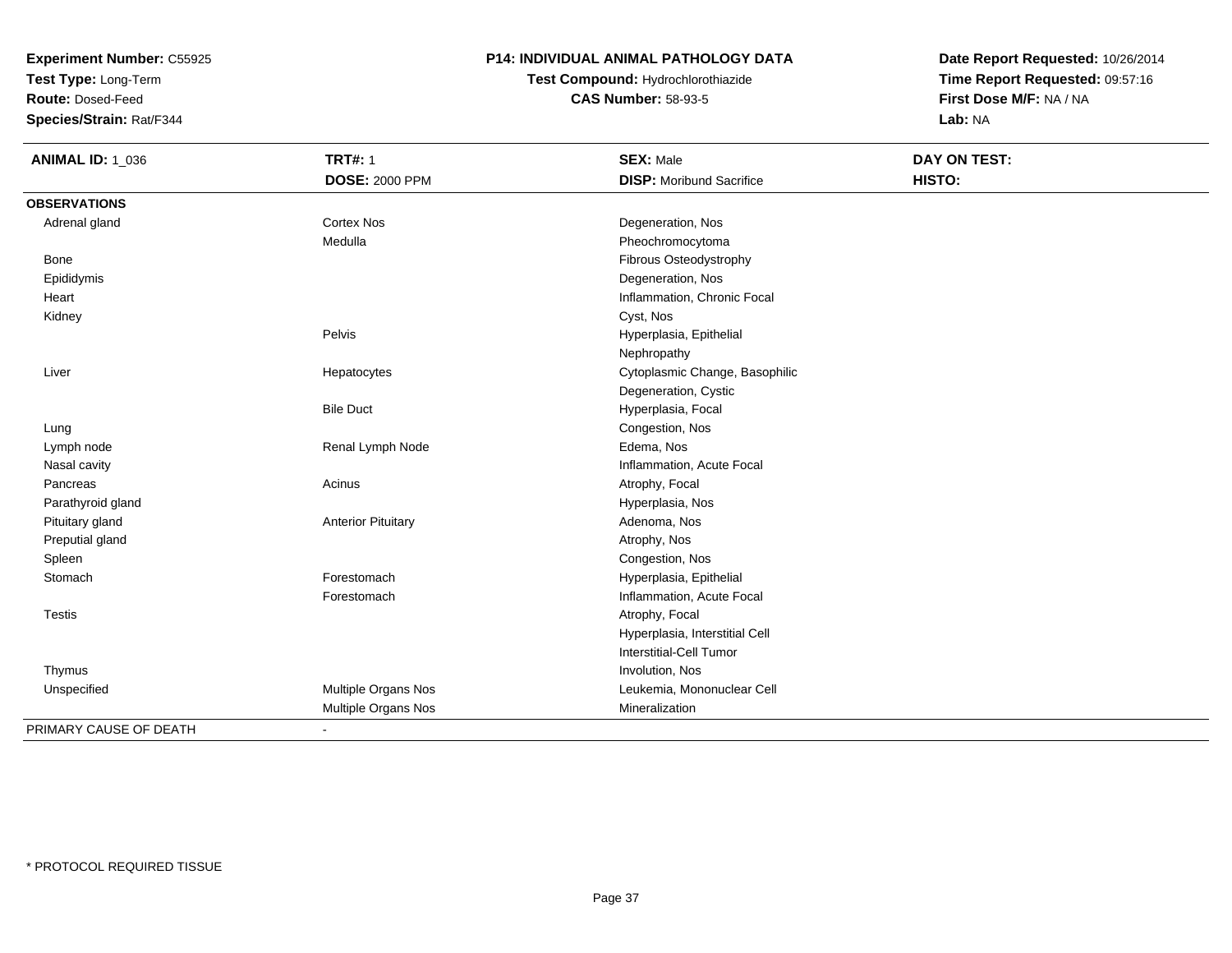**Test Type:** Long-Term

**Route:** Dosed-Feed

**Species/Strain:** Rat/F344

### **P14: INDIVIDUAL ANIMAL PATHOLOGY DATA**

## **Test Compound:** Hydrochlorothiazide**CAS Number:** 58-93-5

| <b>ANIMAL ID: 1_037</b> | <b>TRT#: 1</b><br><b>DOSE: 2000 PPM</b> | <b>SEX: Male</b><br><b>DISP:</b> Moribund Sacrifice | DAY ON TEST:<br>HISTO: |
|-------------------------|-----------------------------------------|-----------------------------------------------------|------------------------|
|                         |                                         |                                                     |                        |
| <b>OBSERVATIONS</b>     |                                         |                                                     |                        |
| Adrenal gland           | Cortex Nos                              | Cytoplasmic Vacuolization                           |                        |
|                         | Medulla                                 | Hyperplasia, Nos                                    |                        |
| Bone                    |                                         | Fibrous Osteodystrophy                              |                        |
| Eye                     | Cornea                                  | Inflammation, Acute Focal                           |                        |
|                         | Nasolacrimal Duct                       | Inflammation, Acute Focal                           |                        |
| Heart                   |                                         | Inflammation, Chronic Focal                         |                        |
| Kidney                  | Pelvis                                  | Hyperplasia, Epithelial                             |                        |
|                         |                                         | Nephropathy                                         |                        |
| Lung                    |                                         | Edema, Nos                                          |                        |
| Nasal cavity            |                                         | Foreign Body, Nos                                   |                        |
|                         |                                         | Inflammation, Acute Focal                           |                        |
| Pancreas                | Acinus                                  | Atrophy, Focal                                      |                        |
| Parathyroid gland       |                                         | Hyperplasia, Nos                                    |                        |
| Pituitary gland         | <b>Anterior Pituitary</b>               | Hyperplasia, Focal                                  |                        |
| Preputial gland         |                                         | Atrophy, Nos                                        |                        |
| Prostate                |                                         | Inflammation, Suppurative                           |                        |
| Testis                  |                                         | Interstitial-Cell Tumor                             |                        |
| Unspecified             | Multiple Organs Nos                     | Mineralization                                      |                        |
| PRIMARY CAUSE OF DEATH  | $\blacksquare$                          |                                                     |                        |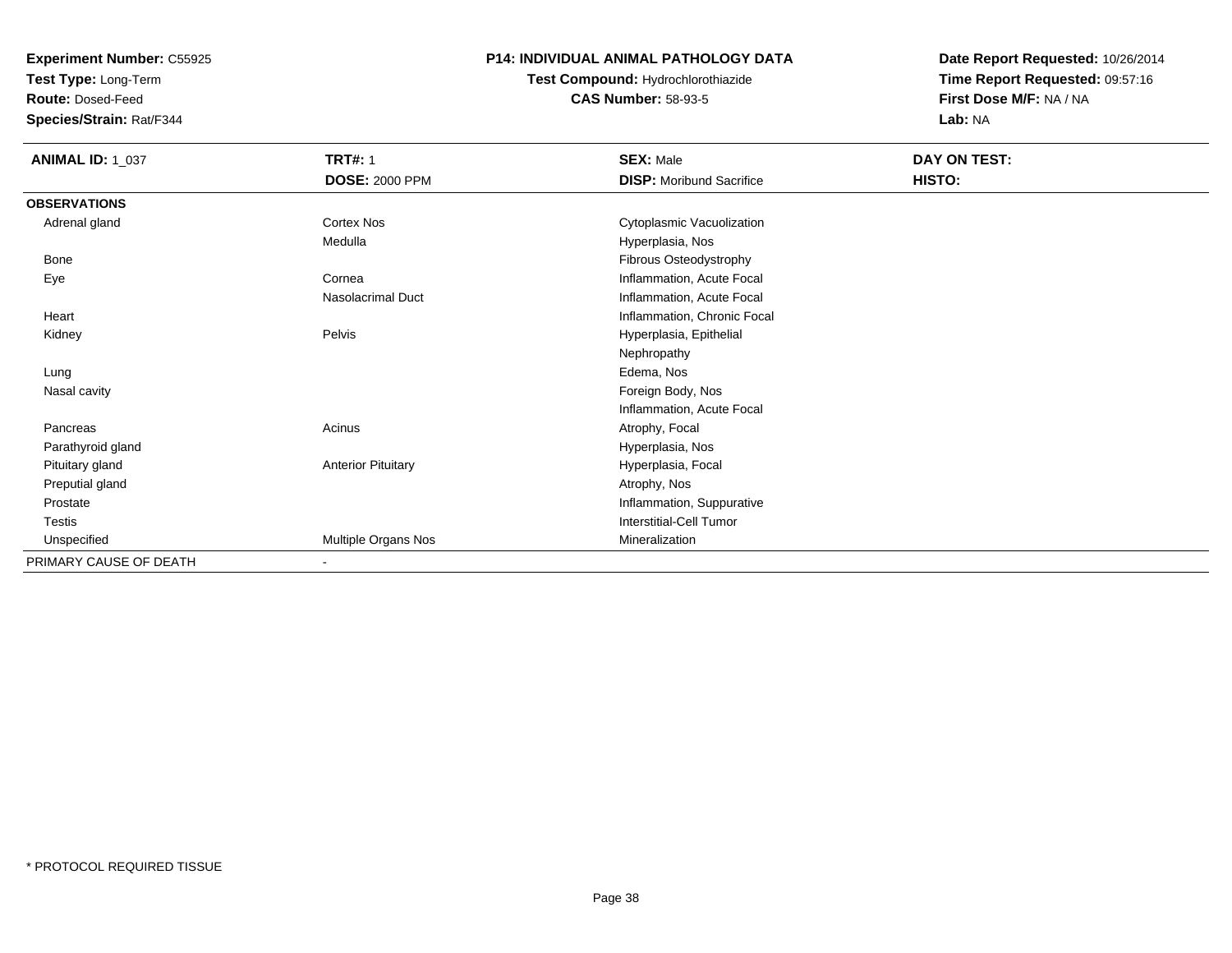**Test Type:** Long-Term

**Route:** Dosed-Feed

**Species/Strain:** Rat/F344

### **P14: INDIVIDUAL ANIMAL PATHOLOGY DATA**

# **Test Compound:** Hydrochlorothiazide**CAS Number:** 58-93-5

| <b>ANIMAL ID: 1_038</b> | <b>TRT#: 1</b>           | <b>SEX: Male</b>                | DAY ON TEST: |
|-------------------------|--------------------------|---------------------------------|--------------|
|                         | <b>DOSE: 2000 PPM</b>    | <b>DISP:</b> Moribund Sacrifice | HISTO:       |
| <b>OBSERVATIONS</b>     |                          |                                 |              |
| Adrenal gland           | <b>Cortex Nos</b>        | Cytoplasmic Vacuolization       |              |
|                         | Medulla                  | Pheochromocytoma                |              |
| <b>Blood vessel</b>     | Pulmonary Artery Nos     | Mineralization                  |              |
| <b>Brain</b>            |                          | Cyst, Hemorrhagic               |              |
| Eye                     | Sclera                   | Mineralization                  |              |
| Heart                   |                          | Inflammation, Chronic Focal     |              |
| Intestine Large         | Cecum, Colon             | Congestion, Nos                 |              |
| Kidney                  |                          | Nephropathy                     |              |
|                         |                          | Pigmentation, Nos               |              |
| Liver                   | <b>Bile Duct</b>         | Hyperplasia, Focal              |              |
| Mammary gland           |                          | Hyperplasia, Cystic             |              |
| Pancreas                | Acinus                   | Atrophy, Focal                  |              |
| Parathyroid gland       |                          | Hyperplasia, Nos                |              |
| Preputial gland         |                          | Atrophy, Nos                    |              |
|                         |                          | Hyperplasia, Nos                |              |
| <b>Skin</b>             | <b>Back</b>              | Squamous Cell Carcinoma         |              |
| Spleen                  |                          | Atrophy, Focal                  |              |
| Stomach                 | Forestomach              | Hyperplasia, Epithelial         |              |
|                         | <b>Glandular Stomach</b> | Mineralization                  |              |
| <b>Testis</b>           |                          | Atrophy, Diffuse                |              |
|                         |                          | Atrophy, Focal                  |              |
|                         |                          | Interstitial-Cell Tumor         |              |
| Unspecified             | Multiple Organs Nos      | Leukemia, Mononuclear Cell      |              |
| PRIMARY CAUSE OF DEATH  |                          |                                 |              |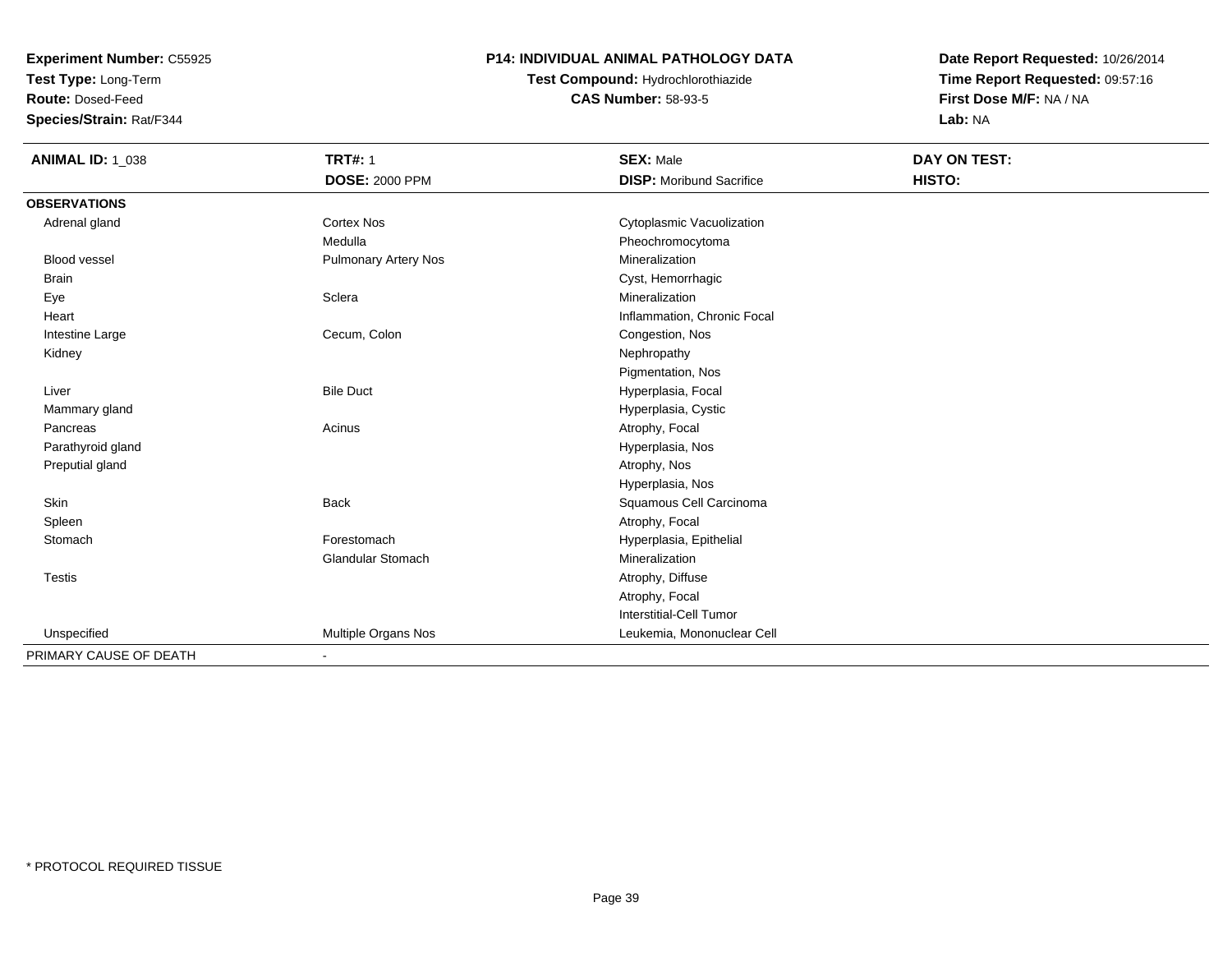**Test Type:** Long-Term

**Route:** Dosed-Feed

**Species/Strain:** Rat/F344

## **P14: INDIVIDUAL ANIMAL PATHOLOGY DATA**

# **Test Compound:** Hydrochlorothiazide**CAS Number:** 58-93-5

| <b>ANIMAL ID: 1_039</b> | <b>TRT#: 1</b>              | <b>SEX: Male</b>           | DAY ON TEST: |
|-------------------------|-----------------------------|----------------------------|--------------|
|                         | <b>DOSE: 2000 PPM</b>       | <b>DISP: Natural Death</b> | HISTO:       |
| <b>OBSERVATIONS</b>     |                             |                            |              |
| Blood vessel            | <b>Pulmonary Artery Nos</b> | Mineralization             |              |
| Bone marrow             |                             | Hyperplasia, Granulocytic  |              |
| Eye                     | Cornea                      | Inflammation, Acute Focal  |              |
| Kidney                  |                             | Mineralization             |              |
|                         |                             | Nephropathy                |              |
|                         |                             | Pigmentation, Nos          |              |
| Liver                   | <b>Bile Duct</b>            | Hyperplasia, Focal         |              |
| Lung                    |                             | Congestion, Nos            |              |
|                         |                             | Inflammation, Suppurative  |              |
| Lymph node              | Mandibular Lymph Node       | Congestion, Nos            |              |
| Nasal cavity            |                             | Foreign Body, Nos          |              |
|                         |                             | Inflammation, Acute Focal  |              |
| Pituitary gland         | <b>Anterior Pituitary</b>   | Hyperplasia, Focal         |              |
| Preputial gland         |                             | Atrophy, Nos               |              |
| Stomach                 | Forestomach                 | Inflammation, Acute Focal  |              |
| <b>Testis</b>           |                             | Atrophy, Focal             |              |
|                         |                             | Interstitial-Cell Tumor    |              |
|                         |                             | Mineralization             |              |
| Thymus                  |                             | Involution, Nos            |              |
| Zymbal gland            |                             | Adenoma, Nos               |              |
| PRIMARY CAUSE OF DEATH  |                             |                            |              |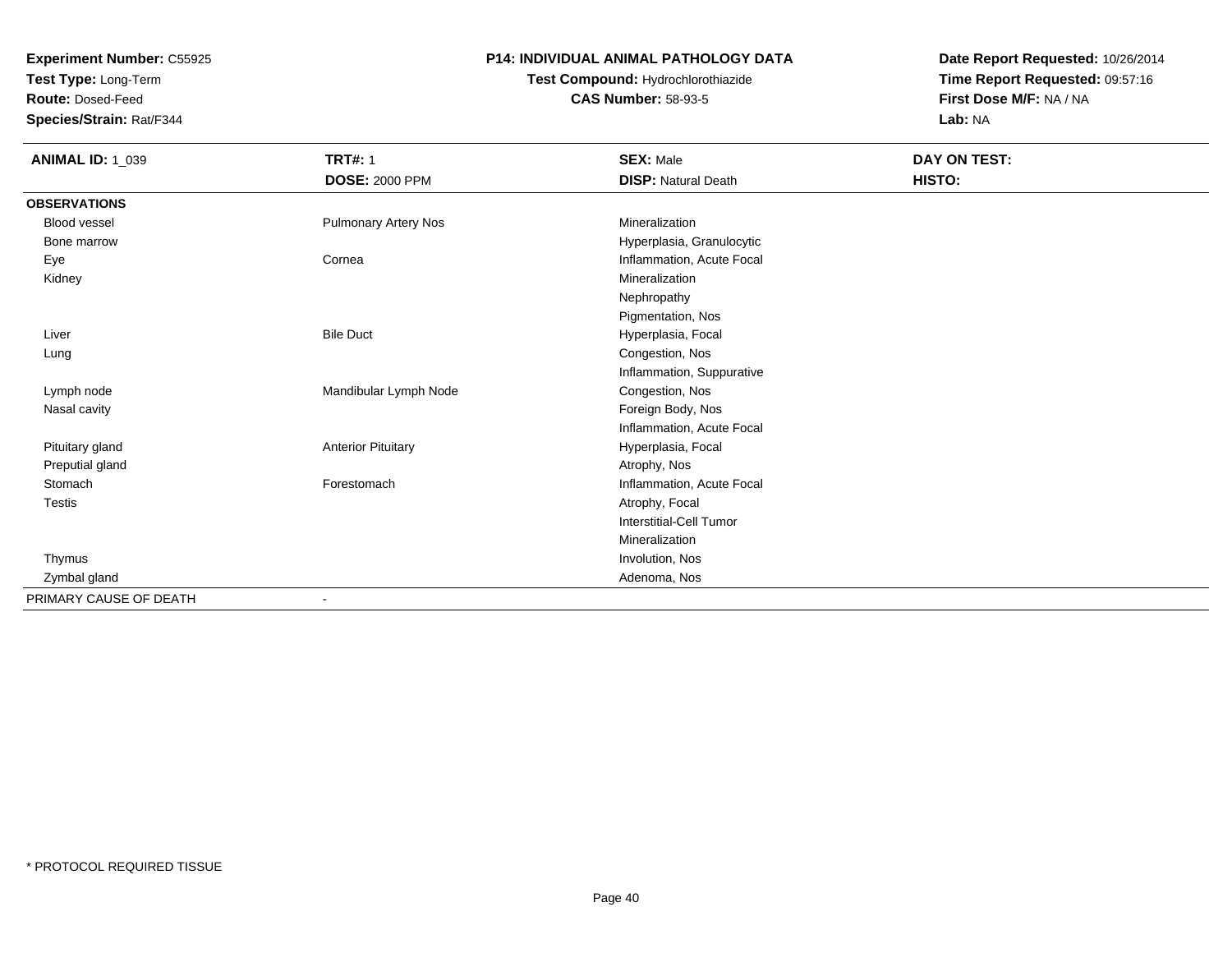**Test Type:** Long-Term

**Route:** Dosed-Feed

**Species/Strain:** Rat/F344

### **P14: INDIVIDUAL ANIMAL PATHOLOGY DATA**

## **Test Compound:** Hydrochlorothiazide**CAS Number:** 58-93-5

| <b>ANIMAL ID: 1_040</b> | <b>TRT#: 1</b>              | <b>SEX: Male</b>                | DAY ON TEST: |  |
|-------------------------|-----------------------------|---------------------------------|--------------|--|
|                         | <b>DOSE: 2000 PPM</b>       | <b>DISP:</b> Moribund Sacrifice | HISTO:       |  |
| <b>OBSERVATIONS</b>     |                             |                                 |              |  |
| Adrenal gland           | Capsule                     | Hyperplasia, Focal              |              |  |
| Blood vessel            | <b>Pulmonary Artery Nos</b> | Mineralization                  |              |  |
| Bone                    |                             | Fibrous Osteodystrophy          |              |  |
| Epididymis              |                             | Degeneration, Nos               |              |  |
| Heart                   |                             | Inflammation, Chronic Focal     |              |  |
| Kidney                  |                             | Cyst, Nos                       |              |  |
|                         | Pelvis                      | Hyperplasia, Epithelial         |              |  |
|                         |                             | Nephropathy                     |              |  |
| Liver                   | <b>Bile Duct</b>            | Hyperplasia, Focal              |              |  |
| Parathyroid gland       |                             | Hyperplasia, Nos                |              |  |
| Pituitary gland         | Posterior Lobe              | Gliosis                         |              |  |
| Preputial gland         |                             | Atrophy, Nos                    |              |  |
| Seminal vesicle         |                             | Atrophy, Nos                    |              |  |
| Testis                  |                             | Atrophy, Focal                  |              |  |
|                         |                             | Interstitial-Cell Tumor         |              |  |
| Thymus                  |                             | Involution, Nos                 |              |  |
| Unspecified             | Multiple Organs Nos         | Mineralization                  |              |  |
| PRIMARY CAUSE OF DEATH  | $\overline{\phantom{a}}$    |                                 |              |  |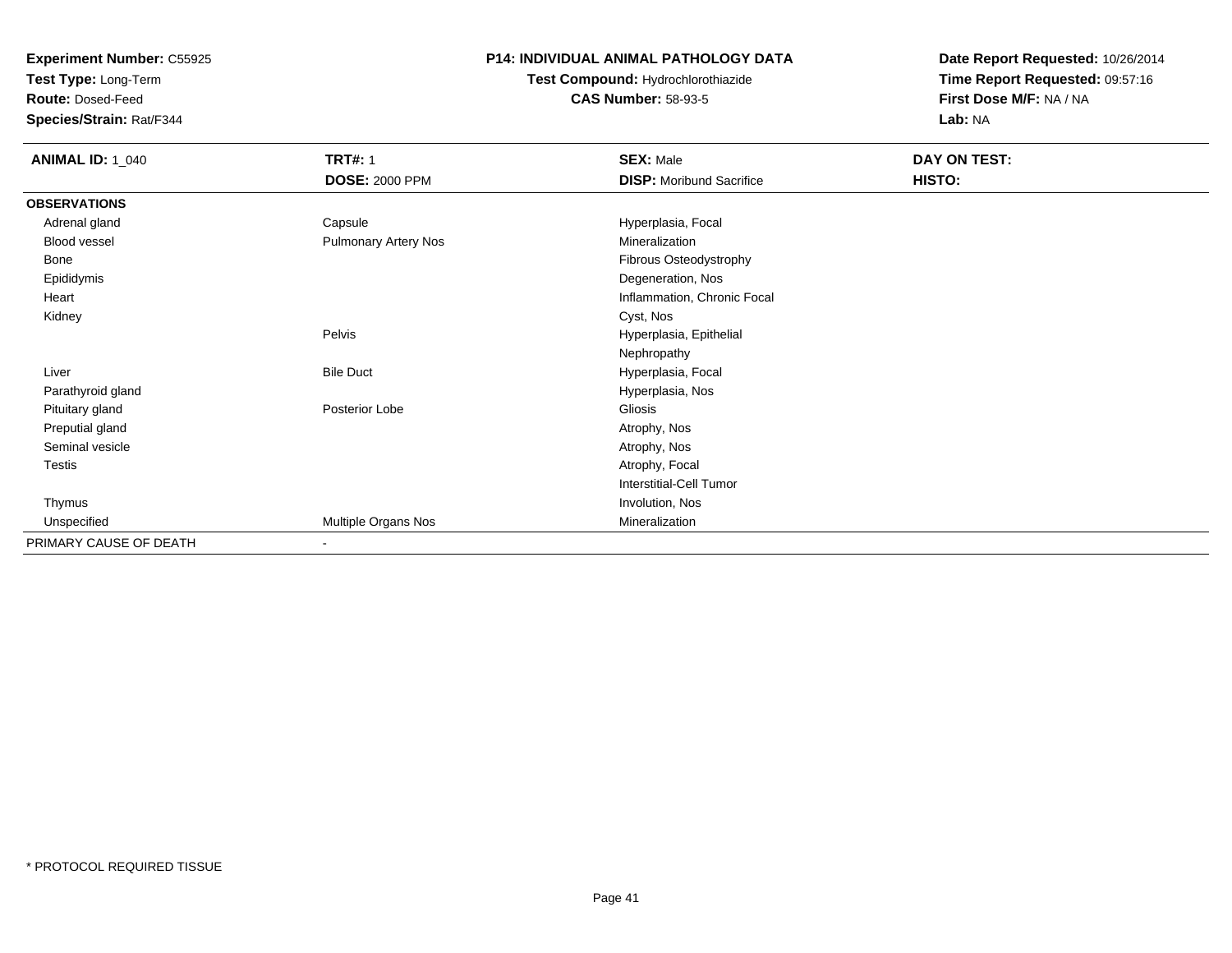**Test Type:** Long-Term

**Route:** Dosed-Feed

**Species/Strain:** Rat/F344

### **P14: INDIVIDUAL ANIMAL PATHOLOGY DATA**

# **Test Compound:** Hydrochlorothiazide**CAS Number:** 58-93-5

| <b>ANIMAL ID: 1_041</b> | <b>TRT#: 1</b>          | <b>SEX: Male</b>                | DAY ON TEST: |
|-------------------------|-------------------------|---------------------------------|--------------|
|                         | <b>DOSE: 2000 PPM</b>   | <b>DISP: Terminal Sacrifice</b> | HISTO:       |
| <b>OBSERVATIONS</b>     |                         |                                 |              |
| Adrenal gland           | Medulla                 | Hyperplasia, Nos                |              |
|                         | Medulla                 | Pheochromocytoma                |              |
| Bone                    |                         | Fibrous Osteodystrophy          |              |
| Heart                   |                         | Inflammation, Chronic Focal     |              |
| Kidney                  |                         | Cyst, Nos                       |              |
|                         | Pelvis                  | Hyperplasia, Epithelial         |              |
|                         |                         | Nephropathy                     |              |
| Liver                   | Hepatocytes             | Cytoplasmic Change, Basophilic  |              |
|                         | <b>Bile Duct</b>        | Hyperplasia, Focal              |              |
|                         |                         | Necrosis, Focal                 |              |
| Lung                    |                         | Inflammation, Chronic Focal     |              |
| Parathyroid gland       |                         | Hyperplasia, Nos                |              |
| Preputial gland         |                         | Adenoma, Nos                    |              |
|                         |                         | Atrophy, Nos                    |              |
| Spleen                  |                         | Congestion, Nos                 |              |
| Testis                  |                         | Atrophy, Focal                  |              |
|                         |                         | Interstitial-Cell Tumor         |              |
| Unspecified             | <b>Abdominal Cavity</b> | Necrosis, Fat                   |              |
| PRIMARY CAUSE OF DEATH  | ٠                       |                                 |              |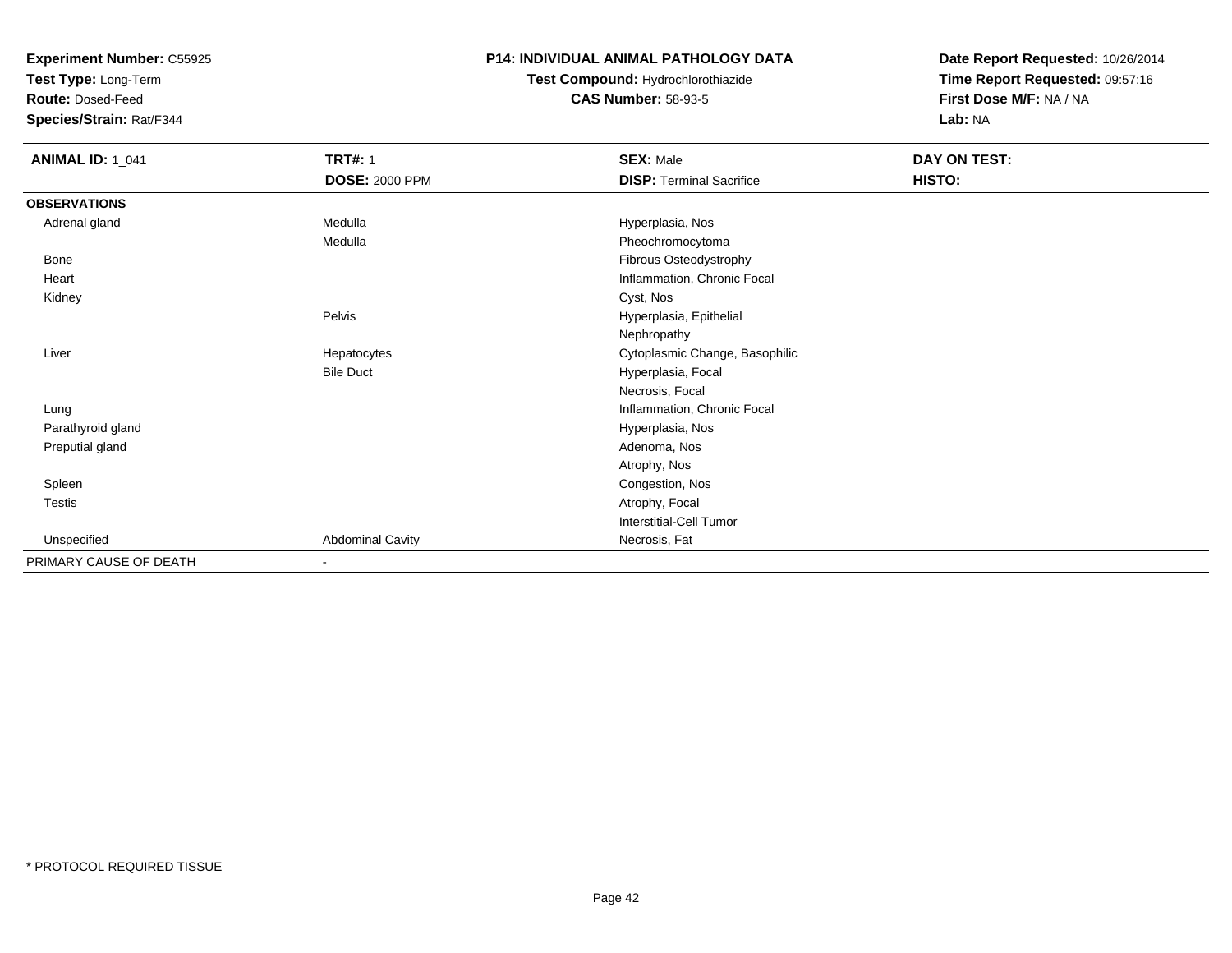**Test Type:** Long-Term

**Route:** Dosed-Feed

**Species/Strain:** Rat/F344

### **P14: INDIVIDUAL ANIMAL PATHOLOGY DATA**

**Test Compound:** Hydrochlorothiazide**CAS Number:** 58-93-5

| <b>ANIMAL ID: 1_042</b> | <b>TRT#: 1</b>              | <b>SEX: Male</b>                | DAY ON TEST: |
|-------------------------|-----------------------------|---------------------------------|--------------|
|                         | <b>DOSE: 2000 PPM</b>       | <b>DISP: Terminal Sacrifice</b> | HISTO:       |
| <b>OBSERVATIONS</b>     |                             |                                 |              |
| Adrenal gland           | <b>Cortex Nos</b>           | Angiectasis                     |              |
|                         | Medulla                     | Hyperplasia, Nos                |              |
|                         | Medulla                     | Pheochromocytoma                |              |
| <b>Blood vessel</b>     | <b>Pulmonary Artery Nos</b> | Mineralization                  |              |
| Bone                    |                             | Fibrous Osteodystrophy          |              |
| Eye                     | Cornea                      | Inflammation, Chronic Focal     |              |
|                         | Cornea                      | Mineralization                  |              |
| Heart                   | Atrium                      | Thrombosis, Nos                 |              |
| Intestine Large         | Colon                       | Parasitism                      |              |
| Kidney                  | Pelvis                      | Hyperplasia, Epithelial         |              |
|                         |                             | Nephropathy                     |              |
| Liver                   | Hepatocytes                 | Cytoplasmic Change, Basophilic  |              |
|                         |                             | Degeneration, Cystic            |              |
|                         | <b>Bile Duct</b>            | Hyperplasia, Focal              |              |
|                         |                             | Inflammation, Chronic Focal     |              |
| Lung                    |                             | Inflammation, Chronic Focal     |              |
|                         |                             | Pigmentation, Nos               |              |
| Pancreas                | Acinus                      | Atrophy, Focal                  |              |
| Parathyroid gland       |                             | Hyperplasia, Nos                |              |
| Pituitary gland         | <b>Anterior Pituitary</b>   | Hyperplasia, Focal              |              |
| Preputial gland         |                             | Carcinoma, Nos                  |              |
|                         |                             | Cyst, Nos                       |              |
| Spleen                  |                             | Atrophy, Focal                  |              |
| Stomach                 | <b>Glandular Stomach</b>    | Inflammation, Chronic Focal     |              |
| Testis                  |                             | Atrophy, Diffuse                |              |
|                         |                             | Atrophy, Focal                  |              |
|                         |                             | Interstitial-Cell Tumor         |              |
| Thymus                  |                             | Involution, Nos                 |              |
| Unspecified             | Groin                       | Inflammation, Chronic Focal     |              |
| PRIMARY CAUSE OF DEATH  | $\blacksquare$              |                                 |              |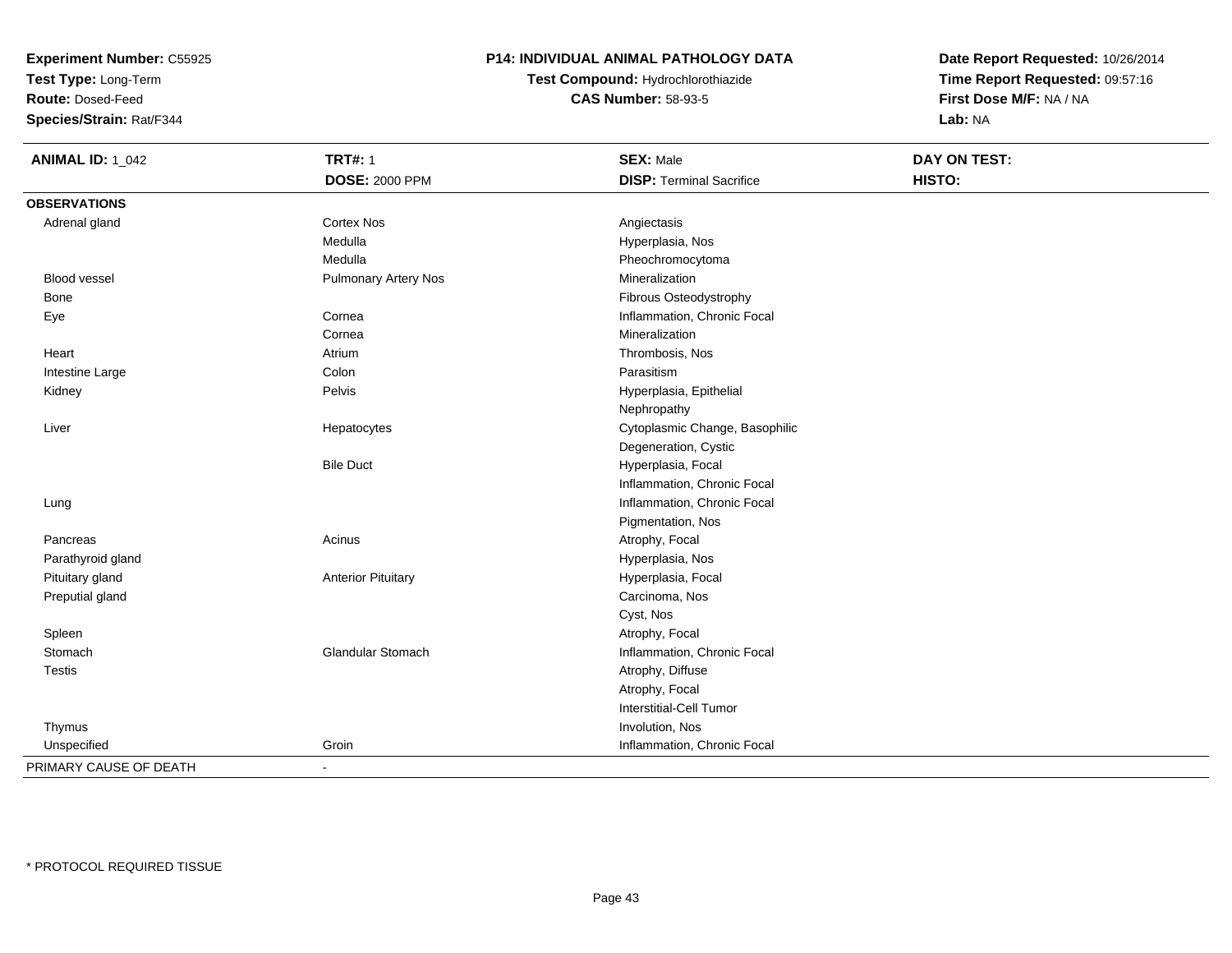**Test Type:** Long-Term

**Route:** Dosed-Feed

**Species/Strain:** Rat/F344

### **P14: INDIVIDUAL ANIMAL PATHOLOGY DATA**

# **Test Compound:** Hydrochlorothiazide**CAS Number:** 58-93-5

| <b>ANIMAL ID: 1_043</b> | <b>TRT#: 1</b>           | <b>SEX: Male</b>               | DAY ON TEST: |  |
|-------------------------|--------------------------|--------------------------------|--------------|--|
|                         | <b>DOSE: 2000 PPM</b>    | <b>DISP: Natural Death</b>     | HISTO:       |  |
| <b>OBSERVATIONS</b>     |                          |                                |              |  |
| Heart                   |                          | Inflammation, Chronic Focal    |              |  |
| Kidney                  |                          | Mineralization                 |              |  |
|                         |                          | Nephropathy                    |              |  |
| Liver                   | <b>Bile Duct</b>         | Hyperplasia, Focal             |              |  |
| Nasal cavity            |                          | Inflammation, Acute Focal      |              |  |
| Pancreas                | Acinus                   | Atrophy, Focal                 |              |  |
| Pituitary gland         | Intermedia               | Atrophy, Focal                 |              |  |
| Preputial gland         |                          | Atrophy, Nos                   |              |  |
| Stomach                 | Glandular Stomach        | Mineralization                 |              |  |
|                         | Glandular Stomach        | Ulcer, Nos                     |              |  |
| Testis                  |                          | Atrophy, Focal                 |              |  |
|                         |                          | <b>Interstitial-Cell Tumor</b> |              |  |
| Thymus                  |                          | Involution, Nos                |              |  |
| Unspecified             | Multiple Organs Nos      | Leukemia, Mononuclear Cell     |              |  |
| PRIMARY CAUSE OF DEATH  | $\overline{\phantom{a}}$ |                                |              |  |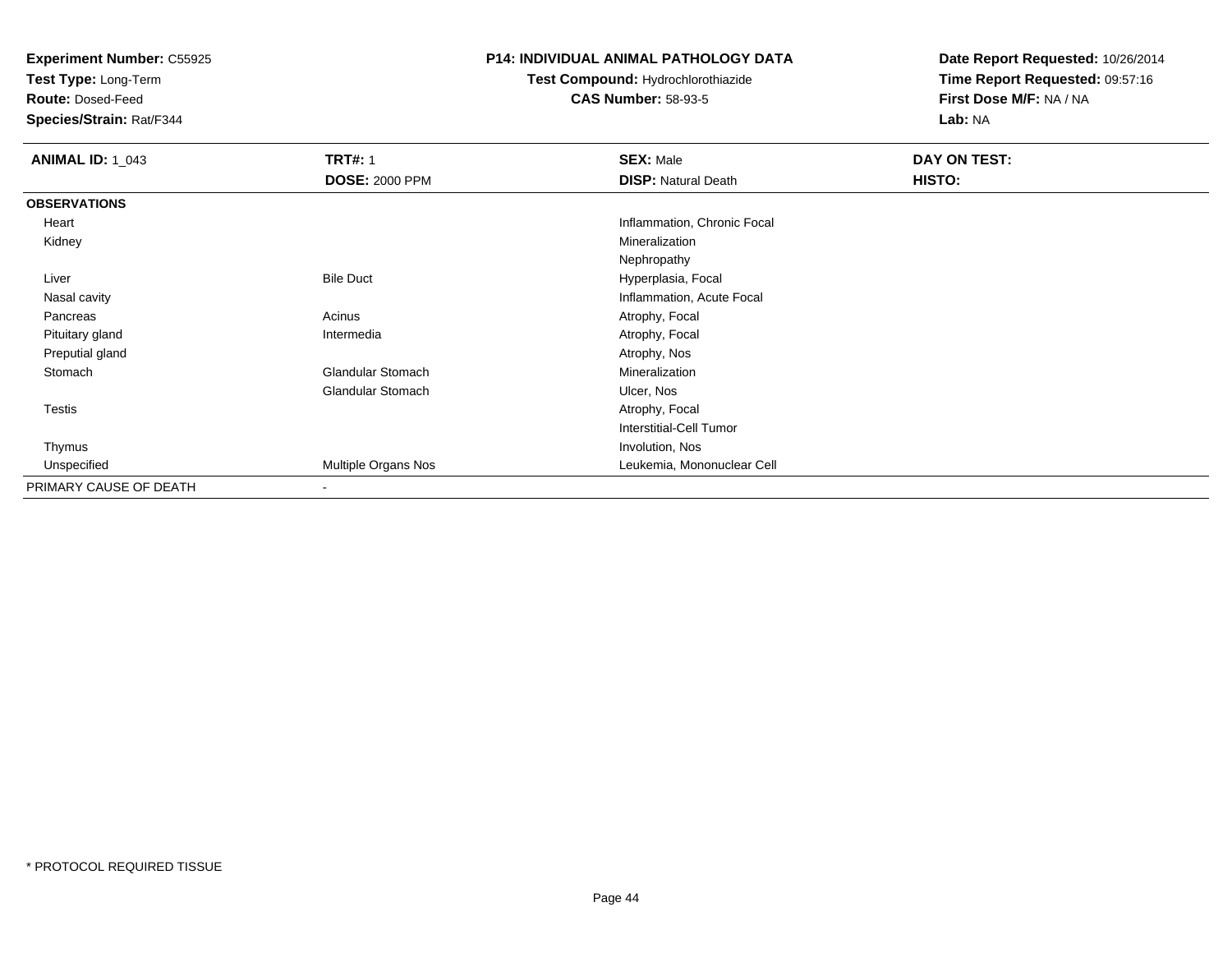**Test Type:** Long-Term

**Route:** Dosed-Feed

**Species/Strain:** Rat/F344

### **P14: INDIVIDUAL ANIMAL PATHOLOGY DATA**

# **Test Compound:** Hydrochlorothiazide**CAS Number:** 58-93-5

| <b>ANIMAL ID: 1_044</b> | <b>TRT#: 1</b>          | <b>SEX: Male</b>            | DAY ON TEST: |
|-------------------------|-------------------------|-----------------------------|--------------|
|                         | <b>DOSE: 2000 PPM</b>   | <b>DISP: Natural Death</b>  | HISTO:       |
| <b>OBSERVATIONS</b>     |                         |                             |              |
| Adrenal gland           | Cortex Nos              | Congestion, Nos             |              |
|                         | Medulla                 | Hyperplasia, Nos            |              |
|                         | Medulla                 | Pheochromocytoma            |              |
| Bone                    |                         | Fibrous Osteodystrophy      |              |
| Heart                   |                         | Inflammation, Chronic Focal |              |
| Kidney                  | Pelvis                  | Hyperplasia, Epithelial     |              |
|                         |                         | Nephropathy                 |              |
| Liver                   |                         | Congestion, Nos             |              |
|                         |                         | Degeneration, Cystic        |              |
|                         |                         | Necrosis, Focal             |              |
| Lung                    |                         | Congestion, Nos             |              |
| Lymph node              | Hepatic Lymph Node      | Congestion, Nos             |              |
| Nasal cavity            |                         | Inflammation, Acute Focal   |              |
| Parathyroid gland       |                         | Hyperplasia, Nos            |              |
| Spleen                  |                         | Congestion, Nos             |              |
|                         |                         | Degeneration, Nos           |              |
| Testis                  |                         | Atrophy, Focal              |              |
|                         |                         | Interstitial-Cell Tumor     |              |
| Thymus                  |                         | Involution, Nos             |              |
| Unspecified             | Multiple Organs Nos     | Mineralization              |              |
|                         | <b>Abdominal Cavity</b> | Necrosis, Fat               |              |
| PRIMARY CAUSE OF DEATH  |                         |                             |              |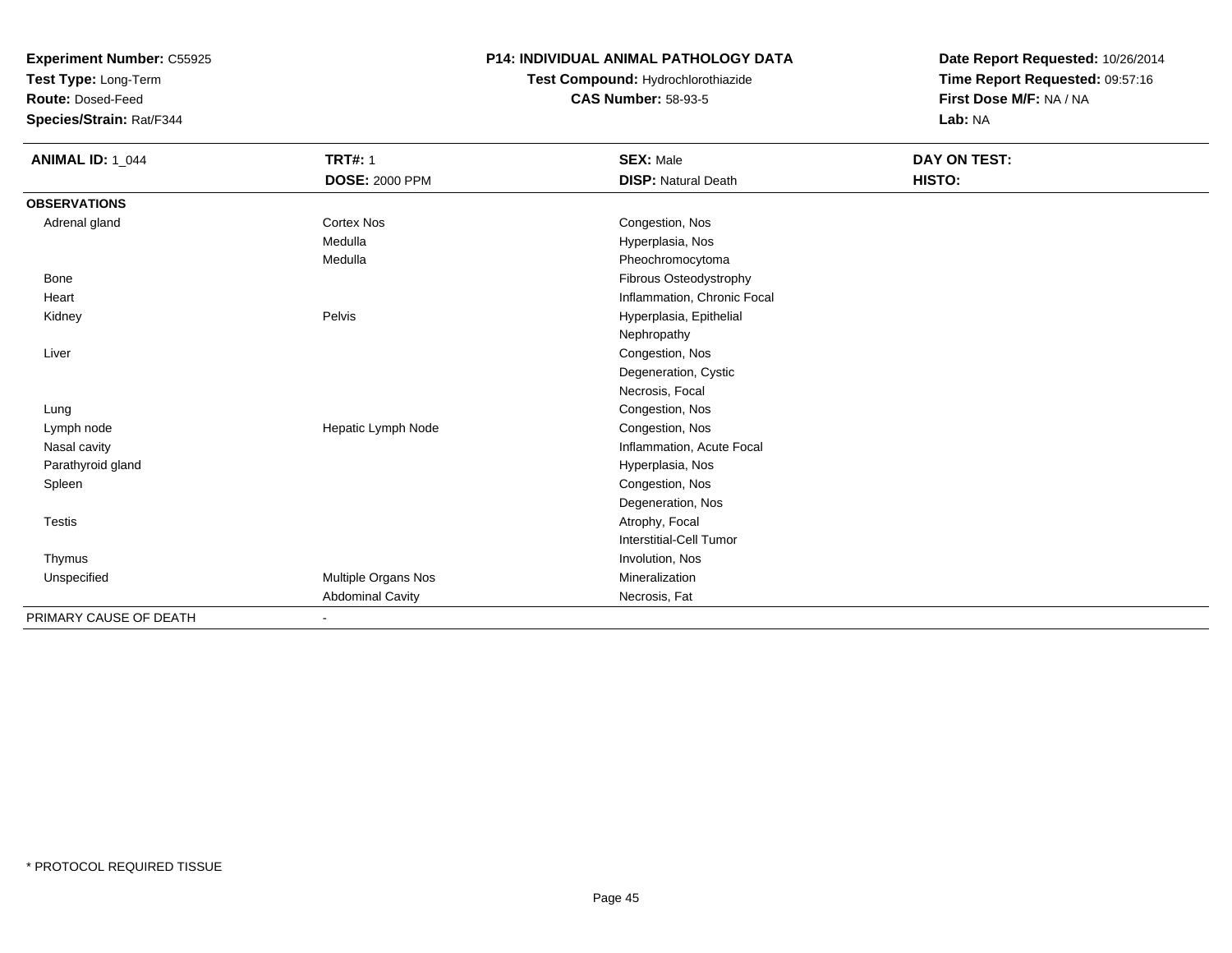**Test Type:** Long-Term

**Route:** Dosed-Feed

**Species/Strain:** Rat/F344

### **P14: INDIVIDUAL ANIMAL PATHOLOGY DATA**

# **Test Compound:** Hydrochlorothiazide**CAS Number:** 58-93-5

| <b>ANIMAL ID: 1_045</b> | <b>TRT#: 1</b>           | <b>SEX: Male</b>               | DAY ON TEST: |  |
|-------------------------|--------------------------|--------------------------------|--------------|--|
|                         | <b>DOSE: 2000 PPM</b>    | <b>DISP: Natural Death</b>     | HISTO:       |  |
| <b>OBSERVATIONS</b>     |                          |                                |              |  |
| Bone                    |                          | Fibrous Osteodystrophy         |              |  |
| Heart                   |                          | Inflammation, Chronic Focal    |              |  |
| Kidney                  |                          | Cyst, Nos                      |              |  |
|                         | Pelvis                   | Hyperplasia, Epithelial        |              |  |
|                         |                          | Nephropathy                    |              |  |
| Liver                   |                          | Congestion, Nos                |              |  |
|                         |                          | Degeneration, Cystic           |              |  |
|                         | <b>Bile Duct</b>         | Hyperplasia, Focal             |              |  |
| Lung                    |                          | Congestion, Nos                |              |  |
| Parathyroid gland       |                          | Hyperplasia, Nos               |              |  |
| Preputial gland         |                          | Atrophy, Nos                   |              |  |
| <b>Testis</b>           |                          | Atrophy, Focal                 |              |  |
|                         |                          | <b>Interstitial-Cell Tumor</b> |              |  |
| Thymus                  |                          | Involution, Nos                |              |  |
| Unspecified             | Multiple Organs Nos      | Mineralization                 |              |  |
| PRIMARY CAUSE OF DEATH  | $\overline{\phantom{a}}$ |                                |              |  |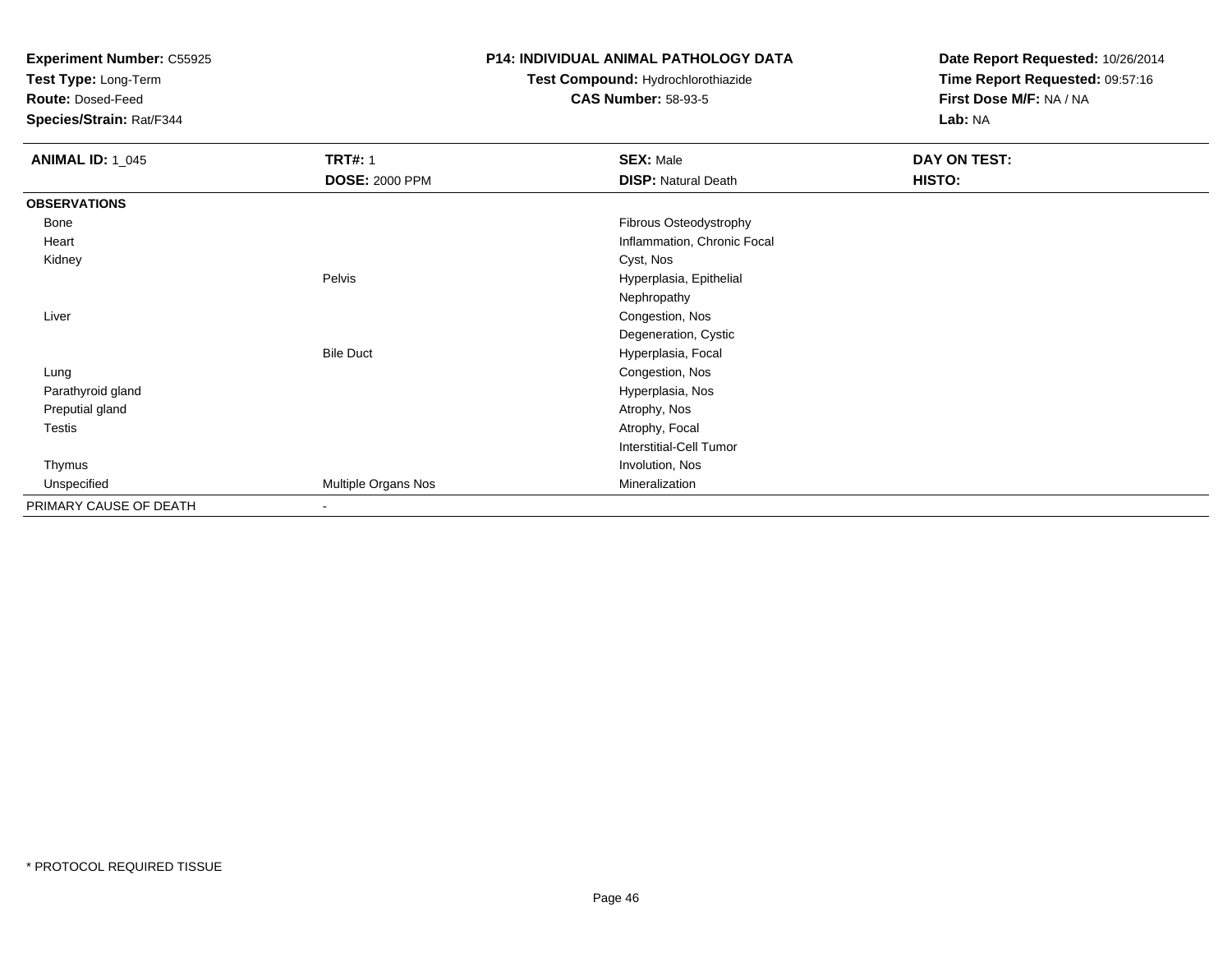**Test Type:** Long-Term

**Route:** Dosed-Feed

**Species/Strain:** Rat/F344

### **P14: INDIVIDUAL ANIMAL PATHOLOGY DATA**

## **Test Compound:** Hydrochlorothiazide**CAS Number:** 58-93-5

| <b>ANIMAL ID: 1_046</b> | <b>TRT#: 1</b>        | <b>SEX: Male</b>                | <b>DAY ON TEST:</b> |  |
|-------------------------|-----------------------|---------------------------------|---------------------|--|
|                         | <b>DOSE: 2000 PPM</b> | <b>DISP:</b> Moribund Sacrifice | HISTO:              |  |
| <b>OBSERVATIONS</b>     |                       |                                 |                     |  |
| Adrenal gland           | Medulla               | Pheochromocytoma                |                     |  |
| Epididymis              |                       | Degeneration, Nos               |                     |  |
| Heart                   |                       | Inflammation, Chronic Focal     |                     |  |
|                         | Atrium                | Thrombosis, Nos                 |                     |  |
| Kidney                  |                       | Nephropathy                     |                     |  |
|                         |                       | Pigmentation, Nos               |                     |  |
| Liver                   | Hepatocytes           | Degeneration, Nos               |                     |  |
|                         | <b>Bile Duct</b>      | Hyperplasia, Focal              |                     |  |
| Mammary gland           |                       | Hyperplasia, Cystic             |                     |  |
| Pancreas                | Acinus                | Atrophy, Focal                  |                     |  |
| Parathyroid gland       |                       | Hyperplasia, Nos                |                     |  |
| Preputial gland         |                       | Atrophy, Nos                    |                     |  |
| Prostate                |                       | Inflammation, Suppurative       |                     |  |
| Skin                    | Tail                  | Hyperkeratosis                  |                     |  |
| Testis                  |                       | Atrophy, Focal                  |                     |  |
|                         |                       | <b>Interstitial-Cell Tumor</b>  |                     |  |
| Thymus                  |                       | Involution, Nos                 |                     |  |
| Unspecified             | Multiple Organs Nos   | Leukemia, Mononuclear Cell      |                     |  |
|                         | Multiple Organs Nos   | Mineralization                  |                     |  |
| PRIMARY CAUSE OF DEATH  | ٠                     |                                 |                     |  |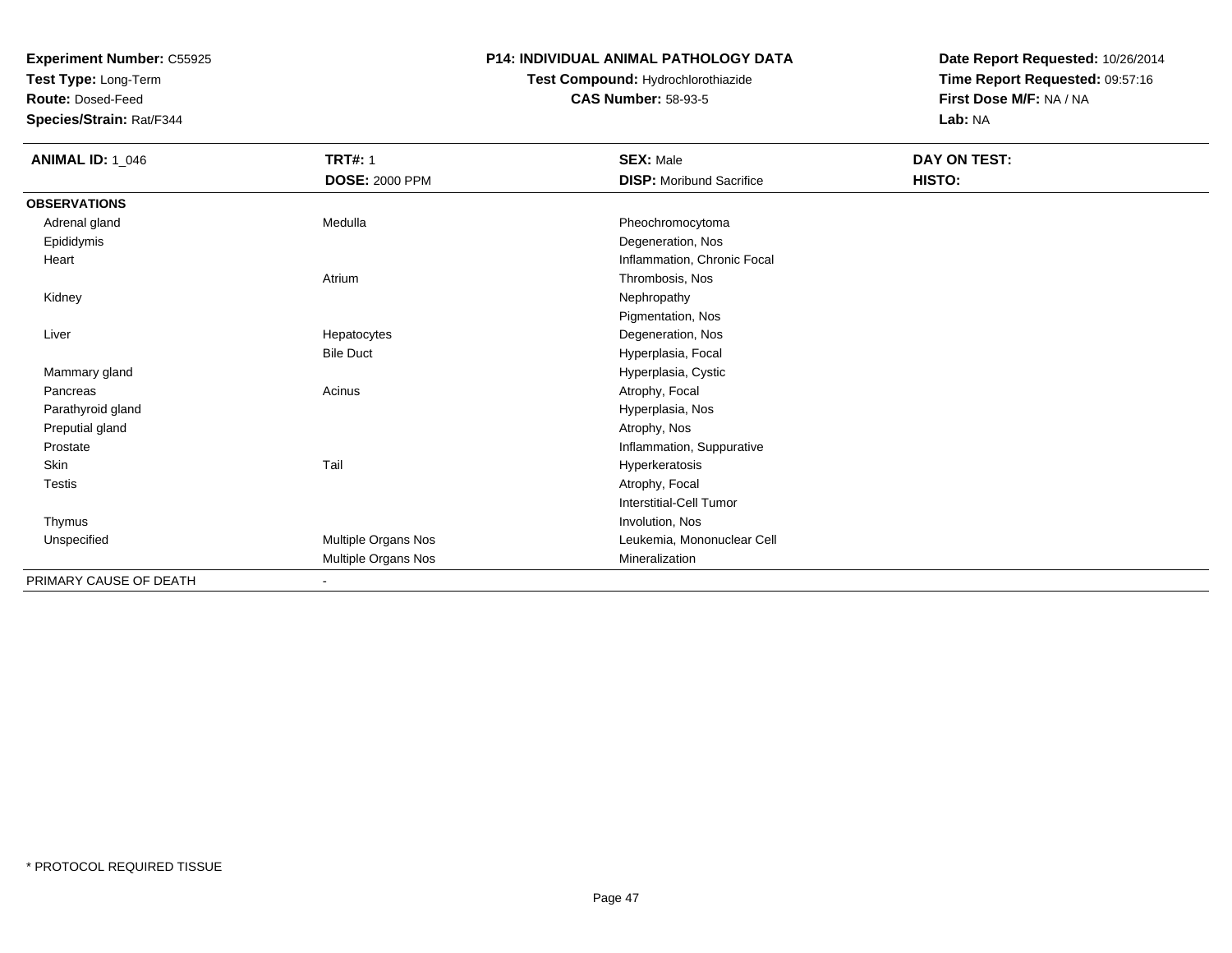**Test Type:** Long-Term

**Route:** Dosed-Feed

**Species/Strain:** Rat/F344

### **P14: INDIVIDUAL ANIMAL PATHOLOGY DATA**

# **Test Compound:** Hydrochlorothiazide**CAS Number:** 58-93-5

| <b>ANIMAL ID: 1_047</b> | <b>TRT#: 1</b>               | <b>SEX: Male</b>                | <b>DAY ON TEST:</b> |  |
|-------------------------|------------------------------|---------------------------------|---------------------|--|
|                         | <b>DOSE: 2000 PPM</b>        | <b>DISP:</b> Moribund Sacrifice | HISTO:              |  |
| <b>OBSERVATIONS</b>     |                              |                                 |                     |  |
| Adrenal gland           | <b>Cortex Nos</b>            | Degeneration, Nos               |                     |  |
|                         | Medulla                      | Pheochromocytoma                |                     |  |
| Heart                   |                              | Inflammation, Chronic Focal     |                     |  |
| Kidney                  | Pelvis                       | Hyperplasia, Epithelial         |                     |  |
|                         |                              | Mineralization                  |                     |  |
|                         |                              | Nephropathy                     |                     |  |
|                         |                              | Pigmentation, Nos               |                     |  |
| Liver                   | <b>Bile Duct</b>             | Hyperplasia, Focal              |                     |  |
| Lung                    |                              | Hemorrhage                      |                     |  |
|                         |                              | Mineralization                  |                     |  |
|                         |                              | Pigmentation, Nos               |                     |  |
| Mammary gland           |                              | Lactation                       |                     |  |
| Pancreas                | Acinus                       | Atrophy, Focal                  |                     |  |
| Preputial gland         |                              | Atrophy, Nos                    |                     |  |
|                         |                              | Inflammation, Chronic Focal     |                     |  |
| Prostate                |                              | Inflammation, Chronic Focal     |                     |  |
| Stomach                 | Glandular Stomach            | Mineralization                  |                     |  |
| <b>Testis</b>           |                              | Atrophy, Diffuse                |                     |  |
|                         |                              | Atrophy, Focal                  |                     |  |
|                         |                              | <b>Interstitial-Cell Tumor</b>  |                     |  |
| Thymus                  |                              | Involution, Nos                 |                     |  |
| Unspecified             | Groin                        | Inflammation, Chronic Focal     |                     |  |
|                         | Multiple Organs Nos          | Leukemia, Mononuclear Cell      |                     |  |
| PRIMARY CAUSE OF DEATH  | $\qquad \qquad \blacksquare$ |                                 |                     |  |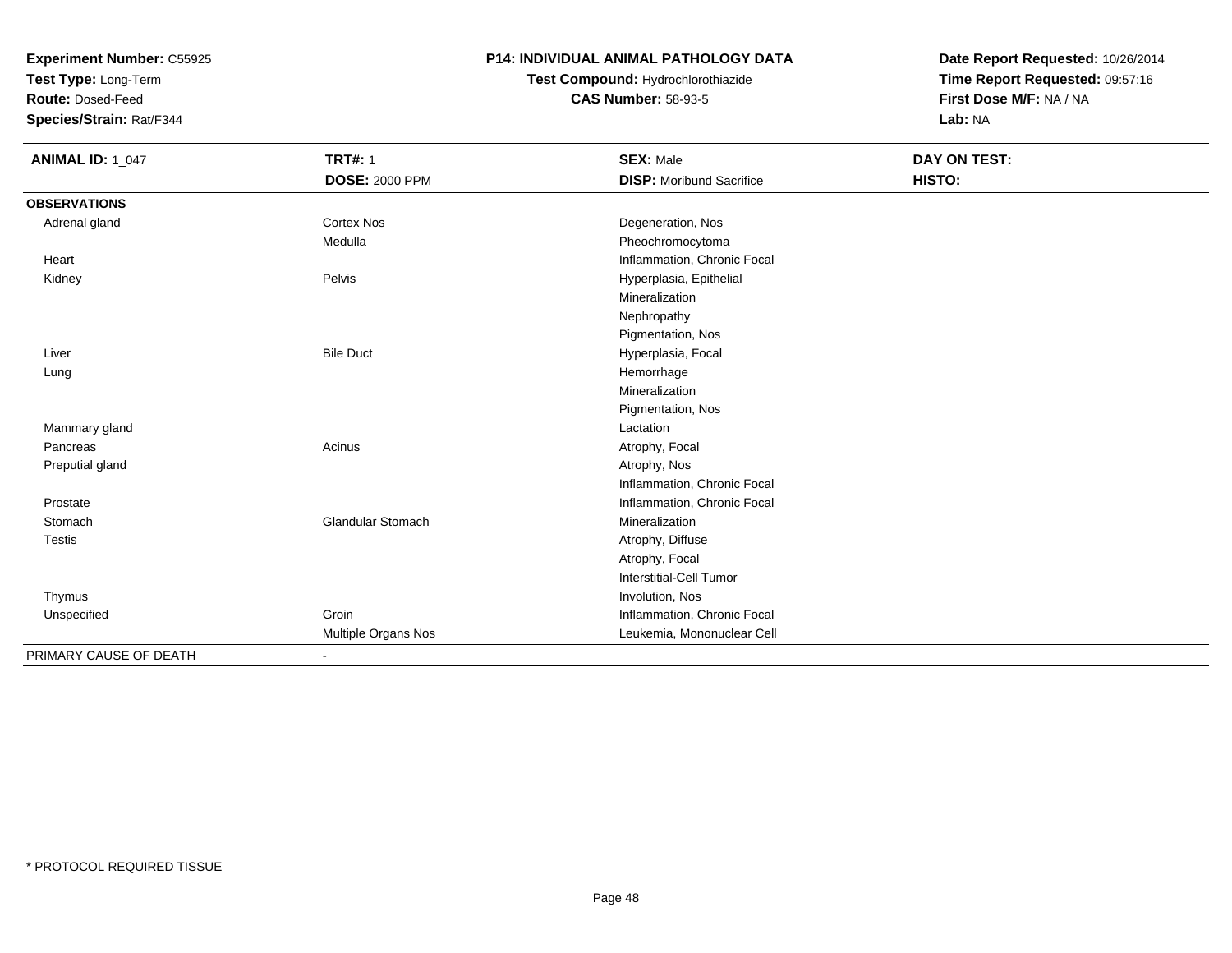**Test Type:** Long-Term

**Route:** Dosed-Feed

**Species/Strain:** Rat/F344

### **P14: INDIVIDUAL ANIMAL PATHOLOGY DATA**

# **Test Compound:** Hydrochlorothiazide**CAS Number:** 58-93-5

| <b>ANIMAL ID: 1_048</b> | <b>TRT#: 1</b><br><b>DOSE: 2000 PPM</b> | <b>SEX: Male</b><br><b>DISP:</b> Moribund Sacrifice | DAY ON TEST:<br>HISTO: |
|-------------------------|-----------------------------------------|-----------------------------------------------------|------------------------|
|                         |                                         |                                                     |                        |
| <b>OBSERVATIONS</b>     |                                         |                                                     |                        |
| Blood vessel            | Pulmonary Artery Nos                    | Mineralization                                      |                        |
| Heart                   |                                         | Inflammation, Chronic Focal                         |                        |
| Kidney                  | Tubule                                  | Degeneration, Nos                                   |                        |
|                         |                                         | Mineralization                                      |                        |
|                         |                                         | Nephropathy                                         |                        |
|                         |                                         | Pigmentation, Nos                                   |                        |
| Liver                   | Hepatocytes                             | Cytoplasmic Vacuolization                           |                        |
| Preputial gland         |                                         | Atrophy, Nos                                        |                        |
| Seminal vesicle         |                                         | Atrophy, Nos                                        |                        |
| Spleen                  |                                         | Infarct, Nos                                        |                        |
| Testis                  |                                         | Atrophy, Focal                                      |                        |
|                         |                                         | Hyperplasia, Interstitial Cell                      |                        |
|                         |                                         | <b>Interstitial-Cell Tumor</b>                      |                        |
| Thyroid                 |                                         | Atrophy, Focal                                      |                        |
| Unspecified             | Multiple Organs Nos                     | Histiocytic Sarcoma                                 |                        |
| PRIMARY CAUSE OF DEATH  | $\overline{\phantom{a}}$                |                                                     |                        |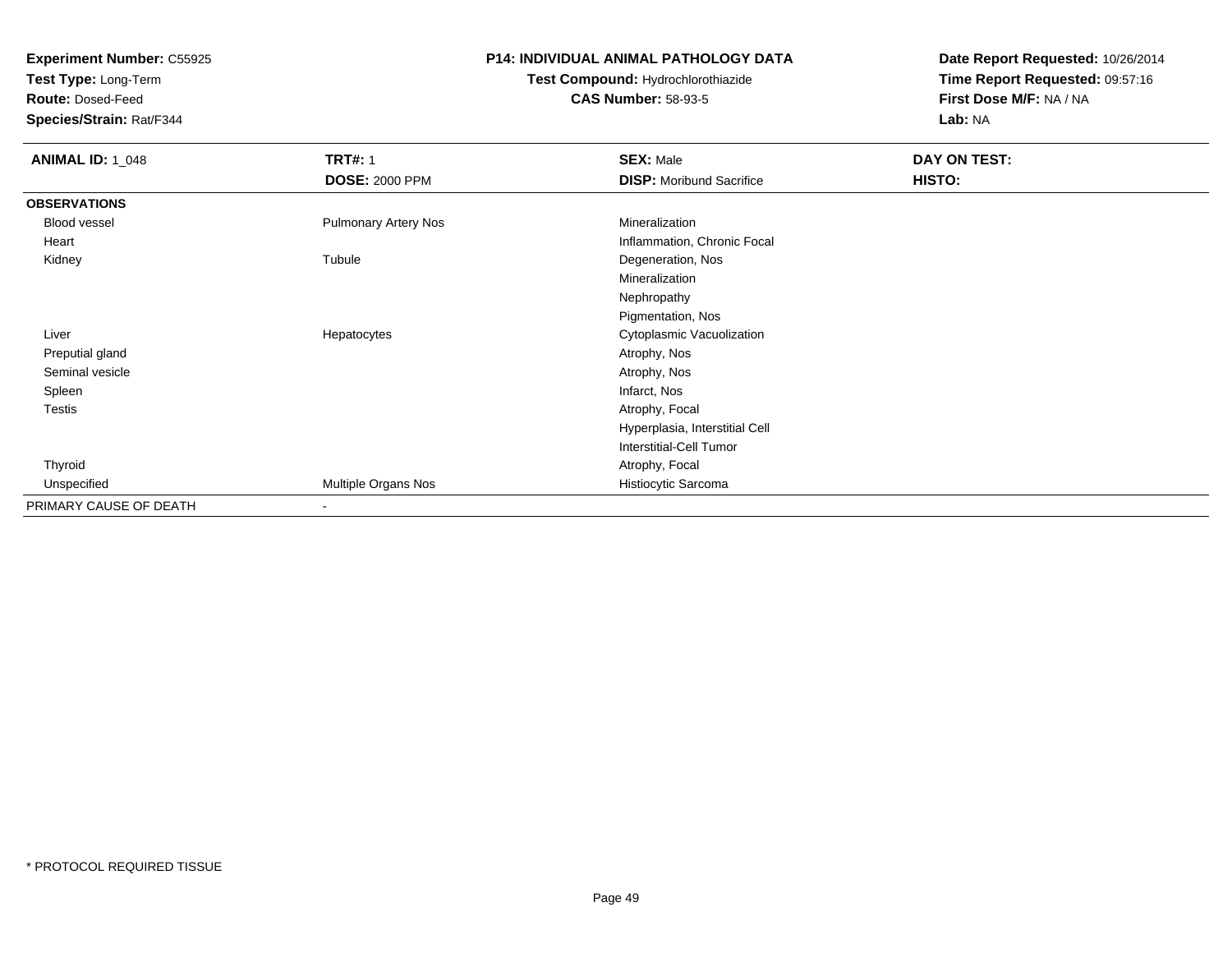| <b>Experiment Number: C55925</b><br>Test Type: Long-Term<br><b>Route: Dosed-Feed</b><br>Species/Strain: Rat/F344 |                             | <b>P14: INDIVIDUAL ANIMAL PATHOLOGY DATA</b><br><b>Test Compound: Hydrochlorothiazide</b><br><b>CAS Number: 58-93-5</b> | Date Report Requested: 10/26/2014<br>Time Report Requested: 09:57:16<br>First Dose M/F: NA / NA<br>Lab: NA |
|------------------------------------------------------------------------------------------------------------------|-----------------------------|-------------------------------------------------------------------------------------------------------------------------|------------------------------------------------------------------------------------------------------------|
| <b>ANIMAL ID: 1_049</b>                                                                                          | <b>TRT#: 1</b>              | <b>SEX: Male</b>                                                                                                        | DAY ON TEST:                                                                                               |
|                                                                                                                  | <b>DOSE: 2000 PPM</b>       | <b>DISP:</b> Moribund Sacrifice                                                                                         | HISTO:                                                                                                     |
| <b>OBSERVATIONS</b>                                                                                              |                             |                                                                                                                         |                                                                                                            |
| <b>Blood vessel</b>                                                                                              | <b>Pulmonary Artery Nos</b> | Mineralization                                                                                                          |                                                                                                            |
| Heart                                                                                                            |                             | Inflammation, Chronic Focal                                                                                             |                                                                                                            |
| Kidney                                                                                                           |                             | Nephropathy                                                                                                             |                                                                                                            |
|                                                                                                                  |                             | Pigmentation, Nos                                                                                                       |                                                                                                            |
| Liver                                                                                                            | <b>Bile Duct</b>            | Hyperplasia, Focal                                                                                                      |                                                                                                            |
| Pituitary gland                                                                                                  | <b>Anterior Pituitary</b>   | Hyperplasia, Focal                                                                                                      |                                                                                                            |
| Testis                                                                                                           |                             | Hyperplasia, Interstitial Cell                                                                                          |                                                                                                            |
| Thymus                                                                                                           |                             | Involution, Nos                                                                                                         |                                                                                                            |
| Unspecified                                                                                                      | Multiple Organs Nos         | Leukemia, Mononuclear Cell                                                                                              |                                                                                                            |
| PRIMARY CAUSE OF DEATH                                                                                           |                             |                                                                                                                         |                                                                                                            |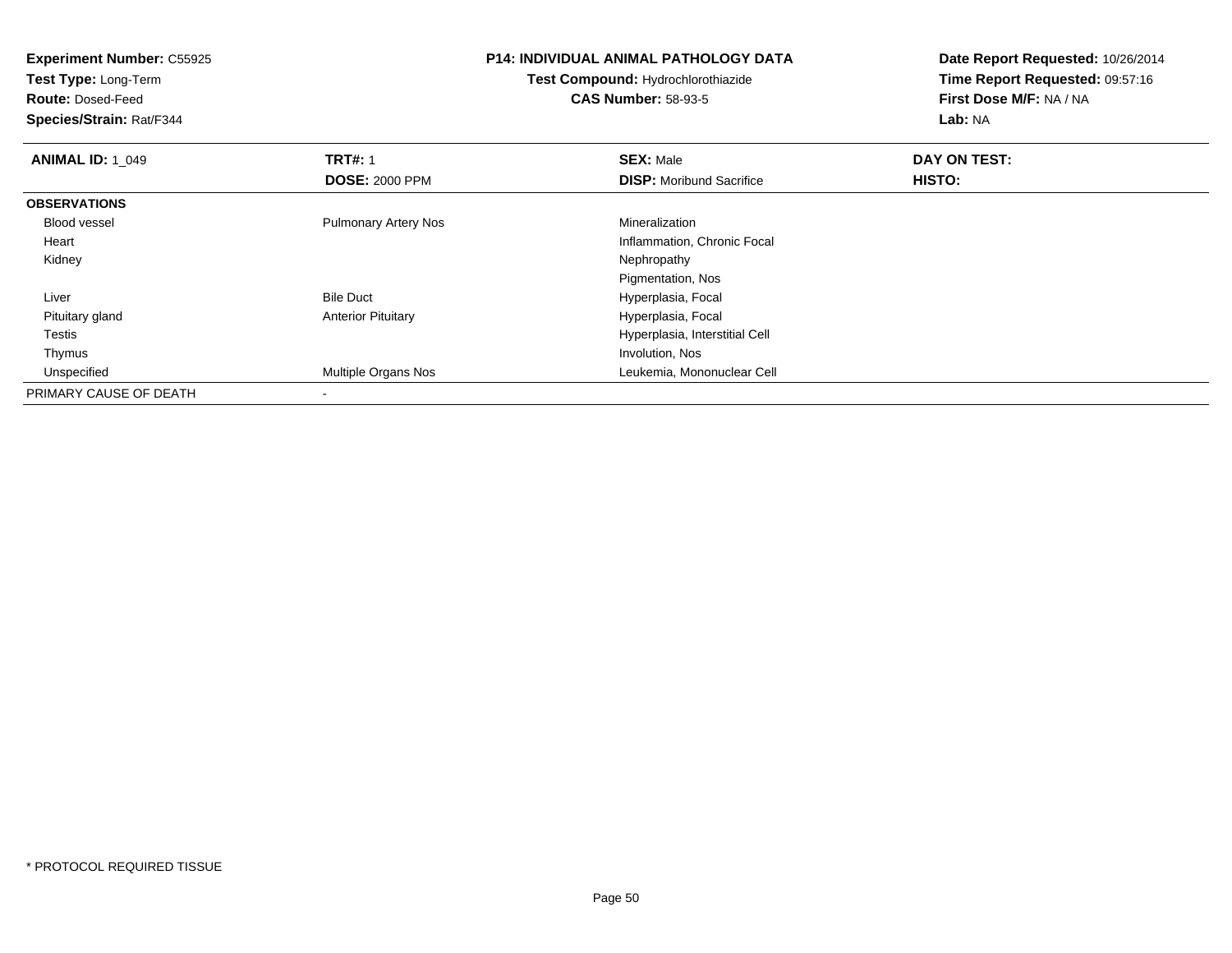**Test Type:** Long-Term

**Route:** Dosed-Feed

**Species/Strain:** Rat/F344

### **P14: INDIVIDUAL ANIMAL PATHOLOGY DATA**

## **Test Compound:** Hydrochlorothiazide**CAS Number:** 58-93-5

| <b>ANIMAL ID: 1_050</b> | <b>TRT#: 1</b>        | <b>SEX: Male</b>                | DAY ON TEST: |
|-------------------------|-----------------------|---------------------------------|--------------|
|                         | <b>DOSE: 2000 PPM</b> | <b>DISP:</b> Moribund Sacrifice | HISTO:       |
| <b>OBSERVATIONS</b>     |                       |                                 |              |
| Adrenal gland           | Medulla               | Hyperplasia, Nos                |              |
| Brain                   |                       | Hemorrhage                      |              |
| Harderian gland         | Hardarian Gland       | Inflammation, Chronic Focal     |              |
| Heart                   |                       | Inflammation, Chronic Focal     |              |
| Kidney                  | Pelvis                | Hyperplasia, Epithelial         |              |
|                         |                       | Nephropathy                     |              |
| Liver                   | Hepatocytes           | Cytoplasmic Change, Basophilic  |              |
|                         | <b>Bile Duct</b>      | Hyperplasia, Focal              |              |
| Lung                    |                       | Hemorrhage                      |              |
| Parathyroid gland       |                       | Hyperplasia, Nos                |              |
| Preputial gland         |                       | Atrophy, Nos                    |              |
| Prostate                |                       | Hyperplasia, Epithelial         |              |
| Skin                    | Thorax                | Hyperplasia, Epithelial         |              |
| Spleen                  |                       | Atrophy, Focal                  |              |
| Testis                  |                       | Atrophy, Focal                  |              |
|                         |                       | <b>Interstitial-Cell Tumor</b>  |              |
| Thymus                  |                       | Involution, Nos                 |              |
| Unspecified             | Multiple Organs Nos   | Leukemia, Mononuclear Cell      |              |
|                         | Multiple Organs Nos   | Mineralization                  |              |
| PRIMARY CAUSE OF DEATH  | $\blacksquare$        |                                 |              |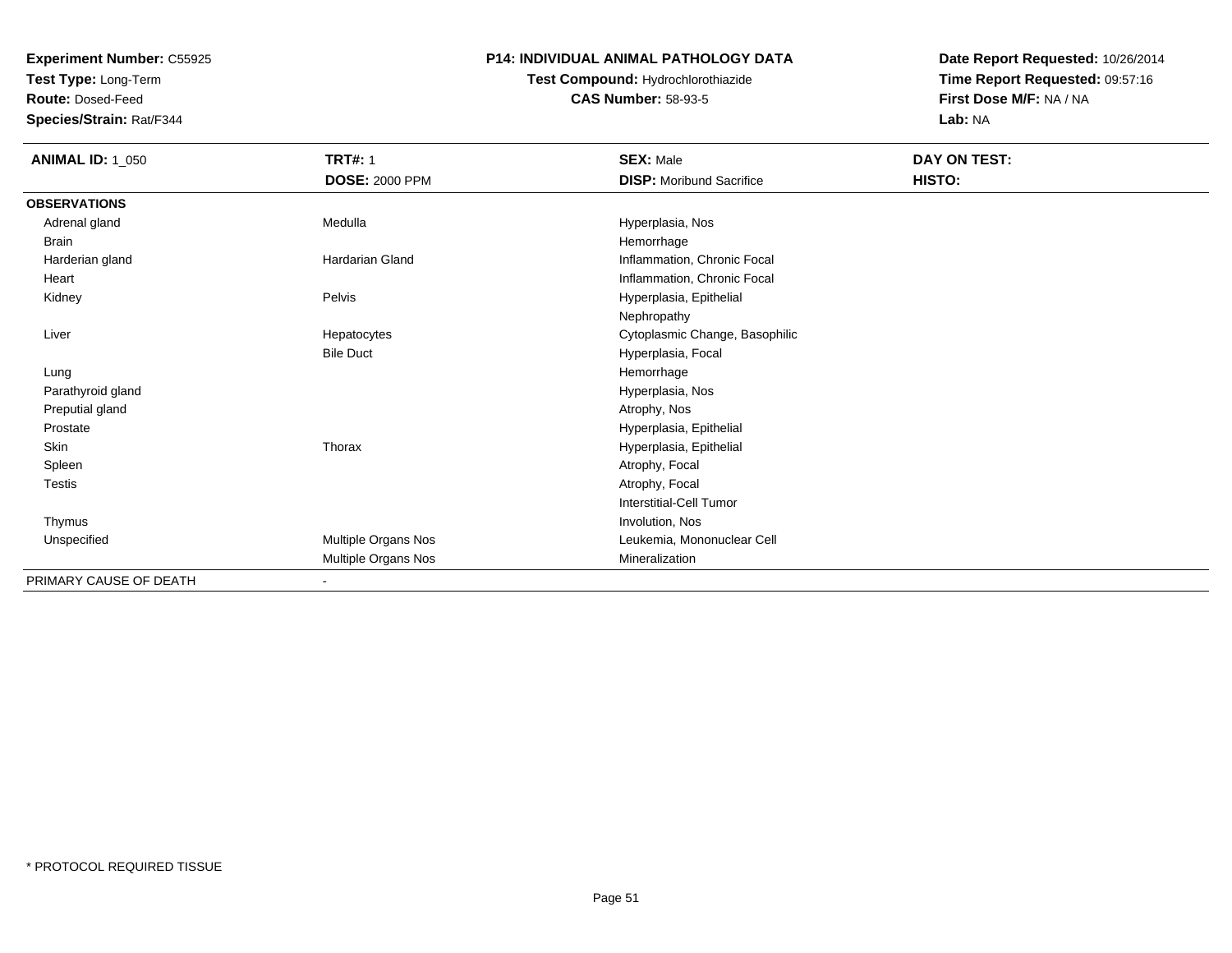**Test Type:** Long-Term

**Route:** Dosed-Feed

**Species/Strain:** Rat/F344

### **P14: INDIVIDUAL ANIMAL PATHOLOGY DATA**

## **Test Compound:** Hydrochlorothiazide**CAS Number:** 58-93-5

| <b>ANIMAL ID: 2_001</b> | <b>TRT#: 2</b><br><b>DOSE: 250 PPM</b> | <b>SEX: Male</b><br><b>DISP:</b> Moribund Sacrifice | DAY ON TEST:<br>HISTO: |
|-------------------------|----------------------------------------|-----------------------------------------------------|------------------------|
| <b>OBSERVATIONS</b>     |                                        |                                                     |                        |
| Adrenal gland           | <b>Cortex Nos</b>                      | Hyperplasia, Focal                                  |                        |
| Bone                    |                                        | Fibrous Osteodystrophy                              |                        |
| Epididymis              |                                        | Degeneration, Nos                                   |                        |
| Heart                   |                                        | Inflammation, Chronic Focal                         |                        |
| Kidney                  |                                        | Cyst, Nos                                           |                        |
|                         | Pelvis                                 | Hyperplasia, Epithelial                             |                        |
|                         |                                        | Nephropathy                                         |                        |
| Liver                   | Hepatocytes                            | Cytoplasmic Change, Basophilic                      |                        |
| Lymph node              | Mandibular Lymph Node                  | Hyperplasia, Plasma Cell                            |                        |
|                         | Mesenteric Lymph Node                  | Hyperplasia, Plasma Cell                            |                        |
| Nasal cavity            |                                        | Foreign Body, Nos                                   |                        |
|                         |                                        | Inflammation, Acute Focal                           |                        |
| Parathyroid gland       |                                        | Hyperplasia, Nos                                    |                        |
| Preputial gland         |                                        | Atrophy, Nos                                        |                        |
|                         |                                        | Hyperplasia, Nos                                    |                        |
| Seminal vesicle         |                                        | Atrophy, Nos                                        |                        |
| Testis                  |                                        | Atrophy, Focal                                      |                        |
|                         |                                        | Interstitial-Cell Tumor                             |                        |
| Thymus                  |                                        | Involution, Nos                                     |                        |
| Unspecified             | Multiple Organs Nos                    | Mineralization                                      |                        |
| PRIMARY CAUSE OF DEATH  | ٠                                      |                                                     |                        |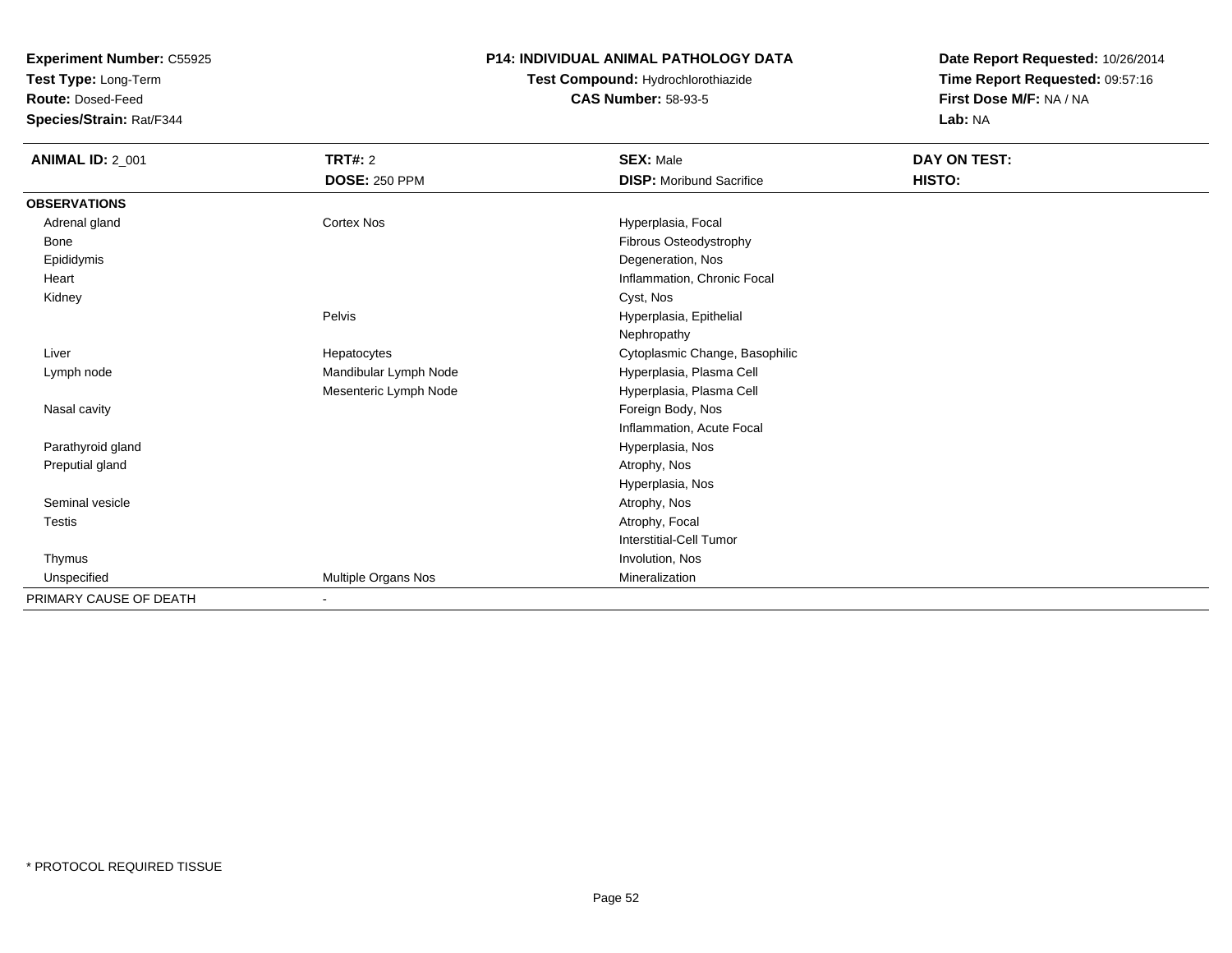**Test Type:** Long-Term

**Route:** Dosed-Feed

**Species/Strain:** Rat/F344

### **P14: INDIVIDUAL ANIMAL PATHOLOGY DATA**

**Test Compound:** Hydrochlorothiazide**CAS Number:** 58-93-5

| <b>ANIMAL ID: 2_002</b> | <b>TRT#: 2</b>              | <b>SEX: Male</b>                | <b>DAY ON TEST:</b> |
|-------------------------|-----------------------------|---------------------------------|---------------------|
|                         | <b>DOSE: 250 PPM</b>        | <b>DISP: Terminal Sacrifice</b> | HISTO:              |
| <b>OBSERVATIONS</b>     |                             |                                 |                     |
| Adrenal gland           | Cortex Nos                  | Hyperplasia, Focal              |                     |
| <b>Blood vessel</b>     | <b>Pulmonary Artery Nos</b> | Mineralization                  |                     |
| Bone                    |                             | Fibrous Osteodystrophy          |                     |
| Eye                     | Retina                      | Atrophy, Diffuse                |                     |
|                         | <b>Crystalline Lens</b>     | Degeneration, Nos               |                     |
| Heart                   |                             | Inflammation, Chronic Focal     |                     |
| Intestine Large         | Colon                       | Parasitism                      |                     |
| Kidney                  |                             | Cyst, Nos                       |                     |
|                         | Tubule                      | Necrosis, Focal                 |                     |
|                         |                             | Nephropathy                     |                     |
| Liver                   |                             | Degeneration, Cystic            |                     |
|                         | <b>Bile Duct</b>            | Hyperplasia, Focal              |                     |
| Lung                    |                             | Inflammation, Chronic Focal     |                     |
| Lymph node              | Mesenteric Lymph Node       | Hyperplasia, Plasma Cell        |                     |
| Pancreas                | Acinus                      | Atrophy, Focal                  |                     |
| Pituitary gland         | <b>Anterior Pituitary</b>   | Cyst, Nos                       |                     |
|                         | <b>Anterior Pituitary</b>   | Hyperplasia, Focal              |                     |
| Preputial gland         |                             | Atrophy, Nos                    |                     |
|                         |                             | Carcinoma, Nos                  |                     |
| Prostate                |                             | Hyperplasia, Epithelial         |                     |
|                         |                             | Inflammation, Chronic Focal     |                     |
| Seminal vesicle         |                             | Atrophy, Nos                    |                     |
| <b>Testis</b>           |                             | Atrophy, Focal                  |                     |
|                         |                             | <b>Interstitial-Cell Tumor</b>  |                     |
| Thymus                  |                             | Involution, Nos                 |                     |
| Unspecified             | <b>Abdominal Cavity</b>     | Necrosis, Fat                   |                     |
| PRIMARY CAUSE OF DEATH  |                             |                                 |                     |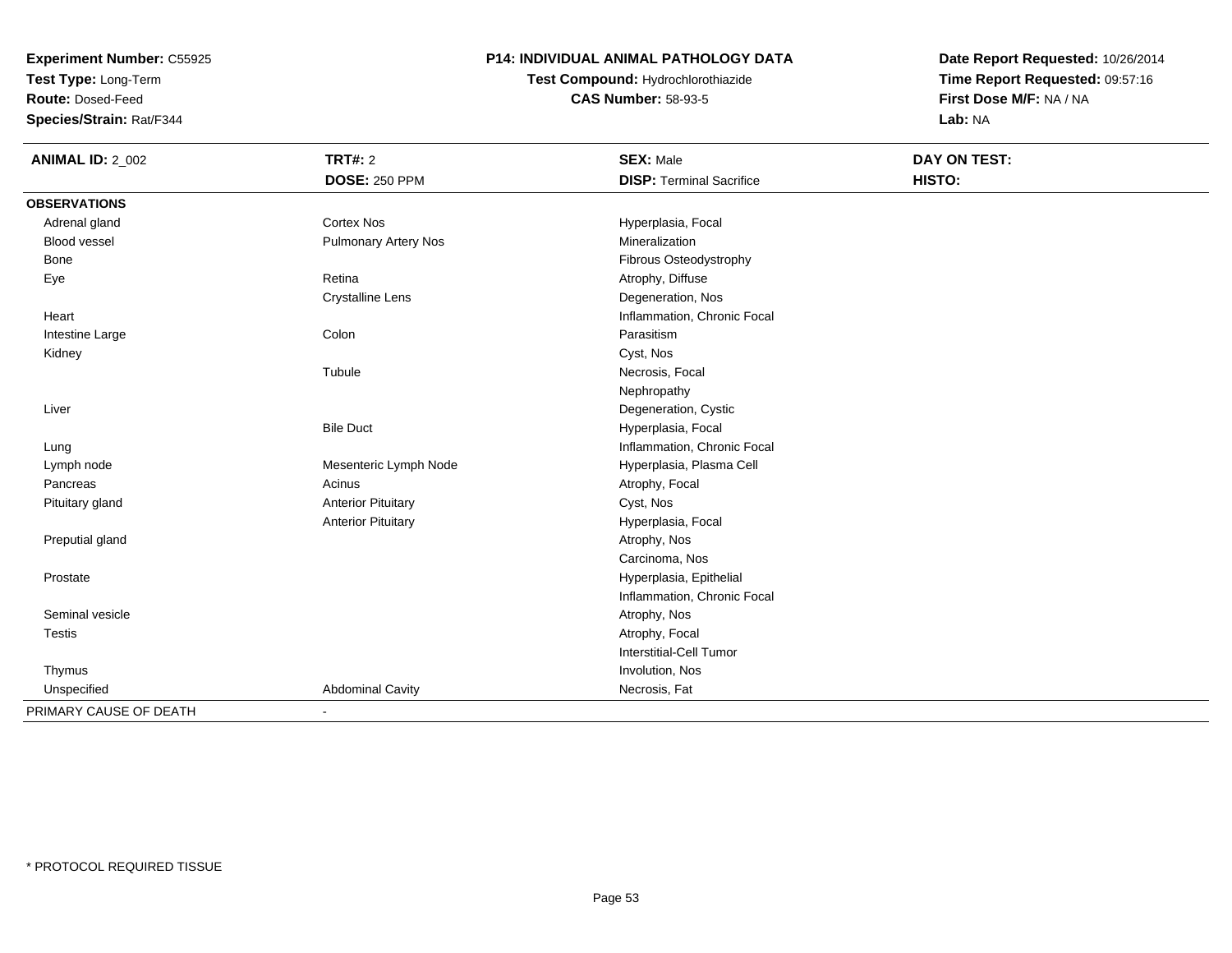**Test Type:** Long-Term

**Route:** Dosed-Feed

**Species/Strain:** Rat/F344

### **P14: INDIVIDUAL ANIMAL PATHOLOGY DATA**

# **Test Compound:** Hydrochlorothiazide**CAS Number:** 58-93-5

| <b>ANIMAL ID: 2_003</b> | <b>TRT#: 2</b>           | <b>SEX: Male</b>                | <b>DAY ON TEST:</b> |  |
|-------------------------|--------------------------|---------------------------------|---------------------|--|
|                         | <b>DOSE: 250 PPM</b>     | <b>DISP:</b> Moribund Sacrifice | HISTO:              |  |
| <b>OBSERVATIONS</b>     |                          |                                 |                     |  |
| Adrenal gland           | Medulla                  | Hyperplasia, Nos                |                     |  |
|                         | Medulla                  | Pheochromocytoma                |                     |  |
| Epididymis              |                          | Degeneration, Nos               |                     |  |
| Heart                   |                          | Inflammation, Chronic Focal     |                     |  |
|                         | Atrium                   | Thrombosis, Nos                 |                     |  |
| Kidney                  |                          | Cyst, Nos                       |                     |  |
|                         | Pelvis                   | Hyperplasia, Epithelial         |                     |  |
|                         | Pelvis                   | Inflammation, Suppurative       |                     |  |
|                         |                          | Nephropathy                     |                     |  |
| Liver                   | Hepatocytes              | Cytoplasmic Change, Basophilic  |                     |  |
|                         |                          | Hematopoiesis                   |                     |  |
|                         | <b>Bile Duct</b>         | Hyperplasia, Focal              |                     |  |
| Lung                    |                          | Pigmentation, Nos               |                     |  |
| Preputial gland         |                          | Atrophy, Nos                    |                     |  |
| Prostate                |                          | Hyperplasia, Epithelial         |                     |  |
|                         |                          | Inflammation, Suppurative       |                     |  |
| Seminal vesicle         |                          | Atrophy, Nos                    |                     |  |
| Spleen                  |                          | Atrophy, Focal                  |                     |  |
| Stomach                 | <b>Glandular Stomach</b> | Mineralization                  |                     |  |
| <b>Testis</b>           |                          | Atrophy, Focal                  |                     |  |
|                         |                          | <b>Interstitial-Cell Tumor</b>  |                     |  |
| Thymus                  |                          | Involution, Nos                 |                     |  |
| Thyroid                 |                          | Hyperplasia, C Cell             |                     |  |
| Urinary bladder         | Submucosa                | Inflammation, Chronic Focal     |                     |  |
| PRIMARY CAUSE OF DEATH  | $\blacksquare$           |                                 |                     |  |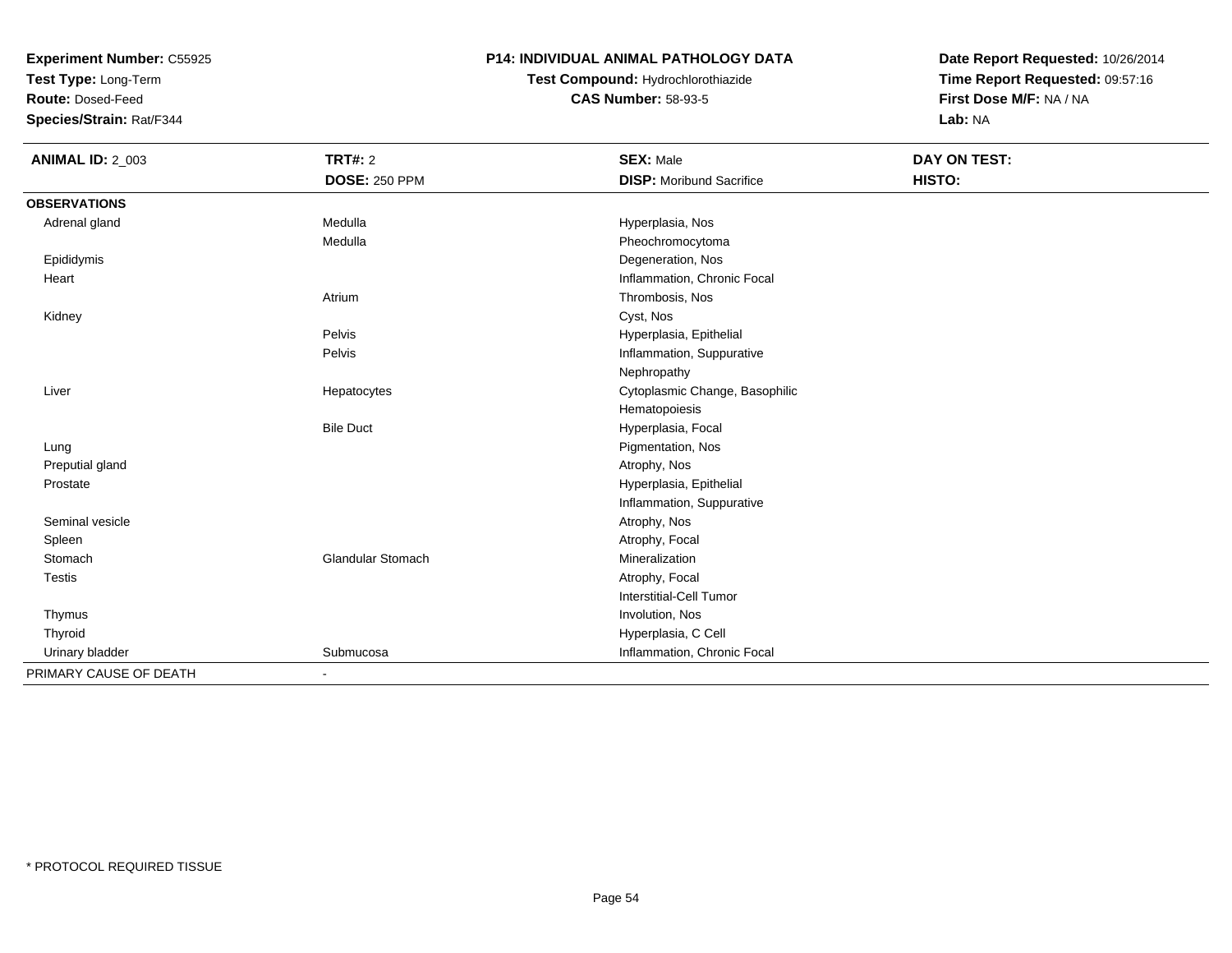**Test Type:** Long-Term

**Route:** Dosed-Feed

**Species/Strain:** Rat/F344

### **P14: INDIVIDUAL ANIMAL PATHOLOGY DATA**

## **Test Compound:** Hydrochlorothiazide**CAS Number:** 58-93-5

| <b>ANIMAL ID: 2_004</b> | TRT#: 2                     | <b>SEX: Male</b>                | DAY ON TEST: |  |
|-------------------------|-----------------------------|---------------------------------|--------------|--|
|                         | <b>DOSE: 250 PPM</b>        | <b>DISP:</b> Moribund Sacrifice | HISTO:       |  |
| <b>OBSERVATIONS</b>     |                             |                                 |              |  |
| <b>Blood vessel</b>     | <b>Pulmonary Artery Nos</b> | Mineralization                  |              |  |
| Brain                   |                             | Necrosis, Focal                 |              |  |
| Heart                   |                             | Inflammation, Chronic Focal     |              |  |
|                         | Ventricle                   | Thrombosis, Nos                 |              |  |
| Kidney                  |                             | Nephropathy                     |              |  |
|                         |                             | Pigmentation, Nos               |              |  |
| Liver                   | Hepatocytes                 | Cytoplasmic Vacuolization       |              |  |
|                         | <b>Bile Duct</b>            | Hyperplasia, Focal              |              |  |
| Lung                    |                             | Crystals, Nos                   |              |  |
| Pancreas                | Acinus                      | Atrophy, Focal                  |              |  |
| Pituitary gland         | Posterior Lobe              | Gliosis                         |              |  |
| Preputial gland         |                             | Atrophy, Nos                    |              |  |
| Skin                    | Foot And Toe Nos            | Squamous Cell Papilloma         |              |  |
| Stomach                 | Forestomach                 | Hyperplasia, Epithelial         |              |  |
|                         | Glandular Stomach           | Ulcer, Nos                      |              |  |
| Testis                  |                             | Hyperplasia, Interstitial Cell  |              |  |
| Thymus                  |                             | Involution, Nos                 |              |  |
| Thyroid                 |                             | Cyst, Nos                       |              |  |
| Unspecified             | Multiple Organs Nos         | Leukemia, Mononuclear Cell      |              |  |
| PRIMARY CAUSE OF DEATH  | ٠                           |                                 |              |  |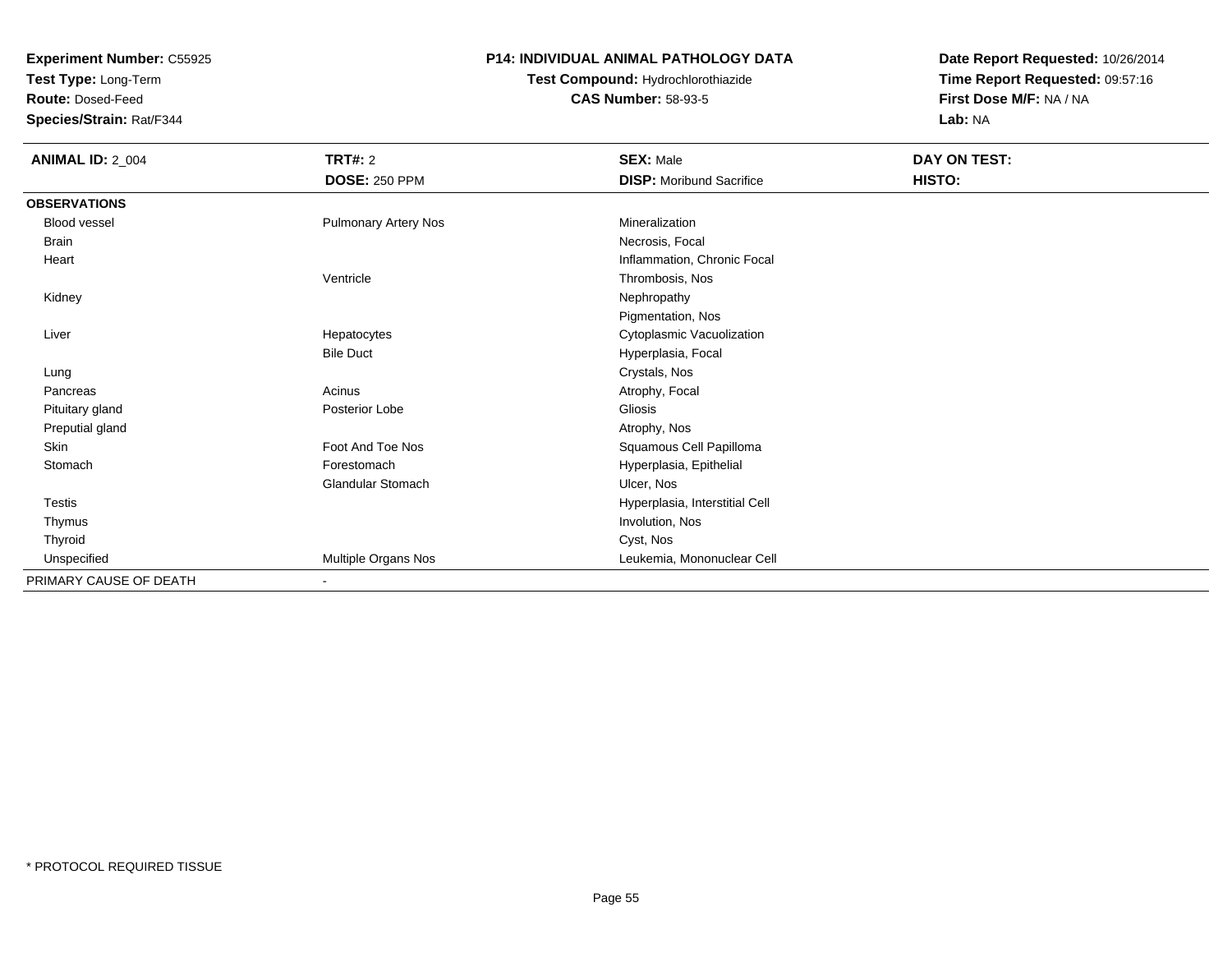**Test Type:** Long-Term

**Route:** Dosed-Feed

**Species/Strain:** Rat/F344

### **P14: INDIVIDUAL ANIMAL PATHOLOGY DATA**

# **Test Compound:** Hydrochlorothiazide**CAS Number:** 58-93-5

| <b>ANIMAL ID: 2_005</b> | <b>TRT#: 2</b>              | <b>SEX: Male</b>                | DAY ON TEST: |  |
|-------------------------|-----------------------------|---------------------------------|--------------|--|
|                         | <b>DOSE: 250 PPM</b>        | <b>DISP: Moribund Sacrifice</b> | HISTO:       |  |
| <b>OBSERVATIONS</b>     |                             |                                 |              |  |
| Adrenal gland           | <b>Cortex Nos</b>           | Congestion, Nos                 |              |  |
| Blood vessel            | <b>Pulmonary Artery Nos</b> | Mineralization                  |              |  |
| <b>Brain</b>            |                             | Hemorrhage                      |              |  |
| Epididymis              |                             | Degeneration, Nos               |              |  |
| Heart                   |                             | Inflammation, Chronic Focal     |              |  |
| Kidney                  |                             | Nephropathy                     |              |  |
|                         |                             | Pigmentation, Nos               |              |  |
| Liver                   | Hepatocytes                 | Cytoplasmic Vacuolization       |              |  |
|                         | <b>Bile Duct</b>            | Hyperplasia, Focal              |              |  |
|                         |                             | Necrosis, Focal                 |              |  |
| Lung                    |                             | Congestion, Nos                 |              |  |
| Lymph node              | Mesenteric Lymph Node       | Hemorrhage                      |              |  |
| Pancreas                | Acinus                      | Atrophy, Focal                  |              |  |
| Parathyroid gland       |                             | Hyperplasia, Nos                |              |  |
| Preputial gland         |                             | Atrophy, Nos                    |              |  |
|                         |                             | Hyperplasia, Nos                |              |  |
|                         |                             | Necrosis, Focal                 |              |  |
| Prostate                |                             | Hyperplasia, Epithelial         |              |  |
|                         |                             | Inflammation, Suppurative       |              |  |
| Seminal vesicle         |                             | Atrophy, Nos                    |              |  |
| Spleen                  |                             | Necrosis, Focal                 |              |  |
| Stomach                 | Forestomach                 | Hyperplasia, Epithelial         |              |  |
| <b>Testis</b>           |                             | Atrophy, Focal                  |              |  |
|                         |                             | Hyperplasia, Interstitial Cell  |              |  |
|                         |                             | Interstitial-Cell Tumor         |              |  |
| Thymus                  |                             | Involution, Nos                 |              |  |
| Unspecified             | Groin                       | Inflammation, Suppurative       |              |  |
|                         | Multiple Organs Nos         | Leukemia, Mononuclear Cell      |              |  |
| PRIMARY CAUSE OF DEATH  | $\sim$                      |                                 |              |  |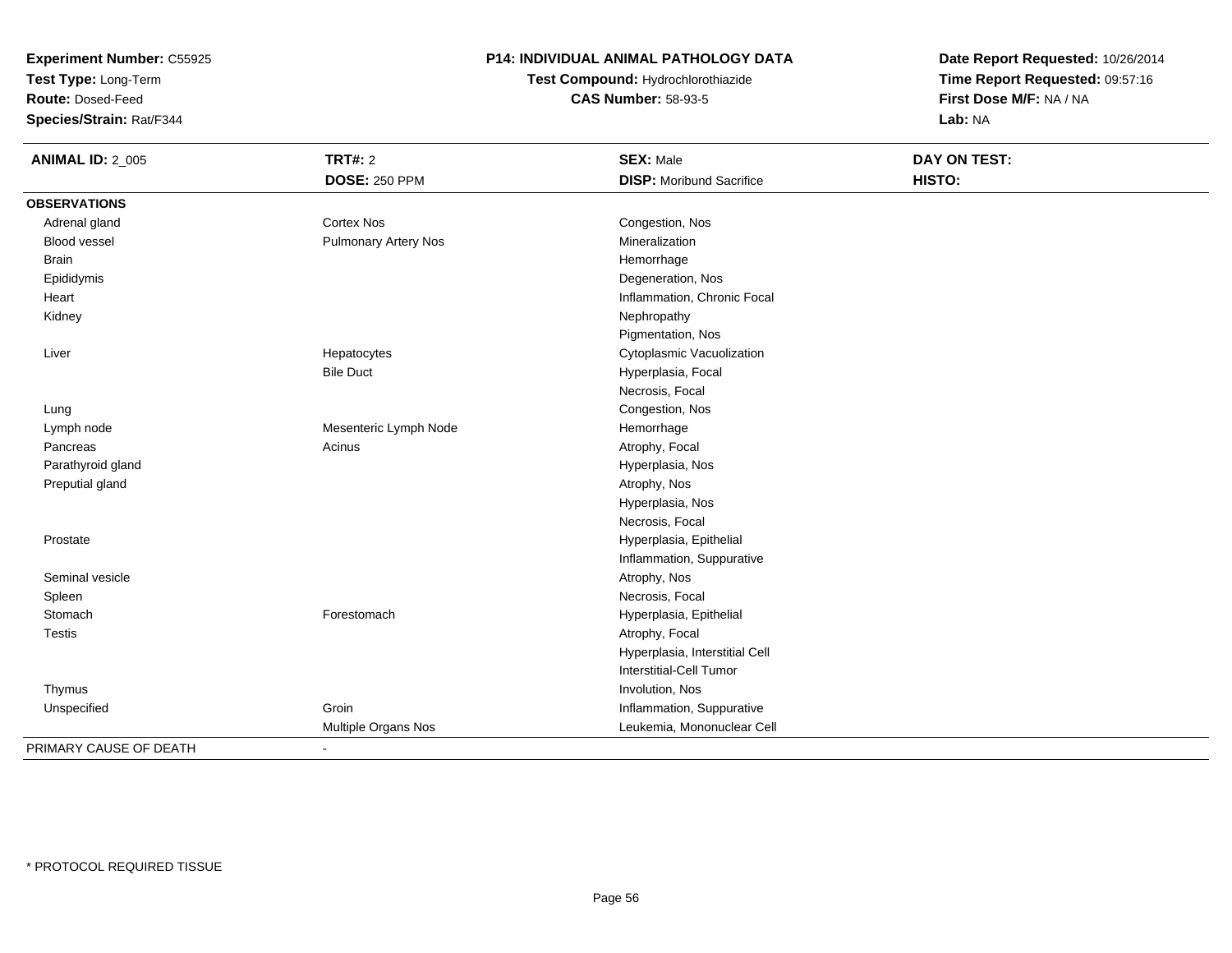**Test Type:** Long-Term

**Route:** Dosed-Feed

**Species/Strain:** Rat/F344

### **P14: INDIVIDUAL ANIMAL PATHOLOGY DATA**

# **Test Compound:** Hydrochlorothiazide**CAS Number:** 58-93-5

| <b>ANIMAL ID: 2_006</b> | <b>TRT#: 2</b>              | <b>SEX: Male</b>                | DAY ON TEST: |
|-------------------------|-----------------------------|---------------------------------|--------------|
|                         | <b>DOSE: 250 PPM</b>        | <b>DISP: Moribund Sacrifice</b> | HISTO:       |
| <b>OBSERVATIONS</b>     |                             |                                 |              |
| Adrenal gland           | Cortex Nos                  | Hyperplasia, Focal              |              |
| Blood vessel            | <b>Pulmonary Artery Nos</b> | Mineralization                  |              |
| <b>Brain</b>            |                             | Mineralization                  |              |
| Heart                   |                             | Inflammation, Chronic Focal     |              |
| Kidney                  |                             | Nephropathy                     |              |
|                         |                             | Pigmentation, Nos               |              |
| Liver                   | Hepatocytes                 | Cytoplasmic Vacuolization       |              |
|                         | <b>Bile Duct</b>            | Hyperplasia, Focal              |              |
| Lung                    |                             | Pigmentation, Nos               |              |
| Pancreas                | Acinus                      | Atrophy, Focal                  |              |
| Preputial gland         |                             | Atrophy, Nos                    |              |
| Seminal vesicle         |                             | Atrophy, Nos                    |              |
| Stomach                 | Glandular Stomach           | Necrosis, Focal                 |              |
| Testis                  |                             | Atrophy, Diffuse                |              |
|                         |                             | Atrophy, Focal                  |              |
|                         |                             | Interstitial-Cell Tumor         |              |
| Thymus                  |                             | Involution, Nos                 |              |
| Unspecified             | Multiple Organs Nos         | Leukemia, Mononuclear Cell      |              |
| PRIMARY CAUSE OF DEATH  | ٠                           |                                 |              |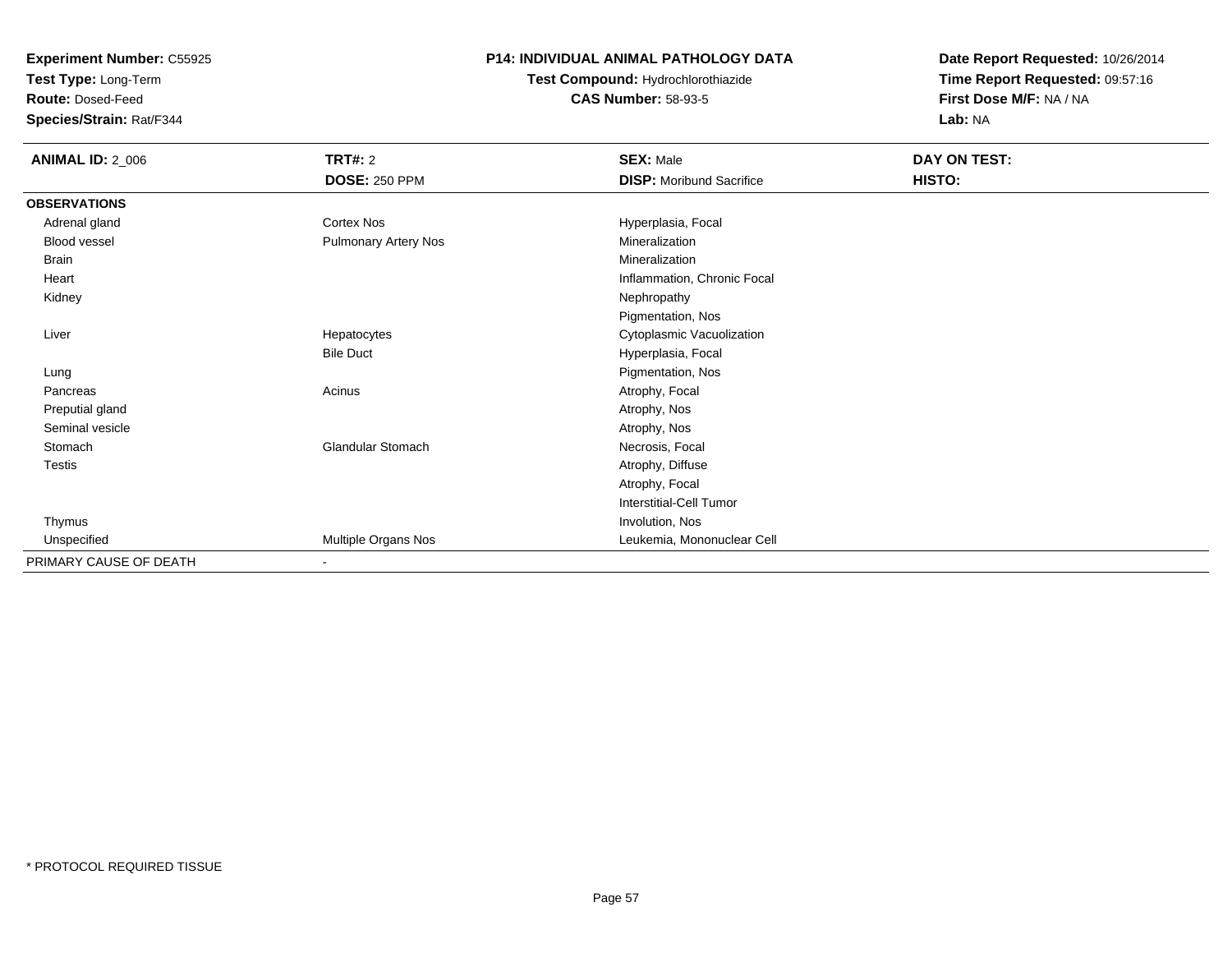**Test Type:** Long-Term

**Route:** Dosed-Feed

**Species/Strain:** Rat/F344

### **P14: INDIVIDUAL ANIMAL PATHOLOGY DATA**

# **Test Compound:** Hydrochlorothiazide**CAS Number:** 58-93-5

| <b>ANIMAL ID: 2_007</b> | <b>TRT#: 2</b>           | <b>SEX: Male</b>               | DAY ON TEST: |
|-------------------------|--------------------------|--------------------------------|--------------|
|                         | <b>DOSE: 250 PPM</b>     | <b>DISP: Natural Death</b>     | HISTO:       |
| <b>OBSERVATIONS</b>     |                          |                                |              |
| Adrenal gland           | Medulla                  | Pheochromocytoma               |              |
| Bone                    |                          | Fibrous Osteodystrophy         |              |
| Epididymis              |                          | Degeneration, Nos              |              |
| Heart                   |                          | Inflammation, Chronic Focal    |              |
| Kidney                  |                          | Nephropathy                    |              |
| Liver                   |                          | Congestion, Nos                |              |
|                         | Hepatocytes              | Cytoplasmic Change, Basophilic |              |
| Lung                    |                          | Congestion, Nos                |              |
| Parathyroid gland       |                          | Hyperplasia, Nos               |              |
| Preputial gland         |                          | Atrophy, Nos                   |              |
| Seminal vesicle         |                          | Atrophy, Nos                   |              |
| Spleen                  |                          | Atrophy, Diffuse               |              |
| Testis                  |                          | Atrophy, Focal                 |              |
|                         |                          | Interstitial-Cell Tumor        |              |
| Unspecified             | Groin                    | Inflammation, Chronic Focal    |              |
|                         | Multiple Organs Nos      | Mineralization                 |              |
| PRIMARY CAUSE OF DEATH  | $\overline{\phantom{a}}$ |                                |              |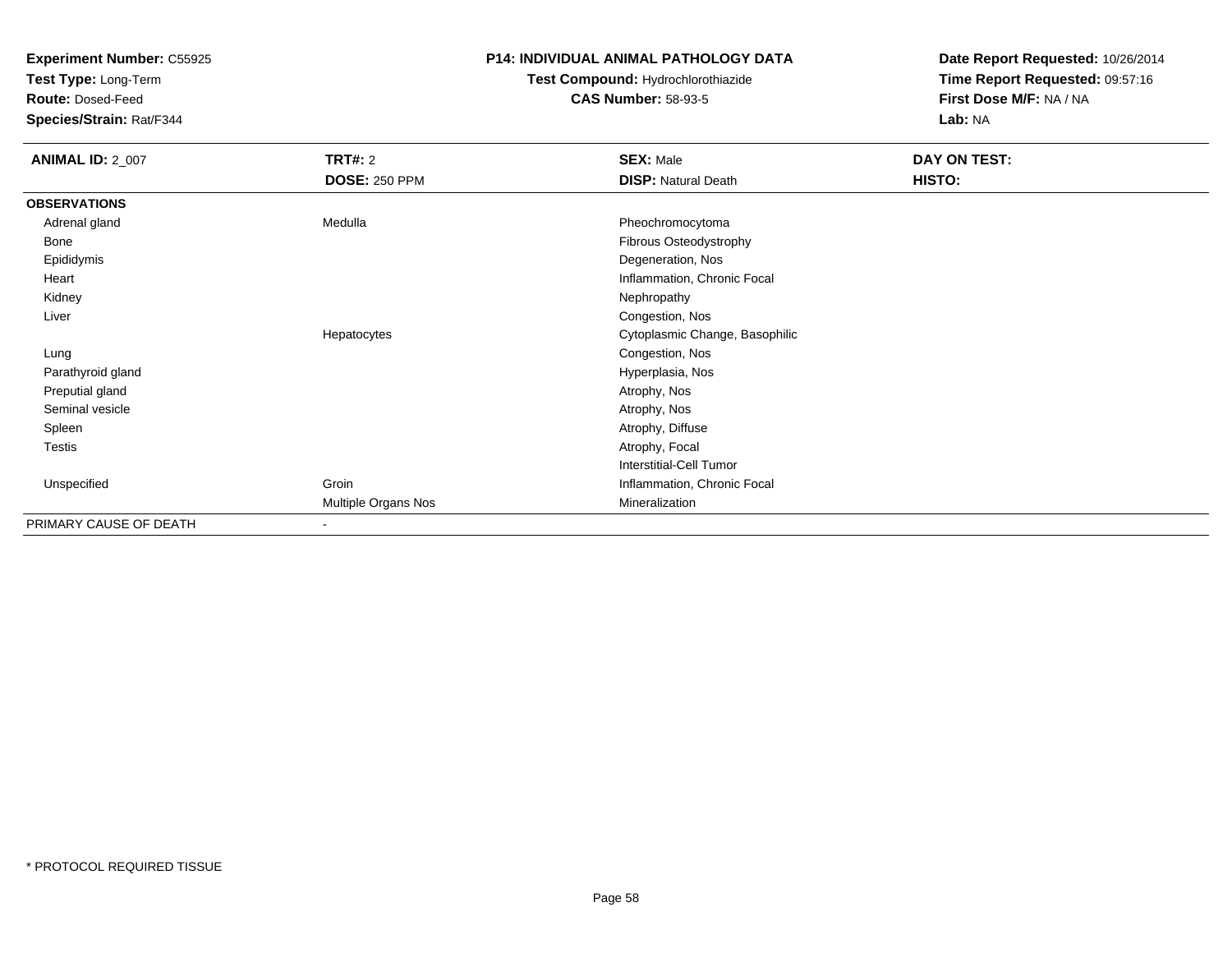**Test Type:** Long-Term

**Route:** Dosed-Feed

**Species/Strain:** Rat/F344

### **P14: INDIVIDUAL ANIMAL PATHOLOGY DATA**

**Test Compound:** Hydrochlorothiazide**CAS Number:** 58-93-5

| <b>ANIMAL ID: 2_008</b> | <b>TRT#: 2</b>              | <b>SEX: Male</b>                | DAY ON TEST: |
|-------------------------|-----------------------------|---------------------------------|--------------|
|                         | <b>DOSE: 250 PPM</b>        | <b>DISP: Terminal Sacrifice</b> | HISTO:       |
| <b>OBSERVATIONS</b>     |                             |                                 |              |
| Adrenal gland           | <b>Cortex Nos</b>           | Hyperplasia, Focal              |              |
| <b>Blood vessel</b>     | <b>Pulmonary Artery Nos</b> | Mineralization                  |              |
| <b>Brain</b>            |                             | Hydrocephalus, Nos              |              |
| Eye                     | Retina                      | Atrophy, Diffuse                |              |
|                         | <b>Crystalline Lens</b>     | Degeneration, Nos               |              |
|                         | Anterior Chamber            | Hemorrhage                      |              |
|                         | Cornea                      | Inflammation, Chronic Focal     |              |
| Heart                   |                             | Inflammation, Chronic Focal     |              |
| Kidney                  |                             | Cyst, Nos                       |              |
|                         | Pelvis                      | Hyperplasia, Epithelial         |              |
|                         |                             | Nephropathy                     |              |
| Liver                   | Hepatocytes                 | Cytoplasmic Change, Basophilic  |              |
| Lung                    |                             | Congestion, Nos                 |              |
| Lymph node              |                             | Hyperplasia, Plasma Cell        |              |
| Nasal cavity            |                             | Infection, Fungal               |              |
|                         |                             | Inflammation, Acute Focal       |              |
| Pancreas                | Acinus                      | Atrophy, Focal                  |              |
| Pituitary gland         | <b>Anterior Pituitary</b>   | Adenoma, Nos                    |              |
| Preputial gland         |                             | Atrophy, Nos                    |              |
| Seminal vesicle         |                             | Atrophy, Nos                    |              |
| Skin                    |                             | Cyst, Epidermal Inclusion       |              |
| Spleen                  |                             | Congestion, Nos                 |              |
|                         |                             | Fibrosarcoma                    |              |
| <b>Testis</b>           |                             | Atrophy, Focal                  |              |
|                         |                             | Interstitial-Cell Tumor         |              |
| Thymus                  |                             | Involution, Nos                 |              |
| Thyroid                 |                             | C-Cell Adenoma                  |              |
|                         |                             | C-Cell Carcinoma                |              |
| Trachea                 | Gland                       | Cyst, Nos                       |              |
| Unspecified             | Foot Nos                    | Inflammation, Chronic Focal     |              |
| PRIMARY CAUSE OF DEATH  | $\blacksquare$              |                                 |              |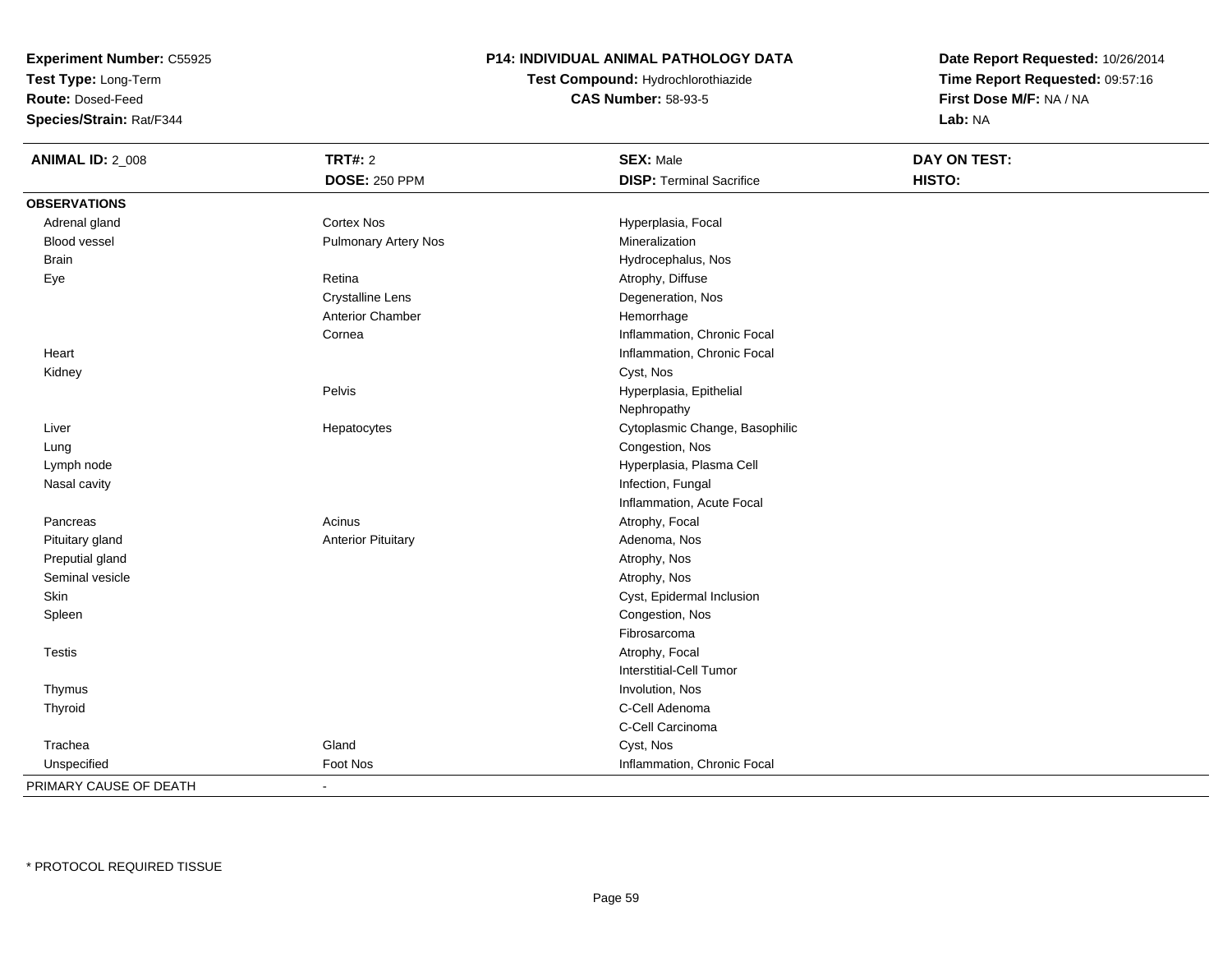**Test Type:** Long-Term

**Route:** Dosed-Feed

**Species/Strain:** Rat/F344

### **P14: INDIVIDUAL ANIMAL PATHOLOGY DATA**

# **Test Compound:** Hydrochlorothiazide**CAS Number:** 58-93-5

| <b>ANIMAL ID: 2_009</b> | TRT#: 2                     | <b>SEX: Male</b>                | DAY ON TEST: |  |
|-------------------------|-----------------------------|---------------------------------|--------------|--|
|                         | <b>DOSE: 250 PPM</b>        | <b>DISP: Terminal Sacrifice</b> | HISTO:       |  |
| <b>OBSERVATIONS</b>     |                             |                                 |              |  |
| Adrenal gland           |                             | Hypoplasia, Congenital          |              |  |
|                         | Medulla                     | Pheochromocytoma                |              |  |
| Blood vessel            | <b>Pulmonary Artery Nos</b> | Mineralization                  |              |  |
| Heart                   |                             | Inflammation, Chronic Focal     |              |  |
| Kidney                  |                             | Nephropathy                     |              |  |
| Liver                   |                             | Degeneration, Cystic            |              |  |
|                         | <b>Bile Duct</b>            | Hyperplasia, Focal              |              |  |
| Preputial gland         |                             | Adenoma, Nos                    |              |  |
|                         |                             | Atrophy, Nos                    |              |  |
| Seminal vesicle         |                             | Atrophy, Nos                    |              |  |
| <b>Testis</b>           |                             | Atrophy, Diffuse                |              |  |
|                         |                             | Interstitial-Cell Tumor         |              |  |
| Thymus                  |                             | Involution, Nos                 |              |  |
| Unspecified             | Multiple Organs Nos         | Leukemia, Mononuclear Cell      |              |  |
| PRIMARY CAUSE OF DEATH  | $\overline{\phantom{a}}$    |                                 |              |  |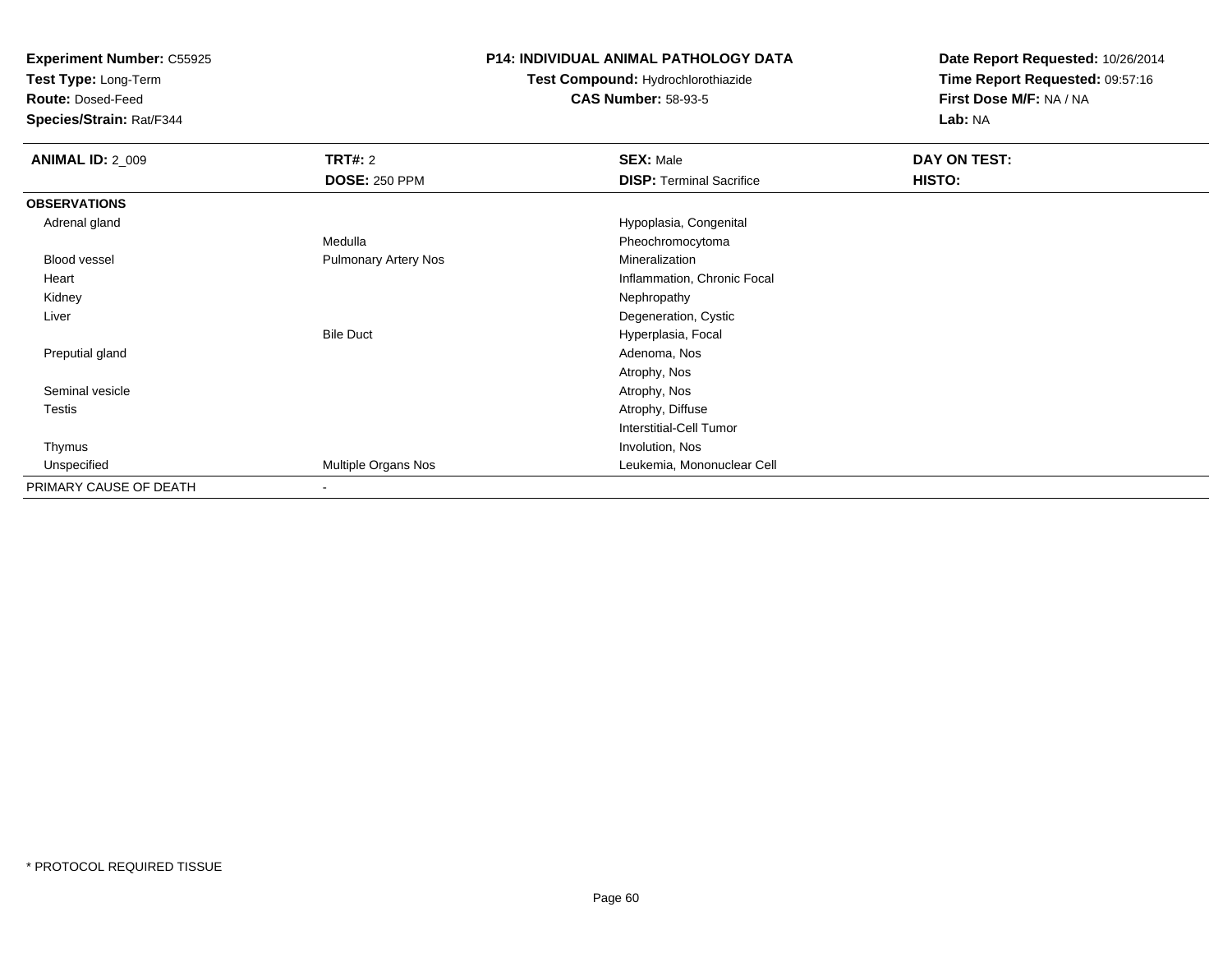**Test Type:** Long-Term

**Route:** Dosed-Feed

**Species/Strain:** Rat/F344

#### **P14: INDIVIDUAL ANIMAL PATHOLOGY DATA**

# **Test Compound:** Hydrochlorothiazide**CAS Number:** 58-93-5

| <b>ANIMAL ID: 2_010</b> | <b>TRT#: 2</b>       | <b>SEX: Male</b>                | DAY ON TEST: |  |
|-------------------------|----------------------|---------------------------------|--------------|--|
|                         | <b>DOSE: 250 PPM</b> | <b>DISP:</b> Moribund Sacrifice | HISTO:       |  |
| <b>OBSERVATIONS</b>     |                      |                                 |              |  |
| Adrenal gland           | Medulla              | Pheochromocytoma                |              |  |
| Heart                   |                      | Inflammation, Chronic Focal     |              |  |
| Kidney                  |                      | Nephropathy                     |              |  |
| Liver                   | <b>Bile Duct</b>     | Hyperplasia, Focal              |              |  |
| Mammary gland           |                      | Hyperplasia, Cystic             |              |  |
| Pituitary gland         | Intermedia           | Cyst, Nos                       |              |  |
| Preputial gland         |                      | Atrophy, Nos                    |              |  |
| Seminal vesicle         |                      | Atrophy, Nos                    |              |  |
| Spleen                  |                      | Atrophy, Focal                  |              |  |
| Testis                  |                      | Atrophy, Focal                  |              |  |
|                         |                      | <b>Interstitial-Cell Tumor</b>  |              |  |
| Unspecified             | Multiple Organs Nos  | Leukemia, Mononuclear Cell      |              |  |
|                         | Mediastinum Nos      | Thrombosis, Nos                 |              |  |
| PRIMARY CAUSE OF DEATH  |                      |                                 |              |  |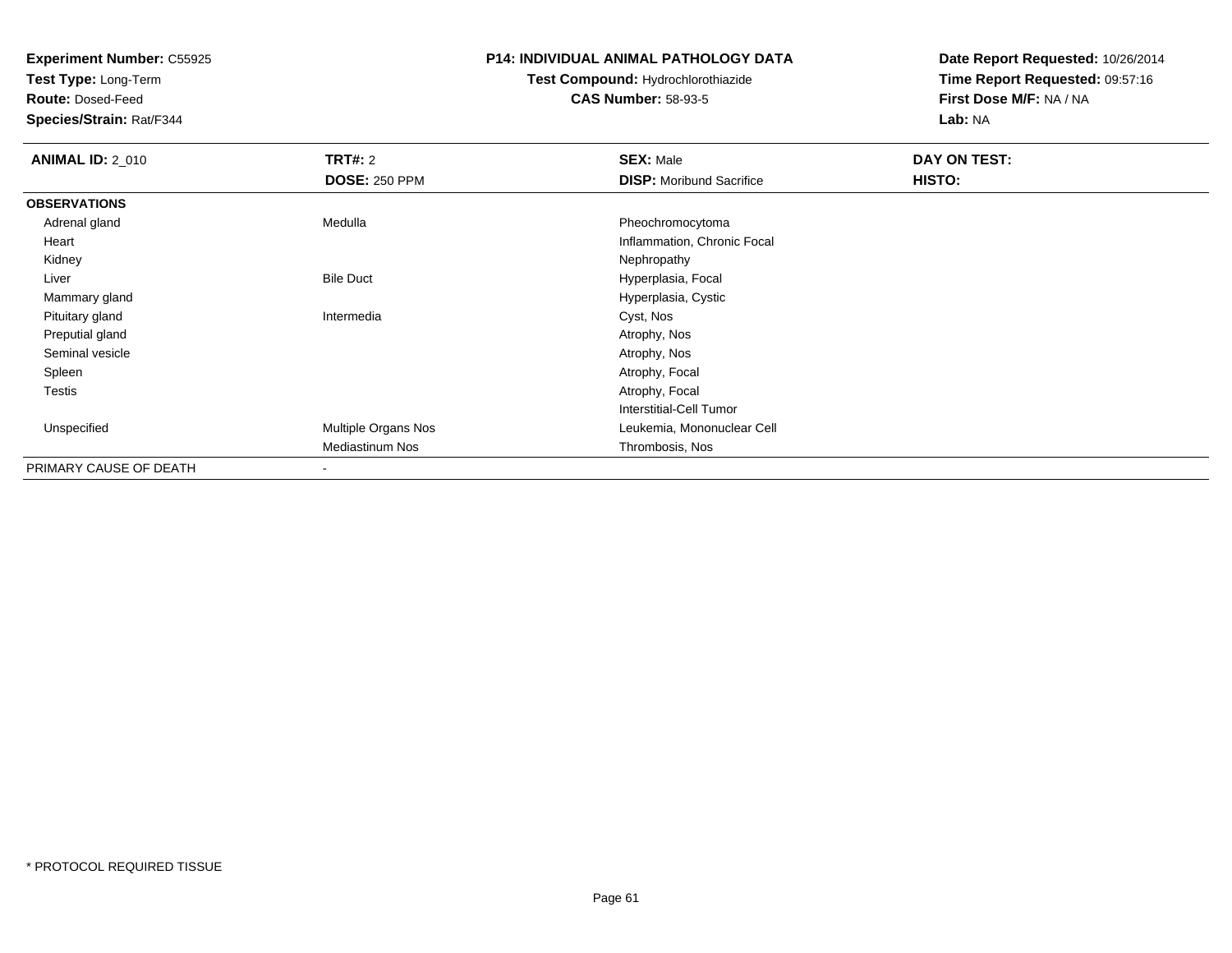| <b>Experiment Number: C55925</b><br>Test Type: Long-Term<br><b>Route: Dosed-Feed</b><br>Species/Strain: Rat/F344 |                           | <b>P14: INDIVIDUAL ANIMAL PATHOLOGY DATA</b><br>Test Compound: Hydrochlorothiazide<br><b>CAS Number: 58-93-5</b> | Date Report Requested: 10/26/2014<br>Time Report Requested: 09:57:16<br>First Dose M/F: NA / NA<br>Lab: NA |
|------------------------------------------------------------------------------------------------------------------|---------------------------|------------------------------------------------------------------------------------------------------------------|------------------------------------------------------------------------------------------------------------|
| <b>ANIMAL ID: 2 011</b>                                                                                          | <b>TRT#:</b> 2            | <b>SEX: Male</b>                                                                                                 | DAY ON TEST:                                                                                               |
|                                                                                                                  | <b>DOSE: 250 PPM</b>      | <b>DISP: Natural Death</b>                                                                                       | HISTO:                                                                                                     |
| <b>OBSERVATIONS</b>                                                                                              |                           |                                                                                                                  |                                                                                                            |
| Epididymis                                                                                                       |                           | Degeneration, Nos                                                                                                |                                                                                                            |
| Heart                                                                                                            |                           | Inflammation, Chronic Focal                                                                                      |                                                                                                            |
| Kidney                                                                                                           | Tubule                    | Necrosis, Focal                                                                                                  |                                                                                                            |
|                                                                                                                  |                           | Nephropathy                                                                                                      |                                                                                                            |
| Liver                                                                                                            |                           | <b>Abnormal Curvature</b>                                                                                        |                                                                                                            |
| Pituitary gland                                                                                                  | <b>Anterior Pituitary</b> | Adenoma, Nos                                                                                                     |                                                                                                            |
| Preputial gland                                                                                                  |                           | Hyperplasia, Nos                                                                                                 |                                                                                                            |
| Unspecified                                                                                                      | Multiple Organs Nos       | Leukemia, Mononuclear Cell                                                                                       |                                                                                                            |
| PRIMARY CAUSE OF DEATH                                                                                           |                           |                                                                                                                  |                                                                                                            |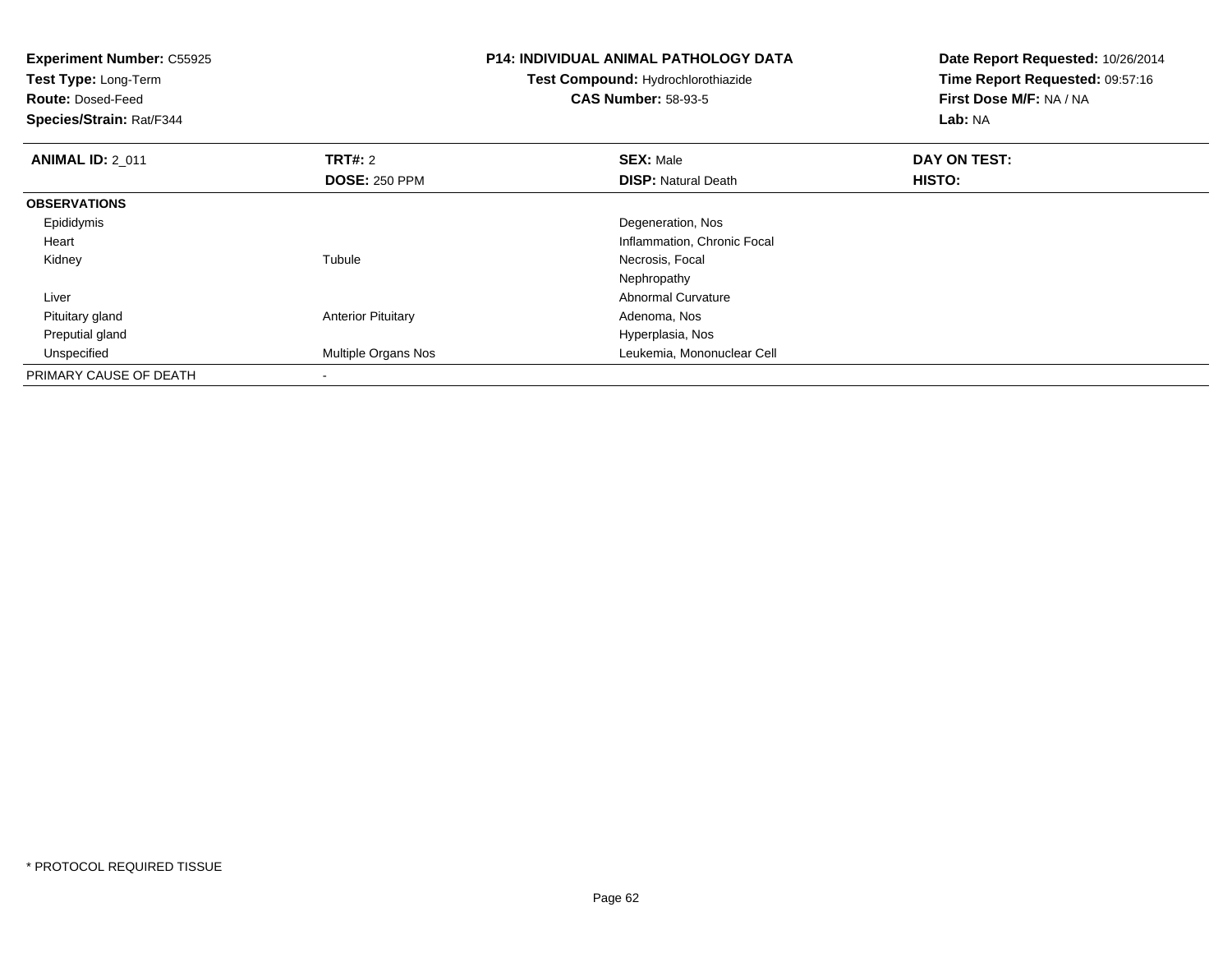**Test Type:** Long-Term

**Route:** Dosed-Feed

**Species/Strain:** Rat/F344

### **P14: INDIVIDUAL ANIMAL PATHOLOGY DATA**

## **Test Compound:** Hydrochlorothiazide**CAS Number:** 58-93-5

| <b>ANIMAL ID: 2_012</b> | <b>TRT#: 2</b>            | <b>SEX: Male</b>                | DAY ON TEST: |  |
|-------------------------|---------------------------|---------------------------------|--------------|--|
|                         | <b>DOSE: 250 PPM</b>      | <b>DISP:</b> Moribund Sacrifice | HISTO:       |  |
| <b>OBSERVATIONS</b>     |                           |                                 |              |  |
| Adrenal gland           | Medulla                   | Pheochromocytoma                |              |  |
| Bone                    |                           | Fibrous Osteodystrophy          |              |  |
| Epididymis              |                           | Degeneration, Nos               |              |  |
| Heart                   |                           | Inflammation, Chronic Focal     |              |  |
| Kidney                  |                           | Nephropathy                     |              |  |
| Liver                   | Hepatocytes               | Cytoplasmic Change, Basophilic  |              |  |
|                         | <b>Bile Duct</b>          | Hyperplasia, Focal              |              |  |
| Lymph node              | Renal Lymph Node          | Hemorrhage                      |              |  |
| Parathyroid gland       |                           | Hyperplasia, Nos                |              |  |
| Pituitary gland         | <b>Anterior Pituitary</b> | Hyperplasia, Focal              |              |  |
| Preputial gland         |                           | Atrophy, Nos                    |              |  |
| Seminal vesicle         |                           | Atrophy, Nos                    |              |  |
| Spleen                  |                           | Congestion, Nos                 |              |  |
| Testis                  |                           | Atrophy, Diffuse                |              |  |
|                         |                           | Atrophy, Focal                  |              |  |
|                         |                           | Interstitial-Cell Tumor         |              |  |
| Thymus                  |                           | Involution, Nos                 |              |  |
| Thyroid                 |                           | Hyperplasia, C Cell             |              |  |
| Unspecified             | Multiple Organs Nos       | Leukemia, Mononuclear Cell      |              |  |
|                         | Multiple Organs Nos       | Mineralization                  |              |  |
| PRIMARY CAUSE OF DEATH  | $\blacksquare$            |                                 |              |  |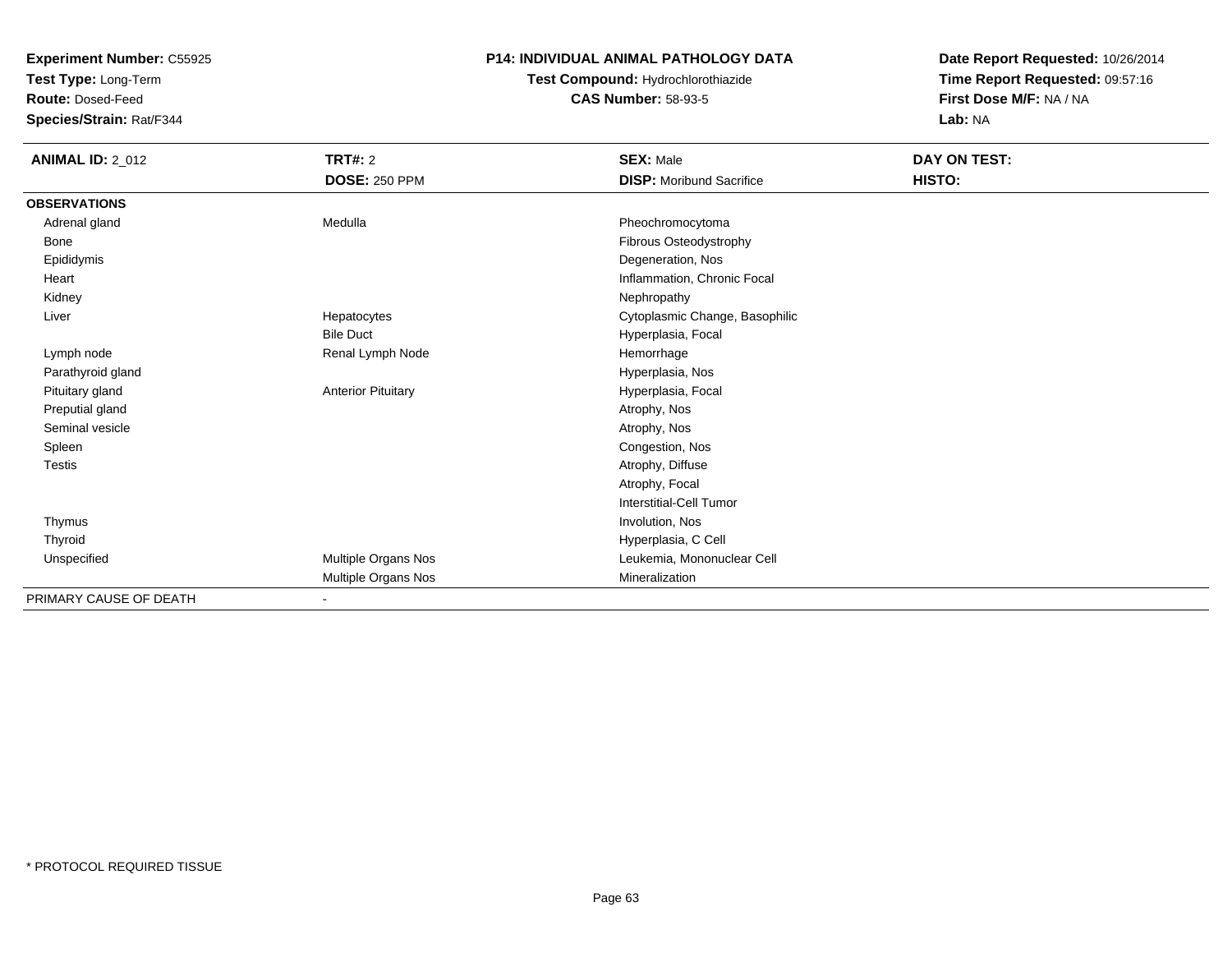**Test Type:** Long-Term

**Route:** Dosed-Feed

**Species/Strain:** Rat/F344

### **P14: INDIVIDUAL ANIMAL PATHOLOGY DATA**

**Test Compound:** Hydrochlorothiazide**CAS Number:** 58-93-5

| <b>ANIMAL ID: 2_013</b> | <b>TRT#: 2</b>              | <b>SEX: Male</b>                | DAY ON TEST: |
|-------------------------|-----------------------------|---------------------------------|--------------|
|                         | <b>DOSE: 250 PPM</b>        | <b>DISP: Terminal Sacrifice</b> | HISTO:       |
| <b>OBSERVATIONS</b>     |                             |                                 |              |
| Adrenal gland           | Medulla                     | Pheochromocytoma                |              |
| <b>Blood vessel</b>     | <b>Pulmonary Artery Nos</b> | Mineralization                  |              |
| Heart                   |                             | Inflammation, Chronic Focal     |              |
| Kidney                  | Pelvis                      | Hyperplasia, Epithelial         |              |
|                         |                             | Nephropathy                     |              |
| Liver                   | Hepatocytes                 | Cytoplasmic Change, Basophilic  |              |
|                         | <b>Bile Duct</b>            | Hyperplasia, Focal              |              |
| Lung                    |                             | Crystals, Nos                   |              |
| Pancreas                | Acinus                      | Atrophy, Focal                  |              |
| Preputial gland         |                             | Atrophy, Nos                    |              |
| Seminal vesicle         |                             | Atrophy, Nos                    |              |
| Testis                  |                             | Atrophy, Focal                  |              |
|                         |                             | Interstitial-Cell Tumor         |              |
| Thymus                  |                             | Involution, Nos                 |              |
| Unspecified             | Groin                       | Fibroma                         |              |
|                         | Multiple Organs Nos         | Leukemia, Mononuclear Cell      |              |
| PRIMARY CAUSE OF DEATH  | $\overline{\phantom{a}}$    |                                 |              |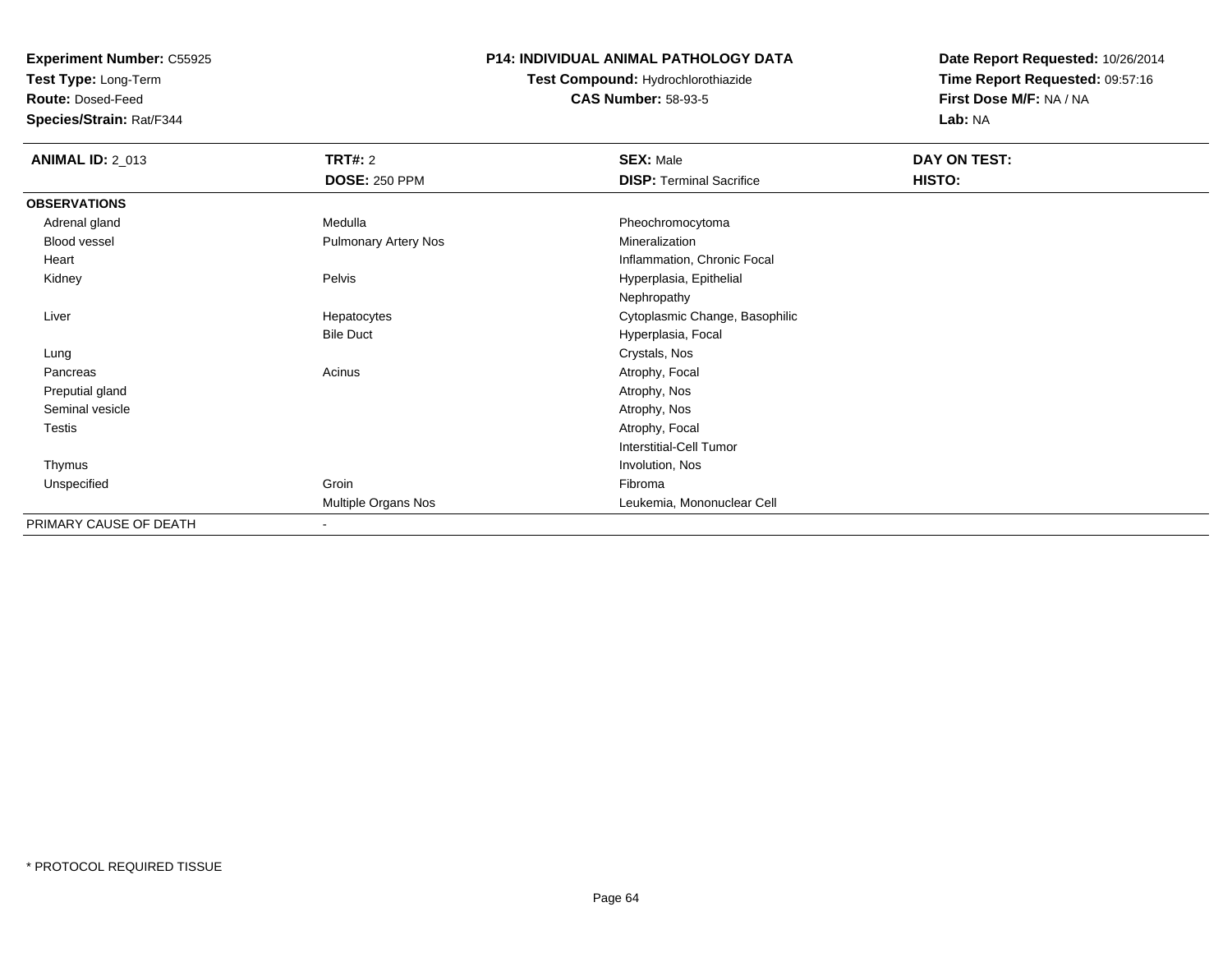**Test Type:** Long-Term

**Route:** Dosed-Feed

**Species/Strain:** Rat/F344

#### **P14: INDIVIDUAL ANIMAL PATHOLOGY DATA**

## **Test Compound:** Hydrochlorothiazide**CAS Number:** 58-93-5

| <b>ANIMAL ID: 2_014</b> | <b>TRT#: 2</b><br><b>DOSE: 250 PPM</b> | <b>SEX: Male</b><br><b>DISP: Natural Death</b> | DAY ON TEST:<br>HISTO: |
|-------------------------|----------------------------------------|------------------------------------------------|------------------------|
| <b>OBSERVATIONS</b>     |                                        |                                                |                        |
| Adrenal gland           | Cortex Nos                             | Hyperplasia, Focal                             |                        |
| Bone                    |                                        | Fibrous Osteodystrophy                         |                        |
| Epididymis              |                                        | Degeneration, Nos                              |                        |
| Heart                   |                                        | Inflammation, Chronic Focal                    |                        |
| Kidney                  |                                        | Cyst, Nos                                      |                        |
|                         |                                        | Nephropathy                                    |                        |
| Pancreas                | Acinus                                 | Atrophy, Focal                                 |                        |
| Parathyroid gland       |                                        | Hyperplasia, Nos                               |                        |
| Pituitary gland         | <b>Anterior Pituitary</b>              | Cyst, Nos                                      |                        |
| Preputial gland         |                                        | Atrophy, Nos                                   |                        |
| Salivary gland          |                                        | Atrophy, Focal                                 |                        |
| Seminal vesicle         |                                        | Atrophy, Nos                                   |                        |
| Testis                  |                                        | Atrophy, Diffuse                               |                        |
|                         |                                        | Atrophy, Focal                                 |                        |
|                         |                                        | <b>Interstitial-Cell Tumor</b>                 |                        |
| Thymus                  |                                        | Involution, Nos                                |                        |
| Trachea                 | Gland                                  | Cyst, Nos                                      |                        |
| Unspecified             | Multiple Organs Nos                    | Mineralization                                 |                        |
| PRIMARY CAUSE OF DEATH  | ٠                                      |                                                |                        |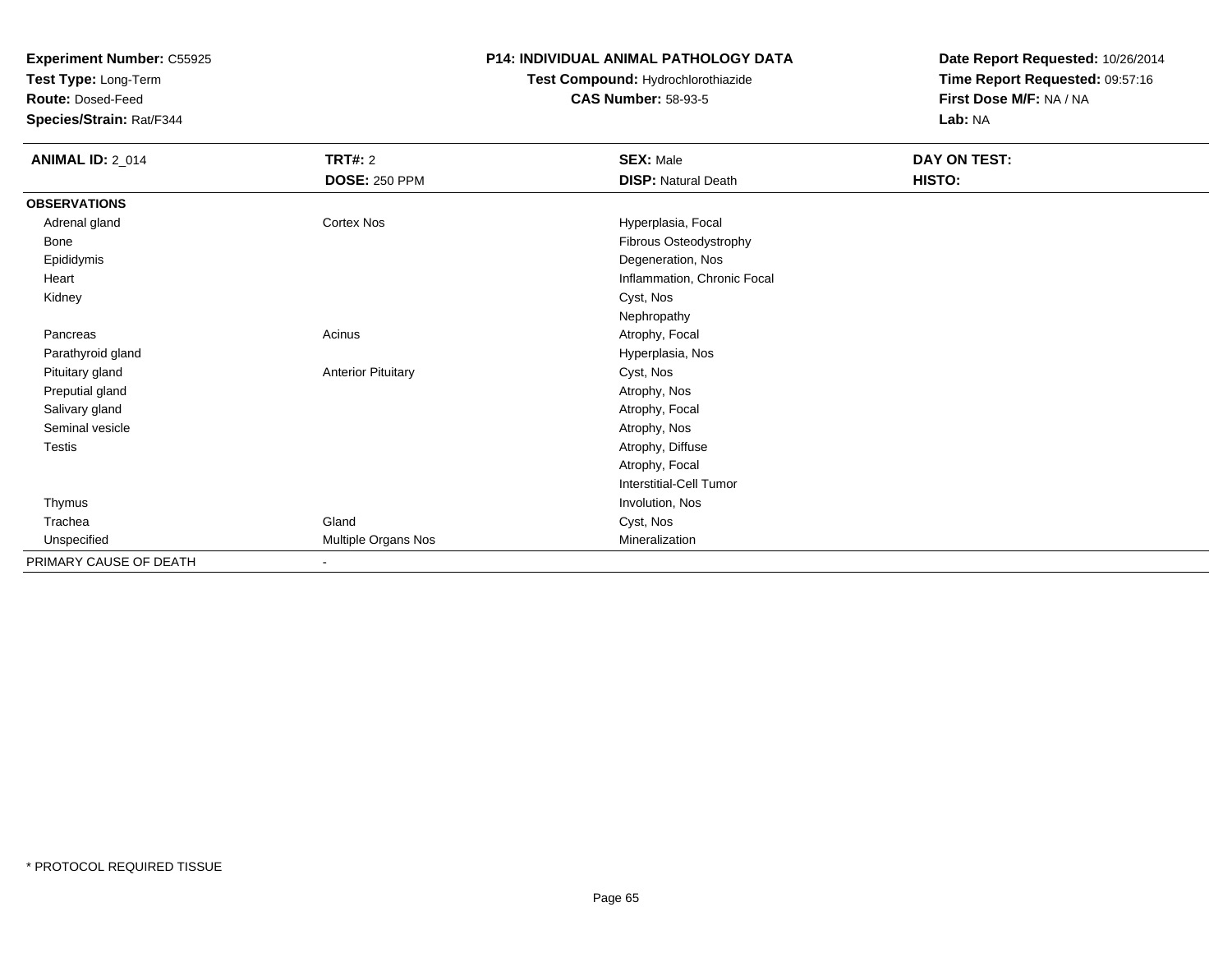**Test Type:** Long-Term

**Route:** Dosed-Feed

**Species/Strain:** Rat/F344

### **P14: INDIVIDUAL ANIMAL PATHOLOGY DATA**

## **Test Compound:** Hydrochlorothiazide**CAS Number:** 58-93-5

| <b>ANIMAL ID: 2_015</b> | <b>TRT#: 2</b><br><b>DOSE: 250 PPM</b> | <b>SEX: Male</b><br><b>DISP: Natural Death</b> | DAY ON TEST:<br>HISTO: |
|-------------------------|----------------------------------------|------------------------------------------------|------------------------|
| <b>OBSERVATIONS</b>     |                                        |                                                |                        |
| Adrenal gland           | Medulla                                | Hyperplasia, Nos                               |                        |
| Bone                    |                                        | Fibrous Osteodystrophy                         |                        |
| Heart                   |                                        | Inflammation, Chronic Focal                    |                        |
| Kidney                  |                                        | Cyst, Nos                                      |                        |
|                         | Pelvis                                 | Hyperplasia, Epithelial                        |                        |
|                         |                                        | Nephropathy                                    |                        |
| Liver                   |                                        | Congestion, Nos                                |                        |
|                         | <b>Bile Duct</b>                       | Hyperplasia, Focal                             |                        |
| Lung                    |                                        | Congestion, Nos                                |                        |
| Lymph node              | Mandibular Lymph Node                  | Cyst, Nos                                      |                        |
| Mammary gland           |                                        | Fibroadenoma                                   |                        |
| Nasal cavity            |                                        | Inflammation, Acute Focal                      |                        |
| Pancreas                | Acinus                                 | Atrophy, Focal                                 |                        |
| Parathyroid gland       |                                        | Hyperplasia, Nos                               |                        |
| Preputial gland         |                                        | Atrophy, Nos                                   |                        |
| Seminal vesicle         |                                        | Atrophy, Nos                                   |                        |
| Testis                  |                                        | Atrophy, Focal                                 |                        |
|                         |                                        | Interstitial-Cell Tumor                        |                        |
| Thymus                  |                                        | Involution, Nos                                |                        |
| Unspecified             | Multiple Organs Nos                    | Mineralization                                 |                        |
| PRIMARY CAUSE OF DEATH  | ٠                                      |                                                |                        |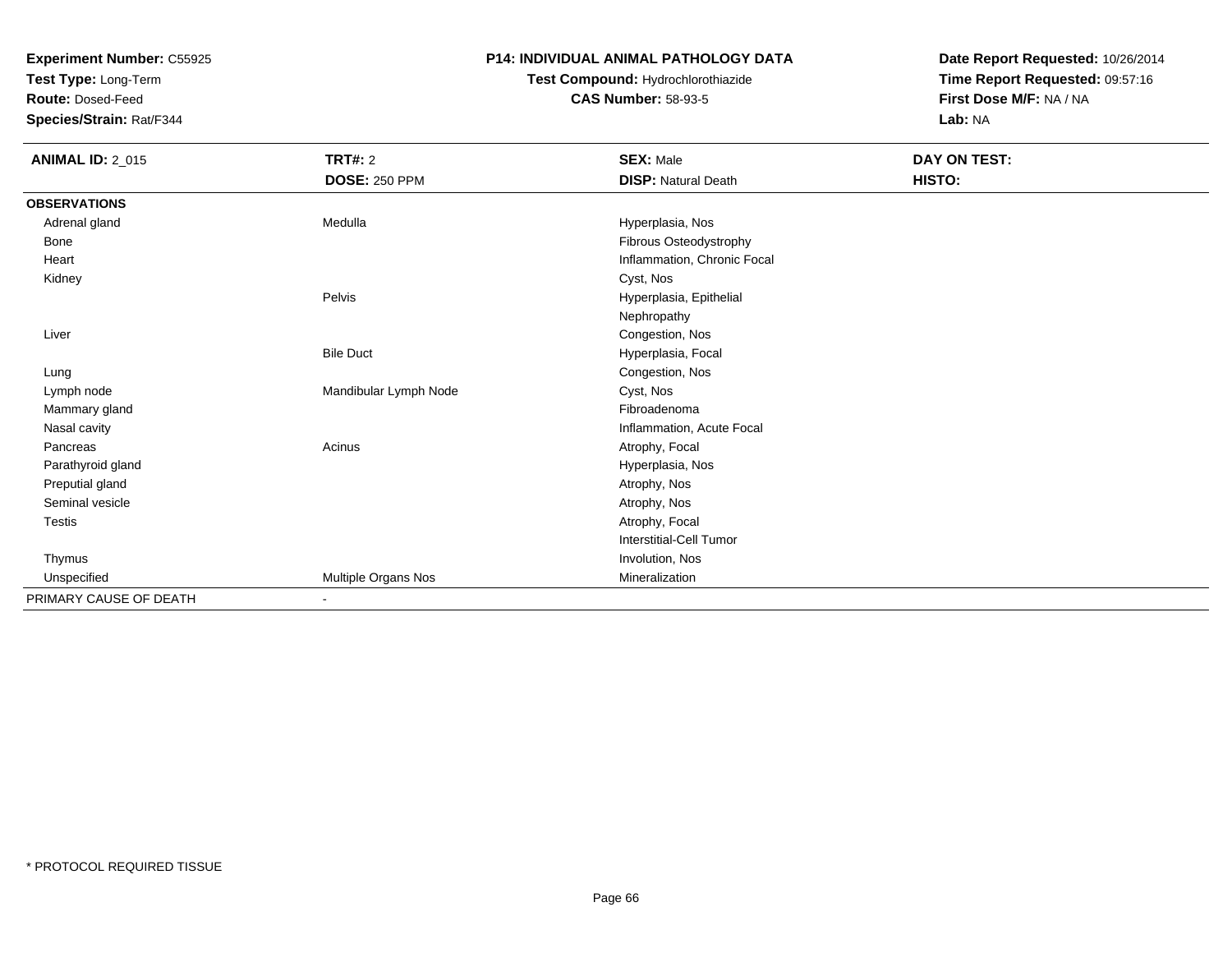**Test Type:** Long-Term

**Route:** Dosed-Feed

**Species/Strain:** Rat/F344

### **P14: INDIVIDUAL ANIMAL PATHOLOGY DATA**

# **Test Compound:** Hydrochlorothiazide**CAS Number:** 58-93-5

| <b>ANIMAL ID: 2_016</b> | TRT#: 2                   | <b>SEX: Male</b>                | DAY ON TEST: |
|-------------------------|---------------------------|---------------------------------|--------------|
|                         | <b>DOSE: 250 PPM</b>      | <b>DISP:</b> Moribund Sacrifice | HISTO:       |
| <b>OBSERVATIONS</b>     |                           |                                 |              |
| Adrenal gland           | Medulla                   | Pheochromocytoma                |              |
| Heart                   |                           | Inflammation, Chronic Focal     |              |
| Kidney                  |                           | Nephropathy                     |              |
| Liver                   | <b>Bile Duct</b>          | Hyperplasia, Focal              |              |
| Lung                    |                           | Pigmentation, Nos               |              |
| Lymph node              | Mandibular Lymph Node     | Cyst, Nos                       |              |
| Mammary gland           |                           | Hyperplasia, Cystic             |              |
| Nasal cavity            |                           | Infection, Fungal               |              |
|                         |                           | Inflammation, Chronic Focal     |              |
| Pancreas                | Acinus                    | Atrophy, Focal                  |              |
| Parathyroid gland       |                           | Hyperplasia, Nos                |              |
| Pituitary gland         | <b>Anterior Pituitary</b> | Adenoma, Nos                    |              |
| Preputial gland         |                           | Atrophy, Nos                    |              |
| Seminal vesicle         |                           | Atrophy, Nos                    |              |
| Spleen                  |                           | Hematopoiesis                   |              |
| <b>Testis</b>           |                           | Atrophy, Focal                  |              |
|                         |                           | Hyperplasia, Interstitial Cell  |              |
|                         |                           | Interstitial-Cell Tumor         |              |
| Thymus                  |                           | Involution, Nos                 |              |
| Unspecified             | Abdomen                   | Fibroma                         |              |
|                         | Thorax                    | Fibrous Histiocytoma            |              |
| PRIMARY CAUSE OF DEATH  | $\blacksquare$            |                                 |              |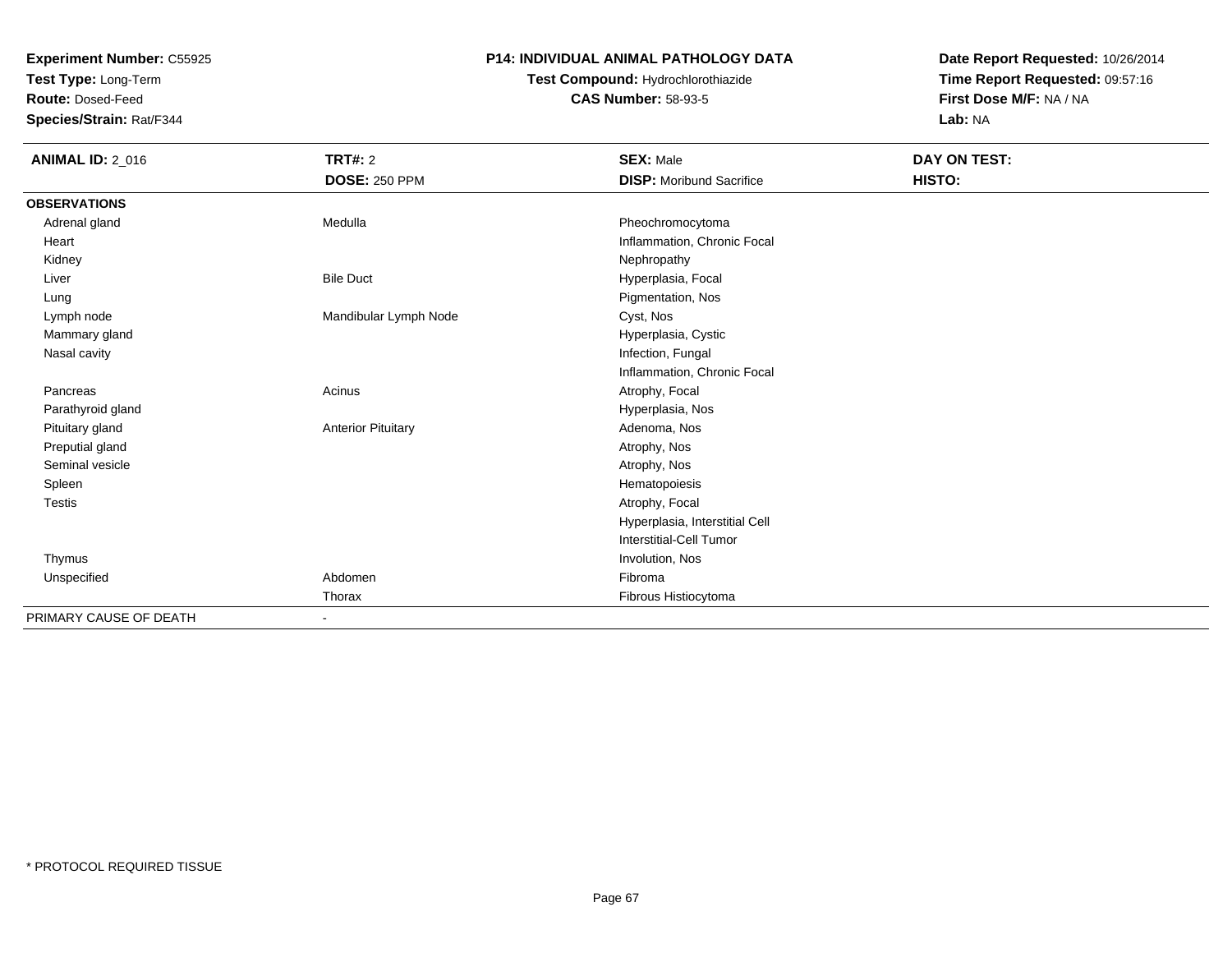**Test Type:** Long-Term

**Route:** Dosed-Feed

**Species/Strain:** Rat/F344

#### **P14: INDIVIDUAL ANIMAL PATHOLOGY DATA**

# **Test Compound:** Hydrochlorothiazide**CAS Number:** 58-93-5

| <b>ANIMAL ID: 2_017</b> | <b>TRT#: 2</b>           | <b>SEX: Male</b>                 | DAY ON TEST: |  |
|-------------------------|--------------------------|----------------------------------|--------------|--|
|                         | <b>DOSE: 250 PPM</b>     | <b>DISP:</b> Moribund Sacrifice  | HISTO:       |  |
| <b>OBSERVATIONS</b>     |                          |                                  |              |  |
| Bone                    |                          | Fibrous Osteodystrophy           |              |  |
| Eye                     | <b>Nasolacrimal Duct</b> | Inflammation, Acute Focal        |              |  |
| Heart                   |                          | Inflammation, Chronic Focal      |              |  |
| Kidney                  | Pelvis                   | Hyperplasia, Epithelial          |              |  |
|                         |                          | Nephropathy                      |              |  |
| Liver                   |                          | <b>Abnormal Curvature</b>        |              |  |
|                         | Hepatocytes              | Clear-Cell Change                |              |  |
|                         | Hepatocytes              | Cytoplasmic Change, Basophilic   |              |  |
|                         | Hepatocytes              | Cytoplasmic Vacuolization        |              |  |
|                         |                          | Degeneration, Cystic             |              |  |
|                         | <b>Bile Duct</b>         | Hyperplasia, Focal               |              |  |
| Lung                    |                          | Hyperplasia, Alveolar Epithelium |              |  |
|                         |                          | Pigmentation, Nos                |              |  |
| Parathyroid gland       |                          | Atrophy, Nos                     |              |  |
| Preputial gland         |                          | Adenoma, Nos                     |              |  |
|                         |                          | Atrophy, Nos                     |              |  |
| Seminal vesicle         |                          | Atrophy, Nos                     |              |  |
| Spleen                  |                          | Atrophy, Focal                   |              |  |
| Testis                  |                          | Atrophy, Focal                   |              |  |
|                         |                          | <b>Interstitial-Cell Tumor</b>   |              |  |
| Thymus                  |                          | Involution, Nos                  |              |  |
| Unspecified             | Multiple Organs Nos      | Mineralization                   |              |  |
| PRIMARY CAUSE OF DEATH  | $\blacksquare$           |                                  |              |  |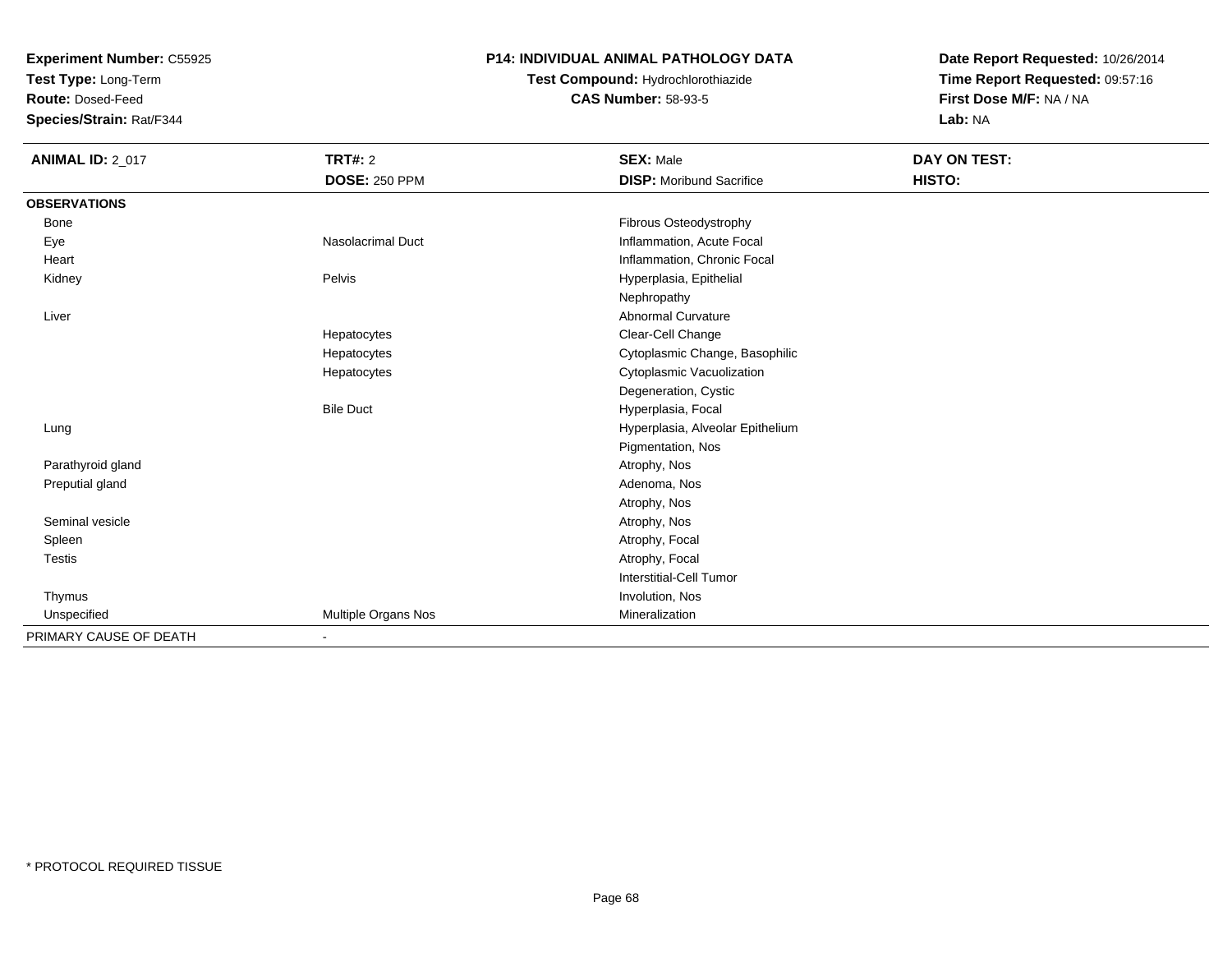| <b>Experiment Number: C55925</b><br>Test Type: Long-Term<br><b>Route: Dosed-Feed</b><br>Species/Strain: Rat/F344 |                      | <b>P14: INDIVIDUAL ANIMAL PATHOLOGY DATA</b><br>Test Compound: Hydrochlorothiazide<br><b>CAS Number: 58-93-5</b> | Date Report Requested: 10/26/2014<br>Time Report Requested: 09:57:16<br>First Dose M/F: NA / NA<br>Lab: NA |
|------------------------------------------------------------------------------------------------------------------|----------------------|------------------------------------------------------------------------------------------------------------------|------------------------------------------------------------------------------------------------------------|
| <b>ANIMAL ID: 2 018</b>                                                                                          | <b>TRT#: 2</b>       | <b>SEX: Male</b>                                                                                                 | DAY ON TEST:                                                                                               |
|                                                                                                                  | <b>DOSE: 250 PPM</b> | <b>DISP:</b> Natural Death                                                                                       | HISTO:                                                                                                     |
| <b>OBSERVATIONS</b>                                                                                              |                      |                                                                                                                  |                                                                                                            |
| Kidney                                                                                                           |                      | Nephropathy                                                                                                      |                                                                                                            |
| Mammary gland                                                                                                    |                      | Hyperplasia, Cystic                                                                                              |                                                                                                            |
| Preputial gland                                                                                                  |                      | Atrophy, Nos                                                                                                     |                                                                                                            |
| Stomach                                                                                                          | Forestomach          | Edema, Nos                                                                                                       |                                                                                                            |
|                                                                                                                  | Forestomach          | Hyperplasia, Epithelial                                                                                          |                                                                                                            |
| <b>Testis</b>                                                                                                    |                      | Interstitial-Cell Tumor                                                                                          |                                                                                                            |
| Unspecified                                                                                                      | Multiple Organs Nos  | Leukemia, Mononuclear Cell                                                                                       |                                                                                                            |
| PRIMARY CAUSE OF DEATH                                                                                           |                      |                                                                                                                  |                                                                                                            |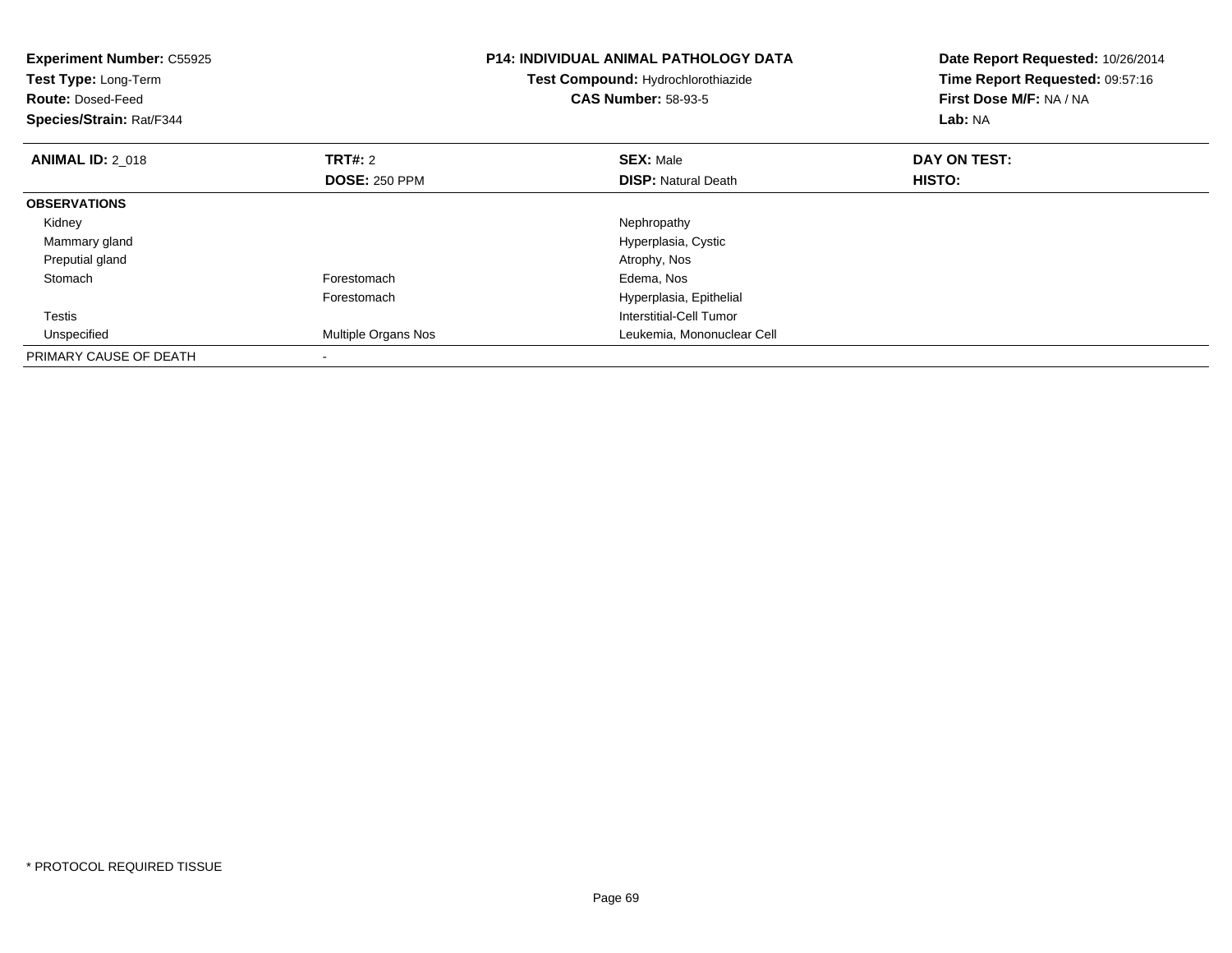**Test Type:** Long-Term

**Route:** Dosed-Feed

**Species/Strain:** Rat/F344

### **P14: INDIVIDUAL ANIMAL PATHOLOGY DATA**

**Test Compound:** Hydrochlorothiazide**CAS Number:** 58-93-5

| <b>ANIMAL ID: 2_019</b> | TRT#: 2                   | <b>SEX: Male</b>                | DAY ON TEST: |
|-------------------------|---------------------------|---------------------------------|--------------|
|                         | <b>DOSE: 250 PPM</b>      | <b>DISP: Terminal Sacrifice</b> | HISTO:       |
| <b>OBSERVATIONS</b>     |                           |                                 |              |
| Adrenal gland           | Cortex Nos                | Hyperplasia, Focal              |              |
|                         | Medulla                   | Hyperplasia, Nos                |              |
| Eye                     | <b>Nasolacrimal Duct</b>  | Inflammation, Acute Focal       |              |
| Heart                   |                           | Inflammation, Chronic Focal     |              |
| Kidney                  |                           | Nephropathy                     |              |
| Liver                   | Hepatocytes               | Cytoplasmic Change, Basophilic  |              |
|                         | <b>Bile Duct</b>          | Hyperplasia, Focal              |              |
| Lymph node              | Mandibular Lymph Node     | Hyperplasia, Plasma Cell        |              |
| Mammary gland           |                           | Hyperplasia, Nos                |              |
| Pituitary gland         | <b>Anterior Pituitary</b> | Hyperplasia, Focal              |              |
| Preputial gland         |                           | Atrophy, Nos                    |              |
| Prostate                |                           | Hyperplasia, Epithelial         |              |
|                         |                           | Inflammation, Suppurative       |              |
| Salivary gland          |                           | Atrophy, Focal                  |              |
| Testis                  |                           | Atrophy, Focal                  |              |
|                         |                           | <b>Interstitial-Cell Tumor</b>  |              |
| Thymus                  |                           | Involution, Nos                 |              |
| Thyroid                 |                           | Hyperplasia, C Cell             |              |
| Unspecified             | <b>Mediastinum Nos</b>    | Hemorrhage                      |              |
|                         | Multiple Organs Nos       | Mineralization                  |              |
| PRIMARY CAUSE OF DEATH  | $\blacksquare$            |                                 |              |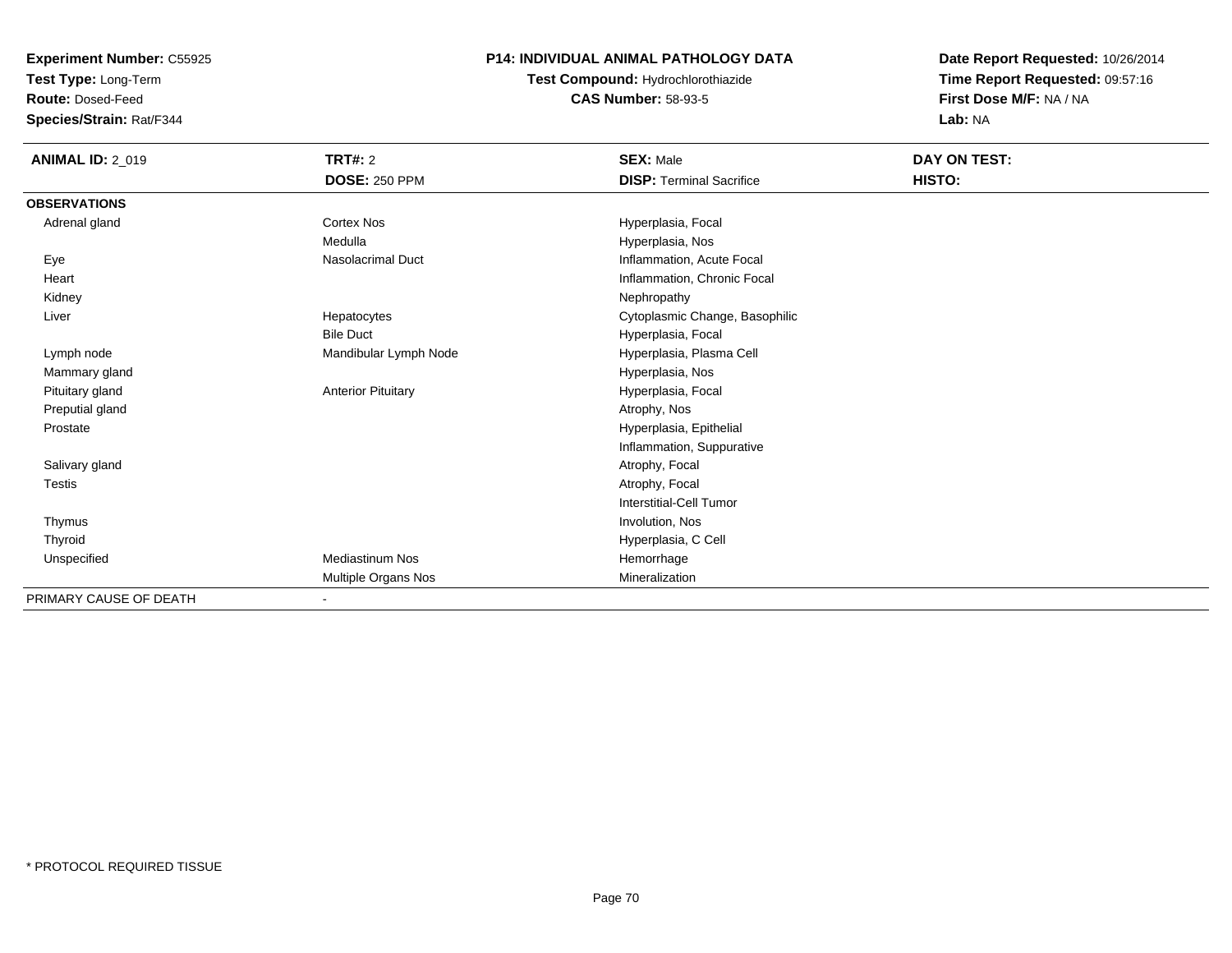**Test Type:** Long-Term

**Route:** Dosed-Feed

**Species/Strain:** Rat/F344

### **P14: INDIVIDUAL ANIMAL PATHOLOGY DATA**

## **Test Compound:** Hydrochlorothiazide**CAS Number:** 58-93-5

| <b>ANIMAL ID: 2_020</b> | <b>TRT#: 2</b>          | <b>SEX: Male</b>                | DAY ON TEST: |
|-------------------------|-------------------------|---------------------------------|--------------|
|                         | <b>DOSE: 250 PPM</b>    | <b>DISP:</b> Moribund Sacrifice | HISTO:       |
| <b>OBSERVATIONS</b>     |                         |                                 |              |
| Adrenal gland           | Medulla                 | Hyperplasia, Nos                |              |
|                         | Medulla                 | Pheochromocytoma                |              |
| Brain                   |                         | Hemorrhage                      |              |
|                         |                         | Hydrocephalus, Nos              |              |
| Heart                   |                         | Inflammation, Chronic Focal     |              |
| Kidney                  |                         | Nephropathy                     |              |
|                         |                         | Pigmentation, Nos               |              |
| Liver                   | <b>Bile Duct</b>        | Hyperplasia, Focal              |              |
|                         |                         | Necrosis, Focal                 |              |
| Lung                    |                         | Congestion, Nos                 |              |
| Preputial gland         |                         | Atrophy, Nos                    |              |
| Seminal vesicle         |                         | Atrophy, Nos                    |              |
| Skin                    | Tail                    | Cyst, Epidermal Inclusion       |              |
| Testis                  |                         | Atrophy, Focal                  |              |
|                         |                         | <b>Interstitial-Cell Tumor</b>  |              |
| Thymus                  |                         | Involution, Nos                 |              |
| Thyroid                 |                         | Hyperplasia, C Cell             |              |
| Unspecified             | Multiple Organs Nos     | Leukemia, Mononuclear Cell      |              |
|                         | <b>Abdominal Cavity</b> | Necrosis, Fat                   |              |
| PRIMARY CAUSE OF DEATH  | $\blacksquare$          |                                 |              |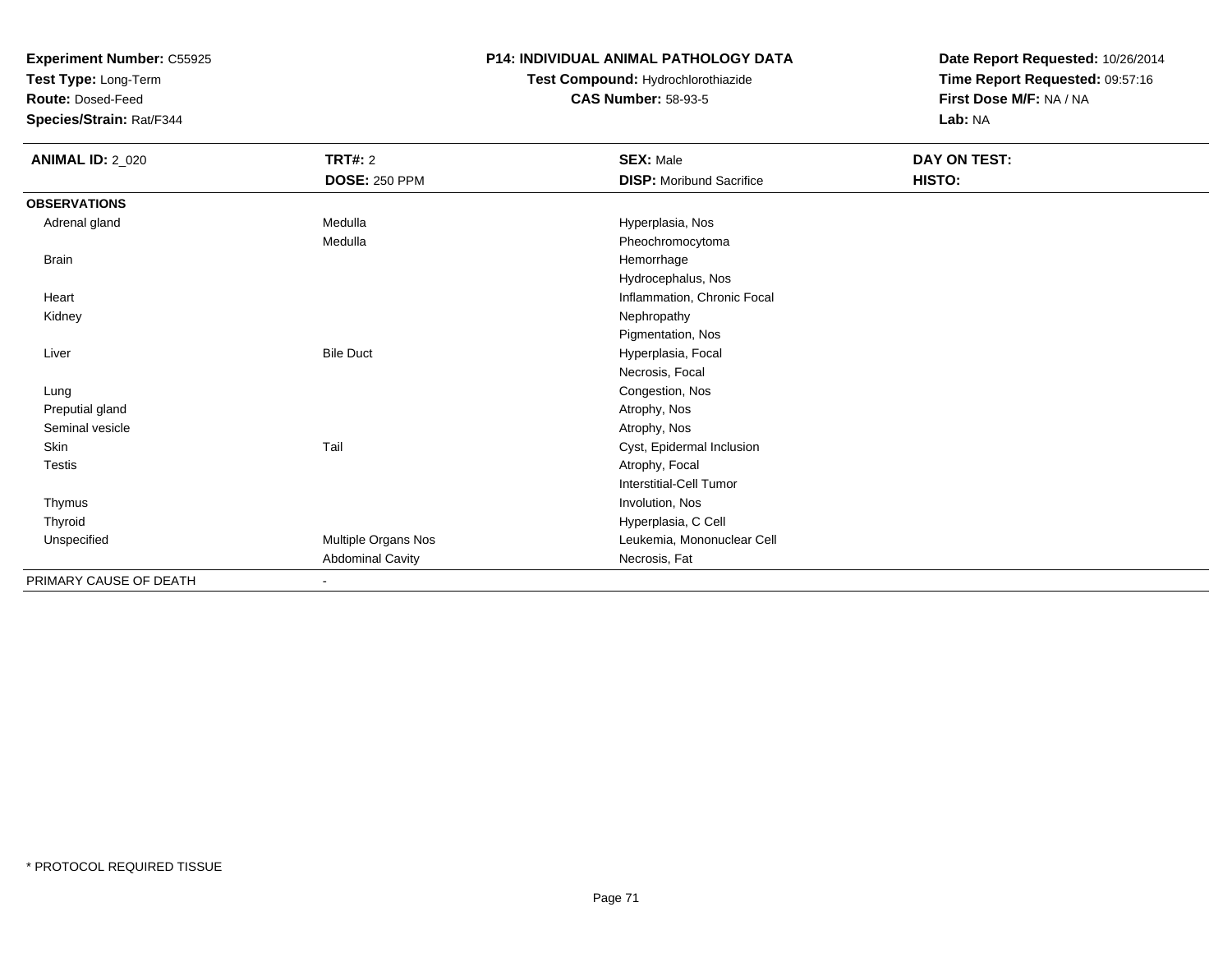**Test Type:** Long-Term

**Route:** Dosed-Feed

**Species/Strain:** Rat/F344

### **P14: INDIVIDUAL ANIMAL PATHOLOGY DATA**

**Test Compound:** Hydrochlorothiazide**CAS Number:** 58-93-5

| <b>ANIMAL ID: 2_021</b> | TRT#: 2                   | <b>SEX: Male</b>                | DAY ON TEST: |
|-------------------------|---------------------------|---------------------------------|--------------|
|                         | <b>DOSE: 250 PPM</b>      | <b>DISP: Terminal Sacrifice</b> | HISTO:       |
| <b>OBSERVATIONS</b>     |                           |                                 |              |
| Adrenal gland           | Medulla                   | Pheochromocytoma                |              |
| Blood vessel            | Pulmonary Artery Nos      | Mineralization                  |              |
| Heart                   |                           | Inflammation, Chronic Focal     |              |
| Kidney                  |                           | Cyst, Nos                       |              |
|                         |                           | Nephropathy                     |              |
| Liver                   | Hepatocytes               | Cytoplasmic Change, Basophilic  |              |
|                         | <b>Bile Duct</b>          | Hyperplasia, Focal              |              |
| Mammary gland           |                           | Hyperplasia, Nos                |              |
| Pancreas                | Acinus                    | Atrophy, Focal                  |              |
| Pituitary gland         | <b>Anterior Pituitary</b> | Adenoma, Nos                    |              |
| Preputial gland         |                           | Atrophy, Nos                    |              |
| Seminal vesicle         |                           | Atrophy, Nos                    |              |
| Spleen                  |                           | Atrophy, Focal                  |              |
| <b>Testis</b>           |                           | Atrophy, Diffuse                |              |
|                         |                           | Atrophy, Focal                  |              |
|                         |                           | Interstitial-Cell Tumor         |              |
| Unspecified             | <b>Abdominal Cavity</b>   | Necrosis, Fat                   |              |
| PRIMARY CAUSE OF DEATH  | Ξ.                        |                                 |              |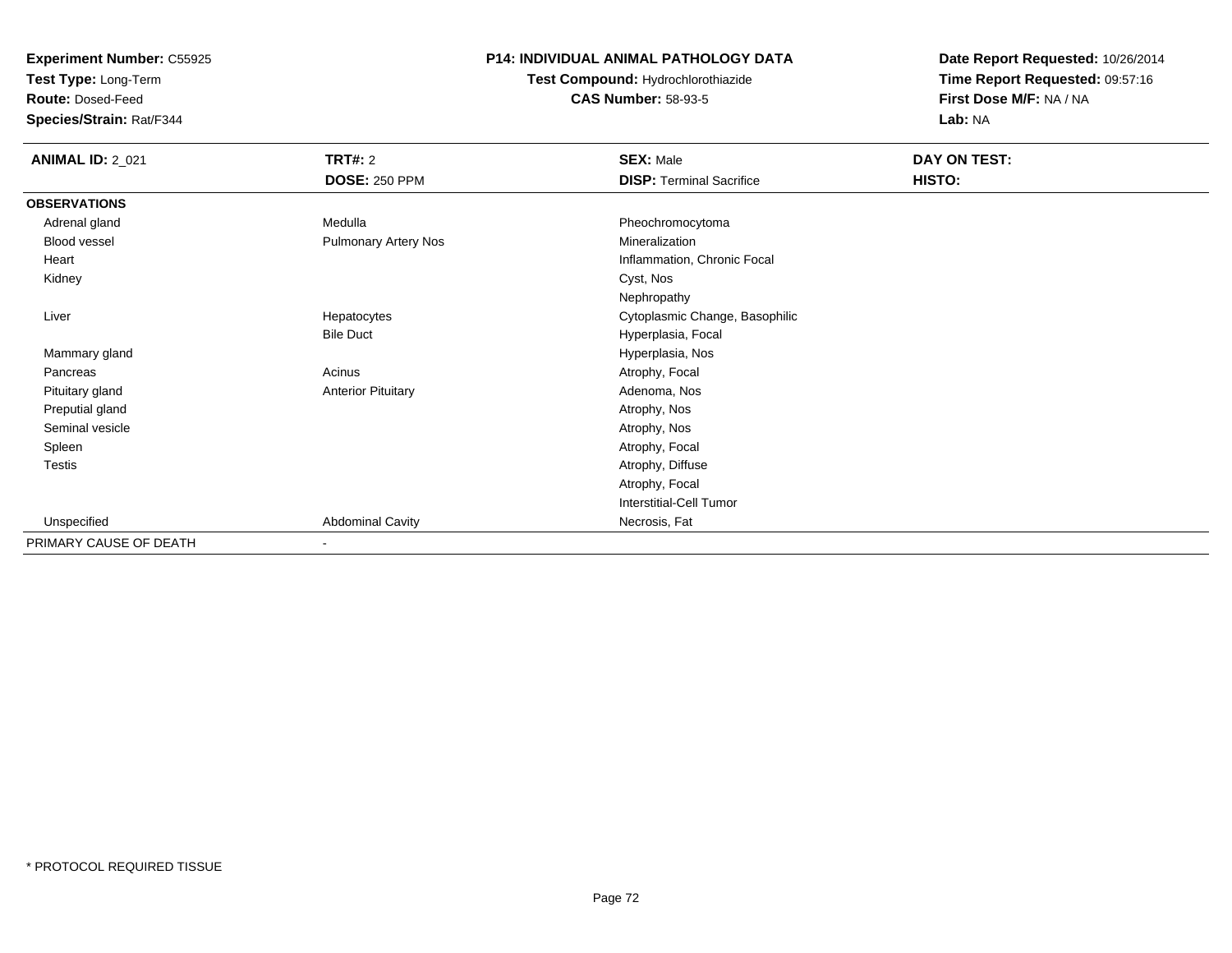**Test Type:** Long-Term

**Route:** Dosed-Feed

**Species/Strain:** Rat/F344

### **P14: INDIVIDUAL ANIMAL PATHOLOGY DATA**

# **Test Compound:** Hydrochlorothiazide**CAS Number:** 58-93-5

| <b>ANIMAL ID: 2_022</b> | <b>TRT#: 2</b>            | <b>SEX: Male</b>                | DAY ON TEST: |  |
|-------------------------|---------------------------|---------------------------------|--------------|--|
|                         | <b>DOSE: 250 PPM</b>      | <b>DISP:</b> Moribund Sacrifice | HISTO:       |  |
| <b>OBSERVATIONS</b>     |                           |                                 |              |  |
| Adrenal gland           | <b>Cortex Nos</b>         | Hyperplasia, Focal              |              |  |
|                         | Medulla                   | Hyperplasia, Nos                |              |  |
| Bone                    |                           | Fibrous Osteodystrophy          |              |  |
| Heart                   |                           | Inflammation, Chronic Focal     |              |  |
| Kidney                  | Pelvis                    | Hyperplasia, Epithelial         |              |  |
|                         |                           | Nephropathy                     |              |  |
| Liver                   | <b>Bile Duct</b>          | Hyperplasia, Focal              |              |  |
| Lung                    |                           | Congestion, Nos                 |              |  |
| Pancreas                | Acinus                    | Atrophy, Focal                  |              |  |
| Parathyroid gland       |                           | Hyperplasia, Nos                |              |  |
| Pituitary gland         | <b>Anterior Pituitary</b> | Cyst, Nos                       |              |  |
| Preputial gland         |                           | Atrophy, Nos                    |              |  |
| Seminal vesicle         |                           | Atrophy, Nos                    |              |  |
| Testis                  |                           | Atrophy, Focal                  |              |  |
|                         |                           | Interstitial-Cell Tumor         |              |  |
| Unspecified             | Multiple Organs Nos       | Mineralization                  |              |  |
| PRIMARY CAUSE OF DEATH  | $\overline{\phantom{a}}$  |                                 |              |  |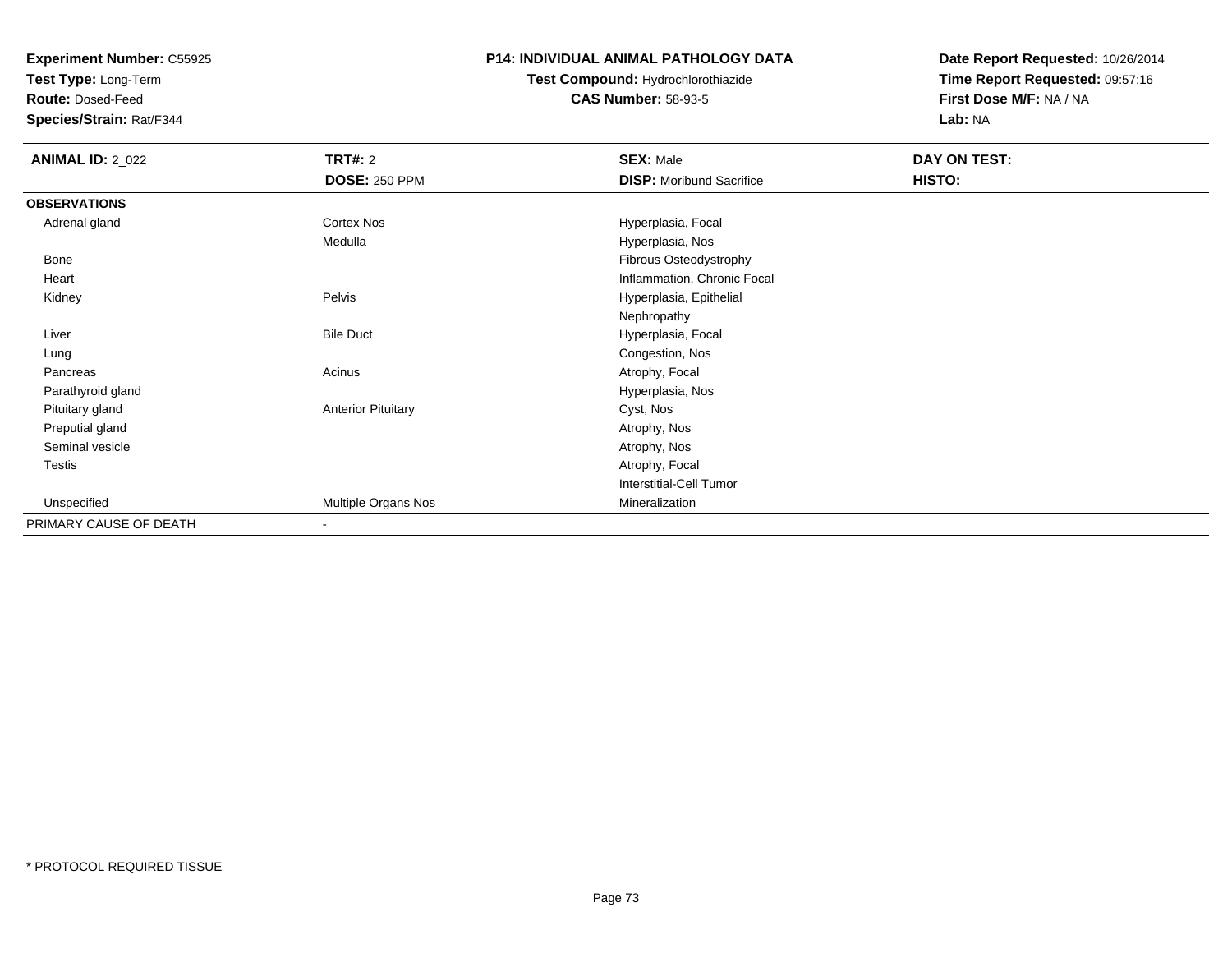**Test Type:** Long-Term

**Route:** Dosed-Feed

**Species/Strain:** Rat/F344

### **P14: INDIVIDUAL ANIMAL PATHOLOGY DATA**

## **Test Compound:** Hydrochlorothiazide**CAS Number:** 58-93-5

| <b>ANIMAL ID: 2_023</b> | <b>TRT#: 2</b>            | <b>SEX: Male</b>                | DAY ON TEST: |  |
|-------------------------|---------------------------|---------------------------------|--------------|--|
|                         | <b>DOSE: 250 PPM</b>      | <b>DISP: Moribund Sacrifice</b> | HISTO:       |  |
| <b>OBSERVATIONS</b>     |                           |                                 |              |  |
| Adrenal gland           | Cortex Nos                | Hyperplasia, Focal              |              |  |
| Heart                   |                           | Inflammation, Chronic Focal     |              |  |
| Kidney                  |                           | Nephropathy                     |              |  |
|                         |                           | Pigmentation, Nos               |              |  |
| Liver                   | <b>Bile Duct</b>          | Hyperplasia, Focal              |              |  |
|                         |                           | Necrosis, Focal                 |              |  |
| Mammary gland           |                           | Hyperplasia, Cystic             |              |  |
| Pituitary gland         | <b>Anterior Pituitary</b> | Cyst, Nos                       |              |  |
|                         | <b>Anterior Pituitary</b> | Hyperplasia, Focal              |              |  |
| Preputial gland         |                           | Atrophy, Nos                    |              |  |
| Seminal vesicle         |                           | Atrophy, Nos                    |              |  |
| Spleen                  |                           | Necrosis, Focal                 |              |  |
| <b>Testis</b>           |                           | Atrophy, Focal                  |              |  |
|                         |                           | Hyperplasia, Interstitial Cell  |              |  |
|                         |                           | <b>Interstitial-Cell Tumor</b>  |              |  |
| Unspecified             | Multiple Organs Nos       | Leukemia, Mononuclear Cell      |              |  |
| PRIMARY CAUSE OF DEATH  |                           |                                 |              |  |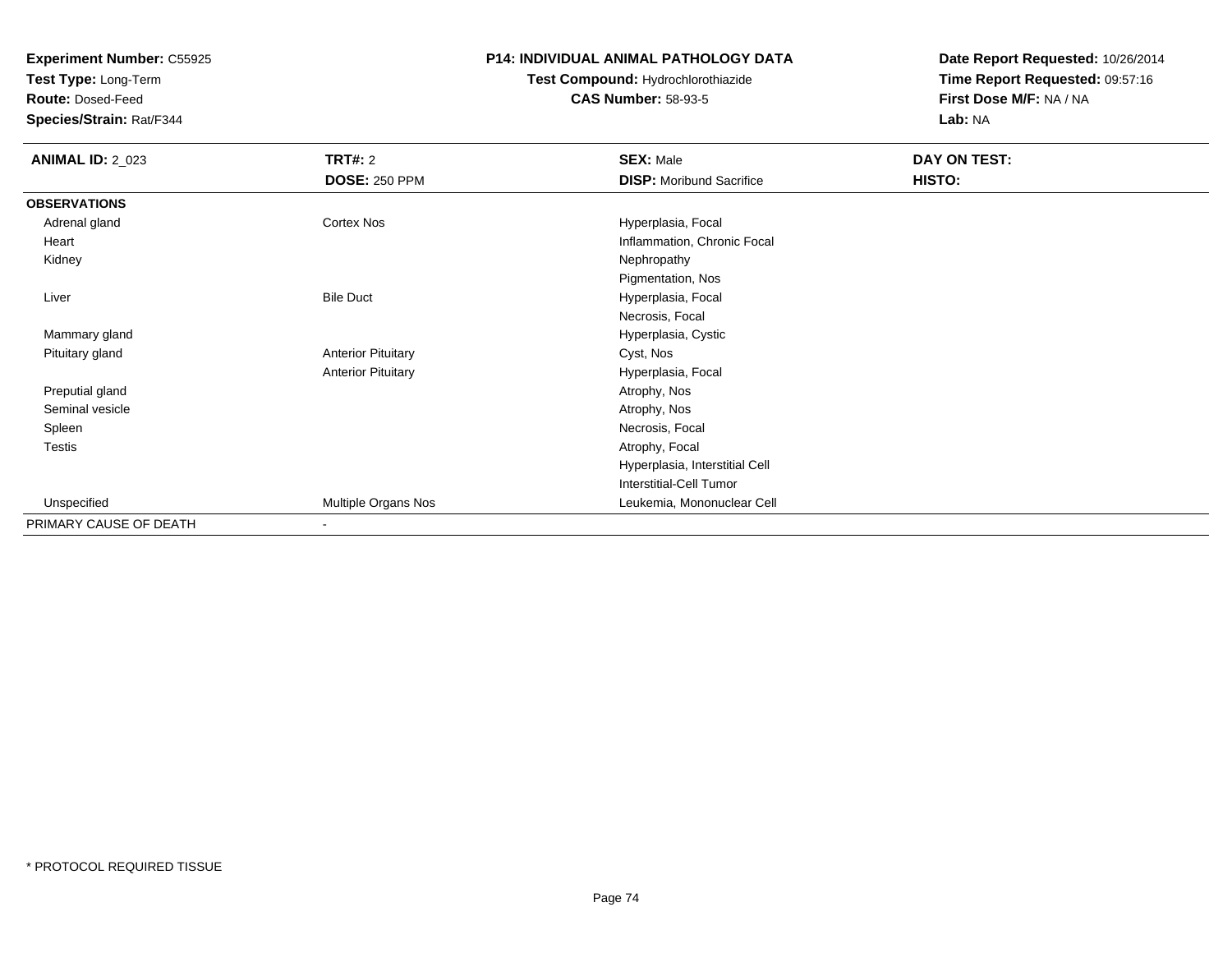**Test Type:** Long-Term

**Route:** Dosed-Feed

**Species/Strain:** Rat/F344

### **P14: INDIVIDUAL ANIMAL PATHOLOGY DATA**

## **Test Compound:** Hydrochlorothiazide**CAS Number:** 58-93-5

| <b>ANIMAL ID: 2_024</b> | <b>TRT#: 2</b>              | <b>SEX: Male</b>                | DAY ON TEST: |  |
|-------------------------|-----------------------------|---------------------------------|--------------|--|
|                         | <b>DOSE: 250 PPM</b>        | <b>DISP:</b> Moribund Sacrifice | HISTO:       |  |
| <b>OBSERVATIONS</b>     |                             |                                 |              |  |
| Blood vessel            | <b>Pulmonary Artery Nos</b> | Mineralization                  |              |  |
| <b>Brain</b>            |                             | Necrosis, Focal                 |              |  |
| Heart                   |                             | Inflammation, Chronic Focal     |              |  |
|                         |                             | Necrosis, Focal                 |              |  |
| Kidney                  | Tubule                      | Necrosis, Focal                 |              |  |
|                         |                             | Nephropathy                     |              |  |
|                         |                             | Pigmentation, Nos               |              |  |
| Liver                   | <b>Bile Duct</b>            | Hyperplasia, Focal              |              |  |
|                         |                             | Thrombosis, Nos                 |              |  |
| Pancreas                | Acinus                      | Atrophy, Focal                  |              |  |
| Pituitary gland         | <b>Anterior Pituitary</b>   | Hyperplasia, Focal              |              |  |
| Seminal vesicle         |                             | Atrophy, Nos                    |              |  |
| Spleen                  |                             | Atrophy, Focal                  |              |  |
| Testis                  |                             | Atrophy, Focal                  |              |  |
|                         |                             | <b>Interstitial-Cell Tumor</b>  |              |  |
| Thymus                  |                             | Involution, Nos                 |              |  |
| Thyroid                 |                             | Hyperplasia, C Cell             |              |  |
| Unspecified             | Multiple Organs Nos         | Leukemia, Mononuclear Cell      |              |  |
|                         | <b>Abdominal Cavity</b>     | Necrosis, Fat                   |              |  |
| PRIMARY CAUSE OF DEATH  | ٠                           |                                 |              |  |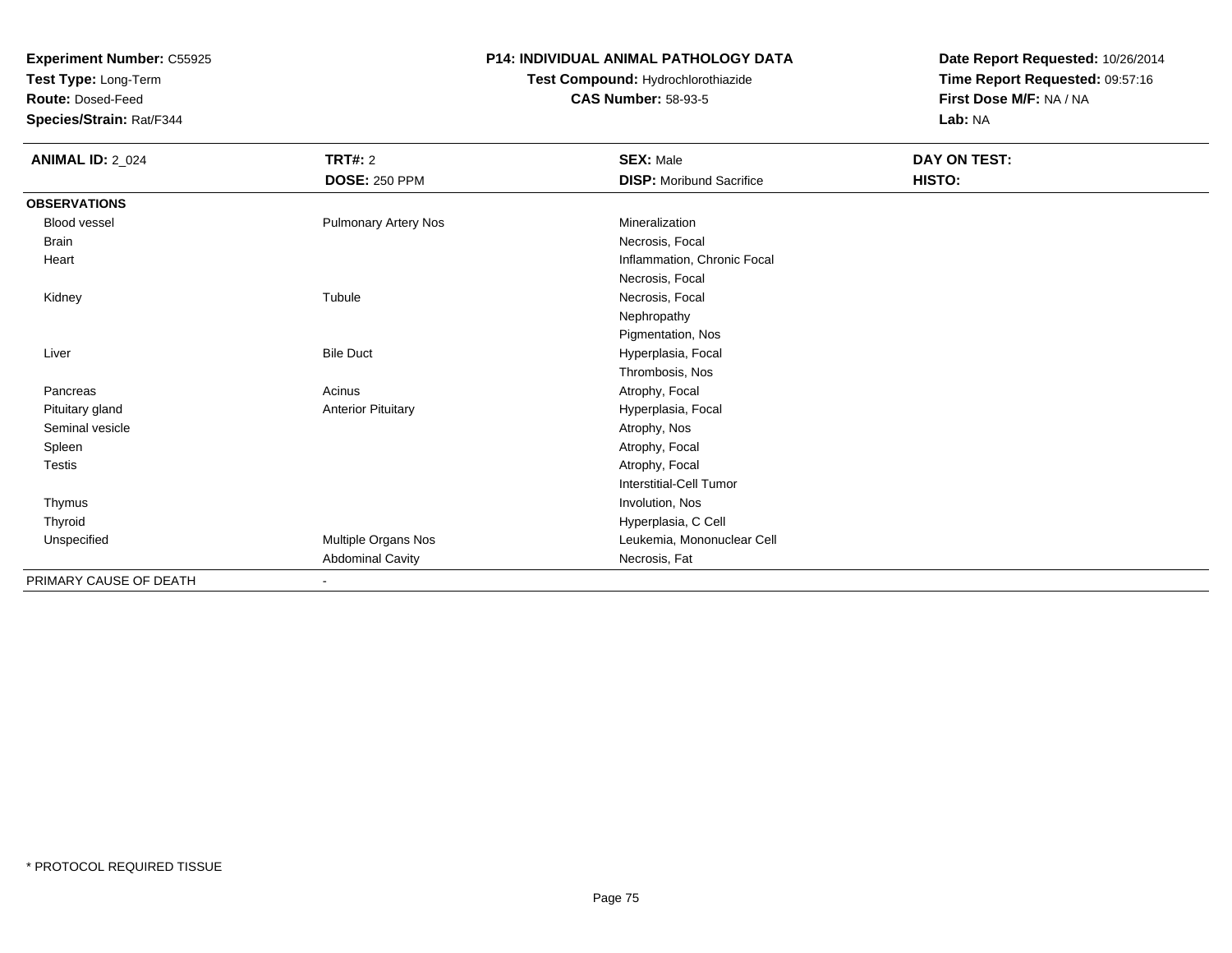**Test Type:** Long-Term

**Route:** Dosed-Feed

**Species/Strain:** Rat/F344

### **P14: INDIVIDUAL ANIMAL PATHOLOGY DATA**

# **Test Compound:** Hydrochlorothiazide**CAS Number:** 58-93-5

| <b>ANIMAL ID: 2_025</b> | <b>TRT#: 2</b>            | <b>SEX: Male</b>                | DAY ON TEST: |  |
|-------------------------|---------------------------|---------------------------------|--------------|--|
|                         | <b>DOSE: 250 PPM</b>      | <b>DISP:</b> Moribund Sacrifice | HISTO:       |  |
| <b>OBSERVATIONS</b>     |                           |                                 |              |  |
| Adrenal gland           | Medulla                   | Pheochromocytoma                |              |  |
| Bone                    |                           | Fibrous Osteodystrophy          |              |  |
| Heart                   |                           | Inflammation, Chronic Focal     |              |  |
| Kidney                  | Pelvis                    | Hyperplasia, Epithelial         |              |  |
|                         |                           | Nephropathy                     |              |  |
| Liver                   |                           | Necrosis, Focal                 |              |  |
| Pancreas                | Acinus                    | Atrophy, Focal                  |              |  |
| Parathyroid gland       |                           | Hyperplasia, Nos                |              |  |
| Pituitary gland         | <b>Anterior Pituitary</b> | Adenoma, Nos                    |              |  |
| Preputial gland         |                           | Atrophy, Nos                    |              |  |
|                         |                           | Carcinoma, Nos                  |              |  |
| Seminal vesicle         |                           | Atrophy, Nos                    |              |  |
| Testis                  |                           | Atrophy, Diffuse                |              |  |
|                         |                           | Atrophy, Focal                  |              |  |
|                         |                           | Interstitial-Cell Tumor         |              |  |
| Unspecified             | Multiple Organs Nos       | Mineralization                  |              |  |
| PRIMARY CAUSE OF DEATH  | $\overline{\phantom{a}}$  |                                 |              |  |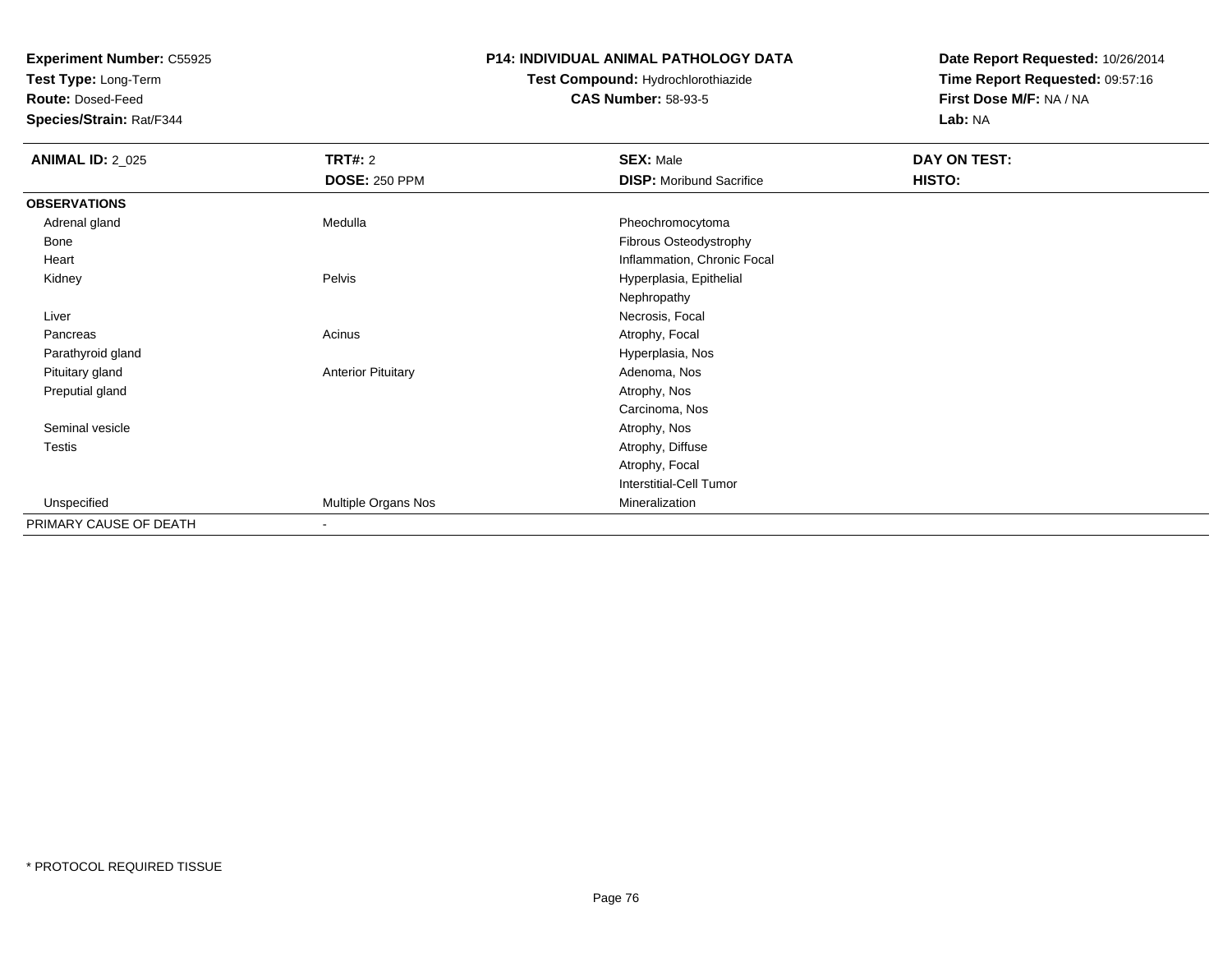**Test Type:** Long-Term

**Route:** Dosed-Feed

**Species/Strain:** Rat/F344

### **P14: INDIVIDUAL ANIMAL PATHOLOGY DATA**

# **Test Compound:** Hydrochlorothiazide**CAS Number:** 58-93-5

| <b>ANIMAL ID: 2_026</b> | <b>TRT#: 2</b><br><b>DOSE: 250 PPM</b> | <b>SEX: Male</b><br><b>DISP:</b> Moribund Sacrifice | DAY ON TEST:<br>HISTO: |
|-------------------------|----------------------------------------|-----------------------------------------------------|------------------------|
|                         |                                        |                                                     |                        |
| <b>OBSERVATIONS</b>     |                                        |                                                     |                        |
| Bone                    |                                        | Fibrous Osteodystrophy                              |                        |
| Eye                     | Nasolacrimal Duct                      | Inflammation, Acute Focal                           |                        |
| Heart                   |                                        | Inflammation, Chronic Focal                         |                        |
| Kidney                  |                                        | Cyst, Nos                                           |                        |
|                         | Pelvis                                 | Hyperplasia, Epithelial                             |                        |
|                         |                                        | Nephropathy                                         |                        |
| Liver                   | Hepatocytes                            | Cytoplasmic Change, Basophilic                      |                        |
|                         | <b>Bile Duct</b>                       | Hyperplasia, Focal                                  |                        |
| Mammary gland           |                                        | Adenocarcinoma, Nos                                 |                        |
|                         |                                        | Hyperplasia, Cystic                                 |                        |
| Parathyroid gland       |                                        | Hyperplasia, Nos                                    |                        |
| Pituitary gland         | <b>Anterior Pituitary</b>              | Adenoma, Nos                                        |                        |
| Prostate                |                                        | Hyperplasia, Epithelial                             |                        |
| Seminal vesicle         |                                        | Atrophy, Nos                                        |                        |
| Spleen                  |                                        | Atrophy, Focal                                      |                        |
|                         |                                        | Hematopoiesis                                       |                        |
| <b>Testis</b>           |                                        | Atrophy, Focal                                      |                        |
|                         |                                        | <b>Interstitial-Cell Tumor</b>                      |                        |
| Thymus                  |                                        | Involution, Nos                                     |                        |
| Unspecified             | Multiple Organs Nos                    | Mineralization                                      |                        |
| PRIMARY CAUSE OF DEATH  | $\blacksquare$                         |                                                     |                        |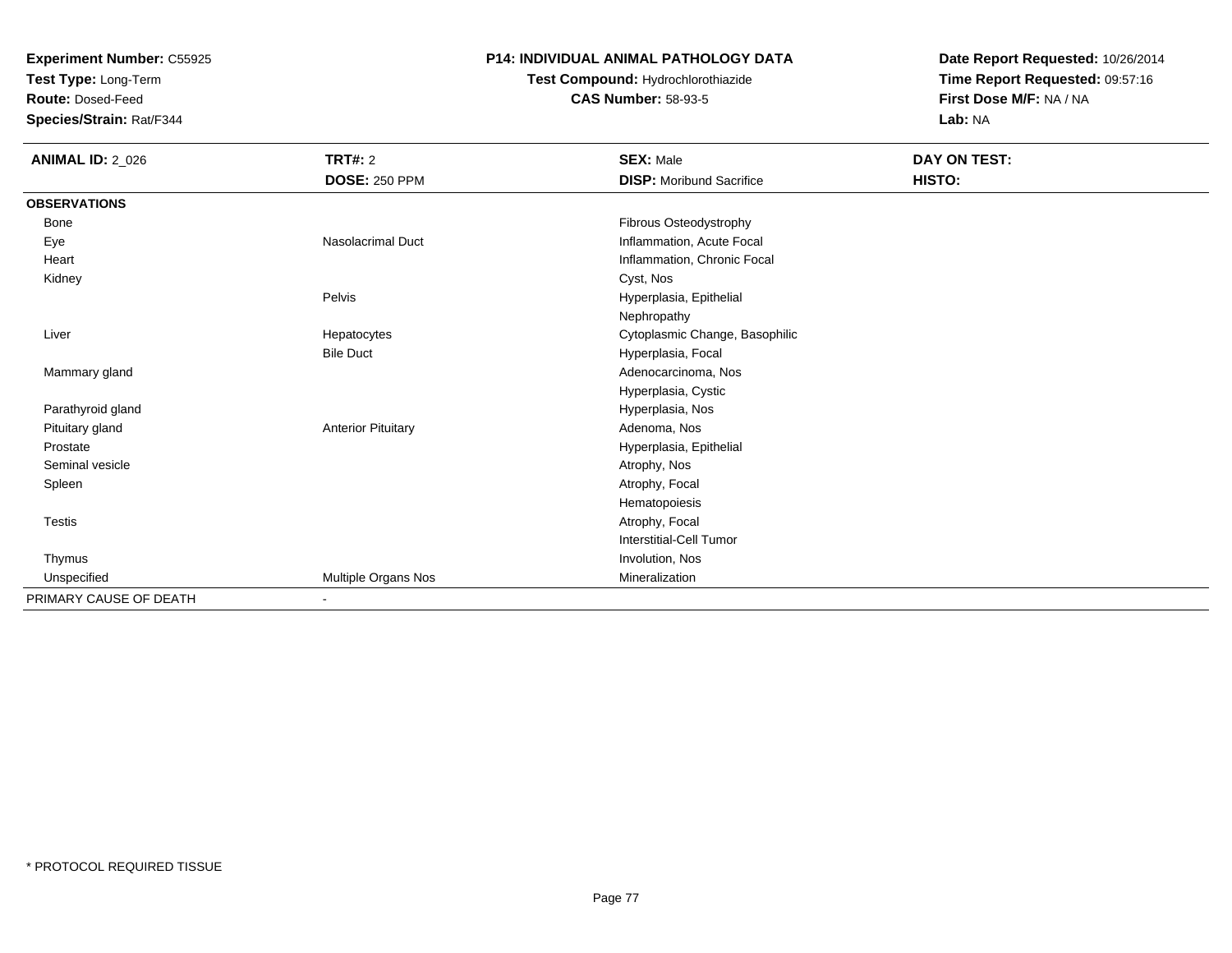**Test Type:** Long-Term

**Route:** Dosed-Feed

**Species/Strain:** Rat/F344

### **P14: INDIVIDUAL ANIMAL PATHOLOGY DATA**

# **Test Compound:** Hydrochlorothiazide**CAS Number:** 58-93-5

| <b>ANIMAL ID: 2_027</b> | TRT#: 2                     | <b>SEX: Male</b>                | DAY ON TEST: |  |
|-------------------------|-----------------------------|---------------------------------|--------------|--|
|                         | <b>DOSE: 250 PPM</b>        | <b>DISP:</b> Moribund Sacrifice | HISTO:       |  |
| <b>OBSERVATIONS</b>     |                             |                                 |              |  |
| <b>Blood vessel</b>     | <b>Pulmonary Artery Nos</b> | Mineralization                  |              |  |
| Brain                   |                             | Astrocytoma                     |              |  |
| Heart                   |                             | Inflammation, Chronic Focal     |              |  |
| Kidney                  |                             | Nephropathy                     |              |  |
|                         |                             | Pigmentation, Nos               |              |  |
| Liver                   | <b>Bile Duct</b>            | Hyperplasia, Focal              |              |  |
| Lung                    |                             | Pigmentation, Nos               |              |  |
| Mammary gland           |                             | Adenoma, Nos                    |              |  |
|                         |                             | Hyperplasia, Cystic             |              |  |
| Pancreas                | Acinus                      | Atrophy, Focal                  |              |  |
| Preputial gland         |                             | Atrophy, Nos                    |              |  |
|                         |                             | Hyperplasia, Nos                |              |  |
| Seminal vesicle         |                             | Atrophy, Nos                    |              |  |
| Stomach                 | Forestomach                 | Hyperplasia, Epithelial         |              |  |
| <b>Testis</b>           |                             | Atrophy, Diffuse                |              |  |
|                         |                             | Atrophy, Focal                  |              |  |
|                         |                             | <b>Interstitial-Cell Tumor</b>  |              |  |
| Unspecified             | Groin                       | Inflammation, Chronic Focal     |              |  |
|                         | Multiple Organs Nos         | Leukemia, Mononuclear Cell      |              |  |
| PRIMARY CAUSE OF DEATH  | $\blacksquare$              |                                 |              |  |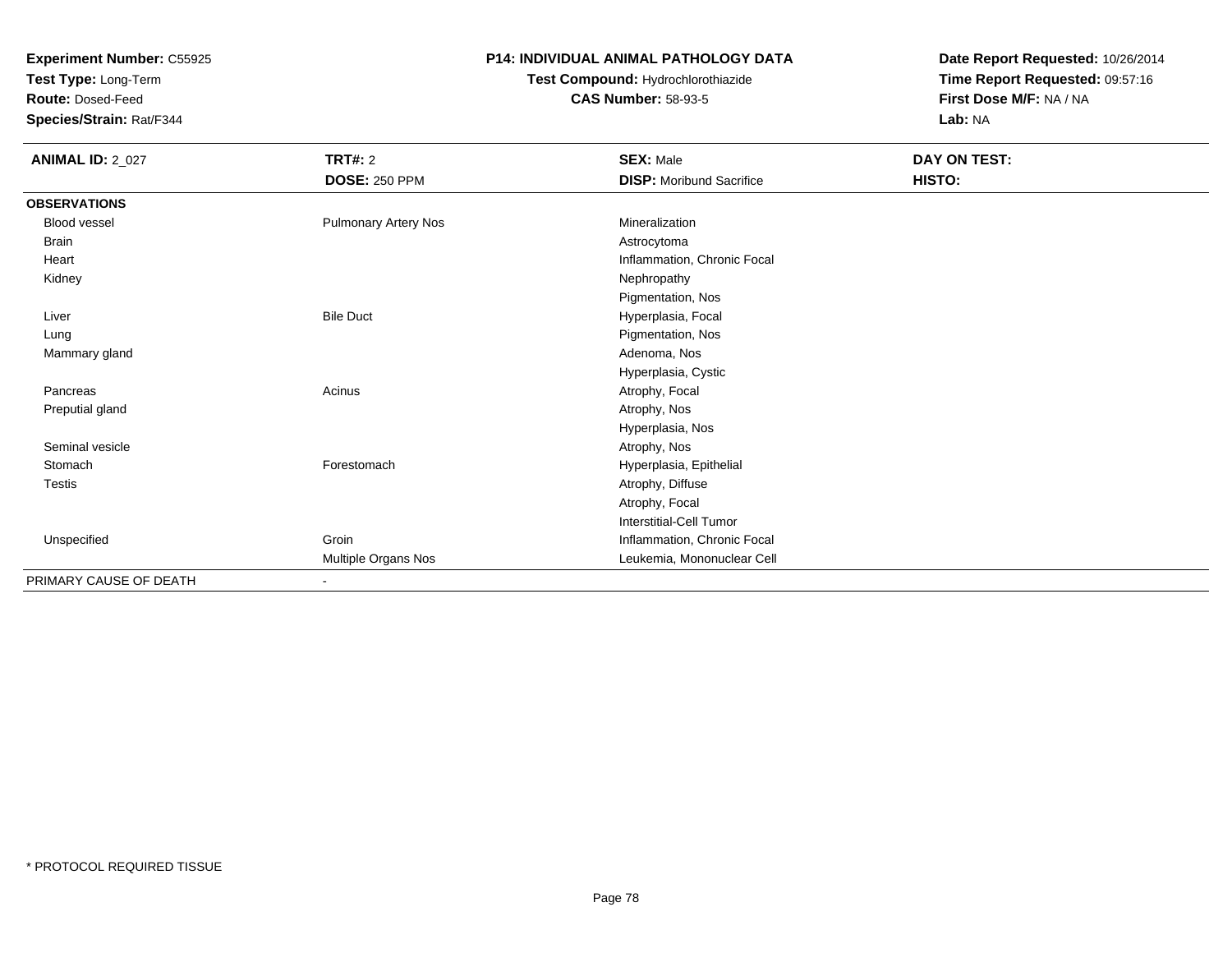**Test Type:** Long-Term

**Route:** Dosed-Feed

**Species/Strain:** Rat/F344

### **P14: INDIVIDUAL ANIMAL PATHOLOGY DATA**

# **Test Compound:** Hydrochlorothiazide**CAS Number:** 58-93-5

| <b>ANIMAL ID: 2_028</b> | <b>TRT#: 2</b>              | <b>SEX: Male</b>                | <b>DAY ON TEST:</b> |  |
|-------------------------|-----------------------------|---------------------------------|---------------------|--|
|                         | <b>DOSE: 250 PPM</b>        | <b>DISP:</b> Moribund Sacrifice | HISTO:              |  |
| <b>OBSERVATIONS</b>     |                             |                                 |                     |  |
| <b>Blood vessel</b>     | <b>Pulmonary Artery Nos</b> | Mineralization                  |                     |  |
| Heart                   |                             | Inflammation, Chronic Focal     |                     |  |
| Kidney                  | Pelvis                      | Hyperplasia, Epithelial         |                     |  |
|                         |                             | Nephropathy                     |                     |  |
|                         |                             | Pigmentation, Nos               |                     |  |
| Liver                   | Hepatocytes                 | Clear-Cell Change               |                     |  |
|                         | <b>Bile Duct</b>            | Hyperplasia, Focal              |                     |  |
|                         |                             | Thrombosis, Nos                 |                     |  |
| Lung                    |                             | Hemorrhage                      |                     |  |
| Mammary gland           |                             | Hyperplasia, Cystic             |                     |  |
| Pancreas                | Acinus                      | Atrophy, Focal                  |                     |  |
| Preputial gland         |                             | Atrophy, Nos                    |                     |  |
| Seminal vesicle         |                             | Atrophy, Nos                    |                     |  |
| Spleen                  |                             | Necrosis, Focal                 |                     |  |
| Stomach                 | Forestomach                 | Inflammation, Acute Focal       |                     |  |
|                         | <b>Glandular Stomach</b>    | Ulcer, Nos                      |                     |  |
| Testis                  |                             | Atrophy, Focal                  |                     |  |
|                         |                             | Hyperplasia, Interstitial Cell  |                     |  |
|                         |                             | Interstitial-Cell Tumor         |                     |  |
|                         |                             | Mineralization                  |                     |  |
| Thymus                  |                             | Involution, Nos                 |                     |  |
| Thyroid                 |                             | C-Cell Adenoma                  |                     |  |
| Unspecified             | Trunk                       | Fibroma                         |                     |  |
|                         | Multiple Organs Nos         | Leukemia, Mononuclear Cell      |                     |  |
| PRIMARY CAUSE OF DEATH  | $\blacksquare$              |                                 |                     |  |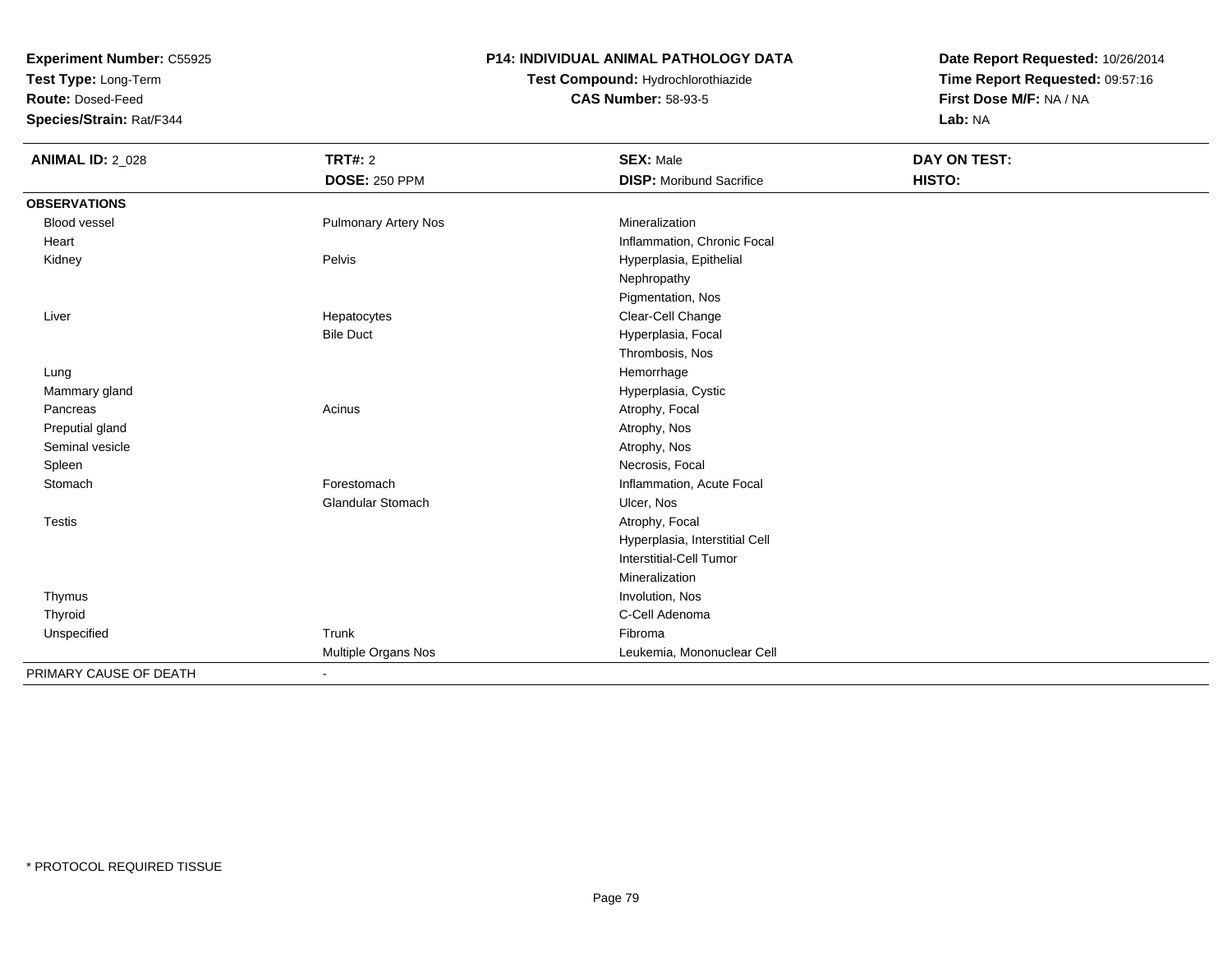**Test Type:** Long-Term

**Route:** Dosed-Feed

**Species/Strain:** Rat/F344

### **P14: INDIVIDUAL ANIMAL PATHOLOGY DATA**

**Test Compound:** Hydrochlorothiazide**CAS Number:** 58-93-5

| <b>ANIMAL ID: 2_029</b> | <b>TRT#: 2</b>              | <b>SEX: Male</b>                | DAY ON TEST: |  |
|-------------------------|-----------------------------|---------------------------------|--------------|--|
|                         | <b>DOSE: 250 PPM</b>        | <b>DISP:</b> Moribund Sacrifice | HISTO:       |  |
| <b>OBSERVATIONS</b>     |                             |                                 |              |  |
| Adrenal gland           | <b>Cortex Nos</b>           | Hyperplasia, Focal              |              |  |
|                         | Medulla                     | Pheochromocytoma                |              |  |
| Blood vessel            | <b>Pulmonary Artery Nos</b> | Mineralization                  |              |  |
| <b>Bone</b>             |                             | Fibrous Osteodystrophy          |              |  |
| Eye                     | Cornea                      | Inflammation, Chronic Focal     |              |  |
|                         | Cornea                      | Mineralization                  |              |  |
| Heart                   |                             | Inflammation, Chronic Focal     |              |  |
| Kidney                  |                             | Cyst, Nos                       |              |  |
|                         | Pelvis                      | Hyperplasia, Epithelial         |              |  |
|                         |                             | Nephropathy                     |              |  |
| Liver                   | Hepatocytes                 | Cytoplasmic Change, Basophilic  |              |  |
|                         | <b>Bile Duct</b>            | Hyperplasia, Focal              |              |  |
| Lung                    |                             | Pigmentation, Nos               |              |  |
| Lymph node              | Mesenteric Lymph Node       | Cyst, Nos                       |              |  |
|                         | Mandibular Lymph Node       | Hyperplasia, Plasma Cell        |              |  |
| Pancreas                | Acinus                      | Atrophy, Focal                  |              |  |
| Parathyroid gland       |                             | Hyperplasia, Nos                |              |  |
| Preputial gland         |                             | Atrophy, Nos                    |              |  |
| Prostate                |                             | Hyperplasia, Epithelial         |              |  |
| Seminal vesicle         |                             | Atrophy, Nos                    |              |  |
| <b>Skin</b>             |                             | Cyst, Epidermal Inclusion       |              |  |
| Stomach                 | <b>Glandular Stomach</b>    | Mineralization                  |              |  |
| <b>Testis</b>           |                             | Atrophy, Focal                  |              |  |
|                         |                             | Interstitial-Cell Tumor         |              |  |
| Thymus                  |                             | Involution, Nos                 |              |  |
| Unspecified             | Face                        | Inflammation, Suppurative       |              |  |
| PRIMARY CAUSE OF DEATH  | $\blacksquare$              |                                 |              |  |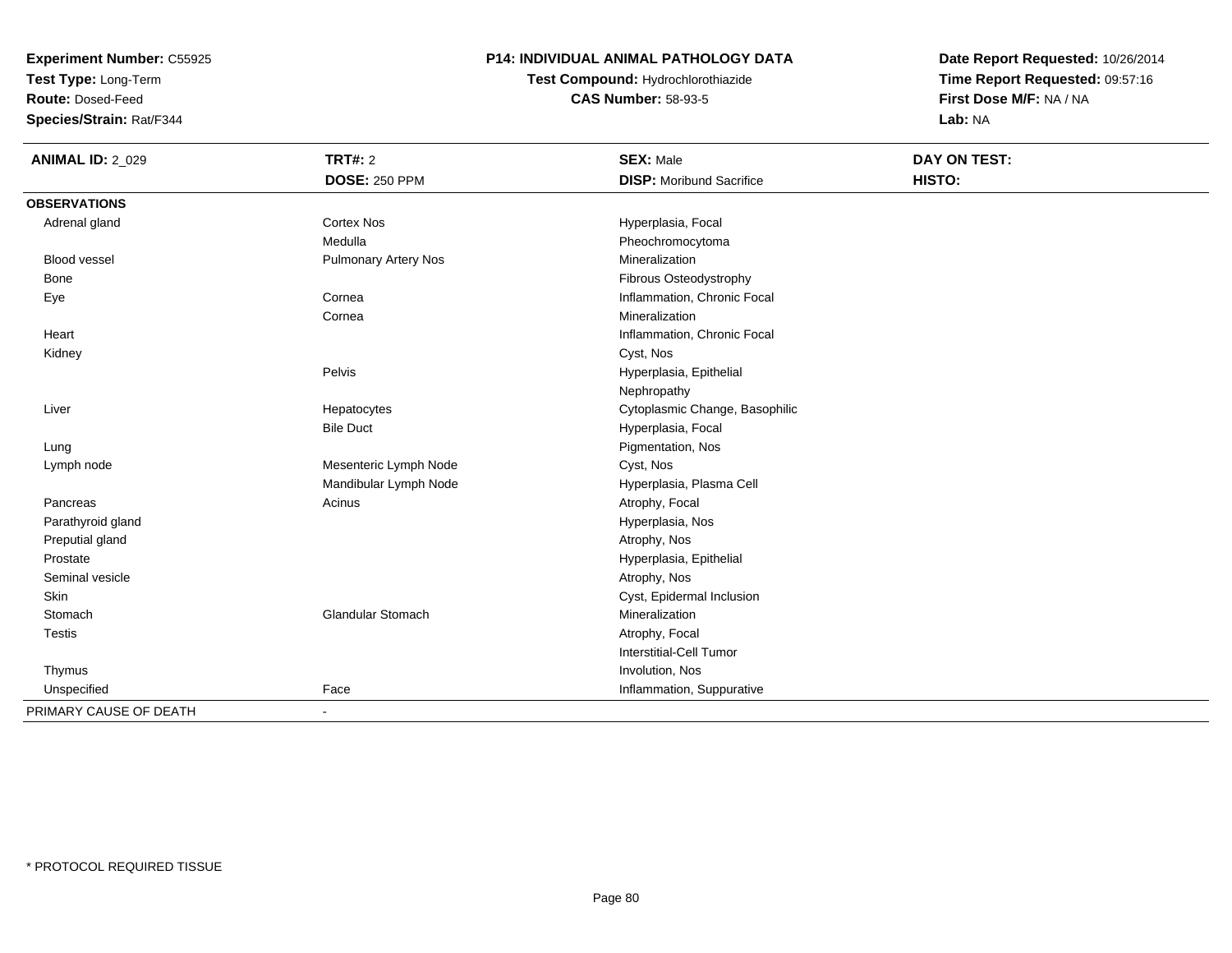**Test Type:** Long-Term

**Route:** Dosed-Feed

**Species/Strain:** Rat/F344

### **P14: INDIVIDUAL ANIMAL PATHOLOGY DATA**

# **Test Compound:** Hydrochlorothiazide**CAS Number:** 58-93-5

| <b>ANIMAL ID: 2_030</b> | <b>TRT#: 2</b>              | <b>SEX: Male</b>                | DAY ON TEST: |  |
|-------------------------|-----------------------------|---------------------------------|--------------|--|
|                         | <b>DOSE: 250 PPM</b>        | <b>DISP: Terminal Sacrifice</b> | HISTO:       |  |
| <b>OBSERVATIONS</b>     |                             |                                 |              |  |
| Adrenal gland           | Cortex Nos                  | Hyperplasia, Focal              |              |  |
|                         | Medulla                     | Pheochromocytoma                |              |  |
| <b>Blood vessel</b>     | <b>Pulmonary Artery Nos</b> | Mineralization                  |              |  |
| Heart                   |                             | Inflammation, Chronic Focal     |              |  |
| Kidney                  |                             | Nephropathy                     |              |  |
| Lung                    |                             | Inflammation, Chronic Focal     |              |  |
| Nasal cavity            |                             | Hemorrhage                      |              |  |
| Preputial gland         |                             | Atrophy, Nos                    |              |  |
| Prostate                |                             | Hyperplasia, Epithelial         |              |  |
|                         |                             | Inflammation, Chronic Focal     |              |  |
| Seminal vesicle         |                             | Atrophy, Nos                    |              |  |
| Spleen                  |                             | Atrophy, Focal                  |              |  |
| Testis                  |                             | Atrophy, Focal                  |              |  |
|                         |                             | <b>Interstitial-Cell Tumor</b>  |              |  |
| Thymus                  |                             | Involution, Nos                 |              |  |
| Unspecified             | Multiple Organs Nos         | Leukemia, Mononuclear Cell      |              |  |
| PRIMARY CAUSE OF DEATH  |                             |                                 |              |  |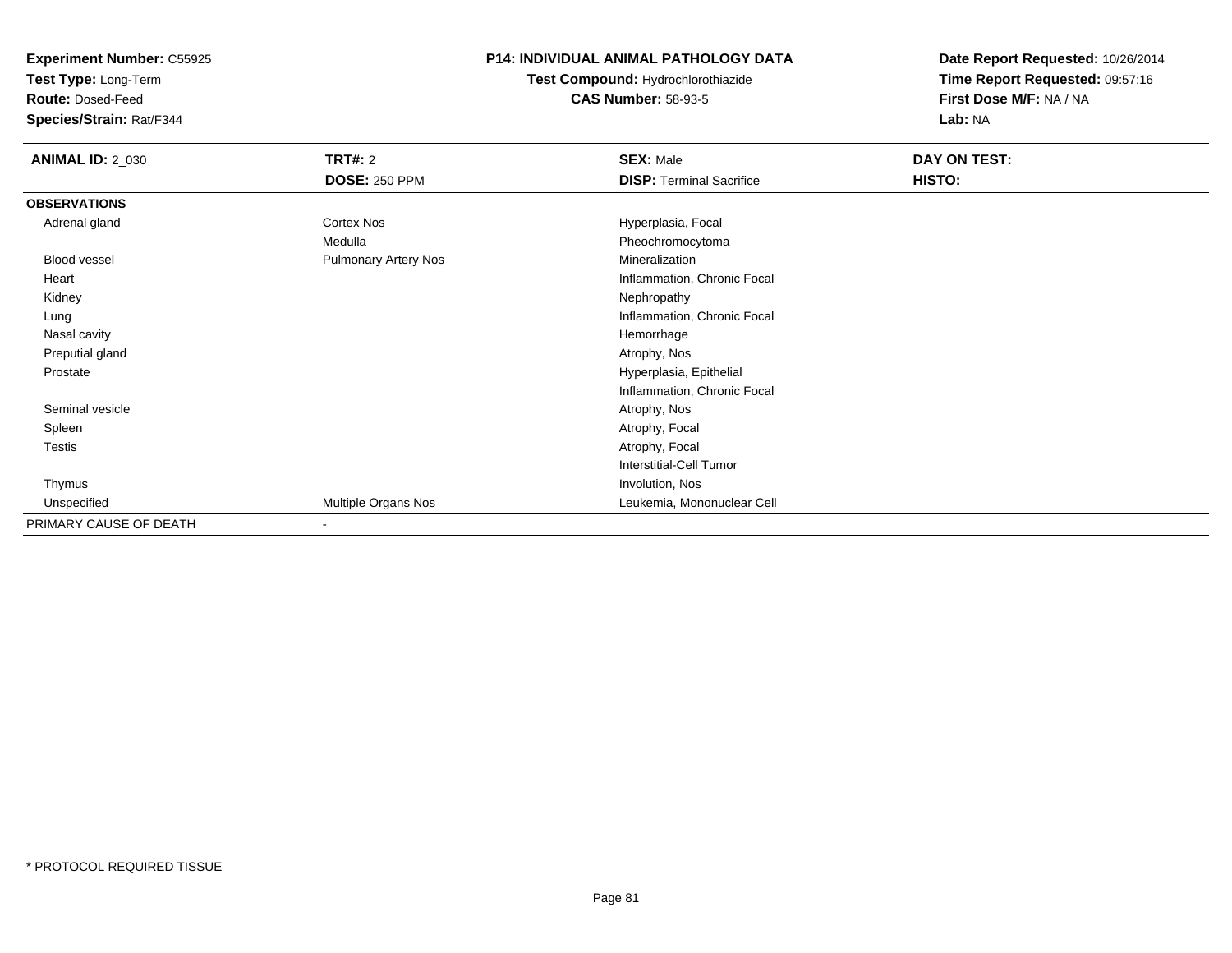**Test Type:** Long-Term

**Route:** Dosed-Feed

**Species/Strain:** Rat/F344

#### **P14: INDIVIDUAL ANIMAL PATHOLOGY DATA**

**Test Compound:** Hydrochlorothiazide**CAS Number:** 58-93-5

| <b>ANIMAL ID: 2_031</b> | <b>TRT#: 2</b>        | <b>SEX: Male</b>                | DAY ON TEST: |
|-------------------------|-----------------------|---------------------------------|--------------|
|                         | <b>DOSE: 250 PPM</b>  | <b>DISP: Moribund Sacrifice</b> | HISTO:       |
| <b>OBSERVATIONS</b>     |                       |                                 |              |
| Adrenal gland           | <b>Cortex Nos</b>     | Hyperplasia, Focal              |              |
|                         | Medulla               | Pheochromocytoma                |              |
| Bone                    |                       | Fibrous Osteodystrophy          |              |
| Heart                   |                       | Inflammation, Chronic Focal     |              |
| Kidney                  | Pelvis                | Hyperplasia, Epithelial         |              |
|                         |                       | Nephropathy                     |              |
| Liver                   | Hepatocytes           | Cytoplasmic Change, Basophilic  |              |
|                         |                       | Degeneration, Cystic            |              |
|                         | <b>Bile Duct</b>      | Hyperplasia, Focal              |              |
| Lymph node              | Thoracic Lymph Node   | Cyst, Nos                       |              |
|                         | Mesenteric Lymph Node | Mastocytosis                    |              |
| Pancreas                | Acinus                | Atrophy, Focal                  |              |
| Parathyroid gland       |                       | Hyperplasia, Nos                |              |
| Preputial gland         |                       | Atrophy, Nos                    |              |
| Seminal vesicle         |                       | Atrophy, Nos                    |              |
| Spleen                  |                       | Atrophy, Focal                  |              |
| Testis                  |                       | Atrophy, Focal                  |              |
|                         |                       | Interstitial-Cell Tumor         |              |
| Thymus                  |                       | Involution, Nos                 |              |
| Unspecified             | Multiple Organs Nos   | Mineralization                  |              |
| PRIMARY CAUSE OF DEATH  | $\sim$                |                                 |              |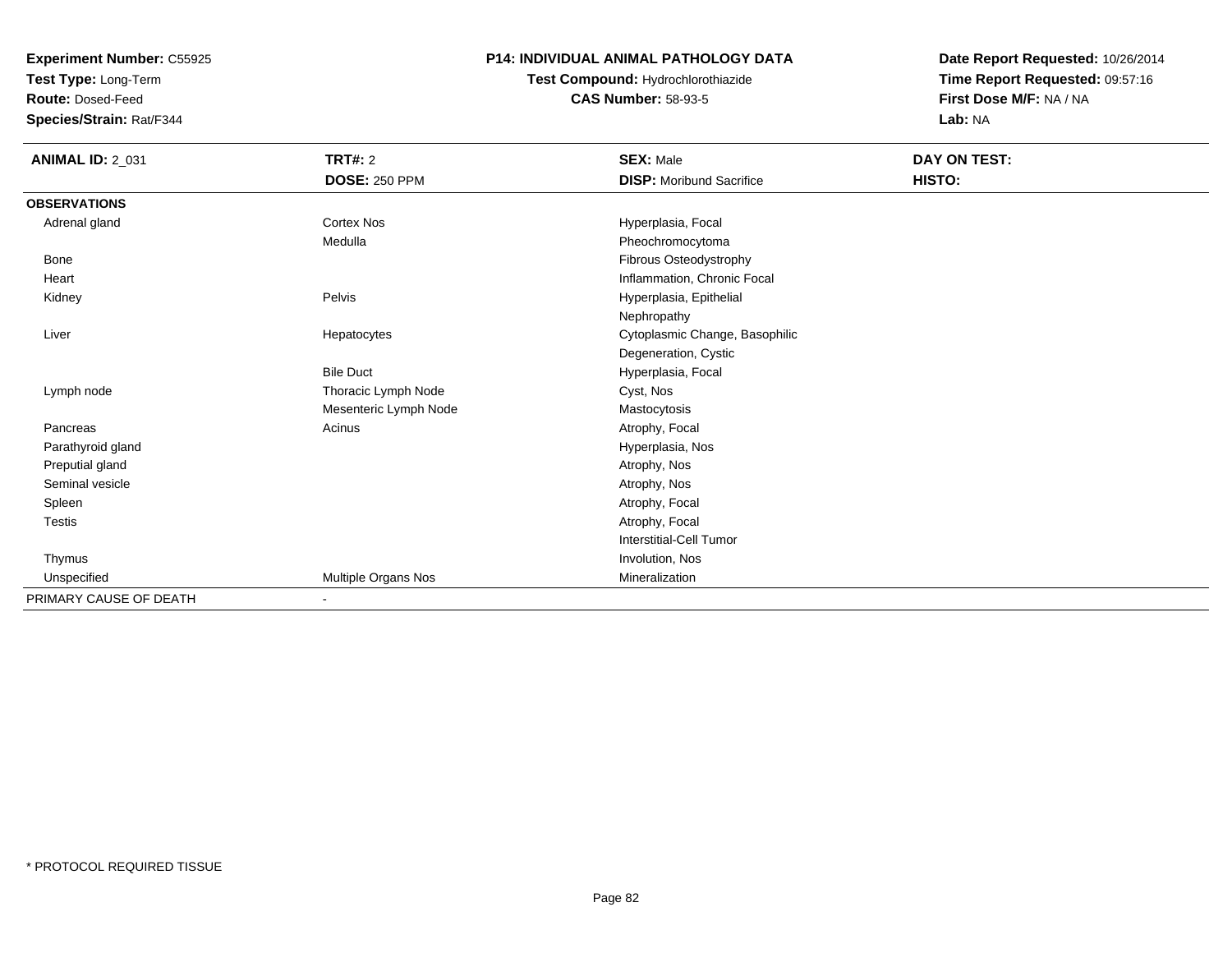**Test Type:** Long-Term

**Route:** Dosed-Feed

**Species/Strain:** Rat/F344

### **P14: INDIVIDUAL ANIMAL PATHOLOGY DATA**

## **Test Compound:** Hydrochlorothiazide**CAS Number:** 58-93-5

| <b>ANIMAL ID: 2_032</b> | <b>TRT#: 2</b>            | <b>SEX: Male</b>                | <b>DAY ON TEST:</b> |
|-------------------------|---------------------------|---------------------------------|---------------------|
|                         | <b>DOSE: 250 PPM</b>      | <b>DISP: Terminal Sacrifice</b> | HISTO:              |
| <b>OBSERVATIONS</b>     |                           |                                 |                     |
| Adrenal gland           | <b>Cortex Nos</b>         | Cytoplasmic Vacuolization       |                     |
| Heart                   |                           | Inflammation, Chronic Focal     |                     |
| Intestine Large         | Cecum, Colon              | Edema, Nos                      |                     |
| Kidney                  |                           | Cyst, Nos                       |                     |
|                         | Pelvis                    | Hyperplasia, Epithelial         |                     |
|                         |                           | Nephropathy                     |                     |
| Liver                   | Hepatocytes               | Cytoplasmic Change, Basophilic  |                     |
|                         |                           | Degeneration, Cystic            |                     |
|                         | <b>Bile Duct</b>          | Hyperplasia, Focal              |                     |
| Lung                    |                           | Alveolar Macrophages            |                     |
|                         |                           | Hemorrhage                      |                     |
| Lymph node              | Renal Lymph Node          | Cyst, Nos                       |                     |
| Parathyroid gland       |                           | Hyperplasia, Nos                |                     |
| Pituitary gland         | <b>Anterior Pituitary</b> | Hyperplasia, Focal              |                     |
| Preputial gland         |                           | Atrophy, Nos                    |                     |
| Seminal vesicle         |                           | Atrophy, Nos                    |                     |
| Spleen                  |                           | Hematopoiesis                   |                     |
| <b>Testis</b>           |                           | Atrophy, Diffuse                |                     |
|                         |                           | Atrophy, Focal                  |                     |
|                         |                           | <b>Interstitial-Cell Tumor</b>  |                     |
| Thymus                  |                           | Involution, Nos                 |                     |
| Unspecified             | Multiple Organs Nos       | Leukemia, Mononuclear Cell      |                     |
| PRIMARY CAUSE OF DEATH  | $\blacksquare$            |                                 |                     |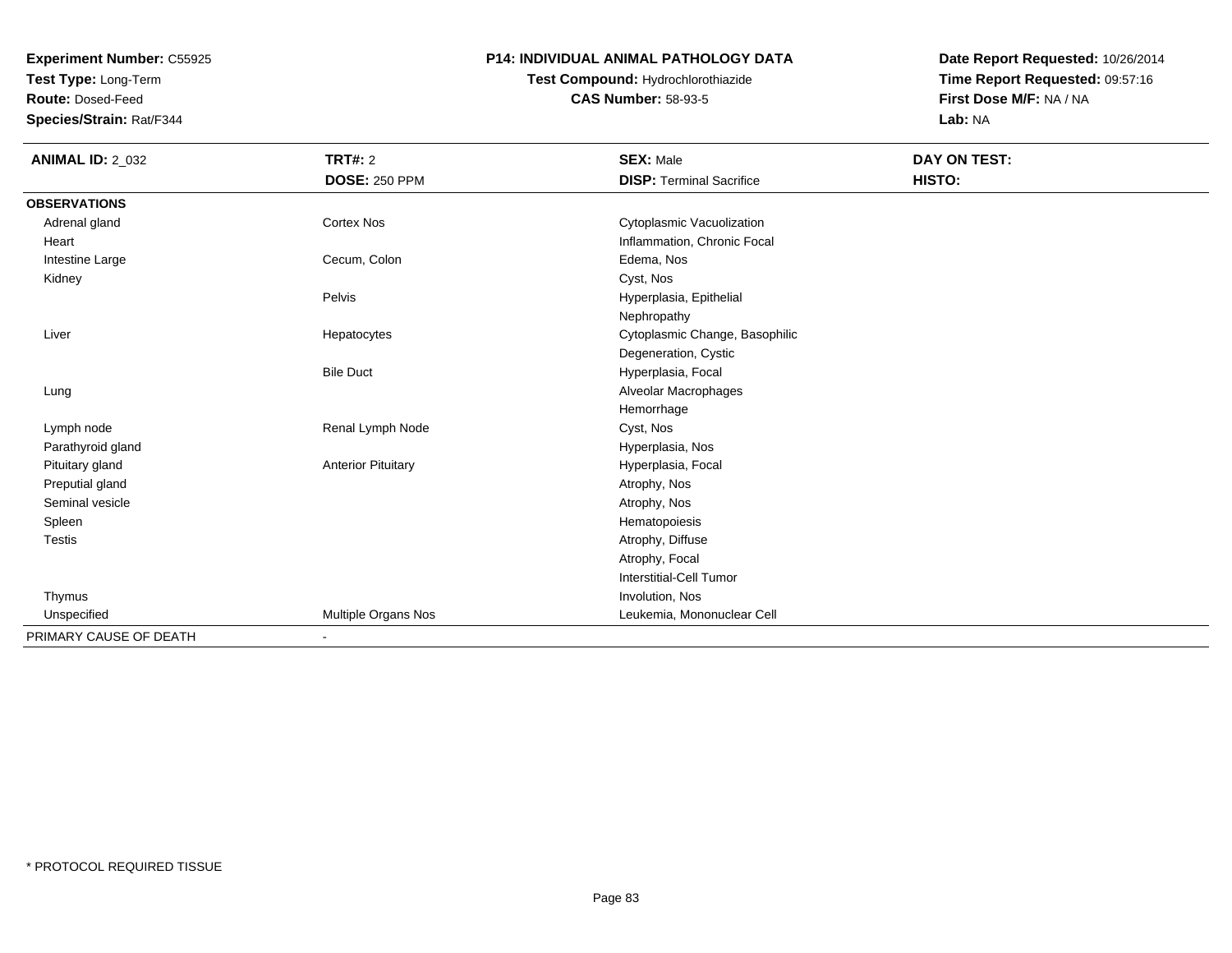**Test Type:** Long-Term

**Route:** Dosed-Feed

**Species/Strain:** Rat/F344

### **P14: INDIVIDUAL ANIMAL PATHOLOGY DATA**

# **Test Compound:** Hydrochlorothiazide**CAS Number:** 58-93-5

| <b>ANIMAL ID: 2_033</b> | <b>TRT#: 2</b>              | <b>SEX: Male</b>            | <b>DAY ON TEST:</b> |  |
|-------------------------|-----------------------------|-----------------------------|---------------------|--|
|                         | <b>DOSE: 250 PPM</b>        | <b>DISP: Natural Death</b>  | HISTO:              |  |
| <b>OBSERVATIONS</b>     |                             |                             |                     |  |
| Adrenal gland           | Medulla                     | Pheochromocytoma            |                     |  |
| <b>Blood vessel</b>     | <b>Pulmonary Artery Nos</b> | Mineralization              |                     |  |
| <b>Brain</b>            |                             | Congestion, Nos             |                     |  |
| Heart                   |                             | Inflammation, Chronic Focal |                     |  |
|                         | Atrium                      | Thrombosis, Nos             |                     |  |
| Kidney                  |                             | Nephropathy                 |                     |  |
| Liver                   |                             | Congestion, Nos             |                     |  |
|                         | <b>Bile Duct</b>            | Hyperplasia, Focal          |                     |  |
|                         |                             | Necrosis, Focal             |                     |  |
| Lung                    |                             | Atelectasis                 |                     |  |
|                         |                             | Congestion, Nos             |                     |  |
| Lymph node              | Mandibular Lymph Node       | Congestion, Nos             |                     |  |
|                         | Mesenteric Lymph Node       | Congestion, Nos             |                     |  |
| Pituitary gland         | <b>Anterior Pituitary</b>   | Congestion, Nos             |                     |  |
| Preputial gland         |                             | Atrophy, Nos                |                     |  |
| Seminal vesicle         |                             | Atrophy, Nos                |                     |  |
| Spleen                  |                             | Hematopoiesis               |                     |  |
| Testis                  |                             | Atrophy, Focal              |                     |  |
|                         |                             | Interstitial-Cell Tumor     |                     |  |
| Thymus                  |                             | Involution, Nos             |                     |  |
| Thyroid                 |                             | Cyst, Nos                   |                     |  |
| Unspecified             |                             | Edema, Nos                  |                     |  |
| PRIMARY CAUSE OF DEATH  | $\overline{\phantom{a}}$    |                             |                     |  |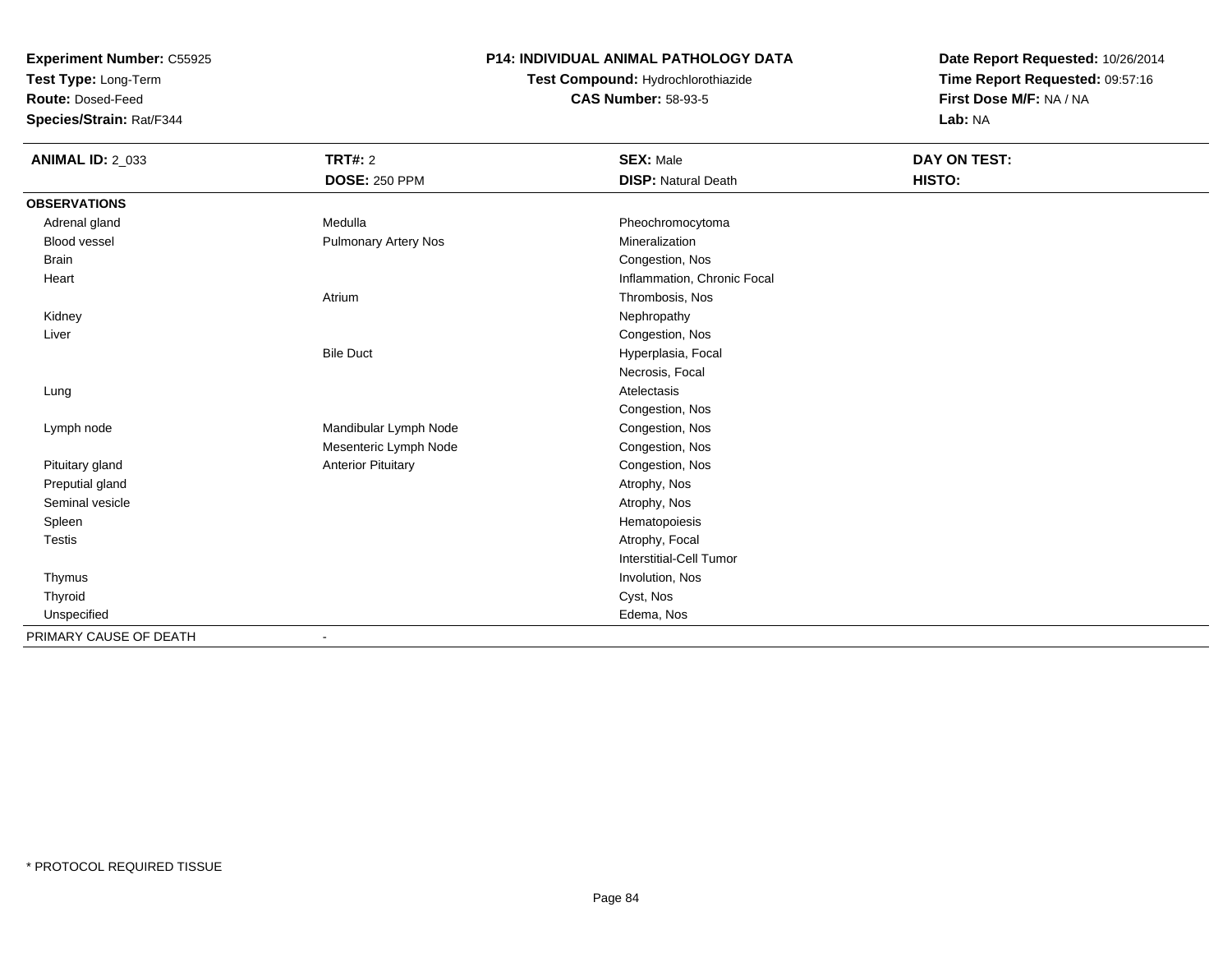**Test Type:** Long-Term

**Route:** Dosed-Feed

**Species/Strain:** Rat/F344

### **P14: INDIVIDUAL ANIMAL PATHOLOGY DATA**

# **Test Compound:** Hydrochlorothiazide**CAS Number:** 58-93-5

| <b>ANIMAL ID: 2_034</b> | <b>TRT#: 2</b>              | <b>SEX: Male</b>                | DAY ON TEST: |  |
|-------------------------|-----------------------------|---------------------------------|--------------|--|
|                         | <b>DOSE: 250 PPM</b>        | <b>DISP: Terminal Sacrifice</b> | HISTO:       |  |
| <b>OBSERVATIONS</b>     |                             |                                 |              |  |
| Blood vessel            | <b>Pulmonary Artery Nos</b> | Mineralization                  |              |  |
| Epididymis              |                             | Degeneration, Nos               |              |  |
| Heart                   |                             | Inflammation, Chronic Focal     |              |  |
| Kidney                  |                             | Nephropathy                     |              |  |
| Liver                   | Hepatocytes                 | Cytoplasmic Change, Basophilic  |              |  |
|                         | <b>Bile Duct</b>            | Hyperplasia, Focal              |              |  |
| Mammary gland           |                             | Adenocarcinoma, Nos             |              |  |
| Pancreas                | Acinus                      | Atrophy, Focal                  |              |  |
| Preputial gland         |                             | Atrophy, Nos                    |              |  |
| Seminal vesicle         |                             | Atrophy, Nos                    |              |  |
| Testis                  |                             | Atrophy, Focal                  |              |  |
|                         |                             | <b>Interstitial-Cell Tumor</b>  |              |  |
|                         |                             | Mineralization                  |              |  |
| Thymus                  |                             | Involution, Nos                 |              |  |
| PRIMARY CAUSE OF DEATH  | $\overline{\phantom{a}}$    |                                 |              |  |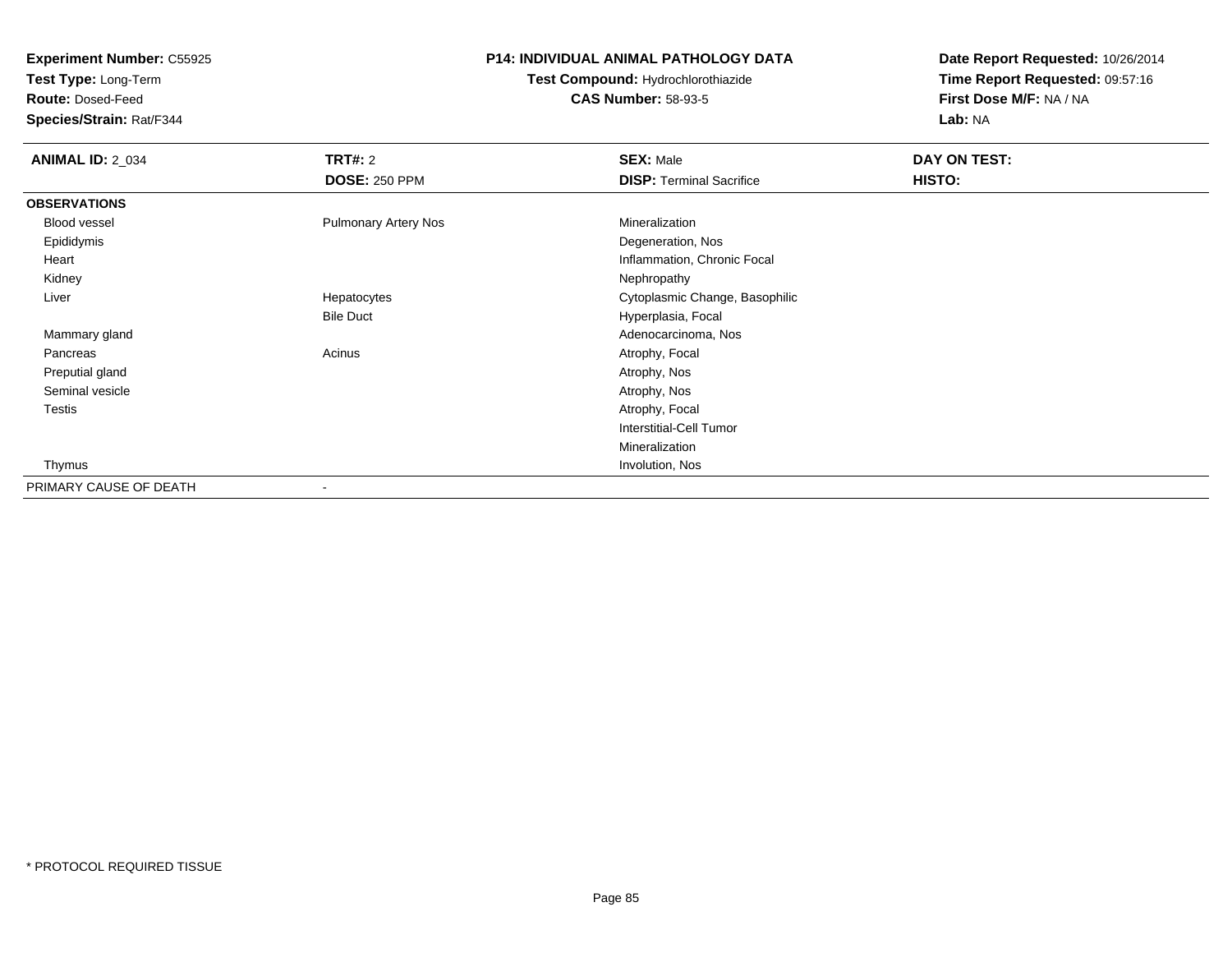**Test Type:** Long-Term

**Route:** Dosed-Feed

**Species/Strain:** Rat/F344

### **P14: INDIVIDUAL ANIMAL PATHOLOGY DATA**

# **Test Compound:** Hydrochlorothiazide**CAS Number:** 58-93-5

| <b>ANIMAL ID: 2_035</b> | <b>TRT#: 2</b>            | <b>SEX: Male</b>                | DAY ON TEST: |  |
|-------------------------|---------------------------|---------------------------------|--------------|--|
|                         | <b>DOSE: 250 PPM</b>      | <b>DISP:</b> Moribund Sacrifice | HISTO:       |  |
| <b>OBSERVATIONS</b>     |                           |                                 |              |  |
| Adrenal gland           | Medulla                   | Pheochromocytoma, Malignant     |              |  |
| Bone                    |                           | Fibrous Osteodystrophy          |              |  |
| Heart                   |                           | Inflammation, Chronic Focal     |              |  |
| Kidney                  |                           | Cyst, Nos                       |              |  |
|                         |                           | Nephropathy                     |              |  |
| Liver                   | <b>Bile Duct</b>          | Hyperplasia, Focal              |              |  |
| Lung                    |                           | Inflammation, Chronic Focal     |              |  |
| Pancreas                | Acinus                    | Atrophy, Diffuse                |              |  |
| Parathyroid gland       |                           | Hyperplasia, Nos                |              |  |
| Pituitary gland         | <b>Anterior Pituitary</b> | Hyperplasia, Focal              |              |  |
| Preputial gland         |                           | Atrophy, Nos                    |              |  |
| Seminal vesicle         |                           | Atrophy, Nos                    |              |  |
| Spleen                  |                           | Atrophy, Diffuse                |              |  |
| <b>Testis</b>           |                           | Atrophy, Diffuse                |              |  |
|                         |                           | Hyperplasia, Interstitial Cell  |              |  |
| Thymus                  |                           | Involution, Nos                 |              |  |
| Unspecified             | Multiple Organs Nos       | Mineralization                  |              |  |
| PRIMARY CAUSE OF DEATH  | ٠                         |                                 |              |  |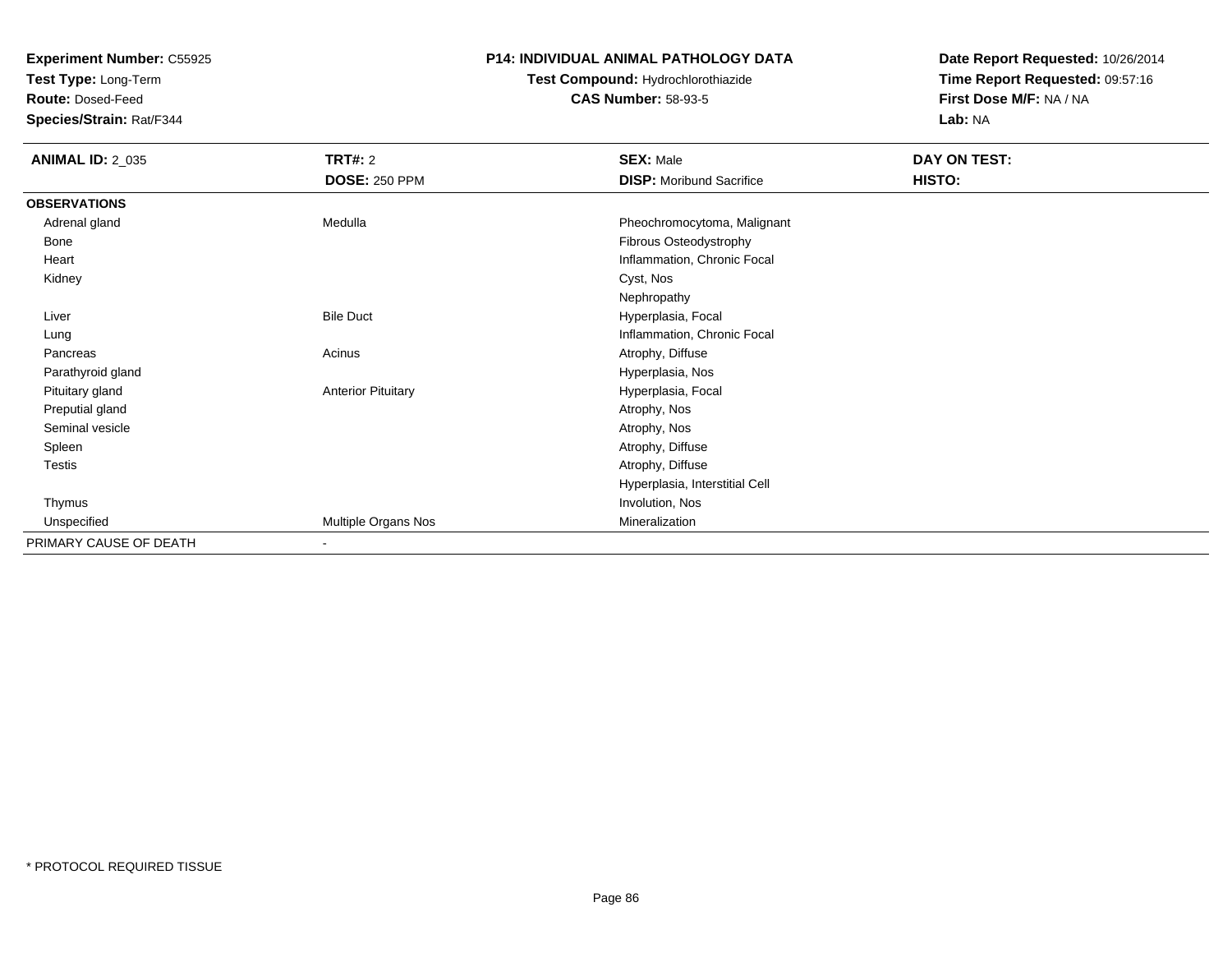**Test Type:** Long-Term

**Route:** Dosed-Feed

**Species/Strain:** Rat/F344

### **P14: INDIVIDUAL ANIMAL PATHOLOGY DATA**

**Test Compound:** Hydrochlorothiazide**CAS Number:** 58-93-5

| <b>ANIMAL ID: 2_036</b> | <b>TRT#: 2</b>              | <b>SEX: Male</b>                | DAY ON TEST: |  |
|-------------------------|-----------------------------|---------------------------------|--------------|--|
|                         | <b>DOSE: 250 PPM</b>        | <b>DISP: Terminal Sacrifice</b> | HISTO:       |  |
| <b>OBSERVATIONS</b>     |                             |                                 |              |  |
| Adrenal gland           | Medulla                     | Pheochromocytoma                |              |  |
| <b>Blood vessel</b>     | <b>Pulmonary Artery Nos</b> | Mineralization                  |              |  |
| Heart                   |                             | Inflammation, Chronic Focal     |              |  |
|                         | Atrium                      | Thrombosis, Nos                 |              |  |
| Kidney                  |                             | Cyst, Nos                       |              |  |
|                         | Pelvis                      | Hyperplasia, Epithelial         |              |  |
|                         |                             | Nephropathy                     |              |  |
| Liver                   | Hepatocytes                 | Cytoplasmic Change, Basophilic  |              |  |
|                         | <b>Bile Duct</b>            | Hyperplasia, Focal              |              |  |
| Lung                    |                             | Inflammation, Chronic Focal     |              |  |
| Lymph node              | Mesenteric Lymph Node       | Histiocytosis                   |              |  |
|                         | Mandibular Lymph Node       | Hyperplasia, Plasma Cell        |              |  |
| Nasal cavity            |                             | Inflammation, Acute Focal       |              |  |
| Pancreas                | Acinus                      | Atrophy, Focal                  |              |  |
|                         |                             | Inflammation, Chronic Focal     |              |  |
| Parathyroid gland       |                             | Hyperplasia, Nos                |              |  |
| Preputial gland         |                             | Adenoma, Nos                    |              |  |
|                         |                             | Hyperplasia, Nos                |              |  |
| Seminal vesicle         |                             | Atrophy, Nos                    |              |  |
| Spleen                  |                             | Atrophy, Focal                  |              |  |
| Testis                  |                             | Atrophy, Focal                  |              |  |
|                         |                             | Interstitial-Cell Tumor         |              |  |
| Thymus                  |                             | Involution, Nos                 |              |  |
| Thyroid                 |                             | C-Cell Adenoma                  |              |  |
|                         |                             | Hyperplasia, C Cell             |              |  |
| PRIMARY CAUSE OF DEATH  | $\blacksquare$              |                                 |              |  |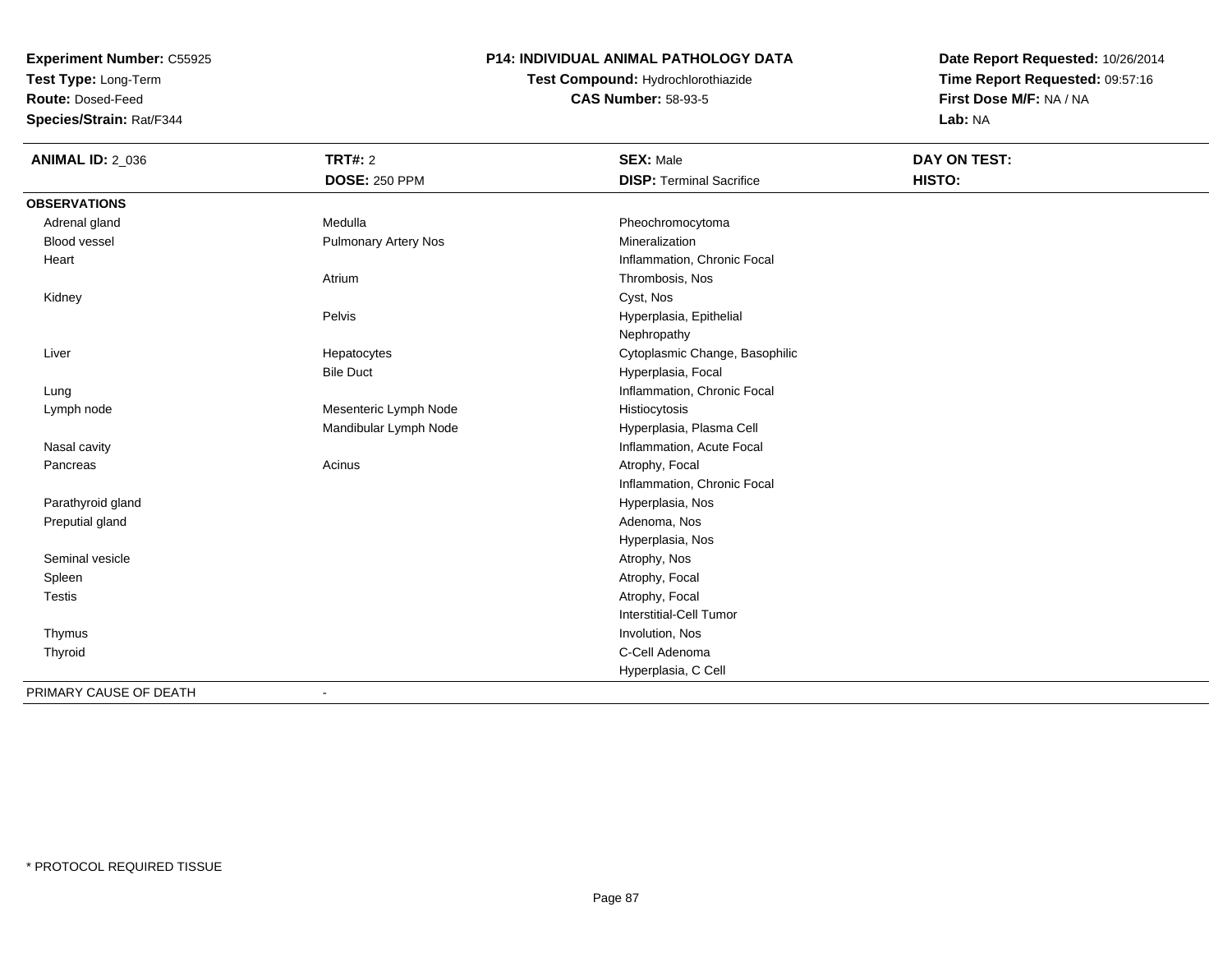**Test Type:** Long-Term

**Route:** Dosed-Feed

**Species/Strain:** Rat/F344

### **P14: INDIVIDUAL ANIMAL PATHOLOGY DATA**

# **Test Compound:** Hydrochlorothiazide**CAS Number:** 58-93-5

| <b>ANIMAL ID: 2_037</b> | <b>TRT#: 2</b>            | <b>SEX: Male</b>                | <b>DAY ON TEST:</b> |
|-------------------------|---------------------------|---------------------------------|---------------------|
|                         | <b>DOSE: 250 PPM</b>      | <b>DISP: Moribund Sacrifice</b> | HISTO:              |
| <b>OBSERVATIONS</b>     |                           |                                 |                     |
| Adrenal gland           | Medulla                   | Hyperplasia, Nos                |                     |
| <b>Brain</b>            |                           | Carcinoma, Nos, Invasive        |                     |
| Epididymis              |                           | Degeneration, Nos               |                     |
| Heart                   |                           | Inflammation, Chronic Focal     |                     |
| Kidney                  |                           | Hemorrhage                      |                     |
|                         |                           | Nephropathy                     |                     |
| Liver                   | Hepatocytes               | Cytoplasmic Change, Basophilic  |                     |
|                         |                           | Degeneration, Cystic            |                     |
|                         | <b>Bile Duct</b>          | Hyperplasia, Focal              |                     |
| Lung                    |                           | Hemorrhage                      |                     |
| Mammary gland           |                           | Hyperplasia, Cystic             |                     |
| Nasal cavity            |                           | Hemorrhage                      |                     |
|                         |                           | Inflammation, Acute Focal       |                     |
| Pancreas                | Acinus                    | Atrophy, Focal                  |                     |
| Pituitary gland         | <b>Anterior Pituitary</b> | Carcinoma, Nos                  |                     |
| Preputial gland         |                           | Atrophy, Nos                    |                     |
| Salivary gland          |                           | Hemorrhage                      |                     |
| Seminal vesicle         |                           | Atrophy, Nos                    |                     |
| Spleen                  |                           | Atrophy, Focal                  |                     |
| Testis                  |                           | Atrophy, Diffuse                |                     |
|                         |                           | Atrophy, Focal                  |                     |
|                         |                           | <b>Interstitial-Cell Tumor</b>  |                     |
| Thyroid                 |                           | C-Cell Adenoma                  |                     |
| Trachea                 |                           | Hemorrhage                      |                     |
| Unspecified             | Multiple Organs Nos       | Leukemia, Mononuclear Cell      |                     |
| Zymbal gland            |                           | Carcinoma, Nos                  |                     |
| PRIMARY CAUSE OF DEATH  | $\blacksquare$            |                                 |                     |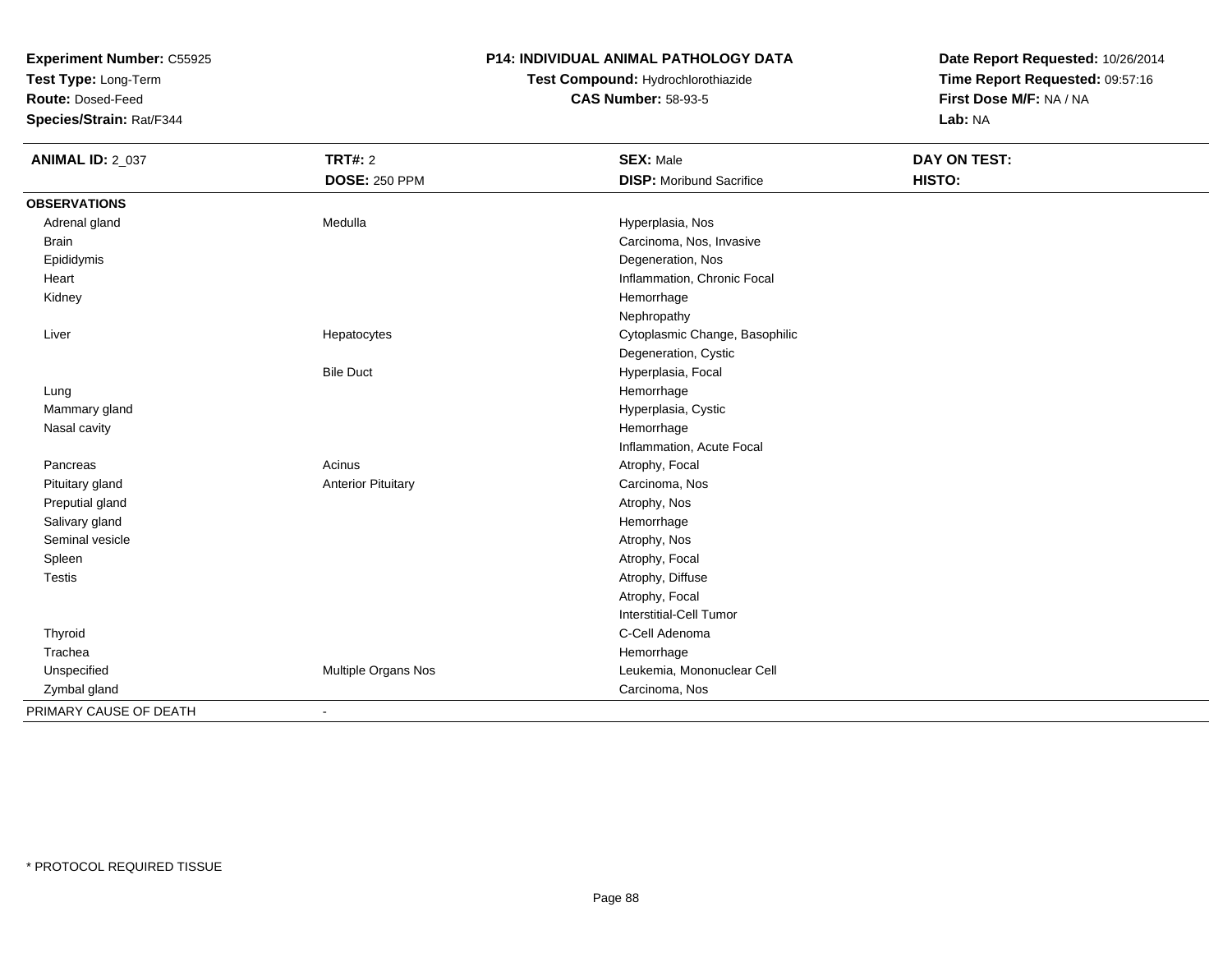**Test Type:** Long-Term

**Route:** Dosed-Feed

**Species/Strain:** Rat/F344

### **P14: INDIVIDUAL ANIMAL PATHOLOGY DATA**

# **Test Compound:** Hydrochlorothiazide**CAS Number:** 58-93-5

| <b>ANIMAL ID: 2_038</b> | <b>TRT#: 2</b>            | <b>SEX: Male</b>                | DAY ON TEST: |
|-------------------------|---------------------------|---------------------------------|--------------|
|                         | <b>DOSE: 250 PPM</b>      | <b>DISP:</b> Moribund Sacrifice | HISTO:       |
| <b>OBSERVATIONS</b>     |                           |                                 |              |
| Adrenal gland           | Medulla                   | Hyperplasia, Nos                |              |
| <b>Bone</b>             |                           | Fibrous Osteodystrophy          |              |
| Eye                     | Nasolacrimal Duct         | Inflammation, Acute Focal       |              |
| Heart                   |                           | Inflammation, Chronic Focal     |              |
| Kidney                  |                           | Cyst, Nos                       |              |
|                         | Pelvis                    | Hyperplasia, Epithelial         |              |
|                         |                           | Nephropathy                     |              |
| Liver                   |                           | Degeneration, Cystic            |              |
|                         | <b>Bile Duct</b>          | Dilatation, Nos                 |              |
| Lymph node              | Renal Lymph Node          | Cyst, Nos                       |              |
| Mammary gland           |                           | Hyperplasia, Cystic             |              |
| Pancreas                | Acinus                    | Atrophy, Focal                  |              |
| Parathyroid gland       |                           | Hyperplasia, Nos                |              |
| Pituitary gland         | <b>Anterior Pituitary</b> | Adenoma, Nos                    |              |
| Preputial gland         |                           | Atrophy, Nos                    |              |
| Prostate                |                           | Inflammation, Chronic Focal     |              |
| Seminal vesicle         |                           | Atrophy, Nos                    |              |
| Skin                    |                           | Cyst, Epidermal Inclusion       |              |
| Spleen                  |                           | Hematopoiesis                   |              |
| <b>Testis</b>           |                           | Atrophy, Diffuse                |              |
|                         |                           | Atrophy, Focal                  |              |
|                         |                           | Interstitial-Cell Tumor         |              |
| Thymus                  |                           | Involution, Nos                 |              |
| Thyroid                 |                           | C-Cell Adenoma                  |              |
| Unspecified             | Multiple Organs Nos       | Mineralization                  |              |
| PRIMARY CAUSE OF DEATH  | $\overline{\phantom{a}}$  |                                 |              |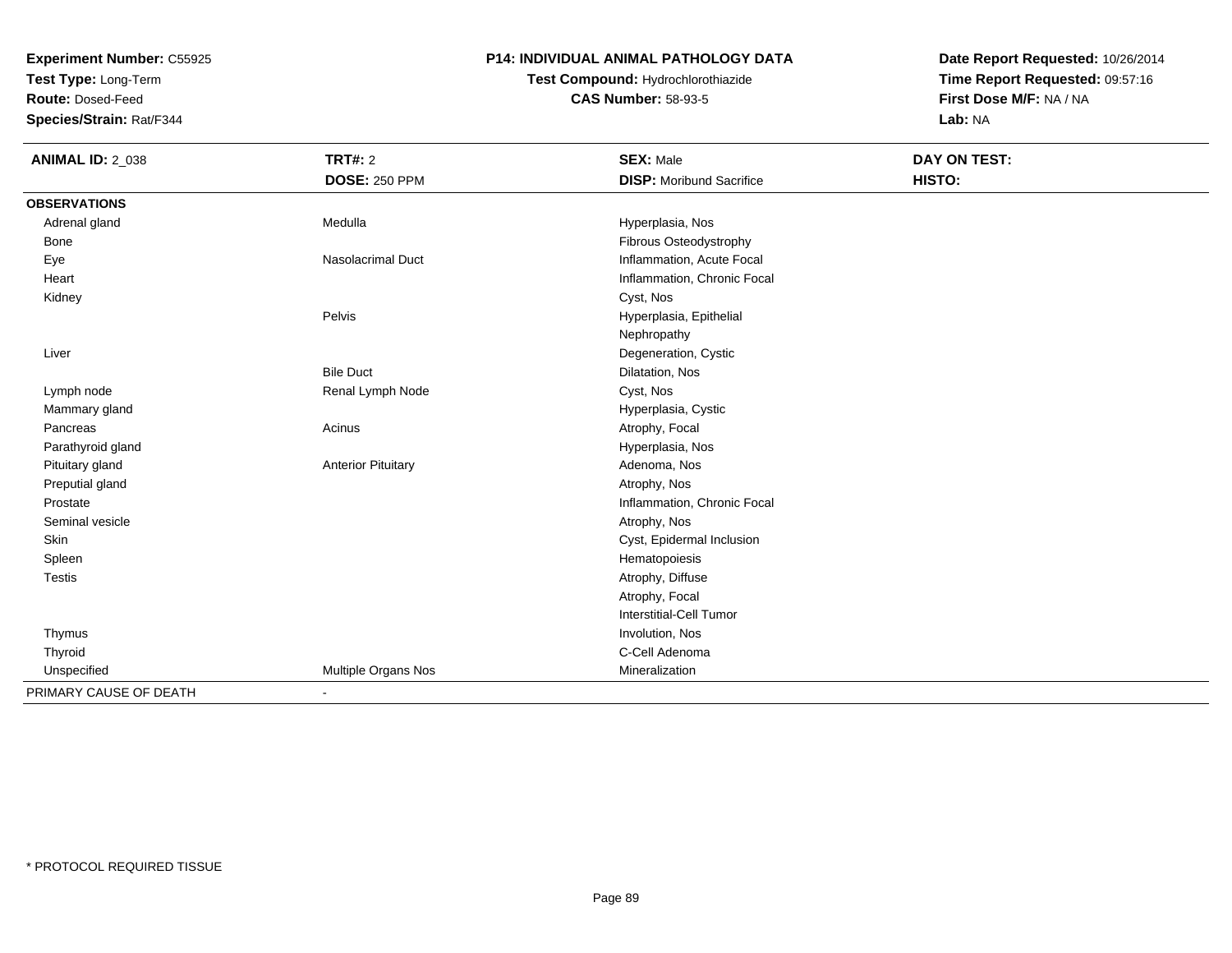**Test Type:** Long-Term

**Route:** Dosed-Feed

**Species/Strain:** Rat/F344

### **P14: INDIVIDUAL ANIMAL PATHOLOGY DATA**

# **Test Compound:** Hydrochlorothiazide**CAS Number:** 58-93-5

| <b>ANIMAL ID: 2_039</b> | <b>TRT#: 2</b>        | <b>SEX: Male</b>               | DAY ON TEST: |  |
|-------------------------|-----------------------|--------------------------------|--------------|--|
|                         | <b>DOSE: 250 PPM</b>  | <b>DISP: Natural Death</b>     | HISTO:       |  |
| <b>OBSERVATIONS</b>     |                       |                                |              |  |
| Adrenal gland           | Medulla               | Hyperplasia, Nos               |              |  |
|                         | Medulla               | Pheochromocytoma               |              |  |
| Bone                    |                       | Fibrous Osteodystrophy         |              |  |
| Heart                   |                       | Inflammation, Chronic Focal    |              |  |
| <b>Intestine Small</b>  | <b>Mesentery Nos</b>  | Periarteritis                  |              |  |
| Kidney                  |                       | Cyst, Nos                      |              |  |
|                         | Pelvis                | Hyperplasia, Epithelial        |              |  |
|                         |                       | Nephropathy                    |              |  |
| Liver                   | Hepatocytes           | Cytoplasmic Change, Basophilic |              |  |
|                         |                       | Degeneration, Cystic           |              |  |
|                         | <b>Bile Duct</b>      | Hyperplasia, Focal             |              |  |
| Lung                    |                       | Congestion, Nos                |              |  |
| Lymph node              | Mesenteric Lymph Node | Hyperplasia, Reticulum Cell    |              |  |
| Parathyroid gland       |                       | Hyperplasia, Nos               |              |  |
| Preputial gland         |                       | Atrophy, Nos                   |              |  |
|                         |                       | Hyperplasia, Nos               |              |  |
| Seminal vesicle         |                       | Atrophy, Nos                   |              |  |
| <b>Testis</b>           |                       | Atrophy, Focal                 |              |  |
|                         |                       | <b>Interstitial-Cell Tumor</b> |              |  |
| Thymus                  |                       | Involution, Nos                |              |  |
| Unspecified             | Multiple Organs Nos   | Mineralization                 |              |  |
| PRIMARY CAUSE OF DEATH  | $\blacksquare$        |                                |              |  |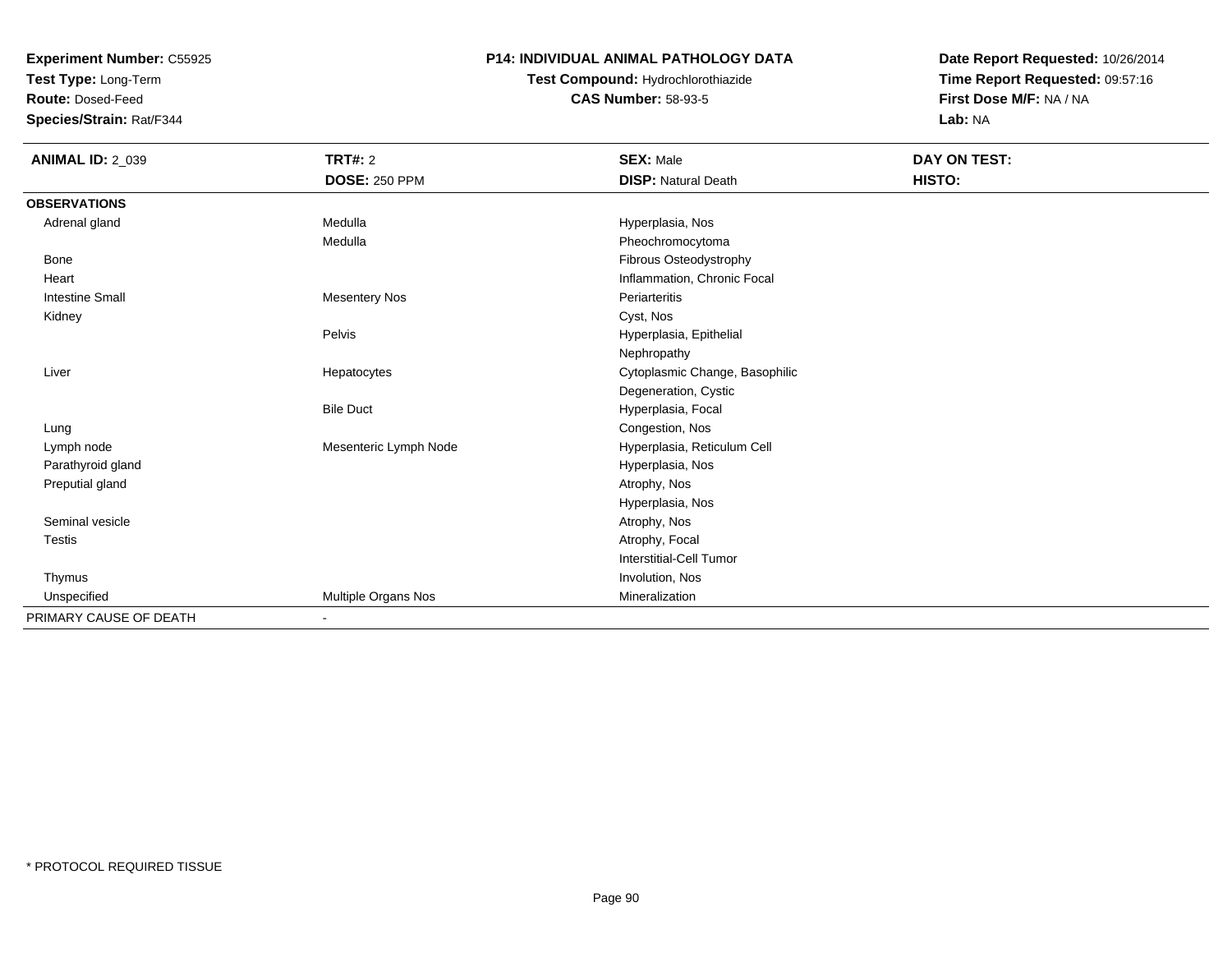**Test Type:** Long-Term

**Route:** Dosed-Feed

**Species/Strain:** Rat/F344

### **P14: INDIVIDUAL ANIMAL PATHOLOGY DATA**

# **Test Compound:** Hydrochlorothiazide**CAS Number:** 58-93-5

| <b>ANIMAL ID: 2_040</b> | <b>TRT#: 2</b><br><b>DOSE: 250 PPM</b> | <b>SEX: Male</b><br><b>DISP: Natural Death</b> | <b>DAY ON TEST:</b><br>HISTO: |
|-------------------------|----------------------------------------|------------------------------------------------|-------------------------------|
| <b>OBSERVATIONS</b>     |                                        |                                                |                               |
| Adrenal gland           | Medulla                                | Pheochromocytoma                               |                               |
| Heart                   |                                        | Inflammation, Chronic Focal                    |                               |
| Kidney                  | Pelvis                                 | Hyperplasia, Epithelial                        |                               |
|                         |                                        | Inflammation, Acute Focal                      |                               |
|                         |                                        | Nephropathy                                    |                               |
|                         |                                        | Pigmentation, Nos                              |                               |
| Liver                   | Hepatocytes                            | Cytoplasmic Change, Basophilic                 |                               |
|                         | <b>Bile Duct</b>                       | Hyperplasia, Focal                             |                               |
|                         |                                        | Inflammation, Chronic Focal                    |                               |
| Lung                    |                                        | Alveolar Macrophages                           |                               |
|                         |                                        | Congestion, Nos                                |                               |
|                         |                                        | Hyperplasia, Alveolar Epithelium               |                               |
| Pancreas                | Acinus                                 | Atrophy, Focal                                 |                               |
|                         | Duct Nos                               | Calculus, Unknown Gross Or Micro               |                               |
| Pituitary gland         | <b>Anterior Pituitary</b>              | Hyperplasia, Focal                             |                               |
| Preputial gland         |                                        | Atrophy, Nos                                   |                               |
|                         |                                        | Inflammation, Suppurative                      |                               |
| Spleen                  |                                        | Congestion, Nos                                |                               |
| Testis                  |                                        | Atrophy, Focal                                 |                               |
|                         |                                        | Hyperplasia, Interstitial Cell                 |                               |
|                         |                                        | Interstitial-Cell Tumor                        |                               |
| Thymus                  |                                        | Involution, Nos                                |                               |
| Unspecified             | <b>Abdominal Cavity</b>                | Inflammation, Chronic Focal                    |                               |
|                         | Multiple Organs Nos                    | Mineralization                                 |                               |
| PRIMARY CAUSE OF DEATH  | $\blacksquare$                         |                                                |                               |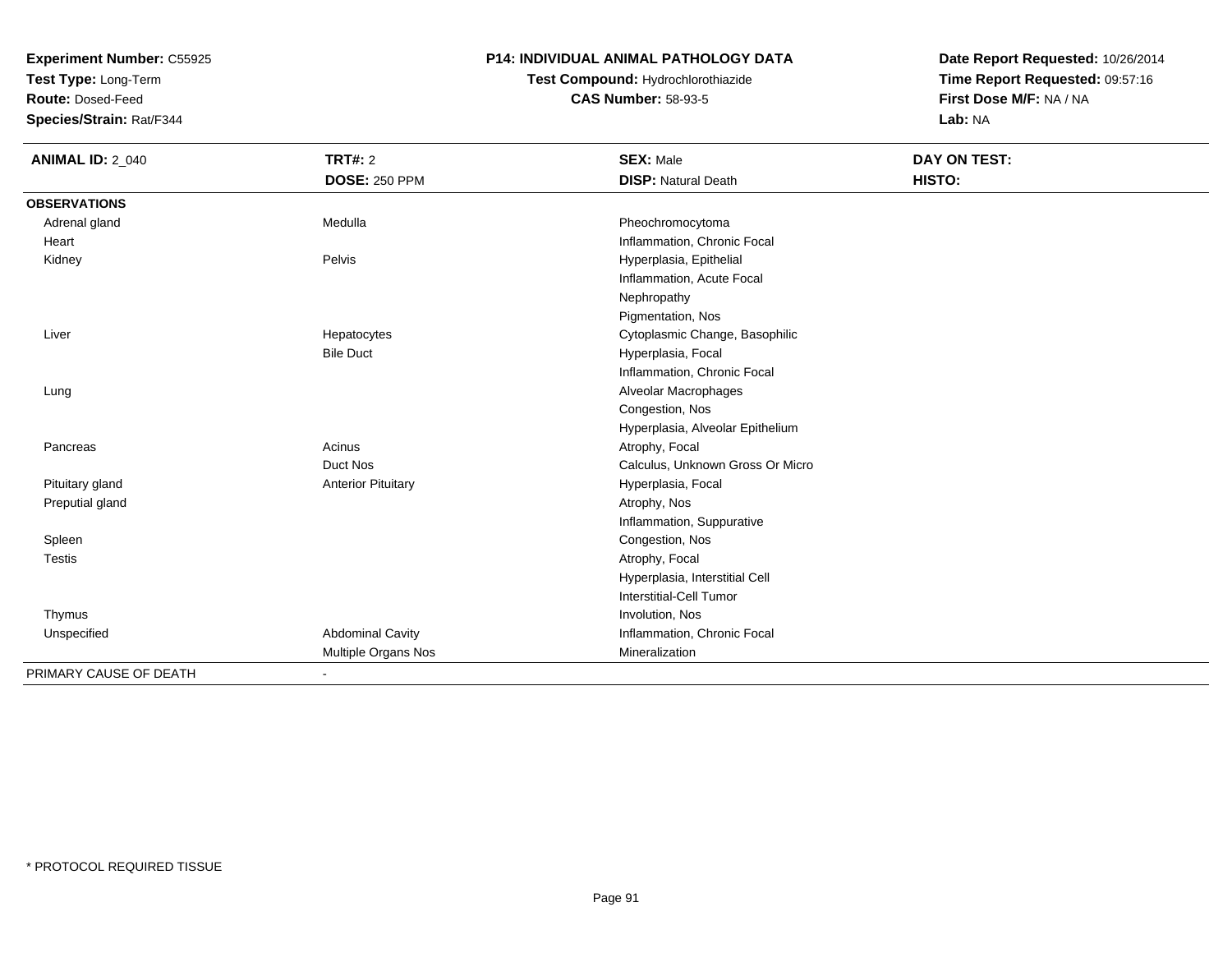**Test Type:** Long-Term

**Route:** Dosed-Feed

**Species/Strain:** Rat/F344

### **P14: INDIVIDUAL ANIMAL PATHOLOGY DATA**

**Test Compound:** Hydrochlorothiazide**CAS Number:** 58-93-5

| <b>ANIMAL ID: 2_041</b> | TRT#: 2                     | <b>SEX: Male</b>                | DAY ON TEST: |
|-------------------------|-----------------------------|---------------------------------|--------------|
|                         | <b>DOSE: 250 PPM</b>        | <b>DISP:</b> Moribund Sacrifice | HISTO:       |
| <b>OBSERVATIONS</b>     |                             |                                 |              |
| Blood vessel            | <b>Pulmonary Artery Nos</b> | Mineralization                  |              |
| <b>Bone</b>             | Vertebra                    | <b>Abnormal Curvature</b>       |              |
| Heart                   |                             | Inflammation, Chronic Focal     |              |
| Kidney                  |                             | Cyst, Nos                       |              |
|                         | Pelvis                      | Hyperplasia, Epithelial         |              |
|                         |                             | Nephropathy                     |              |
| Liver                   | <b>Bile Duct</b>            | Hyperplasia, Focal              |              |
| Lymph node              | Mesenteric Lymph Node       | Edema, Nos                      |              |
| Mammary gland           |                             | Hyperplasia, Cystic             |              |
| Pancreas                | Acinus                      | Atrophy, Focal                  |              |
| Pituitary gland         | <b>Anterior Pituitary</b>   | Cyst, Nos                       |              |
|                         | <b>Anterior Pituitary</b>   | Hyperplasia, Focal              |              |
| Preputial gland         |                             | Atrophy, Nos                    |              |
| Prostate                |                             | Hyperplasia, Epithelial         |              |
|                         |                             | Inflammation, Suppurative       |              |
| Seminal vesicle         |                             | Atrophy, Nos                    |              |
| Spleen                  |                             | Atrophy, Focal                  |              |
| Stomach                 | <b>Glandular Stomach</b>    | Hyperplasia, Focal              |              |
| <b>Testis</b>           |                             | Atrophy, Focal                  |              |
|                         |                             | Interstitial-Cell Tumor         |              |
| Thymus                  |                             | Involution, Nos                 |              |
| Unspecified             | Multiple Organs Nos         | Leukemia, Mononuclear Cell      |              |
|                         | <b>Abdominal Cavity</b>     | Necrosis, Fat                   |              |
| PRIMARY CAUSE OF DEATH  |                             |                                 |              |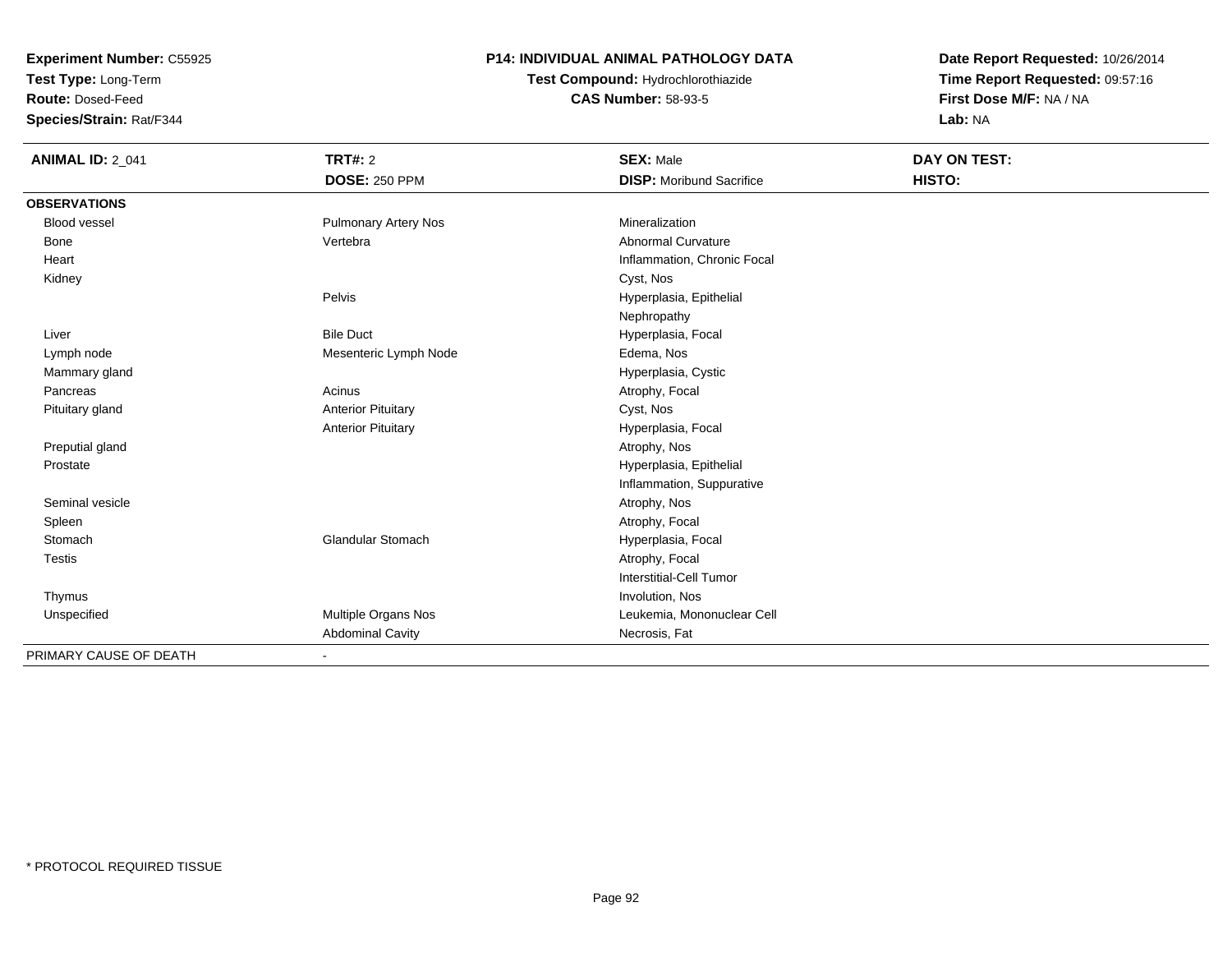**Test Type:** Long-Term

**Route:** Dosed-Feed

**Species/Strain:** Rat/F344

### **P14: INDIVIDUAL ANIMAL PATHOLOGY DATA**

## **Test Compound:** Hydrochlorothiazide**CAS Number:** 58-93-5

| <b>ANIMAL ID: 2_042</b> | <b>TRT#: 2</b>            | <b>SEX: Male</b>                | DAY ON TEST: |  |
|-------------------------|---------------------------|---------------------------------|--------------|--|
|                         | <b>DOSE: 250 PPM</b>      | <b>DISP: Terminal Sacrifice</b> | HISTO:       |  |
| <b>OBSERVATIONS</b>     |                           |                                 |              |  |
| Adrenal gland           | Medulla                   | Pheochromocytoma                |              |  |
| Heart                   |                           | Inflammation, Chronic Focal     |              |  |
| Intestine Large         | Cecum, Colon              | Edema, Nos                      |              |  |
| Kidney                  |                           | Cyst, Nos                       |              |  |
|                         | Pelvis                    | Hyperplasia, Epithelial         |              |  |
|                         |                           | Nephropathy                     |              |  |
|                         |                           | <b>Tubular-Cell Adenoma</b>     |              |  |
| Liver                   | Hepatocytes               | Cytoplasmic Change, Basophilic  |              |  |
|                         |                           | Degeneration, Cystic            |              |  |
|                         | <b>Bile Duct</b>          | Hyperplasia, Focal              |              |  |
|                         |                           | Necrosis, Focal                 |              |  |
| Mammary gland           |                           | Hyperplasia, Cystic             |              |  |
| Nasal cavity            |                           | Inflammation, Acute Focal       |              |  |
| Pituitary gland         | <b>Anterior Pituitary</b> | Cyst, Nos                       |              |  |
| Prostate                |                           | Inflammation, Suppurative       |              |  |
| Seminal vesicle         |                           | Atrophy, Nos                    |              |  |
| Spleen                  |                           | Atrophy, Diffuse                |              |  |
| Testis                  |                           | Atrophy, Focal                  |              |  |
|                         |                           | <b>Interstitial-Cell Tumor</b>  |              |  |
| Unspecified             | Multiple Organs Nos       | Mineralization                  |              |  |
| PRIMARY CAUSE OF DEATH  | $\blacksquare$            |                                 |              |  |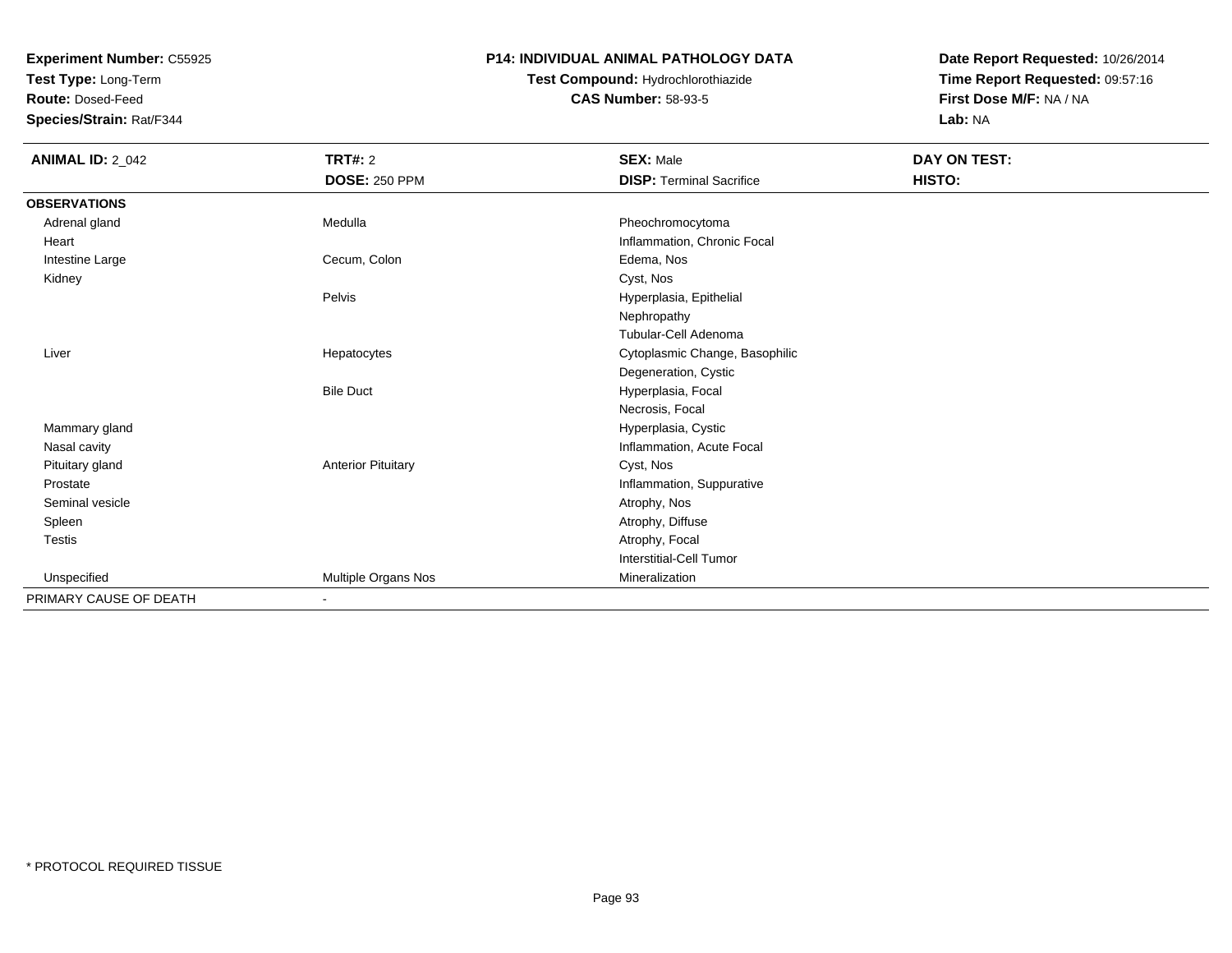**Test Type:** Long-Term

**Route:** Dosed-Feed

**Species/Strain:** Rat/F344

### **P14: INDIVIDUAL ANIMAL PATHOLOGY DATA**

**Test Compound:** Hydrochlorothiazide**CAS Number:** 58-93-5

| <b>ANIMAL ID: 2_043</b> | <b>TRT#: 2</b>       | <b>SEX: Male</b>                | DAY ON TEST: |
|-------------------------|----------------------|---------------------------------|--------------|
|                         | <b>DOSE: 250 PPM</b> | <b>DISP:</b> Moribund Sacrifice | HISTO:       |
| <b>OBSERVATIONS</b>     |                      |                                 |              |
| Bone                    |                      | Fibrous Osteodystrophy          |              |
| Epididymis              |                      | Degeneration, Nos               |              |
| Heart                   |                      | Inflammation, Chronic Focal     |              |
| Kidney                  |                      | Nephropathy                     |              |
| Liver                   | <b>Bile Duct</b>     | Hyperplasia, Focal              |              |
| Lung                    |                      | Edema, Nos                      |              |
|                         |                      | Hemorrhage                      |              |
|                         |                      | Inflammation, Chronic Focal     |              |
| Nasal cavity            |                      | Foreign Body, Nos               |              |
|                         |                      | Inflammation, Acute Focal       |              |
| Parathyroid gland       |                      | Hyperplasia, Nos                |              |
| Preputial gland         |                      | Atrophy, Nos                    |              |
| Seminal vesicle         |                      | Atrophy, Nos                    |              |
| Stomach                 | Forestomach          | Edema, Nos                      |              |
|                         | Forestomach          | Mineralization                  |              |
| Testis                  |                      | Atrophy, Focal                  |              |
|                         |                      | <b>Interstitial-Cell Tumor</b>  |              |
| Thymus                  |                      | Involution, Nos                 |              |
| Unspecified             | Multiple Organs Nos  | Mineralization                  |              |
| PRIMARY CAUSE OF DEATH  | $\blacksquare$       |                                 |              |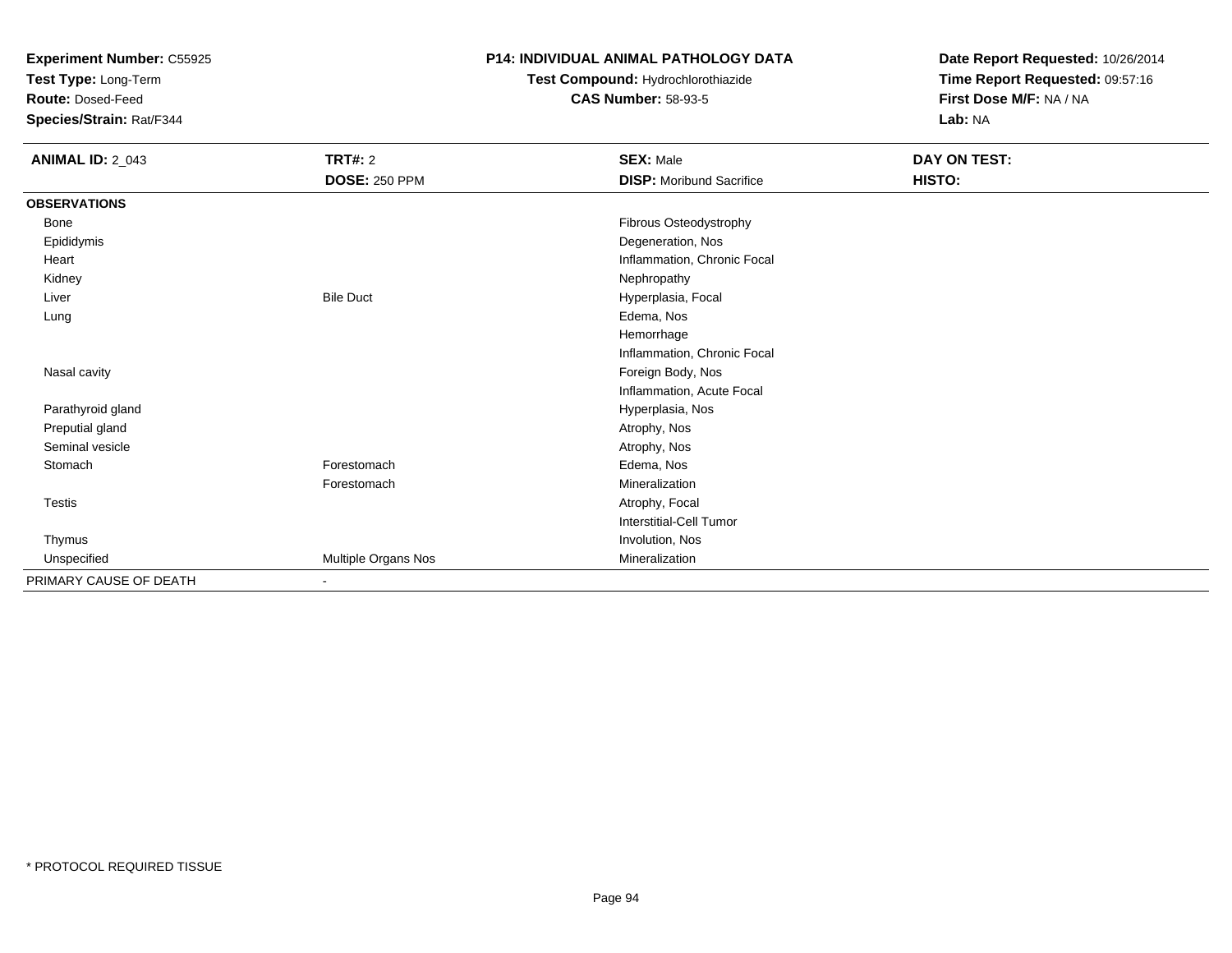**Test Type:** Long-Term

**Route:** Dosed-Feed

**Species/Strain:** Rat/F344

### **P14: INDIVIDUAL ANIMAL PATHOLOGY DATA**

# **Test Compound:** Hydrochlorothiazide**CAS Number:** 58-93-5

| <b>ANIMAL ID: 2_044</b> | TRT#: 2              | <b>SEX: Male</b>                | DAY ON TEST: |  |
|-------------------------|----------------------|---------------------------------|--------------|--|
|                         | <b>DOSE: 250 PPM</b> | <b>DISP:</b> Moribund Sacrifice | HISTO:       |  |
| <b>OBSERVATIONS</b>     |                      |                                 |              |  |
| Adrenal gland           | <b>Cortex Nos</b>    | Congestion, Nos                 |              |  |
| Blood vessel            | Pulmonary Artery Nos | Mineralization                  |              |  |
| Heart                   |                      | Inflammation, Chronic Focal     |              |  |
| Kidney                  |                      | Nephropathy                     |              |  |
| Liver                   | Hepatocytes          | Cytoplasmic Vacuolization       |              |  |
|                         |                      | Degeneration, Cystic            |              |  |
|                         | <b>Bile Duct</b>     | Hyperplasia, Focal              |              |  |
| Lung                    |                      | Alveolar Macrophages            |              |  |
|                         |                      | Hemorrhage                      |              |  |
|                         |                      | Inflammation, Chronic Focal     |              |  |
|                         |                      | Pigmentation, Nos               |              |  |
| Pituitary gland         | Intermedia           | Cyst, Nos                       |              |  |
| Preputial gland         |                      | Atrophy, Nos                    |              |  |
| Salivary gland          |                      | Atrophy, Focal                  |              |  |
| Seminal vesicle         |                      | Atrophy, Nos                    |              |  |
| <b>Testis</b>           |                      | Atrophy, Focal                  |              |  |
|                         |                      | Hyperplasia, Interstitial Cell  |              |  |
|                         |                      | Mineralization                  |              |  |
| Thymus                  |                      | Involution, Nos                 |              |  |
| Thyroid                 |                      | Pigmentation, Nos               |              |  |
| Unspecified             | Multiple Organs Nos  | Leukemia, Mononuclear Cell      |              |  |
| PRIMARY CAUSE OF DEATH  | $\blacksquare$       |                                 |              |  |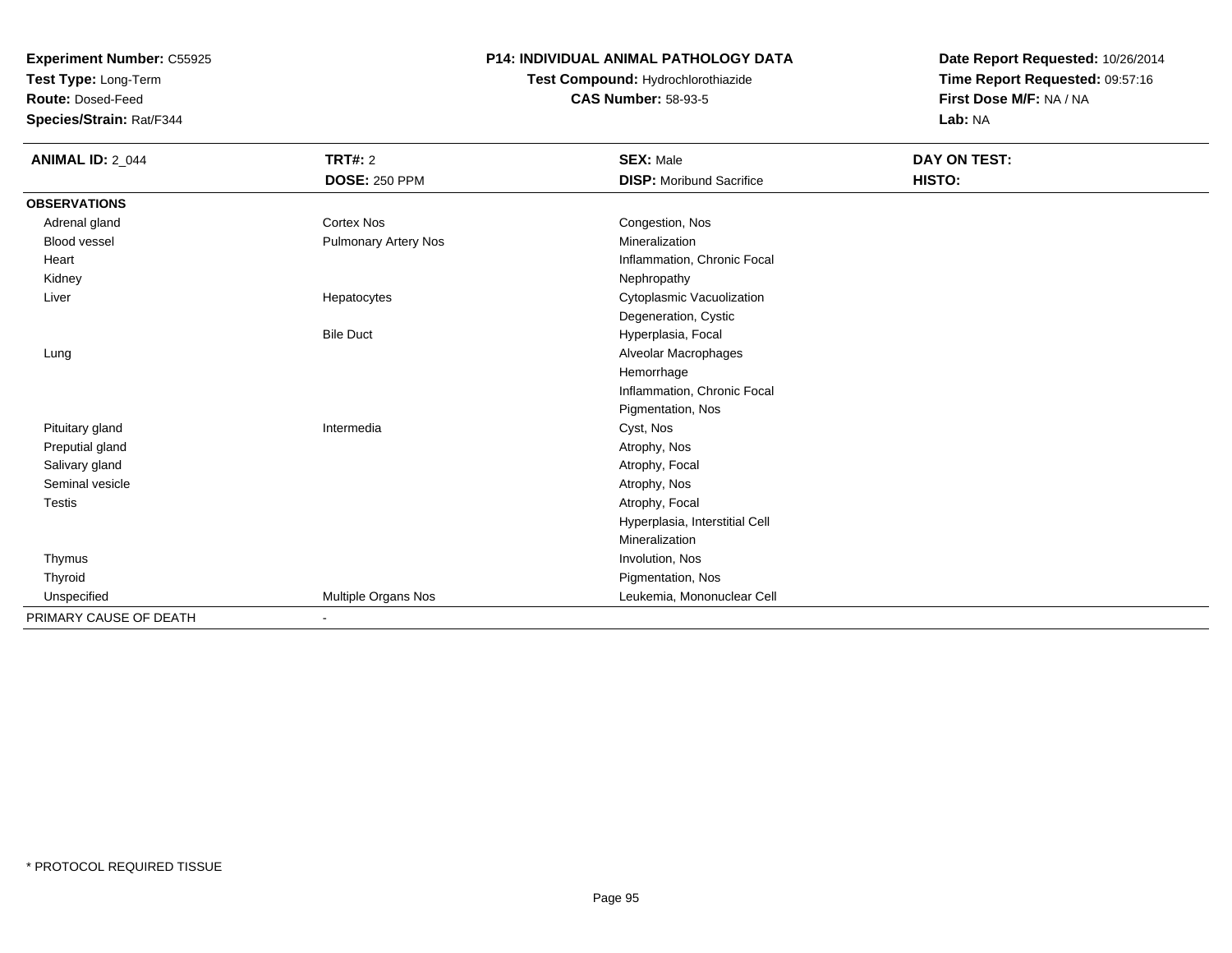**Test Type:** Long-Term

**Route:** Dosed-Feed

**Species/Strain:** Rat/F344

### **P14: INDIVIDUAL ANIMAL PATHOLOGY DATA**

# **Test Compound:** Hydrochlorothiazide**CAS Number:** 58-93-5

| <b>ANIMAL ID: 2_045</b> | <b>TRT#: 2</b>               | <b>SEX: Male</b>                | DAY ON TEST: |  |
|-------------------------|------------------------------|---------------------------------|--------------|--|
|                         | <b>DOSE: 250 PPM</b>         | <b>DISP:</b> Moribund Sacrifice | HISTO:       |  |
| <b>OBSERVATIONS</b>     |                              |                                 |              |  |
| Adrenal gland           | Cortex Nos                   | Hyperplasia, Focal              |              |  |
|                         | Medulla                      | Pheochromocytoma                |              |  |
| <b>Bone</b>             |                              | Fibrous Osteodystrophy          |              |  |
| Epididymis              |                              | Degeneration, Nos               |              |  |
| Eye                     | Retina                       | Atrophy, Diffuse                |              |  |
|                         | <b>Crystalline Lens</b>      | Degeneration, Nos               |              |  |
| Heart                   |                              | Inflammation, Chronic Focal     |              |  |
| <b>Intestine Small</b>  | <b>Ileum</b>                 | Inflammation, Acute Focal       |              |  |
| Kidney                  |                              | Cyst, Nos                       |              |  |
|                         | Pelvis                       | Hyperplasia, Epithelial         |              |  |
|                         |                              | Nephropathy                     |              |  |
| Liver                   | Hepatocytes                  | Cytoplasmic Change, Basophilic  |              |  |
|                         |                              | Degeneration, Cystic            |              |  |
|                         | <b>Bile Duct</b>             | Hyperplasia, Focal              |              |  |
| Pancreas                | Acinus                       | Atrophy, Focal                  |              |  |
| Parathyroid gland       |                              | Hyperplasia, Nos                |              |  |
| Pituitary gland         | <b>Anterior Pituitary</b>    | Hyperplasia, Focal              |              |  |
| Preputial gland         |                              | Atrophy, Nos                    |              |  |
| Seminal vesicle         |                              | Atrophy, Nos                    |              |  |
| <b>Testis</b>           |                              | Atrophy, Focal                  |              |  |
|                         |                              | <b>Interstitial-Cell Tumor</b>  |              |  |
| Thymus                  |                              | Involution, Nos                 |              |  |
| Unspecified             | Multiple Organs Nos          | Mineralization                  |              |  |
| PRIMARY CAUSE OF DEATH  | $\qquad \qquad \blacksquare$ |                                 |              |  |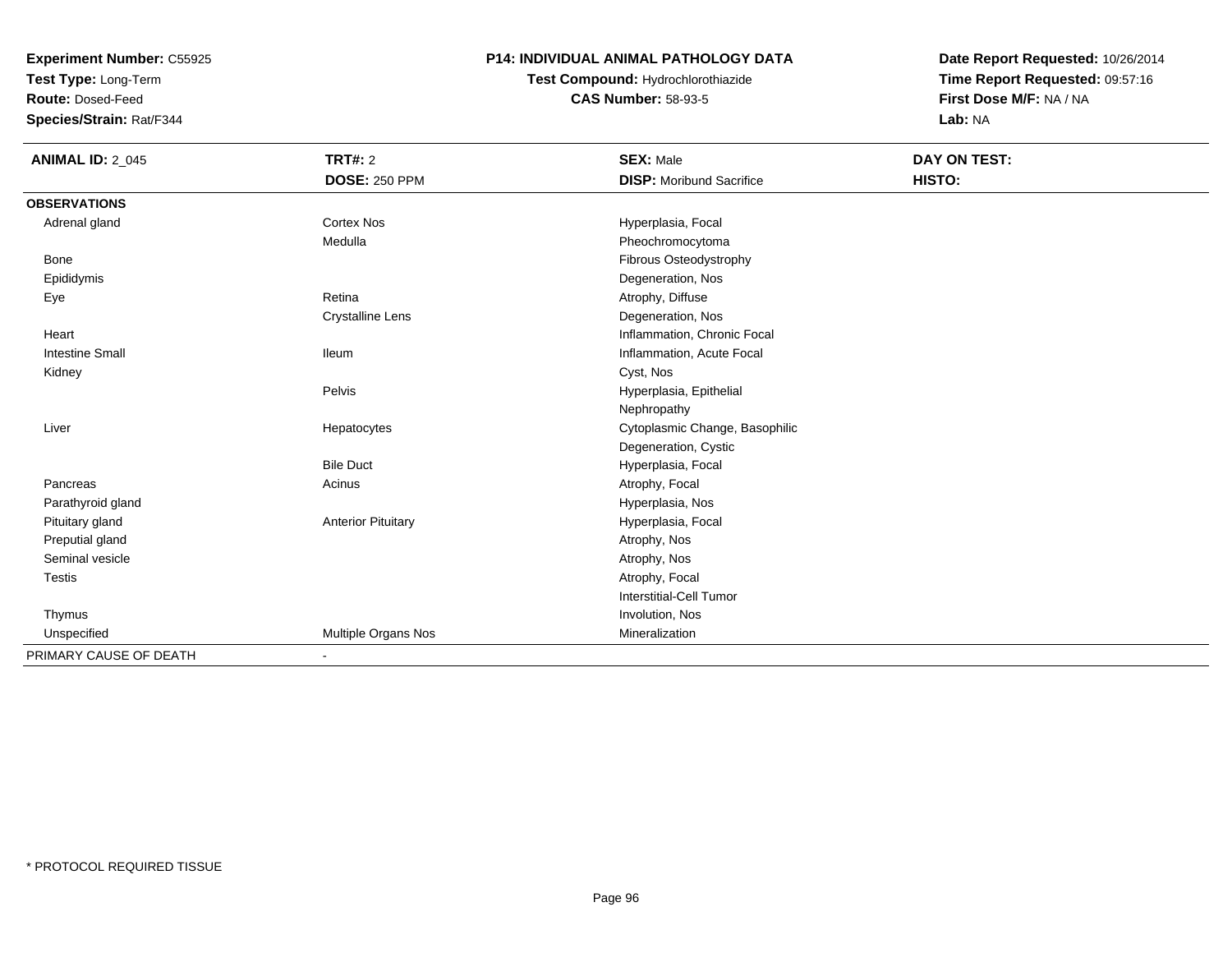**Test Type:** Long-Term

**Route:** Dosed-Feed

**Species/Strain:** Rat/F344

### **P14: INDIVIDUAL ANIMAL PATHOLOGY DATA**

# **Test Compound:** Hydrochlorothiazide**CAS Number:** 58-93-5

| <b>ANIMAL ID: 2_046</b> | <b>TRT#: 2</b>              | <b>SEX: Male</b>            | <b>DAY ON TEST:</b> |
|-------------------------|-----------------------------|-----------------------------|---------------------|
|                         | <b>DOSE: 250 PPM</b>        | <b>DISP: Natural Death</b>  | HISTO:              |
| <b>OBSERVATIONS</b>     |                             |                             |                     |
| Adrenal gland           | Medulla                     | Pheochromocytoma            |                     |
| <b>Blood vessel</b>     | <b>Pulmonary Artery Nos</b> | Mineralization              |                     |
| <b>Brain</b>            | Meninges                    | Thrombosis, Nos             |                     |
| Epididymis              |                             | Degeneration, Nos           |                     |
| Eye                     | <b>Nasolacrimal Duct</b>    | Hemorrhage                  |                     |
|                         | <b>Nasolacrimal Duct</b>    | Inflammation, Acute Focal   |                     |
| Heart                   | Atrium                      | Dilatation, Nos             |                     |
|                         |                             | Inflammation, Chronic Focal |                     |
| Kidney                  |                             | Nephropathy                 |                     |
| Liver                   |                             | Congestion, Nos             |                     |
|                         |                             | Degeneration, Cystic        |                     |
|                         | <b>Bile Duct</b>            | Hyperplasia, Focal          |                     |
| Lung                    |                             | Congestion, Nos             |                     |
|                         |                             | Pigmentation, Nos           |                     |
| Pituitary gland         | <b>Anterior Pituitary</b>   | Congestion, Nos             |                     |
| Preputial gland         |                             | Atrophy, Nos                |                     |
| Seminal vesicle         |                             | Atrophy, Nos                |                     |
| Spleen                  |                             | Congestion, Nos             |                     |
| Testis                  |                             | Atrophy, Diffuse            |                     |
|                         |                             | Atrophy, Focal              |                     |
|                         |                             | Interstitial-Cell Tumor     |                     |
|                         |                             | Mineralization              |                     |
| Unspecified             | Groin                       | Hemorrhage                  |                     |
|                         | Multiple Organs Nos         | Leukemia, Mononuclear Cell  |                     |
| PRIMARY CAUSE OF DEATH  | ٠                           |                             |                     |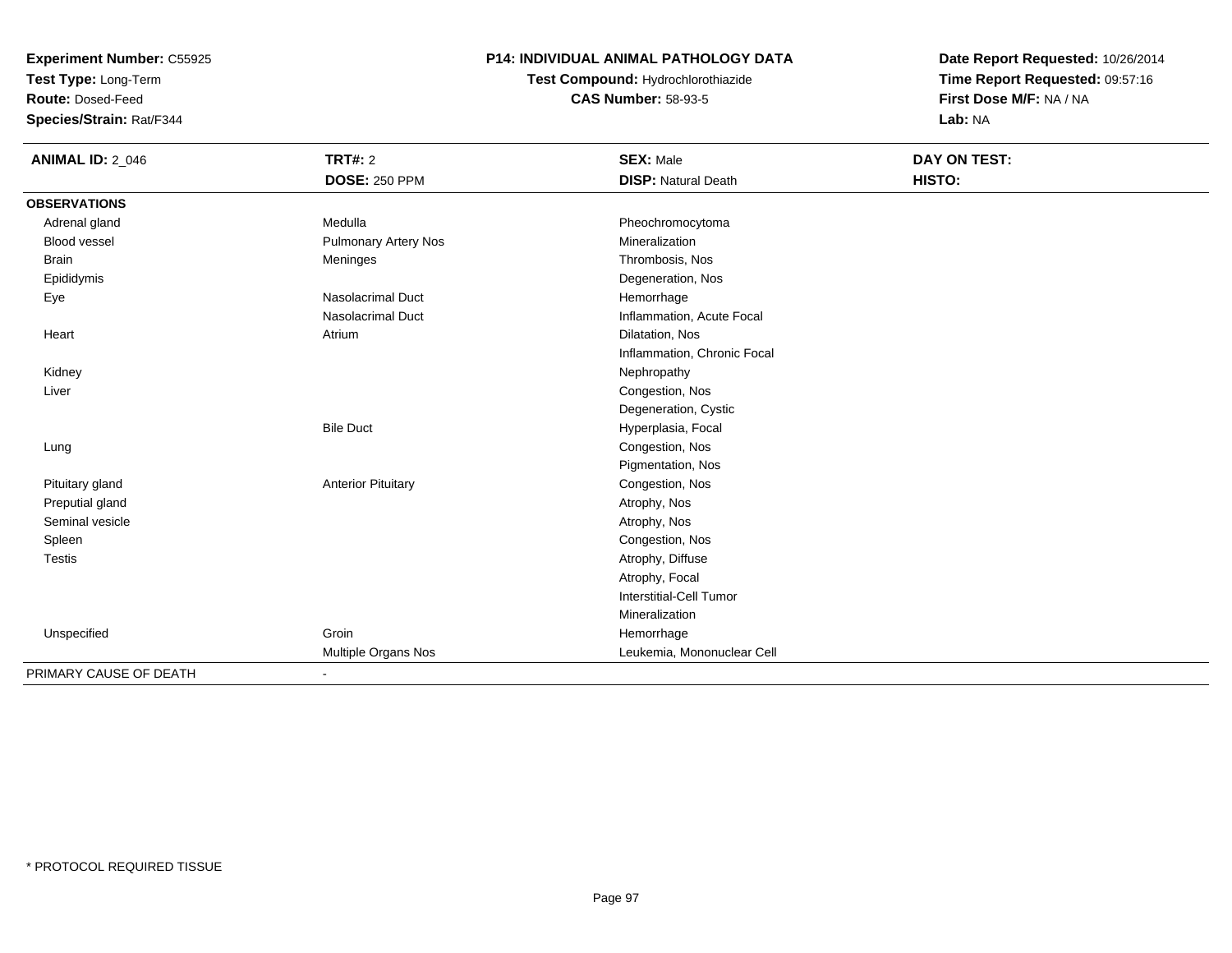**Test Type:** Long-Term

**Route:** Dosed-Feed

**Species/Strain:** Rat/F344

### **P14: INDIVIDUAL ANIMAL PATHOLOGY DATA**

# **Test Compound:** Hydrochlorothiazide**CAS Number:** 58-93-5

| <b>ANIMAL ID: 2_047</b> | <b>TRT#:</b> 2       | <b>SEX: Male</b>            | DAY ON TEST: |  |
|-------------------------|----------------------|-----------------------------|--------------|--|
|                         | <b>DOSE: 250 PPM</b> | <b>DISP: Natural Death</b>  | HISTO:       |  |
| <b>OBSERVATIONS</b>     |                      |                             |              |  |
| Adrenal gland           | <b>Cortex Nos</b>    | Cytoplasmic Vacuolization   |              |  |
|                         | Medulla              | Hyperplasia, Nos            |              |  |
| Bone                    |                      | Fibrous Osteodystrophy      |              |  |
| Epididymis              |                      | Degeneration, Nos           |              |  |
| Heart                   |                      | Inflammation, Chronic Focal |              |  |
| Kidney                  |                      | Cyst, Nos                   |              |  |
|                         | Pelvis               | Hyperplasia, Epithelial     |              |  |
|                         |                      | Nephropathy                 |              |  |
| Liver                   |                      | Degeneration, Cystic        |              |  |
|                         | <b>Bile Duct</b>     | Hyperplasia, Focal          |              |  |
| Pancreas                | Acinus               | Atrophy, Focal              |              |  |
| Parathyroid gland       |                      | Hyperplasia, Nos            |              |  |
| Preputial gland         |                      | Atrophy, Nos                |              |  |
| Testis                  |                      | Atrophy, Focal              |              |  |
|                         |                      | Interstitial-Cell Tumor     |              |  |
| Unspecified             | Multiple Organs Nos  | Mineralization              |              |  |
| PRIMARY CAUSE OF DEATH  |                      |                             |              |  |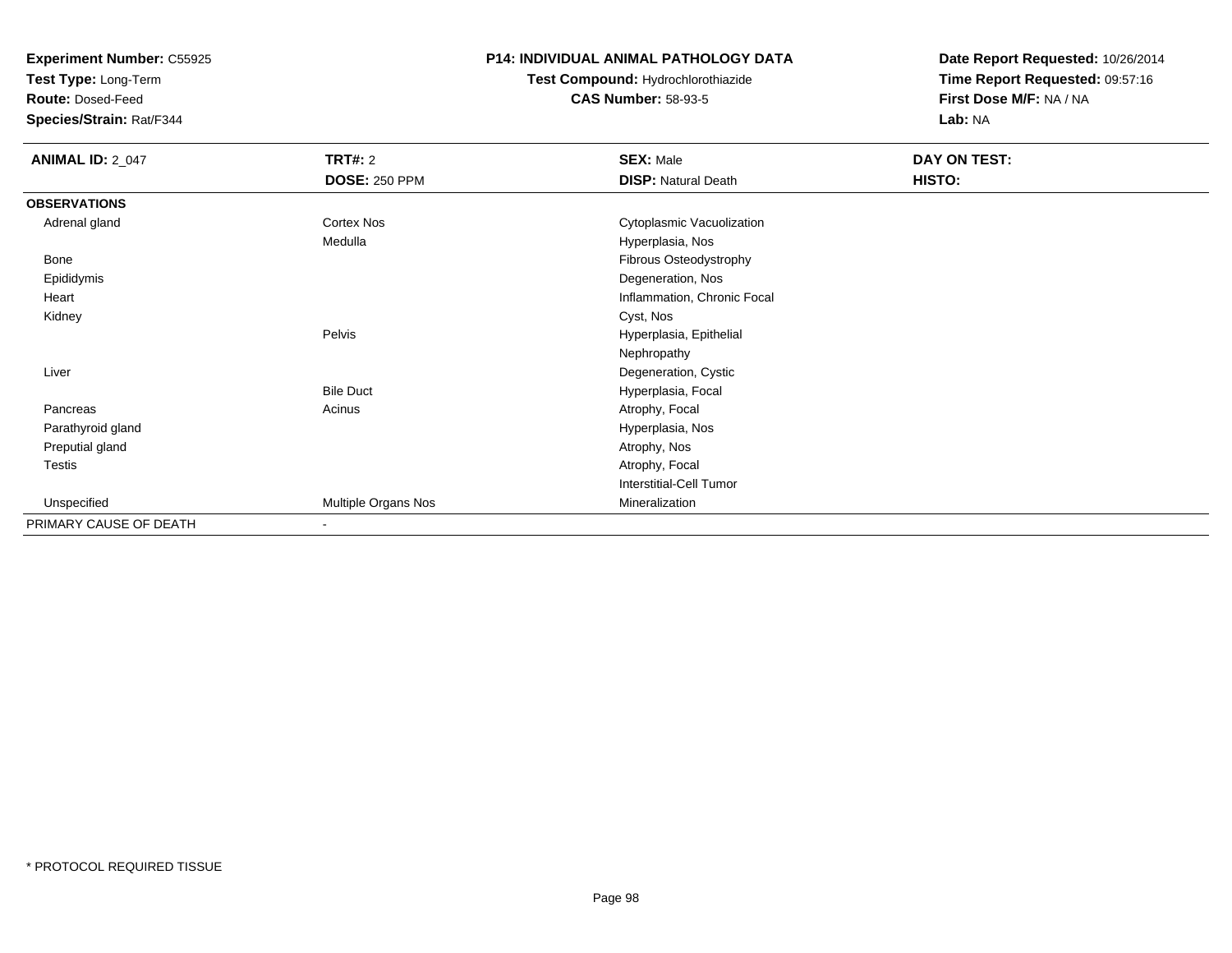**Test Type:** Long-Term

**Route:** Dosed-Feed

**Species/Strain:** Rat/F344

### **P14: INDIVIDUAL ANIMAL PATHOLOGY DATA**

# **Test Compound:** Hydrochlorothiazide**CAS Number:** 58-93-5

| <b>ANIMAL ID: 2_049</b> | <b>TRT#: 2</b>              | <b>SEX: Male</b>                | DAY ON TEST: |
|-------------------------|-----------------------------|---------------------------------|--------------|
|                         | <b>DOSE: 250 PPM</b>        | <b>DISP:</b> Moribund Sacrifice | HISTO:       |
| <b>OBSERVATIONS</b>     |                             |                                 |              |
| Adrenal gland           | <b>Cortex Nos</b>           | Necrosis, Focal                 |              |
| Blood vessel            | <b>Pulmonary Artery Nos</b> | Mineralization                  |              |
| Bone marrow             |                             | Hyperplasia, Hematopoietic      |              |
| Epididymis              |                             | Degeneration, Nos               |              |
| Eye                     | Sclera                      | Mineralization                  |              |
| Heart                   |                             | Inflammation, Chronic Focal     |              |
| Kidney                  |                             | Nephropathy                     |              |
|                         |                             | Pigmentation, Nos               |              |
| Liver                   | Hepatocytes                 | Cytoplasmic Vacuolization       |              |
|                         |                             | Hematopoiesis                   |              |
|                         | <b>Bile Duct</b>            | Hyperplasia, Focal              |              |
|                         |                             | Inflammation, Chronic Focal     |              |
|                         |                             | Necrosis, Focal                 |              |
| Lung                    |                             | Alveolar Macrophages            |              |
| Lymph node              | Mesenteric Lymph Node       | Histiocytosis                   |              |
| Pancreas                | Acinus                      | Atrophy, Focal                  |              |
|                         |                             | Inflammation, Chronic Focal     |              |
| Pituitary gland         | <b>Anterior Pituitary</b>   | Hyperplasia, Focal              |              |
| Preputial gland         |                             | Atrophy, Nos                    |              |
| Seminal vesicle         |                             | Atrophy, Nos                    |              |
| Skin                    |                             | Keratoacanthoma                 |              |
| Spleen                  |                             | Hematopoiesis                   |              |
| Testis                  |                             | Atrophy, Focal                  |              |
|                         |                             | <b>Interstitial-Cell Tumor</b>  |              |
|                         | Tunica Vaginalis            | Mesothelioma, Nos               |              |
| Thymus                  |                             | Involution, Nos                 |              |
| Unspecified             | <b>Abdominal Cavity</b>     | Mesothelioma, Nos               |              |
| PRIMARY CAUSE OF DEATH  | $\blacksquare$              |                                 |              |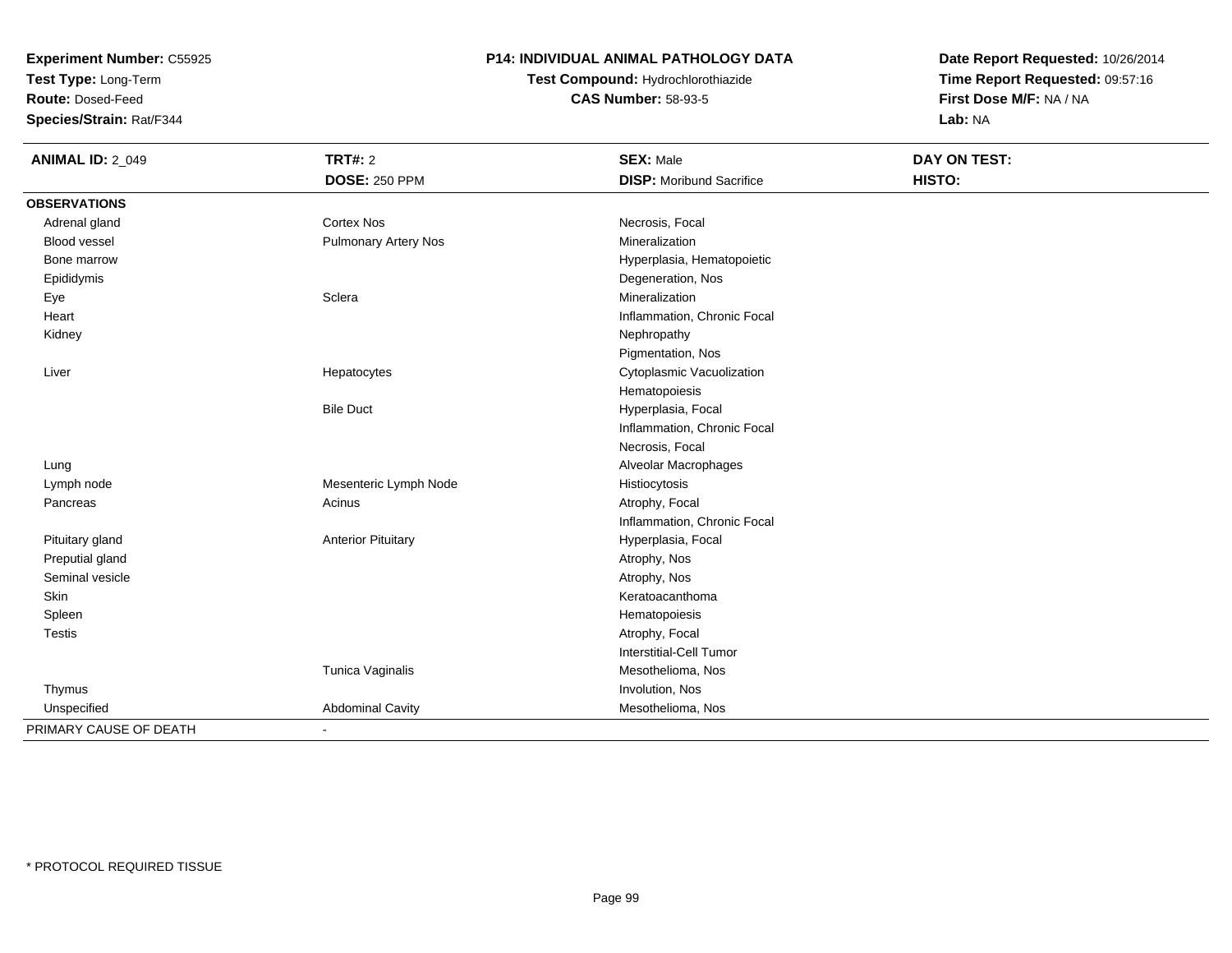**Test Type:** Long-Term

**Route:** Dosed-Feed

**Species/Strain:** Rat/F344

### **P14: INDIVIDUAL ANIMAL PATHOLOGY DATA**

**Test Compound:** Hydrochlorothiazide**CAS Number:** 58-93-5

| <b>ANIMAL ID: 2_050</b> | TRT#: 2                     | <b>SEX: Male</b>                | DAY ON TEST: |  |
|-------------------------|-----------------------------|---------------------------------|--------------|--|
|                         | <b>DOSE: 250 PPM</b>        | <b>DISP:</b> Moribund Sacrifice | HISTO:       |  |
| <b>OBSERVATIONS</b>     |                             |                                 |              |  |
| Adrenal gland           | <b>Cortex Nos</b>           | Degeneration, Nos               |              |  |
|                         | Medulla                     | Pheochromocytoma                |              |  |
| Blood vessel            | <b>Pulmonary Artery Nos</b> | Mineralization                  |              |  |
| Epididymis              |                             | Degeneration, Nos               |              |  |
| Heart                   |                             | Inflammation, Chronic Focal     |              |  |
|                         | Atrium                      | Thrombosis, Nos                 |              |  |
| Intestine Large         | Cecum, Colon                | Inflammation, Acute Focal       |              |  |
| <b>Intestine Small</b>  | <b>Ileum</b>                | Inflammation, Acute Focal       |              |  |
| Kidney                  |                             | Cyst, Nos                       |              |  |
|                         |                             | Nephropathy                     |              |  |
| Liver                   | <b>Bile Duct</b>            | Hyperplasia, Focal              |              |  |
| Lung                    |                             | Pigmentation, Nos               |              |  |
| Nasal cavity            |                             | Inflammation, Acute Focal       |              |  |
| Pancreas                | Acinus                      | Atrophy, Focal                  |              |  |
| Preputial gland         |                             | Atrophy, Nos                    |              |  |
|                         |                             | Cyst, Nos                       |              |  |
| Prostate                |                             | Hyperplasia, Epithelial         |              |  |
|                         |                             | Inflammation, Suppurative       |              |  |
| Seminal vesicle         |                             | Atrophy, Nos                    |              |  |
| <b>Testis</b>           |                             | Atrophy, Diffuse                |              |  |
|                         |                             | <b>Interstitial-Cell Tumor</b>  |              |  |
| Thymus                  |                             | Involution, Nos                 |              |  |
| Thyroid                 |                             | C-Cell Adenoma                  |              |  |
| Unspecified             | Multiple Organs Nos         | Leukemia, Mononuclear Cell      |              |  |
| PRIMARY CAUSE OF DEATH  |                             |                                 |              |  |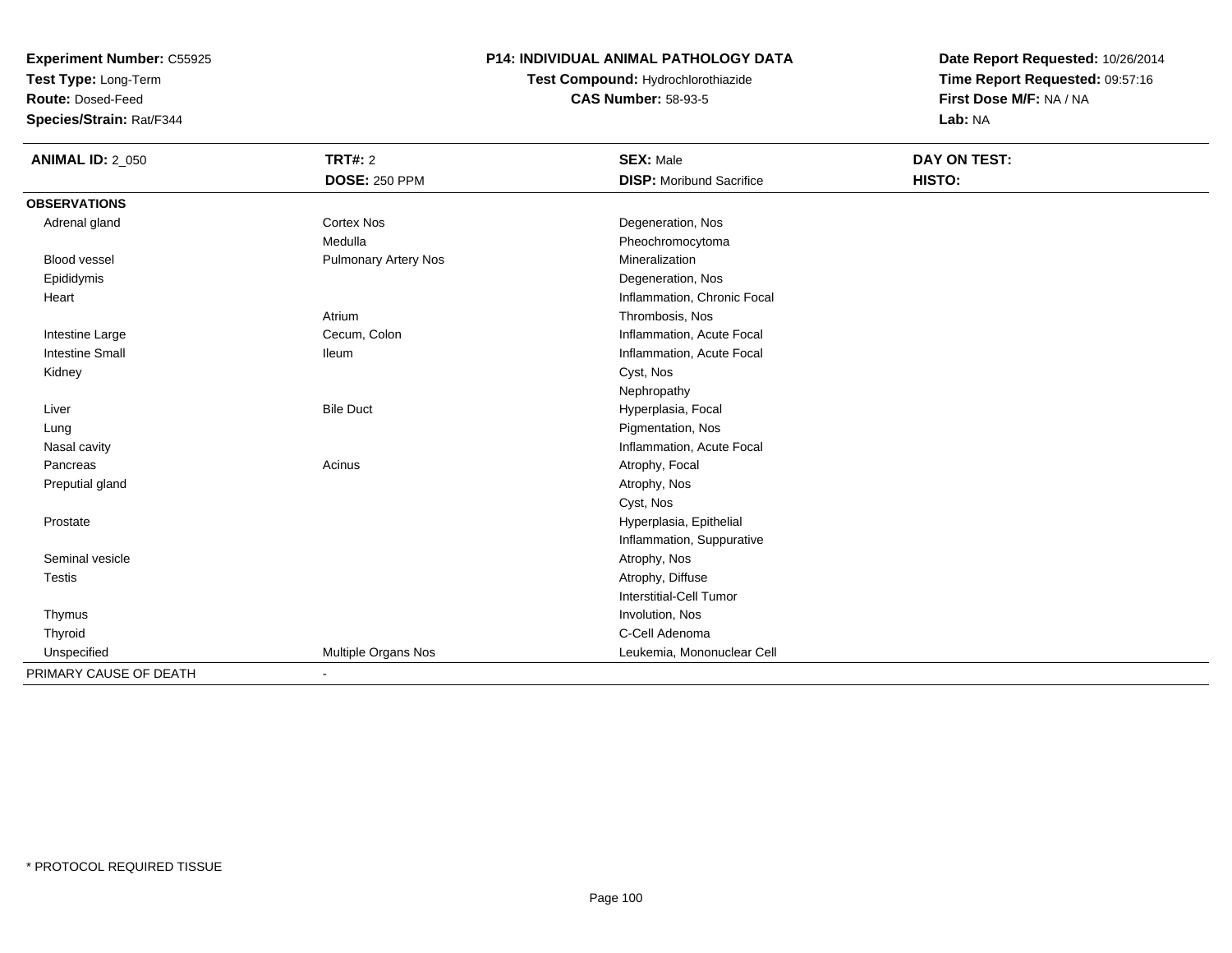**Test Type:** Long-Term

**Route:** Dosed-Feed

**Species/Strain:** Rat/F344

### **P14: INDIVIDUAL ANIMAL PATHOLOGY DATA**

# **Test Compound:** Hydrochlorothiazide**CAS Number:** 58-93-5

| <b>ANIMAL ID: 3_001</b> | <b>TRT#: 3</b>            | <b>SEX: Male</b>                | <b>DAY ON TEST:</b> |  |
|-------------------------|---------------------------|---------------------------------|---------------------|--|
|                         | <b>DOSE: 500 PPM</b>      | <b>DISP:</b> Moribund Sacrifice | HISTO:              |  |
| <b>OBSERVATIONS</b>     |                           |                                 |                     |  |
| Adrenal gland           | <b>Cortex Nos</b>         | Hyperplasia, Focal              |                     |  |
| Bone                    |                           | Fibrous Osteodystrophy          |                     |  |
| Harderian gland         | Hardarian Gland           | Hyperplasia, Nos                |                     |  |
| Heart                   |                           | Inflammation, Chronic Focal     |                     |  |
| Intestine Large         | Cecum, Colon              | Inflammation, Acute Focal       |                     |  |
| Kidney                  |                           | Cyst, Nos                       |                     |  |
|                         | Pelvis                    | Hyperplasia, Epithelial         |                     |  |
|                         |                           | Nephropathy                     |                     |  |
| Liver                   | Hepatocytes               | Cytoplasmic Change, Basophilic  |                     |  |
|                         |                           | Degeneration, Cystic            |                     |  |
|                         | <b>Bile Duct</b>          | Hyperplasia, Focal              |                     |  |
| Lung                    |                           | Inflammation, Chronic Focal     |                     |  |
| Nasal cavity            |                           | Inflammation, Acute Focal       |                     |  |
| Pancreas                | Acinus                    | Atrophy, Focal                  |                     |  |
| Parathyroid gland       |                           | Hyperplasia, Nos                |                     |  |
| Pituitary gland         | <b>Anterior Pituitary</b> | Congestion, Nos                 |                     |  |
|                         | <b>Anterior Pituitary</b> | Hyperplasia, Focal              |                     |  |
| Preputial gland         |                           | Adenoma, Nos                    |                     |  |
| Seminal vesicle         |                           | Atrophy, Nos                    |                     |  |
| <b>Testis</b>           |                           | Atrophy, Focal                  |                     |  |
|                         |                           | <b>Interstitial-Cell Tumor</b>  |                     |  |
| Thymus                  |                           | Involution, Nos                 |                     |  |
| Unspecified             | Multiple Organs Nos       | Mineralization                  |                     |  |
|                         | <b>Abdominal Cavity</b>   | Necrosis, Fat                   |                     |  |
| PRIMARY CAUSE OF DEATH  |                           |                                 |                     |  |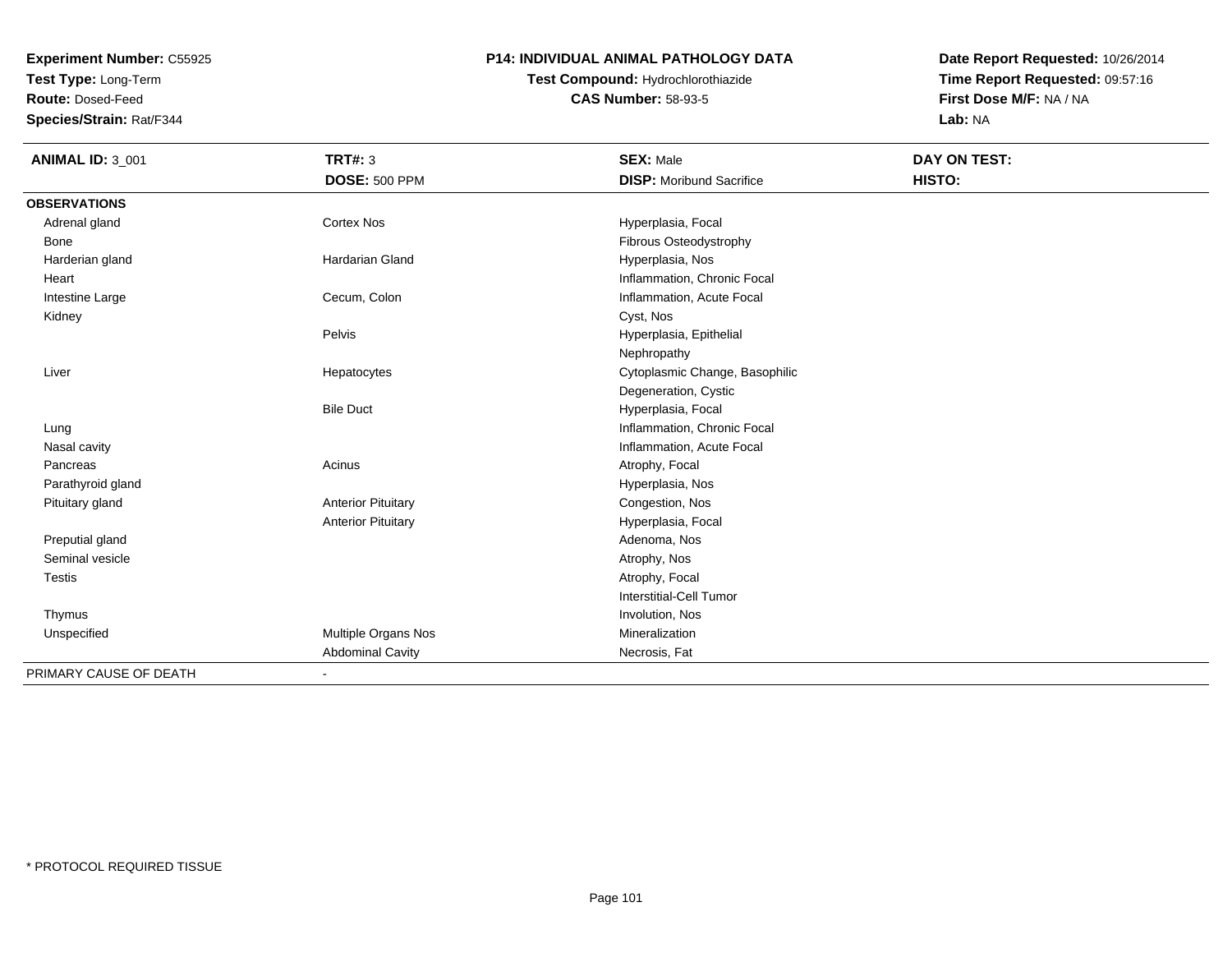**Test Type:** Long-Term

**Route:** Dosed-Feed

**Species/Strain:** Rat/F344

### **P14: INDIVIDUAL ANIMAL PATHOLOGY DATA**

# **Test Compound:** Hydrochlorothiazide**CAS Number:** 58-93-5

| <b>ANIMAL ID: 3_002</b> | <b>TRT#: 3</b><br><b>DOSE: 500 PPM</b> | <b>SEX: Male</b><br><b>DISP: Natural Death</b> | DAY ON TEST:<br>HISTO: |
|-------------------------|----------------------------------------|------------------------------------------------|------------------------|
| <b>OBSERVATIONS</b>     |                                        |                                                |                        |
| Adrenal gland           | Medulla                                | Pheochromocytoma                               |                        |
| <b>Bone</b>             |                                        | Fibrous Osteodystrophy                         |                        |
| Harderian gland         | Hardarian Gland                        | Inflammation, Chronic Focal                    |                        |
| Heart                   |                                        | Inflammation, Chronic Focal                    |                        |
| Kidney                  | Pelvis                                 | Hyperplasia, Epithelial                        |                        |
|                         |                                        | Nephropathy                                    |                        |
| Liver                   | Hepatocytes                            | Clear-Cell Change                              |                        |
|                         |                                        | Congestion, Nos                                |                        |
|                         | Hepatocytes                            | Cytoplasmic Change, Basophilic                 |                        |
|                         | <b>Bile Duct</b>                       | Hyperplasia, Focal                             |                        |
| Lung                    |                                        | Congestion, Nos                                |                        |
| Lymph node              | Mandibular Lymph Node                  | Congestion, Nos                                |                        |
| Parathyroid gland       |                                        | Hyperplasia, Nos                               |                        |
| Pituitary gland         | Intermedia                             | Hyperplasia, Focal                             |                        |
| Preputial gland         |                                        | Atrophy, Nos                                   |                        |
| Prostate                |                                        | Hyperplasia, Epithelial                        |                        |
| Seminal vesicle         |                                        | Atrophy, Nos                                   |                        |
| Stomach                 | Forestomach                            | Hyperplasia, Epithelial                        |                        |
| <b>Testis</b>           |                                        | Atrophy, Diffuse                               |                        |
|                         |                                        | Atrophy, Focal                                 |                        |
|                         |                                        | <b>Interstitial-Cell Tumor</b>                 |                        |
| Thymus                  |                                        | Involution, Nos                                |                        |
| Unspecified             | Multiple Organs Nos                    | Mineralization                                 |                        |
| Zymbal gland            |                                        | Adenoma, Nos                                   |                        |
| PRIMARY CAUSE OF DEATH  | $\overline{\phantom{0}}$               |                                                |                        |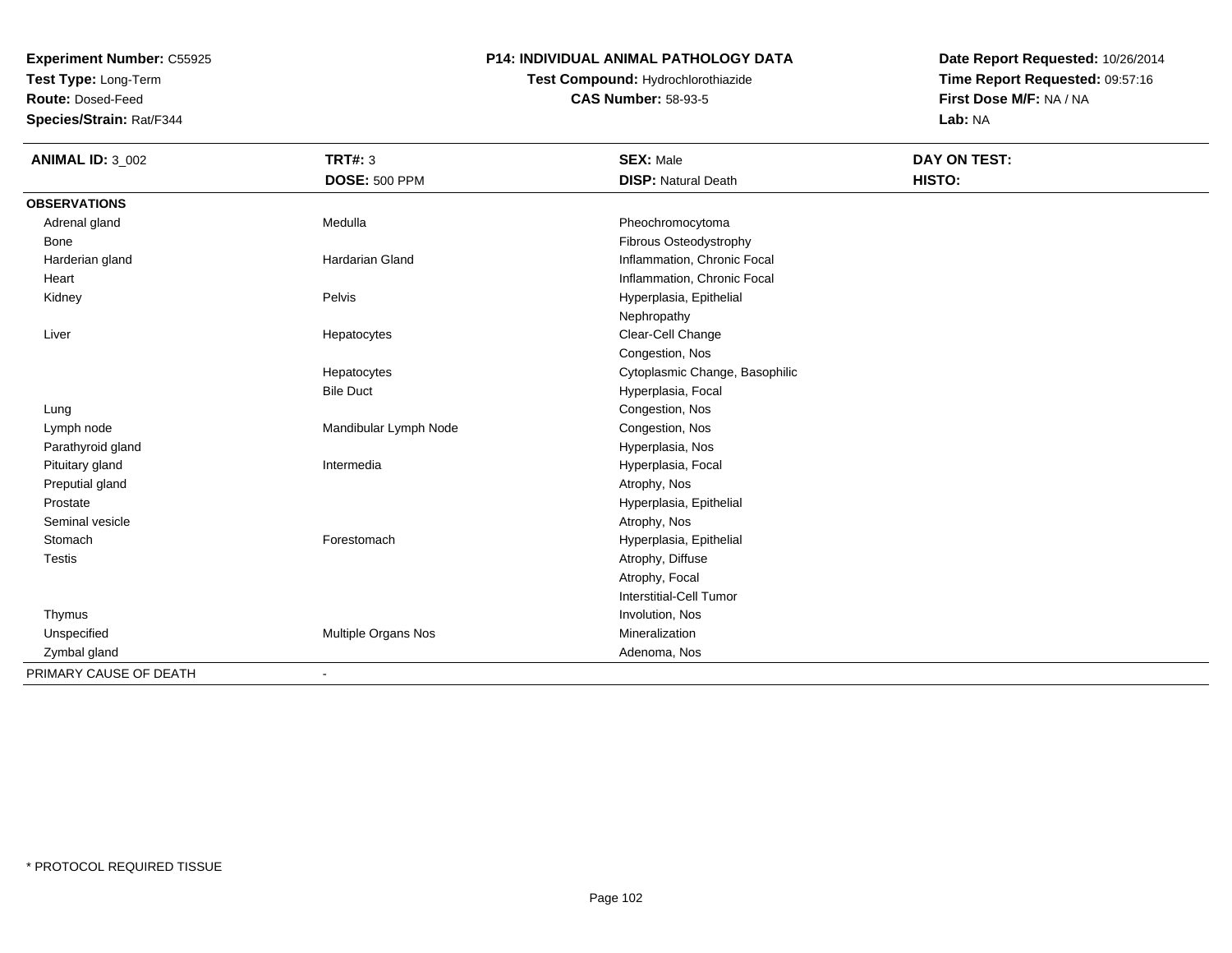**Test Type:** Long-Term

**Route:** Dosed-Feed

**Species/Strain:** Rat/F344

#### **P14: INDIVIDUAL ANIMAL PATHOLOGY DATA**

**Test Compound:** Hydrochlorothiazide**CAS Number:** 58-93-5

| <b>ANIMAL ID: 3_003</b> | <b>TRT#: 3</b>       | <b>SEX: Male</b>            | DAY ON TEST: |
|-------------------------|----------------------|-----------------------------|--------------|
|                         | <b>DOSE: 500 PPM</b> | <b>DISP: Natural Death</b>  | HISTO:       |
| <b>OBSERVATIONS</b>     |                      |                             |              |
| <b>Bone</b>             |                      | Fibrous Osteodystrophy      |              |
| Epididymis              |                      | Degeneration, Nos           |              |
| Heart                   |                      | Inflammation, Chronic Focal |              |
| Intestine Large         | Colon                | Mineralization              |              |
| Kidney                  | Pelvis               | Hyperplasia, Epithelial     |              |
|                         |                      | Nephropathy                 |              |
| Liver                   |                      | Necrosis, Focal             |              |
| Lung                    |                      | Congestion, Nos             |              |
| Nasal cavity            |                      | Inflammation, Acute Focal   |              |
| Pancreas                | Acinus               | Atrophy, Diffuse            |              |
| Parathyroid gland       |                      | Hyperplasia, Nos            |              |
| Preputial gland         |                      | Atrophy, Nos                |              |
| Seminal vesicle         |                      | Atrophy, Nos                |              |
| Stomach                 |                      | Mineralization              |              |
| Testis                  |                      | Atrophy, Focal              |              |
|                         |                      | Interstitial-Cell Tumor     |              |
| Thymus                  |                      | Involution, Nos             |              |
| Thyroid                 |                      | C-Cell Carcinoma            |              |
| Unspecified             | Diaphragm Nos        | Mineralization              |              |
|                         | Multiple Organs Nos  | Mineralization              |              |
| PRIMARY CAUSE OF DEATH  |                      |                             |              |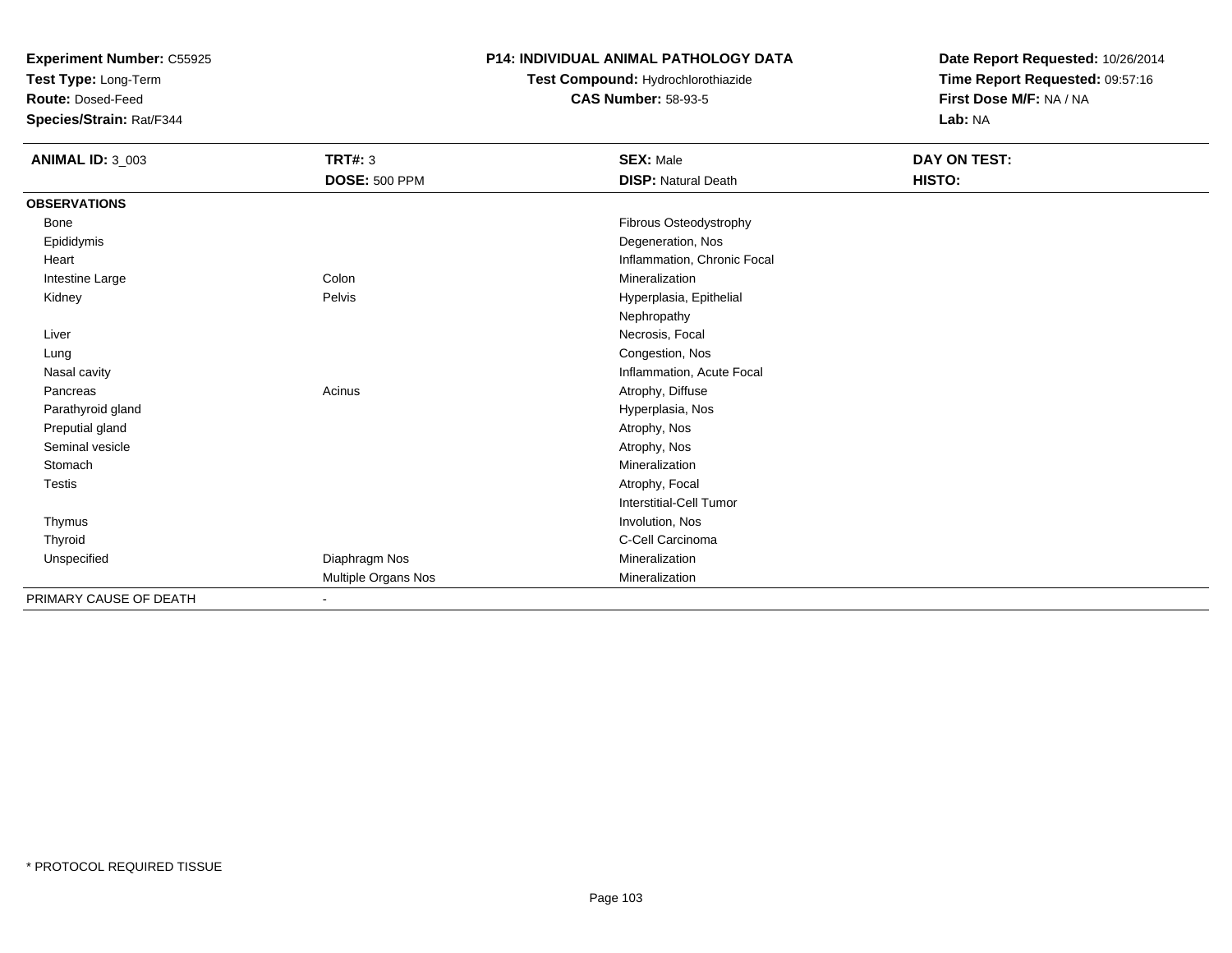**Test Type:** Long-Term

**Route:** Dosed-Feed

**Species/Strain:** Rat/F344

### **P14: INDIVIDUAL ANIMAL PATHOLOGY DATA**

# **Test Compound:** Hydrochlorothiazide**CAS Number:** 58-93-5

| ANIMAL ID: 3_004       | <b>TRT#: 3</b>            | <b>SEX: Male</b>                | DAY ON TEST: |
|------------------------|---------------------------|---------------------------------|--------------|
|                        | <b>DOSE: 500 PPM</b>      | <b>DISP:</b> Moribund Sacrifice | HISTO:       |
| <b>OBSERVATIONS</b>    |                           |                                 |              |
| Bone                   |                           | Fibrous Osteodystrophy          |              |
| Heart                  |                           | Inflammation, Chronic Focal     |              |
| Kidney                 |                           | Cyst, Nos                       |              |
|                        | Pelvis                    | Hyperplasia, Epithelial         |              |
|                        |                           | Nephropathy                     |              |
| Liver                  |                           | <b>Abnormal Curvature</b>       |              |
|                        | Hepatocytes               | Cytoplasmic Change, Basophilic  |              |
| Lung                   |                           | Hemorrhage                      |              |
| Mammary gland          |                           | Hyperplasia, Cystic             |              |
| Pancreas               | Acinus                    | Atrophy, Focal                  |              |
| Parathyroid gland      |                           | Hyperplasia, Nos                |              |
| Pituitary gland        | <b>Anterior Pituitary</b> | Hyperplasia, Focal              |              |
| Preputial gland        |                           | Atrophy, Nos                    |              |
| Seminal vesicle        |                           | Atrophy, Nos                    |              |
| Stomach                |                           | Mineralization                  |              |
| <b>Testis</b>          |                           | Atrophy, Focal                  |              |
|                        |                           | Interstitial-Cell Tumor         |              |
| Thymus                 |                           | Involution, Nos                 |              |
| Thyroid                |                           | Hyperplasia, C Cell             |              |
| Unspecified            | Multiple Organs Nos       | Mineralization                  |              |
| PRIMARY CAUSE OF DEATH |                           |                                 |              |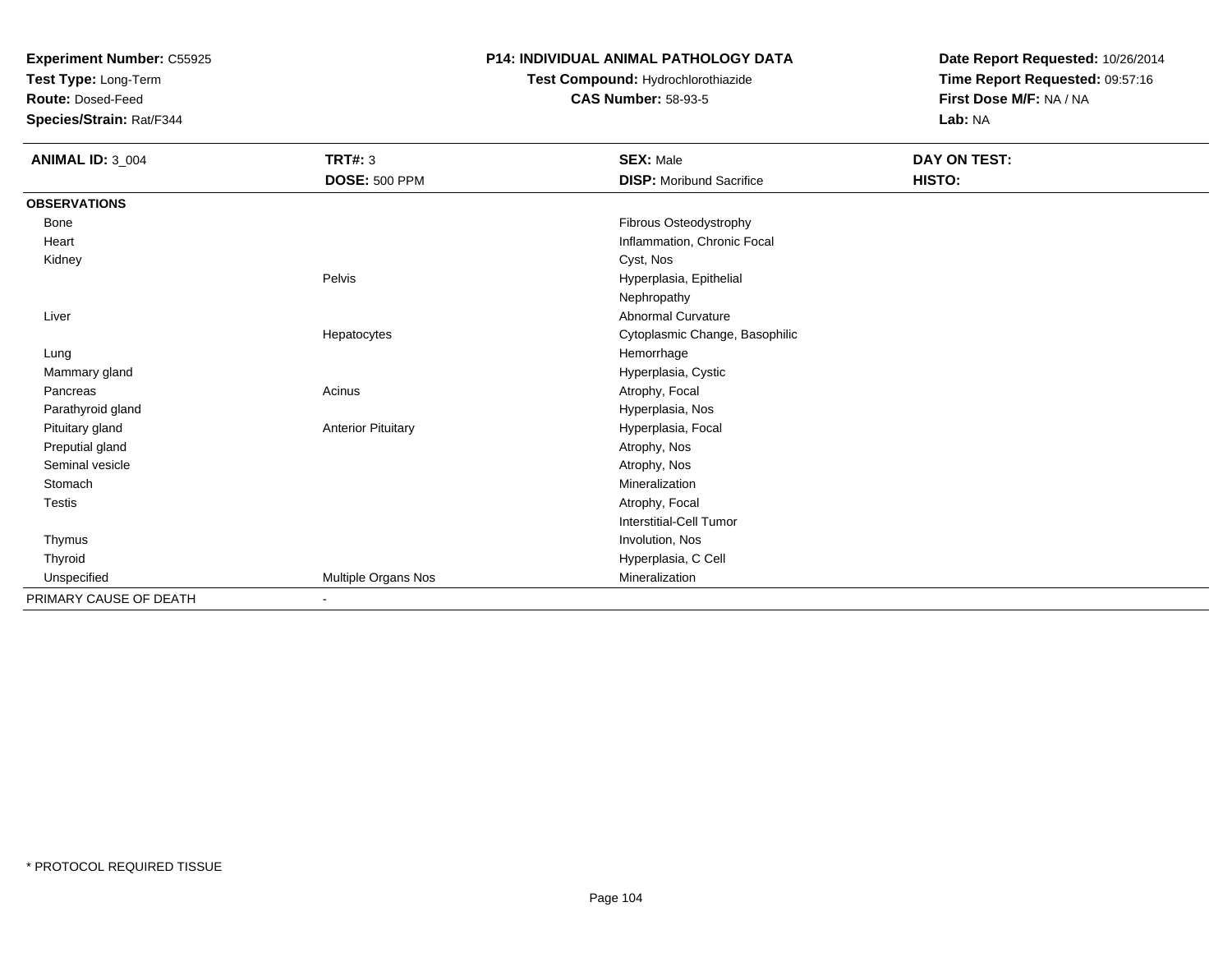**Test Type:** Long-Term

**Route:** Dosed-Feed

**Species/Strain:** Rat/F344

### **P14: INDIVIDUAL ANIMAL PATHOLOGY DATA**

## **Test Compound:** Hydrochlorothiazide**CAS Number:** 58-93-5

| <b>ANIMAL ID: 3_005</b> | <b>TRT#: 3</b>       | <b>SEX: Male</b>               | DAY ON TEST: |  |
|-------------------------|----------------------|--------------------------------|--------------|--|
|                         | <b>DOSE: 500 PPM</b> | <b>DISP: Natural Death</b>     | HISTO:       |  |
| <b>OBSERVATIONS</b>     |                      |                                |              |  |
| Epididymis              |                      | Degeneration, Nos              |              |  |
| Heart                   |                      | Inflammation, Chronic Focal    |              |  |
| Kidney                  |                      | Congestion, Nos                |              |  |
|                         |                      | Nephropathy                    |              |  |
| Liver                   |                      | Congestion, Nos                |              |  |
|                         | <b>Bile Duct</b>     | Hyperplasia, Focal             |              |  |
|                         |                      | Inflammation, Chronic Focal    |              |  |
|                         |                      | Necrosis, Focal                |              |  |
| Lung                    |                      | Congestion, Nos                |              |  |
| Pancreas                | Acinus               | Atrophy, Focal                 |              |  |
|                         |                      | Inflammation, Chronic Focal    |              |  |
| Preputial gland         |                      | Adenoma, Nos                   |              |  |
| Spleen                  |                      | Congestion, Nos                |              |  |
| Stomach                 | Glandular Stomach    | Inflammation, Chronic Focal    |              |  |
| Testis                  |                      | Atrophy, Focal                 |              |  |
|                         |                      | Hyperplasia, Interstitial Cell |              |  |
|                         |                      | Interstitial-Cell Tumor        |              |  |
| Thymus                  |                      | Hemorrhage                     |              |  |
|                         |                      | Involution, Nos                |              |  |
| Unspecified             | Groin                | Cyst, Nos                      |              |  |
| PRIMARY CAUSE OF DEATH  | ٠                    |                                |              |  |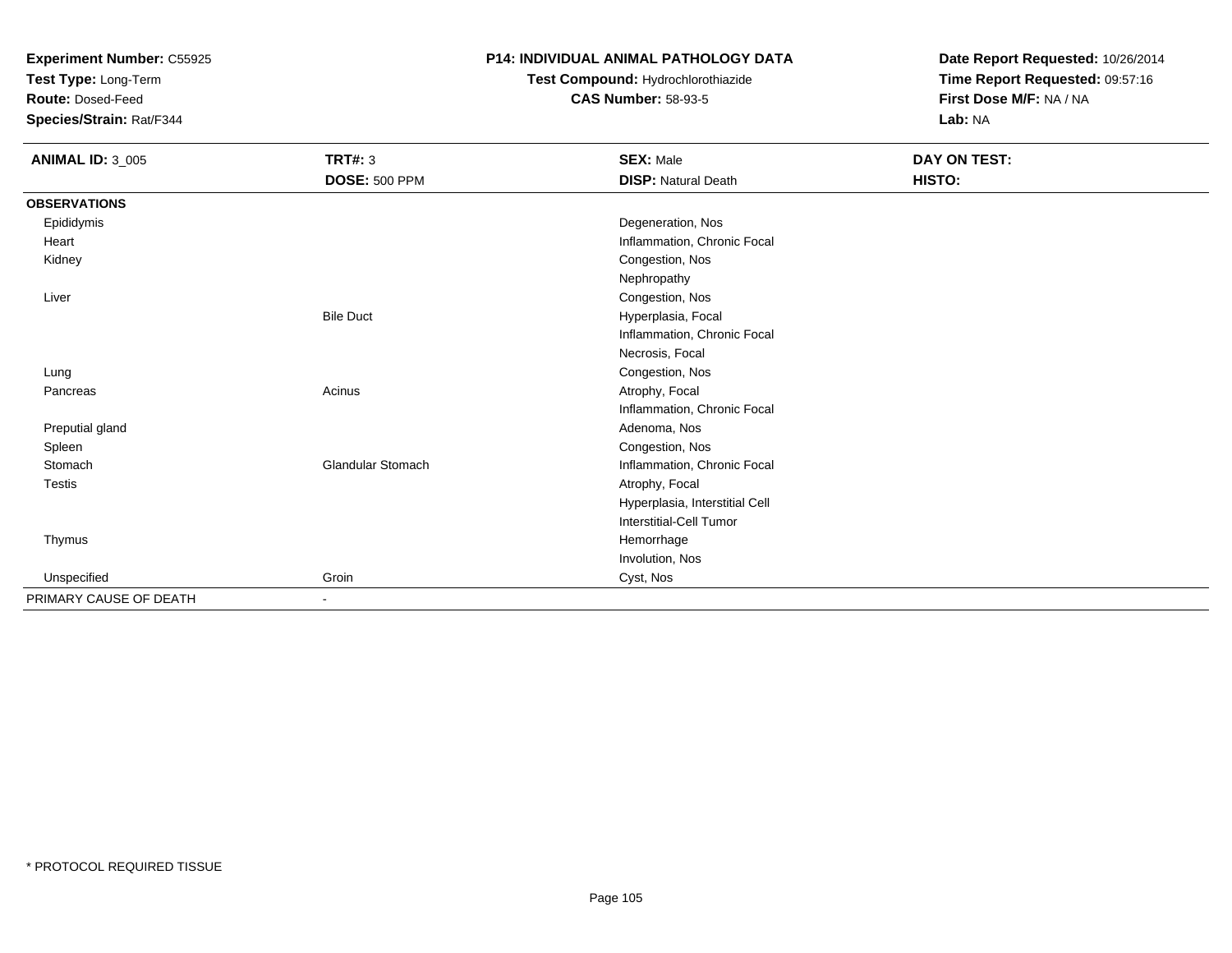**Test Type:** Long-Term

**Route:** Dosed-Feed

**Species/Strain:** Rat/F344

### **P14: INDIVIDUAL ANIMAL PATHOLOGY DATA**

# **Test Compound:** Hydrochlorothiazide**CAS Number:** 58-93-5

| <b>ANIMAL ID: 3_006</b> | TRT#: 3                   | <b>SEX: Male</b>               | DAY ON TEST: |  |
|-------------------------|---------------------------|--------------------------------|--------------|--|
|                         | <b>DOSE: 500 PPM</b>      | <b>DISP: Natural Death</b>     | HISTO:       |  |
| <b>OBSERVATIONS</b>     |                           |                                |              |  |
| Bone                    |                           | Fibrous Osteodystrophy         |              |  |
| Epididymis              |                           | Degeneration, Nos              |              |  |
| Heart                   |                           | Inflammation, Chronic Focal    |              |  |
| Intestine Large         | Large Intestine, Colon    | Inflammation, Acute Focal      |              |  |
| Kidney                  |                           | Nephropathy                    |              |  |
| Liver                   |                           | Congestion, Nos                |              |  |
|                         | <b>Bile Duct</b>          | Hyperplasia, Focal             |              |  |
| Lymph node              | Thoracic Lymph Node       | Hyperplasia, Nos               |              |  |
| Parathyroid gland       |                           | Hyperplasia, Nos               |              |  |
| Pituitary gland         | <b>Anterior Pituitary</b> | Congestion, Nos                |              |  |
| Preputial gland         |                           | Atrophy, Nos                   |              |  |
|                         |                           | Cyst, Nos                      |              |  |
| Seminal vesicle         |                           | Atrophy, Nos                   |              |  |
| Skin                    | Groin                     | Erosion                        |              |  |
| <b>Testis</b>           |                           | Atrophy, Focal                 |              |  |
|                         |                           | <b>Interstitial-Cell Tumor</b> |              |  |
| Thymus                  |                           | Involution, Nos                |              |  |
| Unspecified             | Multiple Organs Nos       | Mineralization                 |              |  |
|                         | <b>Abdominal Cavity</b>   | Necrosis, Fat                  |              |  |
| PRIMARY CAUSE OF DEATH  | $\overline{\phantom{a}}$  |                                |              |  |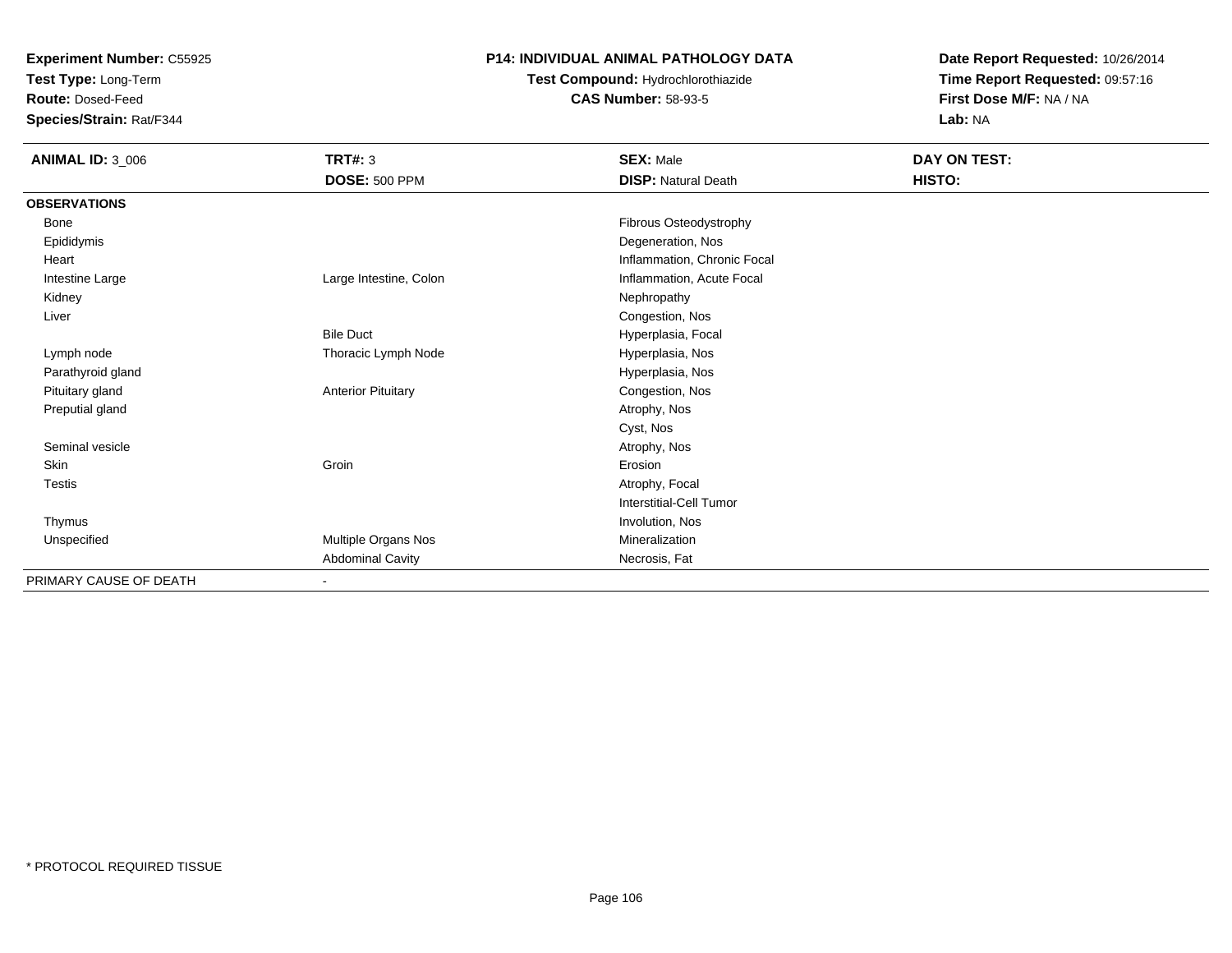**Test Type:** Long-Term

**Route:** Dosed-Feed

**Species/Strain:** Rat/F344

### **P14: INDIVIDUAL ANIMAL PATHOLOGY DATA**

**Test Compound:** Hydrochlorothiazide**CAS Number:** 58-93-5

| <b>ANIMAL ID: 3_007</b> | <b>TRT#: 3</b>         | <b>SEX: Male</b>                | DAY ON TEST: |
|-------------------------|------------------------|---------------------------------|--------------|
|                         | <b>DOSE: 500 PPM</b>   | <b>DISP:</b> Moribund Sacrifice | HISTO:       |
| <b>OBSERVATIONS</b>     |                        |                                 |              |
| Adrenal gland           | Cortex Nos             | Hyperplasia, Focal              |              |
| Harderian gland         | <b>Hardarian Gland</b> | Pigmentation, Nos               |              |
| Heart                   |                        | Inflammation, Chronic Focal     |              |
| Kidney                  |                        | Nephropathy                     |              |
|                         |                        | Pigmentation, Nos               |              |
| Liver                   | Hepatocytes            | Cytoplasmic Vacuolization       |              |
|                         | <b>Bile Duct</b>       | Hyperplasia, Focal              |              |
| Lymph node              | Renal Lymph Node       | Hemorrhage                      |              |
| Mammary gland           |                        | Hyperplasia, Cystic             |              |
| Pancreas                | Acinus                 | Atrophy, Focal                  |              |
| Pituitary gland         | Intermedia             | Cyst, Nos                       |              |
| Preputial gland         |                        | Atrophy, Nos                    |              |
| Seminal vesicle         |                        | Atrophy, Nos                    |              |
| Stomach                 | Forestomach            | Hemorrhage                      |              |
|                         | Forestomach            | Hyperplasia, Epithelial         |              |
|                         | Forestomach            | Inflammation, Chronic Focal     |              |
| <b>Testis</b>           |                        | Atrophy, Focal                  |              |
|                         |                        | Hyperplasia, Interstitial Cell  |              |
|                         |                        | Interstitial-Cell Tumor         |              |
|                         |                        | Mineralization                  |              |
| Thyroid                 |                        | Pigmentation, Nos               |              |
| Unspecified             | Multiple Organs Nos    | Leukemia, Mononuclear Cell      |              |
| PRIMARY CAUSE OF DEATH  |                        |                                 |              |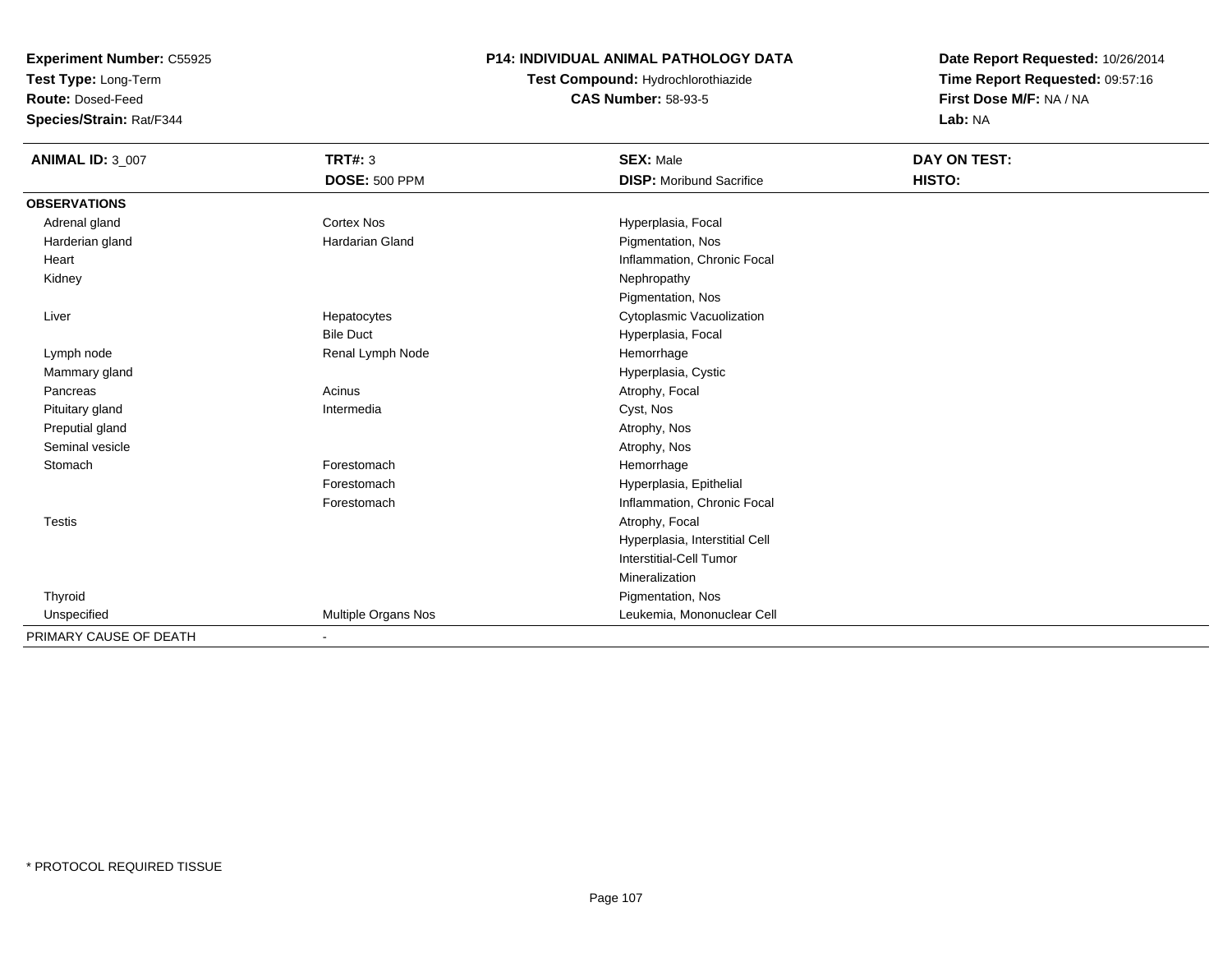**Test Type:** Long-Term

**Route:** Dosed-Feed

**Species/Strain:** Rat/F344

### **P14: INDIVIDUAL ANIMAL PATHOLOGY DATA**

## **Test Compound:** Hydrochlorothiazide**CAS Number:** 58-93-5

| <b>ANIMAL ID: 3_008</b> | <b>TRT#: 3</b>       | <b>SEX: Male</b>                | DAY ON TEST: |
|-------------------------|----------------------|---------------------------------|--------------|
|                         | <b>DOSE: 500 PPM</b> | <b>DISP:</b> Moribund Sacrifice | HISTO:       |
| <b>OBSERVATIONS</b>     |                      |                                 |              |
| Adrenal gland           | Cortex Nos           | Angiectasis                     |              |
| Bone                    |                      | Fibrous Osteodystrophy          |              |
| Heart                   |                      | Inflammation, Chronic Focal     |              |
| Kidney                  |                      | Cyst, Nos                       |              |
|                         | Pelvis               | Hyperplasia, Epithelial         |              |
|                         |                      | Nephropathy                     |              |
| Liver                   | Hepatocytes          | Cytoplasmic Change, Basophilic  |              |
|                         |                      | Necrosis, Focal                 |              |
| Parathyroid gland       |                      | Hyperplasia, Nos                |              |
| Preputial gland         |                      | Atrophy, Nos                    |              |
| Salivary gland          |                      | Atrophy, Focal                  |              |
| Seminal vesicle         |                      | Atrophy, Nos                    |              |
| Spleen                  |                      | Depletion, Lymphoid             |              |
| Testis                  |                      | Atrophy, Focal                  |              |
|                         |                      | <b>Interstitial-Cell Tumor</b>  |              |
| Thymus                  |                      | Involution, Nos                 |              |
| Unspecified             | Multiple Organs Nos  | Mineralization                  |              |
| PRIMARY CAUSE OF DEATH  | $\blacksquare$       |                                 |              |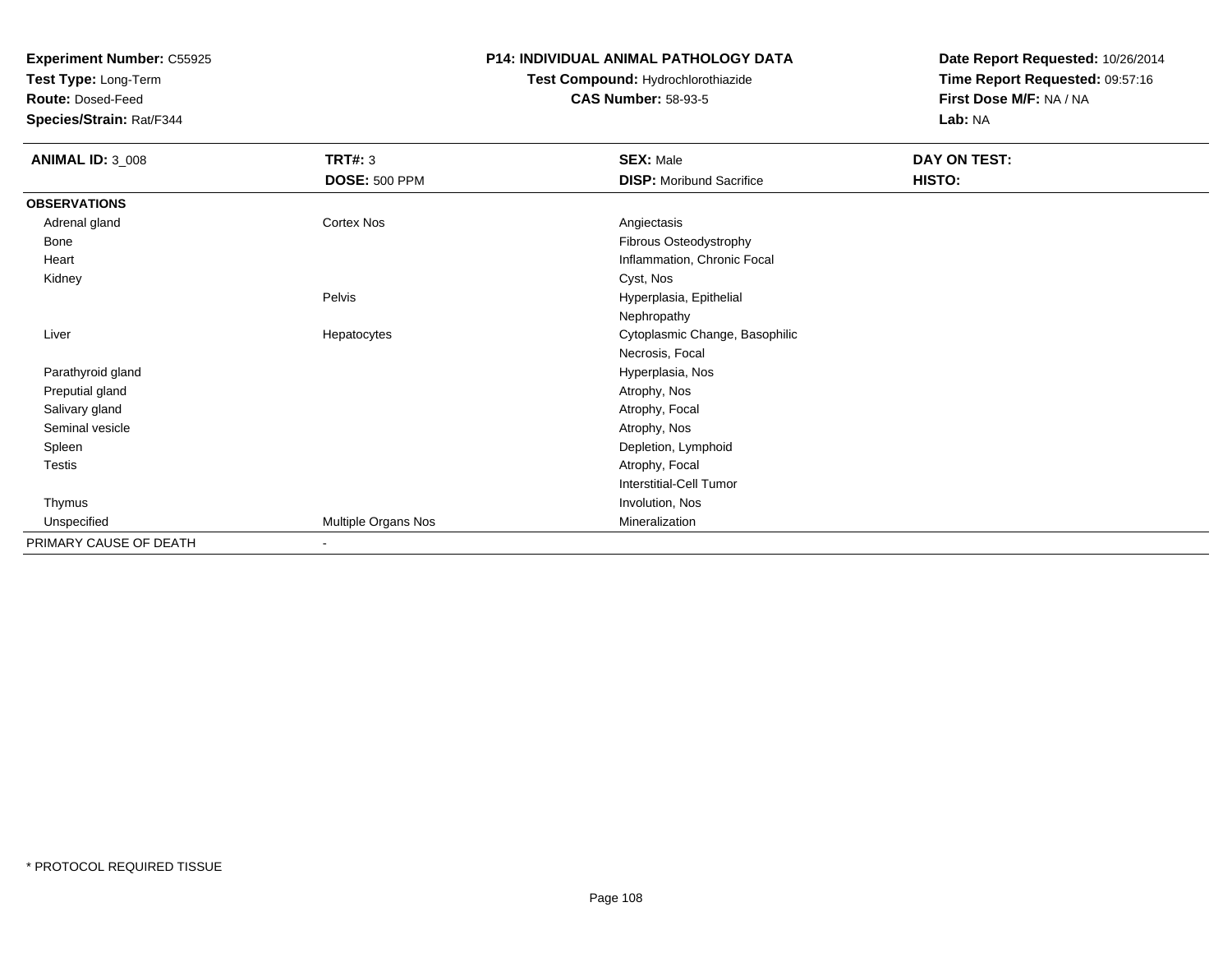**Test Type:** Long-Term

**Route:** Dosed-Feed

**Species/Strain:** Rat/F344

### **P14: INDIVIDUAL ANIMAL PATHOLOGY DATA**

# **Test Compound:** Hydrochlorothiazide**CAS Number:** 58-93-5

| <b>ANIMAL ID: 3_009</b> | <b>TRT#: 3</b>            | <b>SEX: Male</b>                | DAY ON TEST: |  |
|-------------------------|---------------------------|---------------------------------|--------------|--|
|                         | <b>DOSE: 500 PPM</b>      | <b>DISP:</b> Moribund Sacrifice | HISTO:       |  |
| <b>OBSERVATIONS</b>     |                           |                                 |              |  |
| Adrenal gland           | Medulla                   | Hyperplasia, Nos                |              |  |
|                         | Medulla                   | Pheochromocytoma                |              |  |
| Heart                   |                           | Inflammation, Chronic Focal     |              |  |
|                         | Atrium                    | Thrombosis, Nos                 |              |  |
| Kidney                  |                           | Cyst, Nos                       |              |  |
|                         | Pelvis                    | Hyperplasia, Epithelial         |              |  |
|                         |                           | Nephropathy                     |              |  |
| Liver                   | Hepatocytes               | Cytoplasmic Change, Basophilic  |              |  |
|                         | Hepatocytes               | Cytoplasmic Vacuolization       |              |  |
|                         | <b>Bile Duct</b>          | Hyperplasia, Focal              |              |  |
| Lung                    |                           | Alveolar Macrophages            |              |  |
|                         |                           | Hemorrhage                      |              |  |
| Lymph node              | Mesenteric Lymph Node     | Hemorrhage                      |              |  |
|                         | Thoracic Lymph Node       | Hemorrhage                      |              |  |
| Mammary gland           |                           | Hyperplasia, Cystic             |              |  |
| Parathyroid gland       |                           | Hyperplasia, Nos                |              |  |
| Pituitary gland         | <b>Anterior Pituitary</b> | Cyst, Nos                       |              |  |
| Preputial gland         |                           | Cyst, Nos                       |              |  |
| Testis                  |                           | Atrophy, Diffuse                |              |  |
|                         |                           | Atrophy, Focal                  |              |  |
|                         |                           | Interstitial-Cell Tumor         |              |  |
| Thymus                  |                           | Involution, Nos                 |              |  |
| Unspecified             | Multiple Organs Nos       | Mineralization                  |              |  |
| PRIMARY CAUSE OF DEATH  | $\overline{\phantom{a}}$  |                                 |              |  |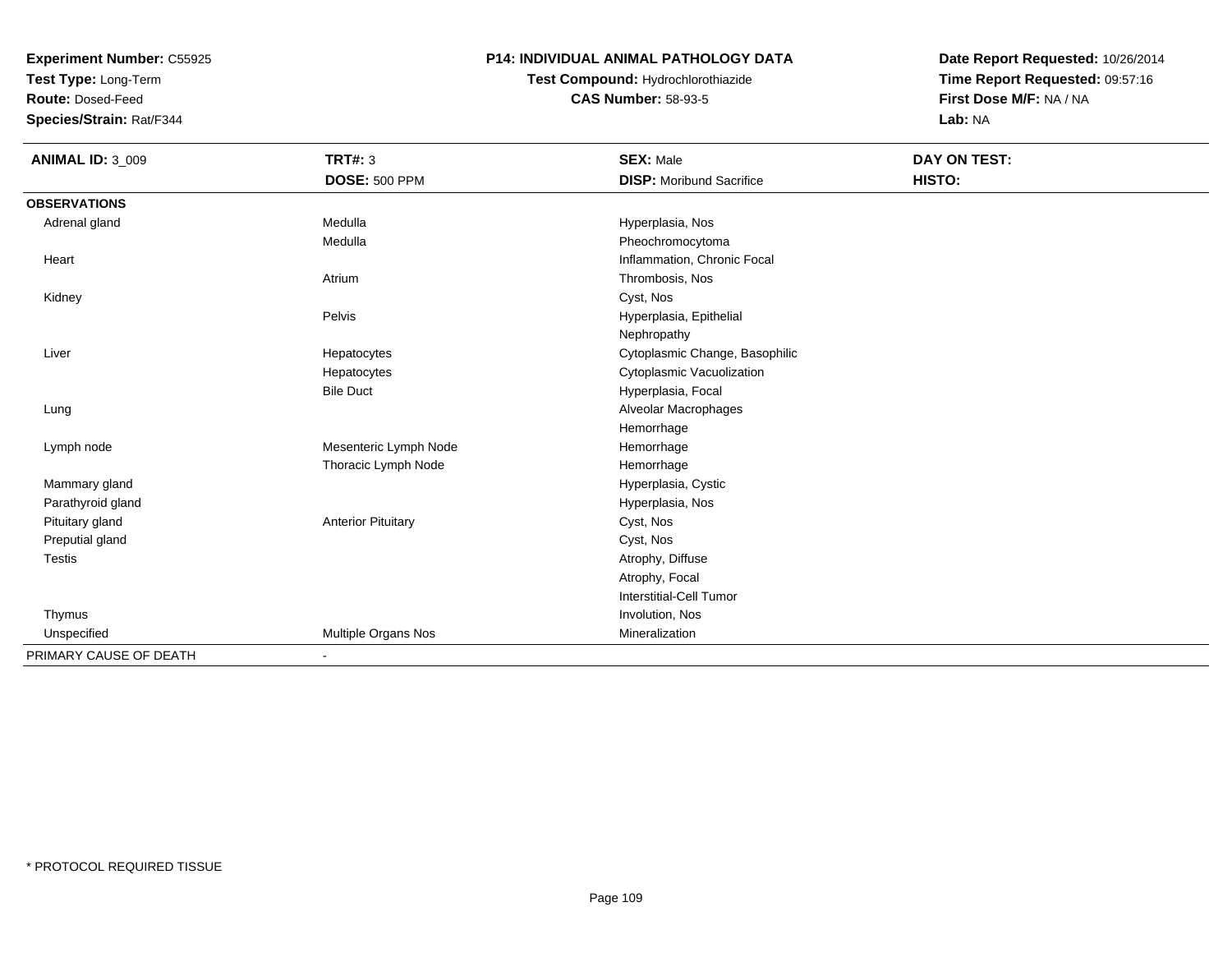**Test Type:** Long-Term

**Route:** Dosed-Feed

**Species/Strain:** Rat/F344

## **P14: INDIVIDUAL ANIMAL PATHOLOGY DATA**

# **Test Compound:** Hydrochlorothiazide**CAS Number:** 58-93-5

| <b>ANIMAL ID: 3_010</b> | <b>TRT#: 3</b>              | <b>SEX: Male</b>                | <b>DAY ON TEST:</b> |
|-------------------------|-----------------------------|---------------------------------|---------------------|
|                         | <b>DOSE: 500 PPM</b>        | <b>DISP: Terminal Sacrifice</b> | HISTO:              |
| <b>OBSERVATIONS</b>     |                             |                                 |                     |
| Adrenal gland           | <b>Cortex Nos</b>           | Degeneration, Nos               |                     |
|                         | <b>Cortex Nos</b>           | Hyperplasia, Focal              |                     |
| <b>Blood vessel</b>     | <b>Pulmonary Artery Nos</b> | Mineralization                  |                     |
| Bone                    |                             | Fibrous Osteodystrophy          |                     |
| Heart                   |                             | Inflammation, Chronic Focal     |                     |
| Kidney                  | Pelvis                      | Hyperplasia, Epithelial         |                     |
|                         |                             | Nephropathy                     |                     |
| Liver                   | Hepatocytes                 | Cytoplasmic Change, Basophilic  |                     |
|                         | <b>Bile Duct</b>            | Hyperplasia, Focal              |                     |
| Lung                    |                             | Inflammation, Interstitial      |                     |
|                         |                             | Mineralization                  |                     |
|                         |                             | Pigmentation, Nos               |                     |
| Lymph node              | Mandibular Lymph Node       | Cyst, Nos                       |                     |
| Parathyroid gland       |                             | Hyperplasia, Nos                |                     |
| Pituitary gland         | <b>Anterior Pituitary</b>   | Adenoma, Nos                    |                     |
|                         | <b>Anterior Pituitary</b>   | Hyperplasia, Focal              |                     |
| Preputial gland         |                             | Atrophy, Nos                    |                     |
|                         |                             | Inflammation, Suppurative       |                     |
| Prostate                |                             | Hyperplasia, Epithelial         |                     |
|                         |                             | Inflammation, Chronic Focal     |                     |
| Seminal vesicle         |                             | Atrophy, Nos                    |                     |
| <b>Testis</b>           |                             | Atrophy, Focal                  |                     |
|                         |                             | Interstitial-Cell Tumor         |                     |
| Thymus                  |                             | Involution, Nos                 |                     |
| Thyroid                 |                             | Hyperplasia, C Cell             |                     |
| Unspecified             | Multiple Organs Nos         | Leukemia, Mononuclear Cell      |                     |
|                         | <b>Abdominal Cavity</b>     | Necrosis, Fat                   |                     |
| PRIMARY CAUSE OF DEATH  | $\sim$                      |                                 |                     |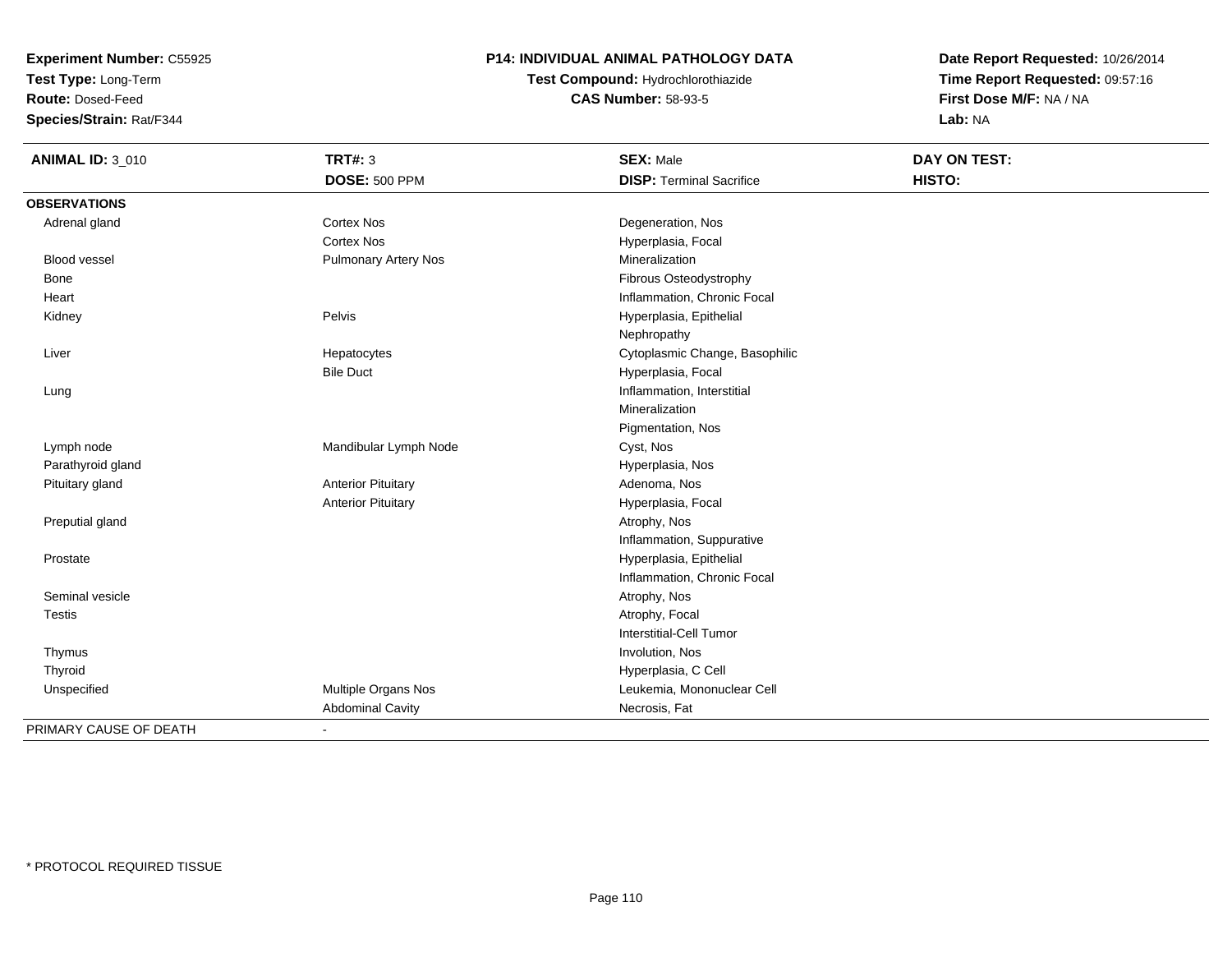**Test Type:** Long-Term

**Route:** Dosed-Feed

**Species/Strain:** Rat/F344

### **P14: INDIVIDUAL ANIMAL PATHOLOGY DATA**

# **Test Compound:** Hydrochlorothiazide**CAS Number:** 58-93-5

| <b>ANIMAL ID: 3_011</b> | <b>TRT#: 3</b>       | <b>SEX: Male</b>                | DAY ON TEST: |  |
|-------------------------|----------------------|---------------------------------|--------------|--|
|                         | <b>DOSE: 500 PPM</b> | <b>DISP:</b> Moribund Sacrifice | HISTO:       |  |
| <b>OBSERVATIONS</b>     |                      |                                 |              |  |
| Adrenal gland           | Cortex Nos           | Inflammation, Acute Focal       |              |  |
|                         | Medulla              | Pheochromocytoma                |              |  |
| Bone                    |                      | Fibrous Osteodystrophy          |              |  |
| Heart                   | Atrium               | Dilatation, Nos                 |              |  |
|                         |                      | Inflammation, Chronic Focal     |              |  |
|                         | Atrium               | Thrombosis, Nos                 |              |  |
| Kidney                  |                      | Cyst, Nos                       |              |  |
|                         |                      | Nephropathy                     |              |  |
| Liver                   | Hepatocytes          | Cytoplasmic Change, Basophilic  |              |  |
|                         |                      | Degeneration, Cystic            |              |  |
|                         | <b>Bile Duct</b>     | Hyperplasia, Focal              |              |  |
| Parathyroid gland       |                      | Hyperplasia, Nos                |              |  |
| Preputial gland         |                      | Atrophy, Nos                    |              |  |
| Seminal vesicle         |                      | Atrophy, Nos                    |              |  |
| Skin                    | Ear                  | Hyperplasia, Epithelial         |              |  |
| Testis                  |                      | Atrophy, Focal                  |              |  |
|                         |                      | Interstitial-Cell Tumor         |              |  |
| Unspecified             | Multiple Organs Nos  | Mineralization                  |              |  |
| PRIMARY CAUSE OF DEATH  |                      |                                 |              |  |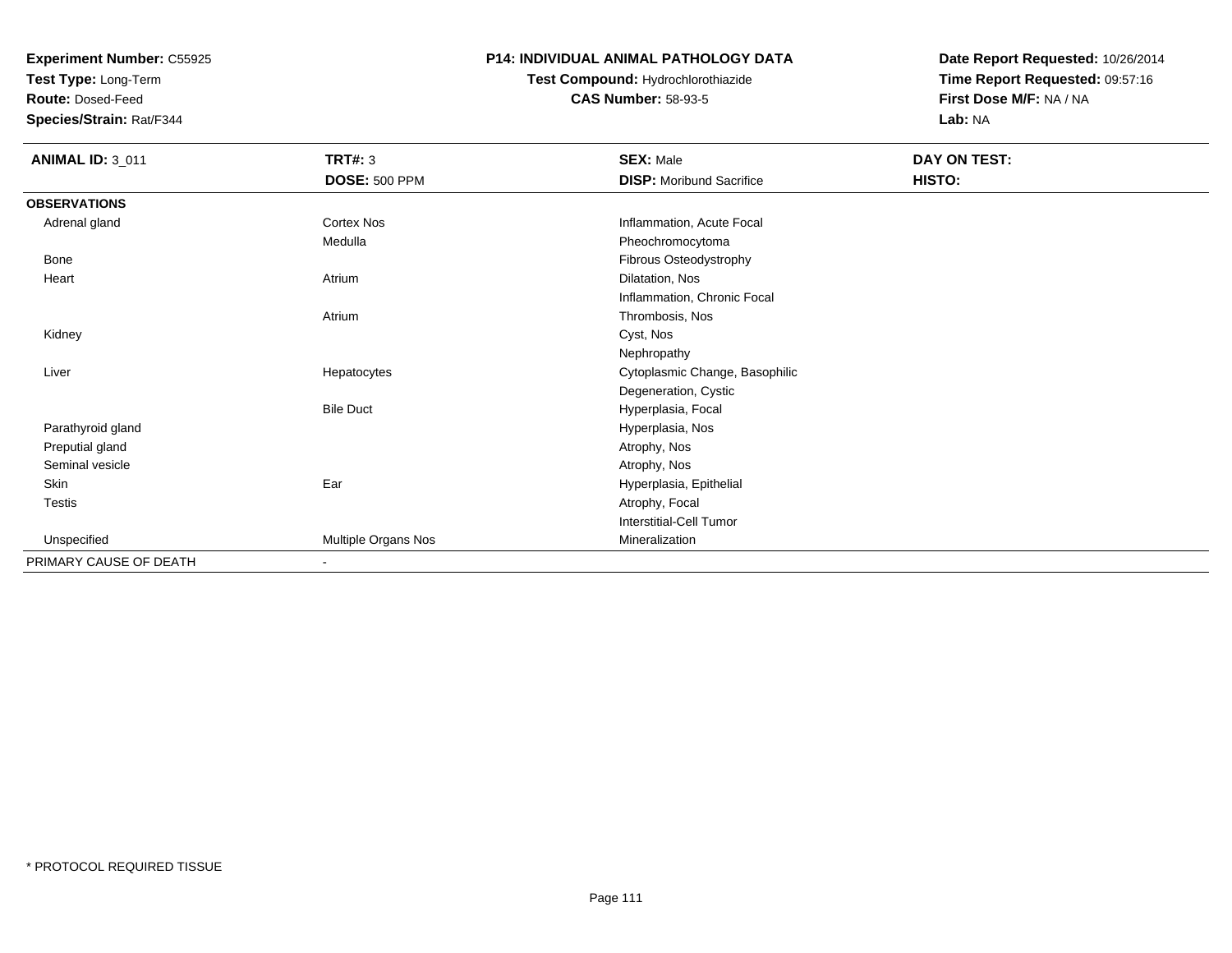**Test Type:** Long-Term

**Route:** Dosed-Feed

**Species/Strain:** Rat/F344

### **P14: INDIVIDUAL ANIMAL PATHOLOGY DATA**

# **Test Compound:** Hydrochlorothiazide**CAS Number:** 58-93-5

| <b>ANIMAL ID: 3_012</b> | TRT#: 3<br><b>DOSE: 500 PPM</b> | <b>SEX: Male</b><br><b>DISP: Natural Death</b> | DAY ON TEST:<br>HISTO: |
|-------------------------|---------------------------------|------------------------------------------------|------------------------|
| <b>OBSERVATIONS</b>     |                                 |                                                |                        |
| Adrenal gland           | Cortex Nos                      | Congestion, Nos                                |                        |
| Bone                    |                                 | Fibrous Osteodystrophy                         |                        |
| Heart                   |                                 | Inflammation, Chronic Focal                    |                        |
| Kidney                  |                                 | Cyst, Nos                                      |                        |
|                         | Pelvis                          | Hyperplasia, Epithelial                        |                        |
|                         |                                 | Nephropathy                                    |                        |
| Liver                   |                                 | <b>Abnormal Curvature</b>                      |                        |
|                         | Hepatocytes                     | Cytoplasmic Change, Basophilic                 |                        |
| Lymph node              | Mandibular Lymph Node           | Congestion, Nos                                |                        |
| Parathyroid gland       |                                 | Hyperplasia, Nos                               |                        |
| Preputial gland         |                                 | Atrophy, Nos                                   |                        |
| Seminal vesicle         |                                 | Atrophy, Nos                                   |                        |
| Stomach                 | Forestomach                     | Hyperplasia, Epithelial                        |                        |
| Testis                  |                                 | Atrophy, Focal                                 |                        |
|                         |                                 | Interstitial-Cell Tumor                        |                        |
| Thymus                  |                                 | Involution, Nos                                |                        |
| Unspecified             | <b>Abdominal Cavity</b>         | Inflammation, Chronic Focal                    |                        |
|                         | Multiple Organs Nos             | Mineralization                                 |                        |
| PRIMARY CAUSE OF DEATH  | $\sim$                          |                                                |                        |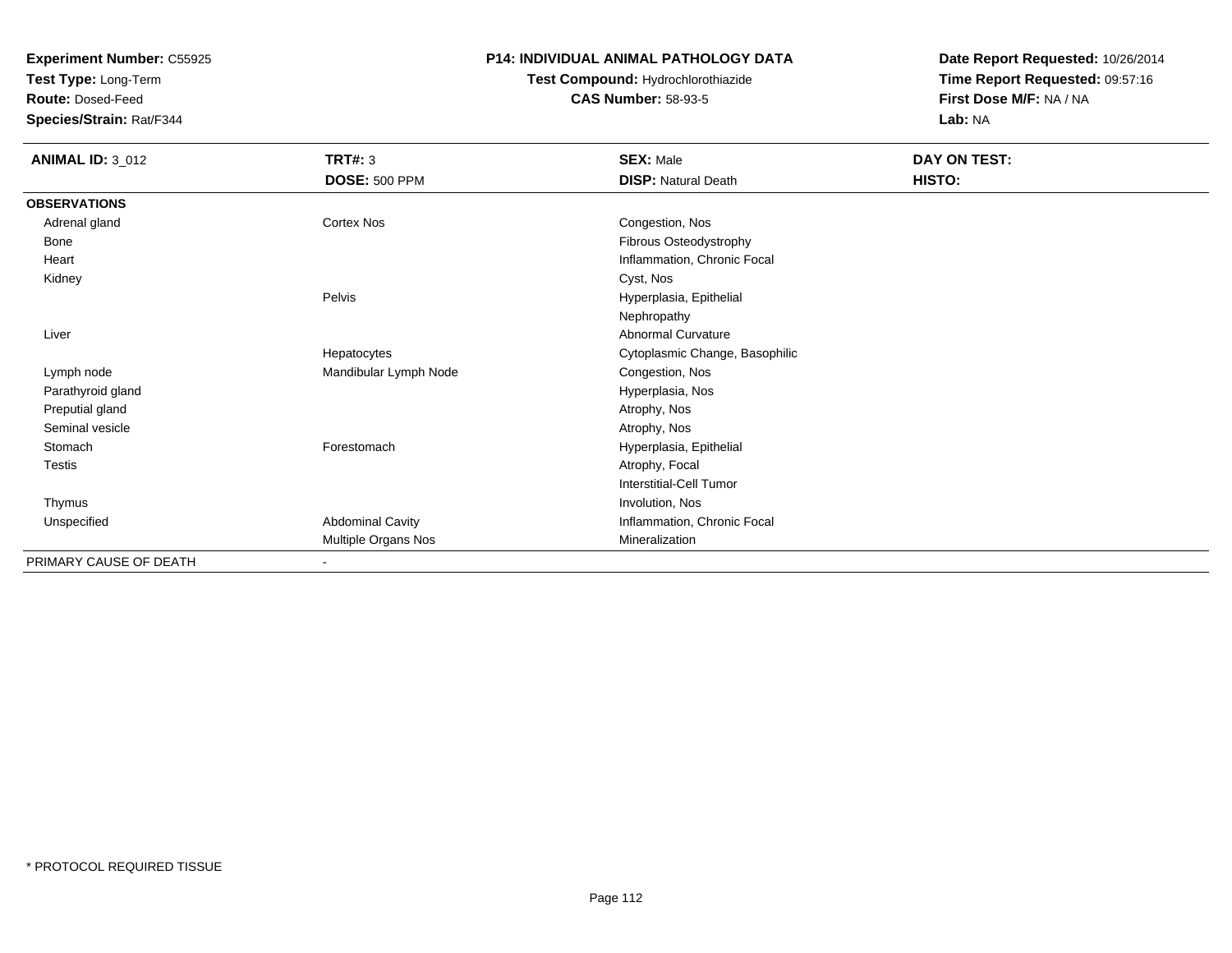**Test Type:** Long-Term

**Route:** Dosed-Feed

**Species/Strain:** Rat/F344

## **P14: INDIVIDUAL ANIMAL PATHOLOGY DATA**

**Test Compound:** Hydrochlorothiazide**CAS Number:** 58-93-5

| <b>ANIMAL ID: 3_013</b> | <b>TRT#: 3</b><br><b>DOSE: 500 PPM</b> | <b>SEX: Male</b><br><b>DISP:</b> Moribund Sacrifice | DAY ON TEST:<br>HISTO: |
|-------------------------|----------------------------------------|-----------------------------------------------------|------------------------|
| <b>OBSERVATIONS</b>     |                                        |                                                     |                        |
| Adrenal gland           | Cortex Nos                             | Cytoplasmic Vacuolization                           |                        |
|                         | Cortex Nos                             | Hyperplasia, Focal                                  |                        |
| <b>Blood vessel</b>     | <b>Pulmonary Artery Nos</b>            | Inflammation, Chronic Focal                         |                        |
| Heart                   |                                        | Inflammation, Chronic Focal                         |                        |
| Kidney                  |                                        | Nephropathy                                         |                        |
|                         |                                        | Pigmentation, Nos                                   |                        |
| Liver                   | <b>Bile Duct</b>                       | Hyperplasia, Focal                                  |                        |
| Mammary gland           |                                        | Hyperplasia, Cystic                                 |                        |
| Nasal cavity            |                                        | Hemorrhage                                          |                        |
| Pancreas                | Acinus                                 | Atrophy, Focal                                      |                        |
| Parathyroid gland       |                                        | Hyperplasia, Nos                                    |                        |
| Preputial gland         |                                        | Atrophy, Nos                                        |                        |
| Seminal vesicle         |                                        | Atrophy, Nos                                        |                        |
| Skin                    |                                        | Fibrosis, Focal                                     |                        |
| Testis                  |                                        | Atrophy, Focal                                      |                        |
|                         |                                        | Interstitial-Cell Tumor                             |                        |
| Thymus                  |                                        | Involution, Nos                                     |                        |
| Unspecified             | Multiple Organs Nos                    | Leukemia, Mononuclear Cell                          |                        |
|                         | Multiple Organs Nos                    | Mineralization                                      |                        |
| PRIMARY CAUSE OF DEATH  | $\blacksquare$                         |                                                     |                        |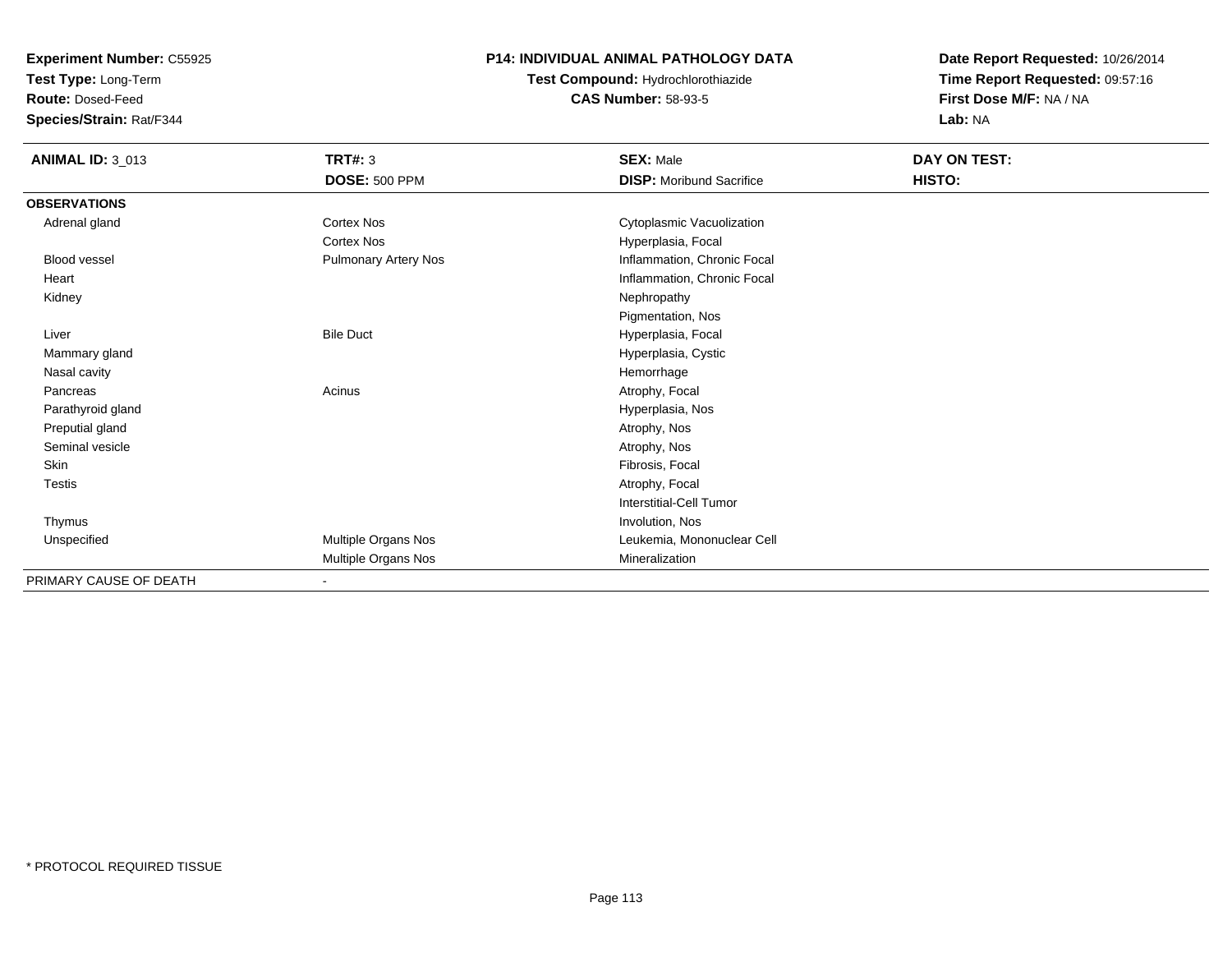**Test Type:** Long-Term

**Route:** Dosed-Feed

**Species/Strain:** Rat/F344

## **P14: INDIVIDUAL ANIMAL PATHOLOGY DATA**

# **Test Compound:** Hydrochlorothiazide**CAS Number:** 58-93-5

| <b>ANIMAL ID: 3_014</b> | <b>TRT#: 3</b>              | <b>SEX: Male</b>                | DAY ON TEST: |  |
|-------------------------|-----------------------------|---------------------------------|--------------|--|
|                         | <b>DOSE: 500 PPM</b>        | <b>DISP:</b> Moribund Sacrifice | HISTO:       |  |
| <b>OBSERVATIONS</b>     |                             |                                 |              |  |
| Adrenal gland           | Medulla                     | Hyperplasia, Nos                |              |  |
|                         | Medulla                     | Pheochromocytoma                |              |  |
| <b>Blood vessel</b>     | <b>Pulmonary Artery Nos</b> | Mineralization                  |              |  |
| Epididymis              |                             | Degeneration, Nos               |              |  |
| Heart                   |                             | Mineralization                  |              |  |
| Kidney                  | Pelvis                      | Hyperplasia, Epithelial         |              |  |
|                         |                             | Nephropathy                     |              |  |
| Liver                   | Hepatocytes                 | Cytoplasmic Change, Basophilic  |              |  |
|                         |                             | Hemorrhage                      |              |  |
|                         | <b>Bile Duct</b>            | Hyperplasia, Focal              |              |  |
| Lymph node              | <b>Brachial Lymph Node</b>  | Hemorrhage                      |              |  |
|                         | Mesenteric Lymph Node       | Hemorrhage                      |              |  |
| Pancreas                | Acinus                      | Atrophy, Focal                  |              |  |
| Pituitary gland         | <b>Anterior Pituitary</b>   | Adenoma, Nos                    |              |  |
|                         | Intermedia                  | Cyst, Nos                       |              |  |
|                         | Intermedia                  | Hyperplasia, Focal              |              |  |
| Preputial gland         |                             | Atrophy, Nos                    |              |  |
| Seminal vesicle         |                             | Atrophy, Nos                    |              |  |
| <b>Testis</b>           |                             | Atrophy, Diffuse                |              |  |
|                         |                             | Atrophy, Focal                  |              |  |
|                         |                             | Hyperplasia, Interstitial Cell  |              |  |
|                         |                             | Interstitial-Cell Tumor         |              |  |
| Thymus                  |                             | Involution, Nos                 |              |  |
| PRIMARY CAUSE OF DEATH  | $\overline{\phantom{a}}$    |                                 |              |  |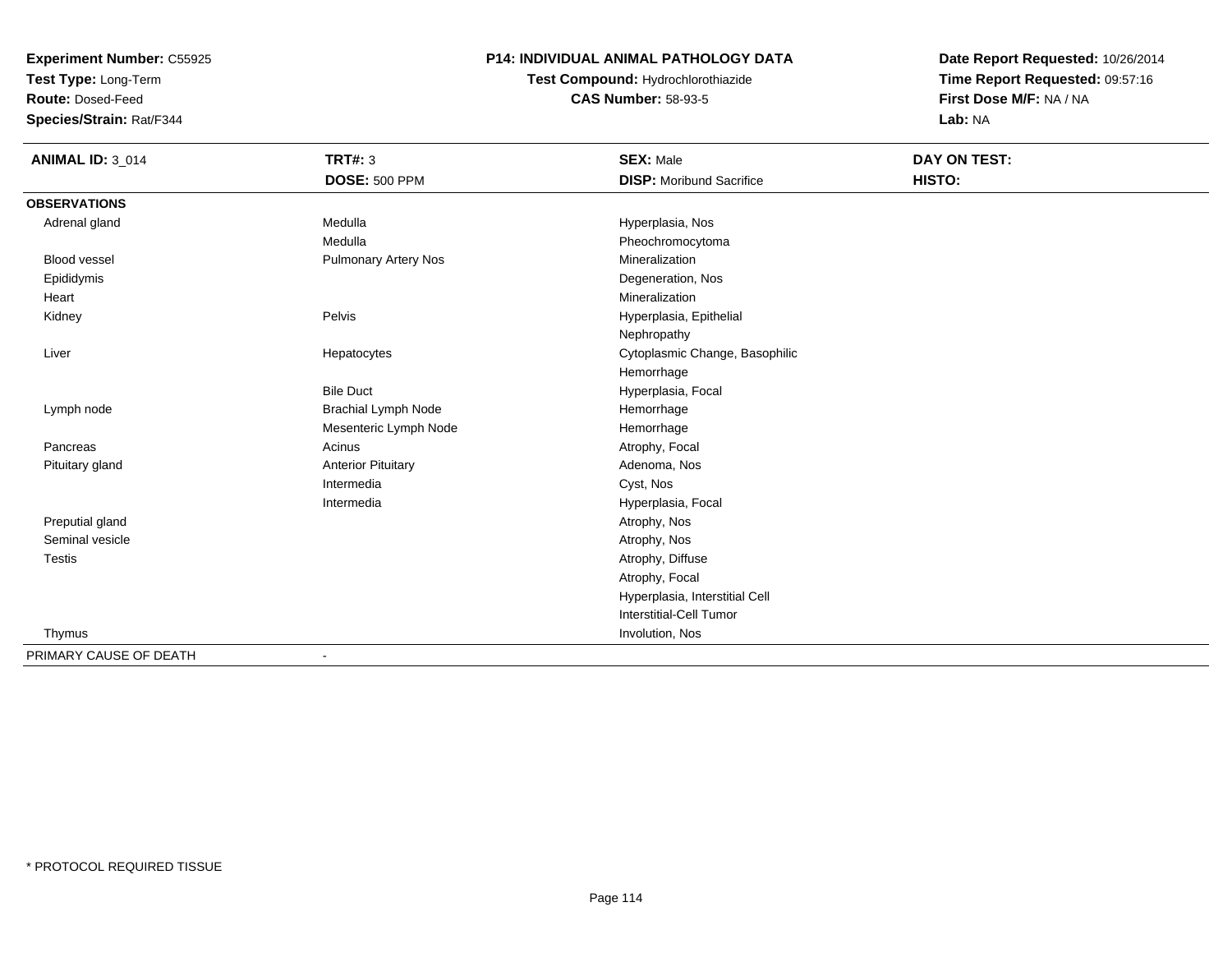**Test Type:** Long-Term

**Route:** Dosed-Feed

**Species/Strain:** Rat/F344

## **P14: INDIVIDUAL ANIMAL PATHOLOGY DATA**

# **Test Compound:** Hydrochlorothiazide**CAS Number:** 58-93-5

| <b>ANIMAL ID: 3_015</b> | <b>TRT#: 3</b>            | <b>SEX: Male</b>                 | <b>DAY ON TEST:</b> |
|-------------------------|---------------------------|----------------------------------|---------------------|
|                         | <b>DOSE: 500 PPM</b>      | <b>DISP: Terminal Sacrifice</b>  | HISTO:              |
| <b>OBSERVATIONS</b>     |                           |                                  |                     |
| Adrenal gland           | Medulla                   | Hyperplasia, Nos                 |                     |
| Heart                   |                           | Inflammation, Chronic Focal      |                     |
|                         | Atrium                    | Thrombosis, Nos                  |                     |
| Intestine Large         | Cecum, Colon              | Edema, Nos                       |                     |
| Kidney                  |                           | Cyst, Nos                        |                     |
|                         | Pelvis                    | Hyperplasia, Epithelial          |                     |
|                         |                           | Nephropathy                      |                     |
| Liver                   | Hepatocytes               | Cytoplasmic Change, Basophilic   |                     |
|                         | <b>Bile Duct</b>          | Hyperplasia, Focal               |                     |
| Lung                    |                           | Congestion, Nos                  |                     |
|                         |                           | Hyperplasia, Alveolar Epithelium |                     |
|                         |                           | Inflammation, Chronic Focal      |                     |
| Lymph node              |                           | Congestion, Nos                  |                     |
|                         |                           | Hyperplasia, Plasma Cell         |                     |
| Parathyroid gland       |                           | Hyperplasia, Nos                 |                     |
| Pituitary gland         | <b>Anterior Pituitary</b> | Cyst, Nos                        |                     |
|                         | <b>Anterior Pituitary</b> | Hyperplasia, Focal               |                     |
| Preputial gland         |                           | Atrophy, Nos                     |                     |
|                         |                           | Carcinoma, Nos                   |                     |
| Seminal vesicle         |                           | Atrophy, Nos                     |                     |
| Testis                  |                           | Atrophy, Focal                   |                     |
|                         |                           | <b>Interstitial-Cell Tumor</b>   |                     |
| Thymus                  |                           | Involution, Nos                  |                     |
| Unspecified             | Multiple Organs Nos       | Leukemia, Mononuclear Cell       |                     |
| PRIMARY CAUSE OF DEATH  |                           |                                  |                     |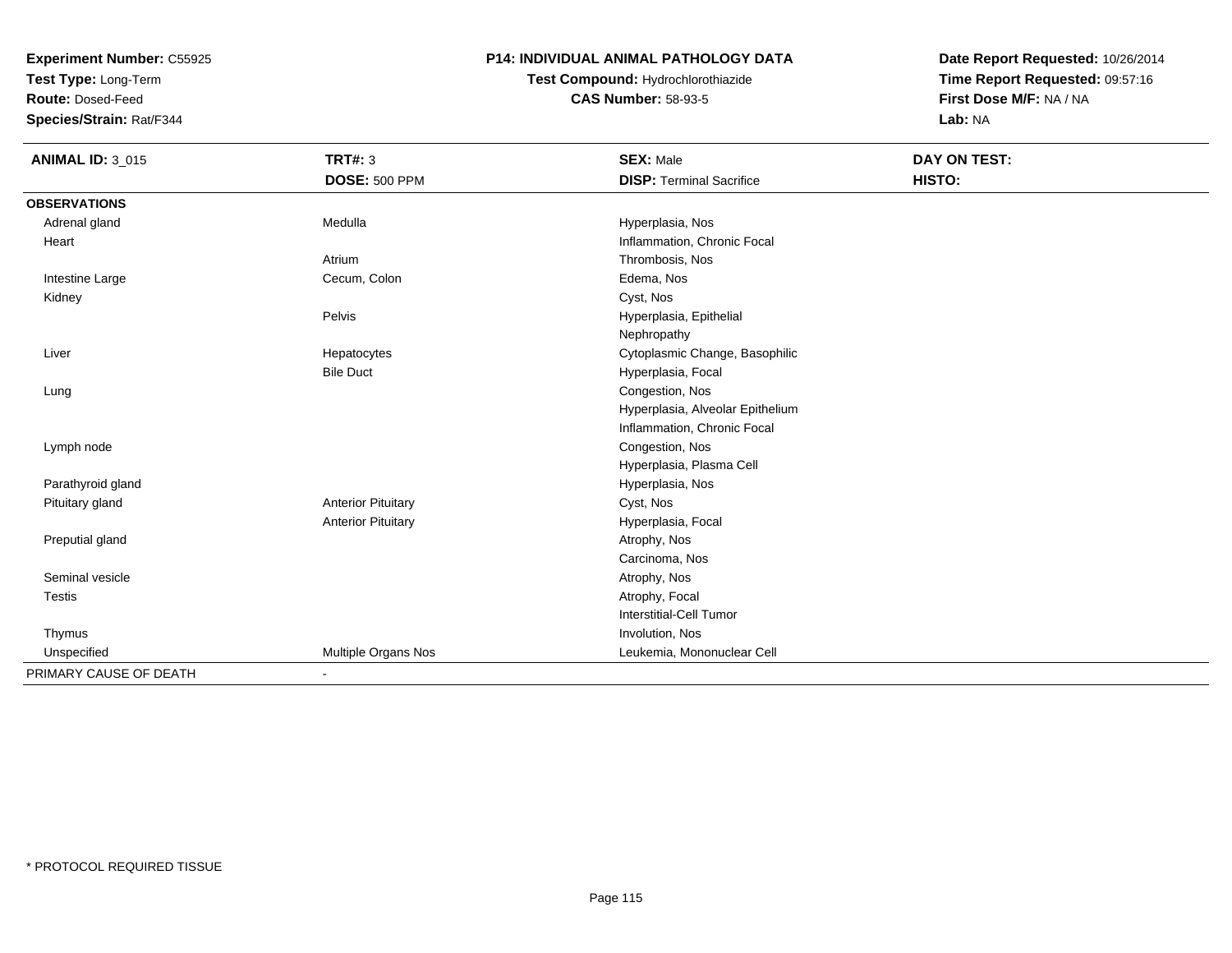**Test Type:** Long-Term

**Route:** Dosed-Feed

**Species/Strain:** Rat/F344

### **P14: INDIVIDUAL ANIMAL PATHOLOGY DATA**

# **Test Compound:** Hydrochlorothiazide**CAS Number:** 58-93-5

| <b>ANIMAL ID: 3 016</b> | <b>TRT#: 3</b>              | <b>SEX: Male</b>                | <b>DAY ON TEST:</b> |
|-------------------------|-----------------------------|---------------------------------|---------------------|
|                         | <b>DOSE: 500 PPM</b>        | <b>DISP:</b> Moribund Sacrifice | HISTO:              |
| <b>OBSERVATIONS</b>     |                             |                                 |                     |
| <b>Blood vessel</b>     | <b>Pulmonary Artery Nos</b> | Mineralization                  |                     |
| Heart                   |                             | Inflammation, Chronic Focal     |                     |
| Kidney                  | Pelvis                      | Hemorrhage                      |                     |
|                         |                             | Nephropathy                     |                     |
|                         |                             | Pigmentation, Nos               |                     |
| Liver                   |                             | Hemorrhage                      |                     |
|                         | <b>Bile Duct</b>            | Hyperplasia, Focal              |                     |
|                         |                             | Inflammation, Chronic Focal     |                     |
| Lung                    |                             | Hemorrhage                      |                     |
| Lymph node              | Mandibular Lymph Node       | Hyperplasia, Plasma Cell        |                     |
| Nasal cavity            |                             | Infection, Fungal               |                     |
|                         |                             | Inflammation, Acute Focal       |                     |
|                         |                             | Squamous Cell Carcinoma         |                     |
| Pancreas                | Acinus                      | Atrophy, Focal                  |                     |
|                         |                             | Inflammation, Chronic Focal     |                     |
| Pituitary gland         | <b>Anterior Pituitary</b>   | Hyperplasia, Focal              |                     |
| Preputial gland         |                             | Atrophy, Nos                    |                     |
| Prostate                |                             | Inflammation, Chronic Focal     |                     |
| Salivary gland          |                             | Inflammation, Chronic Focal     |                     |
| Stomach                 | Forestomach                 | Hyperplasia, Epithelial         |                     |
|                         | Forestomach                 | Inflammation, Acute Focal       |                     |
| <b>Testis</b>           |                             | Hyperplasia, Interstitial Cell  |                     |
|                         |                             | Interstitial-Cell Tumor         |                     |
| Thymus                  |                             | Involution, Nos                 |                     |
| Trachea                 | Submucosa                   | Inflammation, Chronic Focal     |                     |
| Unspecified             | <b>Abdominal Cavity</b>     | Hemorrhage                      |                     |
| PRIMARY CAUSE OF DEATH  | $\blacksquare$              |                                 |                     |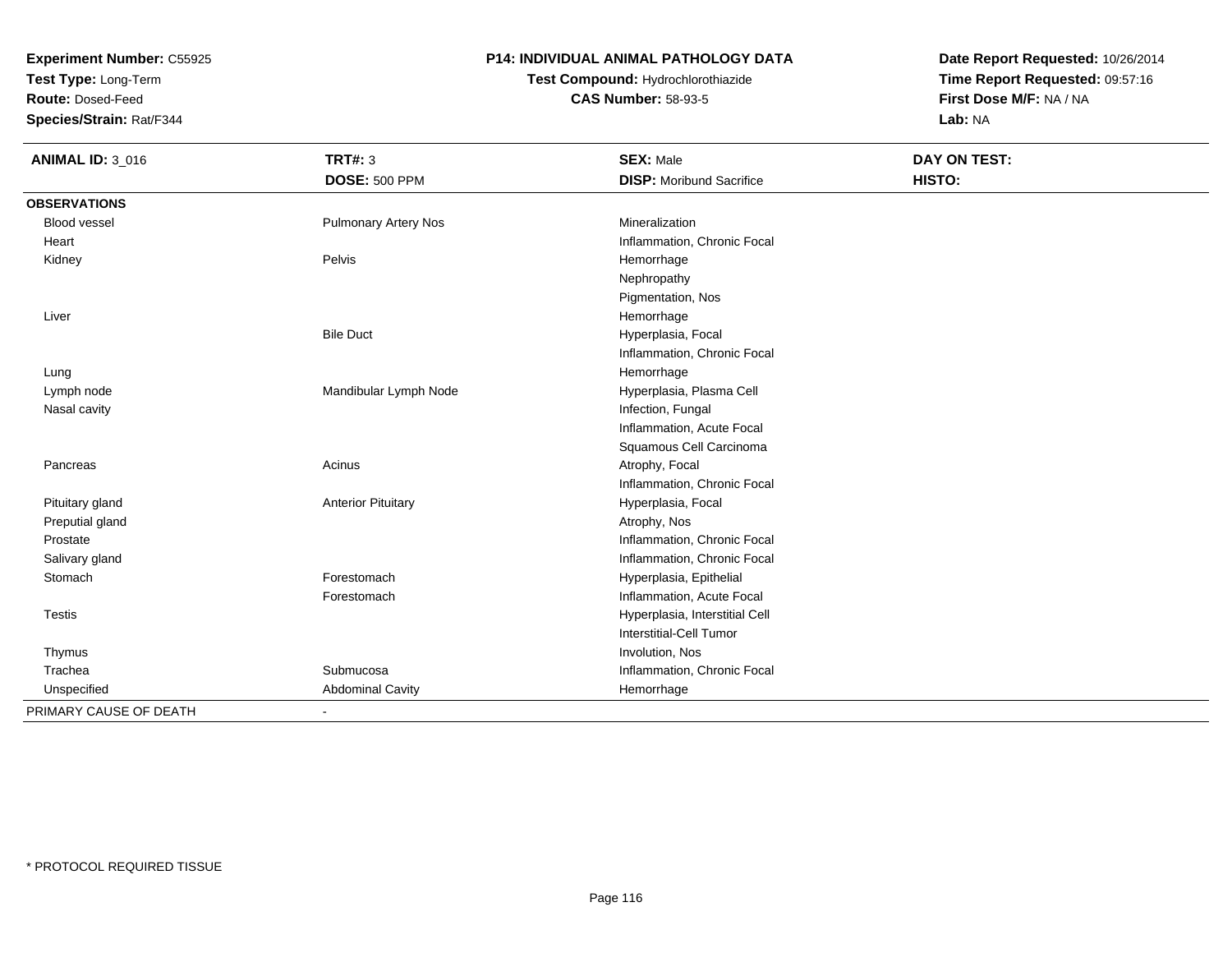**Test Type:** Long-Term

**Route:** Dosed-Feed

**Species/Strain:** Rat/F344

## **P14: INDIVIDUAL ANIMAL PATHOLOGY DATA**

# **Test Compound:** Hydrochlorothiazide**CAS Number:** 58-93-5

| <b>ANIMAL ID: 3_017</b> | <b>TRT#: 3</b>              | <b>SEX: Male</b>                | DAY ON TEST: |  |
|-------------------------|-----------------------------|---------------------------------|--------------|--|
|                         | <b>DOSE: 500 PPM</b>        | <b>DISP:</b> Moribund Sacrifice | HISTO:       |  |
| <b>OBSERVATIONS</b>     |                             |                                 |              |  |
| <b>Blood vessel</b>     | <b>Pulmonary Artery Nos</b> | Mineralization                  |              |  |
| Epididymis              |                             | Degeneration, Nos               |              |  |
| Heart                   |                             | Inflammation, Chronic Focal     |              |  |
| <b>Intestine Small</b>  | Ileum, Ileum                | Adhesion, Nos                   |              |  |
| Kidney                  |                             | Nephropathy                     |              |  |
|                         |                             | Pigmentation, Nos               |              |  |
| Liver                   |                             | Abnormal Curvature              |              |  |
|                         |                             | Cyst, Nos                       |              |  |
|                         | <b>Bile Duct</b>            | Hyperplasia, Focal              |              |  |
| Nasal cavity            |                             | Foreign Body, Nos               |              |  |
|                         |                             | Infection, Fungal               |              |  |
|                         |                             | Inflammation, Acute Focal       |              |  |
| Preputial gland         |                             | Atrophy, Nos                    |              |  |
| Prostate                |                             | Hyperplasia, Epithelial         |              |  |
| Seminal vesicle         |                             | Atrophy, Nos                    |              |  |
| Testis                  |                             | Atrophy, Focal                  |              |  |
|                         |                             | Interstitial-Cell Tumor         |              |  |
| Thymus                  |                             | Involution, Nos                 |              |  |
| Unspecified             | Multiple Organs Nos         | Leukemia, Mononuclear Cell      |              |  |
| PRIMARY CAUSE OF DEATH  | $\blacksquare$              |                                 |              |  |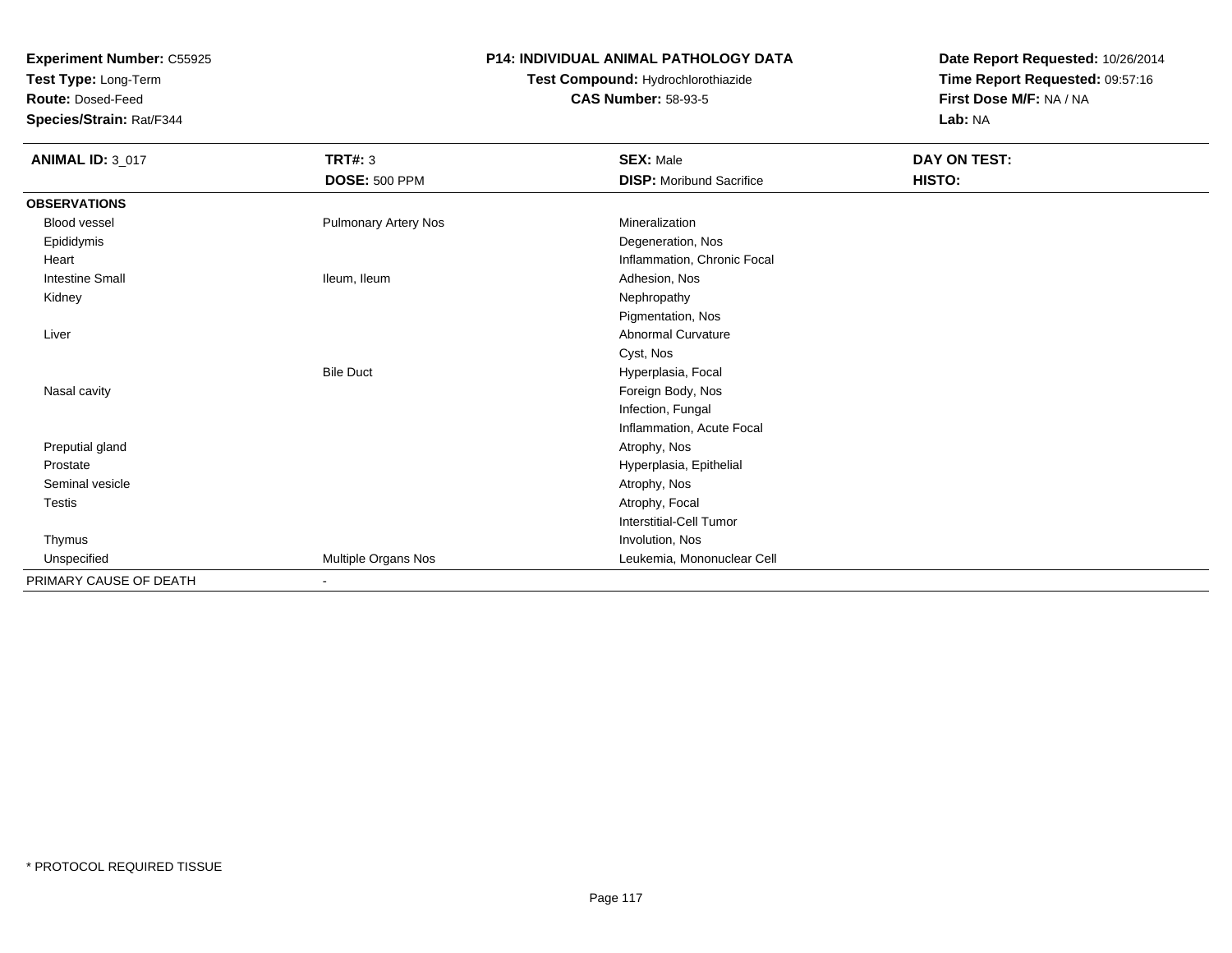**Test Type:** Long-Term

**Route:** Dosed-Feed

**Species/Strain:** Rat/F344

## **P14: INDIVIDUAL ANIMAL PATHOLOGY DATA**

# **Test Compound:** Hydrochlorothiazide**CAS Number:** 58-93-5

| <b>ANIMAL ID: 3_018</b> | <b>TRT#: 3</b>              | <b>SEX: Male</b>                | DAY ON TEST: |
|-------------------------|-----------------------------|---------------------------------|--------------|
|                         | <b>DOSE: 500 PPM</b>        | <b>DISP:</b> Moribund Sacrifice | HISTO:       |
| <b>OBSERVATIONS</b>     |                             |                                 |              |
| Adrenal gland           | Medulla                     | Hyperplasia, Nos                |              |
| Blood vessel            | <b>Pulmonary Artery Nos</b> | Mineralization                  |              |
| Heart                   |                             | Inflammation, Chronic Focal     |              |
| Kidney                  |                             | Nephropathy                     |              |
|                         |                             | Pigmentation, Nos               |              |
| Liver                   | <b>Bile Duct</b>            | Hyperplasia, Focal              |              |
| Lung                    |                             | Alveolar Macrophages            |              |
| Pancreas                | Acinus                      | Atrophy, Focal                  |              |
|                         |                             | Edema, Nos                      |              |
| Pituitary gland         | <b>Anterior Pituitary</b>   | Hyperplasia, Focal              |              |
| Preputial gland         |                             | Atrophy, Nos                    |              |
| Seminal vesicle         |                             | Atrophy, Nos                    |              |
| <b>Testis</b>           |                             | Atrophy, Diffuse                |              |
|                         |                             | Atrophy, Focal                  |              |
|                         |                             | Hyperplasia, Interstitial Cell  |              |
|                         |                             | <b>Interstitial-Cell Tumor</b>  |              |
| Thymus                  |                             | Involution, Nos                 |              |
| Unspecified             | Multiple Organs Nos         | Leukemia, Mononuclear Cell      |              |
| PRIMARY CAUSE OF DEATH  | ٠                           |                                 |              |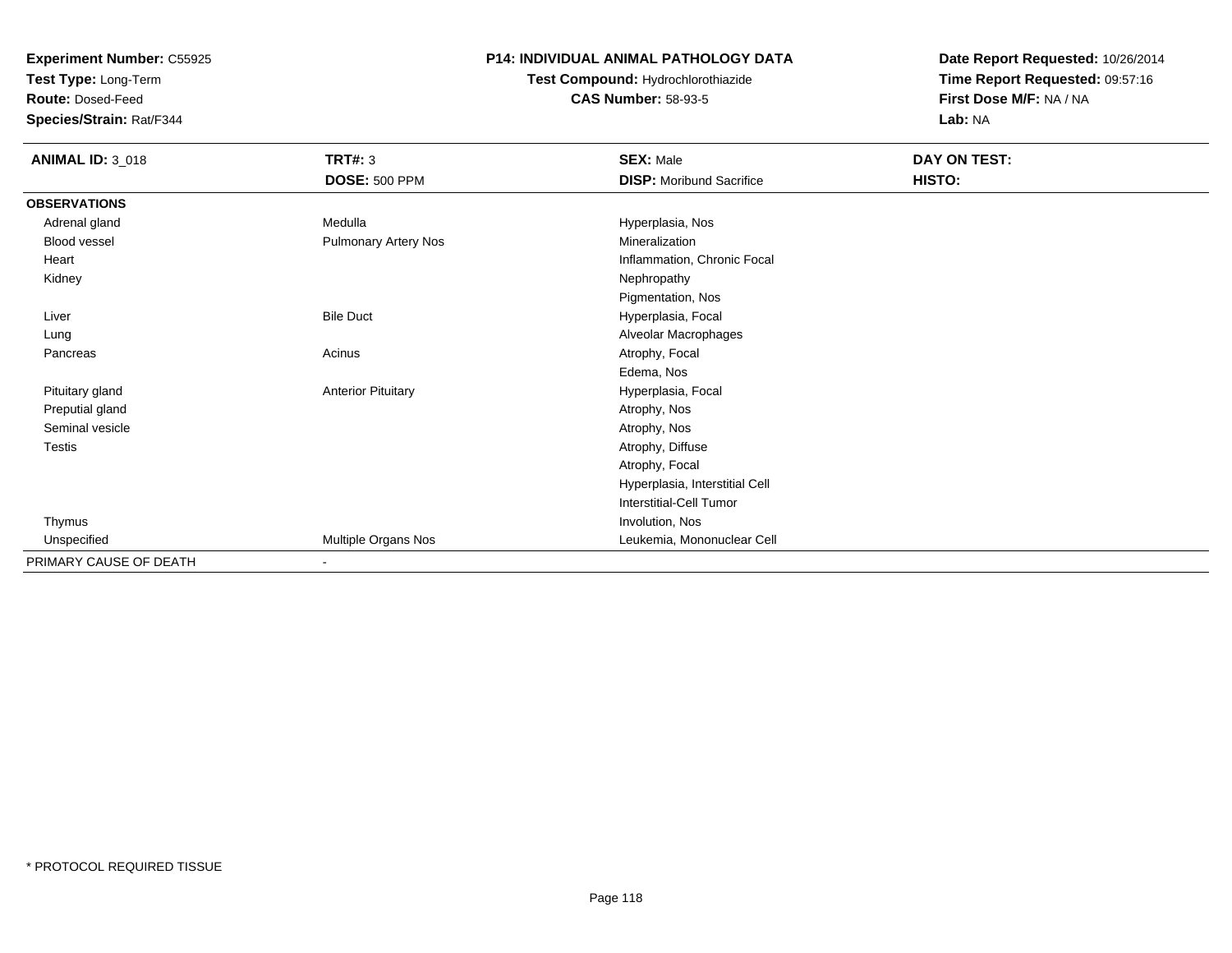**Test Type:** Long-Term

**Route:** Dosed-Feed

**Species/Strain:** Rat/F344

### **P14: INDIVIDUAL ANIMAL PATHOLOGY DATA**

# **Test Compound:** Hydrochlorothiazide**CAS Number:** 58-93-5

| <b>ANIMAL ID: 3_019</b> | TRT#: 3                     | <b>SEX: Male</b>                | DAY ON TEST: |  |
|-------------------------|-----------------------------|---------------------------------|--------------|--|
|                         | <b>DOSE: 500 PPM</b>        | <b>DISP:</b> Moribund Sacrifice | HISTO:       |  |
| <b>OBSERVATIONS</b>     |                             |                                 |              |  |
| Blood vessel            | <b>Pulmonary Artery Nos</b> | Mineralization                  |              |  |
| Bone marrow             |                             | Fibrosis, Myelo                 |              |  |
| Eye                     | Retina                      | Atrophy, Focal                  |              |  |
| Kidney                  |                             | Mineralization                  |              |  |
|                         |                             | Nephropathy                     |              |  |
|                         |                             | Pigmentation, Nos               |              |  |
| Liver                   | Hepatocytes                 | Cytoplasmic Vacuolization       |              |  |
|                         | <b>Bile Duct</b>            | Hyperplasia, Focal              |              |  |
| Mammary gland           |                             | Hyperplasia, Cystic             |              |  |
| Pancreas                | Acinus                      | Atrophy, Focal                  |              |  |
| Preputial gland         |                             | Atrophy, Nos                    |              |  |
| Seminal vesicle         |                             | Atrophy, Nos                    |              |  |
| Testis                  |                             | Atrophy, Focal                  |              |  |
|                         |                             | Interstitial-Cell Tumor         |              |  |
| Unspecified             | Multiple Organs Nos         | Leukemia, Mononuclear Cell      |              |  |
| PRIMARY CAUSE OF DEATH  | $\overline{\phantom{a}}$    |                                 |              |  |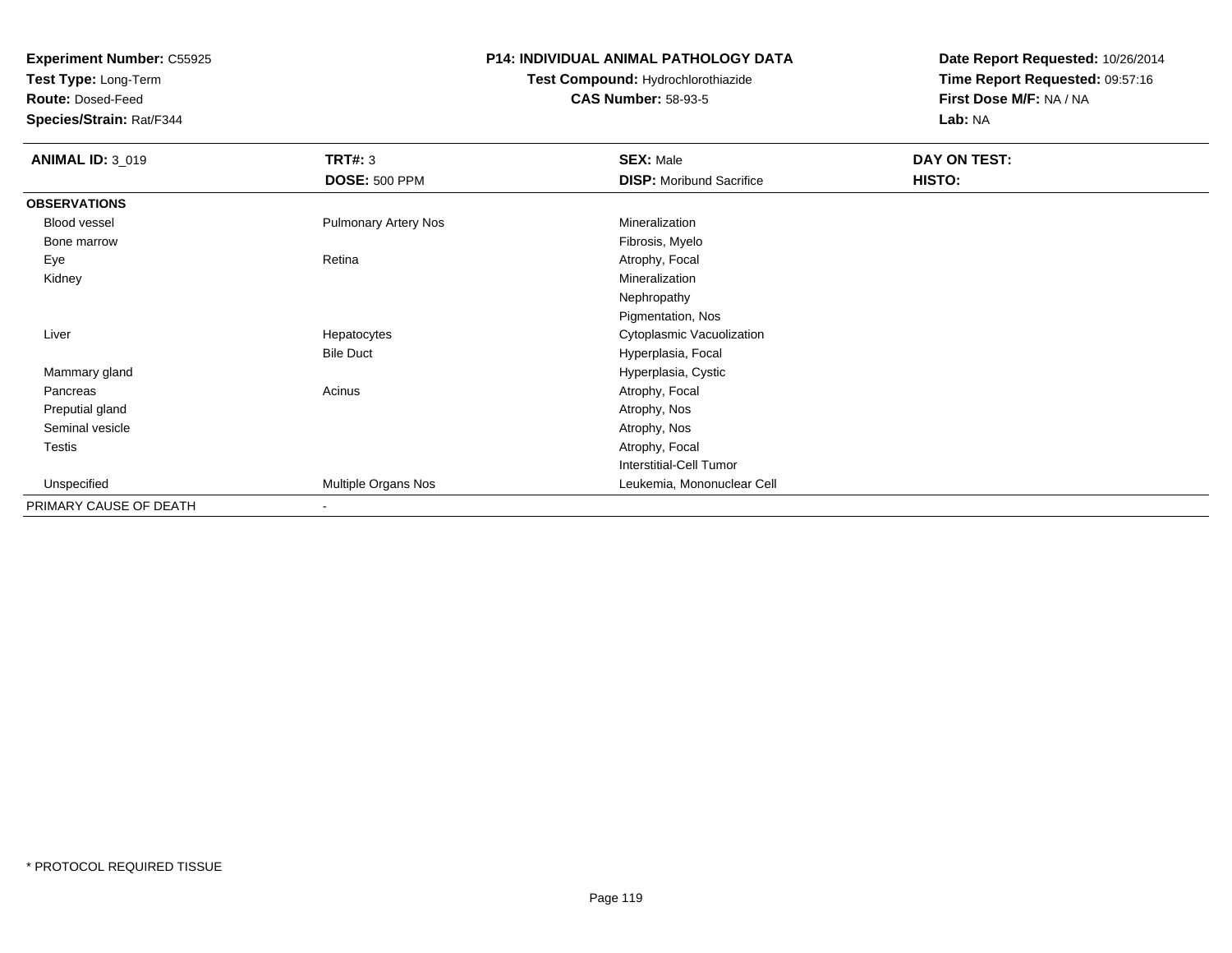**Test Type:** Long-Term

**Route:** Dosed-Feed

**Species/Strain:** Rat/F344

## **P14: INDIVIDUAL ANIMAL PATHOLOGY DATA**

# **Test Compound:** Hydrochlorothiazide**CAS Number:** 58-93-5

| <b>ANIMAL ID: 3_020</b> | <b>TRT#: 3</b>            | <b>SEX: Male</b>                | <b>DAY ON TEST:</b> |
|-------------------------|---------------------------|---------------------------------|---------------------|
|                         | <b>DOSE: 500 PPM</b>      | <b>DISP: Moribund Sacrifice</b> | HISTO:              |
| <b>OBSERVATIONS</b>     |                           |                                 |                     |
| Adrenal gland           | <b>Cortex Nos</b>         | Hyperplasia, Focal              |                     |
| <b>Blood vessel</b>     | Pulmonary Artery Nos      | Mineralization                  |                     |
| Bone marrow             |                           | Fibrosis, Myelo                 |                     |
|                         |                           | Hyperplasia, Granulocytic       |                     |
| Heart                   |                           | Inflammation, Chronic Focal     |                     |
| Kidney                  |                           | Nephropathy                     |                     |
| Liver                   | Hepatocytes               | Cytoplasmic Change, Basophilic  |                     |
|                         | <b>Bile Duct</b>          | Hyperplasia, Focal              |                     |
| Lung                    |                           | Alveolar Macrophages            |                     |
| Lymph node              | Inguinal Lymph Node       | Edema, Nos                      |                     |
|                         | Inguinal Lymph Node       | Hyperplasia, Plasma Cell        |                     |
| Pancreas                | Acinus                    | Atrophy, Focal                  |                     |
| Pituitary gland         | <b>Anterior Pituitary</b> | Adenoma, Nos                    |                     |
| Preputial gland         |                           | Atrophy, Nos                    |                     |
|                         |                           | Carcinoma, Nos                  |                     |
| Prostate                |                           | Hyperplasia, Epithelial         |                     |
| Seminal vesicle         |                           | Atrophy, Nos                    |                     |
| Spleen                  |                           | Hematopoiesis                   |                     |
| Testis                  |                           | Atrophy, Diffuse                |                     |
|                         |                           | Hyperplasia, Interstitial Cell  |                     |
|                         |                           | Interstitial-Cell Tumor         |                     |
| Thymus                  |                           | Involution, Nos                 |                     |
| Thyroid                 |                           | Follicular-Cell Adenoma         |                     |
| PRIMARY CAUSE OF DEATH  |                           |                                 |                     |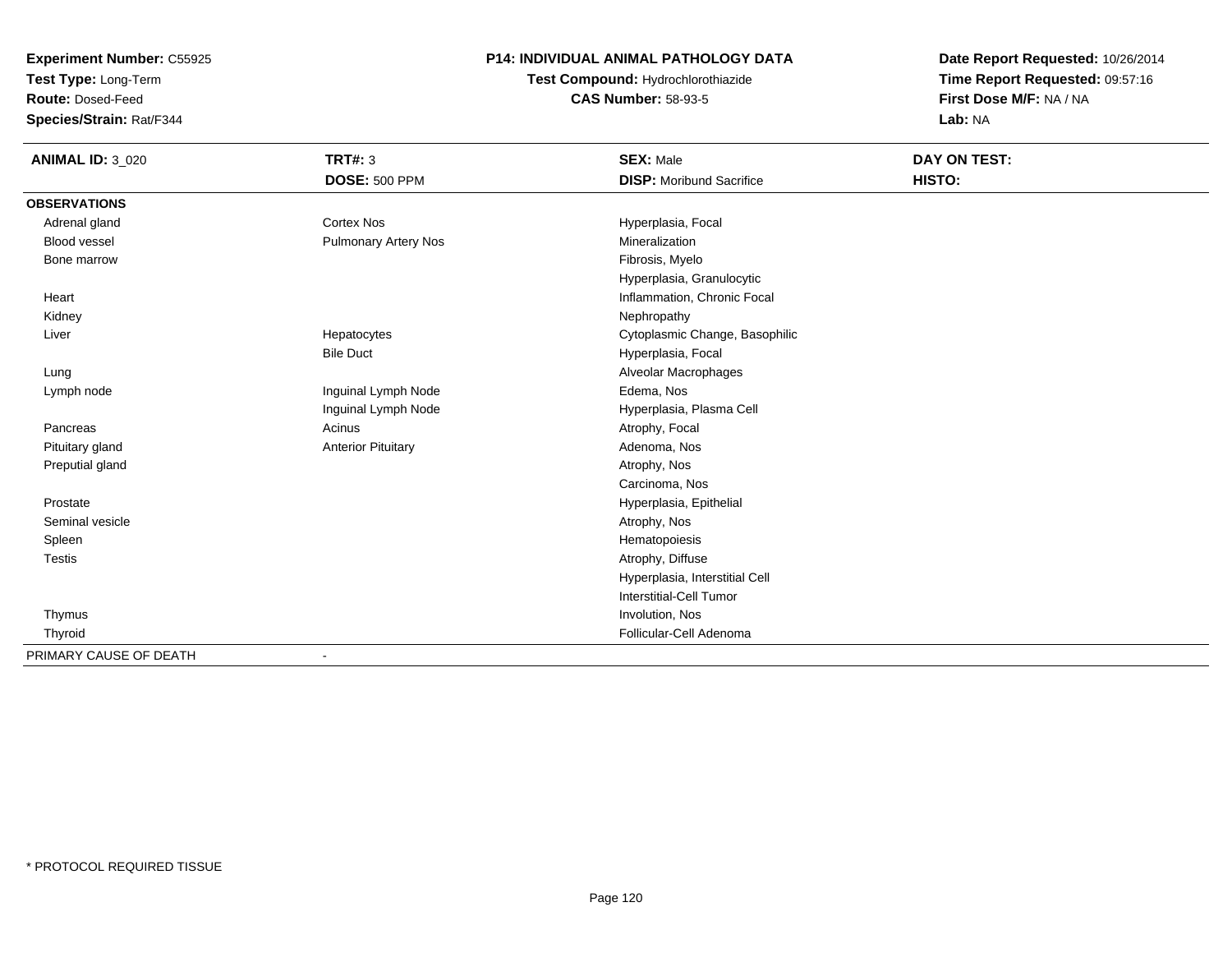**Test Type:** Long-Term

**Route:** Dosed-Feed

**Species/Strain:** Rat/F344

## **P14: INDIVIDUAL ANIMAL PATHOLOGY DATA**

# **Test Compound:** Hydrochlorothiazide**CAS Number:** 58-93-5

| <b>ANIMAL ID: 3_021</b> | <b>TRT#: 3</b>              | <b>SEX: Male</b>                | DAY ON TEST: |  |
|-------------------------|-----------------------------|---------------------------------|--------------|--|
|                         | <b>DOSE: 500 PPM</b>        | <b>DISP:</b> Moribund Sacrifice | HISTO:       |  |
| <b>OBSERVATIONS</b>     |                             |                                 |              |  |
| <b>Blood vessel</b>     | <b>Pulmonary Artery Nos</b> | Mineralization                  |              |  |
| Bone marrow             |                             | Hyperplasia, Reticulum Cell     |              |  |
| Epididymis              |                             | Degeneration, Nos               |              |  |
| Heart                   |                             | Inflammation, Chronic Focal     |              |  |
| Kidney                  |                             | Nephropathy                     |              |  |
|                         |                             | Pigmentation, Nos               |              |  |
| Liver                   | Hepatocytes                 | Cytoplasmic Change, Basophilic  |              |  |
|                         |                             | Degeneration, Cystic            |              |  |
|                         | <b>Bile Duct</b>            | Hyperplasia, Focal              |              |  |
| Lymph node              | Renal Lymph Node            | Pigmentation, Nos               |              |  |
| Mammary gland           |                             | Hyperplasia, Cystic             |              |  |
| Preputial gland         |                             | Atrophy, Nos                    |              |  |
| Seminal vesicle         |                             | Atrophy, Nos                    |              |  |
| Spleen                  |                             | Atrophy, Focal                  |              |  |
| Testis                  |                             | Atrophy, Focal                  |              |  |
|                         |                             | Interstitial-Cell Tumor         |              |  |
| Thymus                  |                             | Involution, Nos                 |              |  |
| Thyroid                 |                             | C-Cell Adenoma                  |              |  |
| Unspecified             | Multiple Organs Nos         | Leukemia, Mononuclear Cell      |              |  |
| PRIMARY CAUSE OF DEATH  | $\overline{\phantom{0}}$    |                                 |              |  |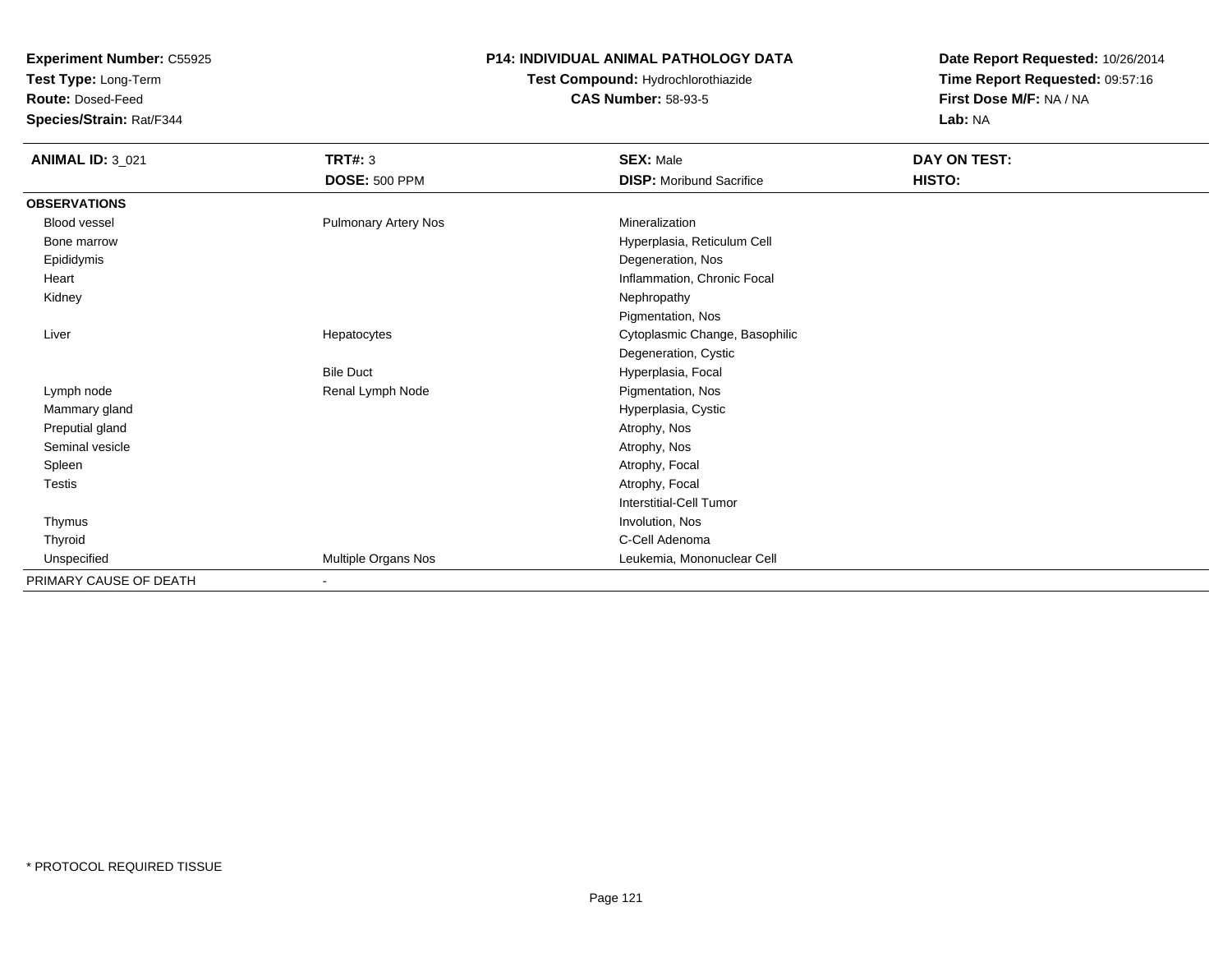**Test Type:** Long-Term

**Route:** Dosed-Feed

**Species/Strain:** Rat/F344

## **P14: INDIVIDUAL ANIMAL PATHOLOGY DATA**

**Test Compound:** Hydrochlorothiazide**CAS Number:** 58-93-5

| <b>ANIMAL ID: 3_022</b> | <b>TRT#: 3</b>       | <b>SEX: Male</b>                | DAY ON TEST: |  |
|-------------------------|----------------------|---------------------------------|--------------|--|
|                         | <b>DOSE: 500 PPM</b> | <b>DISP:</b> Moribund Sacrifice | HISTO:       |  |
| <b>OBSERVATIONS</b>     |                      |                                 |              |  |
| Adrenal gland           | Medulla              | Pheochromocytoma                |              |  |
| <b>Blood vessel</b>     | Aorta Nos            | Dilatation, Nos                 |              |  |
| <b>Bone</b>             |                      | Fibrous Osteodystrophy          |              |  |
| Heart                   |                      | Inflammation, Chronic Focal     |              |  |
| <b>Intestine Small</b>  | <b>Mesentery Nos</b> | Angiectasis                     |              |  |
| Kidney                  |                      | Cyst, Nos                       |              |  |
|                         | Pelvis               | Hyperplasia, Epithelial         |              |  |
|                         |                      | Nephropathy                     |              |  |
| Liver                   | Hepatocytes          | Cytoplasmic Change, Basophilic  |              |  |
|                         | <b>Bile Duct</b>     | Hyperplasia, Focal              |              |  |
| Parathyroid gland       |                      | Hyperplasia, Nos                |              |  |
| Preputial gland         |                      | Atrophy, Nos                    |              |  |
| Seminal vesicle         |                      | Atrophy, Nos                    |              |  |
| Skin                    | Face                 | Squamous Cell Carcinoma         |              |  |
| <b>Testis</b>           |                      | Atrophy, Focal                  |              |  |
|                         |                      | Interstitial-Cell Tumor         |              |  |
| Thymus                  |                      | Involution, Nos                 |              |  |
| Thyroid                 |                      | Cyst, Follicular Nos            |              |  |
| Unspecified             | Face                 | Inflammation, Suppurative       |              |  |
|                         | Multiple Organs Nos  | Mineralization                  |              |  |
| PRIMARY CAUSE OF DEATH  | ٠                    |                                 |              |  |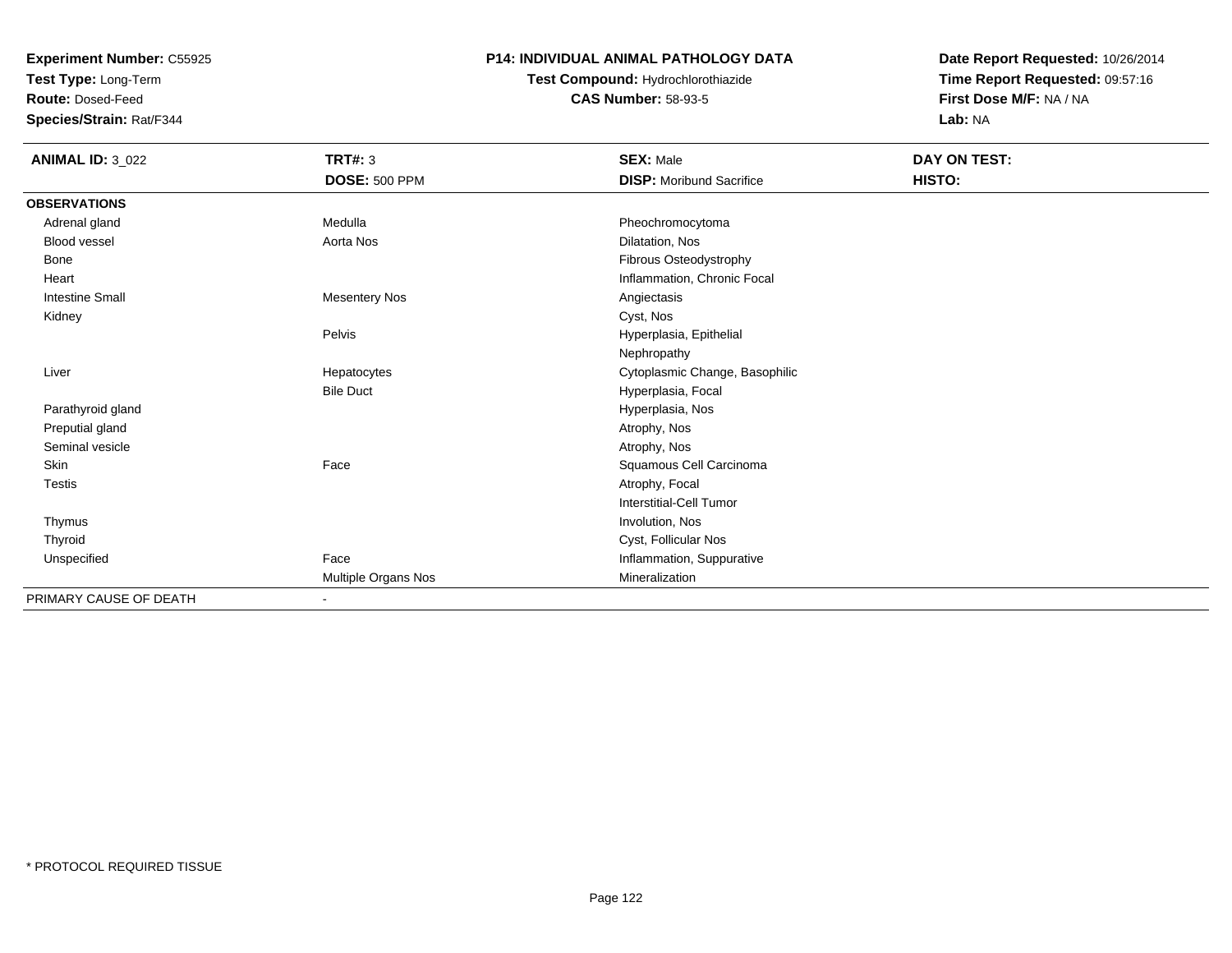**Test Type:** Long-Term

**Route:** Dosed-Feed

**Species/Strain:** Rat/F344

### **P14: INDIVIDUAL ANIMAL PATHOLOGY DATA**

# **Test Compound:** Hydrochlorothiazide**CAS Number:** 58-93-5

| <b>ANIMAL ID: 3_023</b> | TRT#: 3                   | <b>SEX: Male</b>                | DAY ON TEST: |  |
|-------------------------|---------------------------|---------------------------------|--------------|--|
|                         | <b>DOSE: 500 PPM</b>      | <b>DISP:</b> Moribund Sacrifice | HISTO:       |  |
| <b>OBSERVATIONS</b>     |                           |                                 |              |  |
| Adrenal gland           | Medulla                   | Hyperplasia, Nos                |              |  |
| Eye                     | Retina                    | Atrophy, Diffuse                |              |  |
|                         | <b>Crystalline Lens</b>   | Degeneration, Nos               |              |  |
| Heart                   |                           | Inflammation, Chronic Focal     |              |  |
| Kidney                  |                           | Cyst, Nos                       |              |  |
|                         | Pelvis                    | Hyperplasia, Epithelial         |              |  |
|                         |                           | Nephropathy                     |              |  |
| Liver                   |                           | Abnormal Curvature              |              |  |
|                         | Hepatocytes               | Cytoplasmic Change, Basophilic  |              |  |
|                         | <b>Bile Duct</b>          | Hyperplasia, Focal              |              |  |
| Nasal cavity            |                           | Inflammation, Acute Focal       |              |  |
| Pituitary gland         | <b>Anterior Pituitary</b> | Hyperplasia, Focal              |              |  |
| Preputial gland         |                           | Atrophy, Nos                    |              |  |
| Seminal vesicle         |                           | Atrophy, Nos                    |              |  |
| Skin                    |                           | Trichoepithelioma               |              |  |
| Testis                  |                           | Atrophy, Focal                  |              |  |
|                         |                           | <b>Interstitial-Cell Tumor</b>  |              |  |
| Thyroid                 |                           | C-Cell Adenoma                  |              |  |
| Unspecified             | Multiple Organs Nos       | Mineralization                  |              |  |
| PRIMARY CAUSE OF DEATH  | ٠                         |                                 |              |  |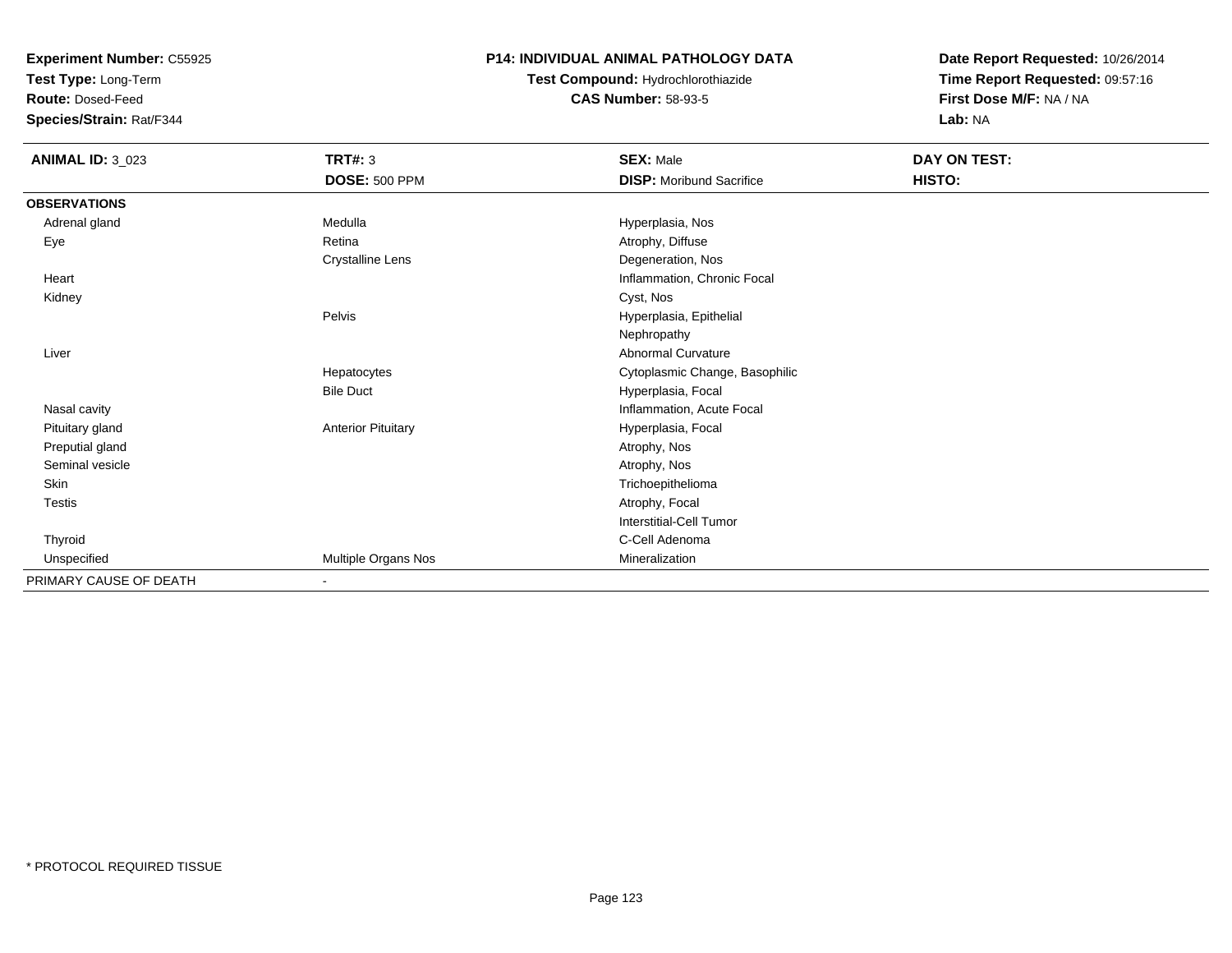**Test Type:** Long-Term

**Route:** Dosed-Feed

**Species/Strain:** Rat/F344

## **P14: INDIVIDUAL ANIMAL PATHOLOGY DATA**

# **Test Compound:** Hydrochlorothiazide**CAS Number:** 58-93-5

| <b>ANIMAL ID: 3_024</b> | TRT#: 3                   | <b>SEX: Male</b>                | DAY ON TEST: |
|-------------------------|---------------------------|---------------------------------|--------------|
|                         | <b>DOSE: 500 PPM</b>      | <b>DISP:</b> Moribund Sacrifice | HISTO:       |
| <b>OBSERVATIONS</b>     |                           |                                 |              |
| Adrenal gland           | Cortex Nos                | Cytoplasmic Vacuolization       |              |
|                         | Medulla                   | Inflammation, Chronic Focal     |              |
| Eye                     | <b>Nasolacrimal Duct</b>  | Inflammation, Acute Focal       |              |
| Heart                   |                           | Inflammation, Chronic Focal     |              |
| Kidney                  |                           | Nephropathy                     |              |
| Liver                   | <b>Bile Duct</b>          | Hyperplasia, Focal              |              |
| Lung                    |                           | Hemorrhage                      |              |
|                         |                           | Inflammation, Interstitial      |              |
| Lymph node              | Mandibular Lymph Node     | Hyperplasia, Plasma Cell        |              |
| Mammary gland           |                           | Hyperplasia, Cystic             |              |
| Pituitary gland         | <b>Anterior Pituitary</b> | Adenoma, Nos                    |              |
|                         | <b>Anterior Pituitary</b> | Hyperplasia, Focal              |              |
| Preputial gland         |                           | Atrophy, Nos                    |              |
| Seminal vesicle         |                           | Atrophy, Nos                    |              |
| Spleen                  |                           | Hematopoiesis                   |              |
| Stomach                 | Forestomach               | Hyperplasia, Epithelial         |              |
|                         | Forestomach               | Inflammation, Chronic Focal     |              |
| <b>Testis</b>           |                           | Hyperplasia, Interstitial Cell  |              |
| Thyroid                 |                           | Hyperplasia, C Cell             |              |
| Zymbal gland            |                           | Carcinoma, Nos                  |              |
| PRIMARY CAUSE OF DEATH  |                           |                                 |              |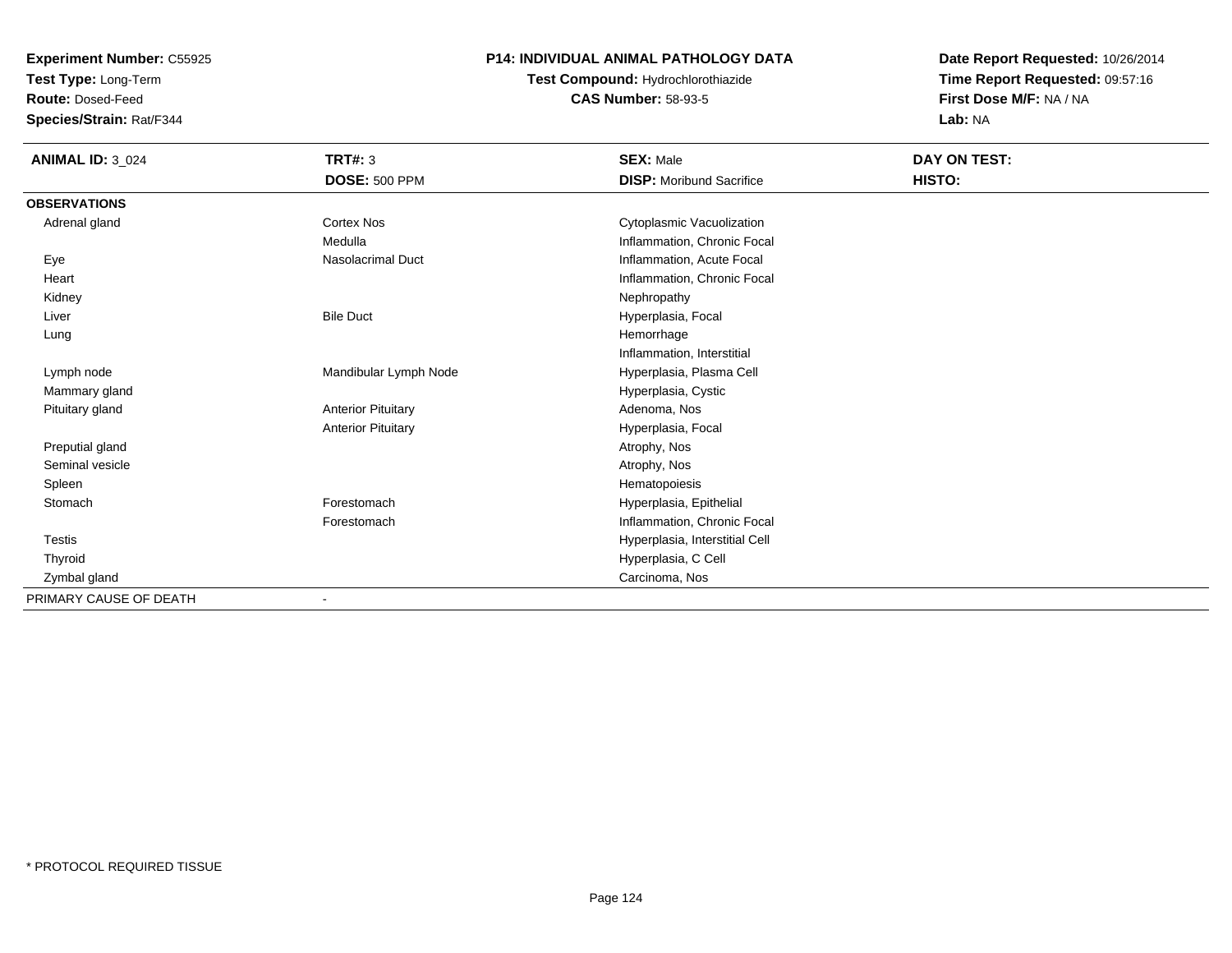**Test Type:** Long-Term

**Route:** Dosed-Feed

**Species/Strain:** Rat/F344

## **P14: INDIVIDUAL ANIMAL PATHOLOGY DATA**

**Test Compound:** Hydrochlorothiazide**CAS Number:** 58-93-5

| <b>ANIMAL ID: 3_025</b> | <b>TRT#: 3</b>            | <b>SEX: Male</b>                | <b>DAY ON TEST:</b> |  |
|-------------------------|---------------------------|---------------------------------|---------------------|--|
|                         | <b>DOSE: 500 PPM</b>      | <b>DISP:</b> Moribund Sacrifice | HISTO:              |  |
| <b>OBSERVATIONS</b>     |                           |                                 |                     |  |
| Adrenal gland           | <b>Cortex Nos</b>         | Hyperplasia, Focal              |                     |  |
|                         | <b>Cortex Nos</b>         | Necrosis, Focal                 |                     |  |
|                         | Medulla                   | Pheochromocytoma                |                     |  |
| Blood vessel            | Pulmonary Artery Nos      | Mineralization                  |                     |  |
| Eye                     | <b>Nasolacrimal Duct</b>  | Inflammation, Acute Focal       |                     |  |
| Heart                   |                           | Inflammation, Chronic Focal     |                     |  |
|                         | Atrium                    | Thrombosis, Nos                 |                     |  |
| Kidney                  |                           | Cyst, Nos                       |                     |  |
|                         | Pelvis                    | Hyperplasia, Epithelial         |                     |  |
|                         |                           | Nephropathy                     |                     |  |
|                         |                           | Pigmentation, Nos               |                     |  |
| Liver                   |                           | Necrosis, Focal                 |                     |  |
| Lymph node              | Renal Lymph Node          | Pigmentation, Nos               |                     |  |
| Nasal cavity            |                           | Foreign Body, Nos               |                     |  |
|                         |                           | Inflammation, Acute Focal       |                     |  |
| Pancreas                | Acinus                    | Atrophy, Focal                  |                     |  |
|                         | <b>Islets</b>             | Hyperplasia, Focal              |                     |  |
| Pituitary gland         | <b>Anterior Pituitary</b> | Hyperplasia, Focal              |                     |  |
| Preputial gland         |                           | Atrophy, Nos                    |                     |  |
| Spleen                  |                           | Atrophy, Focal                  |                     |  |
|                         |                           | Hematopoiesis                   |                     |  |
| <b>Testis</b>           |                           | Atrophy, Diffuse                |                     |  |
|                         |                           | Atrophy, Focal                  |                     |  |
|                         |                           | Hyperplasia, Interstitial Cell  |                     |  |
|                         |                           | <b>Interstitial-Cell Tumor</b>  |                     |  |
|                         | Tunica Vaginalis          | Mesothelioma, Nos               |                     |  |
| Thymus                  |                           | Involution, Nos                 |                     |  |
| Unspecified             | <b>Abdominal Cavity</b>   | Mesothelioma, Nos               |                     |  |
| PRIMARY CAUSE OF DEATH  | $\blacksquare$            |                                 |                     |  |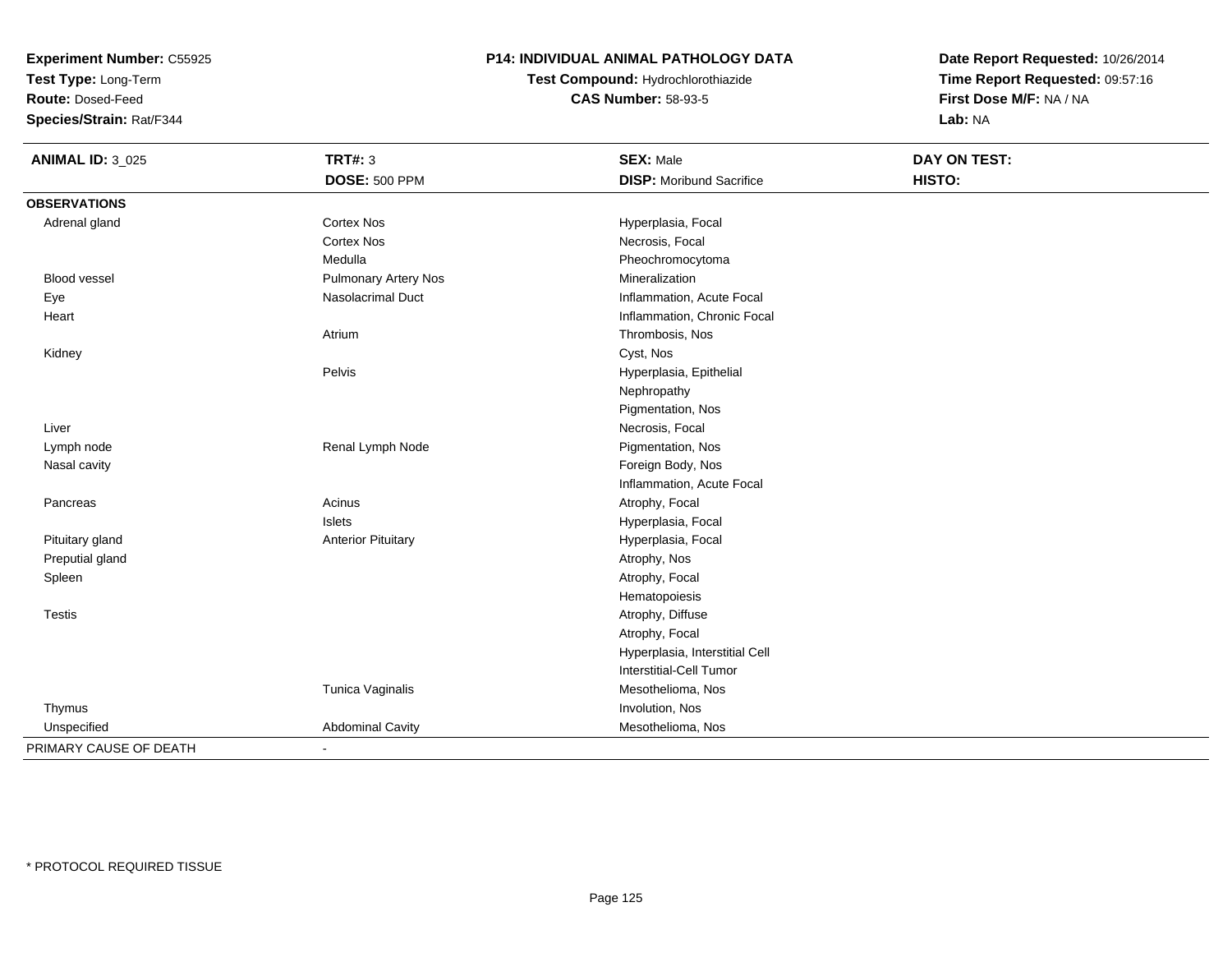**Test Type:** Long-Term

**Route:** Dosed-Feed

**Species/Strain:** Rat/F344

#### **P14: INDIVIDUAL ANIMAL PATHOLOGY DATA**

# **Test Compound:** Hydrochlorothiazide**CAS Number:** 58-93-5

| <b>ANIMAL ID: 3_026</b> | TRT#: 3                 | <b>SEX: Male</b>            | DAY ON TEST: |
|-------------------------|-------------------------|-----------------------------|--------------|
|                         | <b>DOSE: 500 PPM</b>    | <b>DISP: Natural Death</b>  | HISTO:       |
| <b>OBSERVATIONS</b>     |                         |                             |              |
| Bone                    |                         | Fibrous Osteodystrophy      |              |
| Heart                   |                         | Inflammation, Chronic Focal |              |
| Kidney                  |                         | Nephropathy                 |              |
| Liver                   |                         | Abnormal Curvature          |              |
|                         | <b>Bile Duct</b>        | Hyperplasia, Focal          |              |
| Pancreas                | Acinus                  | Atrophy, Focal              |              |
| Parathyroid gland       |                         | Hyperplasia, Nos            |              |
| Preputial gland         |                         | Atrophy, Nos                |              |
| Testis                  |                         | Interstitial-Cell Tumor     |              |
| Thymus                  |                         | Involution, Nos             |              |
| Unspecified             | Multiple Organs Nos     | Mineralization              |              |
|                         | <b>Abdominal Cavity</b> | Necrosis, Fat               |              |
| PRIMARY CAUSE OF DEATH  | $\blacksquare$          |                             |              |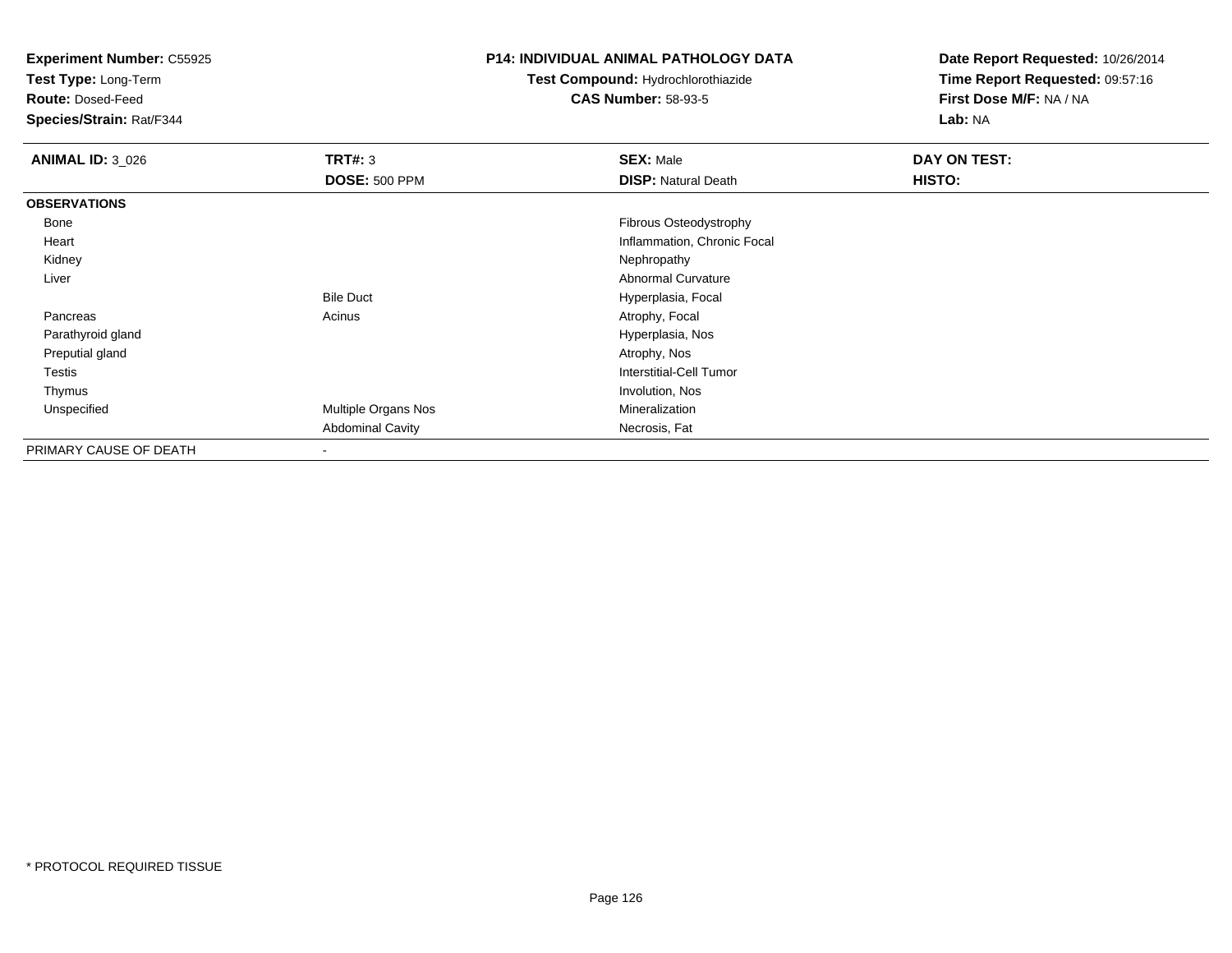**Test Type:** Long-Term

**Route:** Dosed-Feed

**Species/Strain:** Rat/F344

### **P14: INDIVIDUAL ANIMAL PATHOLOGY DATA**

**Test Compound:** Hydrochlorothiazide**CAS Number:** 58-93-5

| <b>ANIMAL ID: 3_027</b> | <b>TRT#: 3</b>            | <b>SEX: Male</b>                 | <b>DAY ON TEST:</b> |
|-------------------------|---------------------------|----------------------------------|---------------------|
|                         | <b>DOSE: 500 PPM</b>      | <b>DISP: Terminal Sacrifice</b>  | HISTO:              |
| <b>OBSERVATIONS</b>     |                           |                                  |                     |
| Adrenal gland           | Medulla                   | Pheochromocytoma                 |                     |
| Heart                   |                           | Inflammation, Chronic Focal      |                     |
| Kidney                  |                           | Cyst, Nos                        |                     |
|                         | Pelvis                    | Hyperplasia, Epithelial          |                     |
|                         |                           | Nephropathy                      |                     |
| Liver                   | Hepatocytes               | Cytoplasmic Change, Basophilic   |                     |
|                         |                           | Hematopoiesis                    |                     |
|                         | <b>Bile Duct</b>          | Hyperplasia, Focal               |                     |
| Lung                    |                           | Hyperplasia, Alveolar Epithelium |                     |
|                         |                           | Hyperplasia, Lymphoid            |                     |
|                         |                           | Inflammation, Chronic Focal      |                     |
| Lymph node              | Mesenteric Lymph Node     | Edema, Nos                       |                     |
|                         | Mandibular Lymph Node     | Hyperplasia, Plasma Cell         |                     |
| Pancreas                | Acinus                    | Atrophy, Focal                   |                     |
| Parathyroid gland       |                           | Hyperplasia, Nos                 |                     |
| Pituitary gland         | <b>Anterior Pituitary</b> | Cyst, Nos                        |                     |
|                         | Intermedia                | Cyst, Nos                        |                     |
| Preputial gland         |                           | Atrophy, Nos                     |                     |
| Seminal vesicle         |                           | Atrophy, Nos                     |                     |
| Spleen                  |                           | Atrophy, Focal                   |                     |
| Testis                  |                           | Atrophy, Focal                   |                     |
|                         |                           | Interstitial-Cell Tumor          |                     |
|                         | Tunica Vaginalis          | Mesothelioma, Nos                |                     |
| Thymus                  |                           | Involution, Nos                  |                     |
| Thyroid                 |                           | Hyperplasia, C Cell              |                     |
| PRIMARY CAUSE OF DEATH  | $\overline{\phantom{a}}$  |                                  |                     |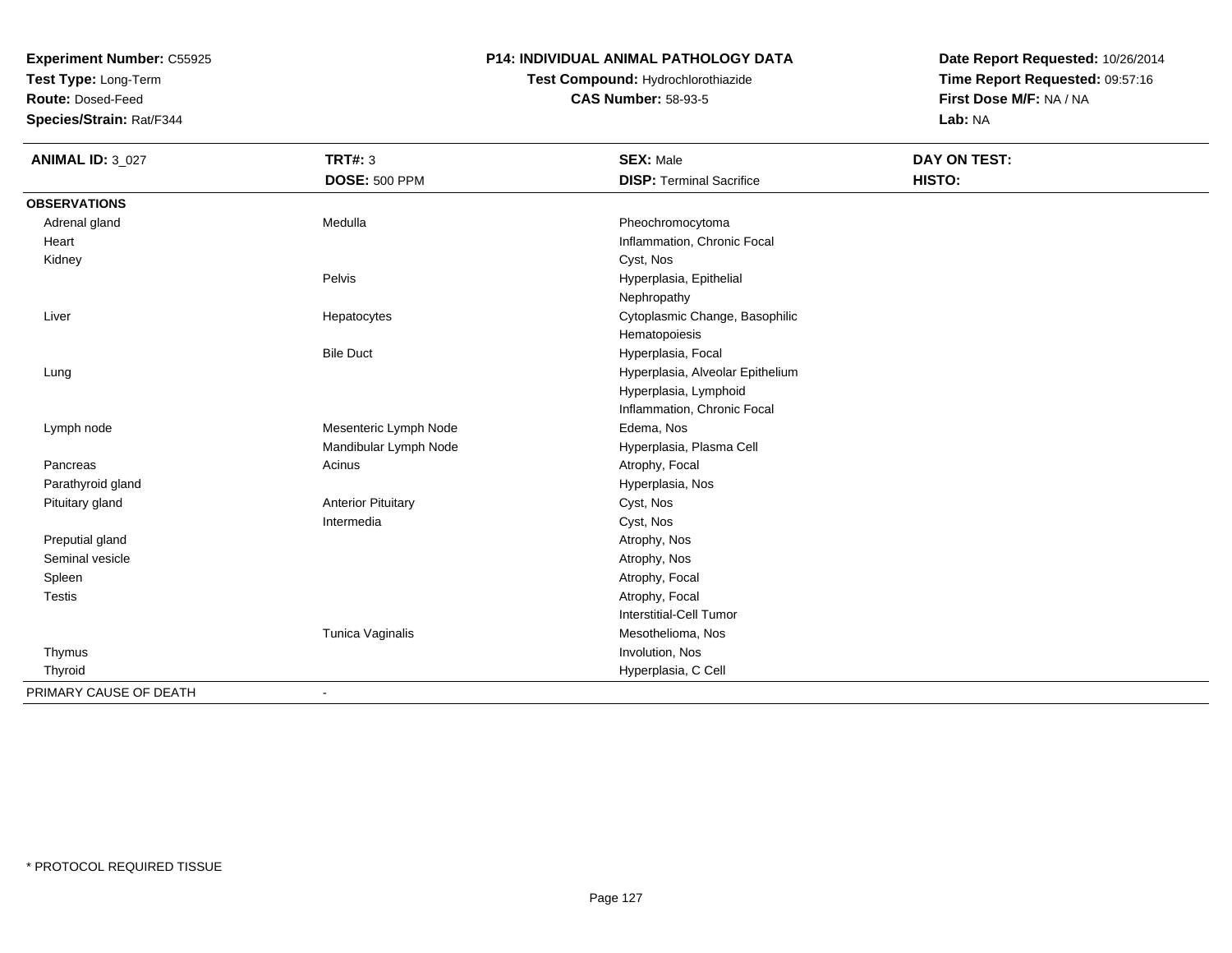**Test Type:** Long-Term

**Route:** Dosed-Feed

**Species/Strain:** Rat/F344

### **P14: INDIVIDUAL ANIMAL PATHOLOGY DATA**

# **Test Compound:** Hydrochlorothiazide**CAS Number:** 58-93-5

| <b>ANIMAL ID: 3_028</b> | <b>TRT#: 3</b>       | <b>SEX: Male</b>                | DAY ON TEST: |  |
|-------------------------|----------------------|---------------------------------|--------------|--|
|                         | <b>DOSE: 500 PPM</b> | <b>DISP:</b> Moribund Sacrifice | HISTO:       |  |
| <b>OBSERVATIONS</b>     |                      |                                 |              |  |
| Bone                    |                      | Fibrous Osteodystrophy          |              |  |
| Heart                   |                      | Inflammation, Chronic Focal     |              |  |
| <b>Intestine Small</b>  | <b>Ileum</b>         | Inflammation, Acute Focal       |              |  |
| Kidney                  |                      | Hyperplasia, Tubular Cell       |              |  |
|                         |                      | Nephropathy                     |              |  |
| Liver                   | <b>Bile Duct</b>     | Hyperplasia, Focal              |              |  |
| Nasal cavity            |                      | Inflammation, Acute Focal       |              |  |
| Pancreas                | Acinus               | Atrophy, Focal                  |              |  |
| Parathyroid gland       |                      | Hyperplasia, Nos                |              |  |
| Preputial gland         |                      | Adenoma, Nos                    |              |  |
|                         |                      | Atrophy, Nos                    |              |  |
| Salivary gland          |                      | Inflammation, Acute Focal       |              |  |
| Seminal vesicle         |                      | Atrophy, Nos                    |              |  |
| Skin                    | Tail                 | Keratoacanthoma                 |              |  |
| Spleen                  |                      | Hemosiderosis                   |              |  |
| Testis                  |                      | Atrophy, Diffuse                |              |  |
|                         |                      | Atrophy, Focal                  |              |  |
|                         |                      | <b>Interstitial-Cell Tumor</b>  |              |  |
| Unspecified             | Multiple Organs Nos  | Mineralization                  |              |  |
| PRIMARY CAUSE OF DEATH  | $\sim$               |                                 |              |  |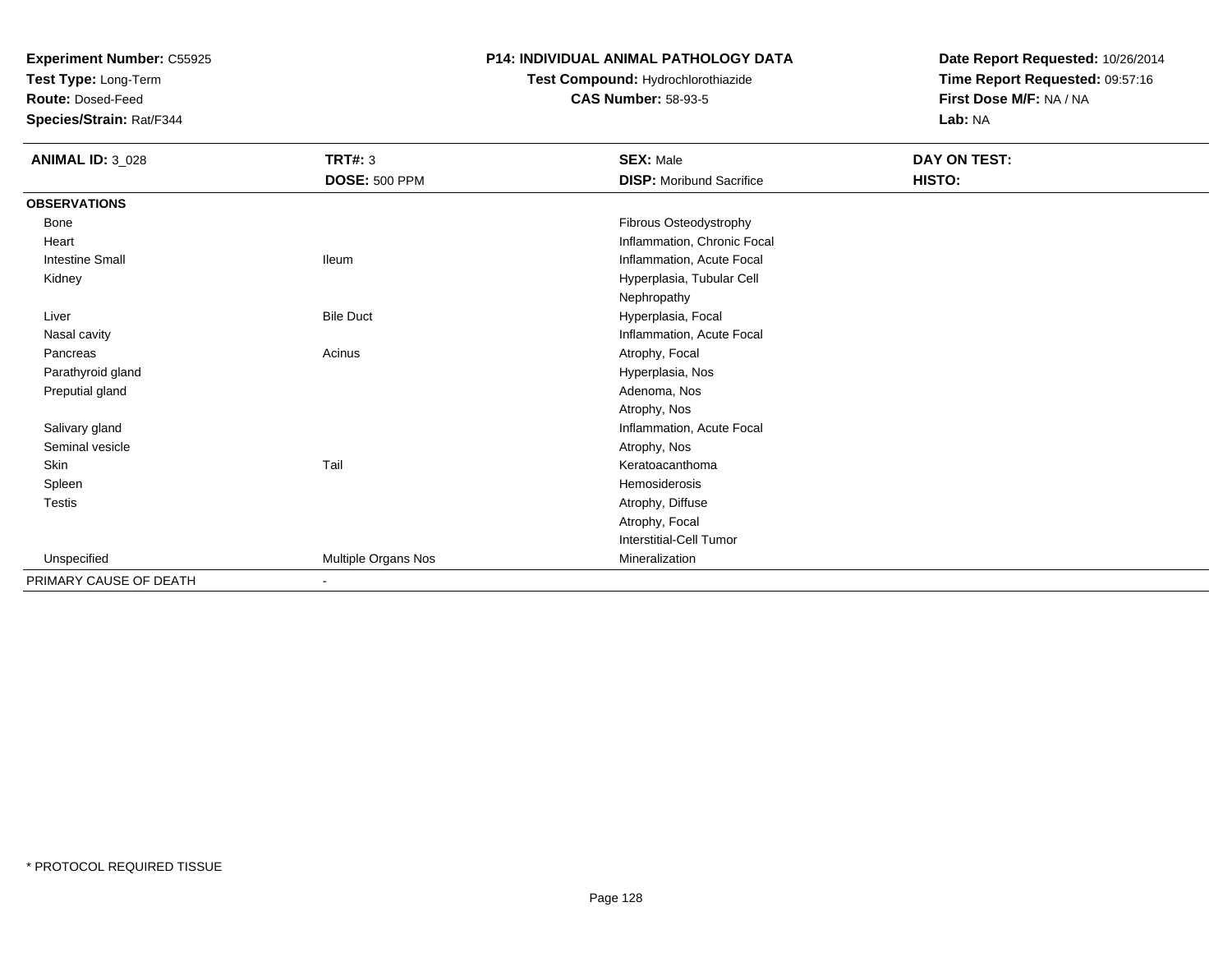**Test Type:** Long-Term

**Route:** Dosed-Feed

**Species/Strain:** Rat/F344

### **P14: INDIVIDUAL ANIMAL PATHOLOGY DATA**

**Test Compound:** Hydrochlorothiazide**CAS Number:** 58-93-5

| <b>ANIMAL ID: 3_029</b> | TRT#: 3              | <b>SEX: Male</b>               | DAY ON TEST: |  |
|-------------------------|----------------------|--------------------------------|--------------|--|
|                         | <b>DOSE: 500 PPM</b> | <b>DISP: Natural Death</b>     | HISTO:       |  |
| <b>OBSERVATIONS</b>     |                      |                                |              |  |
| Heart                   |                      | Inflammation, Chronic Focal    |              |  |
| Kidney                  |                      | Nephropathy                    |              |  |
| Liver                   |                      | Abnormal Curvature             |              |  |
|                         |                      | Hepatocellular Carcinoma       |              |  |
|                         | <b>Bile Duct</b>     | Hyperplasia, Focal             |              |  |
| Parathyroid gland       |                      | Hyperplasia, Nos               |              |  |
| Preputial gland         |                      | Atrophy, Nos                   |              |  |
| <b>Testis</b>           |                      | Hyperplasia, Interstitial Cell |              |  |
|                         |                      | <b>Interstitial-Cell Tumor</b> |              |  |
| Thymus                  |                      | Involution, Nos                |              |  |
| Unspecified             | Multiple Organs Nos  | Mineralization                 |              |  |
| PRIMARY CAUSE OF DEATH  |                      |                                |              |  |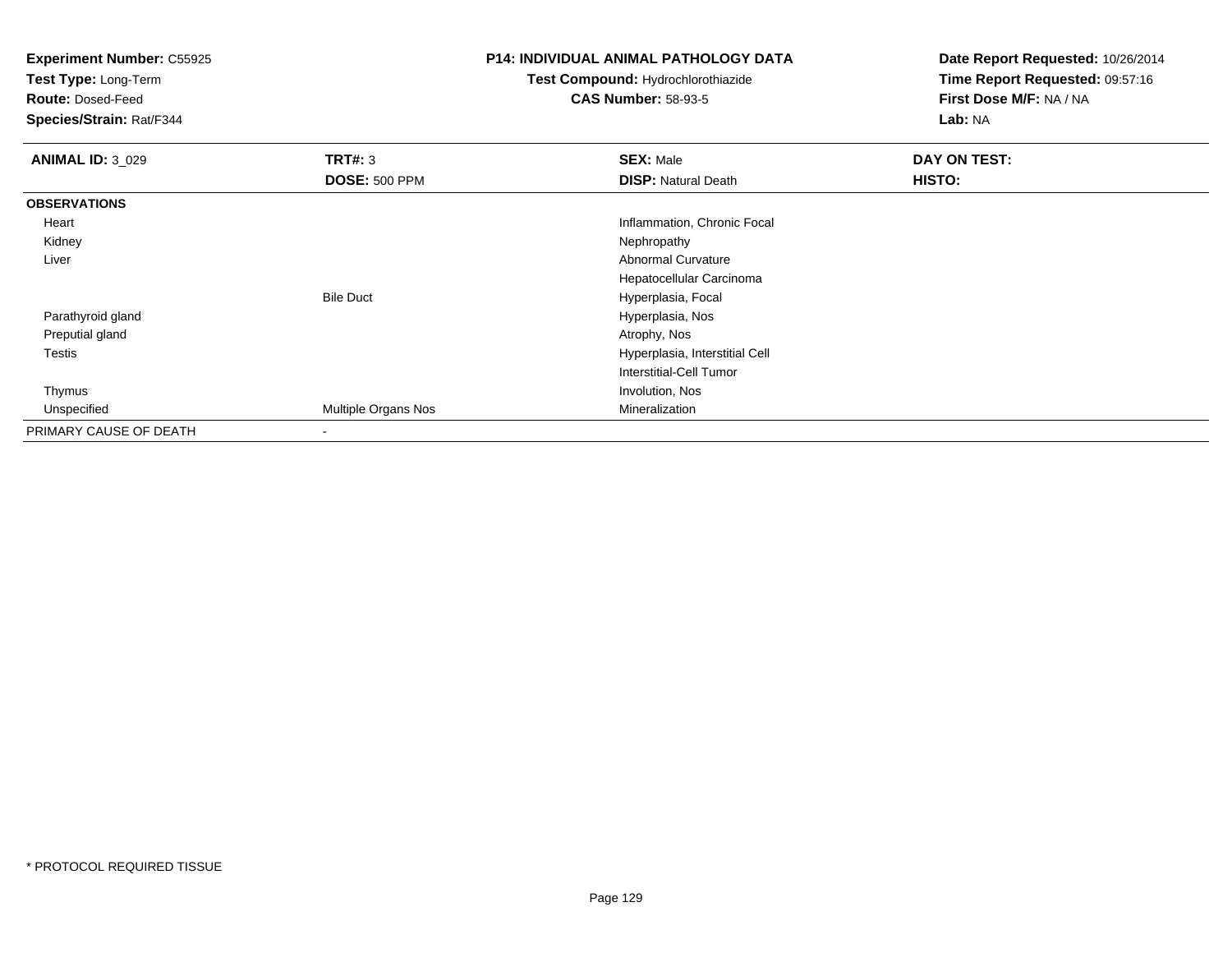**Test Type:** Long-Term

**Route:** Dosed-Feed

**Species/Strain:** Rat/F344

## **P14: INDIVIDUAL ANIMAL PATHOLOGY DATA**

# **Test Compound:** Hydrochlorothiazide**CAS Number:** 58-93-5

| <b>ANIMAL ID: 3_030</b> | <b>TRT#: 3</b>              | <b>SEX: Male</b>                | DAY ON TEST: |
|-------------------------|-----------------------------|---------------------------------|--------------|
|                         | <b>DOSE: 500 PPM</b>        | <b>DISP:</b> Moribund Sacrifice | HISTO:       |
| <b>OBSERVATIONS</b>     |                             |                                 |              |
| Adrenal gland           | Medulla                     | Hyperplasia, Nos                |              |
|                         | Medulla                     | Pheochromocytoma                |              |
| <b>Blood vessel</b>     | <b>Pulmonary Artery Nos</b> | Mineralization                  |              |
| Bone                    |                             | Fibrous Osteodystrophy          |              |
| <b>Brain</b>            |                             | Mineralization                  |              |
| Epididymis              |                             | Degeneration, Nos               |              |
| Heart                   |                             | Inflammation, Chronic Focal     |              |
| Kidney                  |                             | Cyst, Nos                       |              |
|                         |                             | Nephropathy                     |              |
| Liver                   | Hepatocytes                 | Cytoplasmic Change, Basophilic  |              |
|                         |                             | Degeneration, Cystic            |              |
|                         | <b>Bile Duct</b>            | Hyperplasia, Focal              |              |
| Mammary gland           |                             | Hyperplasia, Cystic             |              |
| Parathyroid gland       |                             | Hyperplasia, Nos                |              |
| Pituitary gland         | <b>Anterior Pituitary</b>   | Hyperplasia, Focal              |              |
|                         | Intermedia                  | Pigmentation, Nos               |              |
| Preputial gland         |                             | Atrophy, Nos                    |              |
| Prostate                |                             | Inflammation, Chronic Focal     |              |
| Salivary gland          |                             | Hyperplasia, Intraductal        |              |
| Seminal vesicle         |                             | Atrophy, Nos                    |              |
| Spleen                  |                             | Atrophy, Focal                  |              |
| <b>Testis</b>           |                             | Atrophy, Diffuse                |              |
|                         |                             | Atrophy, Focal                  |              |
|                         |                             | <b>Interstitial-Cell Tumor</b>  |              |
| Thyroid                 |                             | Hyperplasia, C Cell             |              |
| Unspecified             | Multiple Organs Nos         | Leukemia, Mononuclear Cell      |              |
|                         | <b>Abdominal Cavity</b>     | Necrosis, Fat                   |              |
| PRIMARY CAUSE OF DEATH  | $\sim$                      |                                 |              |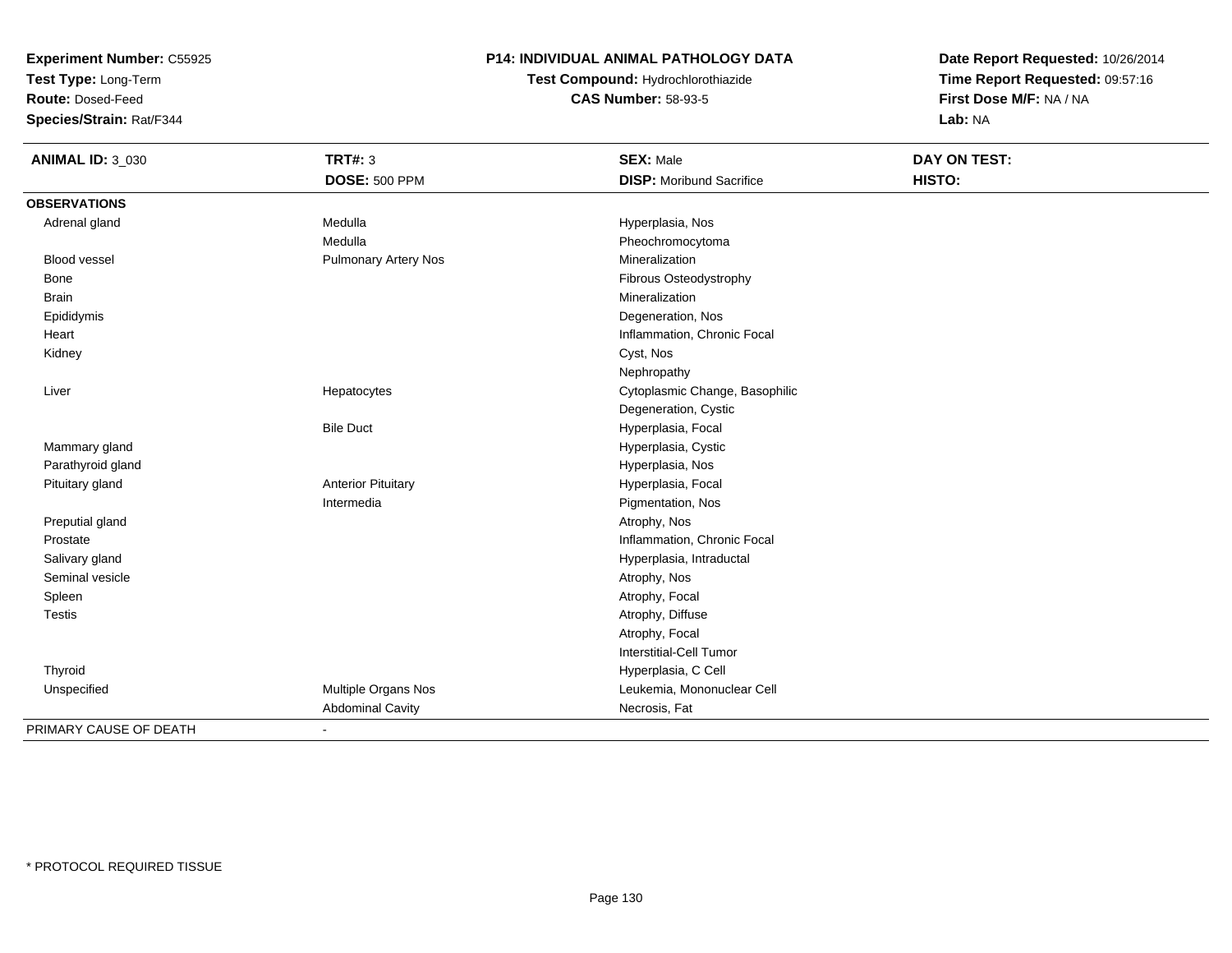**Test Type:** Long-Term

**Route:** Dosed-Feed

**Species/Strain:** Rat/F344

## **P14: INDIVIDUAL ANIMAL PATHOLOGY DATA**

# **Test Compound:** Hydrochlorothiazide**CAS Number:** 58-93-5

| <b>ANIMAL ID: 3_031</b> | <b>TRT#: 3</b>           | <b>SEX: Male</b>               | DAY ON TEST: |  |
|-------------------------|--------------------------|--------------------------------|--------------|--|
|                         | <b>DOSE: 500 PPM</b>     | <b>DISP: Natural Death</b>     | HISTO:       |  |
| <b>OBSERVATIONS</b>     |                          |                                |              |  |
| Adrenal gland           | Medulla                  | Hyperplasia, Nos               |              |  |
|                         | Medulla                  | Pheochromocytoma               |              |  |
| Bone                    |                          | Fibrous Osteodystrophy         |              |  |
| Heart                   |                          | Inflammation, Chronic Focal    |              |  |
| Kidney                  |                          | Cyst, Nos                      |              |  |
|                         |                          | Nephropathy                    |              |  |
| Liver                   |                          | Abnormal Curvature             |              |  |
|                         | Hepatocytes              | Cytoplasmic Change, Basophilic |              |  |
|                         |                          | Degeneration, Cystic           |              |  |
|                         | <b>Bile Duct</b>         | Hyperplasia, Focal             |              |  |
| Nasal cavity            |                          | Inflammation, Acute Focal      |              |  |
| Parathyroid gland       |                          | Hyperplasia, Nos               |              |  |
| Preputial gland         |                          | Atrophy, Nos                   |              |  |
| Seminal vesicle         |                          | Atrophy, Nos                   |              |  |
| Skin                    | Ear                      | Hyperplasia, Epithelial        |              |  |
| Testis                  |                          | Atrophy, Focal                 |              |  |
|                         |                          | <b>Interstitial-Cell Tumor</b> |              |  |
| Thymus                  |                          | Involution, Nos                |              |  |
| Unspecified             | Multiple Organs Nos      | Mineralization                 |              |  |
| PRIMARY CAUSE OF DEATH  | $\overline{\phantom{0}}$ |                                |              |  |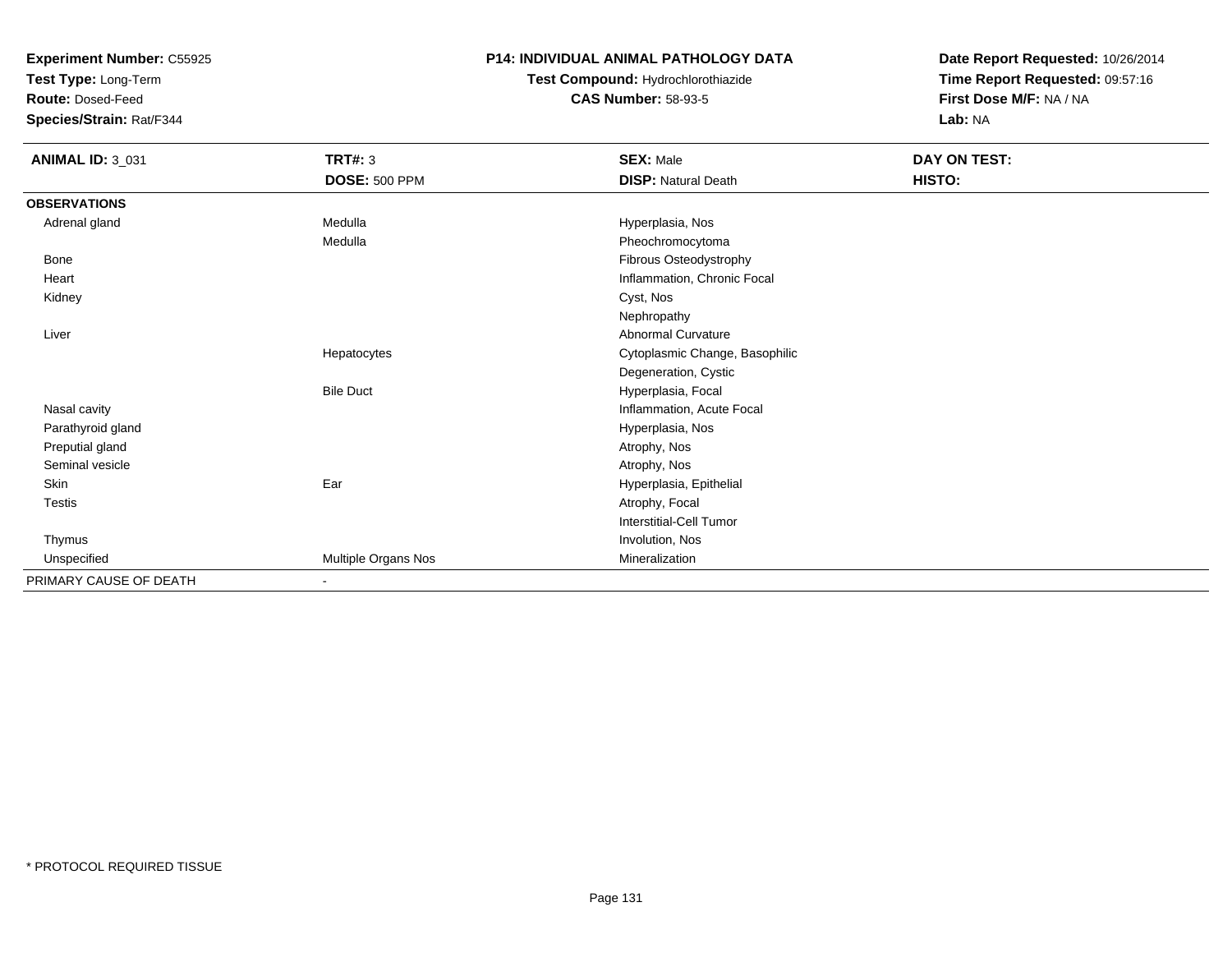**Test Type:** Long-Term

**Route:** Dosed-Feed

**Species/Strain:** Rat/F344

### **P14: INDIVIDUAL ANIMAL PATHOLOGY DATA**

# **Test Compound:** Hydrochlorothiazide**CAS Number:** 58-93-5

| <b>ANIMAL ID: 3_032</b> | <b>TRT#: 3</b>           | <b>SEX: Male</b>            | DAY ON TEST: |  |
|-------------------------|--------------------------|-----------------------------|--------------|--|
|                         | <b>DOSE: 500 PPM</b>     | <b>DISP: Natural Death</b>  | HISTO:       |  |
| <b>OBSERVATIONS</b>     |                          |                             |              |  |
| Adrenal gland           | Medulla                  | Pheochromocytoma            |              |  |
| Bone                    |                          | Fibrous Osteodystrophy      |              |  |
| Heart                   |                          | Inflammation, Chronic Focal |              |  |
| Kidney                  |                          | Nephropathy                 |              |  |
| Liver                   |                          | Congestion, Nos             |              |  |
|                         | <b>Bile Duct</b>         | Hyperplasia, Focal          |              |  |
| Lung                    |                          | Congestion, Nos             |              |  |
| Nasal cavity            |                          | Inflammation, Acute Focal   |              |  |
| Parathyroid gland       |                          | Hyperplasia, Nos            |              |  |
| Preputial gland         |                          | Atrophy, Nos                |              |  |
| Stomach                 | Forestomach              | Mineralization              |              |  |
| Testis                  |                          | Atrophy, Focal              |              |  |
|                         |                          | Interstitial-Cell Tumor     |              |  |
| Thymus                  |                          | Congestion, Nos             |              |  |
|                         |                          | Involution, Nos             |              |  |
| Unspecified             | Multiple Organs Nos      | Mineralization              |              |  |
| PRIMARY CAUSE OF DEATH  | $\overline{\phantom{a}}$ |                             |              |  |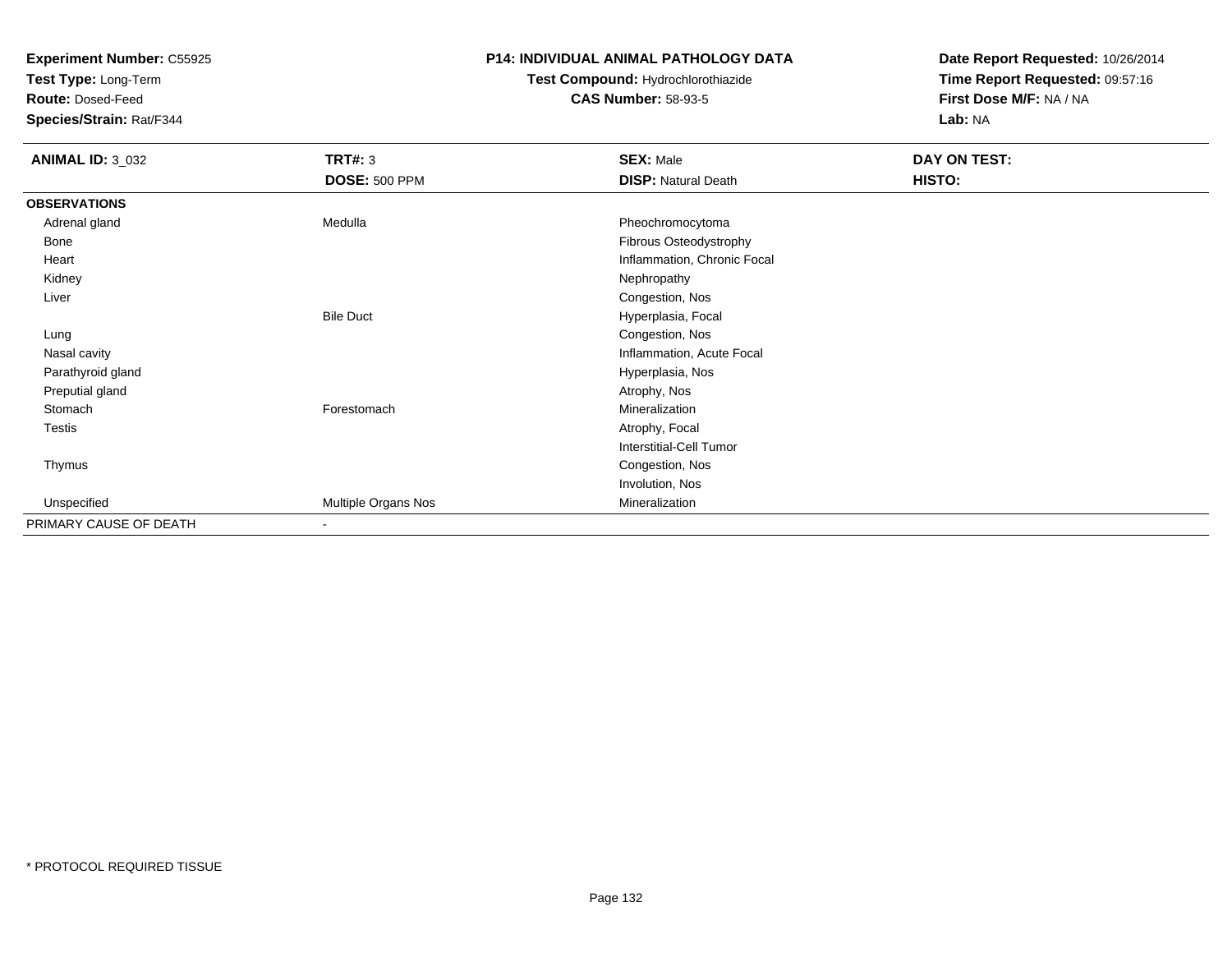**Test Type:** Long-Term

**Route:** Dosed-Feed

**Species/Strain:** Rat/F344

#### **P14: INDIVIDUAL ANIMAL PATHOLOGY DATA**

**Test Compound:** Hydrochlorothiazide**CAS Number:** 58-93-5

| <b>ANIMAL ID: 3 033</b> | TRT#: 3                     | <b>SEX: Male</b>                 | DAY ON TEST:  |  |
|-------------------------|-----------------------------|----------------------------------|---------------|--|
|                         | <b>DOSE: 500 PPM</b>        | <b>DISP: Natural Death</b>       | <b>HISTO:</b> |  |
| <b>OBSERVATIONS</b>     |                             |                                  |               |  |
| Adrenal gland           | <b>Cortex Nos</b>           | Angiectasis                      |               |  |
| <b>Blood vessel</b>     | <b>Pulmonary Artery Nos</b> | Mineralization                   |               |  |
| Heart                   |                             | Inflammation, Chronic Focal      |               |  |
| Kidney                  |                             | Nephropathy                      |               |  |
| Liver                   | Hepatocytes                 | Cytoplasmic Change, Eosinophilic |               |  |
|                         | <b>Bile Duct</b>            | Hyperplasia, Focal               |               |  |
| Lung                    |                             | Inflammation, Chronic Focal      |               |  |
| Preputial gland         |                             | Adenoma, Nos                     |               |  |
| Testis                  |                             | Interstitial-Cell Tumor          |               |  |
| Unspecified             | Hip                         | Fibroma                          |               |  |
| PRIMARY CAUSE OF DEATH  | $\overline{\phantom{a}}$    |                                  |               |  |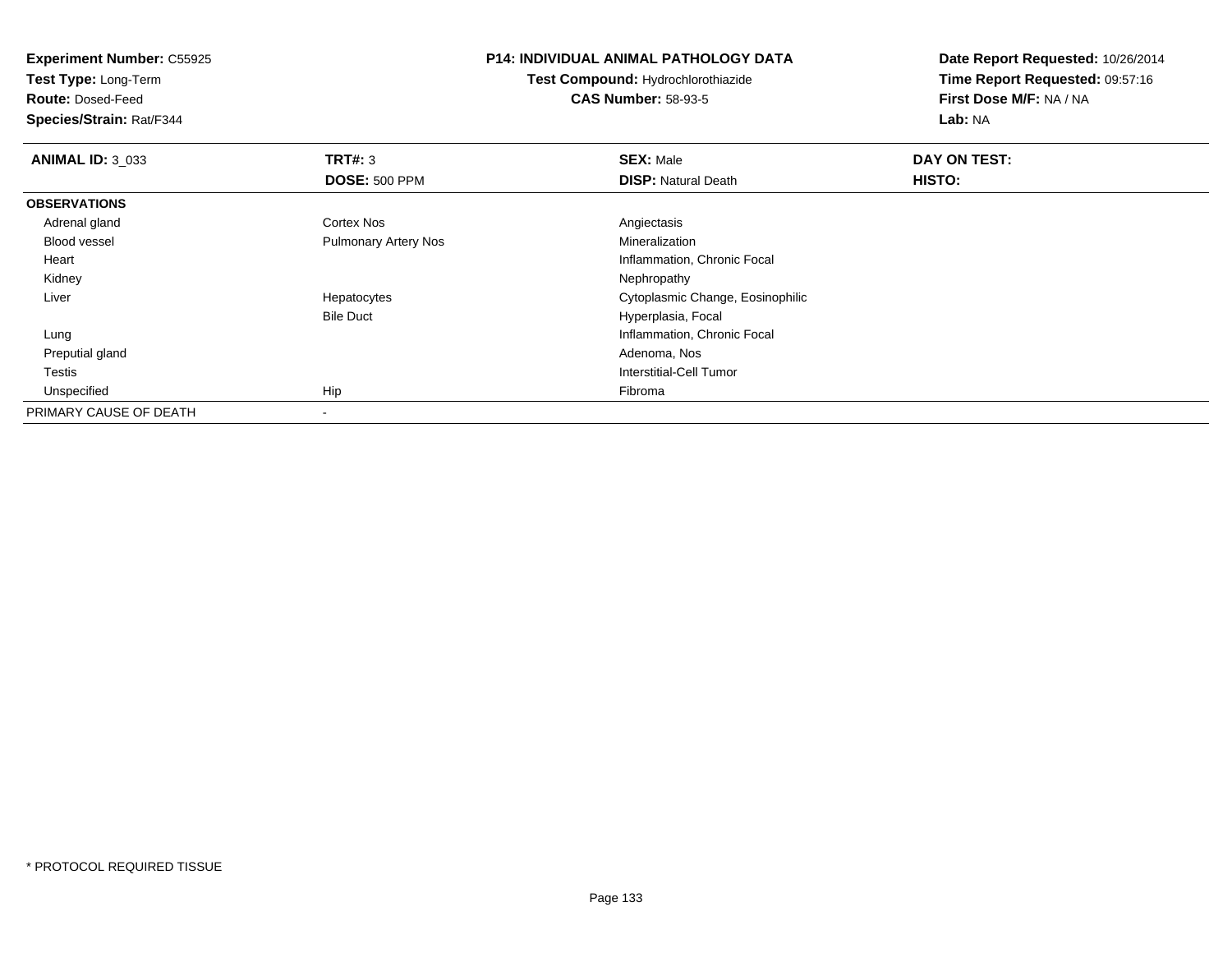**Test Type:** Long-Term

**Route:** Dosed-Feed

**Species/Strain:** Rat/F344

## **P14: INDIVIDUAL ANIMAL PATHOLOGY DATA**

**Test Compound:** Hydrochlorothiazide**CAS Number:** 58-93-5

| <b>ANIMAL ID: 3_034</b> | <b>TRT#: 3</b>              | <b>SEX: Male</b>                | DAY ON TEST: |
|-------------------------|-----------------------------|---------------------------------|--------------|
|                         | <b>DOSE: 500 PPM</b>        | <b>DISP: Terminal Sacrifice</b> | HISTO:       |
| <b>OBSERVATIONS</b>     |                             |                                 |              |
| Adrenal gland           | Medulla                     | Hyperplasia, Nos                |              |
| Blood vessel            | <b>Pulmonary Artery Nos</b> | Mineralization                  |              |
| Eye                     | Nasolacrimal Duct           | Hemorrhage                      |              |
| Heart                   |                             | Inflammation, Chronic Focal     |              |
| Kidney                  |                             | Cyst, Nos                       |              |
|                         | Pelvis                      | Hyperplasia, Epithelial         |              |
|                         |                             | Nephropathy                     |              |
| Liver                   | Hepatocytes                 | Cytoplasmic Change, Basophilic  |              |
|                         | <b>Bile Duct</b>            | Hyperplasia, Focal              |              |
| Preputial gland         |                             | Atrophy, Nos                    |              |
| Seminal vesicle         |                             | Atrophy, Nos                    |              |
| Spleen                  |                             | Atrophy, Focal                  |              |
| Testis                  |                             | Interstitial-Cell Tumor         |              |
| Thymus                  |                             | Involution, Nos                 |              |
| Thyroid                 |                             | Hyperplasia, C Cell             |              |
| Unspecified             | Multiple Organs Nos         | Leukemia, Mononuclear Cell      |              |
| PRIMARY CAUSE OF DEATH  | $\blacksquare$              |                                 |              |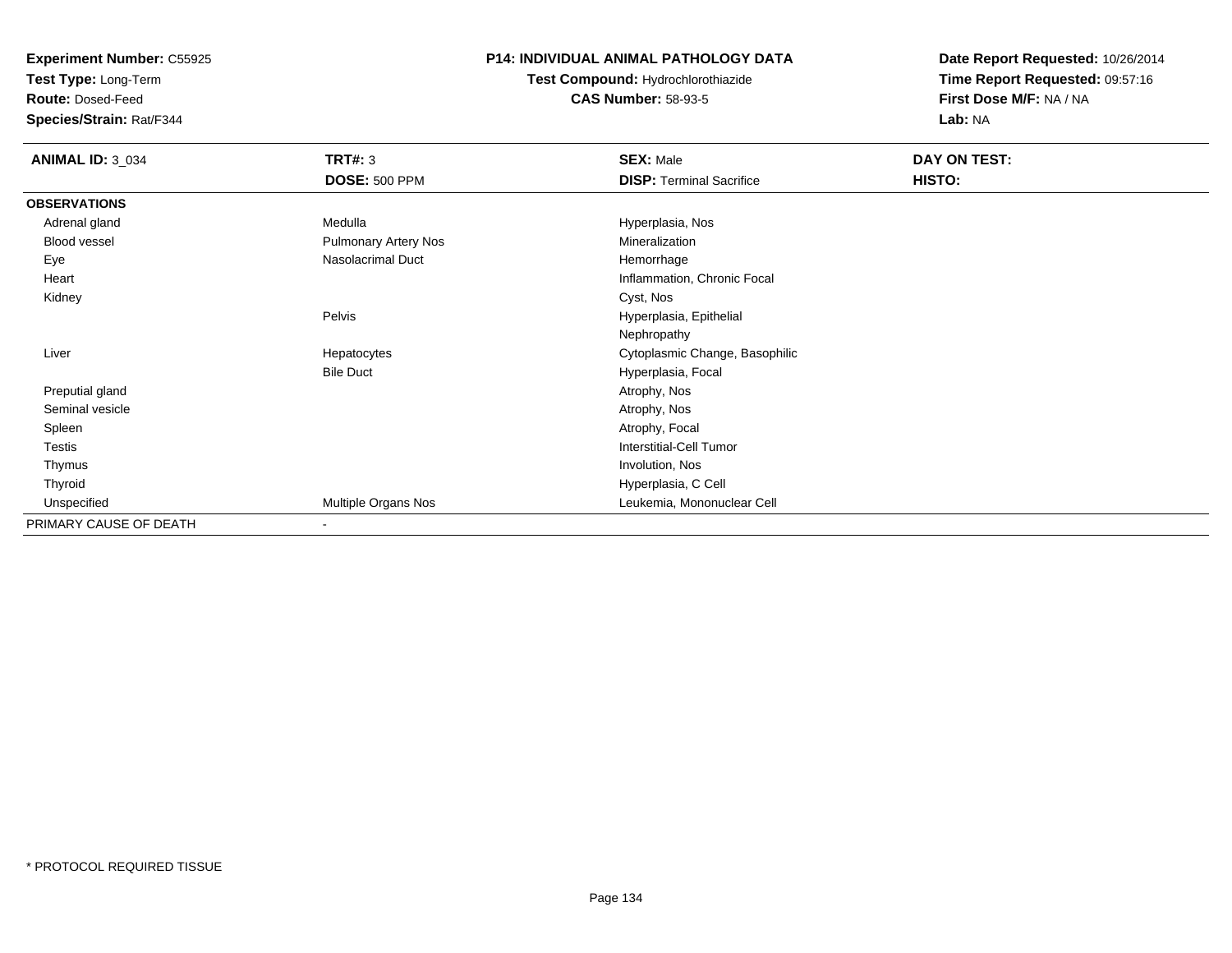**Test Type:** Long-Term

**Route:** Dosed-Feed

**Species/Strain:** Rat/F344

## **P14: INDIVIDUAL ANIMAL PATHOLOGY DATA**

# **Test Compound:** Hydrochlorothiazide**CAS Number:** 58-93-5

| <b>ANIMAL ID: 3_035</b> | TRT#: 3                  | <b>SEX: Male</b>                | DAY ON TEST: |  |
|-------------------------|--------------------------|---------------------------------|--------------|--|
|                         | <b>DOSE: 500 PPM</b>     | <b>DISP:</b> Moribund Sacrifice | HISTO:       |  |
| <b>OBSERVATIONS</b>     |                          |                                 |              |  |
| Adrenal gland           | Cortex Nos               | Congestion, Nos                 |              |  |
| Blood vessel            | Pulmonary Artery Nos     | Mineralization                  |              |  |
| Heart                   |                          | Inflammation, Chronic Focal     |              |  |
| Kidney                  |                          | Nephropathy                     |              |  |
|                         |                          | Pigmentation, Nos               |              |  |
| Liver                   | <b>Bile Duct</b>         | Hyperplasia, Focal              |              |  |
| Lung                    |                          | Pigmentation, Nos               |              |  |
| Mammary gland           |                          | Hyperplasia, Cystic             |              |  |
| Pancreas                | Acinus                   | Atrophy, Focal                  |              |  |
| Preputial gland         |                          | Atrophy, Nos                    |              |  |
| Seminal vesicle         |                          | Atrophy, Nos                    |              |  |
| <b>Testis</b>           |                          | Atrophy, Focal                  |              |  |
|                         |                          | <b>Interstitial-Cell Tumor</b>  |              |  |
| Unspecified             | Multiple Organs Nos      | Leukemia, Mononuclear Cell      |              |  |
| PRIMARY CAUSE OF DEATH  | $\overline{\phantom{a}}$ |                                 |              |  |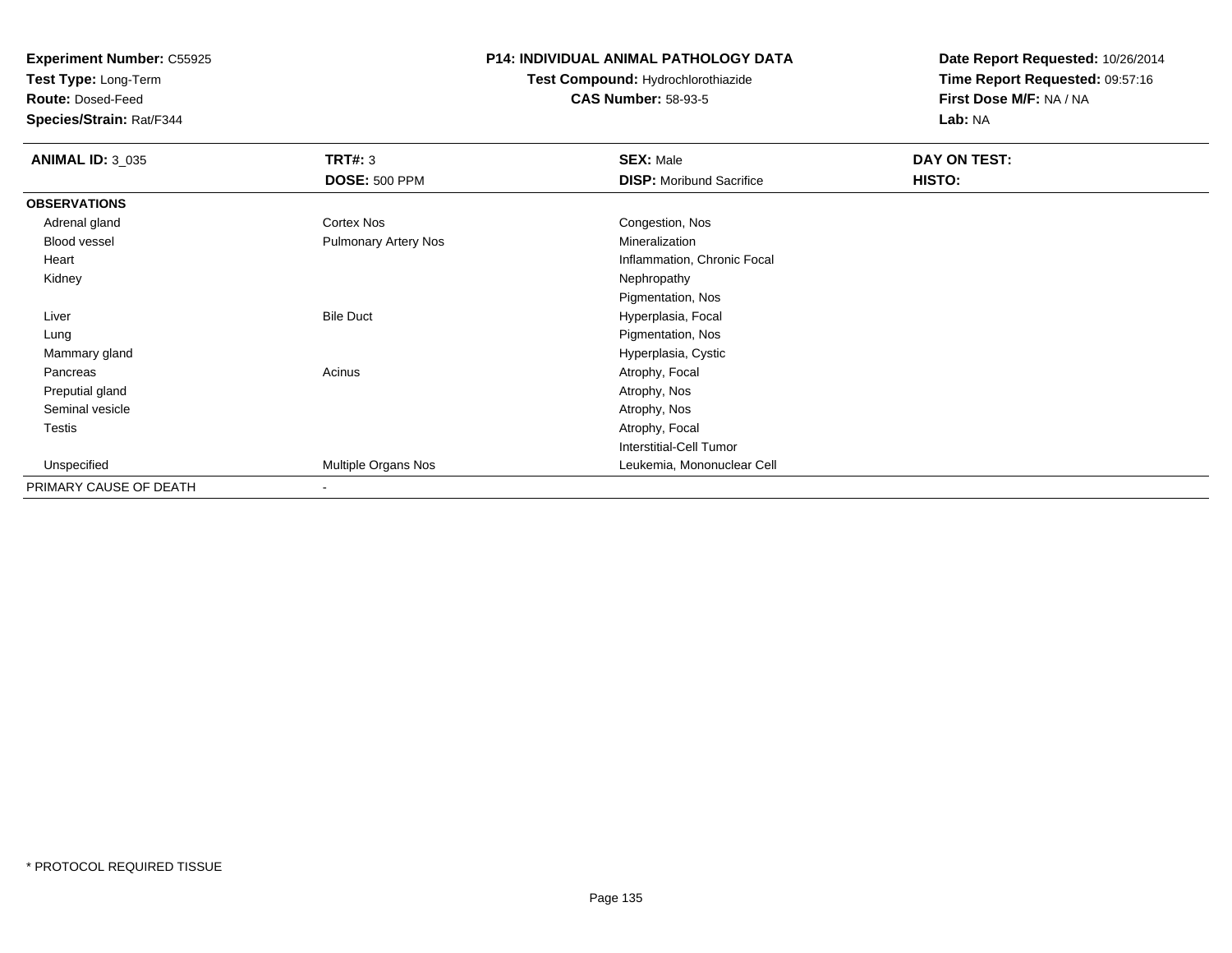**Test Type:** Long-Term

**Route:** Dosed-Feed

**Species/Strain:** Rat/F344

### **P14: INDIVIDUAL ANIMAL PATHOLOGY DATA**

# **Test Compound:** Hydrochlorothiazide**CAS Number:** 58-93-5

| <b>ANIMAL ID: 3_036</b> | TRT#: 3                   | <b>SEX: Male</b>               | DAY ON TEST: |
|-------------------------|---------------------------|--------------------------------|--------------|
|                         | <b>DOSE: 500 PPM</b>      | <b>DISP: Natural Death</b>     | HISTO:       |
| <b>OBSERVATIONS</b>     |                           |                                |              |
| Adrenal gland           | Cortex Nos                | Hyperplasia, Focal             |              |
|                         | Medulla                   | Pheochromocytoma               |              |
| Bone                    |                           | Fibrous Osteodystrophy         |              |
| Heart                   |                           | Inflammation, Chronic Focal    |              |
| Kidney                  | Pelvis                    | Hyperplasia, Epithelial        |              |
|                         |                           | Nephropathy                    |              |
| Liver                   | Hepatocytes               | Cytoplasmic Change, Basophilic |              |
|                         |                           | Degeneration, Cystic           |              |
| Lymph node              | Mandibular Lymph Node     | Congestion, Nos                |              |
| Nasal cavity            |                           | Inflammation, Acute Focal      |              |
| Parathyroid gland       |                           | Hyperplasia, Nos               |              |
| Pituitary gland         | <b>Anterior Pituitary</b> | Congestion, Nos                |              |
|                         | <b>Anterior Pituitary</b> | Cyst, Nos                      |              |
| Preputial gland         |                           | Atrophy, Nos                   |              |
| Salivary gland          |                           | Inflammation, Acute Focal      |              |
| Seminal vesicle         |                           | Atrophy, Nos                   |              |
| <b>Testis</b>           |                           | Interstitial-Cell Tumor        |              |
| Thymus                  |                           | Involution, Nos                |              |
| Unspecified             | Multiple Organs Nos       | Mineralization                 |              |
| PRIMARY CAUSE OF DEATH  |                           |                                |              |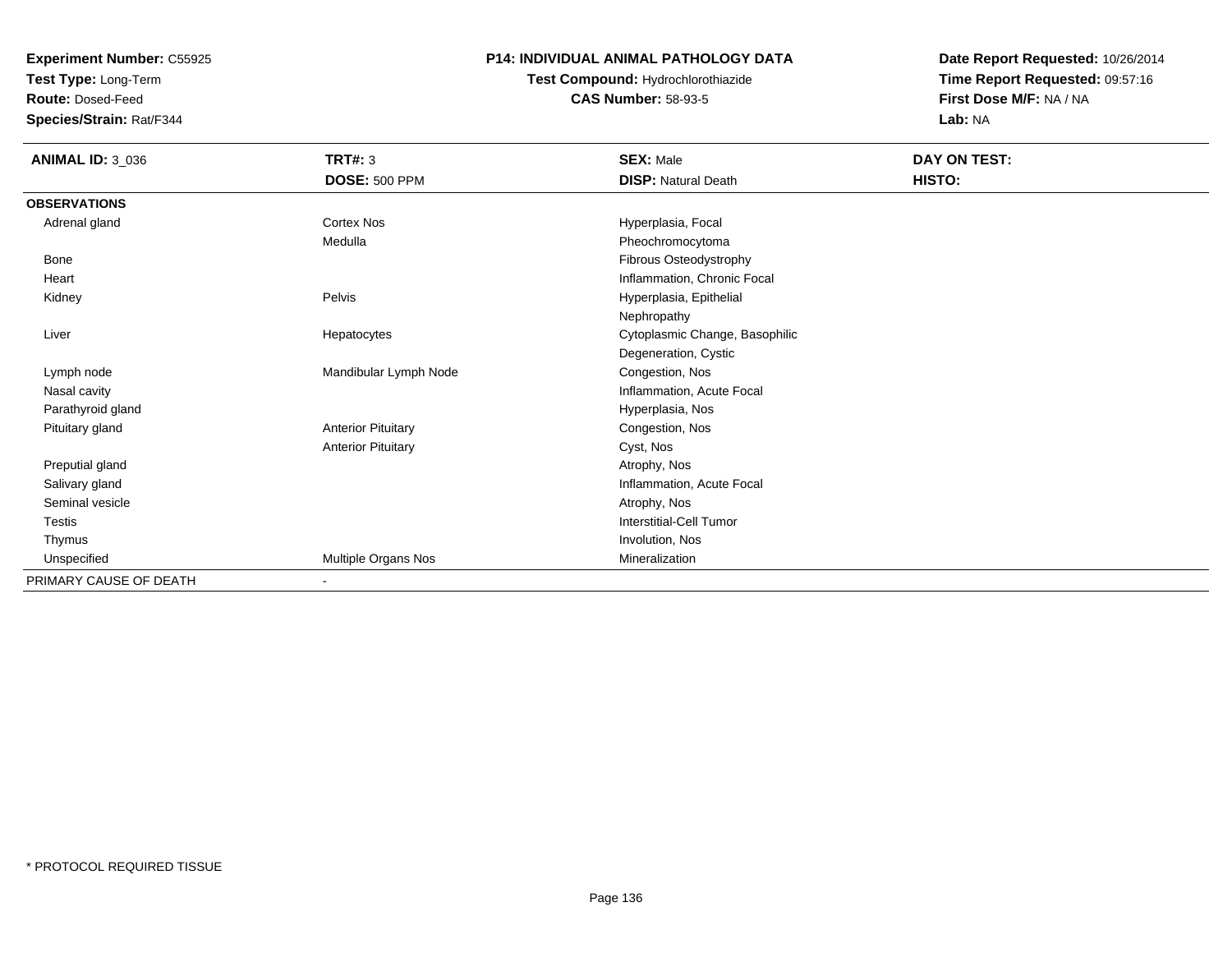**Test Type:** Long-Term

**Route:** Dosed-Feed

**Species/Strain:** Rat/F344

## **P14: INDIVIDUAL ANIMAL PATHOLOGY DATA**

**Test Compound:** Hydrochlorothiazide**CAS Number:** 58-93-5

| <b>ANIMAL ID: 3_037</b> | <b>TRT#: 3</b>              | <b>SEX: Male</b>                | DAY ON TEST: |
|-------------------------|-----------------------------|---------------------------------|--------------|
|                         | <b>DOSE: 500 PPM</b>        | <b>DISP: Terminal Sacrifice</b> | HISTO:       |
| <b>OBSERVATIONS</b>     |                             |                                 |              |
| Adrenal gland           | <b>Cortex Nos</b>           | Hyperplasia, Focal              |              |
|                         | Medulla                     | Hyperplasia, Nos                |              |
|                         | Medulla                     | Pheochromocytoma                |              |
| <b>Blood vessel</b>     | <b>Pulmonary Artery Nos</b> | Mineralization                  |              |
| Heart                   |                             | Inflammation, Chronic Focal     |              |
| Kidney                  | Pelvis                      | Hyperplasia, Epithelial         |              |
|                         |                             | Nephropathy                     |              |
| Liver                   | <b>Bile Duct</b>            | Hyperplasia, Focal              |              |
| Lung                    |                             | Metaplasia, Osseous             |              |
|                         |                             | Pigmentation, Nos               |              |
| Pancreas                | Acinus                      | Atrophy, Focal                  |              |
| Parathyroid gland       |                             | Hyperplasia, Nos                |              |
| Preputial gland         |                             | Atrophy, Nos                    |              |
| Prostate                |                             | Inflammation, Chronic Focal     |              |
| Seminal vesicle         |                             | Atrophy, Nos                    |              |
| Spleen                  |                             | Atrophy, Focal                  |              |
| Stomach                 | Forestomach                 | Hyperplasia, Epithelial         |              |
| <b>Testis</b>           |                             | Atrophy, Diffuse                |              |
|                         |                             | Atrophy, Focal                  |              |
|                         |                             | <b>Interstitial-Cell Tumor</b>  |              |
| Thymus                  |                             | Involution, Nos                 |              |
| Thyroid                 |                             | Hyperplasia, C Cell             |              |
| Unspecified             | Multiple Organs Nos         | Leukemia, Mononuclear Cell      |              |
| PRIMARY CAUSE OF DEATH  | ۰                           |                                 |              |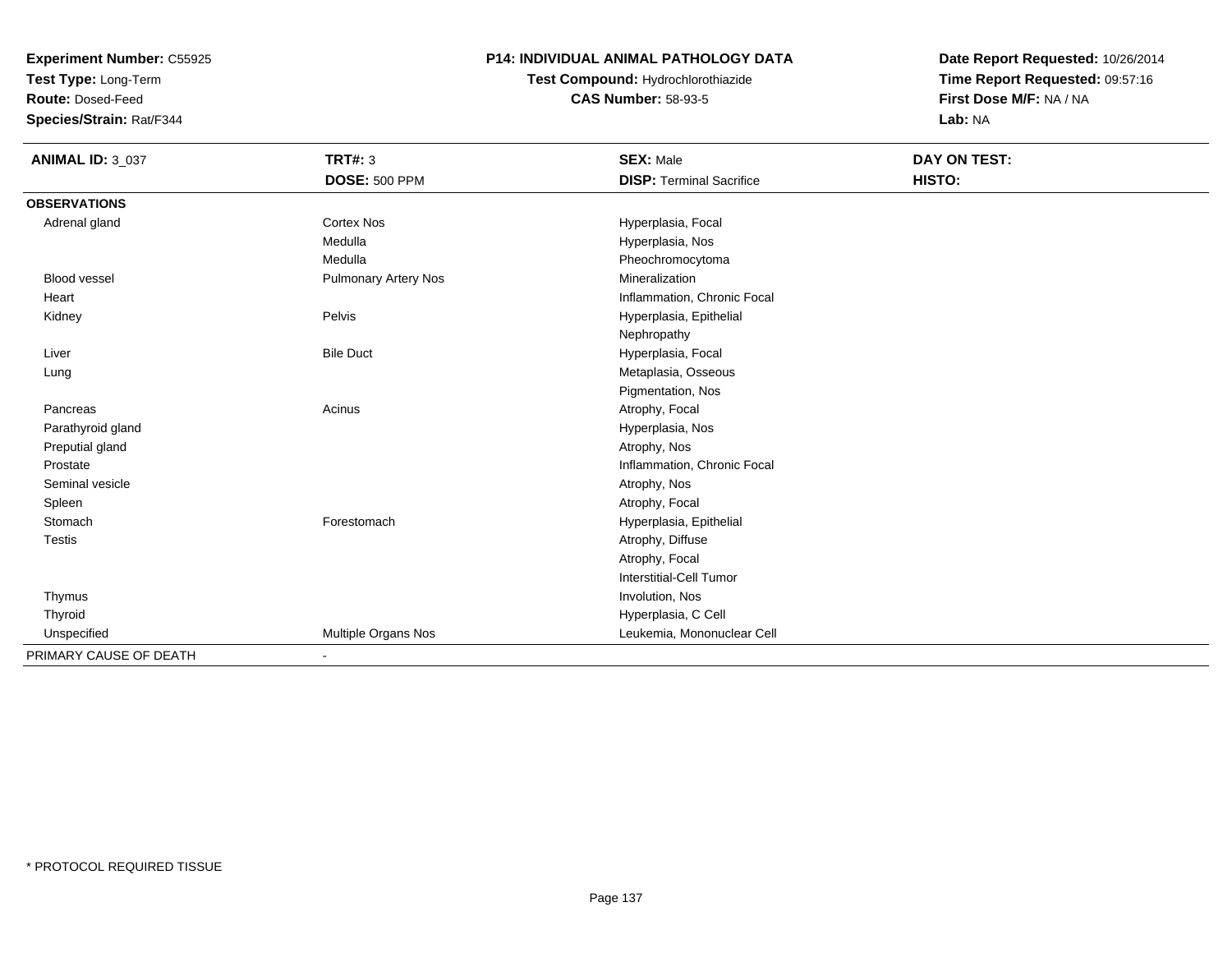**Test Type:** Long-Term

**Route:** Dosed-Feed

**Species/Strain:** Rat/F344

### **P14: INDIVIDUAL ANIMAL PATHOLOGY DATA**

**Test Compound:** Hydrochlorothiazide**CAS Number:** 58-93-5

| <b>ANIMAL ID: 3_038</b> | <b>TRT#: 3</b>       | <b>SEX: Male</b>                | DAY ON TEST: |  |
|-------------------------|----------------------|---------------------------------|--------------|--|
|                         | <b>DOSE: 500 PPM</b> | <b>DISP: Terminal Sacrifice</b> | HISTO:       |  |
| <b>OBSERVATIONS</b>     |                      |                                 |              |  |
| Heart                   |                      | Inflammation, Chronic Focal     |              |  |
| Kidney                  |                      | Nephropathy                     |              |  |
| Liver                   | Hepatocytes          | Cytoplasmic Change, Basophilic  |              |  |
|                         | <b>Bile Duct</b>     | Hyperplasia, Focal              |              |  |
| Pancreas                | Acinus               | Atrophy, Focal                  |              |  |
|                         | Islets               | Islet-Cell Carcinoma            |              |  |
| Preputial gland         |                      | Atrophy, Nos                    |              |  |
| Seminal vesicle         |                      | Atrophy, Nos                    |              |  |
| Skin                    | Tail                 | Hyperkeratosis                  |              |  |
|                         | Tail                 | Hyperplasia, Epithelial         |              |  |
| Spleen                  |                      | Hematopoiesis                   |              |  |
| Testis                  |                      | Atrophy, Focal                  |              |  |
|                         |                      | <b>Interstitial-Cell Tumor</b>  |              |  |
| Thymus                  |                      | Involution, Nos                 |              |  |
| Unspecified             | Multiple Organs Nos  | Leukemia, Mononuclear Cell      |              |  |
| PRIMARY CAUSE OF DEATH  |                      |                                 |              |  |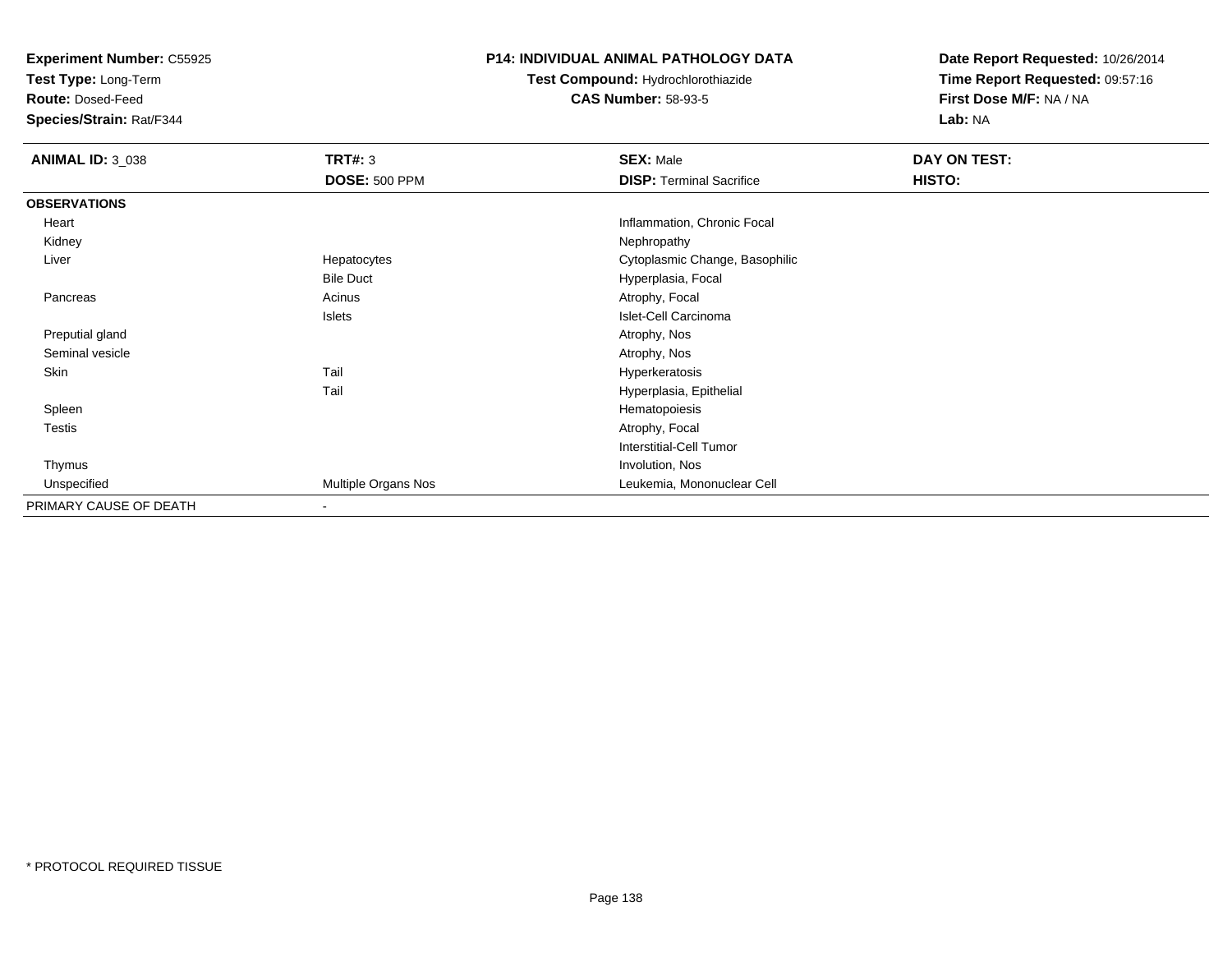**Test Type:** Long-Term

**Route:** Dosed-Feed

**Species/Strain:** Rat/F344

## **P14: INDIVIDUAL ANIMAL PATHOLOGY DATA**

# **Test Compound:** Hydrochlorothiazide**CAS Number:** 58-93-5

| <b>ANIMAL ID: 3_039</b> | <b>TRT#: 3</b>        | <b>SEX: Male</b>               | DAY ON TEST: |
|-------------------------|-----------------------|--------------------------------|--------------|
|                         | <b>DOSE: 500 PPM</b>  | <b>DISP: Natural Death</b>     | HISTO:       |
| <b>OBSERVATIONS</b>     |                       |                                |              |
| Adrenal gland           | Medulla               | Hyperplasia, Nos               |              |
|                         | Medulla               | Pheochromocytoma, Malignant    |              |
| Bone                    |                       | Fibrous Osteodystrophy         |              |
| Heart                   |                       | Inflammation, Chronic Focal    |              |
| Kidney                  |                       | Cyst, Nos                      |              |
|                         | Pelvis                | Hyperplasia, Epithelial        |              |
|                         |                       | Nephropathy                    |              |
| Lung                    |                       | Congestion, Nos                |              |
| Lymph node              | Mandibular Lymph Node | Congestion, Nos                |              |
| Mammary gland           |                       | Thrombosis, Nos                |              |
| Nasal cavity            |                       | Inflammation, Acute Focal      |              |
| Pancreas                | Acinus                | Atrophy, Focal                 |              |
| Parathyroid gland       |                       | Hyperplasia, Nos               |              |
| Preputial gland         |                       | Atrophy, Nos                   |              |
| Seminal vesicle         |                       | Atrophy, Nos                   |              |
| <b>Testis</b>           |                       | Atrophy, Focal                 |              |
|                         |                       | <b>Interstitial-Cell Tumor</b> |              |
| Thymus                  |                       | Involution, Nos                |              |
| Thyroid                 |                       | C-Cell Adenoma                 |              |
| Unspecified             | Multiple Organs Nos   | Mineralization                 |              |
| PRIMARY CAUSE OF DEATH  | $\blacksquare$        |                                |              |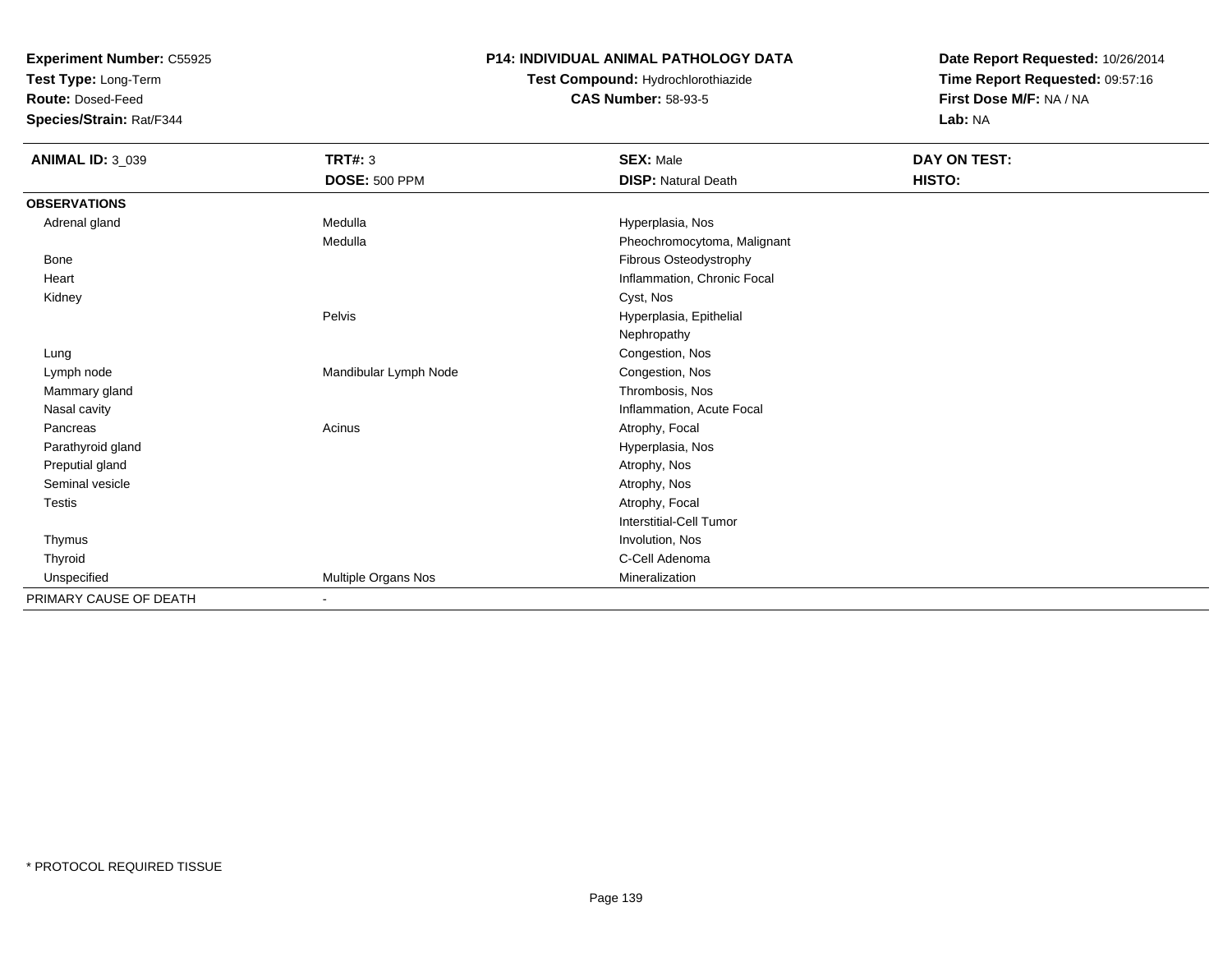**Test Type:** Long-Term

**Route:** Dosed-Feed

**Species/Strain:** Rat/F344

## **P14: INDIVIDUAL ANIMAL PATHOLOGY DATA**

**Test Compound:** Hydrochlorothiazide**CAS Number:** 58-93-5

| <b>ANIMAL ID: 3_040</b> | TRT#: 3                   | <b>SEX: Male</b>                | <b>DAY ON TEST:</b> |  |
|-------------------------|---------------------------|---------------------------------|---------------------|--|
|                         | <b>DOSE: 500 PPM</b>      | <b>DISP:</b> Moribund Sacrifice | HISTO:              |  |
| <b>OBSERVATIONS</b>     |                           |                                 |                     |  |
| Adrenal gland           | Medulla                   | Pheochromocytoma                |                     |  |
| <b>Blood vessel</b>     | Pulmonary Artery Nos      | Mineralization                  |                     |  |
| Heart                   |                           | Inflammation, Chronic Focal     |                     |  |
|                         | Atrium                    | Thrombosis, Nos                 |                     |  |
| Intestine Large         | Cecum, Colon              | Edema, Nos                      |                     |  |
| Kidney                  |                           | Cyst, Nos                       |                     |  |
|                         | Pelvis                    | Hyperplasia, Epithelial         |                     |  |
|                         |                           | Nephropathy                     |                     |  |
| Liver                   |                           | Degeneration, Cystic            |                     |  |
|                         | <b>Bile Duct</b>          | Hyperplasia, Focal              |                     |  |
|                         |                           | Thrombosis, Nos                 |                     |  |
| Lung                    |                           | Metaplasia, Osseous             |                     |  |
| Pancreas                | Acinus                    | Atrophy, Focal                  |                     |  |
|                         |                           | Edema, Nos                      |                     |  |
| Pituitary gland         | <b>Anterior Pituitary</b> | Hyperplasia, Focal              |                     |  |
| Preputial gland         |                           | Atrophy, Nos                    |                     |  |
| Prostate                |                           | Hyperplasia, Epithelial         |                     |  |
| Seminal vesicle         |                           | Atrophy, Nos                    |                     |  |
| Stomach                 | Forestomach               | Edema, Nos                      |                     |  |
|                         | Forestomach               | Hyperplasia, Epithelial         |                     |  |
| <b>Testis</b>           |                           | Atrophy, Diffuse                |                     |  |
|                         |                           | Interstitial-Cell Tumor         |                     |  |
| Unspecified             | Multiple Organs Nos       | Leukemia, Mononuclear Cell      |                     |  |
| PRIMARY CAUSE OF DEATH  | ٠                         |                                 |                     |  |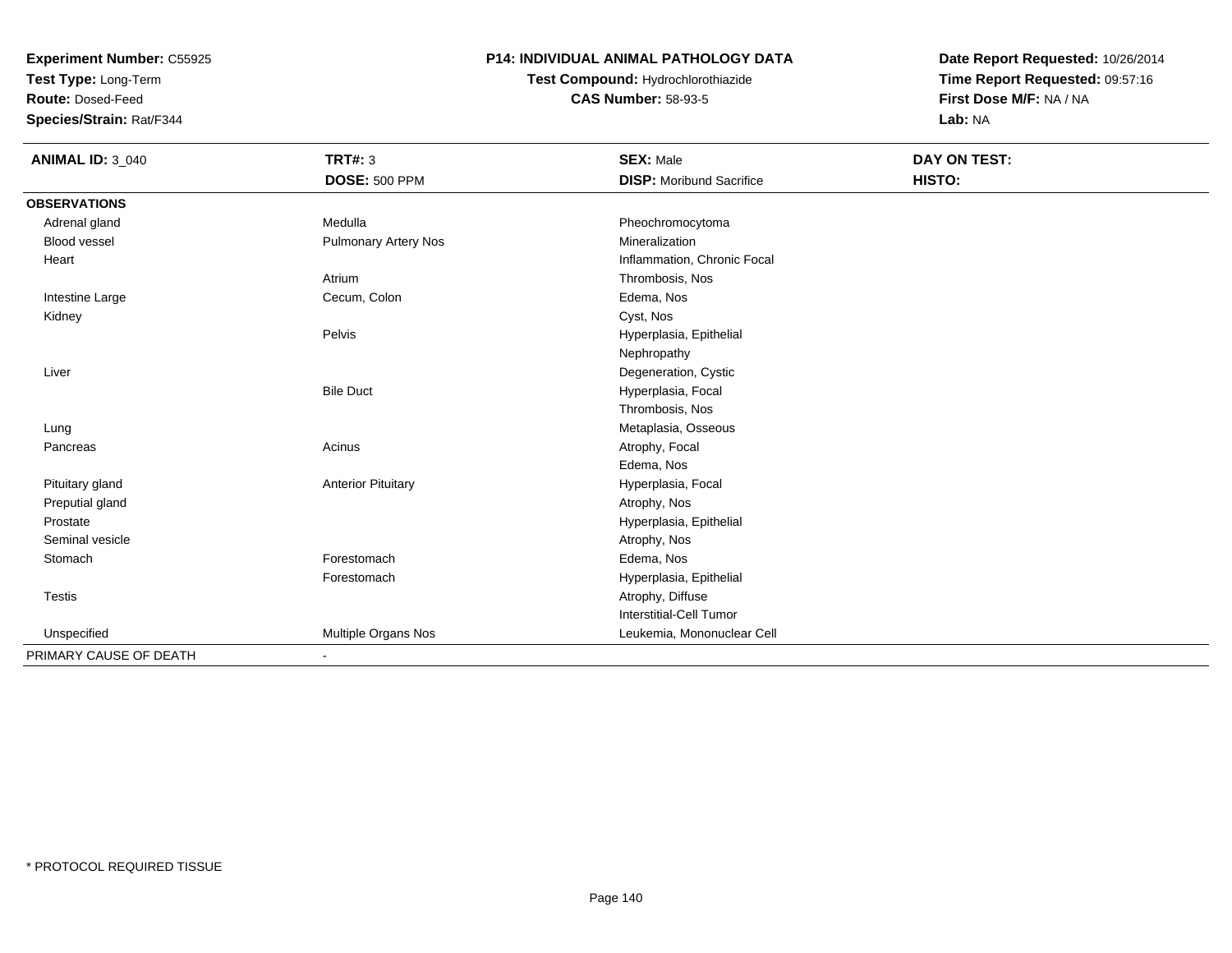**Test Type:** Long-Term

**Route:** Dosed-Feed

**Species/Strain:** Rat/F344

### **P14: INDIVIDUAL ANIMAL PATHOLOGY DATA**

# **Test Compound:** Hydrochlorothiazide**CAS Number:** 58-93-5

| <b>ANIMAL ID: 3_041</b> | <b>TRT#: 3</b>            | <b>SEX: Male</b>                | DAY ON TEST: |  |
|-------------------------|---------------------------|---------------------------------|--------------|--|
|                         | <b>DOSE: 500 PPM</b>      | <b>DISP:</b> Moribund Sacrifice | HISTO:       |  |
| <b>OBSERVATIONS</b>     |                           |                                 |              |  |
| Adrenal gland           | Medulla                   | Hyperplasia, Nos                |              |  |
| Bone                    |                           | Fibrous Osteodystrophy          |              |  |
| Eye                     | Cornea                    | Vascularization                 |              |  |
| Heart                   |                           | Inflammation, Chronic Focal     |              |  |
| Kidney                  | Pelvis                    | Hyperplasia, Epithelial         |              |  |
|                         |                           | Nephropathy                     |              |  |
| Liver                   | Hepatocytes               | Cytoplasmic Vacuolization       |              |  |
|                         | <b>Bile Duct</b>          | Hyperplasia, Focal              |              |  |
| Mammary gland           |                           | Hyperplasia, Cystic             |              |  |
| Parathyroid gland       |                           | Hyperplasia, Nos                |              |  |
| Pituitary gland         | <b>Anterior Pituitary</b> | Adenoma, Nos                    |              |  |
| Preputial gland         |                           | Atrophy, Nos                    |              |  |
| Seminal vesicle         |                           | Atrophy, Nos                    |              |  |
| Spleen                  |                           | Hematopoiesis                   |              |  |
| Stomach                 | Forestomach               | Edema, Nos                      |              |  |
|                         | Forestomach               | Hyperplasia, Epithelial         |              |  |
| <b>Testis</b>           |                           | Hyperplasia, Interstitial Cell  |              |  |
|                         |                           | <b>Interstitial-Cell Tumor</b>  |              |  |
| Thymus                  |                           | Involution, Nos                 |              |  |
| Thyroid                 |                           | Hyperplasia, C Cell             |              |  |
| Unspecified             | Multiple Organs Nos       | Mineralization                  |              |  |
| PRIMARY CAUSE OF DEATH  | $\blacksquare$            |                                 |              |  |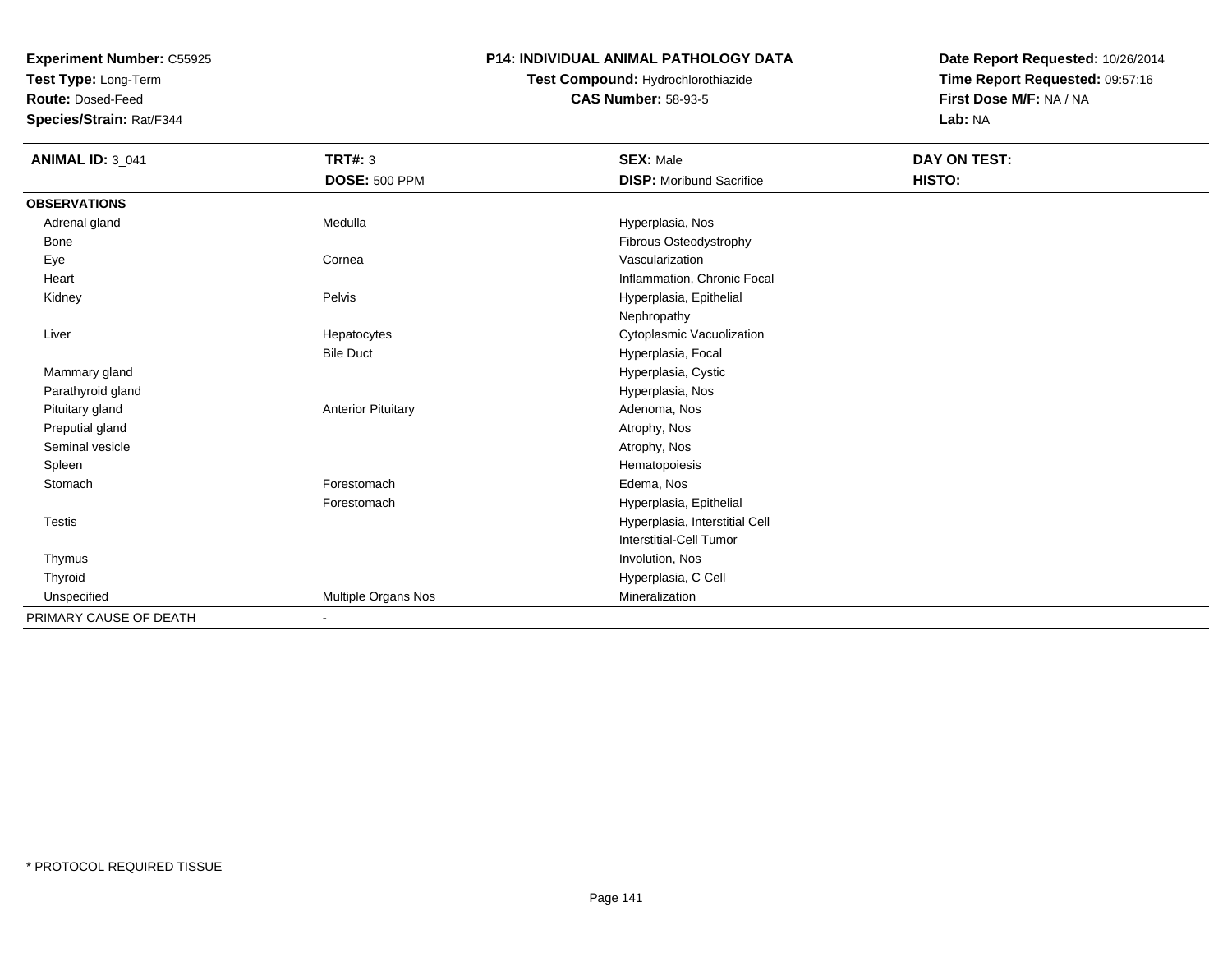**Test Type:** Long-Term

**Route:** Dosed-Feed

**Species/Strain:** Rat/F344

### **P14: INDIVIDUAL ANIMAL PATHOLOGY DATA**

**Test Compound:** Hydrochlorothiazide**CAS Number:** 58-93-5

| <b>ANIMAL ID: 3_042</b> | TRT#: 3                     | <b>SEX: Male</b>               | DAY ON TEST: |
|-------------------------|-----------------------------|--------------------------------|--------------|
|                         | <b>DOSE: 500 PPM</b>        | <b>DISP: Natural Death</b>     | HISTO:       |
| <b>OBSERVATIONS</b>     |                             |                                |              |
| Adrenal gland           | Medulla                     | Hyperplasia, Nos               |              |
| Blood vessel            | <b>Pulmonary Artery Nos</b> | Mineralization                 |              |
| Heart                   |                             | Inflammation, Chronic Focal    |              |
| Intestine Large         | Cecum, Colon                | Congestion, Nos                |              |
| Kidney                  |                             | Nephropathy                    |              |
| Liver                   |                             | Congestion, Nos                |              |
|                         | Hepatocytes                 | Cytoplasmic Change, Basophilic |              |
| Lung                    |                             | Congestion, Nos                |              |
| Lymph node              | Mandibular Lymph Node       | Congestion, Nos                |              |
|                         | Thoracic Lymph Node         | Hyperplasia, Lymphoid          |              |
| Pancreas                | Acinus                      | Atrophy, Focal                 |              |
| Preputial gland         |                             | Atrophy, Nos                   |              |
| Salivary gland          |                             | Atrophy, Focal                 |              |
| Seminal vesicle         |                             | Atrophy, Nos                   |              |
| Testis                  |                             | Atrophy, Focal                 |              |
|                         |                             | <b>Interstitial-Cell Tumor</b> |              |
| Thyroid                 |                             | Hyperplasia, C Cell            |              |
| PRIMARY CAUSE OF DEATH  |                             |                                |              |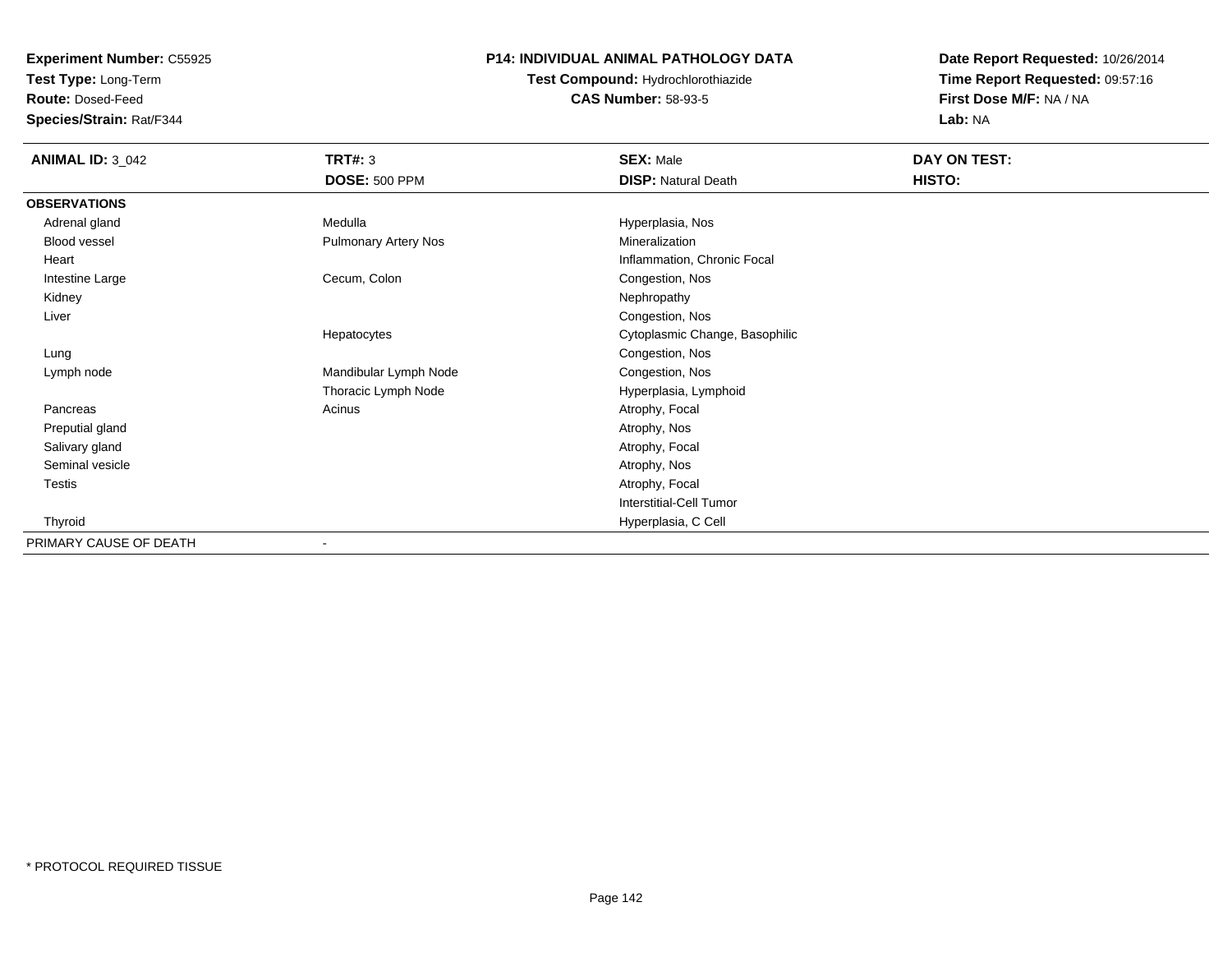**Test Type:** Long-Term

**Route:** Dosed-Feed

**Species/Strain:** Rat/F344

### **P14: INDIVIDUAL ANIMAL PATHOLOGY DATA**

# **Test Compound:** Hydrochlorothiazide**CAS Number:** 58-93-5

| <b>ANIMAL ID: 3_043</b> | <b>TRT#: 3</b>       | <b>SEX: Male</b>                | DAY ON TEST: |  |
|-------------------------|----------------------|---------------------------------|--------------|--|
|                         | <b>DOSE: 500 PPM</b> | <b>DISP:</b> Moribund Sacrifice | HISTO:       |  |
| <b>OBSERVATIONS</b>     |                      |                                 |              |  |
| Bone                    |                      | Fibrous Osteodystrophy          |              |  |
| Heart                   |                      | Inflammation, Chronic Focal     |              |  |
| Kidney                  |                      | Cyst, Nos                       |              |  |
|                         | Pelvis               | Hyperplasia, Epithelial         |              |  |
|                         |                      | Nephropathy                     |              |  |
| Liver                   | Hepatocytes          | Cytoplasmic Change, Basophilic  |              |  |
|                         |                      | Degeneration, Cystic            |              |  |
|                         | <b>Bile Duct</b>     | Hyperplasia, Focal              |              |  |
| Pancreas                | Acinus               | Atrophy, Focal                  |              |  |
| Parathyroid gland       |                      | Hyperplasia, Nos                |              |  |
| Pituitary gland         | Intermedia           | Hyperplasia, Focal              |              |  |
| Preputial gland         |                      | Atrophy, Nos                    |              |  |
| Seminal vesicle         |                      | Atrophy, Nos                    |              |  |
| Skin                    | Face                 | Trichoepithelioma               |              |  |
| Spleen                  |                      | Abnormal Curvature              |              |  |
|                         |                      | Hyperplasia, Reticulum Cell     |              |  |
| Testis                  |                      | Atrophy, Focal                  |              |  |
|                         |                      | Interstitial-Cell Tumor         |              |  |
| Unspecified             | Multiple Organs Nos  | Mineralization                  |              |  |
| PRIMARY CAUSE OF DEATH  | $\blacksquare$       |                                 |              |  |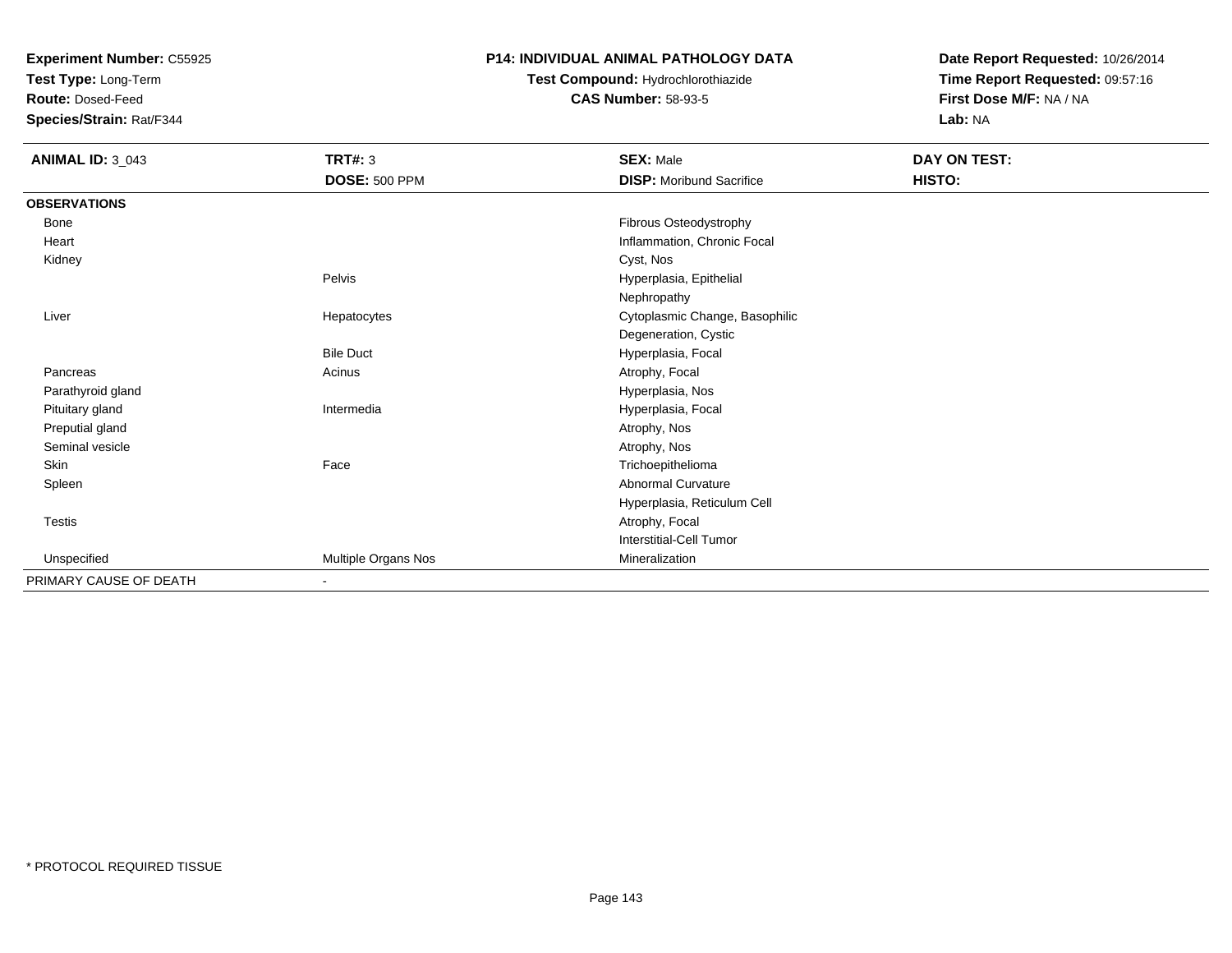**Test Type:** Long-Term

**Route:** Dosed-Feed

**Species/Strain:** Rat/F344

### **P14: INDIVIDUAL ANIMAL PATHOLOGY DATA**

# **Test Compound:** Hydrochlorothiazide**CAS Number:** 58-93-5

| <b>ANIMAL ID: 3_044</b> | <b>TRT#: 3</b>            | <b>SEX: Male</b>            | DAY ON TEST: |  |
|-------------------------|---------------------------|-----------------------------|--------------|--|
|                         | <b>DOSE: 500 PPM</b>      | <b>DISP: Natural Death</b>  | HISTO:       |  |
| <b>OBSERVATIONS</b>     |                           |                             |              |  |
| Adrenal gland           | Medulla                   | Congestion, Nos             |              |  |
|                         | Cortex Nos                | Cytoplasmic Vacuolization   |              |  |
| Heart                   |                           | Inflammation, Chronic Focal |              |  |
| Kidney                  |                           | Congestion, Nos             |              |  |
|                         |                           | Nephropathy                 |              |  |
| Liver                   |                           | Necrosis, Focal             |              |  |
| Pancreas                | Acinus                    | Atrophy, Focal              |              |  |
| Pituitary gland         | <b>Anterior Pituitary</b> | Congestion, Nos             |              |  |
| Seminal vesicle         |                           | Atrophy, Nos                |              |  |
| Stomach                 | Forestomach               | Hyperplasia, Epithelial     |              |  |
| Testis                  |                           | Congestion, Nos             |              |  |
| Thymus                  |                           | Congestion, Nos             |              |  |
|                         |                           | Involution, Nos             |              |  |
| Unspecified             | Multiple Organs Nos       | Fibrous Histiocytoma        |              |  |
| PRIMARY CAUSE OF DEATH  | $\overline{\phantom{a}}$  |                             |              |  |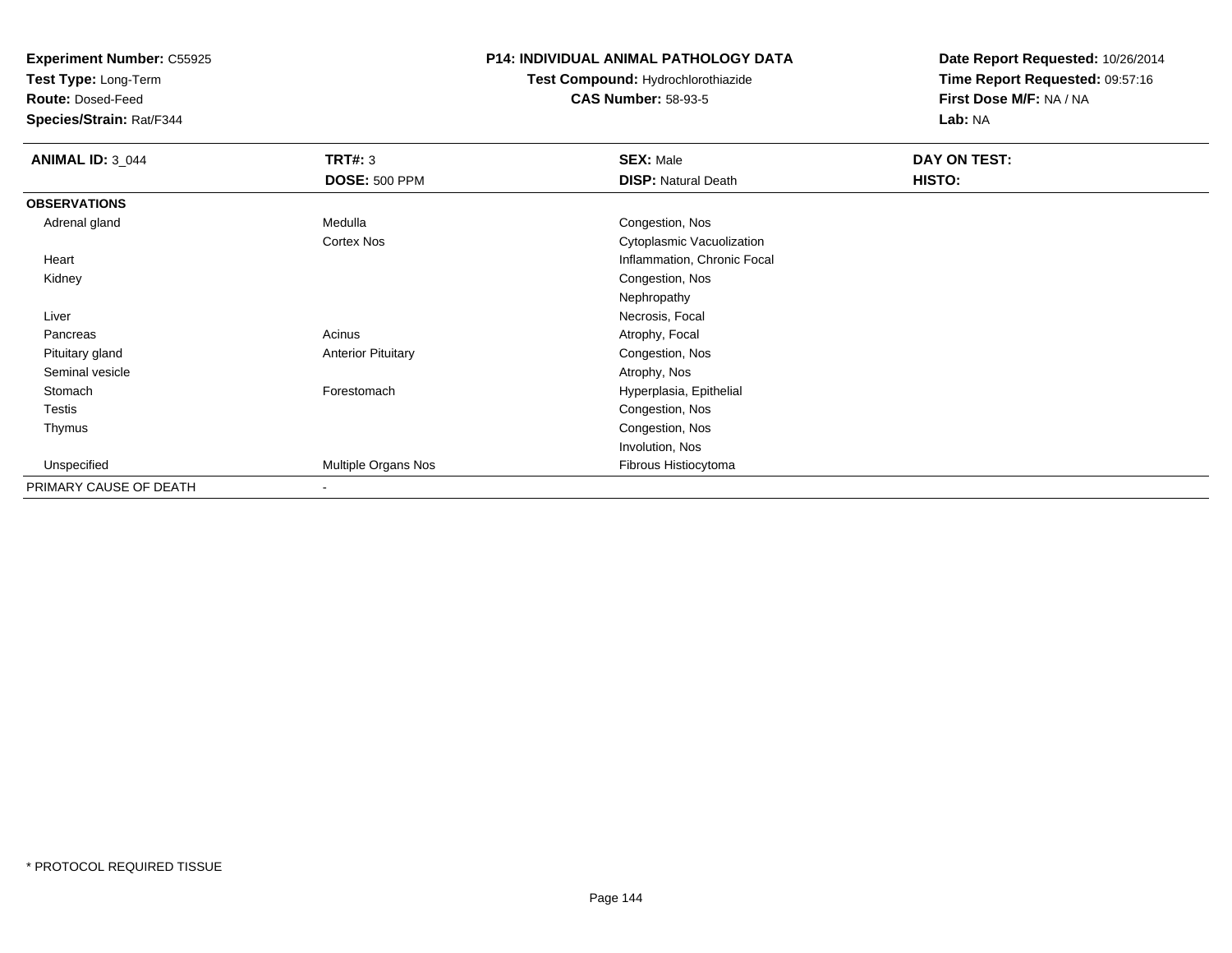**Test Type:** Long-Term

**Route:** Dosed-Feed

**Species/Strain:** Rat/F344

#### **P14: INDIVIDUAL ANIMAL PATHOLOGY DATA**

## **Test Compound:** Hydrochlorothiazide**CAS Number:** 58-93-5

| <b>ANIMAL ID: 3_045</b> | <b>TRT#: 3</b><br><b>DOSE: 500 PPM</b> | <b>SEX: Male</b><br><b>DISP: Natural Death</b> | DAY ON TEST:<br>HISTO: |
|-------------------------|----------------------------------------|------------------------------------------------|------------------------|
| <b>OBSERVATIONS</b>     |                                        |                                                |                        |
| Adrenal gland           | Medulla                                | Pheochromocytoma                               |                        |
| Bone                    |                                        | Fibrous Osteodystrophy                         |                        |
| Heart                   |                                        | Inflammation, Chronic Focal                    |                        |
| Kidney                  |                                        | Cyst, Nos                                      |                        |
|                         | Pelvis                                 | Hyperplasia, Epithelial                        |                        |
|                         |                                        | Nephropathy                                    |                        |
| Liver                   |                                        | Degeneration, Cystic                           |                        |
|                         | <b>Bile Duct</b>                       | Hyperplasia, Focal                             |                        |
| Lung                    |                                        | Congestion, Nos                                |                        |
| Lymph node              | Mandibular Lymph Node                  | Congestion, Nos                                |                        |
| Parathyroid gland       |                                        | Hyperplasia, Nos                               |                        |
| Preputial gland         |                                        | Atrophy, Nos                                   |                        |
|                         |                                        | Carcinoma, Nos                                 |                        |
| Seminal vesicle         |                                        | Atrophy, Nos                                   |                        |
| Skin                    | Abdomen                                | Cyst, Epidermal Inclusion                      |                        |
| Testis                  |                                        | Atrophy, Focal                                 |                        |
|                         |                                        | Interstitial-Cell Tumor                        |                        |
| Thymus                  |                                        | Involution, Nos                                |                        |
| Unspecified             | Multiple Organs Nos                    | Mineralization                                 |                        |
| PRIMARY CAUSE OF DEATH  |                                        |                                                |                        |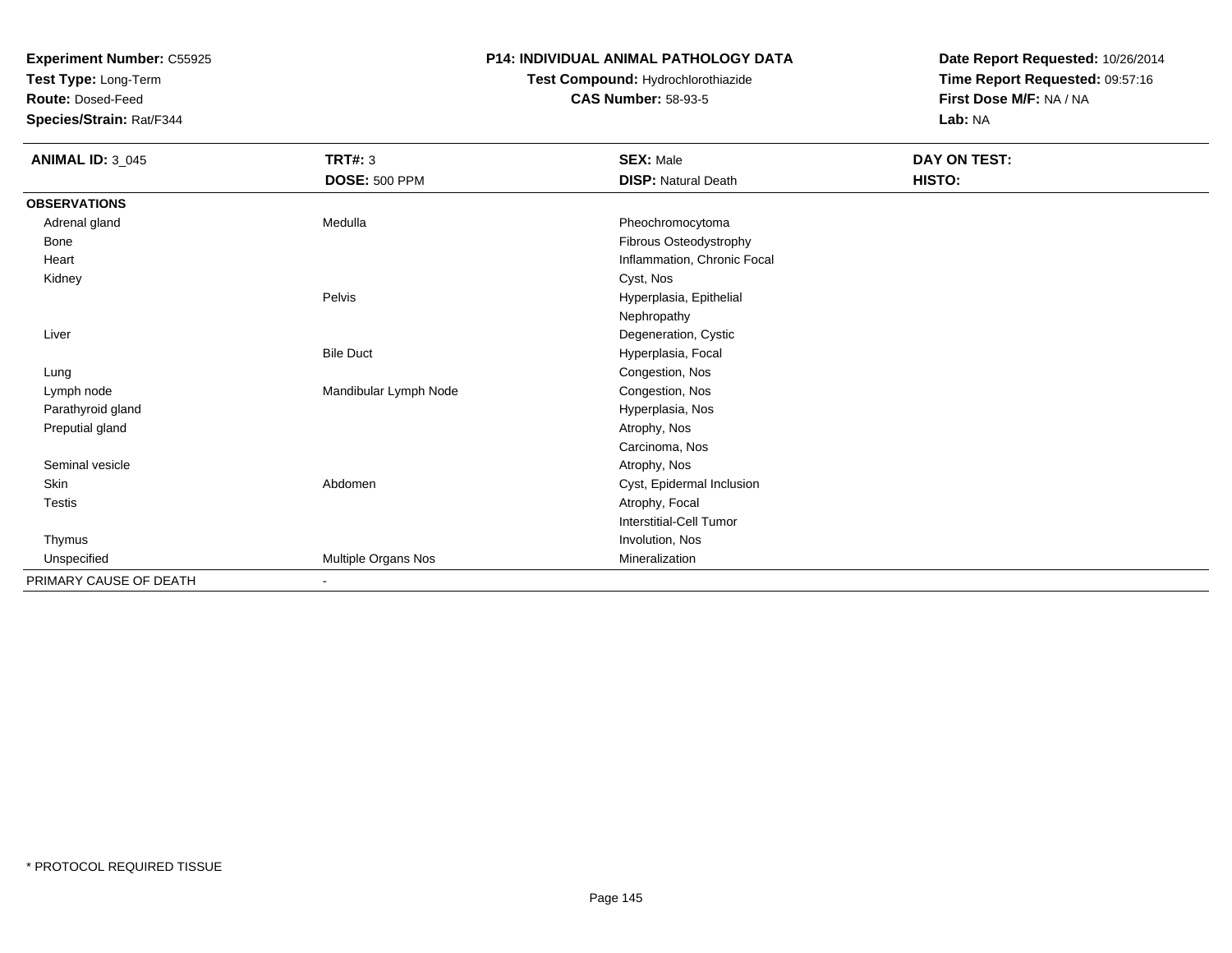**Test Type:** Long-Term

**Route:** Dosed-Feed

**Species/Strain:** Rat/F344

#### **P14: INDIVIDUAL ANIMAL PATHOLOGY DATA**

# **Test Compound:** Hydrochlorothiazide**CAS Number:** 58-93-5

| <b>ANIMAL ID: 3_046</b> | <b>TRT#: 3</b>            | <b>SEX: Male</b>                | DAY ON TEST: |
|-------------------------|---------------------------|---------------------------------|--------------|
|                         | <b>DOSE: 500 PPM</b>      | <b>DISP:</b> Moribund Sacrifice | HISTO:       |
| <b>OBSERVATIONS</b>     |                           |                                 |              |
| Adrenal gland           | Medulla                   | Hyperplasia, Nos                |              |
| <b>Bone</b>             |                           | Fibrous Osteodystrophy          |              |
| Eye                     | <b>Anterior Chamber</b>   | Inflammation, Acute Focal       |              |
|                         | Cornea                    | Inflammation, Acute Focal       |              |
| Heart                   |                           | Inflammation, Chronic Focal     |              |
|                         | Atrium                    | Thrombosis, Nos                 |              |
| Kidney                  | Pelvis                    | Hyperplasia, Epithelial         |              |
|                         |                           | Nephropathy                     |              |
| Liver                   | Hepatocytes               | Cytoplasmic Change, Basophilic  |              |
|                         |                           | Degeneration, Cystic            |              |
|                         | <b>Bile Duct</b>          | Hyperplasia, Focal              |              |
| Lymph node              | Mesenteric Lymph Node     | Edema, Nos                      |              |
| Pancreas                | Acinus                    | Atrophy, Focal                  |              |
| Parathyroid gland       |                           | Hyperplasia, Nos                |              |
| Pituitary gland         | <b>Anterior Pituitary</b> | Adenoma, Nos                    |              |
| Preputial gland         |                           | Atrophy, Nos                    |              |
| Seminal vesicle         |                           | Atrophy, Nos                    |              |
| <b>Testis</b>           |                           | Atrophy, Focal                  |              |
|                         |                           | Interstitial-Cell Tumor         |              |
| Thymus                  |                           | Involution, Nos                 |              |
| Unspecified             | Upper Eyelid              | Fibroma                         |              |
|                         | Multiple Organs Nos       | Mineralization                  |              |
| PRIMARY CAUSE OF DEATH  | ۰                         |                                 |              |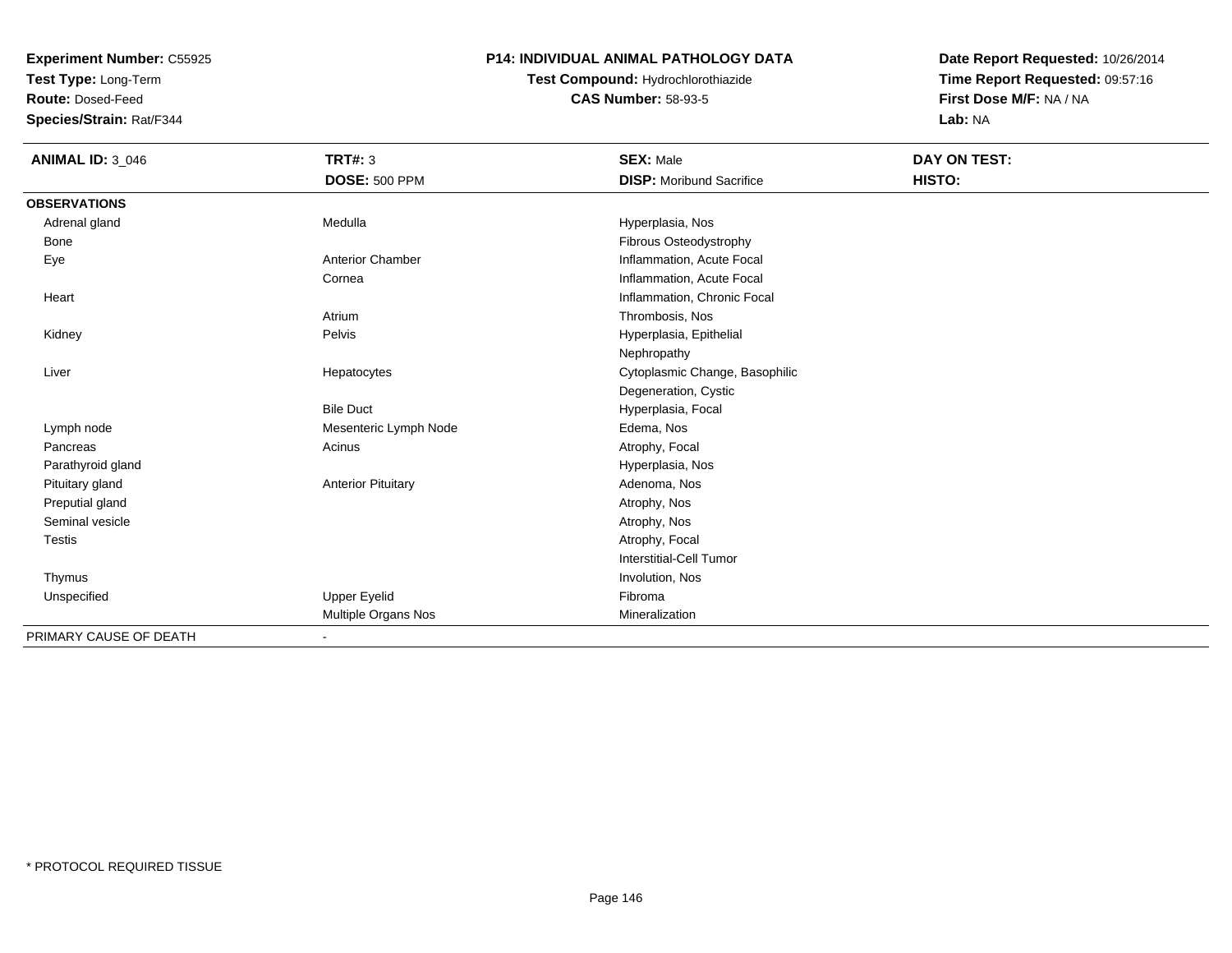**Test Type:** Long-Term

**Route:** Dosed-Feed

**Species/Strain:** Rat/F344

### **P14: INDIVIDUAL ANIMAL PATHOLOGY DATA**

## **Test Compound:** Hydrochlorothiazide**CAS Number:** 58-93-5

| <b>ANIMAL ID: 3_047</b> | <b>TRT#: 3</b><br><b>DOSE: 500 PPM</b> | <b>SEX: Male</b><br><b>DISP: Terminal Sacrifice</b> | DAY ON TEST:<br>HISTO: |
|-------------------------|----------------------------------------|-----------------------------------------------------|------------------------|
| <b>OBSERVATIONS</b>     |                                        |                                                     |                        |
| Adrenal gland           | <b>Cortex Nos</b>                      | Hyperplasia, Focal                                  |                        |
|                         | Medulla                                | Pheochromocytoma                                    |                        |
| Epididymis              |                                        | Degeneration, Nos                                   |                        |
| Heart                   |                                        | Inflammation, Chronic Focal                         |                        |
| Kidney                  |                                        | Cyst, Nos                                           |                        |
|                         | Pelvis                                 | Hyperplasia, Epithelial                             |                        |
|                         |                                        | Nephropathy                                         |                        |
| Liver                   |                                        | Degeneration, Cystic                                |                        |
|                         | <b>Bile Duct</b>                       | Hyperplasia, Focal                                  |                        |
| Nasal cavity            |                                        | Inflammation, Acute Focal                           |                        |
| Pancreas                | Acinus                                 | Atrophy, Focal                                      |                        |
| Parathyroid gland       |                                        | Hyperplasia, Nos                                    |                        |
| Preputial gland         |                                        | Atrophy, Nos                                        |                        |
| Seminal vesicle         |                                        | Atrophy, Nos                                        |                        |
| Spleen                  |                                        | Atrophy, Focal                                      |                        |
| <b>Testis</b>           |                                        | Atrophy, Diffuse                                    |                        |
|                         |                                        | Atrophy, Focal                                      |                        |
|                         |                                        | <b>Interstitial-Cell Tumor</b>                      |                        |
| Unspecified             | Multiple Organs Nos                    | Leukemia, Mononuclear Cell                          |                        |
|                         | Multiple Organs Nos                    | Mineralization                                      |                        |
| PRIMARY CAUSE OF DEATH  | $\blacksquare$                         |                                                     |                        |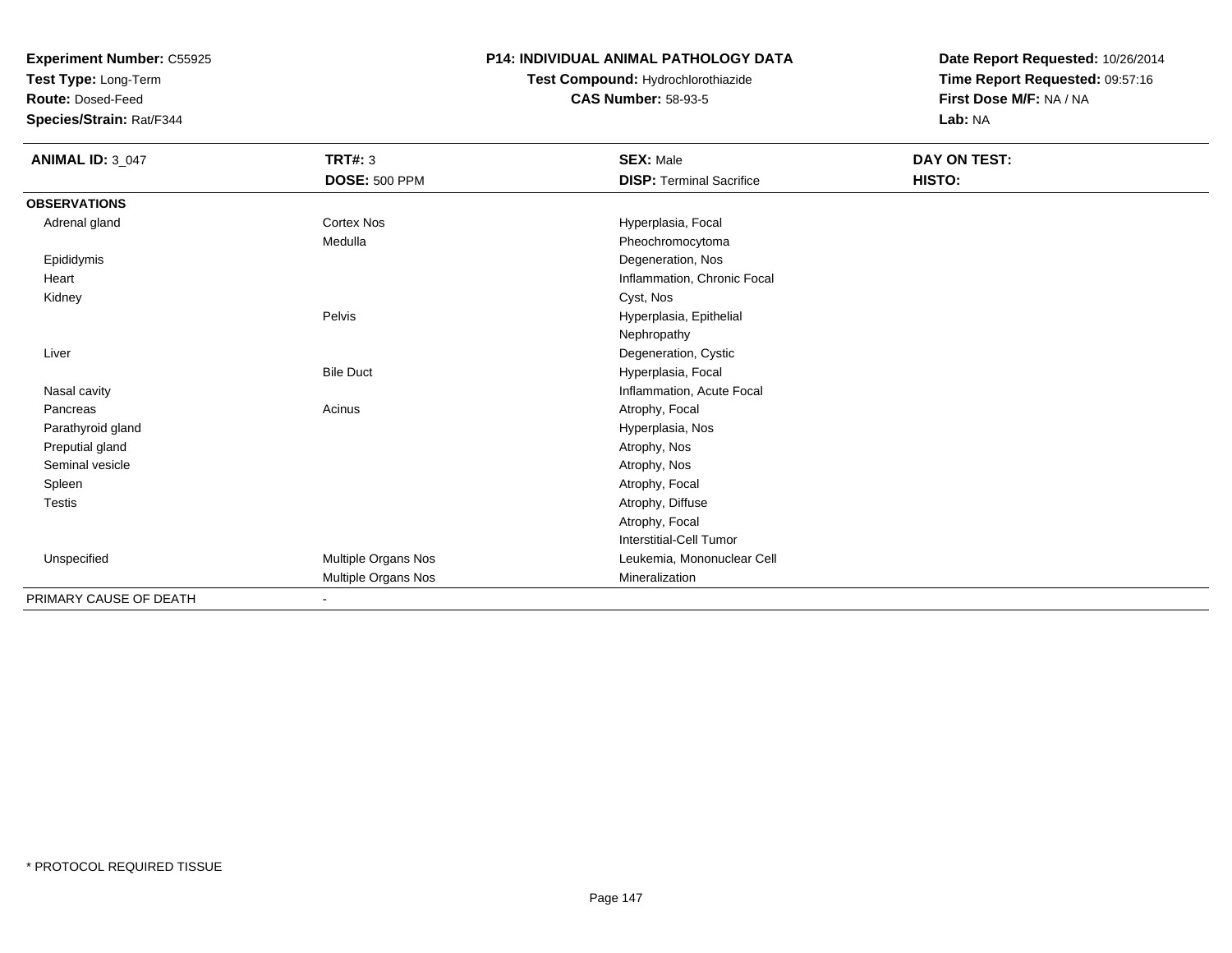**Test Type:** Long-Term

**Route:** Dosed-Feed

**Species/Strain:** Rat/F344

#### **P14: INDIVIDUAL ANIMAL PATHOLOGY DATA**

## **Test Compound:** Hydrochlorothiazide**CAS Number:** 58-93-5

| <b>ANIMAL ID: 3_048</b> | <b>TRT#: 3</b>       | <b>SEX: Male</b>                | DAY ON TEST: |
|-------------------------|----------------------|---------------------------------|--------------|
|                         | <b>DOSE: 500 PPM</b> | <b>DISP:</b> Moribund Sacrifice | HISTO:       |
| <b>OBSERVATIONS</b>     |                      |                                 |              |
| Adrenal gland           | Medulla              | Hyperplasia, Nos                |              |
| Bone                    |                      | Fibrous Osteodystrophy          |              |
| Heart                   |                      | Inflammation, Chronic Focal     |              |
| Kidney                  |                      | Cyst, Nos                       |              |
|                         | Pelvis               | Hyperplasia, Epithelial         |              |
|                         |                      | Nephropathy                     |              |
| Liver                   | Hepatocytes          | Degeneration, Nos               |              |
|                         | <b>Bile Duct</b>     | Hyperplasia, Focal              |              |
| Pancreas                | Acinus               | Atrophy, Focal                  |              |
| Parathyroid gland       |                      | Hyperplasia, Nos                |              |
| Preputial gland         |                      | Atrophy, Nos                    |              |
| Prostate                |                      | Inflammation, Suppurative       |              |
| Seminal vesicle         |                      | Atrophy, Nos                    |              |
| <b>Testis</b>           |                      | Atrophy, Focal                  |              |
|                         |                      | <b>Interstitial-Cell Tumor</b>  |              |
| Thymus                  |                      | Involution, Nos                 |              |
| Tongue                  |                      | Squamous Cell Papilloma         |              |
| Unspecified             | Multiple Organs Nos  | Mineralization                  |              |
| Urinary bladder         | Mucosa               | Hyperplasia, Epithelial         |              |
|                         | Submucosa            | Inflammation, Acute Focal       |              |
| PRIMARY CAUSE OF DEATH  | $\blacksquare$       |                                 |              |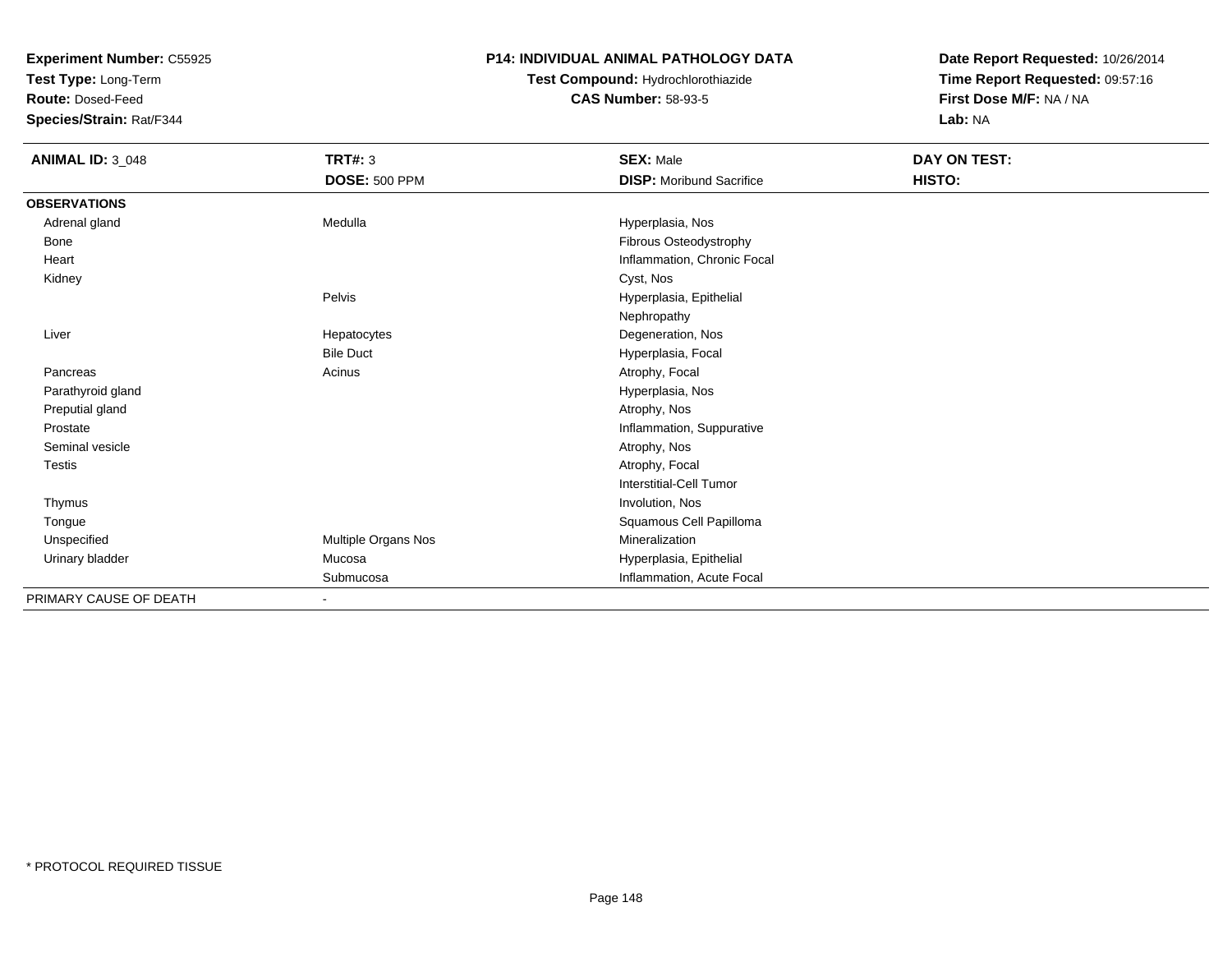**Test Type:** Long-Term

**Route:** Dosed-Feed

**Species/Strain:** Rat/F344

#### **P14: INDIVIDUAL ANIMAL PATHOLOGY DATA**

## **Test Compound:** Hydrochlorothiazide**CAS Number:** 58-93-5

| <b>ANIMAL ID: 3_049</b> | <b>TRT#: 3</b>            | <b>SEX: Male</b>                | DAY ON TEST: |
|-------------------------|---------------------------|---------------------------------|--------------|
|                         | <b>DOSE: 500 PPM</b>      | <b>DISP:</b> Moribund Sacrifice | HISTO:       |
| <b>OBSERVATIONS</b>     |                           |                                 |              |
| Adrenal gland           | Medulla                   | Pheochromocytoma                |              |
| Bone                    |                           | Fibrous Osteodystrophy          |              |
| Heart                   |                           | Inflammation, Chronic Focal     |              |
| Kidney                  |                           | Cyst, Nos                       |              |
|                         | Pelvis                    | Hyperplasia, Epithelial         |              |
|                         |                           | Nephropathy                     |              |
| Parathyroid gland       |                           | Hyperplasia, Nos                |              |
| Pituitary gland         | <b>Anterior Pituitary</b> | Cyst, Nos                       |              |
| Preputial gland         |                           | Atrophy, Nos                    |              |
|                         |                           | Hyperplasia, Nos                |              |
| Seminal vesicle         |                           | Atrophy, Nos                    |              |
| Skin                    | Scrotum                   | Inflammation, Acute Focal       |              |
| Stomach                 | Forestomach               | Mineralization                  |              |
| Testis                  |                           | Atrophy, Focal                  |              |
|                         |                           | <b>Interstitial-Cell Tumor</b>  |              |
| Thymus                  |                           | Involution, Nos                 |              |
| Thyroid                 |                           | Hyperplasia, C Cell             |              |
| Unspecified             | Multiple Organs Nos       | Mineralization                  |              |
| PRIMARY CAUSE OF DEATH  | $\blacksquare$            |                                 |              |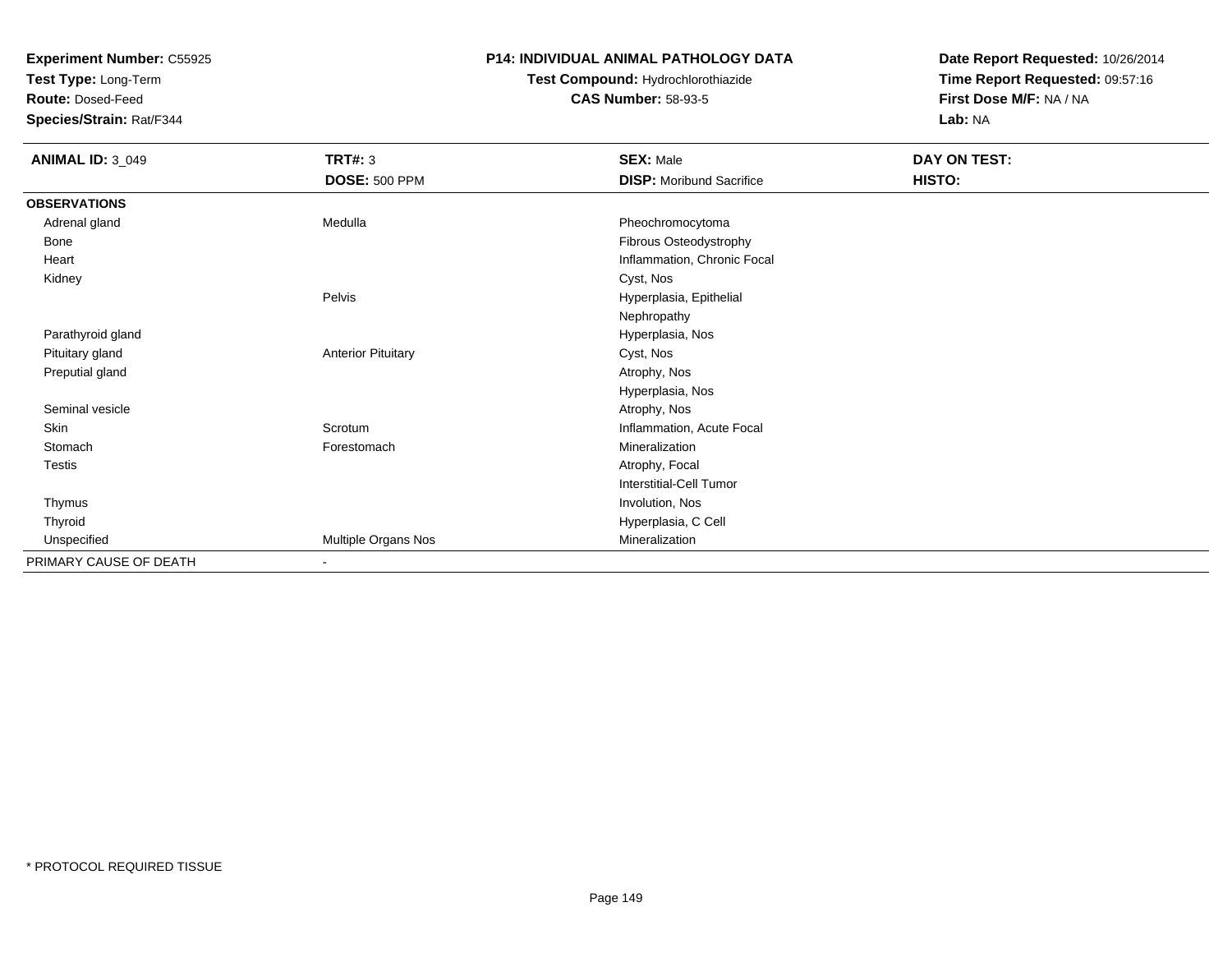**Test Type:** Long-Term

**Route:** Dosed-Feed

**Species/Strain:** Rat/F344

#### **P14: INDIVIDUAL ANIMAL PATHOLOGY DATA**

**Test Compound:** Hydrochlorothiazide**CAS Number:** 58-93-5

| <b>ANIMAL ID: 3_050</b> | TRT#: 3                     | <b>SEX: Male</b>                | DAY ON TEST: |  |
|-------------------------|-----------------------------|---------------------------------|--------------|--|
|                         | <b>DOSE: 500 PPM</b>        | <b>DISP:</b> Moribund Sacrifice | HISTO:       |  |
| <b>OBSERVATIONS</b>     |                             |                                 |              |  |
| Adrenal gland           | Cortex Nos                  | Necrosis, Focal                 |              |  |
| Blood vessel            | <b>Pulmonary Artery Nos</b> | Mineralization                  |              |  |
| Heart                   |                             | Inflammation, Chronic Focal     |              |  |
|                         | Atrium                      | Thrombosis, Nos                 |              |  |
| Kidney                  |                             | Nephropathy                     |              |  |
| Pancreas                | Acinus                      | Atrophy, Focal                  |              |  |
| Pituitary gland         | <b>Anterior Pituitary</b>   | Cyst, Nos                       |              |  |
|                         | Intermedia                  | Cyst, Nos                       |              |  |
| Preputial gland         |                             | Adenoma, Nos                    |              |  |
| Seminal vesicle         |                             | Atrophy, Nos                    |              |  |
| Testis                  |                             | Atrophy, Diffuse                |              |  |
|                         |                             | Atrophy, Focal                  |              |  |
|                         |                             | <b>Interstitial-Cell Tumor</b>  |              |  |
| Unspecified             | Multiple Organs Nos         | Leukemia, Mononuclear Cell      |              |  |
| PRIMARY CAUSE OF DEATH  | $\overline{\phantom{a}}$    |                                 |              |  |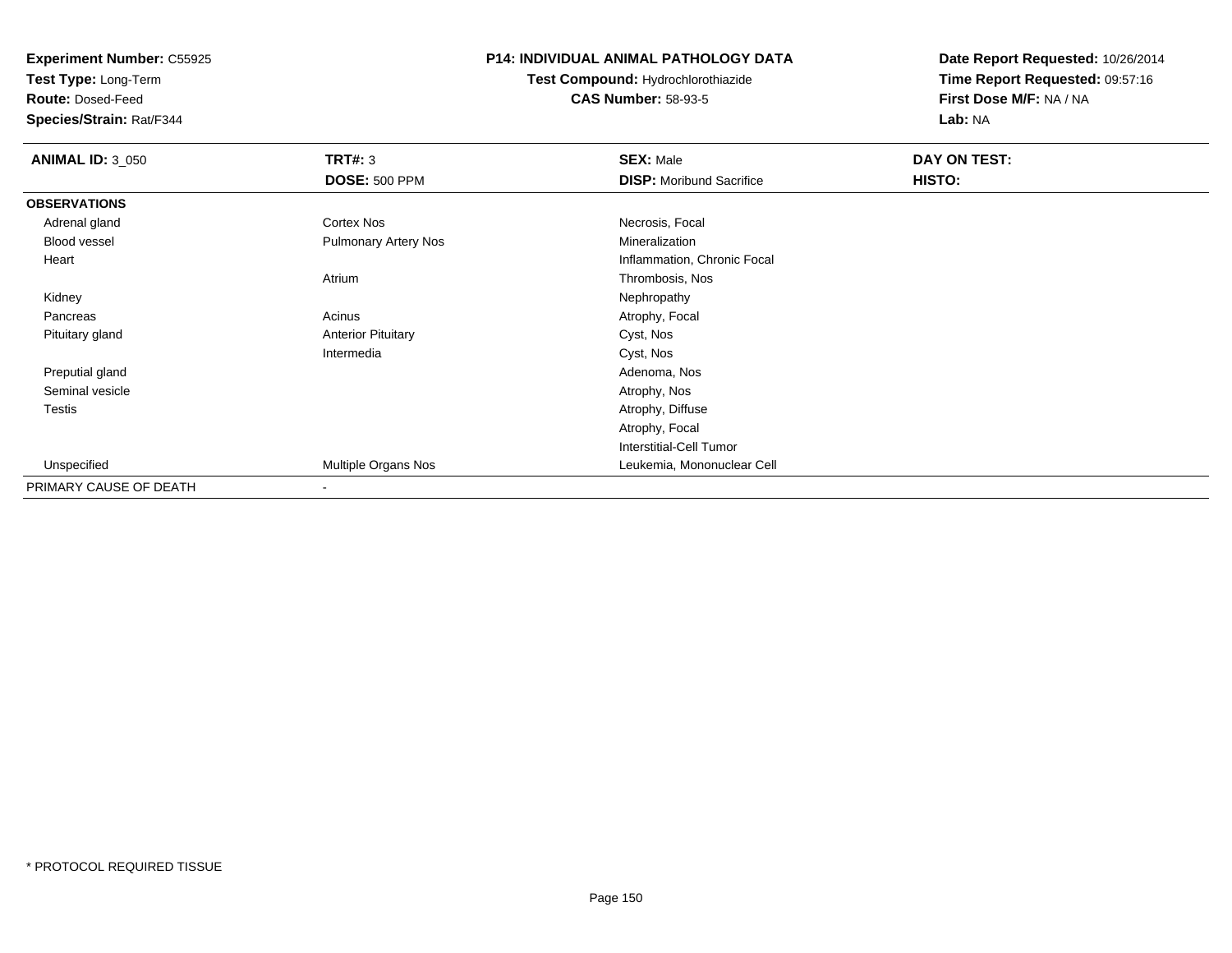**Test Type:** Long-Term

**Route:** Dosed-Feed

**Species/Strain:** Rat/F344

#### **P14: INDIVIDUAL ANIMAL PATHOLOGY DATA**

**Test Compound:** Hydrochlorothiazide**CAS Number:** 58-93-5

| <b>ANIMAL ID: 4_001</b> | <b>TRT#: 4</b>            | <b>SEX: Male</b>                | DAY ON TEST: |
|-------------------------|---------------------------|---------------------------------|--------------|
|                         | <b>DOSE: 0</b>            | <b>DISP:</b> Moribund Sacrifice | HISTO:       |
| <b>OBSERVATIONS</b>     |                           |                                 |              |
| Adrenal gland           | <b>Cortex Nos</b>         | Cytoplasmic Vacuolization       |              |
| Heart                   |                           | Inflammation, Chronic Focal     |              |
| Kidney                  |                           | Nephropathy                     |              |
|                         |                           | Pigmentation, Nos               |              |
| Liver                   | Hepatocytes               | Cytoplasmic Vacuolization       |              |
|                         |                           | Degeneration, Cystic            |              |
|                         | <b>Bile Duct</b>          | Hyperplasia, Focal              |              |
| Lung                    |                           | Hemorrhage                      |              |
| Pancreas                | <b>Islets</b>             | Hyperplasia, Focal              |              |
| Pituitary gland         | <b>Anterior Pituitary</b> | Hyperplasia, Focal              |              |
| Preputial gland         |                           | Atrophy, Nos                    |              |
|                         |                           | Carcinoma, Nos                  |              |
| Prostate                |                           | Hyperplasia, Epithelial         |              |
|                         |                           | Inflammation, Suppurative       |              |
| Stomach                 | Forestomach               | Hyperplasia, Epithelial         |              |
|                         | <b>Glandular Stomach</b>  | Necrosis, Focal                 |              |
|                         | Forestomach               | Ulcer, Nos                      |              |
| <b>Testis</b>           |                           | Atrophy, Focal                  |              |
|                         |                           | Hyperplasia, Interstitial Cell  |              |
|                         |                           | Interstitial-Cell Tumor         |              |
| Unspecified             | Multiple Organs Nos       | Leukemia, Mononuclear Cell      |              |
|                         | <b>Abdominal Cavity</b>   | Necrosis, Fat                   |              |
| Urinary bladder         | Submucosa                 | Edema, Nos                      |              |
|                         | Submucosa                 | Hemorrhage                      |              |
|                         | Submucosa                 | Inflammation, Focal             |              |
| PRIMARY CAUSE OF DEATH  | $\blacksquare$            |                                 |              |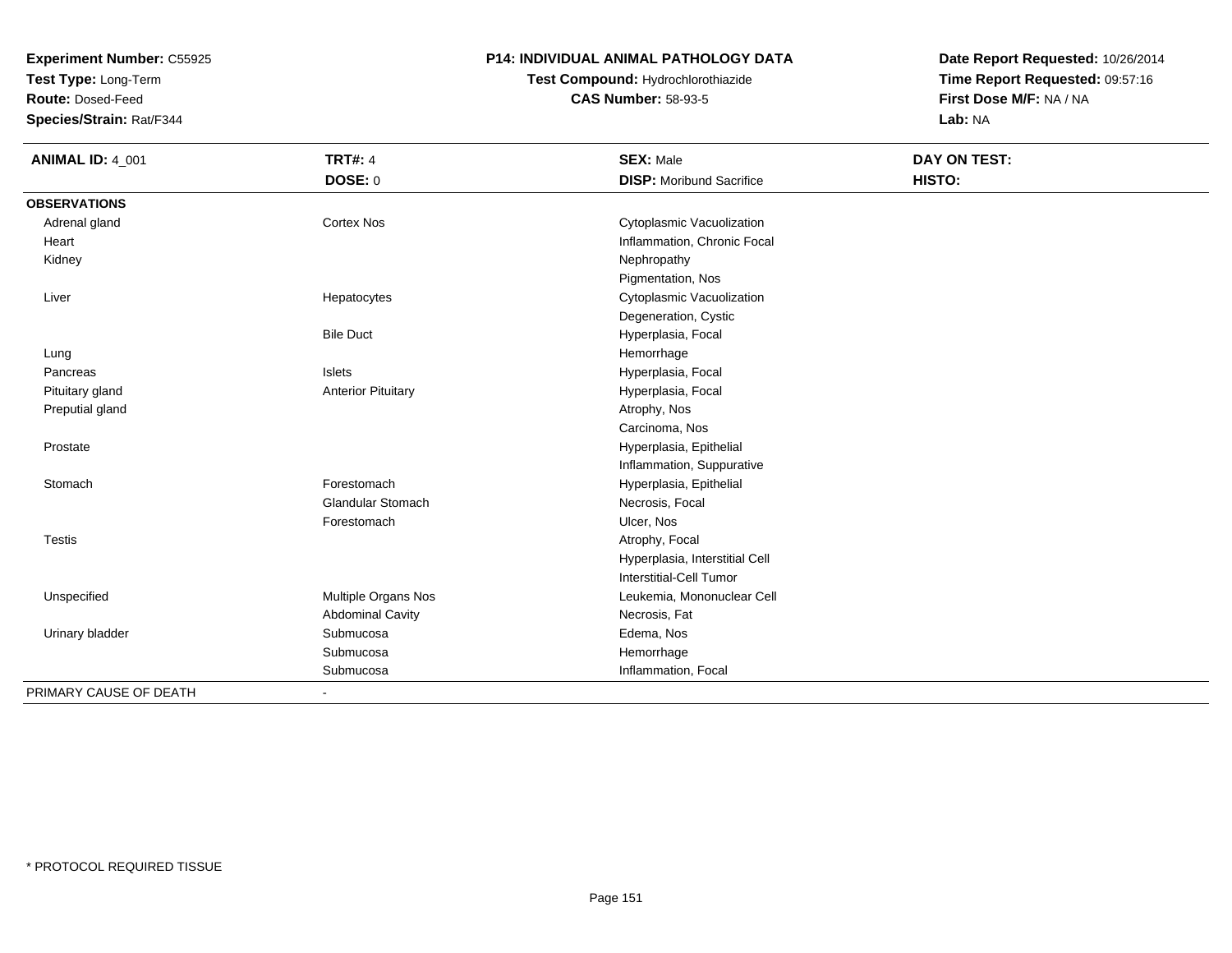**Test Type:** Long-Term

**Route:** Dosed-Feed

**Species/Strain:** Rat/F344

### **P14: INDIVIDUAL ANIMAL PATHOLOGY DATA**

**Test Compound:** Hydrochlorothiazide**CAS Number:** 58-93-5

| <b>ANIMAL ID: 4_002</b> | <b>TRT#: 4</b>              | <b>SEX: Male</b>                | DAY ON TEST: |  |
|-------------------------|-----------------------------|---------------------------------|--------------|--|
|                         | <b>DOSE: 0</b>              | <b>DISP:</b> Moribund Sacrifice | HISTO:       |  |
| <b>OBSERVATIONS</b>     |                             |                                 |              |  |
| Adrenal gland           | <b>Cortex Nos</b>           | Cytoplasmic Vacuolization       |              |  |
| Blood vessel            | <b>Pulmonary Artery Nos</b> | Mineralization                  |              |  |
| Eye                     | Retina                      | Atrophy, Focal                  |              |  |
| Heart                   | Atrium                      | Thrombosis, Nos                 |              |  |
| Kidney                  |                             | Nephropathy                     |              |  |
| Liver                   | Hepatocytes                 | Cytoplasmic Vacuolization       |              |  |
|                         | <b>Bile Duct</b>            | Hyperplasia, Focal              |              |  |
| Lung                    |                             | Hemorrhage                      |              |  |
| Lymph node              | Thoracic Lymph Node         | Hyperplasia, Lymphoid           |              |  |
| Nasal cavity            |                             | Infection, Fungal               |              |  |
|                         |                             | Inflammation, Acute Focal       |              |  |
| Parathyroid gland       |                             | Hyperplasia, Nos                |              |  |
| Preputial gland         |                             | Atrophy, Nos                    |              |  |
|                         |                             | Inflammation, Suppurative       |              |  |
| Spleen                  |                             | Hematopoiesis                   |              |  |
| Testis                  |                             | Interstitial-Cell Tumor         |              |  |
| Thymus                  |                             | Involution, Nos                 |              |  |
| Thyroid                 |                             | Hyperplasia, C Cell             |              |  |
| Unspecified             | Multiple Organs Nos         | Leukemia, Mononuclear Cell      |              |  |
| PRIMARY CAUSE OF DEATH  | ٠                           |                                 |              |  |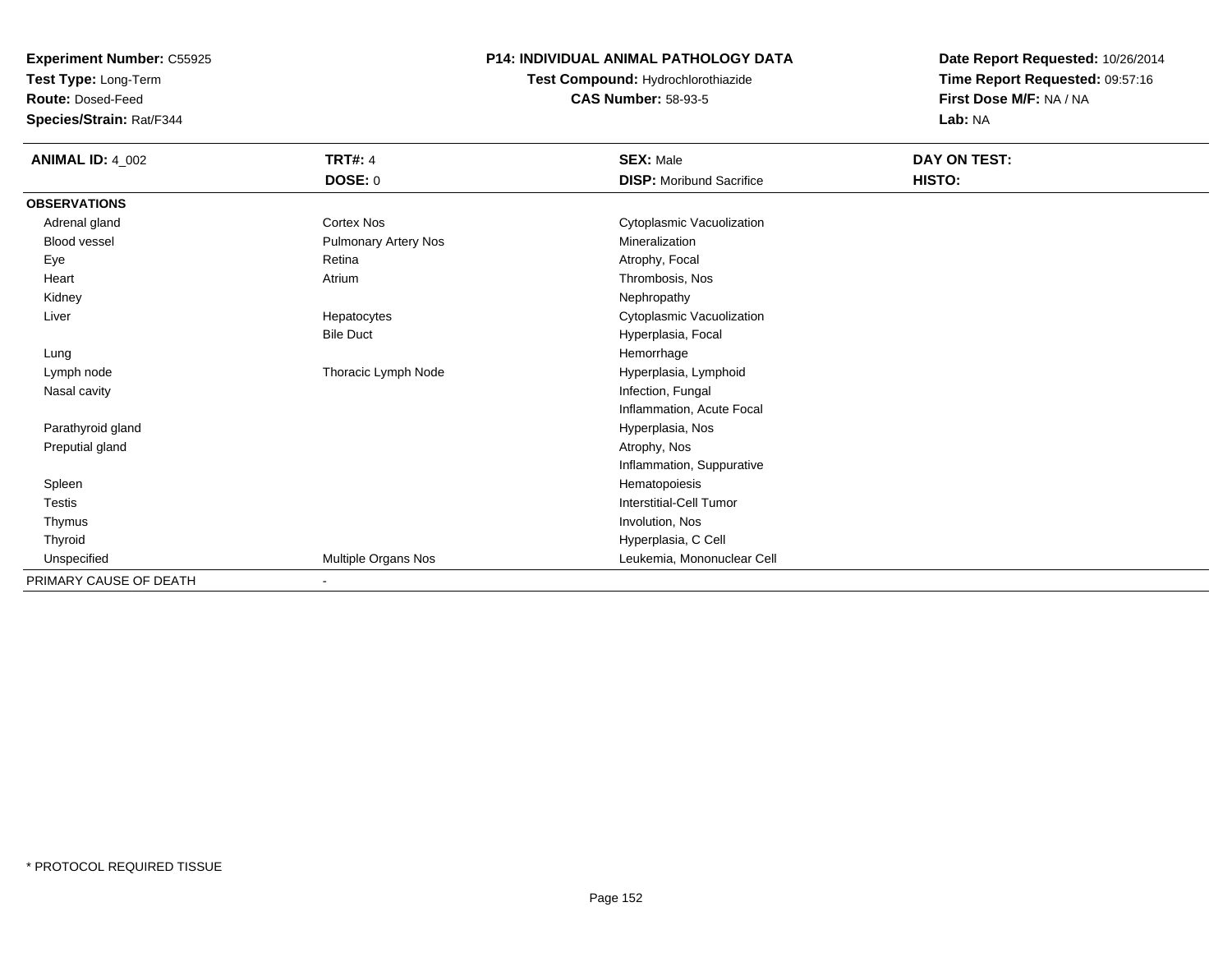**Test Type:** Long-Term

**Route:** Dosed-Feed

**Species/Strain:** Rat/F344

### **P14: INDIVIDUAL ANIMAL PATHOLOGY DATA**

**Test Compound:** Hydrochlorothiazide**CAS Number:** 58-93-5

**Date Report Requested:** 10/26/2014**Time Report Requested:** 09:57:16**First Dose M/F:** NA / NA**Lab:** NA

| <b>ANIMAL ID: 4_003</b> | <b>TRT#: 4</b>            | <b>SEX: Male</b>                | DAY ON TEST: |
|-------------------------|---------------------------|---------------------------------|--------------|
|                         | DOSE: 0                   | <b>DISP: Terminal Sacrifice</b> | HISTO:       |
| <b>OBSERVATIONS</b>     |                           |                                 |              |
| Adrenal gland           | Medulla                   | Pheochromocytoma                |              |
| Blood vessel            | Pulmonary Artery Nos      | Mineralization                  |              |
| Epididymis              |                           | Degeneration, Nos               |              |
| Eye                     | Retina                    | Atrophy, Diffuse                |              |
|                         | <b>Crystalline Lens</b>   | Degeneration, Nos               |              |
| Heart                   |                           | Inflammation, Chronic Focal     |              |
| Intestine Large         | Cecum, Colon              | Parasitism                      |              |
| Kidney                  |                           | Nephropathy                     |              |
|                         |                           | Pigmentation, Nos               |              |
| Liver                   | Hepatocytes               | Cytoplasmic Change, Basophilic  |              |
|                         | Hepatocytes               | Cytoplasmic Vacuolization       |              |
|                         |                           | Degeneration, Cystic            |              |
|                         |                           | Hematopoiesis                   |              |
|                         | <b>Bile Duct</b>          | Hyperplasia, Focal              |              |
| Mammary gland           |                           | Galactocele                     |              |
| Nasal cavity            |                           | Hemorrhage                      |              |
| Pancreas                | Acinus                    | Atrophy, Focal                  |              |
|                         | Acinus                    | Cytoplasmic Change, Basophilic  |              |
| Pituitary gland         | <b>Anterior Pituitary</b> | Hyperplasia, Focal              |              |
| Preputial gland         |                           | Atrophy, Nos                    |              |
| Prostate                |                           | Hyperplasia, Epithelial         |              |
| Skin                    |                           | Keratoacanthoma                 |              |
| Spleen                  |                           | Atrophy, Focal                  |              |
|                         |                           | Hematopoiesis                   |              |
| <b>Testis</b>           |                           | Atrophy, Focal                  |              |
|                         |                           | <b>Interstitial-Cell Tumor</b>  |              |
| Thymus                  |                           | Involution, Nos                 |              |
| Thyroid                 |                           | C-Cell Adenoma                  |              |
| Unspecified             | Multiple Organs Nos       | Leukemia, Mononuclear Cell      |              |
|                         | <b>Abdominal Cavity</b>   | Necrosis, Fat                   |              |
| PRIMARY CAUSE OF DEATH  | $\blacksquare$            |                                 |              |

-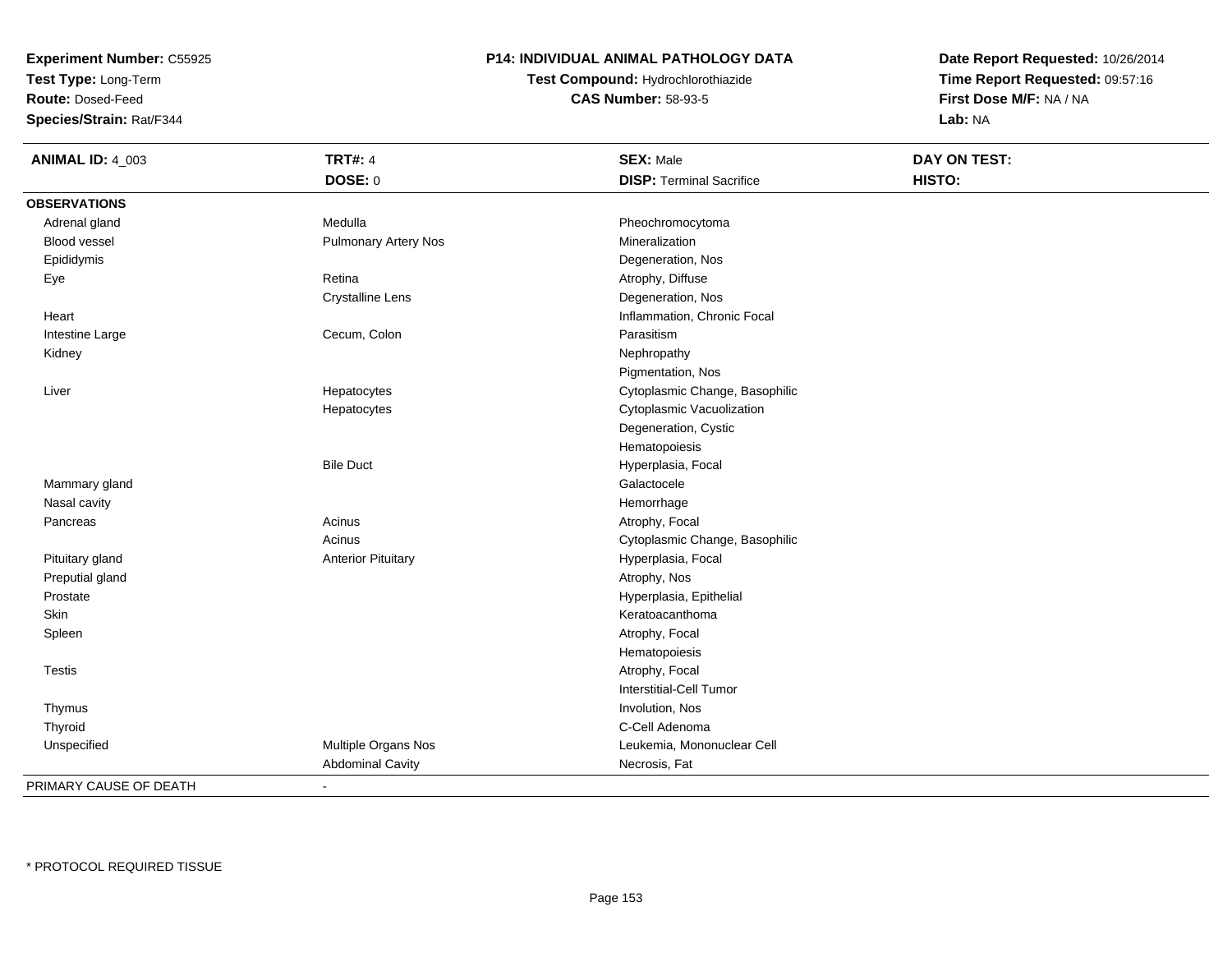**Test Type:** Long-Term

**Route:** Dosed-Feed

**Species/Strain:** Rat/F344

### **P14: INDIVIDUAL ANIMAL PATHOLOGY DATA**

**Test Compound:** Hydrochlorothiazide**CAS Number:** 58-93-5

| <b>ANIMAL ID: 4_004</b> | <b>TRT#: 4</b>            | <b>SEX: Male</b>                 | DAY ON TEST: |  |
|-------------------------|---------------------------|----------------------------------|--------------|--|
|                         | DOSE: 0                   | <b>DISP: Terminal Sacrifice</b>  | HISTO:       |  |
| <b>OBSERVATIONS</b>     |                           |                                  |              |  |
| Adrenal gland           | <b>Cortex Nos</b>         | Hyperplasia, Focal               |              |  |
|                         | Medulla                   | Pheochromocytoma                 |              |  |
| <b>Blood vessel</b>     | Pulmonary Artery Nos      | Mineralization                   |              |  |
| Heart                   |                           | Inflammation, Chronic Focal      |              |  |
| Kidney                  |                           | Nephropathy                      |              |  |
| Liver                   | Hepatocytes               | Cytoplasmic Change, Basophilic   |              |  |
|                         | Hepatocytes               | Cytoplasmic Change, Eosinophilic |              |  |
|                         | <b>Bile Duct</b>          | Hyperplasia, Focal               |              |  |
| Lung                    |                           | Alveolar/Bronchiolar Adenoma     |              |  |
|                         |                           | Inflammation, Chronic Focal      |              |  |
| Mammary gland           |                           | Hyperplasia, Cystic              |              |  |
| Pancreas                | Acinus                    | Atrophy, Focal                   |              |  |
| Pituitary gland         | <b>Anterior Pituitary</b> | Adenoma, Nos                     |              |  |
| Preputial gland         |                           | Adenoma, Nos                     |              |  |
|                         |                           | Atrophy, Nos                     |              |  |
| Prostate                |                           | Inflammation, Chronic Focal      |              |  |
| <b>Testis</b>           |                           | Atrophy, Focal                   |              |  |
|                         |                           | Interstitial-Cell Tumor          |              |  |
| Thymus                  |                           | Involution, Nos                  |              |  |
| PRIMARY CAUSE OF DEATH  |                           |                                  |              |  |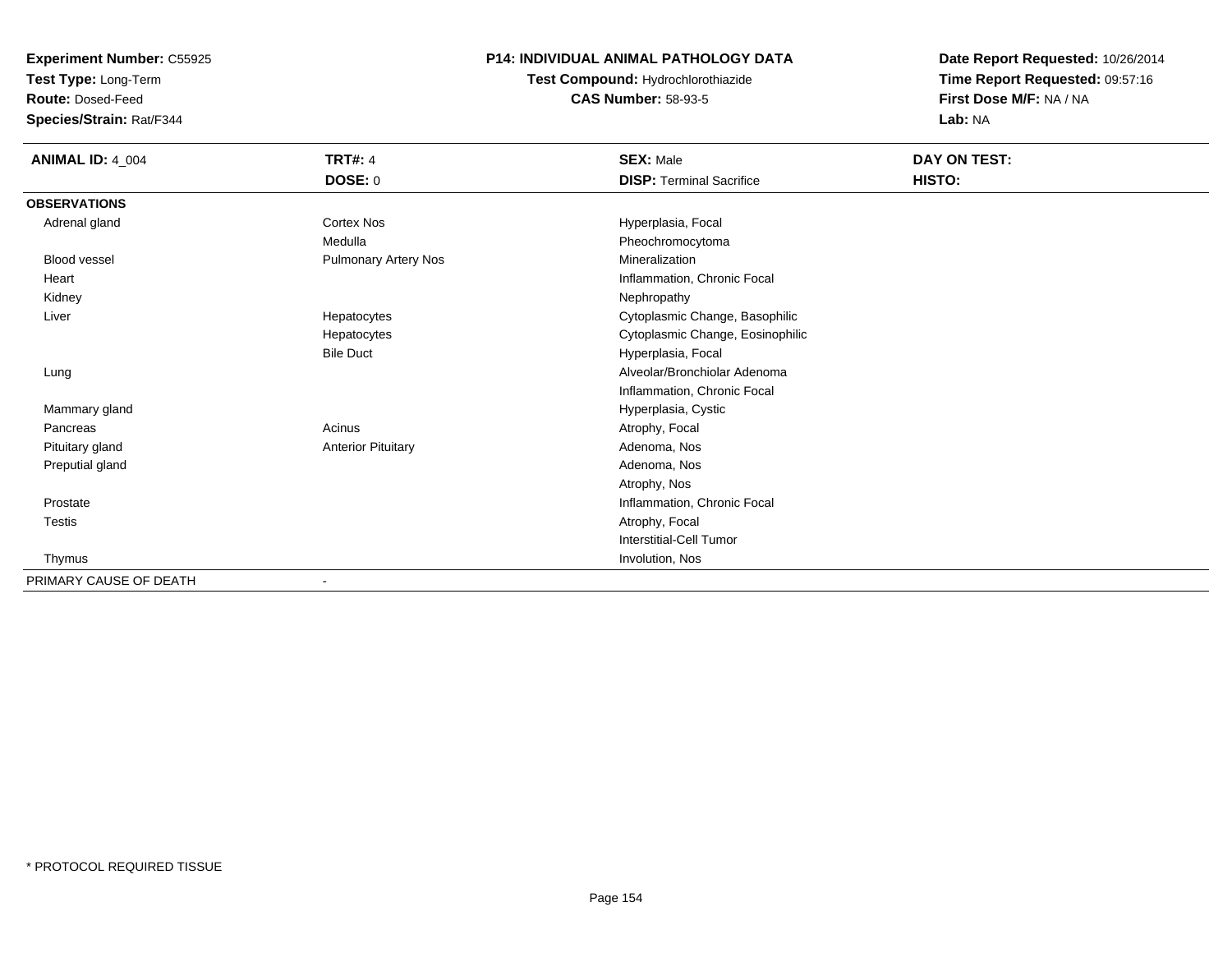**Test Type:** Long-Term

**Route:** Dosed-Feed

**Species/Strain:** Rat/F344

#### **P14: INDIVIDUAL ANIMAL PATHOLOGY DATA**

**Test Compound:** Hydrochlorothiazide**CAS Number:** 58-93-5

| <b>ANIMAL ID: 4_005</b> | <b>TRT#: 4</b>              | <b>SEX: Male</b>                | DAY ON TEST: |  |
|-------------------------|-----------------------------|---------------------------------|--------------|--|
|                         | DOSE: 0                     | <b>DISP:</b> Moribund Sacrifice | HISTO:       |  |
| <b>OBSERVATIONS</b>     |                             |                                 |              |  |
| Adrenal gland           | <b>Cortex Nos</b>           | Cytoplasmic Vacuolization       |              |  |
|                         | <b>Cortex Nos</b>           | Hyperplasia, Focal              |              |  |
|                         | Medulla                     | Hyperplasia, Nos                |              |  |
| Blood vessel            | <b>Pulmonary Artery Nos</b> | Mineralization                  |              |  |
| Heart                   |                             | Inflammation, Chronic Focal     |              |  |
| Kidney                  |                             | Nephropathy                     |              |  |
|                         |                             | Pigmentation, Nos               |              |  |
| Liver                   | Hepatocytes                 | Cytoplasmic Vacuolization       |              |  |
|                         | <b>Bile Duct</b>            | Hyperplasia, Focal              |              |  |
| Lung                    |                             | Crystals, Nos                   |              |  |
|                         |                             | Inflammation, Chronic Focal     |              |  |
| Lymph node              | Mandibular Lymph Node       | Cyst, Nos                       |              |  |
|                         | Mandibular Lymph Node       | Hyperplasia, Plasma Cell        |              |  |
| Mammary gland           |                             | Hyperplasia, Cystic             |              |  |
| Nasal cavity            |                             | Foreign Body, Nos               |              |  |
|                         |                             | Infection, Fungal               |              |  |
|                         |                             | Inflammation, Acute Focal       |              |  |
| Pancreas                | Acinus                      | Atrophy, Focal                  |              |  |
| Pituitary gland         | Intermedia                  | Cyst, Nos                       |              |  |
|                         | <b>Anterior Pituitary</b>   | Hyperplasia, Focal              |              |  |
| Preputial gland         |                             | Atrophy, Nos                    |              |  |
|                         |                             | Cyst, Nos                       |              |  |
| Seminal vesicle         |                             | Atrophy, Nos                    |              |  |
| Stomach                 | Forestomach                 | Hyperplasia, Epithelial         |              |  |
|                         | <b>Glandular Stomach</b>    | Inflammation, Acute Focal       |              |  |
|                         | Forestomach                 | Ulcer, Nos                      |              |  |
| Testis                  |                             | Atrophy, Focal                  |              |  |
|                         |                             | <b>Interstitial-Cell Tumor</b>  |              |  |
| Thymus                  |                             | Involution, Nos                 |              |  |
| Unspecified             | Multiple Organs Nos         | Leukemia, Mononuclear Cell      |              |  |
| PRIMARY CAUSE OF DEATH  | $\sim$                      |                                 |              |  |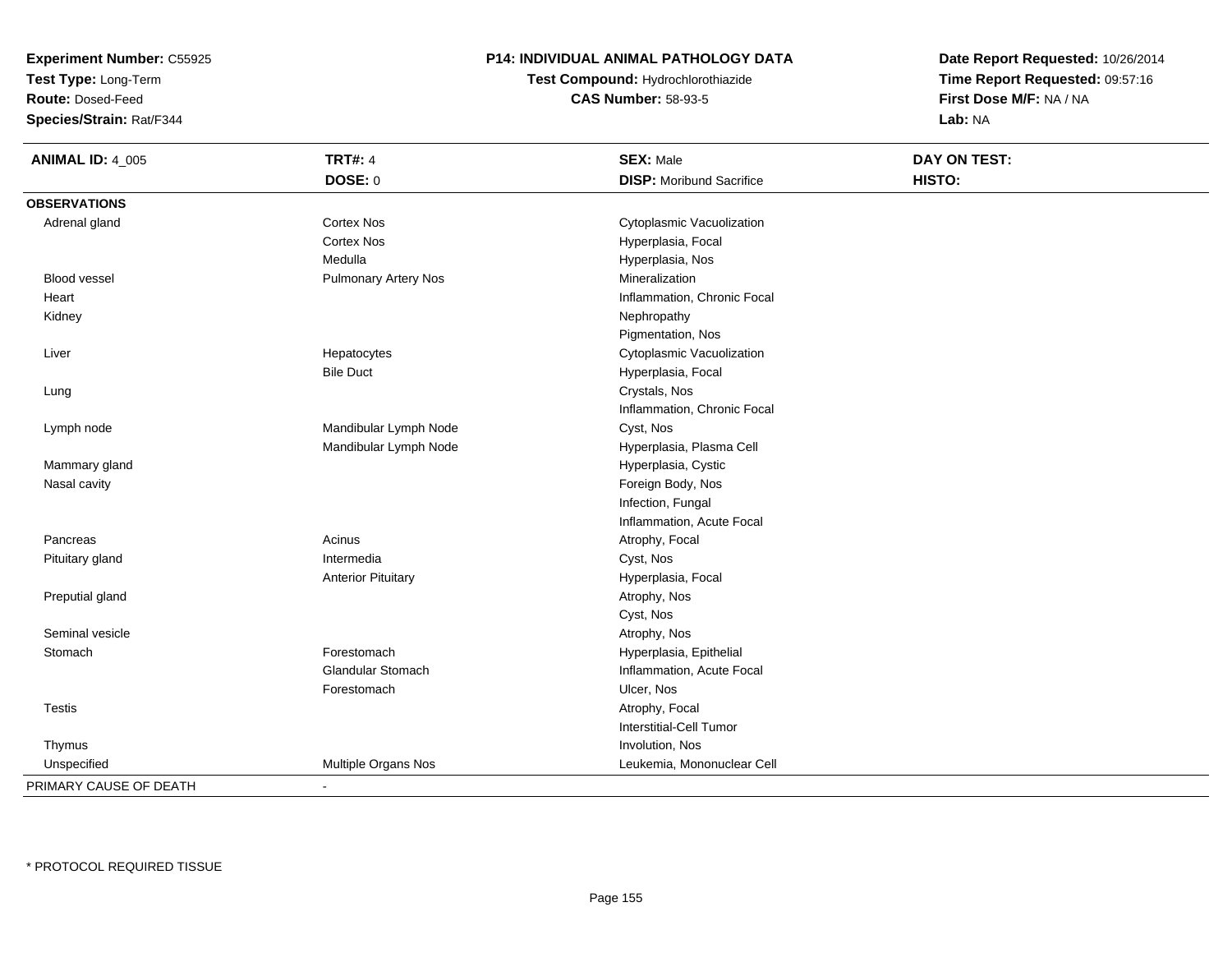**Test Type:** Long-Term

**Route:** Dosed-Feed

**Species/Strain:** Rat/F344

### **P14: INDIVIDUAL ANIMAL PATHOLOGY DATA**

# **Test Compound:** Hydrochlorothiazide**CAS Number:** 58-93-5

| <b>ANIMAL ID: 4_006</b> | <b>TRT#: 4</b>              | <b>SEX: Male</b>               | DAY ON TEST: |  |
|-------------------------|-----------------------------|--------------------------------|--------------|--|
|                         | DOSE: 0                     | <b>DISP: Natural Death</b>     | HISTO:       |  |
| <b>OBSERVATIONS</b>     |                             |                                |              |  |
| Adrenal gland           | <b>Cortex Nos</b>           | Congestion, Nos                |              |  |
|                         | <b>Cortex Nos</b>           | Hyperplasia, Focal             |              |  |
| Blood vessel            | <b>Pulmonary Artery Nos</b> | Mineralization                 |              |  |
| Brain                   |                             | Hemorrhage                     |              |  |
|                         |                             | Necrosis, Focal                |              |  |
| Esophagus               |                             | Hyperkeratosis                 |              |  |
| Eye                     | Retina                      | Atrophy, Focal                 |              |  |
| Heart                   |                             | Inflammation, Chronic Focal    |              |  |
| Kidney                  |                             | Nephropathy                    |              |  |
|                         |                             | Pigmentation, Nos              |              |  |
| Liver                   |                             | Congestion, Nos                |              |  |
|                         | <b>Bile Duct</b>            | Hyperplasia, Focal             |              |  |
|                         |                             | Necrosis, Focal                |              |  |
| Pancreas                | Acinus                      | Atrophy, Focal                 |              |  |
| Preputial gland         |                             | Atrophy, Nos                   |              |  |
|                         |                             | Hyperplasia, Nos               |              |  |
| Testis                  |                             | Hyperplasia, Interstitial Cell |              |  |
|                         |                             | <b>Interstitial-Cell Tumor</b> |              |  |
|                         |                             | Necrosis, Diffuse              |              |  |
| Thymus                  |                             | Involution, Nos                |              |  |
| Unspecified             | Multiple Organs Nos         | Leukemia, Mononuclear Cell     |              |  |
| PRIMARY CAUSE OF DEATH  |                             |                                |              |  |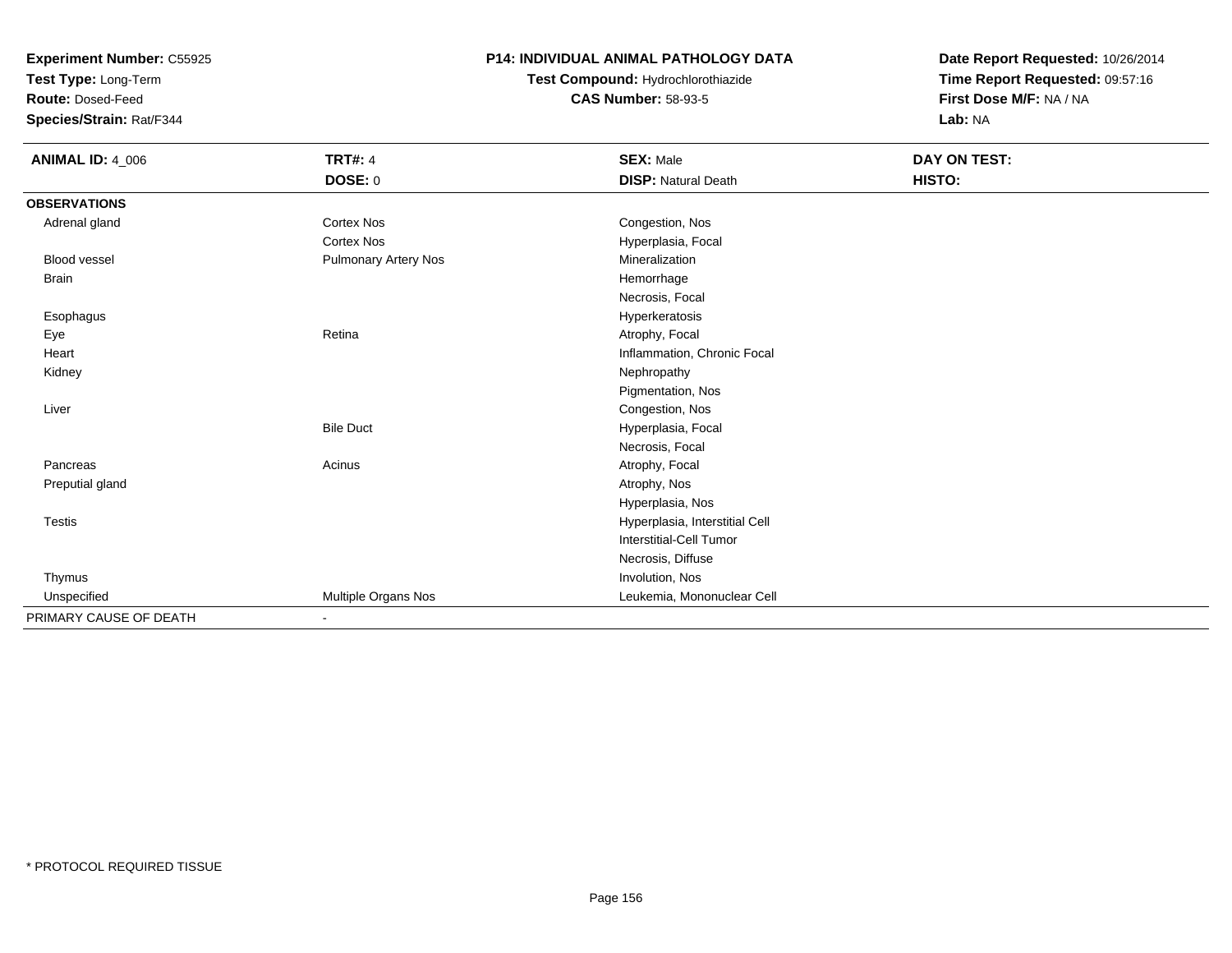**Test Type:** Long-Term

**Route:** Dosed-Feed

**Species/Strain:** Rat/F344

### **P14: INDIVIDUAL ANIMAL PATHOLOGY DATA**

# **Test Compound:** Hydrochlorothiazide**CAS Number:** 58-93-5

| <b>ANIMAL ID: 4_007</b> | <b>TRT#: 4</b>           | <b>SEX: Male</b>                | DAY ON TEST: |  |
|-------------------------|--------------------------|---------------------------------|--------------|--|
|                         | <b>DOSE: 0</b>           | <b>DISP:</b> Moribund Sacrifice | HISTO:       |  |
| <b>OBSERVATIONS</b>     |                          |                                 |              |  |
| Adrenal gland           | <b>Cortex Nos</b>        | Hyperplasia, Focal              |              |  |
|                         | Medulla                  | Hyperplasia, Nos                |              |  |
| <b>Blood vessel</b>     | Pulmonary Artery Nos     | Mineralization                  |              |  |
| Heart                   |                          | Hemorrhage                      |              |  |
|                         |                          | Inflammation, Chronic Focal     |              |  |
| Intestine Large         | Cecum, Colon             | Inflammation, Acute Focal       |              |  |
| Kidney                  |                          | Nephropathy                     |              |  |
| Liver                   |                          | <b>Abnormal Curvature</b>       |              |  |
|                         |                          | Degeneration, Cystic            |              |  |
|                         | <b>Bile Duct</b>         | Hyperplasia, Focal              |              |  |
|                         |                          | Necrosis, Focal                 |              |  |
| Mammary gland           |                          | Hyperplasia, Cystic             |              |  |
| Pancreas                | Acinus                   | Atrophy, Focal                  |              |  |
| Preputial gland         |                          | Atrophy, Nos                    |              |  |
| Spleen                  |                          | Atrophy, Focal                  |              |  |
|                         |                          | Necrosis, Focal                 |              |  |
| Stomach                 | Forestomach              | Inflammation, Acute Focal       |              |  |
|                         | Glandular Stomach        | Ulcer, Nos                      |              |  |
| Testis                  |                          | Atrophy, Focal                  |              |  |
|                         |                          | Interstitial-Cell Tumor         |              |  |
| Unspecified             | Multiple Organs Nos      | Leukemia, Mononuclear Cell      |              |  |
| PRIMARY CAUSE OF DEATH  | $\overline{\phantom{a}}$ |                                 |              |  |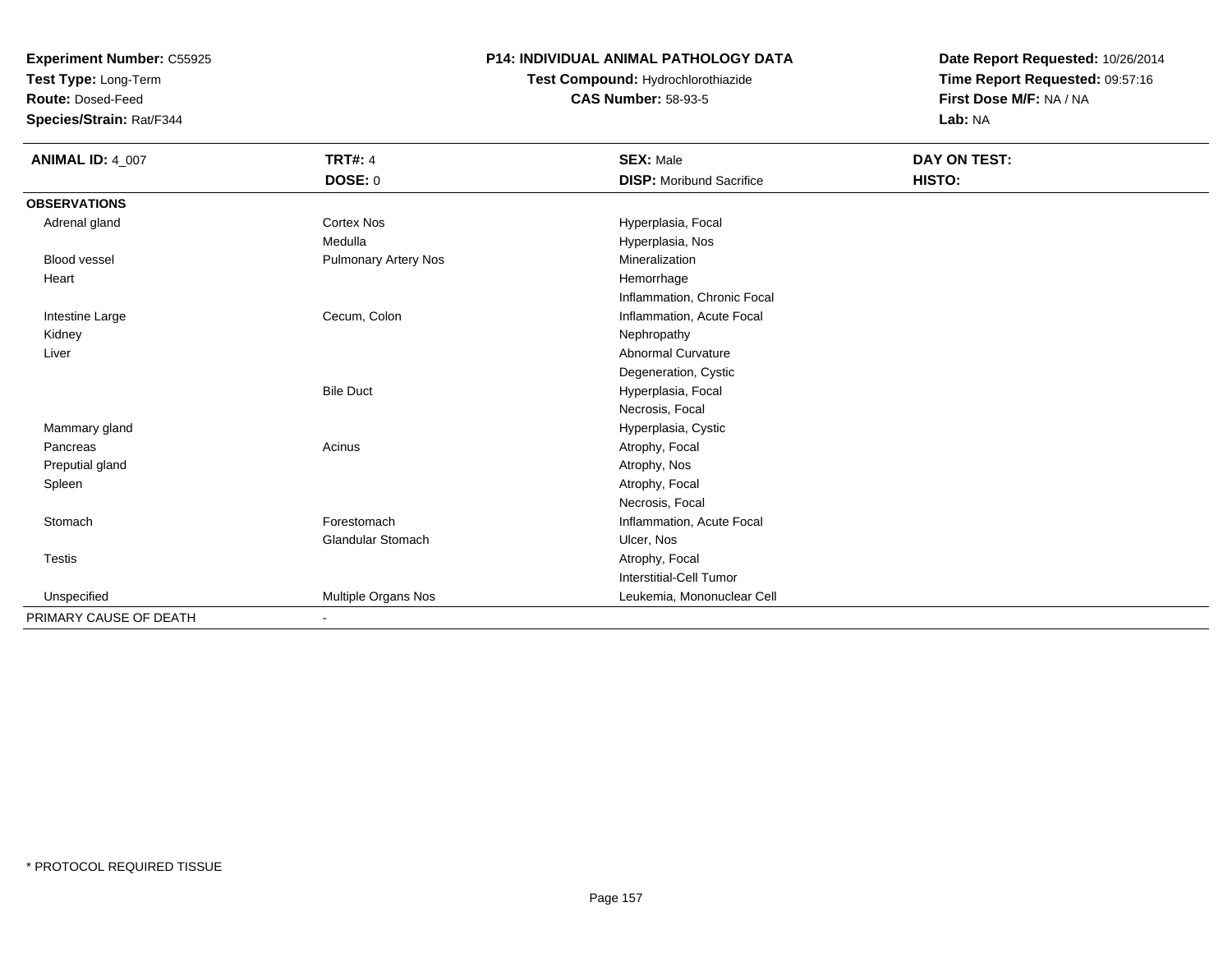**Test Type:** Long-Term

**Route:** Dosed-Feed

**Species/Strain:** Rat/F344

#### **P14: INDIVIDUAL ANIMAL PATHOLOGY DATA**

**Test Compound:** Hydrochlorothiazide**CAS Number:** 58-93-5

| <b>ANIMAL ID: 4_008</b> | <b>TRT#: 4</b>              | <b>SEX: Male</b>                | DAY ON TEST: |  |
|-------------------------|-----------------------------|---------------------------------|--------------|--|
|                         | <b>DOSE: 0</b>              | <b>DISP:</b> Moribund Sacrifice | HISTO:       |  |
| <b>OBSERVATIONS</b>     |                             |                                 |              |  |
| Adrenal gland           | <b>Cortex Nos</b>           | Hyperplasia, Focal              |              |  |
| Blood vessel            | <b>Pulmonary Artery Nos</b> | Mineralization                  |              |  |
| Brain                   |                             | Gliosis                         |              |  |
| Heart                   |                             | Inflammation, Chronic Focal     |              |  |
| Kidney                  |                             | Nephropathy                     |              |  |
| Liver                   | Hepatocytes                 | Cytoplasmic Vacuolization       |              |  |
|                         |                             | Hematopoiesis                   |              |  |
|                         | <b>Bile Duct</b>            | Hyperplasia, Focal              |              |  |
| Pancreas                | Acinus                      | Atrophy, Focal                  |              |  |
| Preputial gland         |                             | Atrophy, Nos                    |              |  |
| Salivary gland          |                             | Neurilemoma, Malignant          |              |  |
| Seminal vesicle         |                             | Atrophy, Nos                    |              |  |
| Stomach                 | Forestomach                 | Hyperplasia, Epithelial         |              |  |
| Testis                  |                             | Atrophy, Focal                  |              |  |
|                         |                             | Interstitial-Cell Tumor         |              |  |
| Thymus                  |                             | Involution, Nos                 |              |  |
| Thyroid                 |                             | Hyperplasia, C Cell             |              |  |
| PRIMARY CAUSE OF DEATH  |                             |                                 |              |  |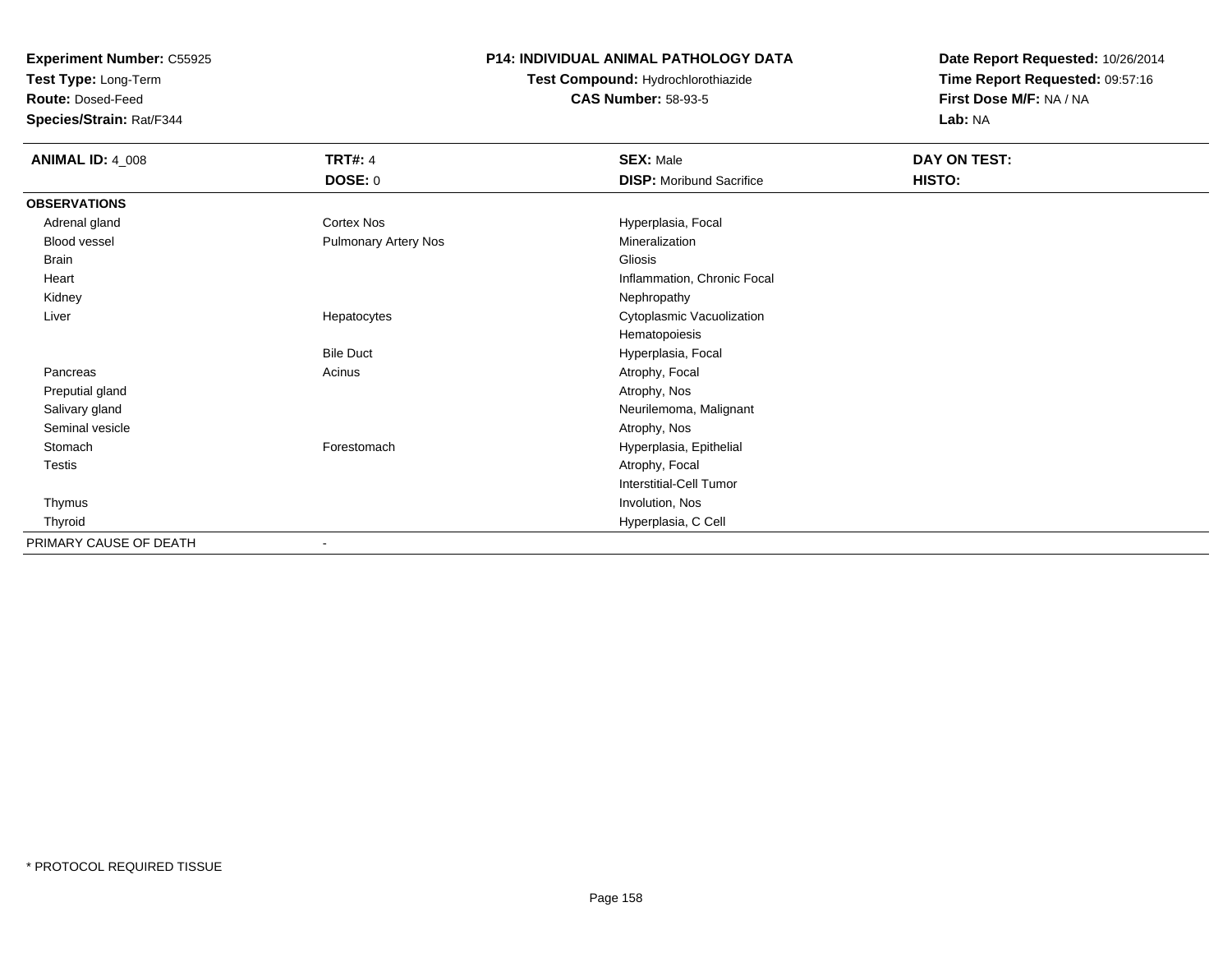**Test Type:** Long-Term

**Route:** Dosed-Feed

**Species/Strain:** Rat/F344

### **P14: INDIVIDUAL ANIMAL PATHOLOGY DATA**

**Test Compound:** Hydrochlorothiazide**CAS Number:** 58-93-5

| <b>ANIMAL ID: 4_009</b> | <b>TRT#: 4</b>              | <b>SEX: Male</b>                | DAY ON TEST: |  |
|-------------------------|-----------------------------|---------------------------------|--------------|--|
|                         | <b>DOSE: 0</b>              | <b>DISP: Terminal Sacrifice</b> | HISTO:       |  |
| <b>OBSERVATIONS</b>     |                             |                                 |              |  |
| Adrenal gland           | <b>Cortex Nos</b>           | Hyperplasia, Focal              |              |  |
| Blood vessel            | <b>Pulmonary Artery Nos</b> | Mineralization                  |              |  |
| Heart                   |                             | Inflammation, Chronic Focal     |              |  |
| Kidney                  |                             | Nephropathy                     |              |  |
|                         |                             | Pigmentation, Nos               |              |  |
| Liver                   | Hepatocytes                 | Cytoplasmic Change, Basophilic  |              |  |
|                         | <b>Bile Duct</b>            | Hyperplasia, Focal              |              |  |
| Parathyroid gland       |                             | Hyperplasia, Nos                |              |  |
| Preputial gland         |                             | Atrophy, Nos                    |              |  |
| Salivary gland          |                             | Hyperplasia, Epithelial         |              |  |
| <b>Testis</b>           |                             | Atrophy, Focal                  |              |  |
|                         |                             | Interstitial-Cell Tumor         |              |  |
|                         | Tunica Vaginalis            | Mesothelioma, Nos               |              |  |
| Thymus                  |                             | Involution, Nos                 |              |  |
| Unspecified             | <b>Abdominal Cavity</b>     | Mesothelioma, Nos               |              |  |
| PRIMARY CAUSE OF DEATH  | $\overline{\phantom{a}}$    |                                 |              |  |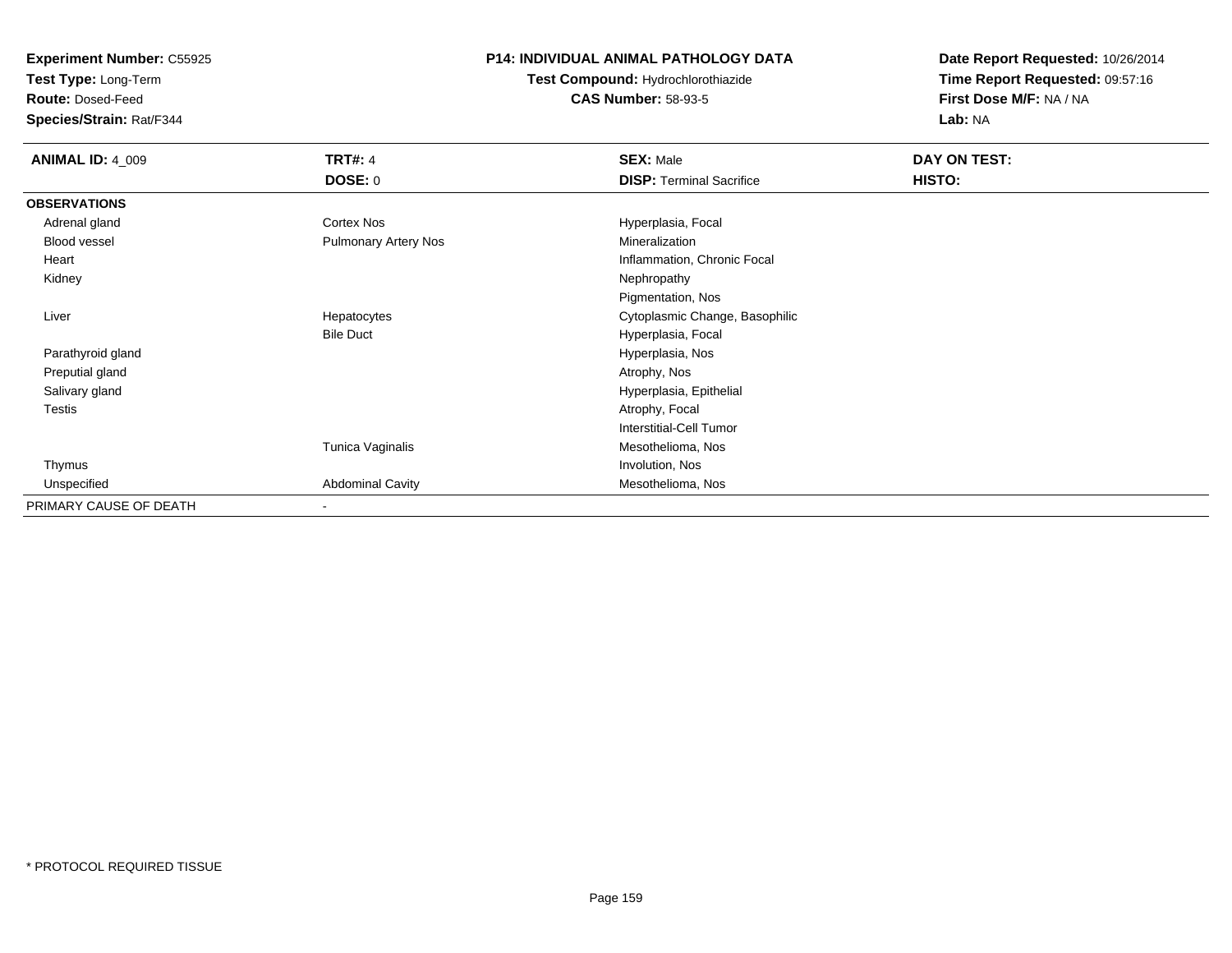**Test Type:** Long-Term

**Route:** Dosed-Feed

**Species/Strain:** Rat/F344

#### **P14: INDIVIDUAL ANIMAL PATHOLOGY DATA**

**Test Compound:** Hydrochlorothiazide**CAS Number:** 58-93-5

| <b>ANIMAL ID: 4_010</b> | <b>TRT#: 4</b>              | <b>SEX: Male</b>                | DAY ON TEST: |  |
|-------------------------|-----------------------------|---------------------------------|--------------|--|
|                         | <b>DOSE: 0</b>              | <b>DISP:</b> Moribund Sacrifice | HISTO:       |  |
| <b>OBSERVATIONS</b>     |                             |                                 |              |  |
| Adrenal gland           | <b>Cortex Nos</b>           | Hyperplasia, Focal              |              |  |
|                         | Medulla                     | Hyperplasia, Nos                |              |  |
|                         | Medulla                     | Pheochromocytoma                |              |  |
| <b>Blood vessel</b>     | <b>Pulmonary Artery Nos</b> | Mineralization                  |              |  |
| Epididymis              |                             | Degeneration, Nos               |              |  |
| Heart                   |                             | Inflammation, Chronic Focal     |              |  |
| Kidney                  |                             | Cyst, Nos                       |              |  |
|                         | Pelvis                      | Hyperplasia, Epithelial         |              |  |
|                         |                             | Nephropathy                     |              |  |
|                         |                             | Tubular-Cell Adenoma            |              |  |
| Liver                   |                             | <b>Abnormal Curvature</b>       |              |  |
|                         | Hepatocytes                 | Cytoplasmic Change, Basophilic  |              |  |
|                         | <b>Bile Duct</b>            | Hyperplasia, Focal              |              |  |
| Lung                    |                             | Crystals, Nos                   |              |  |
| Pancreas                | Acinus                      | Atrophy, Focal                  |              |  |
|                         | Islets                      | Islet-Cell Adenoma              |              |  |
|                         |                             | Necrosis, Focal                 |              |  |
| Parathyroid gland       |                             | Hyperplasia, Nos                |              |  |
| Pituitary gland         | <b>Anterior Pituitary</b>   | Hemorrhage                      |              |  |
|                         | <b>Anterior Pituitary</b>   | Hyperplasia, Focal              |              |  |
|                         | <b>Anterior Pituitary</b>   | Necrosis, Focal                 |              |  |
| Preputial gland         |                             | Atrophy, Nos                    |              |  |
| Salivary gland          |                             | Cytoplasmic Change, Basophilic  |              |  |
| Seminal vesicle         |                             | Atrophy, Nos                    |              |  |
| Stomach                 | Glandular Stomach           | Mineralization                  |              |  |
| Testis                  |                             | Atrophy, Diffuse                |              |  |
|                         |                             | Atrophy, Focal                  |              |  |
|                         |                             | Interstitial-Cell Tumor         |              |  |
| Thymus                  |                             | Involution, Nos                 |              |  |
| Unspecified             | Multiple Organs Nos         | Leukemia, Mononuclear Cell      |              |  |
| PRIMARY CAUSE OF DEATH  | $\blacksquare$              |                                 |              |  |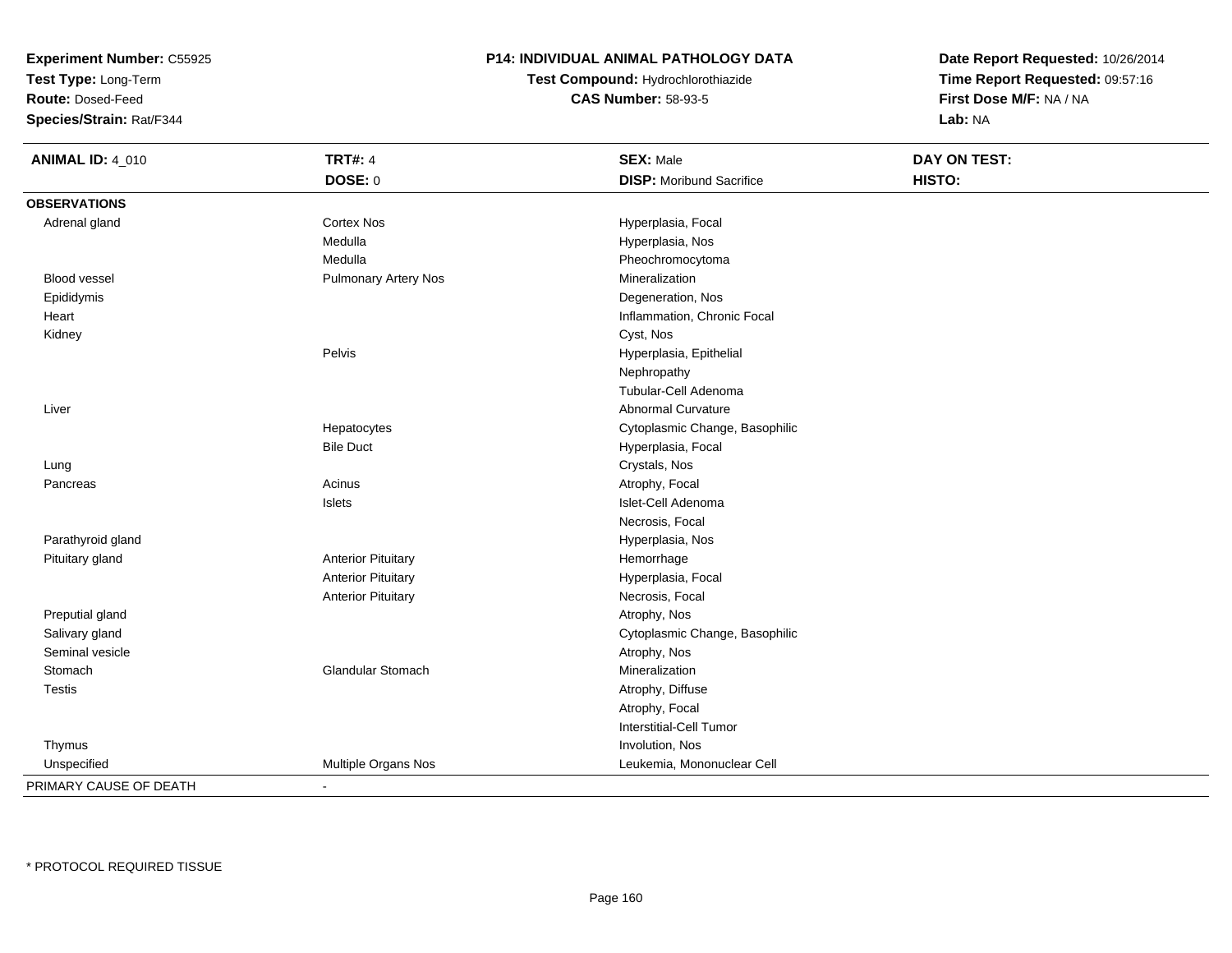**Test Type:** Long-Term

**Route:** Dosed-Feed

**Species/Strain:** Rat/F344

#### **P14: INDIVIDUAL ANIMAL PATHOLOGY DATA**

**Test Compound:** Hydrochlorothiazide**CAS Number:** 58-93-5

| <b>ANIMAL ID: 4_011</b> | <b>TRT#: 4</b>            | <b>SEX: Male</b>                | <b>DAY ON TEST:</b> |  |
|-------------------------|---------------------------|---------------------------------|---------------------|--|
|                         | DOSE: 0                   | <b>DISP: Terminal Sacrifice</b> | HISTO:              |  |
| <b>OBSERVATIONS</b>     |                           |                                 |                     |  |
| Adrenal gland           | <b>Cortex Nos</b>         | Hyperplasia, Focal              |                     |  |
| Heart                   |                           | Inflammation, Chronic Focal     |                     |  |
| Kidney                  | Pelvis                    | Hyperplasia, Epithelial         |                     |  |
|                         |                           | Nephropathy                     |                     |  |
| Liver                   |                           | Degeneration, Cystic            |                     |  |
|                         |                           | Hematopoiesis                   |                     |  |
|                         | <b>Bile Duct</b>          | Hyperplasia, Focal              |                     |  |
|                         |                           | Neoplastic Nodule               |                     |  |
| Lung                    |                           | Inflammation, Interstitial      |                     |  |
| Lymph node              | Mandibular Lymph Node     | Cyst, Nos                       |                     |  |
|                         | Thoracic Lymph Node       | Cyst, Nos                       |                     |  |
|                         | Mesenteric Lymph Node     | Edema, Nos                      |                     |  |
|                         | Mandibular Lymph Node     | Hyperplasia, Plasma Cell        |                     |  |
|                         | Thoracic Lymph Node       | Hyperplasia, Reticulum Cell     |                     |  |
| Pancreas                |                           | Inflammation, Chronic Focal     |                     |  |
| Pituitary gland         | <b>Anterior Pituitary</b> | Cyst, Nos                       |                     |  |
|                         | Intermedia                | Cyst, Nos                       |                     |  |
|                         | <b>Anterior Pituitary</b> | Hyperplasia, Focal              |                     |  |
| Preputial gland         |                           | Atrophy, Nos                    |                     |  |
| Skin                    | <b>Back</b>               | Hyperkeratosis                  |                     |  |
| Spleen                  |                           | Atrophy, Focal                  |                     |  |
|                         |                           | Congestion, Nos                 |                     |  |
| <b>Testis</b>           |                           | Atrophy, Focal                  |                     |  |
|                         |                           | <b>Interstitial-Cell Tumor</b>  |                     |  |
| Thyroid                 |                           | C-Cell Carcinoma                |                     |  |
| PRIMARY CAUSE OF DEATH  |                           |                                 |                     |  |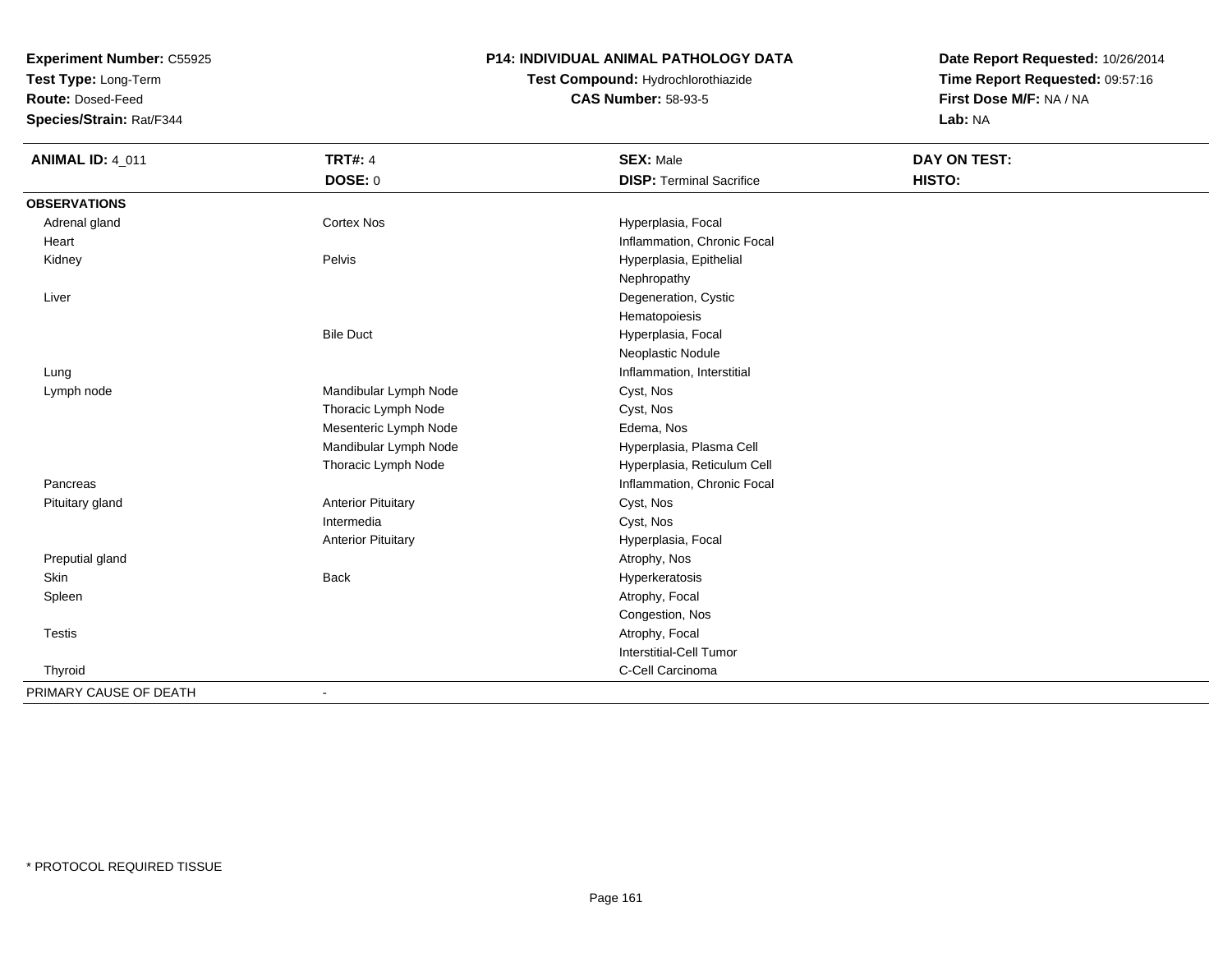**Test Type:** Long-Term

**Route:** Dosed-Feed

**Species/Strain:** Rat/F344

#### **P14: INDIVIDUAL ANIMAL PATHOLOGY DATA**

**Test Compound:** Hydrochlorothiazide**CAS Number:** 58-93-5

| <b>ANIMAL ID: 4_012</b> | <b>TRT#: 4</b>              | <b>SEX: Male</b>            | DAY ON TEST: |  |
|-------------------------|-----------------------------|-----------------------------|--------------|--|
|                         | <b>DOSE: 0</b>              | <b>DISP: Natural Death</b>  | HISTO:       |  |
| <b>OBSERVATIONS</b>     |                             |                             |              |  |
| Blood vessel            | <b>Pulmonary Artery Nos</b> | Mineralization              |              |  |
| Brain                   |                             | Hemorrhage                  |              |  |
| Epididymis              |                             | Degeneration, Nos           |              |  |
| Heart                   |                             | Inflammation, Chronic Focal |              |  |
| Kidney                  |                             | Nephropathy                 |              |  |
|                         |                             | Pigmentation, Nos           |              |  |
| Pancreas                | Acinus                      | Atrophy, Focal              |              |  |
| Pituitary gland         | Intermedia                  | Cyst, Nos                   |              |  |
| Preputial gland         |                             | Atrophy, Nos                |              |  |
|                         |                             | Hyperplasia, Nos            |              |  |
| Seminal vesicle         |                             | Atrophy, Nos                |              |  |
| <b>Testis</b>           |                             | Atrophy, Diffuse            |              |  |
|                         |                             | Atrophy, Focal              |              |  |
|                         |                             | Interstitial-Cell Tumor     |              |  |
| Unspecified             | Multiple Organs Nos         | Leukemia, Mononuclear Cell  |              |  |
| PRIMARY CAUSE OF DEATH  | $\overline{\phantom{a}}$    |                             |              |  |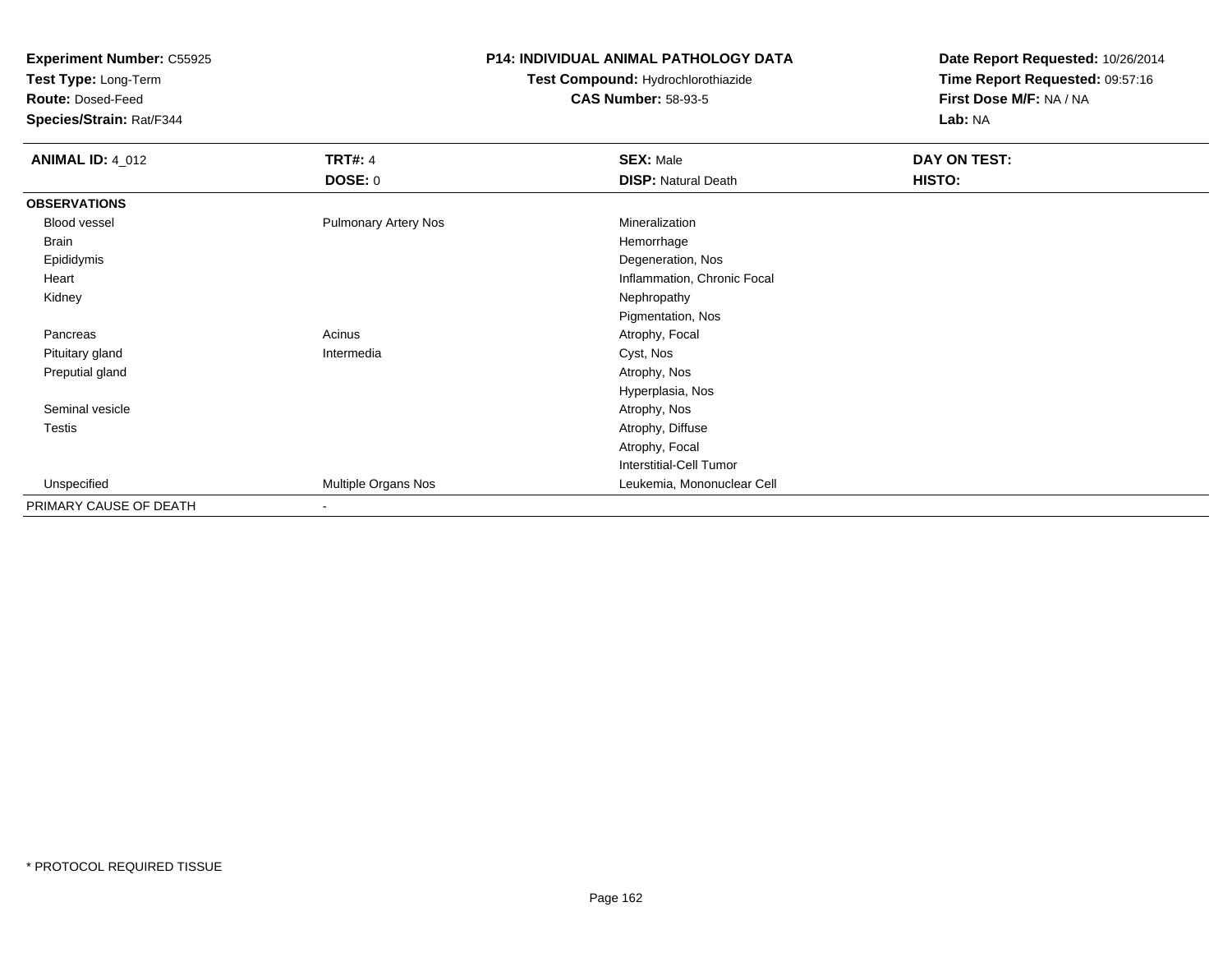**Experiment Number:** C55925**Test Type:** Long-Term**Route:** Dosed-Feed **Species/Strain:** Rat/F344**P14: INDIVIDUAL ANIMAL PATHOLOGY DATATest Compound:** Hydrochlorothiazide**CAS Number:** 58-93-5**Date Report Requested:** 10/26/2014**Time Report Requested:** 09:57:16**First Dose M/F:** NA / NA**Lab:** NA**ANIMAL ID:** 4\_013**TRT#:** 4 **SEX:** Male **DAY ON TEST: DOSE:** 0**DISP:** Moribund Sacrifice **HISTO: OBSERVATIONS** Bone Vertebra Hemangiosarcoma EyeAtrophy, Diffuse Crystalline Lens Degeneration, Nos Heart Inflammation, Chronic Focal Kidney

Bile Duct **Hyperplasia**, Focal

Necrosis, Focal

Cyst, Follicular Nos

Inflammation, Chronic Focal

y the control of the control of the control of the control of the control of the control of the control of the control of the control of the control of the control of the control of the control of the control of the contro

g and the state of the state of the state of the state of the state of the state of the state of the state of the state of the state of the state of the state of the state of the state of the state of the state of the stat

-

Liver

Lung

Pancreas

PRIMARY CAUSE OF DEATH

Thyroid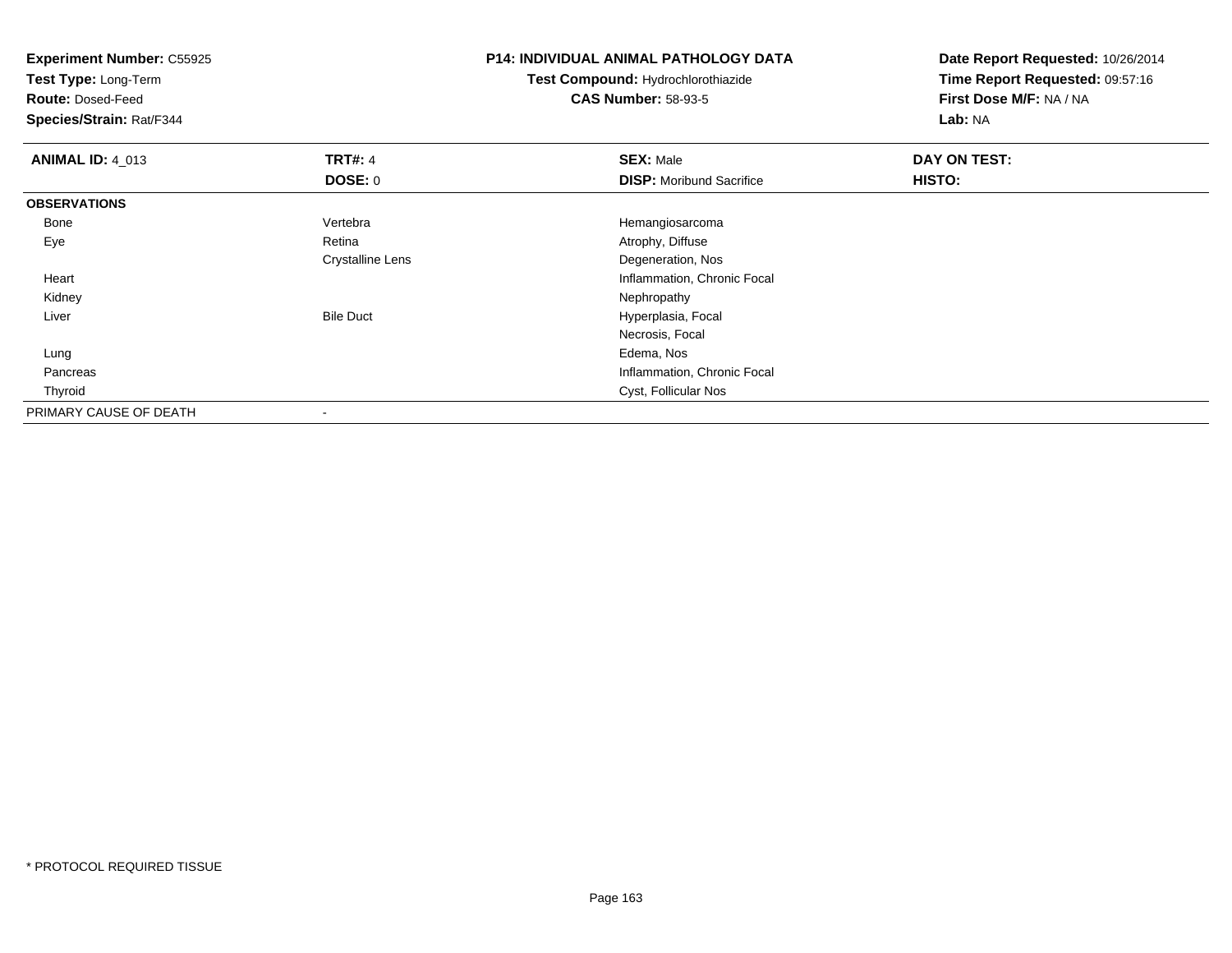**Test Type:** Long-Term

**Route:** Dosed-Feed

**Species/Strain:** Rat/F344

#### **P14: INDIVIDUAL ANIMAL PATHOLOGY DATA**

**Test Compound:** Hydrochlorothiazide**CAS Number:** 58-93-5

| <b>ANIMAL ID: 4_014</b> | <b>TRT#: 4</b>              | <b>SEX: Male</b>                 | DAY ON TEST: |  |
|-------------------------|-----------------------------|----------------------------------|--------------|--|
|                         | <b>DOSE: 0</b>              | <b>DISP: Terminal Sacrifice</b>  | HISTO:       |  |
| <b>OBSERVATIONS</b>     |                             |                                  |              |  |
| Blood vessel            | <b>Pulmonary Artery Nos</b> | Mineralization                   |              |  |
| Epididymis              |                             | Degeneration, Nos                |              |  |
| Heart                   |                             | Inflammation, Chronic Focal      |              |  |
| Kidney                  |                             | Nephropathy                      |              |  |
| Liver                   | Hepatocytes                 | Cytoplasmic Change, Basophilic   |              |  |
|                         | Hepatocytes                 | Cytoplasmic Change, Eosinophilic |              |  |
|                         |                             | Degeneration, Cystic             |              |  |
|                         | <b>Bile Duct</b>            | Hyperplasia, Focal               |              |  |
| Lung                    |                             | Hyperplasia, Alveolar Epithelium |              |  |
| Lymph node              | Mandibular Lymph Node       | Hyperplasia, Plasma Cell         |              |  |
| Nasal cavity            |                             | Inflammation, Acute Focal        |              |  |
| Pancreas                | Acinus                      | Atrophy, Focal                   |              |  |
| Preputial gland         |                             | Carcinoma, Nos                   |              |  |
| Testis                  |                             | Atrophy, Focal                   |              |  |
|                         |                             | Interstitial-Cell Tumor          |              |  |
| Thyroid                 |                             | Follicular-Cell Carcinoma        |              |  |
| PRIMARY CAUSE OF DEATH  |                             |                                  |              |  |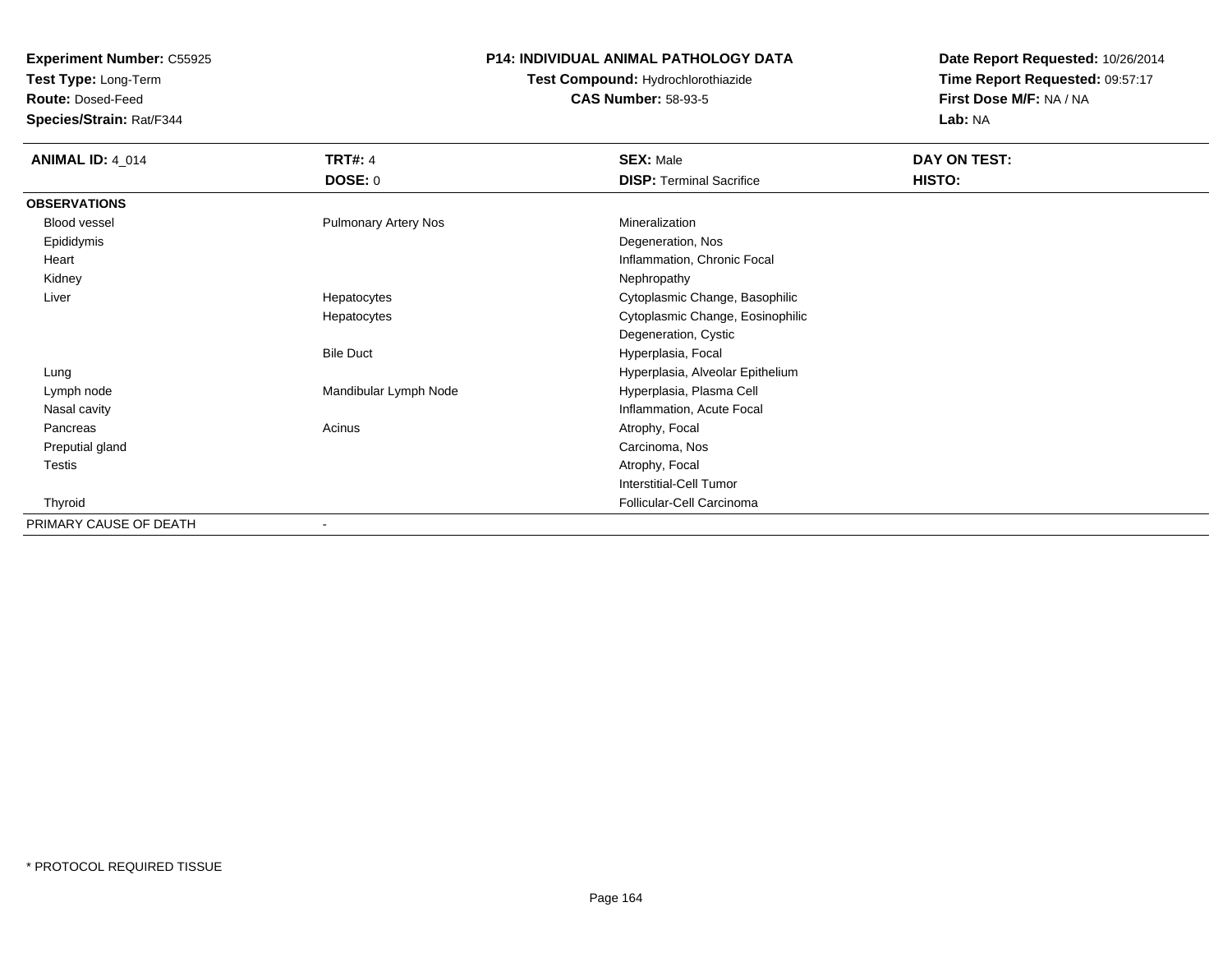**Test Type:** Long-Term

**Route:** Dosed-Feed

**Species/Strain:** Rat/F344

### **P14: INDIVIDUAL ANIMAL PATHOLOGY DATA**

## **Test Compound:** Hydrochlorothiazide**CAS Number:** 58-93-5

| <b>ANIMAL ID: 4_015</b> | <b>TRT#: 4</b>              | <b>SEX: Male</b>                | DAY ON TEST: |  |
|-------------------------|-----------------------------|---------------------------------|--------------|--|
|                         | <b>DOSE: 0</b>              | <b>DISP: Terminal Sacrifice</b> | HISTO:       |  |
| <b>OBSERVATIONS</b>     |                             |                                 |              |  |
| Adrenal gland           | Cortex Nos                  | Hyperplasia, Focal              |              |  |
|                         | Medulla                     | Pheochromocytoma                |              |  |
| Blood vessel            | <b>Pulmonary Artery Nos</b> | Mineralization                  |              |  |
| Epididymis              |                             | Degeneration, Nos               |              |  |
| Heart                   |                             | Inflammation, Chronic Focal     |              |  |
| Intestine Large         | Colon                       | Parasitism                      |              |  |
| Kidney                  |                             | Nephropathy                     |              |  |
|                         |                             | Pigmentation, Nos               |              |  |
| Liver                   | <b>Bile Duct</b>            | Hyperplasia, Focal              |              |  |
|                         |                             | Necrosis, Focal                 |              |  |
| Preputial gland         |                             | Atrophy, Nos                    |              |  |
| Prostate                |                             | Hyperplasia, Epithelial         |              |  |
| Seminal vesicle         |                             | Atrophy, Nos                    |              |  |
| Testis                  |                             | Atrophy, Diffuse                |              |  |
|                         |                             | Atrophy, Focal                  |              |  |
|                         |                             | Interstitial-Cell Tumor         |              |  |
| Unspecified             | Multiple Organs Nos         | Leukemia, Mononuclear Cell      |              |  |
| PRIMARY CAUSE OF DEATH  | $\overline{\phantom{a}}$    |                                 |              |  |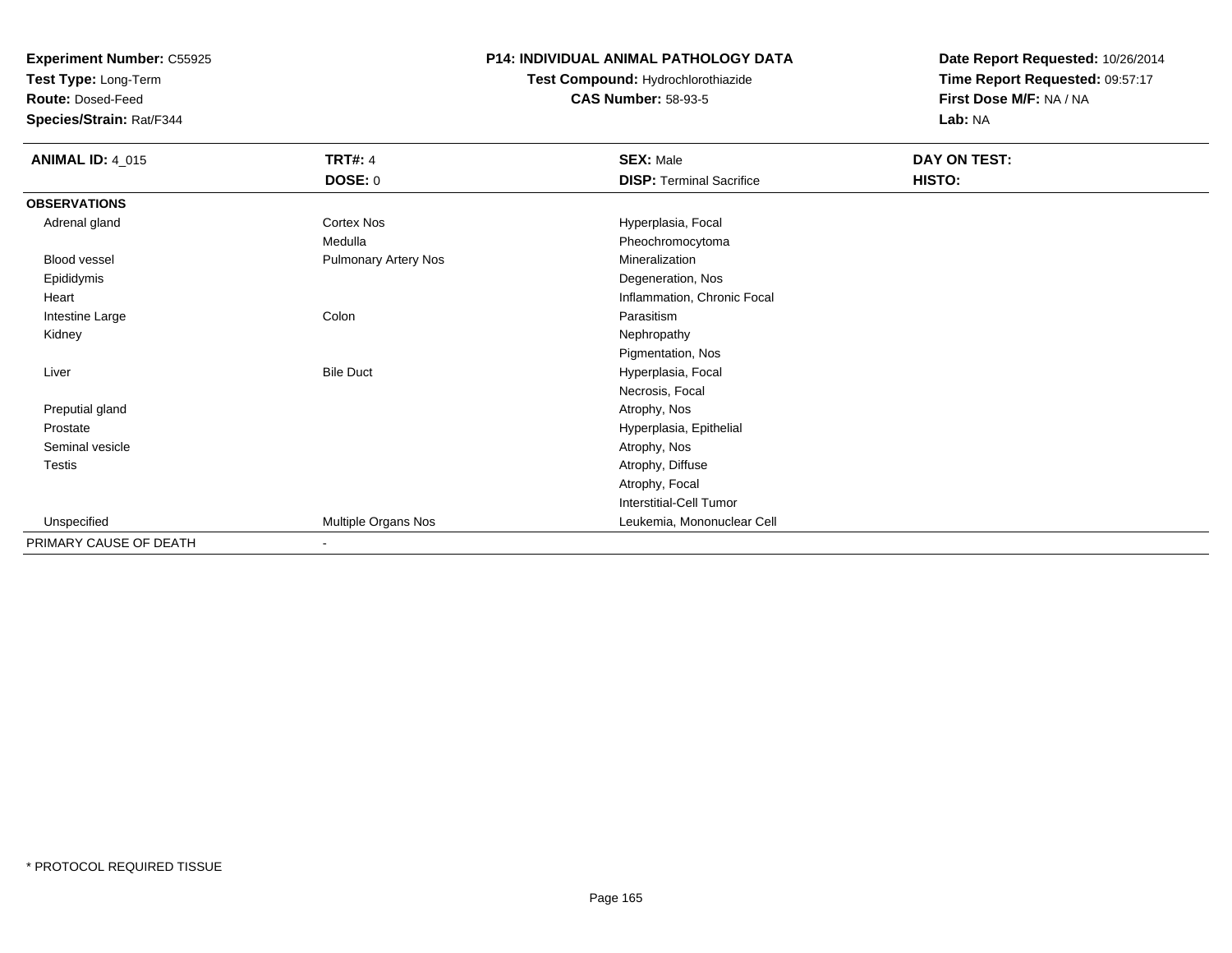**Test Type:** Long-Term

**Route:** Dosed-Feed

**Species/Strain:** Rat/F344

#### **P14: INDIVIDUAL ANIMAL PATHOLOGY DATA**

**Test Compound:** Hydrochlorothiazide**CAS Number:** 58-93-5

| <b>ANIMAL ID: 4_016</b> | <b>TRT#: 4</b>              | <b>SEX: Male</b>                | DAY ON TEST: |  |
|-------------------------|-----------------------------|---------------------------------|--------------|--|
|                         | DOSE: 0                     | <b>DISP:</b> Moribund Sacrifice | HISTO:       |  |
| <b>OBSERVATIONS</b>     |                             |                                 |              |  |
| <b>Blood vessel</b>     | <b>Pulmonary Artery Nos</b> | Mineralization                  |              |  |
| <b>Brain</b>            |                             | Hemorrhage                      |              |  |
| Kidney                  | Pelvis                      | Hyperplasia, Epithelial         |              |  |
|                         |                             | Nephropathy                     |              |  |
|                         |                             | Tubular-Cell Adenoma            |              |  |
| Liver                   | <b>Bile Duct</b>            | Hyperplasia, Focal              |              |  |
| Mammary gland           |                             | Hyperplasia, Cystic             |              |  |
| Pancreas                | Acinus                      | Atrophy, Focal                  |              |  |
| Pituitary gland         | <b>Anterior Pituitary</b>   | Cyst, Nos                       |              |  |
| Preputial gland         |                             | Atrophy, Nos                    |              |  |
|                         |                             | Hyperplasia, Nos                |              |  |
| Seminal vesicle         |                             | Atrophy, Nos                    |              |  |
| Skin                    | Groin                       | Hyperkeratosis                  |              |  |
| Stomach                 | <b>Glandular Stomach</b>    | Mineralization                  |              |  |
| Testis                  |                             | Atrophy, Focal                  |              |  |
|                         |                             | <b>Interstitial-Cell Tumor</b>  |              |  |
| Thymus                  |                             | Involution, Nos                 |              |  |
| Unspecified             | Multiple Organs Nos         | Leukemia, Mononuclear Cell      |              |  |
| PRIMARY CAUSE OF DEATH  | $\overline{\phantom{a}}$    |                                 |              |  |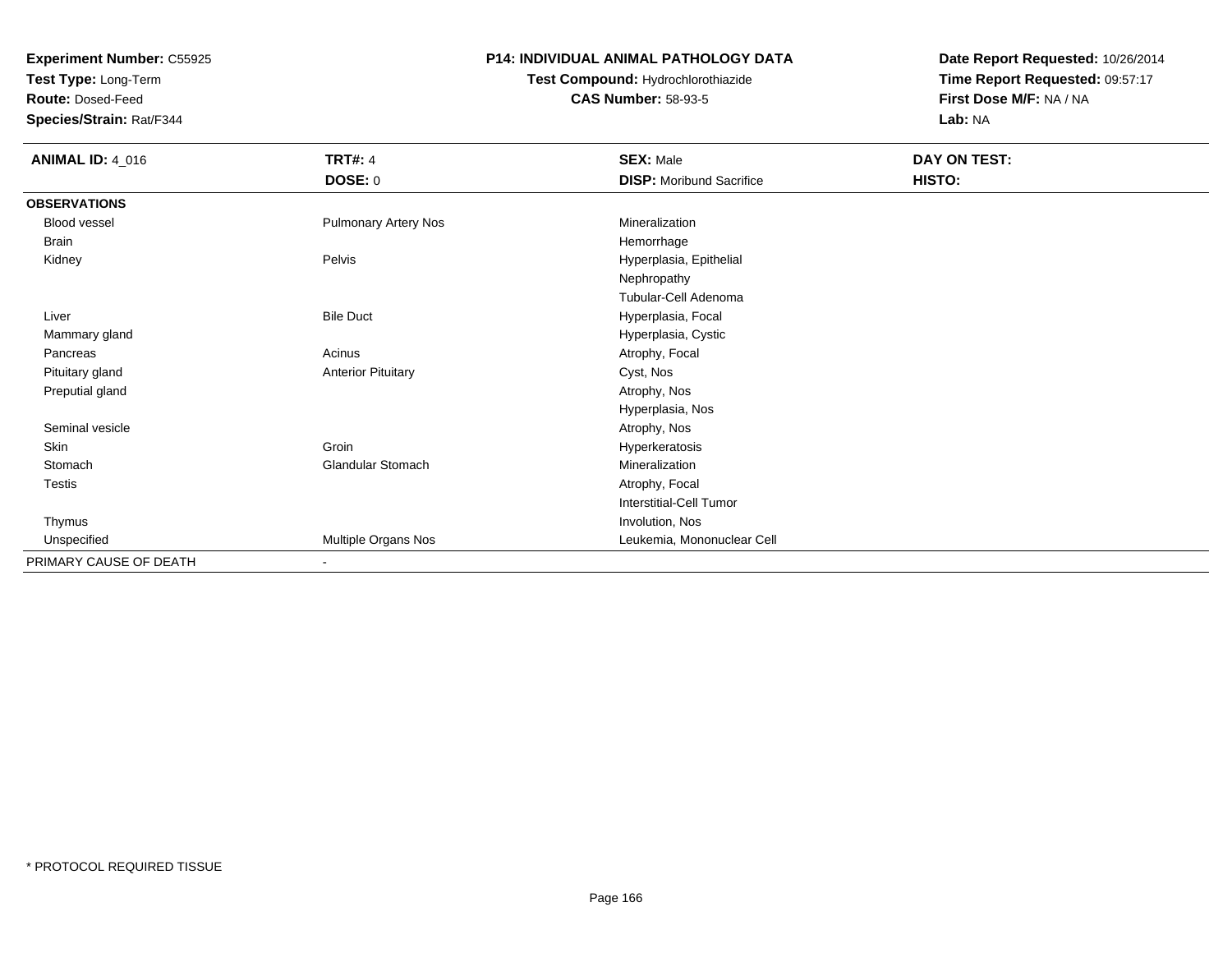**Test Type:** Long-Term

**Route:** Dosed-Feed

**Species/Strain:** Rat/F344

#### **P14: INDIVIDUAL ANIMAL PATHOLOGY DATA**

**Test Compound:** Hydrochlorothiazide**CAS Number:** 58-93-5

| <b>ANIMAL ID: 4_017</b> | <b>TRT#: 4</b>              | <b>SEX: Male</b>                | DAY ON TEST: |  |
|-------------------------|-----------------------------|---------------------------------|--------------|--|
|                         | <b>DOSE: 0</b>              | <b>DISP:</b> Moribund Sacrifice | HISTO:       |  |
| <b>OBSERVATIONS</b>     |                             |                                 |              |  |
| Adrenal gland           | <b>Cortex Nos</b>           | Hyperplasia, Focal              |              |  |
| <b>Blood vessel</b>     | <b>Pulmonary Artery Nos</b> | Mineralization                  |              |  |
| Heart                   |                             | Inflammation, Chronic Focal     |              |  |
| Kidney                  | Pelvis                      | Dilatation, Nos                 |              |  |
|                         |                             | Nephropathy                     |              |  |
| Liver                   | Hepatocytes                 | Cytoplasmic Change, Basophilic  |              |  |
|                         | <b>Bile Duct</b>            | Hyperplasia, Focal              |              |  |
| Lung                    | <b>Bronchus</b>             | Fibrosis, Focal                 |              |  |
| Pancreas                | Acinus                      | Atrophy, Focal                  |              |  |
| Pituitary gland         | <b>Anterior Pituitary</b>   | Adenoma, Nos                    |              |  |
| Preputial gland         |                             | Atrophy, Nos                    |              |  |
| Stomach                 | <b>Glandular Stomach</b>    | Ulcer, Nos                      |              |  |
| <b>Testis</b>           |                             | Atrophy, Focal                  |              |  |
|                         |                             | <b>Interstitial-Cell Tumor</b>  |              |  |
| Thymus                  |                             | Involution, Nos                 |              |  |
| Unspecified             | <b>Abdominal Cavity</b>     | Neurilemoma, Malignant          |              |  |
| Urinary bladder         | Cavity                      | Dilatation, Nos                 |              |  |
| PRIMARY CAUSE OF DEATH  | $\blacksquare$              |                                 |              |  |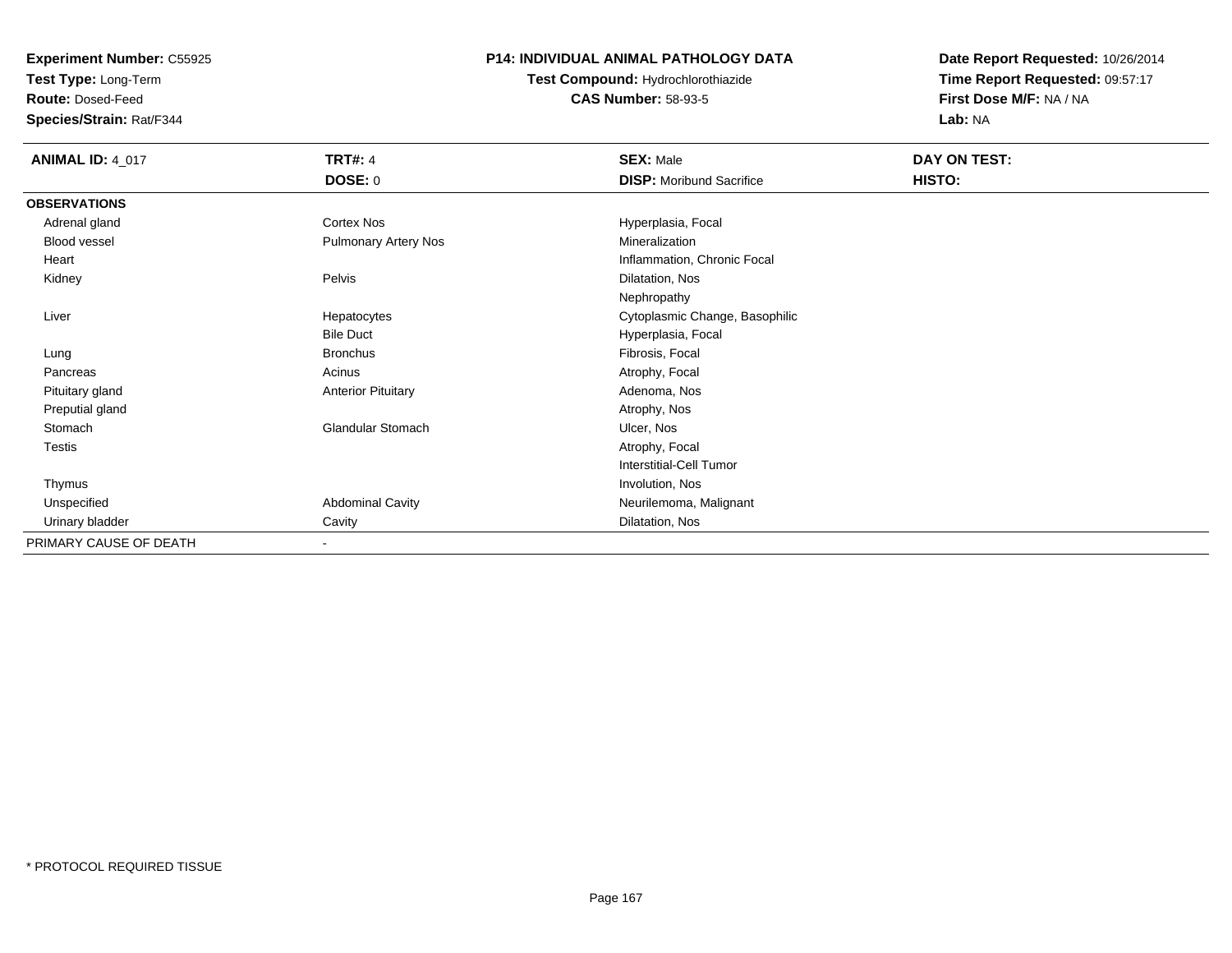**Test Type:** Long-Term

**Route:** Dosed-Feed

**Species/Strain:** Rat/F344

### **P14: INDIVIDUAL ANIMAL PATHOLOGY DATA**

**Test Compound:** Hydrochlorothiazide**CAS Number:** 58-93-5

| <b>ANIMAL ID: 4_018</b> | <b>TRT#: 4</b>              | <b>SEX: Male</b>                 | DAY ON TEST: |  |
|-------------------------|-----------------------------|----------------------------------|--------------|--|
|                         | <b>DOSE: 0</b>              | <b>DISP: Terminal Sacrifice</b>  | HISTO:       |  |
| <b>OBSERVATIONS</b>     |                             |                                  |              |  |
| Blood vessel            | <b>Pulmonary Artery Nos</b> | Mineralization                   |              |  |
| Epididymis              |                             | Degeneration, Nos                |              |  |
| Eye                     | Nasolacrimal Duct           | Inflammation, Acute Focal        |              |  |
| Heart                   |                             | Inflammation, Chronic Focal      |              |  |
| Kidney                  |                             | Nephropathy                      |              |  |
| Liver                   | Hepatocytes                 | Clear-Cell Change                |              |  |
|                         | Hepatocytes                 | Cytoplasmic Change, Basophilic   |              |  |
|                         | Hepatocytes                 | Cytoplasmic Change, Eosinophilic |              |  |
|                         | <b>Bile Duct</b>            | Hyperplasia, Focal               |              |  |
| Pancreas                | Acinus                      | Atrophy, Focal                   |              |  |
| Preputial gland         |                             | Atrophy, Nos                     |              |  |
| Spleen                  |                             | Congestion, Nos                  |              |  |
| <b>Testis</b>           |                             | Atrophy, Focal                   |              |  |
|                         |                             | Interstitial-Cell Tumor          |              |  |
| Thymus                  |                             | Involution, Nos                  |              |  |
| Thyroid                 |                             | Hyperplasia, C Cell              |              |  |
| Unspecified             | Multiple Organs Nos         | Leukemia, Mononuclear Cell       |              |  |
| PRIMARY CAUSE OF DEATH  | $\overline{\phantom{a}}$    |                                  |              |  |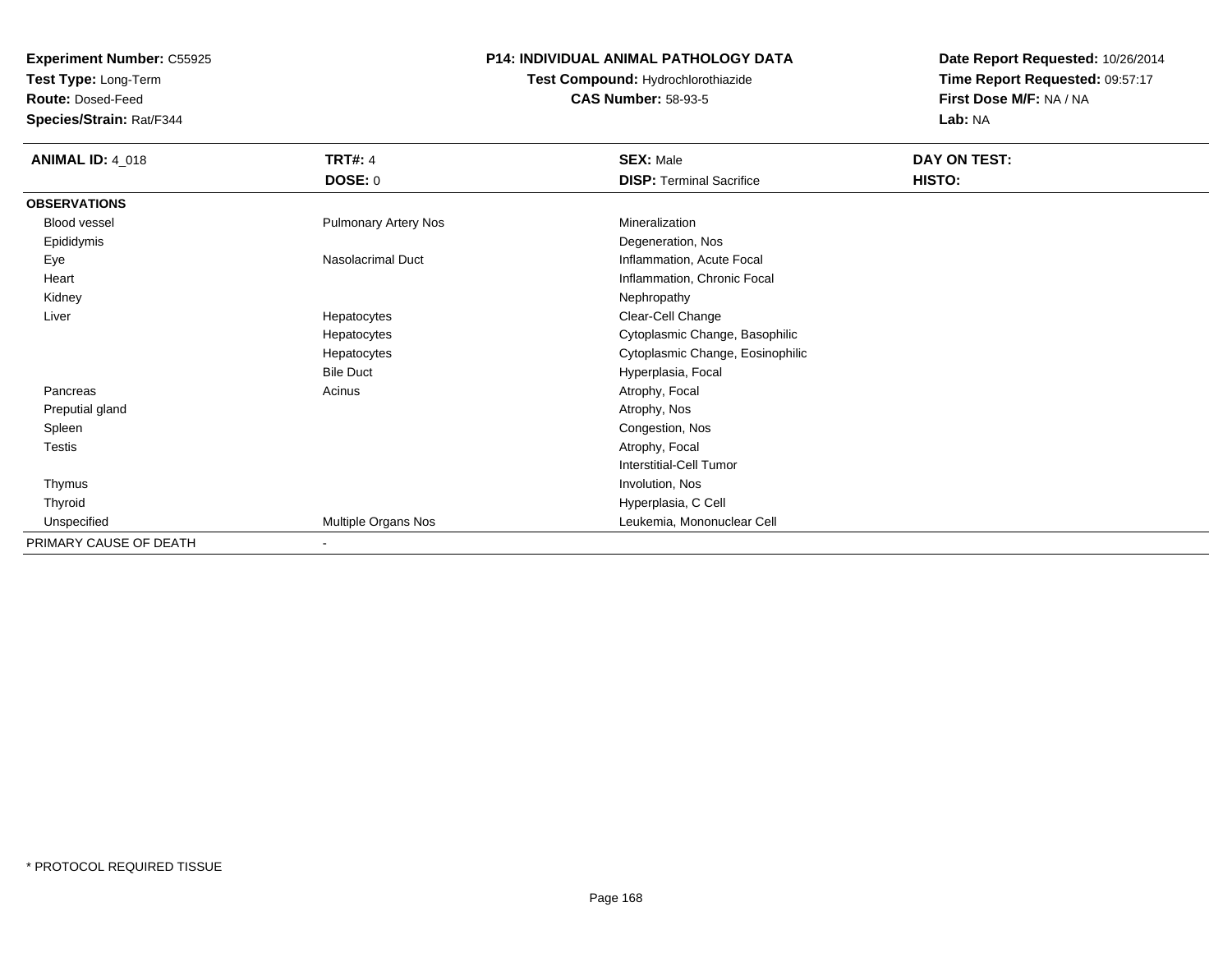**Test Type:** Long-Term

**Route:** Dosed-Feed

**Species/Strain:** Rat/F344

#### **P14: INDIVIDUAL ANIMAL PATHOLOGY DATA**

**Test Compound:** Hydrochlorothiazide**CAS Number:** 58-93-5

| <b>ANIMAL ID: 4_019</b> | <b>TRT#: 4</b>              | <b>SEX: Male</b>               | DAY ON TEST: |  |
|-------------------------|-----------------------------|--------------------------------|--------------|--|
|                         | DOSE: 0                     | <b>DISP: Natural Death</b>     | HISTO:       |  |
| <b>OBSERVATIONS</b>     |                             |                                |              |  |
| Adrenal gland           | Medulla                     | Pheochromocytoma               |              |  |
| Blood vessel            | <b>Pulmonary Artery Nos</b> | Mineralization                 |              |  |
| Heart                   |                             | Inflammation, Chronic Focal    |              |  |
| Kidney                  |                             | Nephropathy                    |              |  |
| Liver                   | <b>Bile Duct</b>            | Hyperplasia, Focal             |              |  |
| Nasal cavity            |                             | Infection, Fungal              |              |  |
|                         |                             | Inflammation, Acute Focal      |              |  |
| Pituitary gland         | <b>Anterior Pituitary</b>   | Hyperplasia, Focal             |              |  |
| Preputial gland         |                             | Atrophy, Nos                   |              |  |
| Seminal vesicle         |                             | Atrophy, Nos                   |              |  |
| Skin                    | Shoulder                    | Keratoacanthoma                |              |  |
| <b>Testis</b>           |                             | Atrophy, Focal                 |              |  |
|                         |                             | <b>Interstitial-Cell Tumor</b> |              |  |
|                         |                             | Mineralization                 |              |  |
| Unspecified             | Multiple Organs Nos         | Leukemia, Mononuclear Cell     |              |  |
| PRIMARY CAUSE OF DEATH  | $\overline{\phantom{a}}$    |                                |              |  |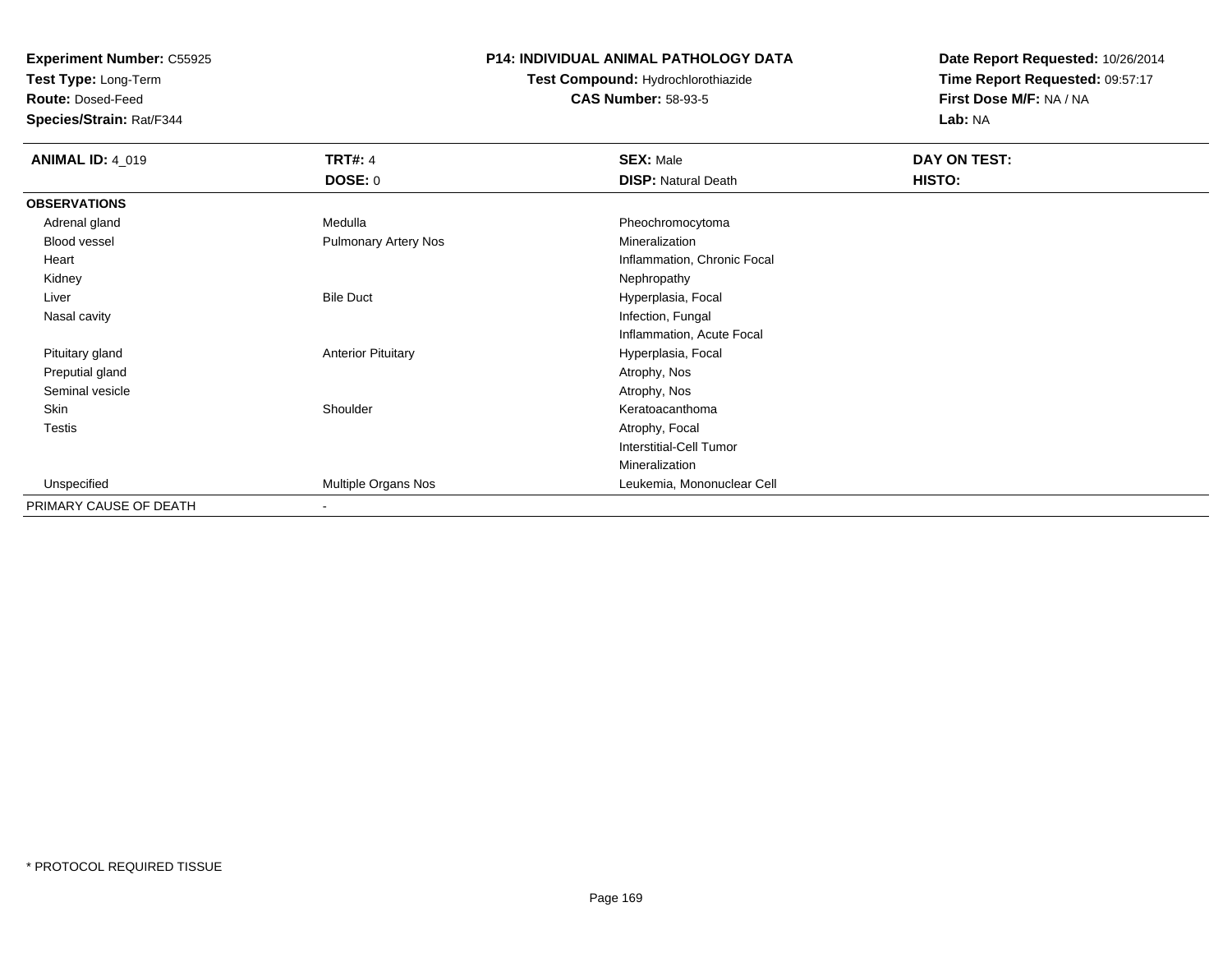**Test Type:** Long-Term

**Route:** Dosed-Feed

**Species/Strain:** Rat/F344

#### **P14: INDIVIDUAL ANIMAL PATHOLOGY DATA**

# **Test Compound:** Hydrochlorothiazide**CAS Number:** 58-93-5

| <b>ANIMAL ID: 4_020</b> | <b>TRT#: 4</b>              | <b>SEX: Male</b>                | DAY ON TEST: |  |
|-------------------------|-----------------------------|---------------------------------|--------------|--|
|                         | <b>DOSE: 0</b>              | <b>DISP: Terminal Sacrifice</b> | HISTO:       |  |
| <b>OBSERVATIONS</b>     |                             |                                 |              |  |
| Blood vessel            | <b>Pulmonary Artery Nos</b> | Mineralization                  |              |  |
| Heart                   |                             | Inflammation, Chronic Focal     |              |  |
| Kidney                  |                             | Nephropathy                     |              |  |
|                         |                             | Pigmentation, Nos               |              |  |
| Liver                   |                             | Cyst, Nos                       |              |  |
|                         | Hepatocytes                 | Cytoplasmic Change, Basophilic  |              |  |
|                         |                             | Degeneration, Cystic            |              |  |
|                         | <b>Bile Duct</b>            | Hyperplasia, Focal              |              |  |
| Pancreas                | Acinus                      | Atrophy, Focal                  |              |  |
| Pituitary gland         | <b>Anterior Pituitary</b>   | Adenoma, Nos                    |              |  |
| Preputial gland         |                             | Atrophy, Nos                    |              |  |
| Skin                    | Nose                        | Hyperplasia, Epithelial         |              |  |
|                         |                             | Keratoacanthoma                 |              |  |
| Testis                  |                             | Atrophy, Focal                  |              |  |
|                         |                             | <b>Interstitial-Cell Tumor</b>  |              |  |
| Thymus                  |                             | Involution, Nos                 |              |  |
| Unspecified             | Leg                         | Fibroma                         |              |  |
|                         | Multiple Organs Nos         | Leukemia, Mononuclear Cell      |              |  |
| PRIMARY CAUSE OF DEATH  | $\blacksquare$              |                                 |              |  |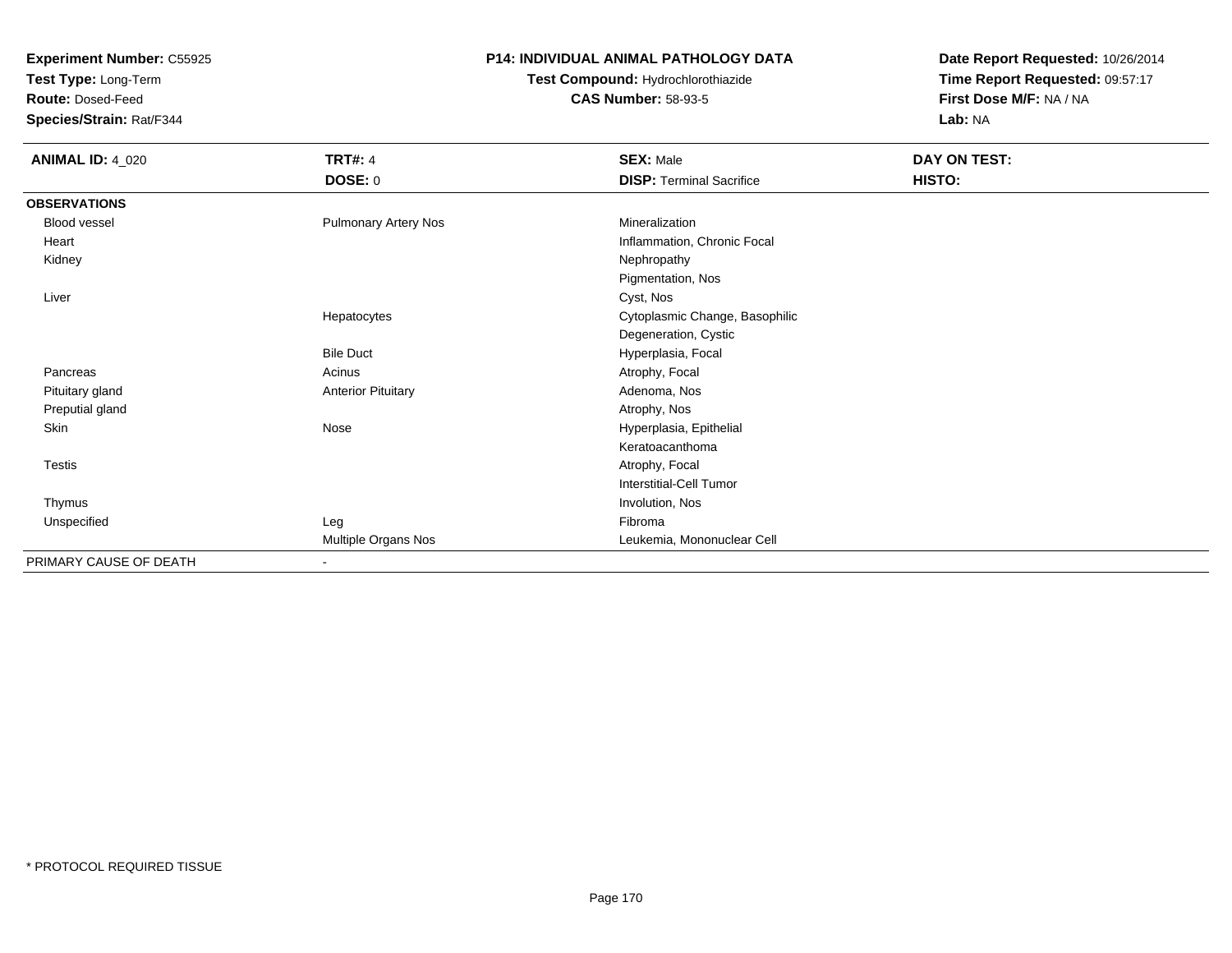**Test Type:** Long-Term

**Route:** Dosed-Feed

**Species/Strain:** Rat/F344

### **P14: INDIVIDUAL ANIMAL PATHOLOGY DATA**

**Test Compound:** Hydrochlorothiazide**CAS Number:** 58-93-5

| <b>ANIMAL ID: 4_021</b> | <b>TRT#: 4</b>              | <b>SEX: Male</b>                | DAY ON TEST: |  |
|-------------------------|-----------------------------|---------------------------------|--------------|--|
|                         | <b>DOSE: 0</b>              | <b>DISP:</b> Moribund Sacrifice | HISTO:       |  |
| <b>OBSERVATIONS</b>     |                             |                                 |              |  |
| Adrenal gland           | Medulla                     | Hyperplasia, Nos                |              |  |
| Blood vessel            | <b>Pulmonary Artery Nos</b> | Mineralization                  |              |  |
| Heart                   | Atrium                      | Thrombosis, Nos                 |              |  |
| Kidney                  |                             | Nephropathy                     |              |  |
|                         |                             | Pigmentation, Nos               |              |  |
| Liver                   | Hepatocytes                 | Cytoplasmic Vacuolization       |              |  |
|                         | <b>Bile Duct</b>            | Hyperplasia, Focal              |              |  |
| Mammary gland           |                             | Hyperplasia, Cystic             |              |  |
| Pancreas                | Acinus                      | Atrophy, Focal                  |              |  |
| Preputial gland         |                             | Atrophy, Nos                    |              |  |
| Testis                  |                             | Atrophy, Focal                  |              |  |
|                         |                             | Hyperplasia, Interstitial Cell  |              |  |
|                         |                             | <b>Interstitial-Cell Tumor</b>  |              |  |
|                         |                             | Mineralization                  |              |  |
| Thyroid                 |                             | Hyperplasia, C Cell             |              |  |
| Unspecified             | Multiple Organs Nos         | Leukemia, Mononuclear Cell      |              |  |
| PRIMARY CAUSE OF DEATH  | ۰                           |                                 |              |  |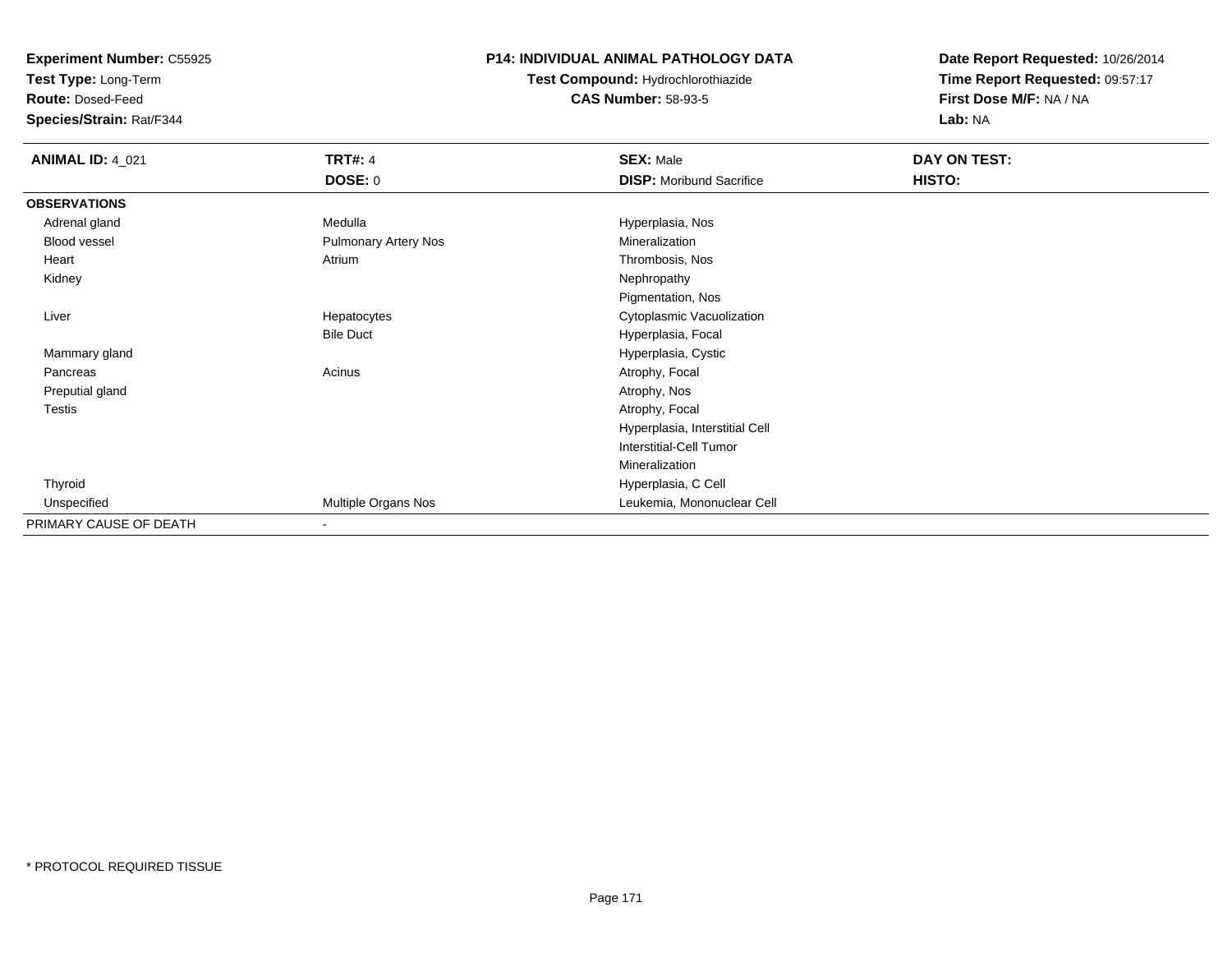**Test Type:** Long-Term

**Route:** Dosed-Feed

**Species/Strain:** Rat/F344

#### **P14: INDIVIDUAL ANIMAL PATHOLOGY DATA**

**Test Compound:** Hydrochlorothiazide**CAS Number:** 58-93-5

| <b>ANIMAL ID: 4_022</b> | <b>TRT#: 4</b>              | <b>SEX: Male</b>                 | DAY ON TEST: |
|-------------------------|-----------------------------|----------------------------------|--------------|
|                         | <b>DOSE: 0</b>              | <b>DISP: Terminal Sacrifice</b>  | HISTO:       |
| <b>OBSERVATIONS</b>     |                             |                                  |              |
| Adrenal gland           | Cortex Nos                  | Degeneration, Nos                |              |
|                         | Cortex Nos                  | Hyperplasia, Focal               |              |
|                         | Medulla                     | Pheochromocytoma                 |              |
| <b>Blood vessel</b>     | <b>Pulmonary Artery Nos</b> | Mineralization                   |              |
| Heart                   |                             | Inflammation, Chronic Focal      |              |
| Kidney                  | Pelvis                      | Inflammation, Suppurative        |              |
|                         |                             | Nephropathy                      |              |
|                         |                             | Pigmentation, Nos                |              |
| Liver                   | Hepatocytes                 | Cytoplasmic Change, Eosinophilic |              |
|                         |                             | Degeneration, Cystic             |              |
|                         |                             | Necrosis, Focal                  |              |
| Pancreas                | Acinus                      | Atrophy, Focal                   |              |
| Pituitary gland         | <b>Anterior Pituitary</b>   | Adenoma, Nos                     |              |
| Preputial gland         |                             | Atrophy, Nos                     |              |
| Seminal vesicle         |                             | Atrophy, Nos                     |              |
| Testis                  |                             | Atrophy, Focal                   |              |
|                         |                             | Interstitial-Cell Tumor          |              |
| Unspecified             | Multiple Organs Nos         | Leukemia, Mononuclear Cell       |              |
| PRIMARY CAUSE OF DEATH  | $\overline{\phantom{a}}$    |                                  |              |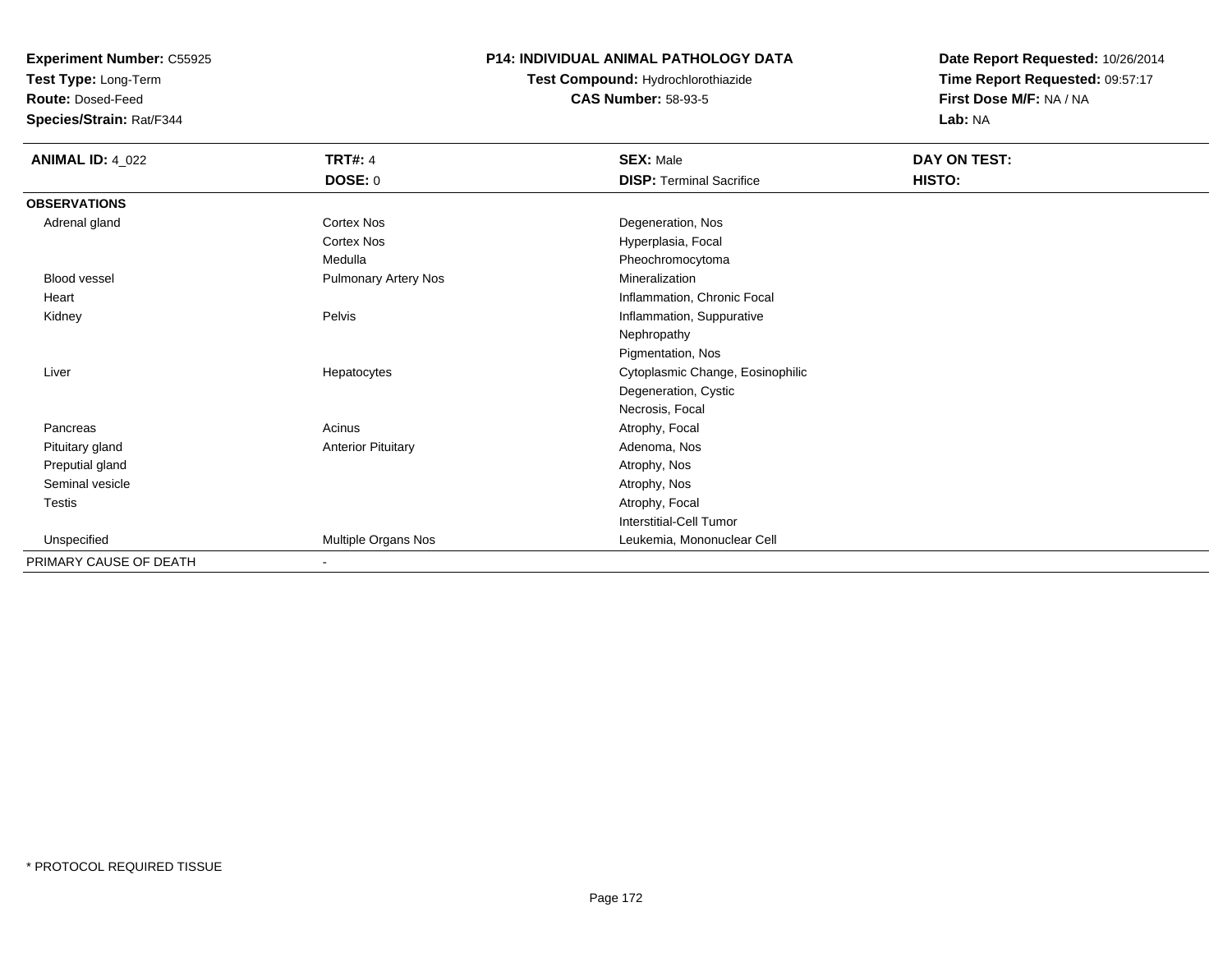**Test Type:** Long-Term

**Route:** Dosed-Feed

**Species/Strain:** Rat/F344

### **P14: INDIVIDUAL ANIMAL PATHOLOGY DATA**

**Test Compound:** Hydrochlorothiazide**CAS Number:** 58-93-5

| <b>ANIMAL ID: 4_023</b> | <b>TRT#: 4</b>              | <b>SEX: Male</b>                | DAY ON TEST: |  |
|-------------------------|-----------------------------|---------------------------------|--------------|--|
|                         | <b>DOSE: 0</b>              | <b>DISP: Terminal Sacrifice</b> | HISTO:       |  |
| <b>OBSERVATIONS</b>     |                             |                                 |              |  |
| Adrenal gland           | <b>Cortex Nos</b>           | Hyperplasia, Focal              |              |  |
| Blood vessel            | <b>Pulmonary Artery Nos</b> | Mineralization                  |              |  |
| Heart                   |                             | Inflammation, Chronic Focal     |              |  |
|                         |                             | Mineralization                  |              |  |
| Kidney                  |                             | Nephropathy                     |              |  |
| Liver                   | Hepatocytes                 | Cytoplasmic Change, Basophilic  |              |  |
|                         | <b>Bile Duct</b>            | Hyperplasia, Focal              |              |  |
| Mammary gland           |                             | Hyperplasia, Cystic             |              |  |
| Pancreas                |                             | Inflammation, Chronic Focal     |              |  |
| Pituitary gland         | <b>Anterior Pituitary</b>   | Adenoma, Nos                    |              |  |
| Preputial gland         |                             | Atrophy, Nos                    |              |  |
| Salivary gland          |                             | Atrophy, Focal                  |              |  |
| <b>Testis</b>           |                             | Atrophy, Focal                  |              |  |
|                         |                             | Interstitial-Cell Tumor         |              |  |
| Thymus                  |                             | Involution, Nos                 |              |  |
| PRIMARY CAUSE OF DEATH  |                             |                                 |              |  |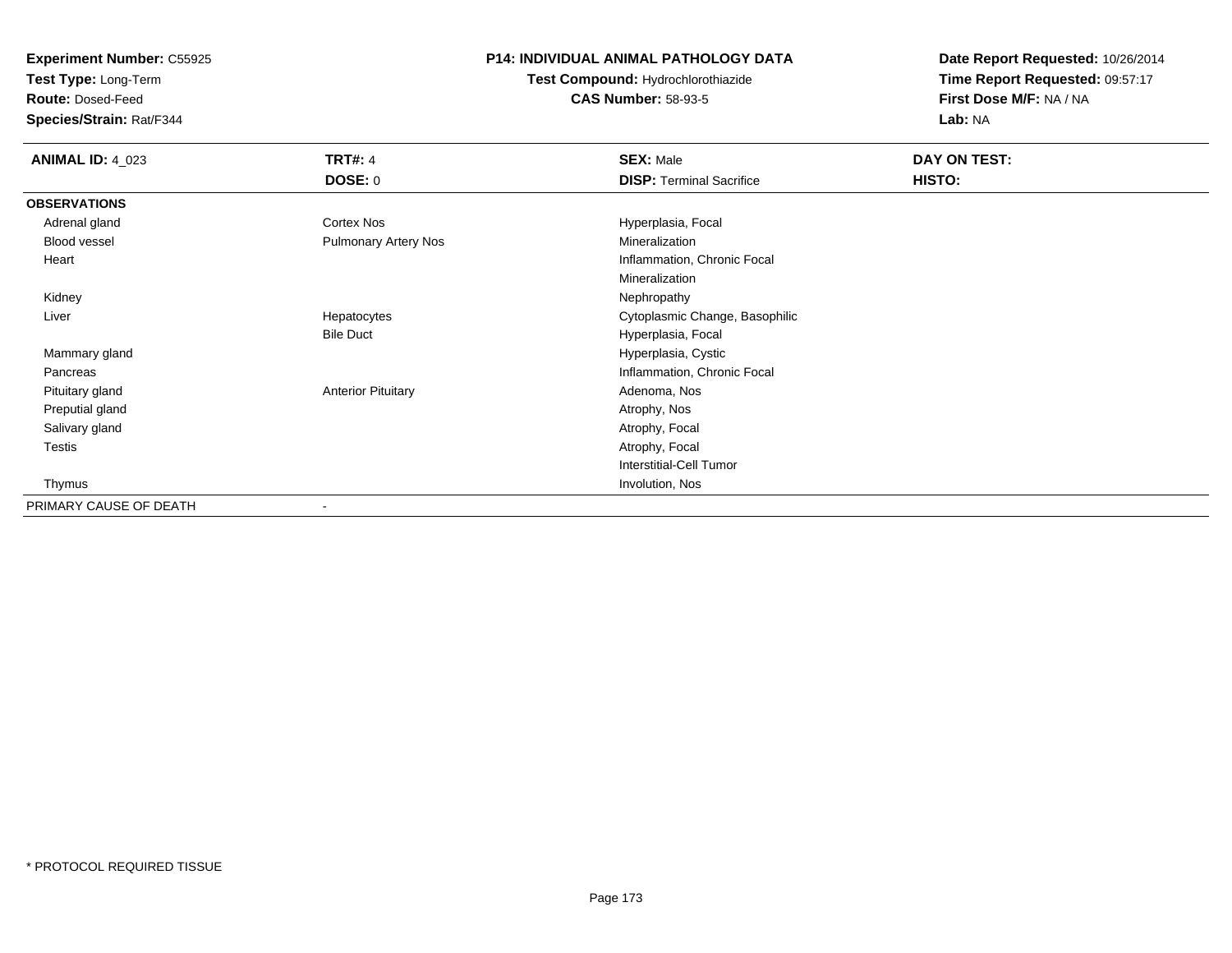**Test Type:** Long-Term

**Route:** Dosed-Feed

**Species/Strain:** Rat/F344

#### **P14: INDIVIDUAL ANIMAL PATHOLOGY DATA**

**Test Compound:** Hydrochlorothiazide**CAS Number:** 58-93-5

| <b>ANIMAL ID: 4_024</b> | <b>TRT#: 4</b>              | <b>SEX: Male</b>                | DAY ON TEST: |  |
|-------------------------|-----------------------------|---------------------------------|--------------|--|
|                         | DOSE: 0                     | <b>DISP: Moribund Sacrifice</b> | HISTO:       |  |
| <b>OBSERVATIONS</b>     |                             |                                 |              |  |
| Adrenal gland           | Cortex Nos                  | Hyperplasia, Focal              |              |  |
|                         | Medulla                     | Pheochromocytoma                |              |  |
| Blood vessel            | <b>Pulmonary Artery Nos</b> | Mineralization                  |              |  |
| Heart                   |                             | Inflammation, Chronic Focal     |              |  |
| Kidney                  |                             | Nephropathy                     |              |  |
| Liver                   | Hepatocytes                 | Degeneration, Nos               |              |  |
|                         | <b>Bile Duct</b>            | Hyperplasia, Focal              |              |  |
| Lymph node              | Mesenteric Lymph Node       | Hyperplasia, Lymphoid           |              |  |
| Pancreas                | Acinus                      | Atrophy, Focal                  |              |  |
|                         |                             | Inflammation, Chronic Focal     |              |  |
| Pituitary gland         | <b>Anterior Pituitary</b>   | Hyperplasia, Focal              |              |  |
| Preputial gland         |                             | Atrophy, Nos                    |              |  |
| Spleen                  |                             | Hematopoiesis                   |              |  |
| Testis                  |                             | Atrophy, Focal                  |              |  |
|                         |                             | <b>Interstitial-Cell Tumor</b>  |              |  |
| Thyroid                 |                             | Hyperplasia, C Cell             |              |  |
| Unspecified             | Leg                         | Neurilemoma, Malignant          |              |  |
| PRIMARY CAUSE OF DEATH  | $\sim$                      |                                 |              |  |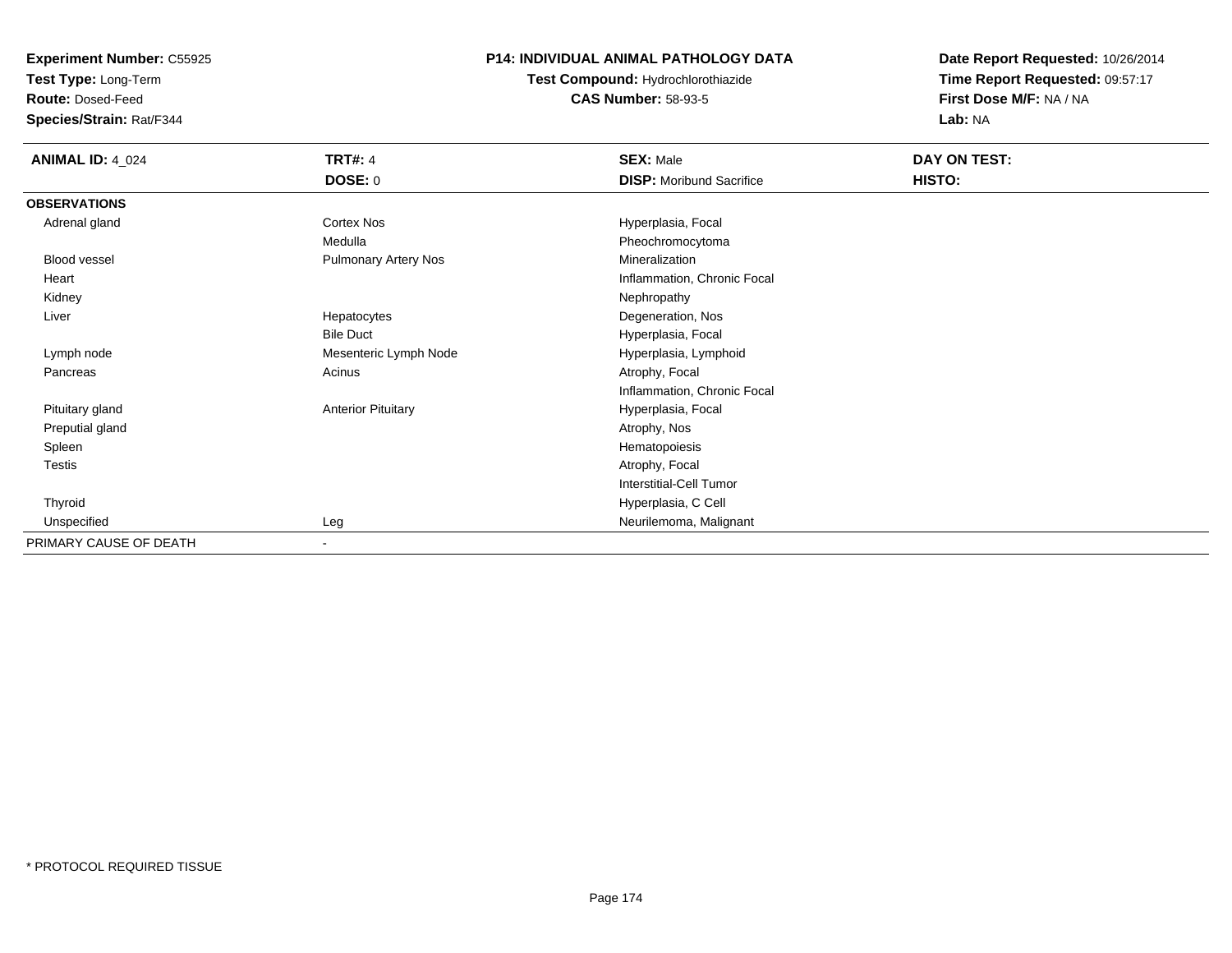**Test Type:** Long-Term

**Route:** Dosed-Feed

**Species/Strain:** Rat/F344

#### **P14: INDIVIDUAL ANIMAL PATHOLOGY DATA**

**Test Compound:** Hydrochlorothiazide**CAS Number:** 58-93-5

| <b>ANIMAL ID: 4_025</b> | <b>TRT#: 4</b>           | <b>SEX: Male</b>                | DAY ON TEST: |
|-------------------------|--------------------------|---------------------------------|--------------|
|                         | <b>DOSE: 0</b>           | <b>DISP:</b> Moribund Sacrifice | HISTO:       |
| <b>OBSERVATIONS</b>     |                          |                                 |              |
| Bone marrow             |                          | Fibrosis, Myelo                 |              |
| Epididymis              |                          | Hyperplasia, Epithelial         |              |
| Heart                   |                          | Inflammation, Chronic Focal     |              |
| Kidney                  |                          | Nephropathy                     |              |
|                         |                          | Pigmentation, Nos               |              |
| Liver                   | Hepatocytes              | Cytoplasmic Vacuolization       |              |
|                         | <b>Bile Duct</b>         | Hyperplasia, Focal              |              |
| Mammary gland           |                          | Hyperplasia, Cystic             |              |
| Nasal cavity            |                          | Hyperplasia, Epithelial         |              |
| Parathyroid gland       |                          | Hyperplasia, Nos                |              |
| Preputial gland         |                          | Atrophy, Nos                    |              |
| Stomach                 | Forestomach              | Squamous Cell Papilloma         |              |
|                         | Forestomach              | Ulcer, Nos                      |              |
| Testis                  |                          | Atrophy, Focal                  |              |
|                         |                          | Hyperplasia, Interstitial Cell  |              |
|                         |                          | <b>Interstitial-Cell Tumor</b>  |              |
| Unspecified             | Multiple Organs Nos      | Leukemia, Mononuclear Cell      |              |
| PRIMARY CAUSE OF DEATH  | $\overline{\phantom{0}}$ |                                 |              |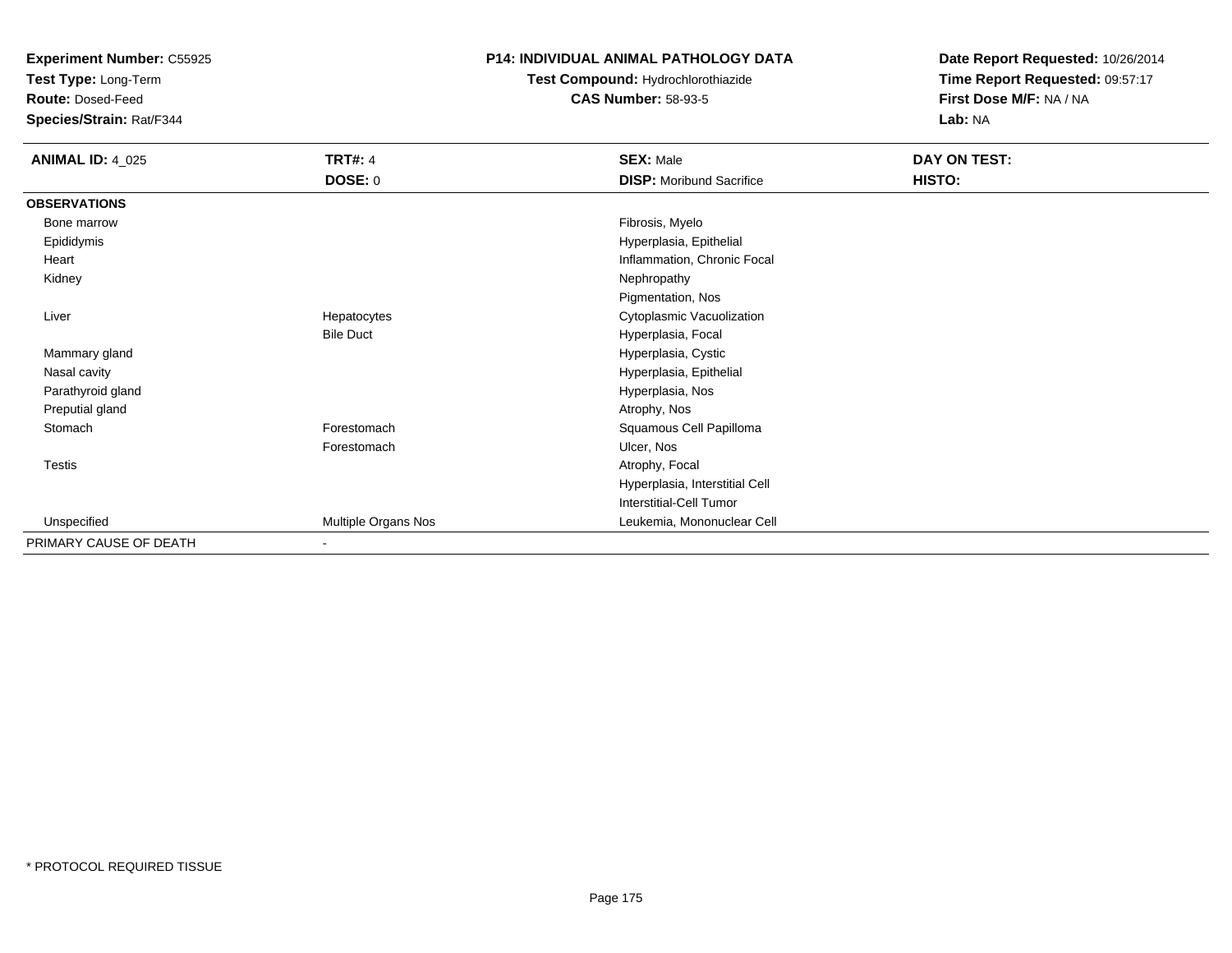**Test Type:** Long-Term

**Route:** Dosed-Feed

**Species/Strain:** Rat/F344

#### **P14: INDIVIDUAL ANIMAL PATHOLOGY DATA**

**Test Compound:** Hydrochlorothiazide**CAS Number:** 58-93-5

| <b>ANIMAL ID: 4_026</b> | <b>TRT#: 4</b>              | <b>SEX: Male</b>               | DAY ON TEST: |  |
|-------------------------|-----------------------------|--------------------------------|--------------|--|
|                         | DOSE: 0                     | <b>DISP: Natural Death</b>     | HISTO:       |  |
| <b>OBSERVATIONS</b>     |                             |                                |              |  |
| Adrenal gland           | <b>Cortex Nos</b>           | Necrosis, Focal                |              |  |
| <b>Blood vessel</b>     | <b>Pulmonary Artery Nos</b> | Mineralization                 |              |  |
| Heart                   |                             | Inflammation, Chronic Focal    |              |  |
| Kidney                  |                             | Nephropathy                    |              |  |
| Liver                   | <b>Bile Duct</b>            | Hyperplasia, Focal             |              |  |
|                         |                             | Necrosis, Focal                |              |  |
| Preputial gland         |                             | Atrophy, Nos                   |              |  |
| Seminal vesicle         |                             | Atrophy, Nos                   |              |  |
| <b>Testis</b>           |                             | Atrophy, Focal                 |              |  |
|                         |                             | <b>Interstitial-Cell Tumor</b> |              |  |
| Unspecified             | <b>Multiple Organs Nos</b>  | Leukemia, Mononuclear Cell     |              |  |
| PRIMARY CAUSE OF DEATH  |                             |                                |              |  |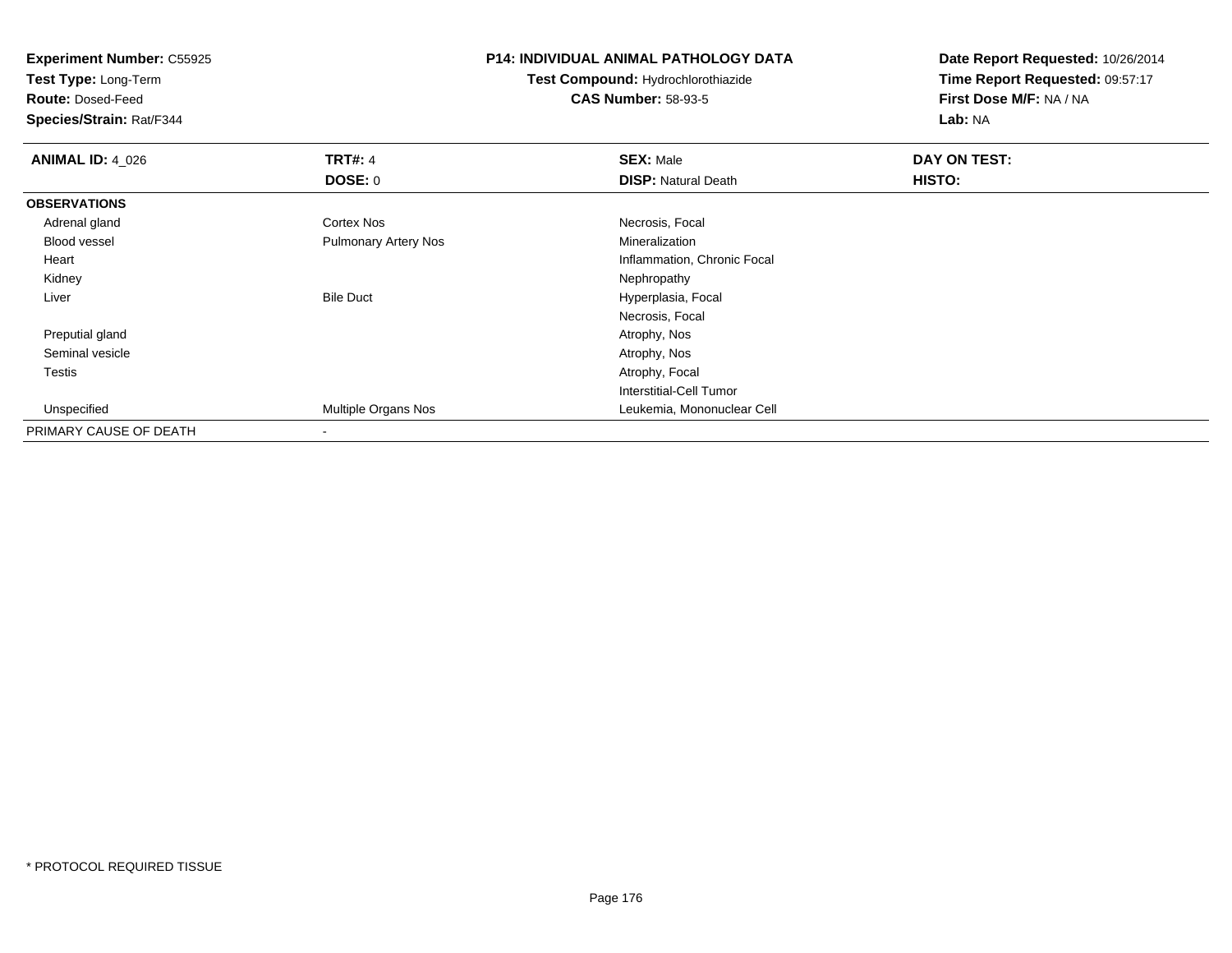**Test Type:** Long-Term

**Route:** Dosed-Feed

**Species/Strain:** Rat/F344

#### **P14: INDIVIDUAL ANIMAL PATHOLOGY DATA**

**Test Compound:** Hydrochlorothiazide**CAS Number:** 58-93-5

| <b>ANIMAL ID: 4_027</b> | <b>TRT#: 4</b>              | <b>SEX: Male</b>                | DAY ON TEST: |  |
|-------------------------|-----------------------------|---------------------------------|--------------|--|
|                         | <b>DOSE: 0</b>              | <b>DISP:</b> Moribund Sacrifice | HISTO:       |  |
| <b>OBSERVATIONS</b>     |                             |                                 |              |  |
| Adrenal gland           | <b>Cortex Nos</b>           | Angiectasis                     |              |  |
| Blood vessel            | <b>Pulmonary Artery Nos</b> | Mineralization                  |              |  |
| Bone marrow             |                             | Hyperplasia, Reticulum Cell     |              |  |
| Heart                   | Atrium                      | Thrombosis, Nos                 |              |  |
| Kidney                  |                             | Nephropathy                     |              |  |
| Lung                    |                             | Hemorrhage                      |              |  |
| Lymph node              | Mandibular Lymph Node       | Congestion, Nos                 |              |  |
| Pancreas                | Acinus                      | Atrophy, Focal                  |              |  |
| Pituitary gland         | <b>Anterior Pituitary</b>   | Adenoma, Nos                    |              |  |
| Preputial gland         |                             | Atrophy, Nos                    |              |  |
| Spleen                  |                             | Hematopoiesis                   |              |  |
| <b>Testis</b>           |                             | Atrophy, Focal                  |              |  |
|                         |                             | Hyperplasia, Interstitial Cell  |              |  |
|                         |                             | Interstitial-Cell Tumor         |              |  |
| Zymbal gland            |                             | Carcinoma, Nos                  |              |  |
| PRIMARY CAUSE OF DEATH  |                             |                                 |              |  |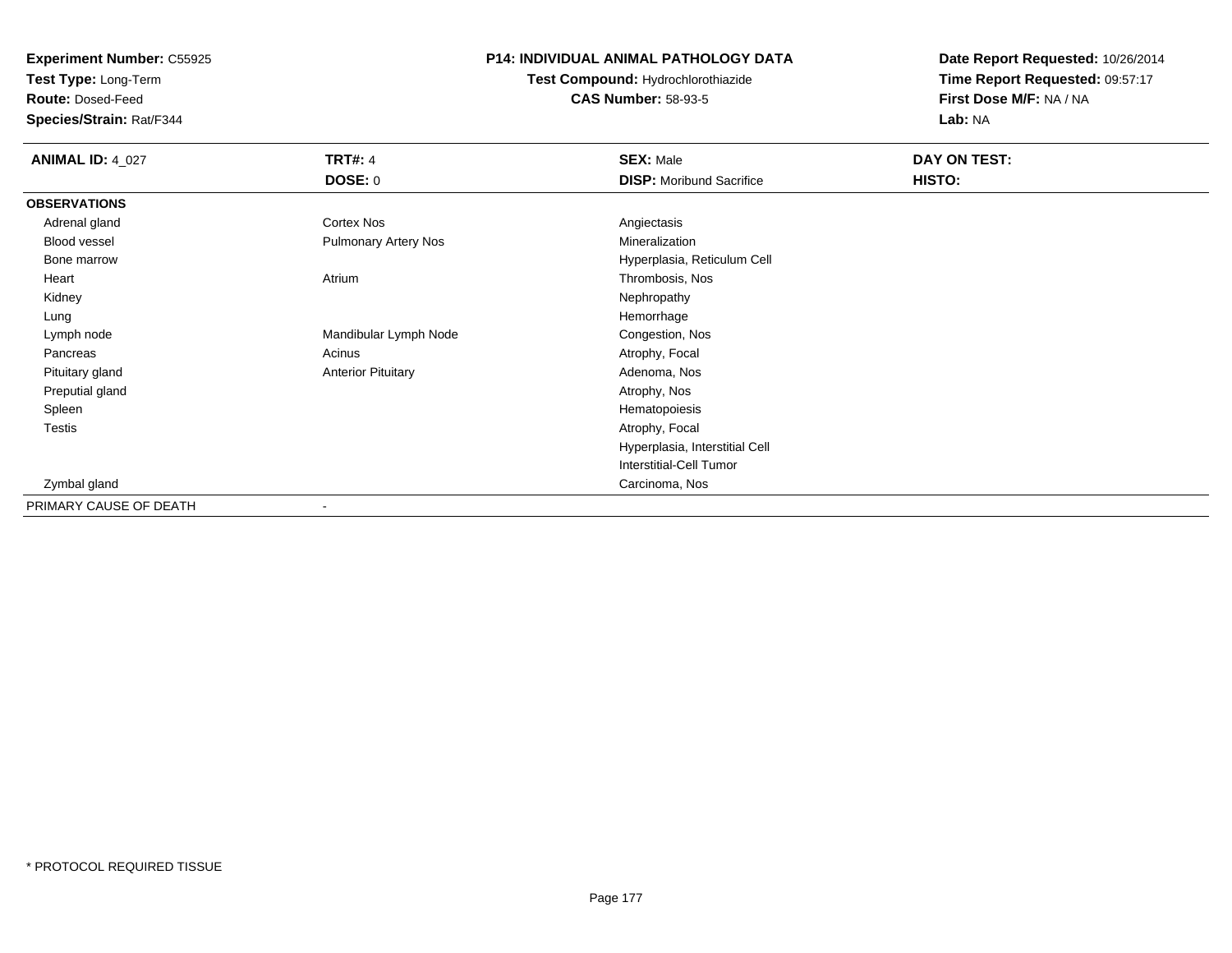**Test Type:** Long-Term

**Route:** Dosed-Feed

**Species/Strain:** Rat/F344

### **P14: INDIVIDUAL ANIMAL PATHOLOGY DATA**

# **Test Compound:** Hydrochlorothiazide**CAS Number:** 58-93-5

| <b>ANIMAL ID: 4_028</b> | <b>TRT#: 4</b>              | <b>SEX: Male</b>                | <b>DAY ON TEST:</b> |  |
|-------------------------|-----------------------------|---------------------------------|---------------------|--|
|                         | <b>DOSE: 0</b>              | <b>DISP: Terminal Sacrifice</b> | HISTO:              |  |
| <b>OBSERVATIONS</b>     |                             |                                 |                     |  |
| Adrenal gland           | Medulla                     | Pheochromocytoma                |                     |  |
| <b>Blood vessel</b>     | <b>Pulmonary Artery Nos</b> | Mineralization                  |                     |  |
| Bone                    |                             | Fibrous Osteodystrophy          |                     |  |
| Heart                   |                             | Inflammation, Chronic Focal     |                     |  |
| Intestine Large         | Cecum, Colon                | Inflammation, Chronic Focal     |                     |  |
| Kidney                  |                             | Cyst, Nos                       |                     |  |
|                         | Pelvis                      | Hyperplasia, Epithelial         |                     |  |
|                         |                             | Nephropathy                     |                     |  |
|                         |                             | Tubular-Cell Adenoma            |                     |  |
| Liver                   |                             | Degeneration, Cystic            |                     |  |
|                         | <b>Bile Duct</b>            | Hyperplasia, Focal              |                     |  |
| Lung                    |                             | Metaplasia, Osseous             |                     |  |
| Pancreas                | Acinus                      | Atrophy, Focal                  |                     |  |
|                         | Islets                      | Hyperplasia, Focal              |                     |  |
| Parathyroid gland       |                             | Hyperplasia, Nos                |                     |  |
| Prostate                |                             | Inflammation, Suppurative       |                     |  |
| Seminal vesicle         |                             | Atrophy, Nos                    |                     |  |
| Skin                    | Abdomen                     | Trichoepithelioma               |                     |  |
| Spleen                  |                             | Atrophy, Focal                  |                     |  |
| Stomach                 | <b>Glandular Stomach</b>    | Mineralization                  |                     |  |
| Testis                  |                             | Atrophy, Diffuse                |                     |  |
|                         |                             | Hyperplasia, Interstitial Cell  |                     |  |
| Thymus                  |                             | Involution, Nos                 |                     |  |
| Unspecified             | Multiple Organs Nos         | Leukemia, Mononuclear Cell      |                     |  |
| PRIMARY CAUSE OF DEATH  |                             |                                 |                     |  |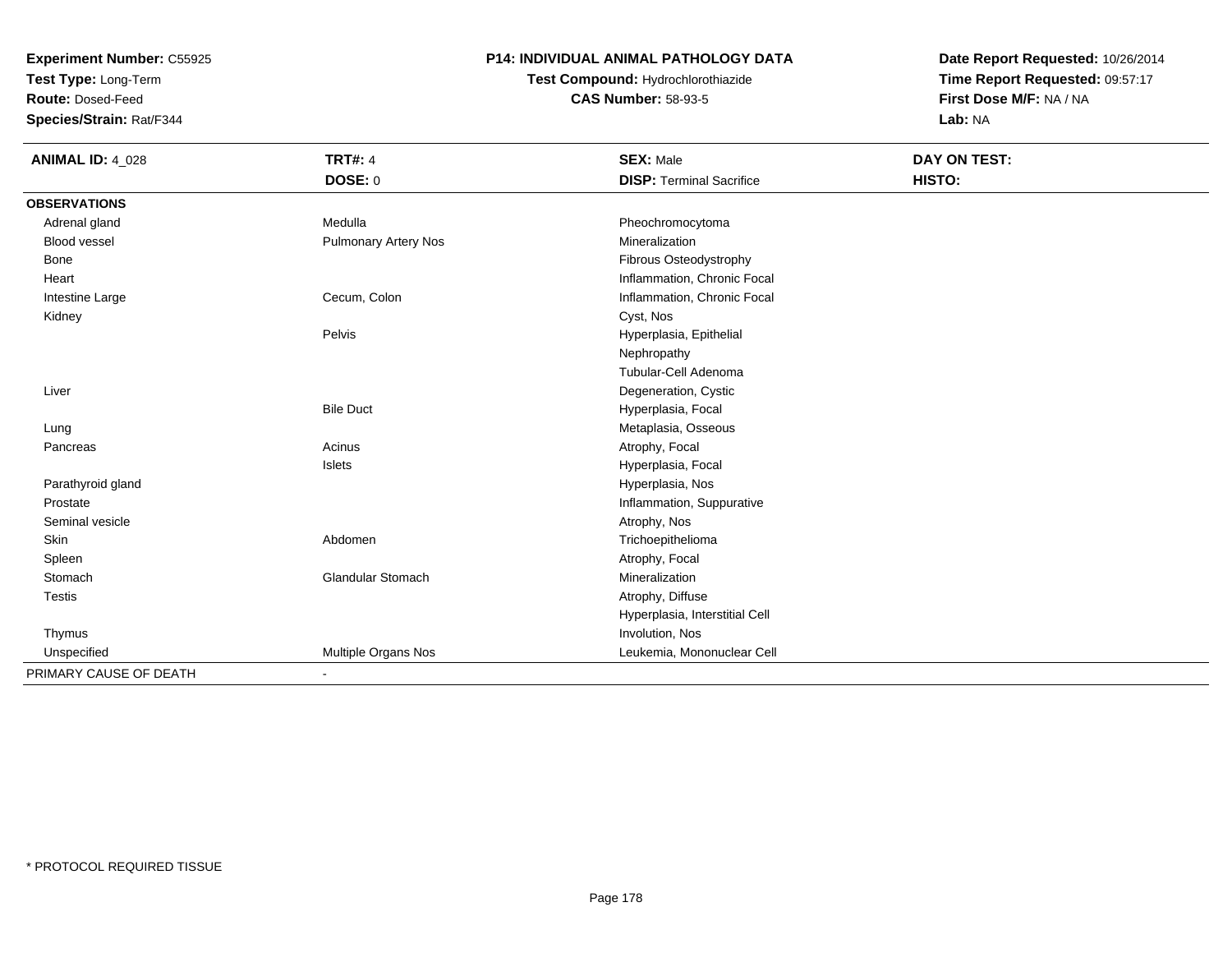**Test Type:** Long-Term

**Route:** Dosed-Feed

**Species/Strain:** Rat/F344

#### **P14: INDIVIDUAL ANIMAL PATHOLOGY DATA**

**Test Compound:** Hydrochlorothiazide**CAS Number:** 58-93-5

| <b>ANIMAL ID: 4 029</b> | <b>TRT#: 4</b>              | <b>SEX: Male</b>            | DAY ON TEST: |  |
|-------------------------|-----------------------------|-----------------------------|--------------|--|
|                         | <b>DOSE: 0</b>              | <b>DISP: Natural Death</b>  | HISTO:       |  |
| <b>OBSERVATIONS</b>     |                             |                             |              |  |
| Adrenal gland           | Cortex Nos                  | Hyperplasia, Focal          |              |  |
|                         | Medulla                     | Pheochromocytoma, Malignant |              |  |
| Blood vessel            | <b>Pulmonary Artery Nos</b> | Mineralization              |              |  |
| Kidney                  |                             | Nephropathy                 |              |  |
| Liver                   |                             | Congestion, Nos             |              |  |
|                         | <b>Bile Duct</b>            | Hyperplasia, Focal          |              |  |
| Lung                    |                             | Congestion, Nos             |              |  |
| Lymph node              | Mandibular Lymph Node       | Congestion, Nos             |              |  |
| Preputial gland         |                             | Atrophy, Nos                |              |  |
| Testis                  |                             | Interstitial-Cell Tumor     |              |  |
| Thymus                  |                             | Hemorrhage                  |              |  |
|                         |                             | Involution, Nos             |              |  |
| PRIMARY CAUSE OF DEATH  | $\overline{\phantom{a}}$    |                             |              |  |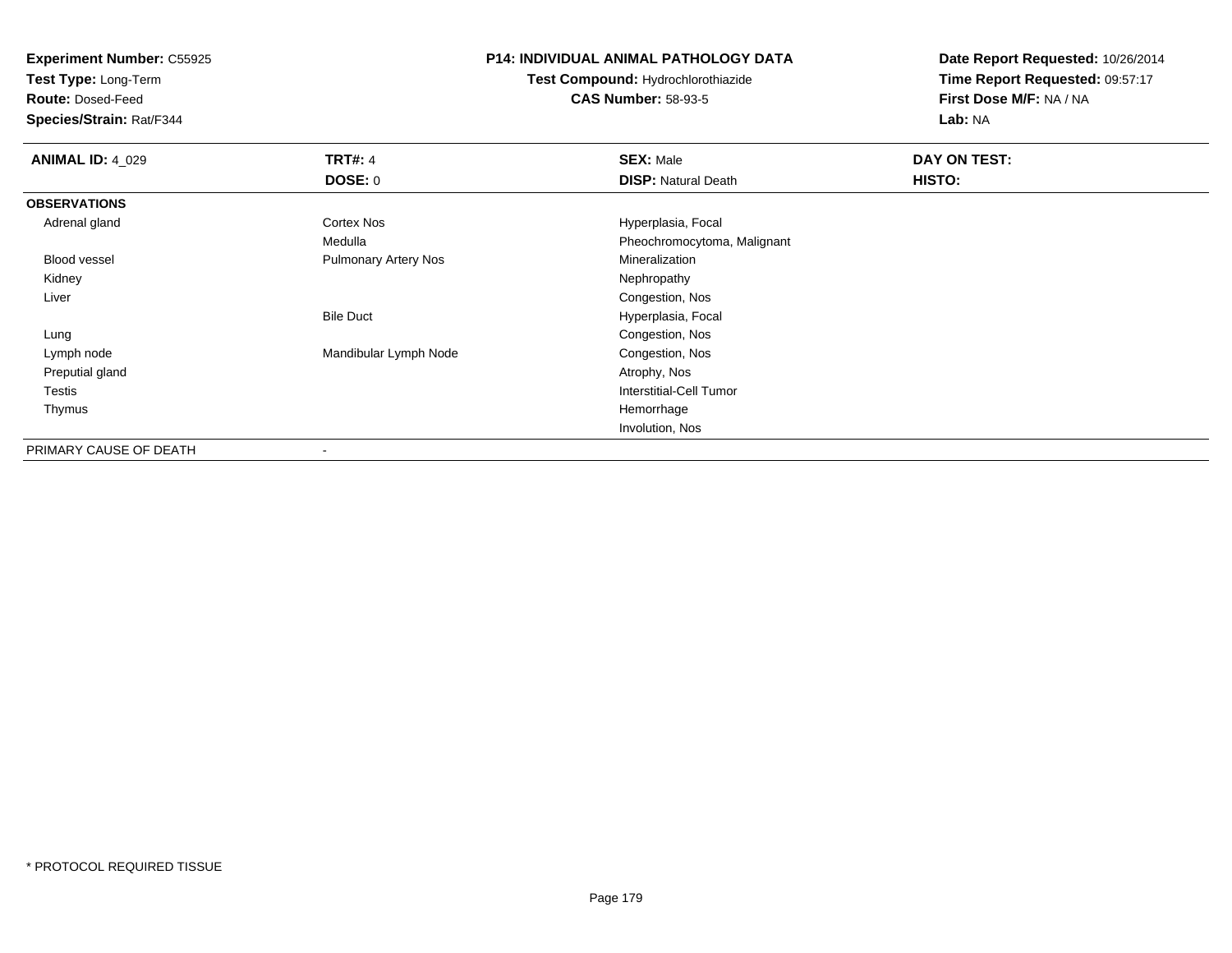**Test Type:** Long-Term

**Route:** Dosed-Feed

**Species/Strain:** Rat/F344

### **P14: INDIVIDUAL ANIMAL PATHOLOGY DATA**

**Test Compound:** Hydrochlorothiazide**CAS Number:** 58-93-5

| <b>ANIMAL ID: 4_030</b> | <b>TRT#: 4</b>              | <b>SEX: Male</b>                | DAY ON TEST: |
|-------------------------|-----------------------------|---------------------------------|--------------|
|                         | <b>DOSE: 0</b>              | <b>DISP: Moribund Sacrifice</b> | HISTO:       |
| <b>OBSERVATIONS</b>     |                             |                                 |              |
| <b>Blood vessel</b>     | <b>Pulmonary Artery Nos</b> | Mineralization                  |              |
| <b>Brain</b>            |                             | Hemorrhage                      |              |
|                         |                             | Hydrocephalus, Nos              |              |
|                         |                             | Pigmentation, Nos               |              |
| Esophagus               |                             | Hemorrhage                      |              |
| Heart                   |                             | Inflammation, Chronic Focal     |              |
| Kidney                  |                             | Nephropathy                     |              |
|                         |                             | Pigmentation, Nos               |              |
| Liver                   | Hepatocytes                 | Cytoplasmic Vacuolization       |              |
|                         | <b>Bile Duct</b>            | Hyperplasia, Focal              |              |
|                         |                             | Inflammation, Chronic Focal     |              |
| Lung                    |                             | Alveolar Macrophages            |              |
|                         |                             | Congestion, Nos                 |              |
| Mammary gland           |                             | Hyperplasia, Cystic             |              |
| Pancreas                | Acinus                      | Atrophy, Focal                  |              |
|                         |                             | Inflammation, Chronic Focal     |              |
| Pituitary gland         | <b>Anterior Pituitary</b>   | Adenoma, Nos                    |              |
| Preputial gland         |                             | Atrophy, Nos                    |              |
| Spleen                  |                             | Hematopoiesis                   |              |
| Testis                  |                             | Atrophy, Diffuse                |              |
|                         |                             | Hyperplasia, Interstitial Cell  |              |
| Thymus                  |                             | Involution, Nos                 |              |
| Unspecified             | <b>Abdominal Cavity</b>     | Necrosis, Fat                   |              |
| PRIMARY CAUSE OF DEATH  | ٠                           |                                 |              |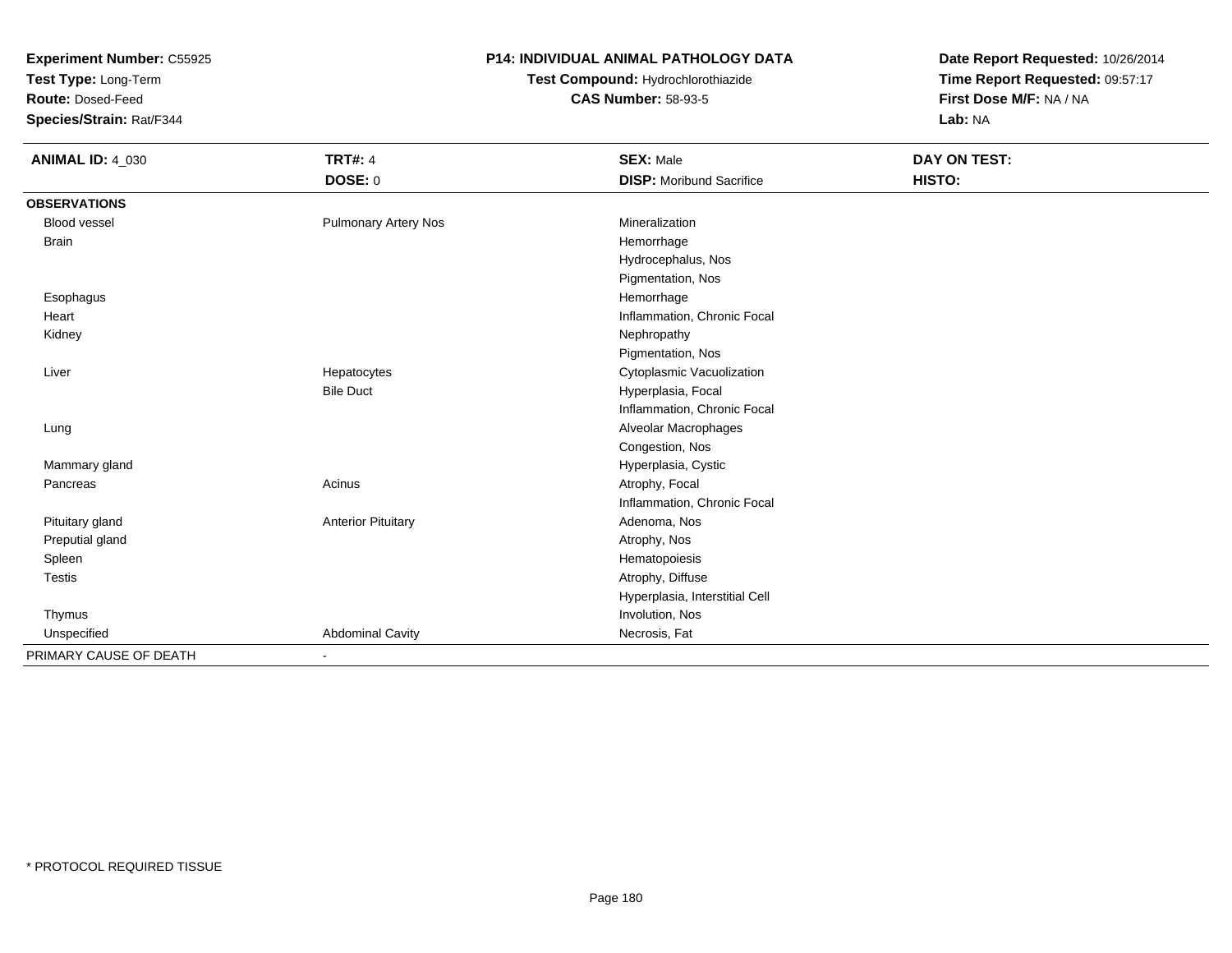**Test Type:** Long-Term

**Route:** Dosed-Feed

**Species/Strain:** Rat/F344

### **P14: INDIVIDUAL ANIMAL PATHOLOGY DATA**

**Test Compound:** Hydrochlorothiazide**CAS Number:** 58-93-5

| <b>ANIMAL ID: 4_031</b> | <b>TRT#: 4</b>            | <b>SEX: Male</b>                | DAY ON TEST: |
|-------------------------|---------------------------|---------------------------------|--------------|
|                         | DOSE: 0                   | <b>DISP: Terminal Sacrifice</b> | HISTO:       |
| <b>OBSERVATIONS</b>     |                           |                                 |              |
| Adrenal gland           | <b>Cortex Nos</b>         | Hyperplasia, Focal              |              |
|                         | Medulla                   | Pheochromocytoma                |              |
| <b>Blood vessel</b>     | Pulmonary Artery Nos      | Mineralization                  |              |
| Heart                   |                           | Inflammation, Chronic Focal     |              |
| Intestine Large         | Colon                     | Parasitism                      |              |
| Kidney                  | Tubule                    | Necrosis, Focal                 |              |
|                         |                           | Nephropathy                     |              |
| Liver                   | <b>Bile Duct</b>          | Hyperplasia, Focal              |              |
| Lymph node              | Renal Lymph Node          | Cyst, Nos                       |              |
| Pancreas                | Acinus                    | Atrophy, Focal                  |              |
| Parathyroid gland       |                           | Hyperplasia, Nos                |              |
| Pituitary gland         | <b>Anterior Pituitary</b> | Hyperplasia, Focal              |              |
| Preputial gland         |                           | Atrophy, Nos                    |              |
| Prostate                |                           | Inflammation, Chronic Focal     |              |
| Skin                    | Tail                      | Keratoacanthoma                 |              |
| <b>Testis</b>           |                           | Atrophy, Focal                  |              |
|                         |                           | <b>Interstitial-Cell Tumor</b>  |              |
| Unspecified             | <b>Back</b>               | Fibrosarcoma                    |              |
|                         | Multiple Organs Nos       | Leukemia, Mononuclear Cell      |              |
|                         | <b>Abdominal Cavity</b>   | Necrosis, Fat                   |              |
| PRIMARY CAUSE OF DEATH  |                           |                                 |              |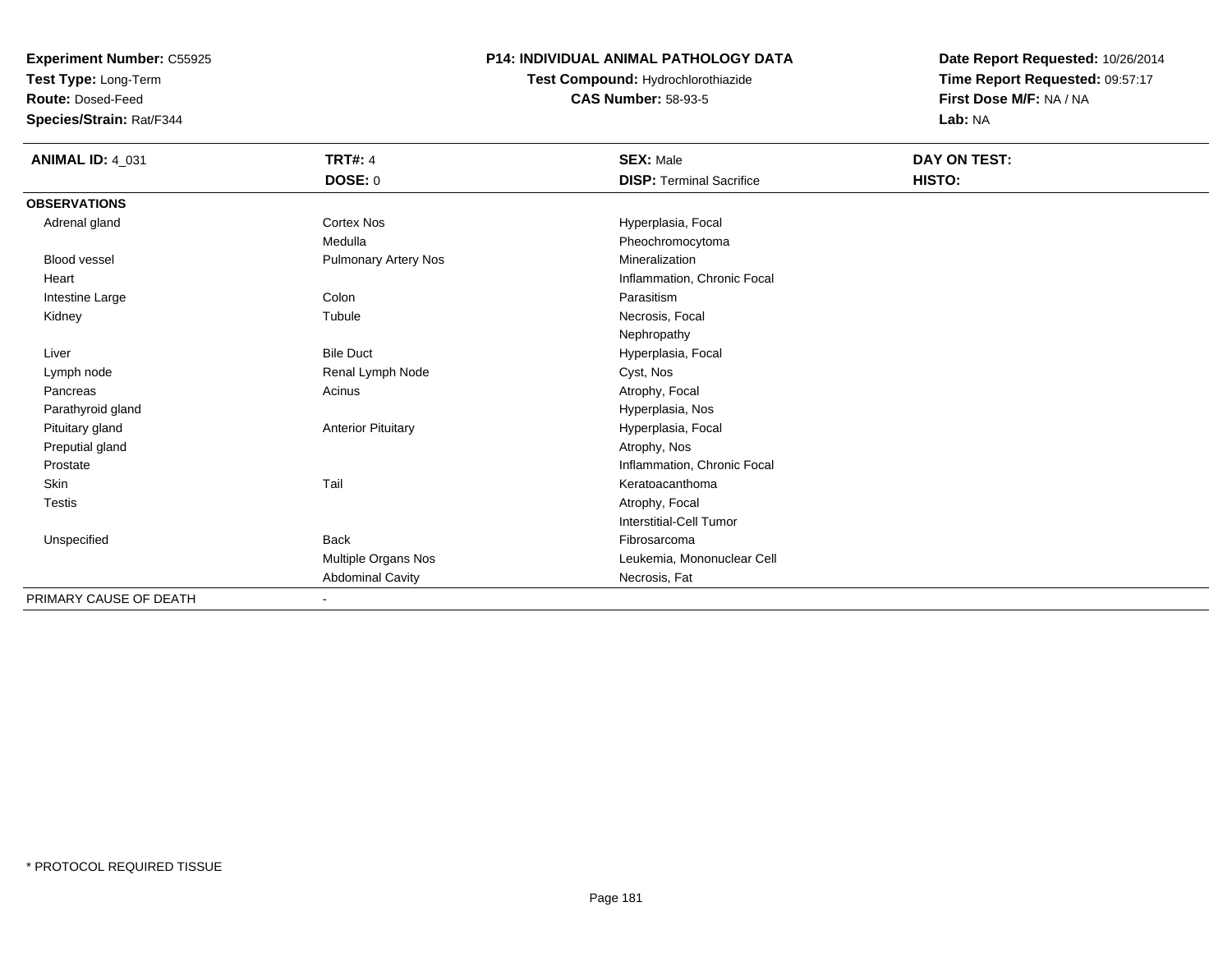**Test Type:** Long-Term

**Route:** Dosed-Feed

**Species/Strain:** Rat/F344

#### **P14: INDIVIDUAL ANIMAL PATHOLOGY DATA**

**Test Compound:** Hydrochlorothiazide**CAS Number:** 58-93-5

| <b>ANIMAL ID: 4_032</b> | <b>TRT#: 4</b>              | <b>SEX: Male</b>                | DAY ON TEST: |  |
|-------------------------|-----------------------------|---------------------------------|--------------|--|
|                         | DOSE: 0                     | <b>DISP:</b> Moribund Sacrifice | HISTO:       |  |
| <b>OBSERVATIONS</b>     |                             |                                 |              |  |
| Adrenal gland           | <b>Cortex Nos</b>           | Cytoplasmic Vacuolization       |              |  |
|                         | <b>Cortex Nos</b>           | Hemorrhage                      |              |  |
| <b>Blood vessel</b>     | <b>Pulmonary Artery Nos</b> | Mineralization                  |              |  |
| <b>Brain</b>            |                             | Hemorrhage                      |              |  |
|                         |                             | Mineralization                  |              |  |
| Kidney                  |                             | Nephropathy                     |              |  |
|                         |                             | Pigmentation, Nos               |              |  |
| Liver                   | Hepatocytes                 | Cytoplasmic Vacuolization       |              |  |
|                         | <b>Bile Duct</b>            | Hyperplasia, Focal              |              |  |
| Lung                    |                             | Hemorrhage                      |              |  |
| Pancreas                | Acinus                      | Atrophy, Focal                  |              |  |
| Preputial gland         |                             | Atrophy, Nos                    |              |  |
| Prostate                |                             | Hyperplasia, Epithelial         |              |  |
| Stomach                 | Forestomach                 | Edema, Nos                      |              |  |
|                         | Forestomach                 | Hemorrhage                      |              |  |
|                         | Forestomach                 | Inflammation, Chronic Focal     |              |  |
| <b>Testis</b>           |                             | Hyperplasia, Interstitial Cell  |              |  |
|                         |                             | <b>Interstitial-Cell Tumor</b>  |              |  |
| Trachea                 | Gland                       | Inflammation, Acute Focal       |              |  |
| Unspecified             | Multiple Organs Nos         | Leukemia, Mononuclear Cell      |              |  |
|                         | <b>Abdominal Cavity</b>     | Necrosis, Fat                   |              |  |
| PRIMARY CAUSE OF DEATH  |                             |                                 |              |  |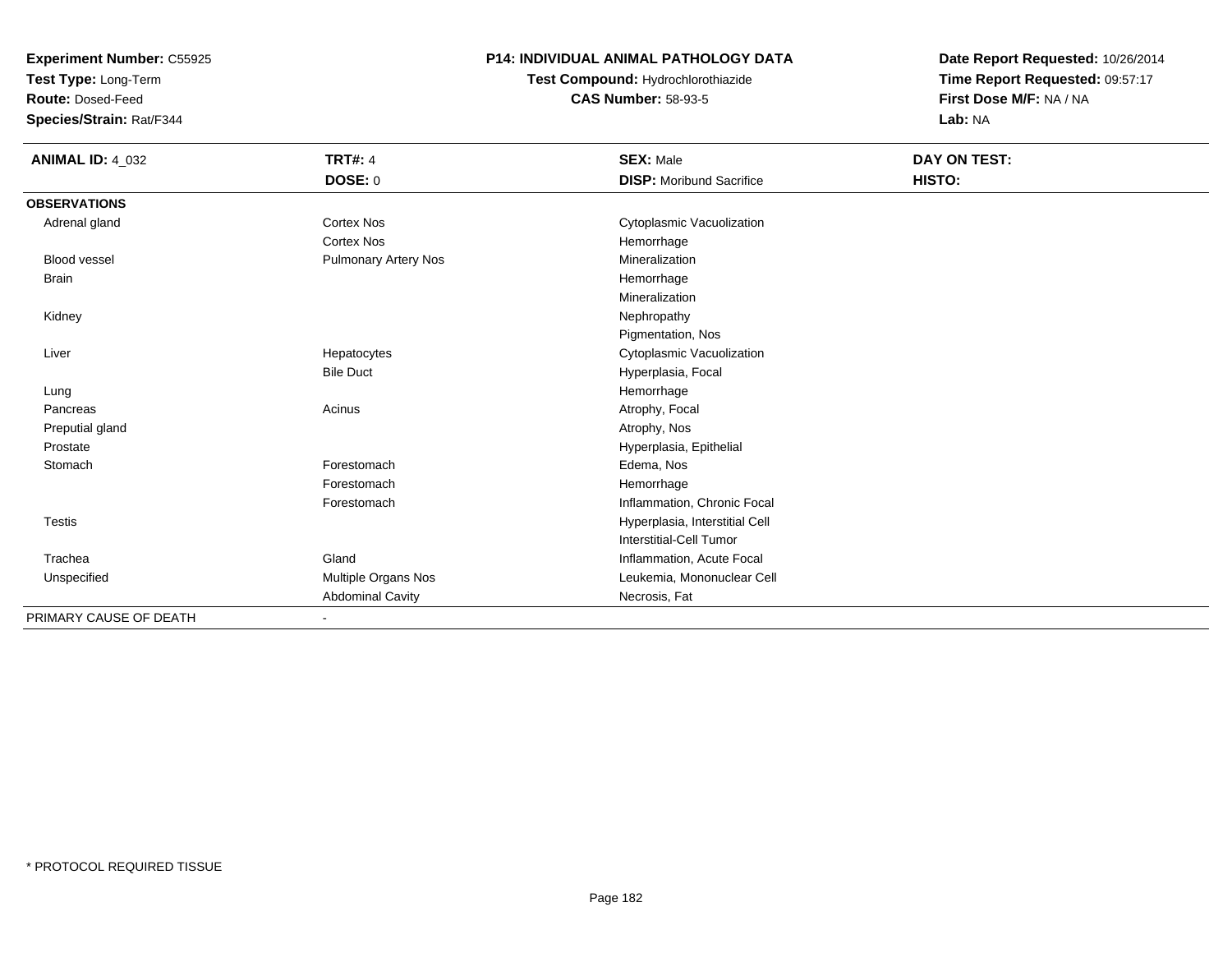**Test Type:** Long-Term

**Route:** Dosed-Feed

**Species/Strain:** Rat/F344

### **P14: INDIVIDUAL ANIMAL PATHOLOGY DATA**

# **Test Compound:** Hydrochlorothiazide**CAS Number:** 58-93-5

| <b>ANIMAL ID: 4_033</b> | <b>TRT#: 4</b>            | <b>SEX: Male</b>                 | DAY ON TEST: |  |
|-------------------------|---------------------------|----------------------------------|--------------|--|
|                         | <b>DOSE: 0</b>            | <b>DISP:</b> Moribund Sacrifice  | HISTO:       |  |
| <b>OBSERVATIONS</b>     |                           |                                  |              |  |
| Adrenal gland           | Cortex Nos                | Necrosis, Focal                  |              |  |
| Blood vessel            | Pulmonary Artery Nos      | Mineralization                   |              |  |
| Bone                    |                           | Necrosis, Focal                  |              |  |
| Epididymis              |                           | Degeneration, Nos                |              |  |
| Heart                   |                           | Inflammation, Chronic Focal      |              |  |
| Kidney                  |                           | Nephropathy                      |              |  |
| Liver                   | Hepatocytes               | Cytoplasmic Change, Eosinophilic |              |  |
|                         | <b>Bile Duct</b>          | Hyperplasia, Focal               |              |  |
| Mammary gland           |                           | Hyperplasia, Cystic              |              |  |
| Pancreas                | Acinus                    | Atrophy, Focal                   |              |  |
| Pituitary gland         | <b>Anterior Pituitary</b> | Adenoma, Nos                     |              |  |
| Preputial gland         |                           | Atrophy, Nos                     |              |  |
| Seminal vesicle         |                           | Atrophy, Nos                     |              |  |
| Skin                    | Tail                      | Hyperkeratosis                   |              |  |
| <b>Testis</b>           |                           | Atrophy, Focal                   |              |  |
|                         |                           | <b>Interstitial-Cell Tumor</b>   |              |  |
| Unspecified             | Multiple Organs Nos       | Leukemia, Mononuclear Cell       |              |  |
| PRIMARY CAUSE OF DEATH  | $\blacksquare$            |                                  |              |  |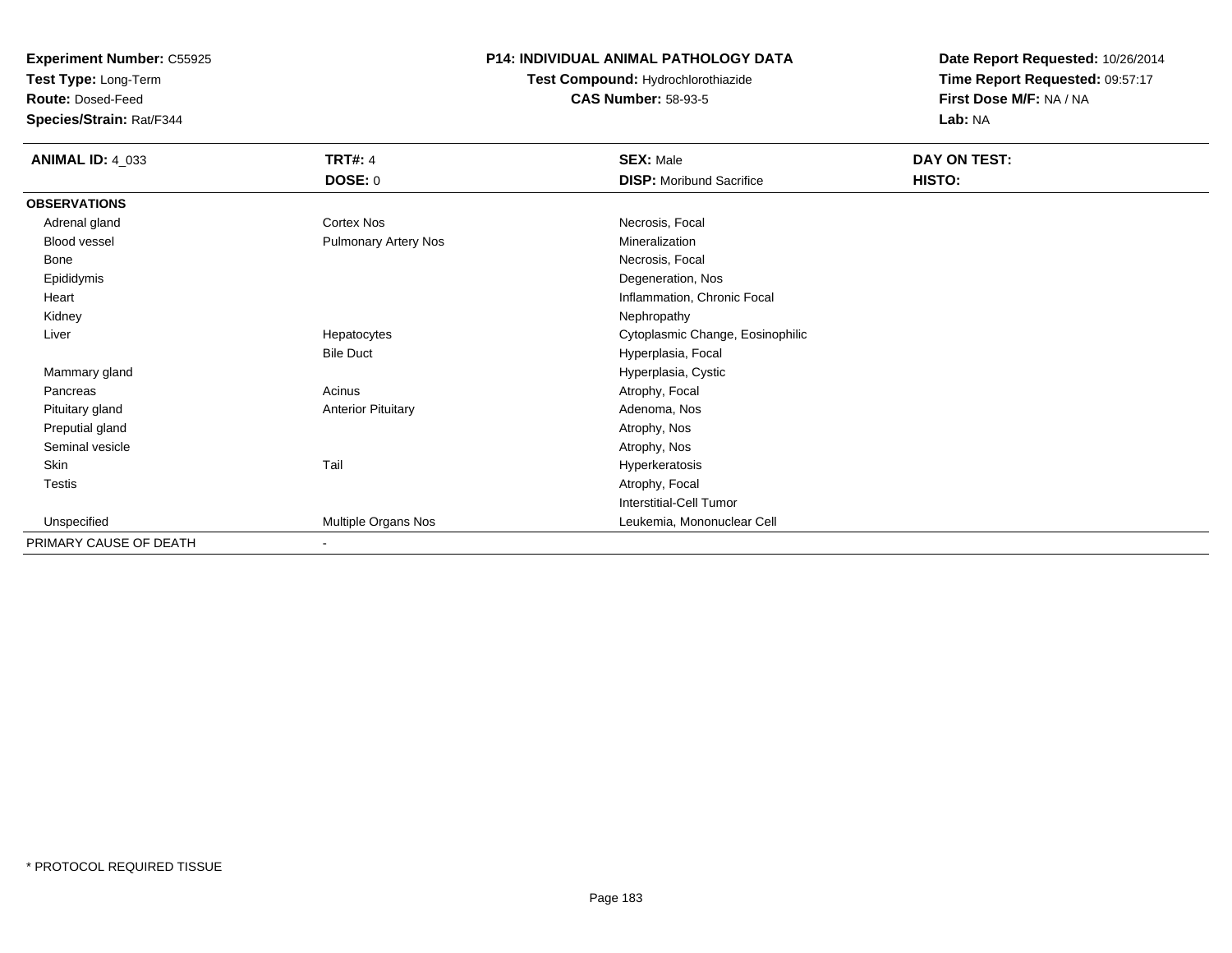**Test Type:** Long-Term

**Route:** Dosed-Feed

**Species/Strain:** Rat/F344

### **P14: INDIVIDUAL ANIMAL PATHOLOGY DATA**

# **Test Compound:** Hydrochlorothiazide**CAS Number:** 58-93-5

| <b>ANIMAL ID: 4_034</b> | <b>TRT#: 4</b>              | <b>SEX: Male</b>                | <b>DAY ON TEST:</b> |
|-------------------------|-----------------------------|---------------------------------|---------------------|
|                         | <b>DOSE: 0</b>              | <b>DISP:</b> Moribund Sacrifice | HISTO:              |
| <b>OBSERVATIONS</b>     |                             |                                 |                     |
| Adrenal gland           | <b>Cortex Nos</b>           | Carcinoma, Nos                  |                     |
|                         | Medulla                     | Hyperplasia, Nos                |                     |
| Blood vessel            | <b>Pulmonary Artery Nos</b> | Mineralization                  |                     |
| Epididymis              |                             | Degeneration, Nos               |                     |
| Heart                   |                             | Inflammation, Chronic Focal     |                     |
|                         | Ventricle                   | Thrombosis, Nos                 |                     |
| Kidney                  |                             | Infarct, Nos                    |                     |
|                         |                             | Nephropathy                     |                     |
|                         |                             | Pigmentation, Nos               |                     |
| Liver                   | Hepatocytes                 | Cytoplasmic Vacuolization       |                     |
|                         |                             | Degeneration, Cystic            |                     |
|                         | <b>Bile Duct</b>            | Hyperplasia, Focal              |                     |
| Mammary gland           |                             | Hyperplasia, Cystic             |                     |
| Nasal cavity            |                             | Foreign Body, Nos               |                     |
|                         |                             | Inflammation, Acute Focal       |                     |
| Pancreas                | Acinus                      | Atrophy, Focal                  |                     |
| Preputial gland         |                             | Atrophy, Nos                    |                     |
| Seminal vesicle         |                             | Atrophy, Nos                    |                     |
| Stomach                 | Forestomach                 | Hyperplasia, Epithelial         |                     |
|                         | Forestomach                 | Inflammation, Acute Focal       |                     |
| Testis                  |                             | Atrophy, Diffuse                |                     |
|                         |                             | Atrophy, Focal                  |                     |
|                         |                             | <b>Interstitial-Cell Tumor</b>  |                     |
|                         |                             | Mineralization                  |                     |
| Thymus                  |                             | Involution, Nos                 |                     |
| Thyroid                 |                             | Hyperplasia, C Cell             |                     |
| Unspecified             | Multiple Organs Nos         | Leukemia, Mononuclear Cell      |                     |
| PRIMARY CAUSE OF DEATH  |                             |                                 |                     |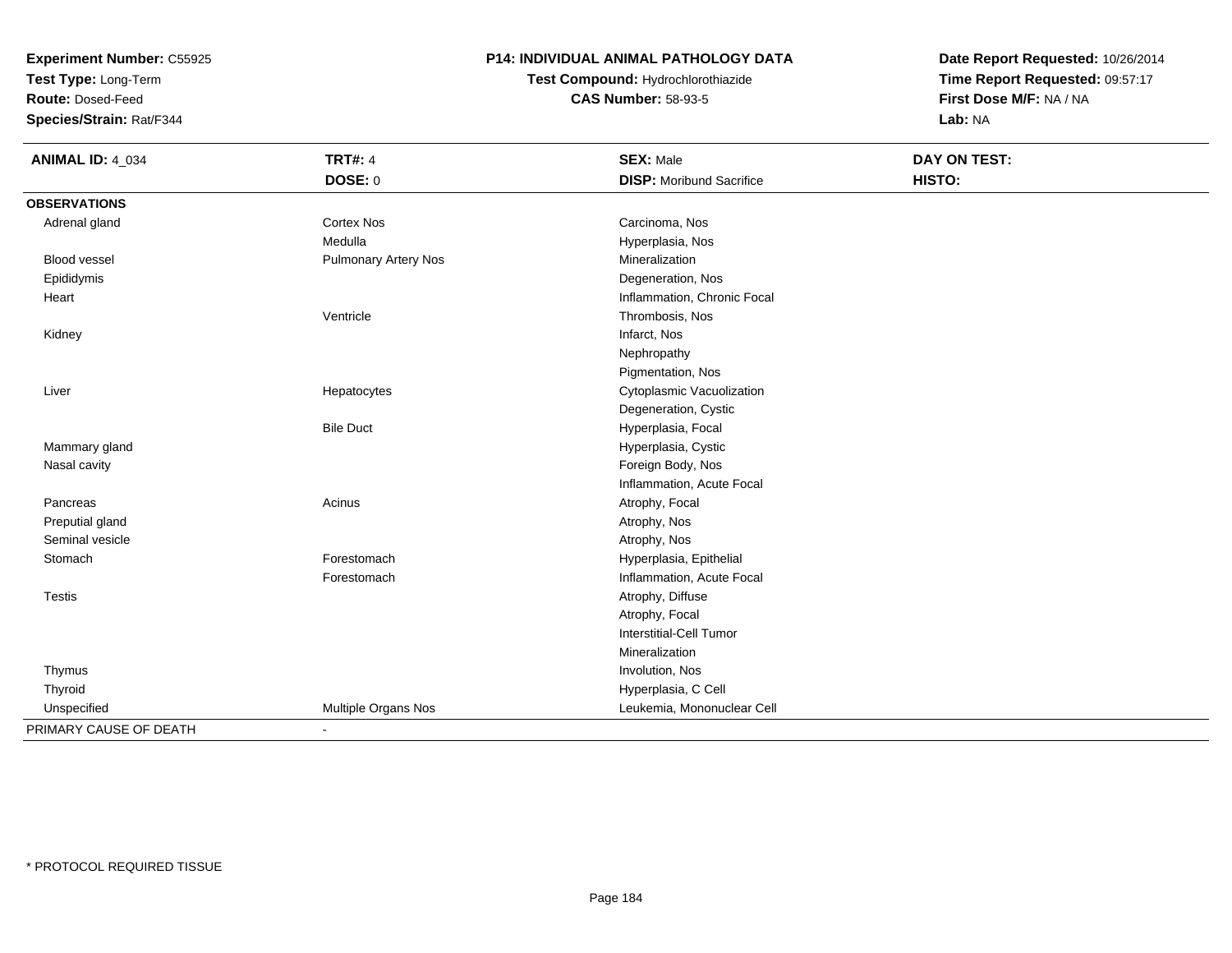**Test Type:** Long-Term

**Route:** Dosed-Feed

**Species/Strain:** Rat/F344

#### **P14: INDIVIDUAL ANIMAL PATHOLOGY DATA**

# **Test Compound:** Hydrochlorothiazide**CAS Number:** 58-93-5

| <b>ANIMAL ID: 4_035</b> | <b>TRT#: 4</b>      | <b>SEX: Male</b>                | DAY ON TEST: |  |
|-------------------------|---------------------|---------------------------------|--------------|--|
|                         | <b>DOSE: 0</b>      | <b>DISP:</b> Moribund Sacrifice | HISTO:       |  |
| <b>OBSERVATIONS</b>     |                     |                                 |              |  |
| Adrenal gland           | Cortex Nos          | Cytoplasmic Vacuolization       |              |  |
| Bone marrow             |                     | Fibrosis                        |              |  |
| Brain                   |                     | Hemorrhage                      |              |  |
| Esophagus               | Lumen               | Inflammation, Acute             |              |  |
| Heart                   |                     | Inflammation, Chronic Focal     |              |  |
| Kidney                  |                     | Nephropathy                     |              |  |
|                         |                     | Pigmentation, Nos               |              |  |
| Liver                   | <b>Bile Duct</b>    | Hyperplasia, Focal              |              |  |
| Pancreas                | Acinus              | Atrophy, Focal                  |              |  |
| Pituitary gland         | Intermedia          | Cyst, Nos                       |              |  |
| Preputial gland         |                     | Atrophy, Nos                    |              |  |
| Seminal vesicle         |                     | Atrophy, Nos                    |              |  |
| Skin                    | Tail                | Inflammation, Acute Focal       |              |  |
| Testis                  |                     | Hyperplasia, Interstitial Cell  |              |  |
| Trachea                 | Submucosa           | Inflammation, Chronic Focal     |              |  |
| Unspecified             | Back                | Fibroma                         |              |  |
|                         | Multiple Organs Nos | Leukemia, Mononuclear Cell      |              |  |
| PRIMARY CAUSE OF DEATH  | $\sim$              |                                 |              |  |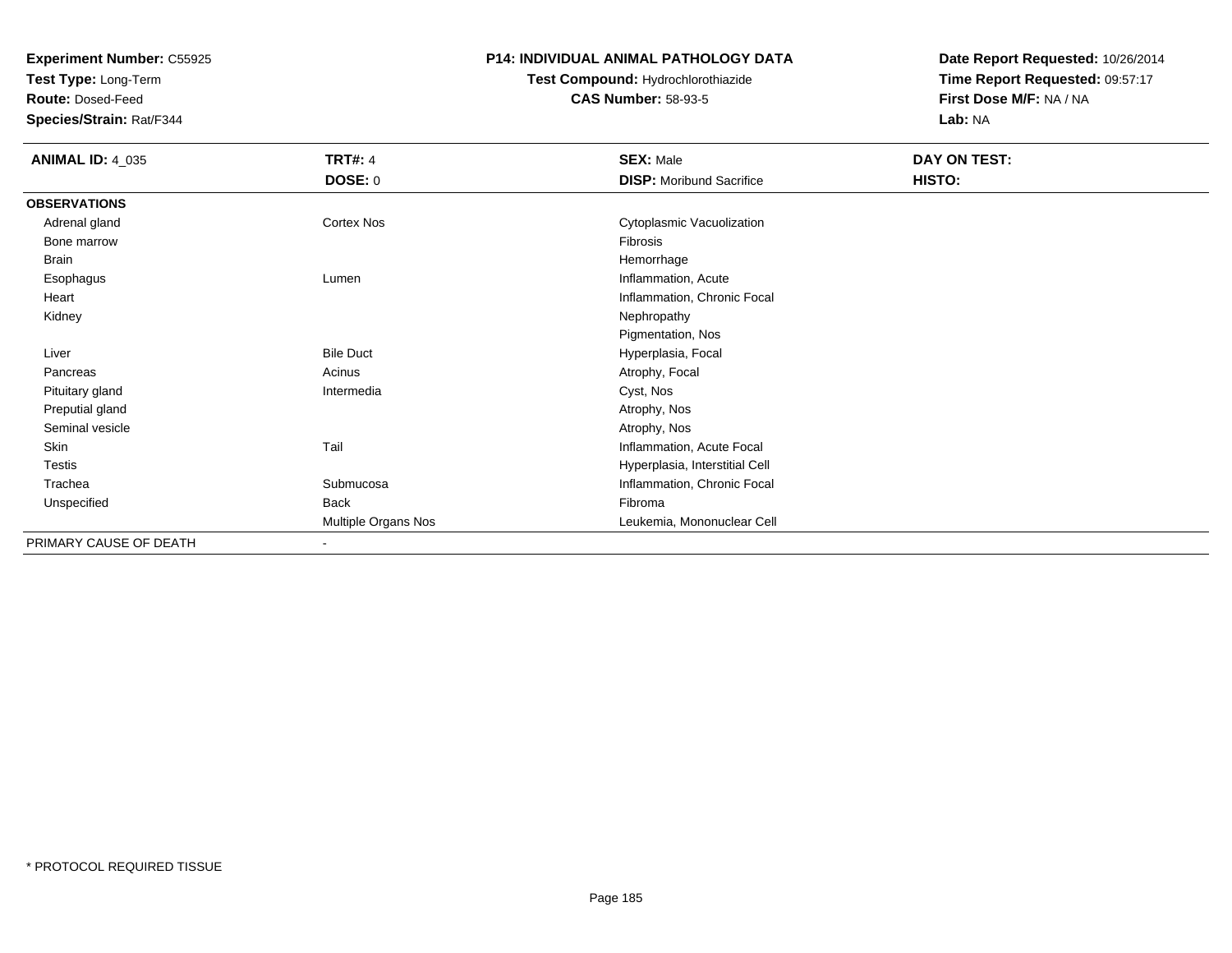**Test Type:** Long-Term

**Route:** Dosed-Feed

**Species/Strain:** Rat/F344

#### **P14: INDIVIDUAL ANIMAL PATHOLOGY DATA**

# **Test Compound:** Hydrochlorothiazide**CAS Number:** 58-93-5

| <b>ANIMAL ID: 4_036</b> | <b>TRT#: 4</b>            | <b>SEX: Male</b>               | DAY ON TEST: |  |
|-------------------------|---------------------------|--------------------------------|--------------|--|
|                         | DOSE: 0                   | <b>DISP: Natural Death</b>     | HISTO:       |  |
| <b>OBSERVATIONS</b>     |                           |                                |              |  |
| Adrenal gland           | <b>Cortex Nos</b>         | Hyperplasia, Focal             |              |  |
| Bone marrow             |                           | Hyperplasia, Granulocytic      |              |  |
| Epididymis              |                           | Degeneration, Nos              |              |  |
| Heart                   | Atrium                    | Dilatation, Nos                |              |  |
|                         |                           | Inflammation, Chronic Focal    |              |  |
| Kidney                  |                           | Nephropathy                    |              |  |
| Liver                   | Hepatocytes               | Cytoplasmic Change, Basophilic |              |  |
|                         | <b>Bile Duct</b>          | Hyperplasia, Focal             |              |  |
|                         |                           | Neurilemoma, Metastatic        |              |  |
|                         |                           | Peliosis Hepatis               |              |  |
| Lung                    |                           | Neurilemoma, Metastatic        |              |  |
| Pancreas                | Islets                    | Hyperplasia, Focal             |              |  |
| Pituitary gland         | <b>Anterior Pituitary</b> | Adenoma, Nos                   |              |  |
| Preputial gland         |                           | Atrophy, Nos                   |              |  |
| Spleen                  |                           | Hematopoiesis                  |              |  |
| Testis                  |                           | Atrophy, Focal                 |              |  |
|                         |                           | <b>Interstitial-Cell Tumor</b> |              |  |
| Thymus                  |                           | Involution, Nos                |              |  |
| Unspecified             |                           | Neurilemoma, Malignant         |              |  |
|                         | <b>Mediastinum Nos</b>    | Periarteritis                  |              |  |
| PRIMARY CAUSE OF DEATH  | $\overline{\phantom{a}}$  |                                |              |  |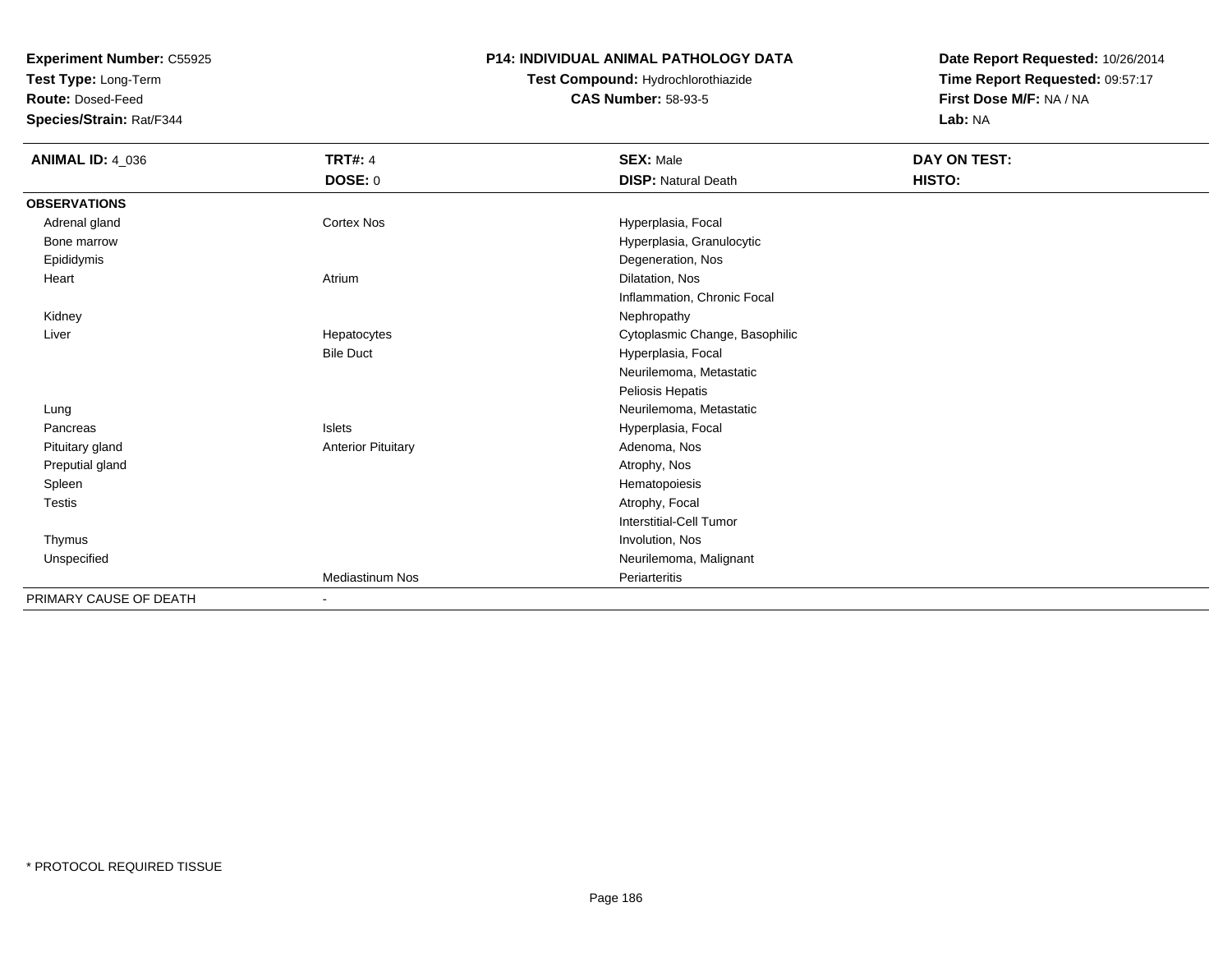**Test Type:** Long-Term

**Route:** Dosed-Feed

**Species/Strain:** Rat/F344

#### **P14: INDIVIDUAL ANIMAL PATHOLOGY DATA**

# **Test Compound:** Hydrochlorothiazide**CAS Number:** 58-93-5

| <b>ANIMAL ID: 4_037</b> | <b>TRT#: 4</b>      | <b>SEX: Male</b>                | DAY ON TEST: |  |
|-------------------------|---------------------|---------------------------------|--------------|--|
|                         | DOSE: 0             | <b>DISP:</b> Moribund Sacrifice | HISTO:       |  |
| <b>OBSERVATIONS</b>     |                     |                                 |              |  |
| Adrenal gland           | Cortex Nos          | Cytoplasmic Vacuolization       |              |  |
| Kidney                  | Tubule              | Necrosis, Focal                 |              |  |
|                         |                     | Nephropathy                     |              |  |
|                         |                     | Pigmentation, Nos               |              |  |
| Liver                   | Hepatocytes         | Cytoplasmic Vacuolization       |              |  |
|                         | <b>Bile Duct</b>    | Hyperplasia, Focal              |              |  |
| Preputial gland         |                     | Atrophy, Nos                    |              |  |
| Skin                    | Tail                | Ulcer, Nos                      |              |  |
| Stomach                 | Forestomach         | Edema, Nos                      |              |  |
|                         | Forestomach         | Hyperplasia, Epithelial         |              |  |
|                         | Forestomach         | Inflammation, Chronic Focal     |              |  |
| Testis                  |                     | Atrophy, Focal                  |              |  |
|                         |                     | <b>Interstitial-Cell Tumor</b>  |              |  |
| Unspecified             | Multiple Organs Nos | Leukemia, Mononuclear Cell      |              |  |
| PRIMARY CAUSE OF DEATH  | $\blacksquare$      |                                 |              |  |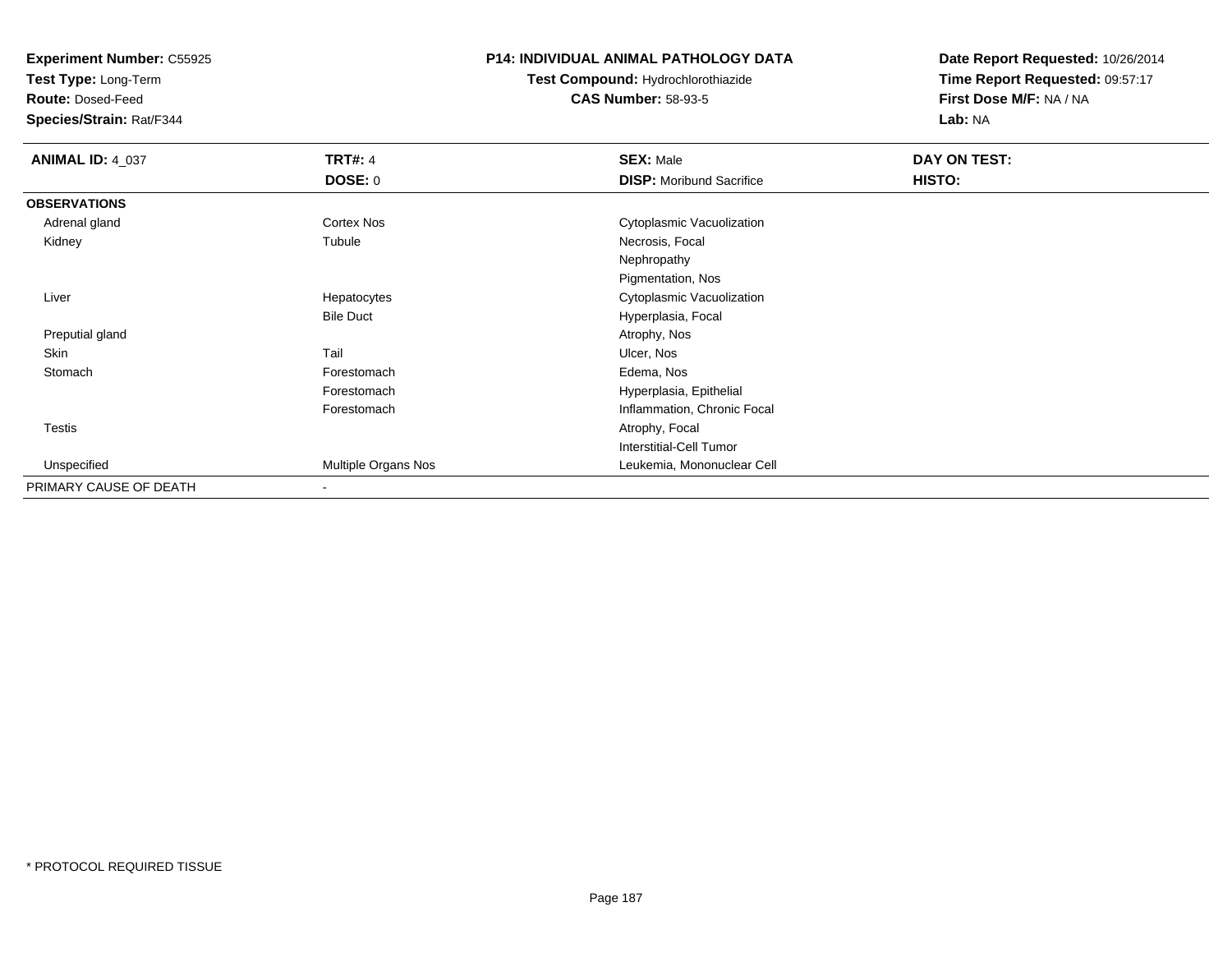**Test Type:** Long-Term

**Route:** Dosed-Feed

**Species/Strain:** Rat/F344

#### **P14: INDIVIDUAL ANIMAL PATHOLOGY DATA**

# **Test Compound:** Hydrochlorothiazide**CAS Number:** 58-93-5

| <b>ANIMAL ID: 4_038</b> | <b>TRT#: 4</b>           | <b>SEX: Male</b>            | DAY ON TEST: |  |
|-------------------------|--------------------------|-----------------------------|--------------|--|
|                         | <b>DOSE: 0</b>           | <b>DISP: Natural Death</b>  | HISTO:       |  |
| <b>OBSERVATIONS</b>     |                          |                             |              |  |
| Heart                   |                          | Inflammation, Chronic Focal |              |  |
| Kidney                  |                          | Nephropathy                 |              |  |
| Liver                   |                          | Congestion, Nos             |              |  |
|                         | <b>Bile Duct</b>         | Hyperplasia, Focal          |              |  |
| Lung                    |                          | Congestion, Nos             |              |  |
| Oral mucosa             | Palate Nos               | Squamous Cell Carcinoma     |              |  |
| Pancreas                | Acinus                   | Atrophy, Focal              |              |  |
| Preputial gland         |                          | Atrophy, Nos                |              |  |
| Testis                  |                          | Atrophy, Focal              |              |  |
|                         |                          | Interstitial-Cell Tumor     |              |  |
| Thymus                  |                          | Involution, Nos             |              |  |
| PRIMARY CAUSE OF DEATH  | $\overline{\phantom{a}}$ |                             |              |  |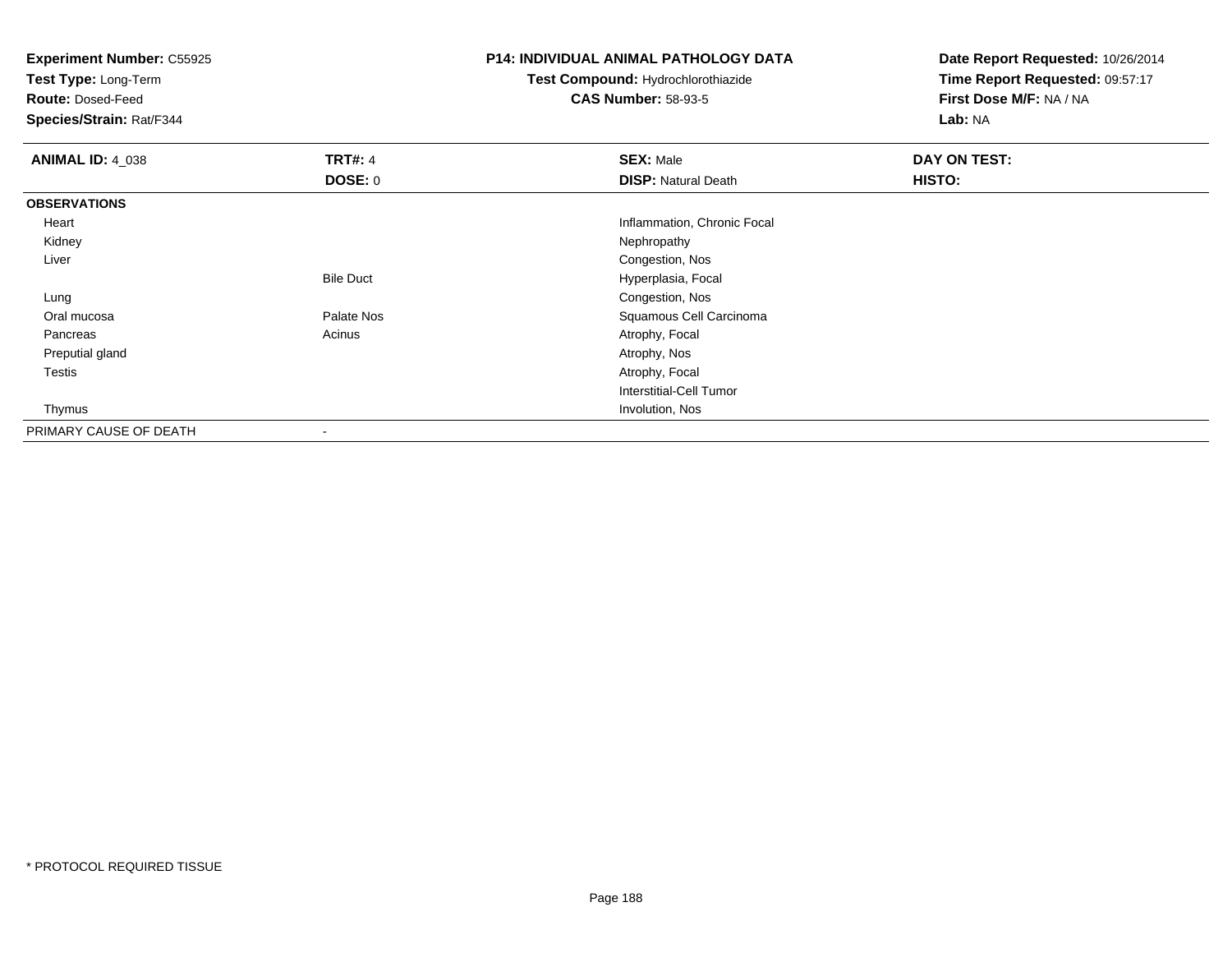**Test Type:** Long-Term

**Route:** Dosed-Feed

**Species/Strain:** Rat/F344

#### **P14: INDIVIDUAL ANIMAL PATHOLOGY DATA**

**Test Compound:** Hydrochlorothiazide**CAS Number:** 58-93-5

| <b>ANIMAL ID: 4_039</b> | <b>TRT#: 4</b>            | <b>SEX: Male</b>                | DAY ON TEST: |  |
|-------------------------|---------------------------|---------------------------------|--------------|--|
|                         | <b>DOSE: 0</b>            | <b>DISP:</b> Moribund Sacrifice | HISTO:       |  |
| <b>OBSERVATIONS</b>     |                           |                                 |              |  |
| Adrenal gland           | Medulla                   | Hyperplasia, Nos                |              |  |
|                         | Medulla                   | Pheochromocytoma                |              |  |
| Eye                     | Nasolacrimal Duct         | Inflammation, Acute Focal       |              |  |
| Heart                   | Atrium                    | Thrombosis, Nos                 |              |  |
| Kidney                  |                           | Nephropathy                     |              |  |
|                         |                           | Pigmentation, Nos               |              |  |
| Liver                   | Hepatocytes               | Cytoplasmic Vacuolization       |              |  |
| Pancreas                | Acinus                    | Atrophy, Focal                  |              |  |
|                         | Acinus                    | Cytoplasmic Change, Basophilic  |              |  |
| Pituitary gland         | <b>Anterior Pituitary</b> | Hyperplasia, Focal              |              |  |
| Preputial gland         |                           | Adenoma, Nos                    |              |  |
|                         |                           | Atrophy, Nos                    |              |  |
| Seminal vesicle         |                           | Atrophy, Nos                    |              |  |
| Stomach                 | Forestomach               | Edema, Nos                      |              |  |
|                         | Forestomach               | Ulcer, Nos                      |              |  |
| Testis                  |                           | Atrophy, Focal                  |              |  |
|                         |                           | Interstitial-Cell Tumor         |              |  |
| Unspecified             | Multiple Organs Nos       | Leukemia, Mononuclear Cell      |              |  |
|                         | <b>Abdominal Cavity</b>   | Necrosis, Fat                   |              |  |
| PRIMARY CAUSE OF DEATH  | $\blacksquare$            |                                 |              |  |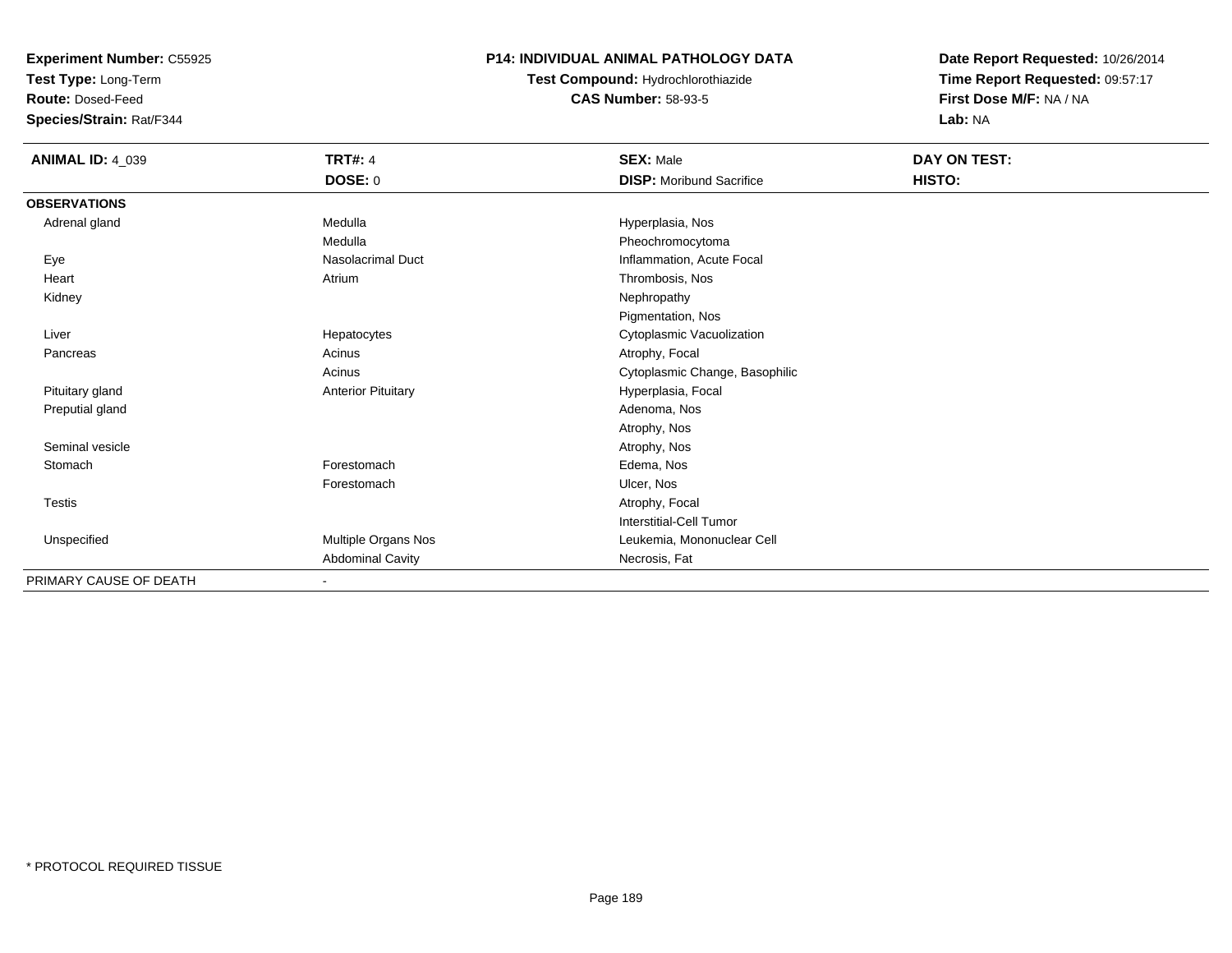**Test Type:** Long-Term

**Route:** Dosed-Feed

**Species/Strain:** Rat/F344

### **P14: INDIVIDUAL ANIMAL PATHOLOGY DATA**

# **Test Compound:** Hydrochlorothiazide**CAS Number:** 58-93-5

| <b>ANIMAL ID: 4_040</b> | <b>TRT#: 4</b>              | <b>SEX: Male</b>                | DAY ON TEST: |  |
|-------------------------|-----------------------------|---------------------------------|--------------|--|
|                         | <b>DOSE: 0</b>              | <b>DISP:</b> Moribund Sacrifice | HISTO:       |  |
| <b>OBSERVATIONS</b>     |                             |                                 |              |  |
| Adrenal gland           | Medulla                     | Pheochromocytoma                |              |  |
| Blood vessel            | <b>Pulmonary Artery Nos</b> | Mineralization                  |              |  |
| <b>Brain</b>            |                             | Hemorrhage                      |              |  |
| Heart                   |                             | Inflammation, Chronic Focal     |              |  |
| Kidney                  |                             | Nephropathy                     |              |  |
| Liver                   | Hepatocytes                 | Cytoplasmic Change, Basophilic  |              |  |
|                         |                             | Hematopoiesis                   |              |  |
|                         | <b>Bile Duct</b>            | Hyperplasia, Focal              |              |  |
|                         |                             | Necrosis, Focal                 |              |  |
| Lung                    |                             | Hemorrhage                      |              |  |
| Pancreas                | Acinus                      | Atrophy, Focal                  |              |  |
|                         | Islets                      | Islet-Cell Carcinoma            |              |  |
| Pituitary gland         | <b>Anterior Pituitary</b>   | Cyst, Nos                       |              |  |
|                         | <b>Anterior Pituitary</b>   | Hyperplasia, Focal              |              |  |
| Preputial gland         |                             | Atrophy, Nos                    |              |  |
| Seminal vesicle         |                             | Atrophy, Nos                    |              |  |
| Spleen                  |                             | Hematopoiesis                   |              |  |
| <b>Testis</b>           |                             | Atrophy, Focal                  |              |  |
|                         |                             | Interstitial-Cell Tumor         |              |  |
| Thymus                  |                             | Involution, Nos                 |              |  |
| Thyroid                 |                             | C-Cell Adenoma                  |              |  |
| Unspecified             | Multiple Organs Nos         | Leukemia, Mononuclear Cell      |              |  |
| PRIMARY CAUSE OF DEATH  | $\overline{\phantom{a}}$    |                                 |              |  |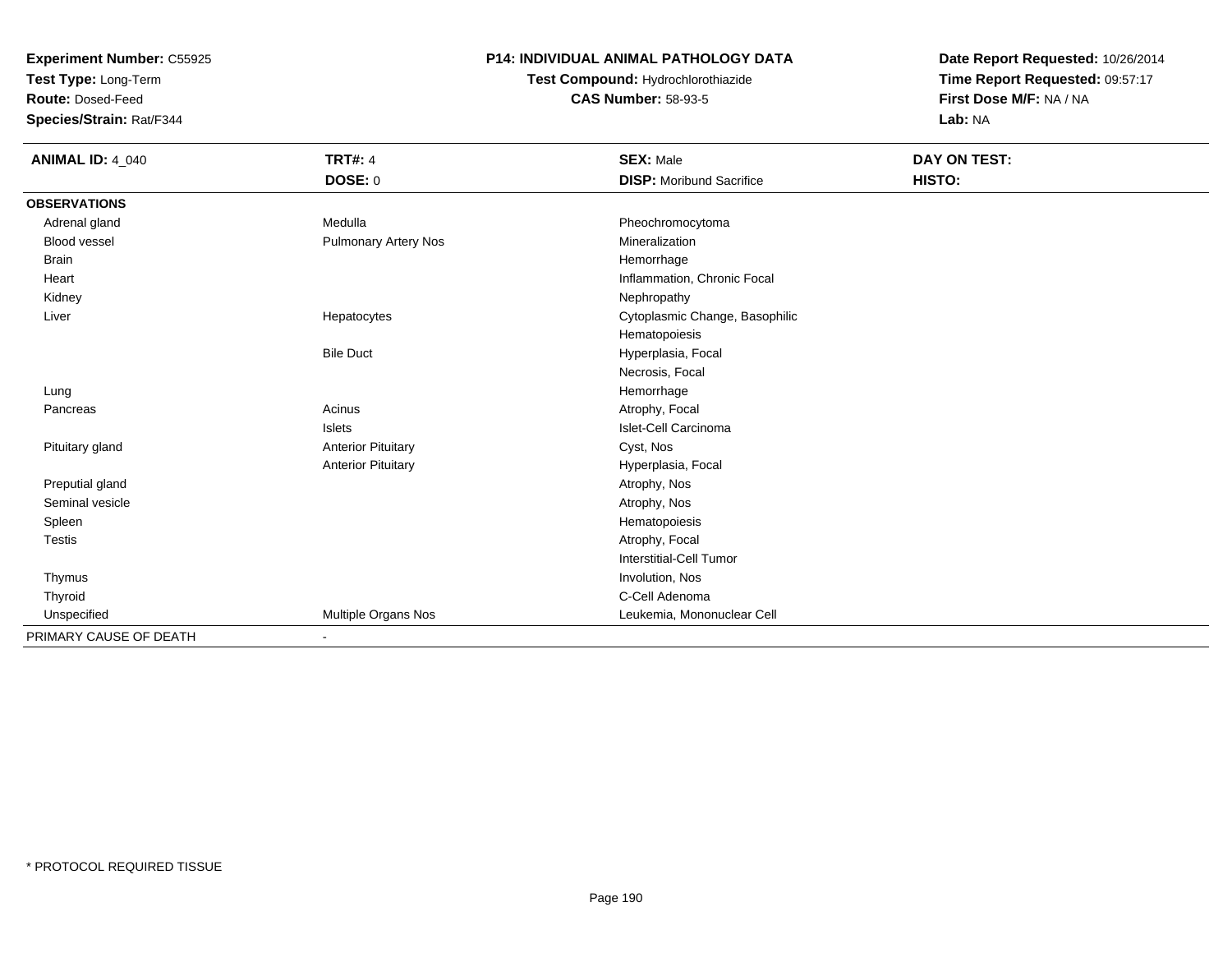**Test Type:** Long-Term

**Route:** Dosed-Feed

**Species/Strain:** Rat/F344

### **P14: INDIVIDUAL ANIMAL PATHOLOGY DATA**

**Test Compound:** Hydrochlorothiazide**CAS Number:** 58-93-5

| <b>ANIMAL ID: 4_041</b> | <b>TRT#: 4</b>              | <b>SEX: Male</b>                | DAY ON TEST: |
|-------------------------|-----------------------------|---------------------------------|--------------|
|                         | DOSE: 0                     | <b>DISP: Terminal Sacrifice</b> | HISTO:       |
| <b>OBSERVATIONS</b>     |                             |                                 |              |
| Adrenal gland           | <b>Cortex Nos</b>           | Hyperplasia, Focal              |              |
|                         | Medulla                     | Hyperplasia, Nos                |              |
| <b>Blood vessel</b>     | <b>Pulmonary Artery Nos</b> | Mineralization                  |              |
| Epididymis              |                             | Degeneration, Nos               |              |
| Heart                   |                             | Inflammation, Chronic Focal     |              |
| Kidney                  | Pelvis                      | Hyperplasia, Epithelial         |              |
|                         |                             | Nephropathy                     |              |
|                         |                             | Pigmentation, Nos               |              |
| Liver                   | Hepatocytes                 | Cytoplasmic Change, Basophilic  |              |
|                         |                             | Degeneration, Cystic            |              |
|                         |                             | Hernia, Nos                     |              |
|                         | <b>Bile Duct</b>            | Hyperplasia, Focal              |              |
| Lung                    |                             | Hemorrhage                      |              |
| Mammary gland           |                             | Lactation                       |              |
| Seminal vesicle         |                             | Atrophy, Nos                    |              |
| <b>Testis</b>           |                             | Atrophy, Focal                  |              |
|                         |                             | Interstitial-Cell Tumor         |              |
| Thymus                  |                             | Involution, Nos                 |              |
| Unspecified             | Multiple Organs Nos         | Leukemia, Mononuclear Cell      |              |
| PRIMARY CAUSE OF DEATH  | $\blacksquare$              |                                 |              |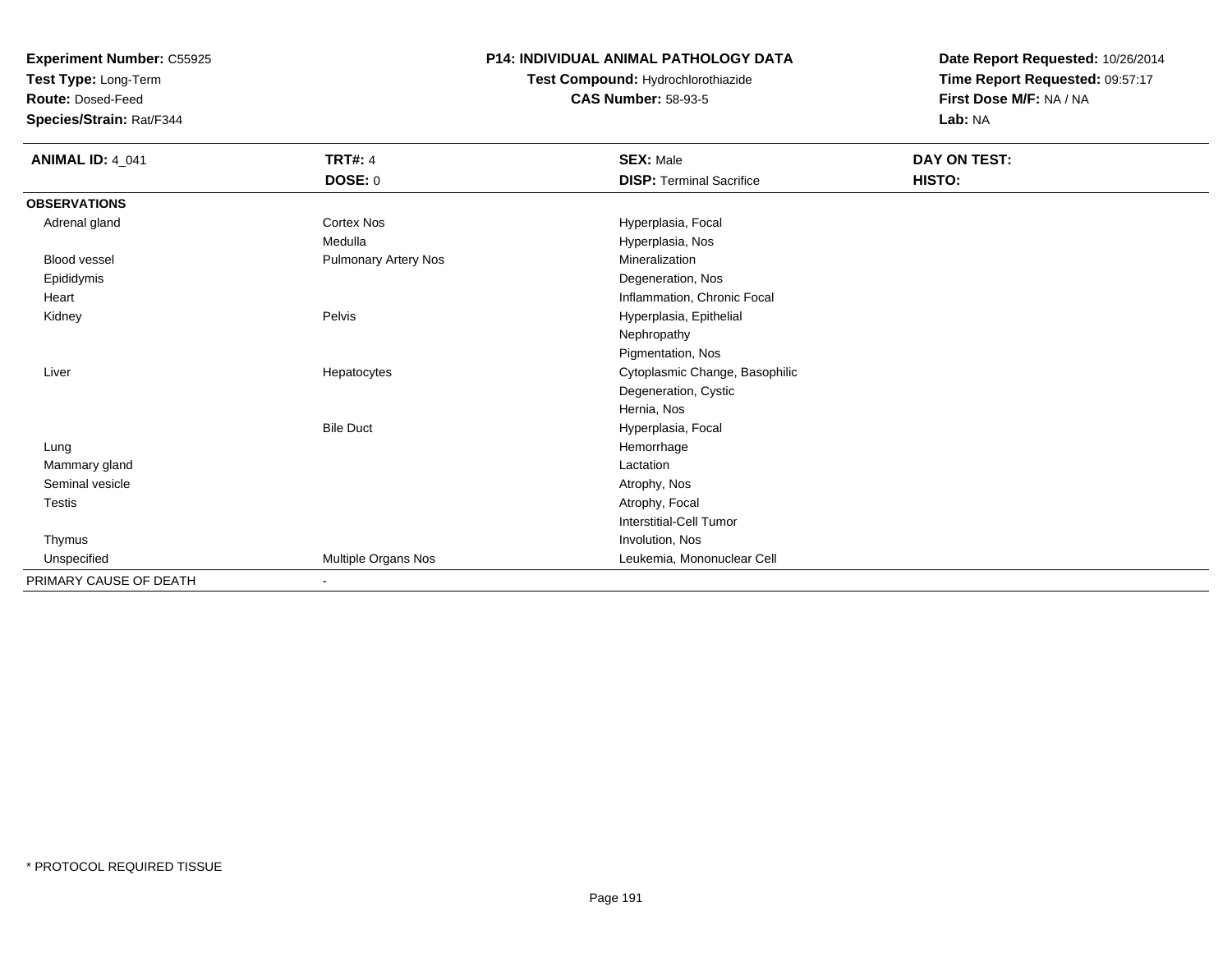**Test Type:** Long-Term

**Route:** Dosed-Feed

**Species/Strain:** Rat/F344

### **P14: INDIVIDUAL ANIMAL PATHOLOGY DATA**

**Test Compound:** Hydrochlorothiazide**CAS Number:** 58-93-5

| <b>ANIMAL ID: 4_042</b> | <b>TRT#: 4</b><br><b>DOSE: 0</b> | <b>SEX: Male</b><br><b>DISP:</b> Moribund Sacrifice | DAY ON TEST:<br>HISTO: |
|-------------------------|----------------------------------|-----------------------------------------------------|------------------------|
| <b>OBSERVATIONS</b>     |                                  |                                                     |                        |
| Adrenal gland           | <b>Cortex Nos</b>                | Hyperplasia, Focal                                  |                        |
|                         | Medulla                          | Pheochromocytoma                                    |                        |
| <b>Blood vessel</b>     | <b>Pulmonary Artery Nos</b>      | Mineralization                                      |                        |
| Heart                   |                                  | Inflammation, Chronic Focal                         |                        |
| Kidney                  |                                  | Nephropathy                                         |                        |
|                         |                                  | Pigmentation, Nos                                   |                        |
| Liver                   | Hepatocytes                      | Cytoplasmic Vacuolization                           |                        |
|                         | <b>Bile Duct</b>                 | Hyperplasia, Focal                                  |                        |
| Mammary gland           |                                  | Hyperplasia, Cystic                                 |                        |
| Nasal cavity            |                                  | Foreign Body, Nos                                   |                        |
|                         |                                  | Inflammation, Acute Focal                           |                        |
| Pancreas                | Acinus                           | Atrophy, Focal                                      |                        |
|                         | <b>Islets</b>                    | Islet-Cell Adenoma                                  |                        |
| Pituitary gland         | <b>Anterior Pituitary</b>        | Cyst, Nos                                           |                        |
| Preputial gland         |                                  | Atrophy, Nos                                        |                        |
| Seminal vesicle         |                                  | Atrophy, Nos                                        |                        |
| Stomach                 | Forestomach                      | Edema, Nos                                          |                        |
|                         | Forestomach                      | Hyperplasia, Epithelial                             |                        |
|                         | Forestomach                      | Ulcer, Nos                                          |                        |
| <b>Testis</b>           |                                  | Atrophy, Diffuse                                    |                        |
|                         |                                  | Atrophy, Focal                                      |                        |
|                         |                                  | <b>Interstitial-Cell Tumor</b>                      |                        |
| Unspecified             | Multiple Organs Nos              | Leukemia, Mononuclear Cell                          |                        |
| PRIMARY CAUSE OF DEATH  | $\overline{\phantom{a}}$         |                                                     |                        |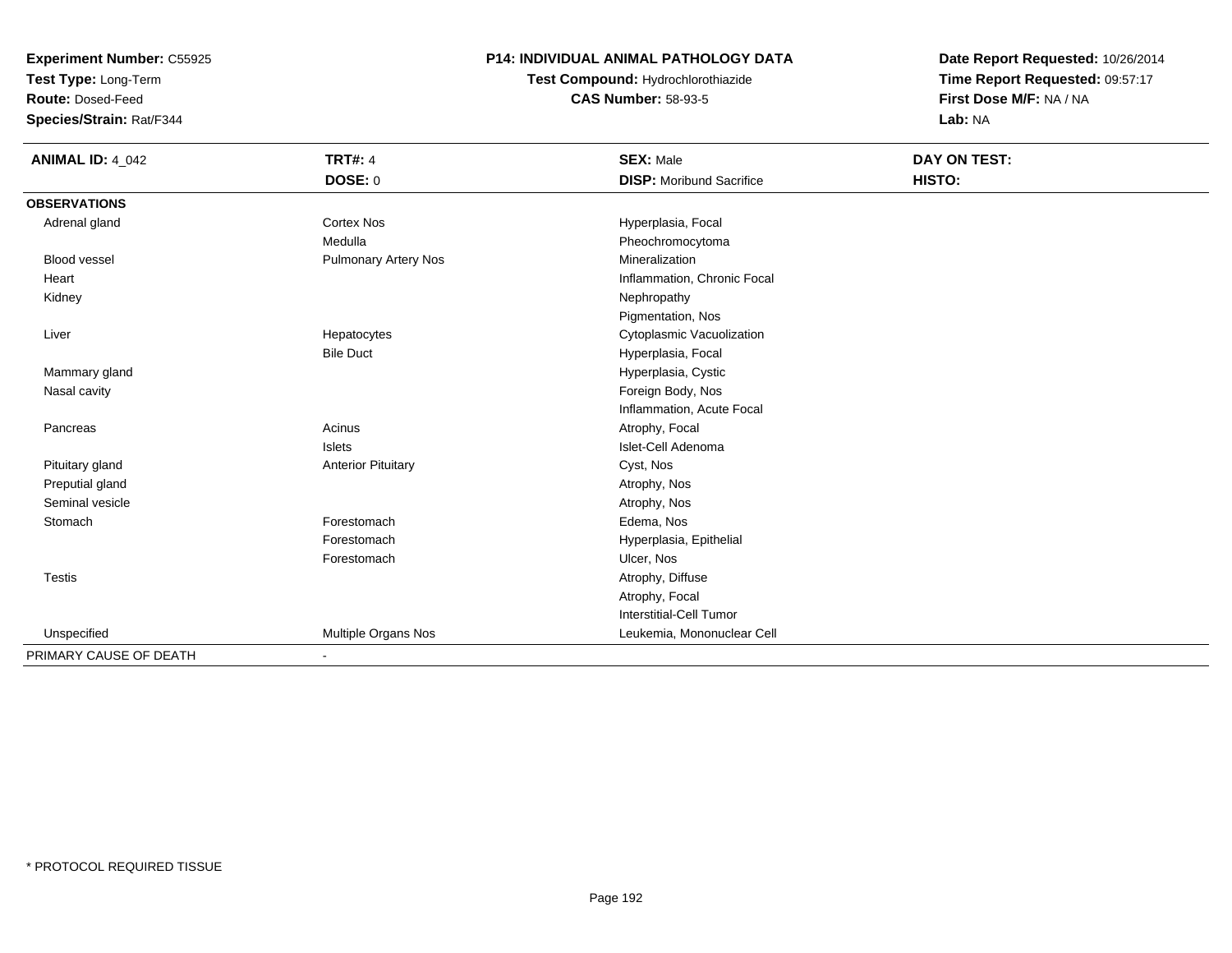**Test Type:** Long-Term

**Route:** Dosed-Feed

**Species/Strain:** Rat/F344

#### **P14: INDIVIDUAL ANIMAL PATHOLOGY DATA**

**Test Compound:** Hydrochlorothiazide**CAS Number:** 58-93-5

| <b>ANIMAL ID: 4_043</b> | <b>TRT#: 4</b><br><b>DOSE: 0</b> | <b>SEX: Male</b><br><b>DISP:</b> Moribund Sacrifice | <b>DAY ON TEST:</b><br>HISTO: |
|-------------------------|----------------------------------|-----------------------------------------------------|-------------------------------|
| <b>OBSERVATIONS</b>     |                                  |                                                     |                               |
| Adrenal gland           | Medulla                          | Pheochromocytoma, Malignant                         |                               |
| Blood vessel            | Pulmonary Artery Nos             | Mineralization                                      |                               |
| Bone marrow             |                                  | Hyperplasia, Reticulum Cell                         |                               |
| Eye                     | Retina                           | Atrophy, Focal                                      |                               |
|                         | Sclera                           | Mineralization                                      |                               |
| Heart                   |                                  | Inflammation, Chronic Focal                         |                               |
| Kidney                  |                                  | Nephropathy                                         |                               |
|                         |                                  | Pigmentation, Nos                                   |                               |
| Liver                   |                                  | <b>Abnormal Curvature</b>                           |                               |
|                         | <b>Bile Duct</b>                 | Hyperplasia, Focal                                  |                               |
| Preputial gland         |                                  | Atrophy, Nos                                        |                               |
| Prostate                |                                  | Inflammation, Chronic Focal                         |                               |
| Seminal vesicle         |                                  | Atrophy, Nos                                        |                               |
| Skeletal muscle         |                                  | Hemorrhage                                          |                               |
| <b>Testis</b>           |                                  | Atrophy, Diffuse                                    |                               |
|                         |                                  | Atrophy, Focal                                      |                               |
|                         |                                  | <b>Interstitial-Cell Tumor</b>                      |                               |
| Thyroid                 |                                  | C-Cell Adenoma                                      |                               |
| Unspecified             | Multiple Organs Nos              | Leukemia, Mononuclear Cell                          |                               |
| PRIMARY CAUSE OF DEATH  | $\overline{\phantom{a}}$         |                                                     |                               |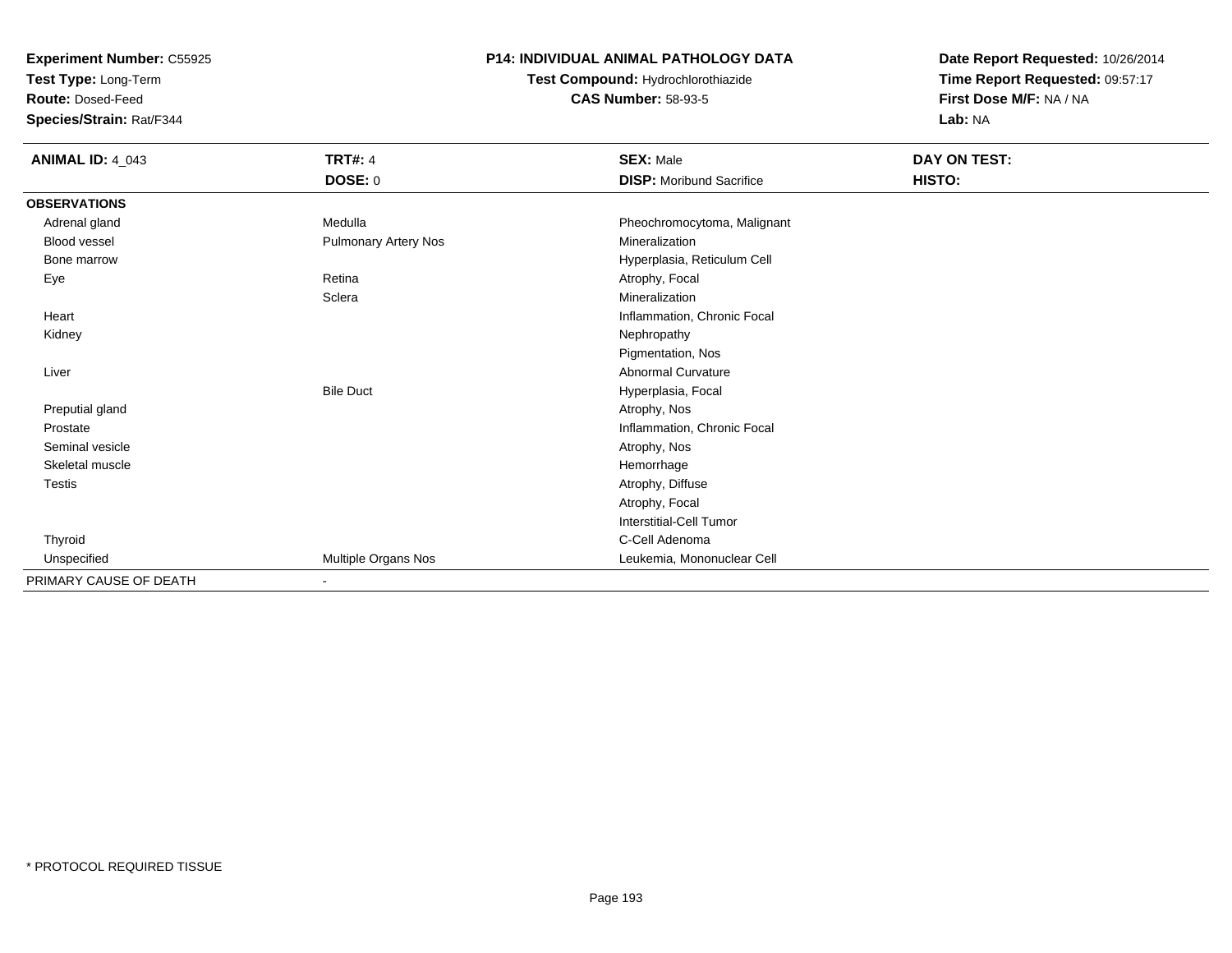**Test Type:** Long-Term

**Route:** Dosed-Feed

**Species/Strain:** Rat/F344

### **P14: INDIVIDUAL ANIMAL PATHOLOGY DATA**

**Test Compound:** Hydrochlorothiazide**CAS Number:** 58-93-5

| <b>ANIMAL ID: 4_044</b> | <b>TRT#: 4</b>              | <b>SEX: Male</b>                | <b>DAY ON TEST:</b> |  |
|-------------------------|-----------------------------|---------------------------------|---------------------|--|
|                         | <b>DOSE: 0</b>              | <b>DISP: Terminal Sacrifice</b> | HISTO:              |  |
| <b>OBSERVATIONS</b>     |                             |                                 |                     |  |
| Adrenal gland           | <b>Cortex Nos</b>           | Hyperplasia, Focal              |                     |  |
|                         | Medulla                     | Pheochromocytoma                |                     |  |
| <b>Blood vessel</b>     | <b>Pulmonary Artery Nos</b> | Mineralization                  |                     |  |
| Heart                   |                             | Inflammation, Chronic Focal     |                     |  |
| Intestine Large         | Colon                       | Parasitism                      |                     |  |
| Kidney                  |                             | Nephropathy                     |                     |  |
| Liver                   |                             | Congestion, Nos                 |                     |  |
|                         | Hepatocytes                 | Cytoplasmic Change, Basophilic  |                     |  |
|                         | <b>Bile Duct</b>            | Hyperplasia, Focal              |                     |  |
| Lung                    |                             | Congestion, Nos                 |                     |  |
|                         |                             | Metaplasia, Osseous             |                     |  |
| Lymph node              | Thoracic Lymph Node         | Hyperplasia, Plasma Cell        |                     |  |
| Mammary gland           |                             | Hyperplasia, Nos                |                     |  |
| Pituitary gland         | <b>Anterior Pituitary</b>   | Cyst, Nos                       |                     |  |
|                         | <b>Anterior Pituitary</b>   | Hyperplasia, Focal              |                     |  |
| Preputial gland         |                             | Atrophy, Nos                    |                     |  |
|                         |                             | Carcinoma, Nos                  |                     |  |
| Seminal vesicle         |                             | Atrophy, Nos                    |                     |  |
| Skin                    | Tail                        | Keratoacanthoma                 |                     |  |
| Spleen                  |                             | Atrophy, Focal                  |                     |  |
| Testis                  |                             | Atrophy, Diffuse                |                     |  |
|                         |                             | Atrophy, Focal                  |                     |  |
|                         |                             | Hyperplasia, Interstitial Cell  |                     |  |
|                         |                             | Interstitial-Cell Tumor         |                     |  |
| Thymus                  |                             | Involution, Nos                 |                     |  |
| Thyroid                 |                             | C-Cell Carcinoma                |                     |  |
|                         |                             | Hyperplasia, C Cell             |                     |  |
| PRIMARY CAUSE OF DEATH  | $\blacksquare$              |                                 |                     |  |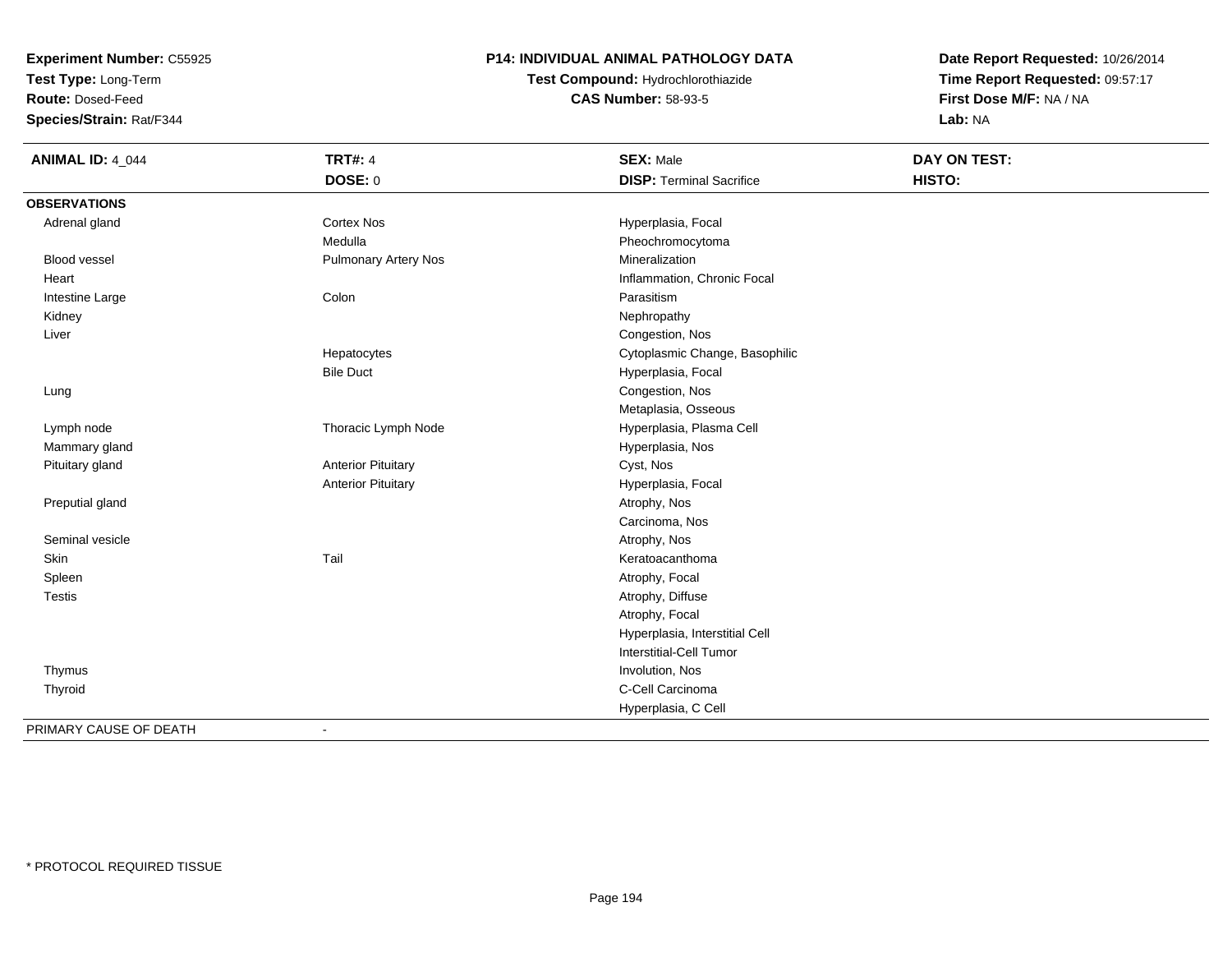**Test Type:** Long-Term

**Route:** Dosed-Feed

**Species/Strain:** Rat/F344

### **P14: INDIVIDUAL ANIMAL PATHOLOGY DATA**

# **Test Compound:** Hydrochlorothiazide**CAS Number:** 58-93-5

| <b>ANIMAL ID: 4_045</b> | <b>TRT#: 4</b>        | <b>SEX: Male</b>                | DAY ON TEST: |  |
|-------------------------|-----------------------|---------------------------------|--------------|--|
|                         | <b>DOSE: 0</b>        | <b>DISP:</b> Moribund Sacrifice | HISTO:       |  |
| <b>OBSERVATIONS</b>     |                       |                                 |              |  |
| Adrenal gland           | Medulla               | Hyperplasia, Nos                |              |  |
| Bone                    |                       | Fibrous Osteodystrophy          |              |  |
| <b>Brain</b>            | Meninges              | Hyperplasia, Focal              |              |  |
| Epididymis              |                       | Degeneration, Nos               |              |  |
| Heart                   | Atrium                | Thrombosis, Nos                 |              |  |
| Kidney                  | Pelvis                | Hyperplasia, Epithelial         |              |  |
|                         |                       | Nephropathy                     |              |  |
| Liver                   | Hepatocytes           | Cytoplasmic Change, Basophilic  |              |  |
|                         |                       | Degeneration, Cystic            |              |  |
|                         | <b>Bile Duct</b>      | Hyperplasia, Focal              |              |  |
| Lymph node              | Mandibular Lymph Node | Hyperplasia, Plasma Cell        |              |  |
| Nasal cavity            |                       | Inflammation, Acute Focal       |              |  |
| Pancreas                |                       | Inflammation, Chronic Focal     |              |  |
| Parathyroid gland       |                       | Hyperplasia, Nos                |              |  |
| Preputial gland         |                       | Atrophy, Nos                    |              |  |
|                         |                       | Carcinoma, Nos                  |              |  |
| Seminal vesicle         |                       | Atrophy, Nos                    |              |  |
| Testis                  |                       | Atrophy, Focal                  |              |  |
|                         |                       | Interstitial-Cell Tumor         |              |  |
| Thymus                  |                       | Involution, Nos                 |              |  |
| Thyroid                 |                       | C-Cell Adenoma                  |              |  |
|                         |                       | Hyperplasia, C Cell             |              |  |
| Unspecified             | Multiple Organs Nos   | Mineralization                  |              |  |
| PRIMARY CAUSE OF DEATH  |                       |                                 |              |  |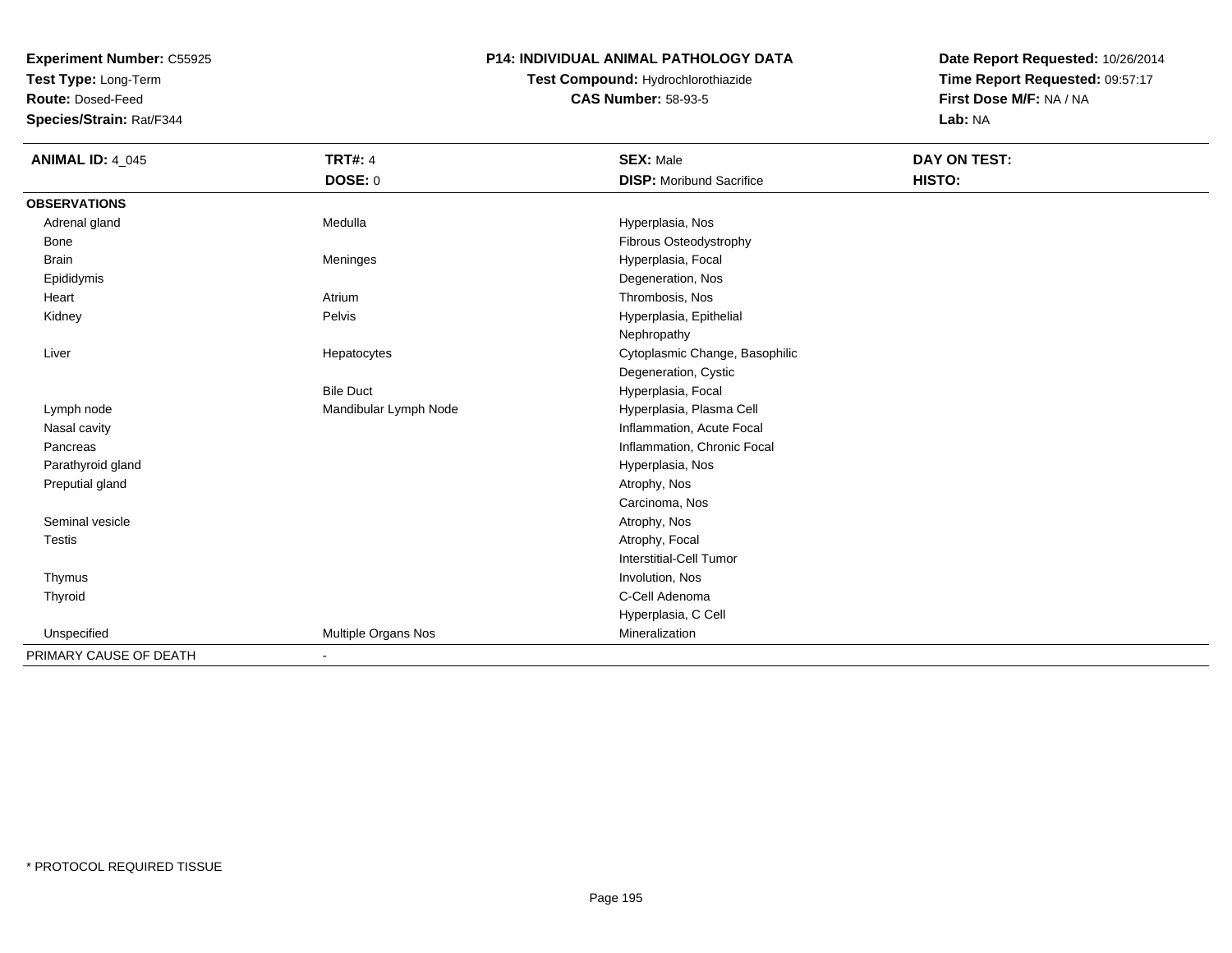**Test Type:** Long-Term

**Route:** Dosed-Feed

**Species/Strain:** Rat/F344

#### **P14: INDIVIDUAL ANIMAL PATHOLOGY DATA**

# **Test Compound:** Hydrochlorothiazide**CAS Number:** 58-93-5

| <b>ANIMAL ID: 4_046</b> | <b>TRT#: 4</b><br>DOSE: 0 | <b>SEX: Male</b><br><b>DISP:</b> Moribund Sacrifice | DAY ON TEST:<br>HISTO: |
|-------------------------|---------------------------|-----------------------------------------------------|------------------------|
| <b>OBSERVATIONS</b>     |                           |                                                     |                        |
| Adrenal gland           | <b>Cortex Nos</b>         | Hyperplasia, Focal                                  |                        |
|                         | Medulla                   | Hyperplasia, Nos                                    |                        |
|                         | Cortex Nos                | Necrosis, Focal                                     |                        |
| Heart                   |                           | Inflammation, Chronic Focal                         |                        |
| Kidney                  |                           | Nephropathy                                         |                        |
| Liver                   |                           | Degeneration, Cystic                                |                        |
|                         | <b>Bile Duct</b>          | Hyperplasia, Focal                                  |                        |
| Nasal cavity            |                           | Infection, Fungal                                   |                        |
|                         |                           | Inflammation, Acute Focal                           |                        |
| Pancreas                | Acinus                    | Atrophy, Focal                                      |                        |
| Preputial gland         |                           | Atrophy, Nos                                        |                        |
| Seminal vesicle         |                           | Atrophy, Nos                                        |                        |
| Skin                    | Tail                      | Hyperkeratosis                                      |                        |
| <b>Testis</b>           |                           | Atrophy, Diffuse                                    |                        |
|                         |                           | Atrophy, Focal                                      |                        |
|                         |                           | Hyperplasia, Interstitial Cell                      |                        |
|                         |                           | Interstitial-Cell Tumor                             |                        |
| Unspecified             | Multiple Organs Nos       | Leukemia, Mononuclear Cell                          |                        |
| PRIMARY CAUSE OF DEATH  | $\blacksquare$            |                                                     |                        |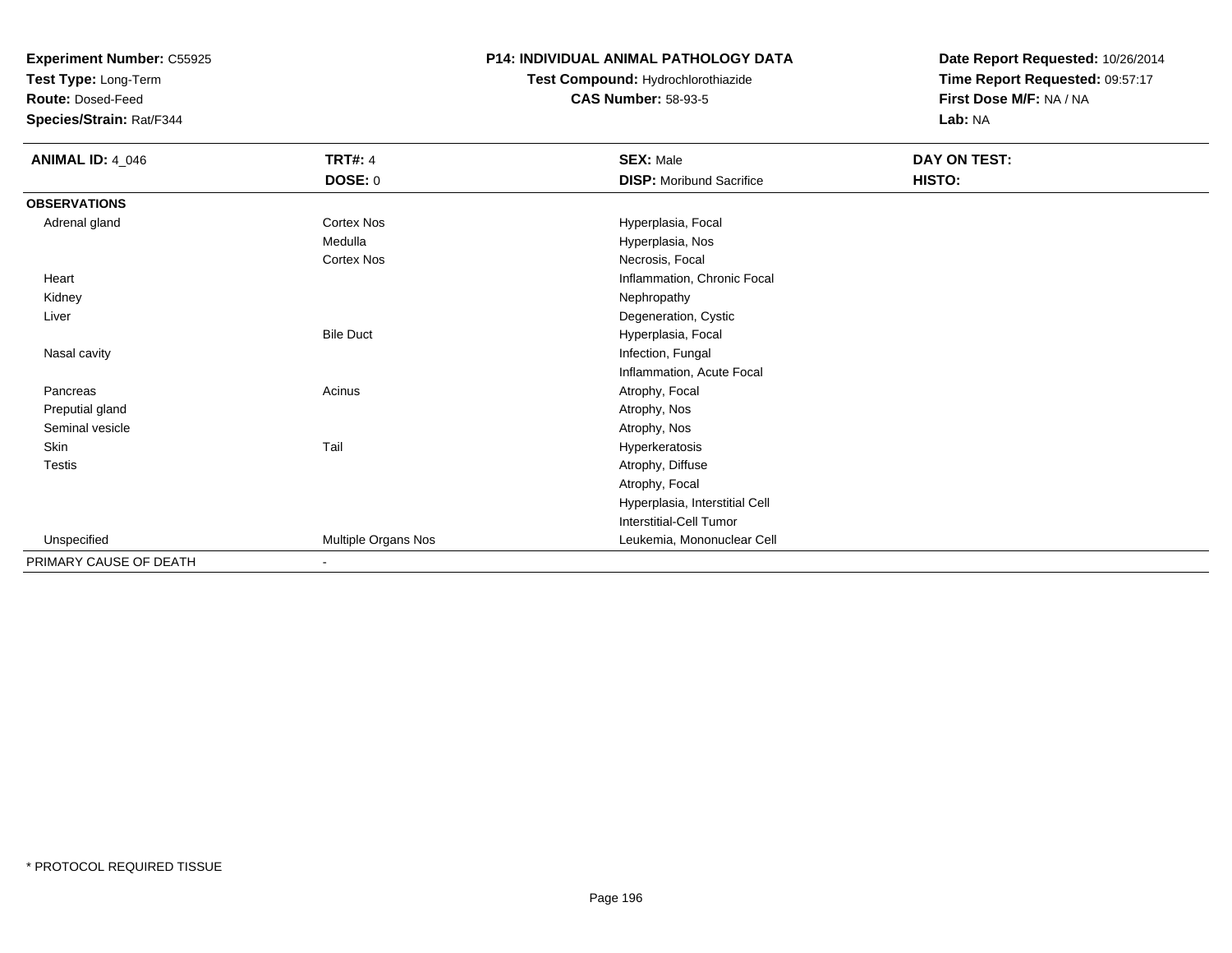**Test Type:** Long-Term

**Route:** Dosed-Feed

**Species/Strain:** Rat/F344

#### **P14: INDIVIDUAL ANIMAL PATHOLOGY DATA**

**Test Compound:** Hydrochlorothiazide**CAS Number:** 58-93-5

| <b>ANIMAL ID: 4_047</b> | <b>TRT#: 4</b>       | <b>SEX: Male</b>                | DAY ON TEST: |  |
|-------------------------|----------------------|---------------------------------|--------------|--|
|                         | DOSE: 0              | <b>DISP: Terminal Sacrifice</b> | HISTO:       |  |
| <b>OBSERVATIONS</b>     |                      |                                 |              |  |
| Adrenal gland           | Cortex Nos           | Adenoma, Nos                    |              |  |
|                         | Cortex Nos           | Angiectasis                     |              |  |
|                         | Cortex Nos           | Hyperplasia, Focal              |              |  |
| Blood vessel            | Pulmonary Artery Nos | Mineralization                  |              |  |
| Epididymis              |                      | Degeneration, Nos               |              |  |
| Heart                   |                      | Inflammation, Chronic Focal     |              |  |
| Kidney                  |                      | Nephropathy                     |              |  |
| Liver                   | Hepatocytes          | Cytoplasmic Change, Basophilic  |              |  |
|                         | <b>Bile Duct</b>     | Hyperplasia, Focal              |              |  |
| Lung                    |                      | Hemorrhage                      |              |  |
|                         |                      | Pigmentation, Nos               |              |  |
| Pancreas                | Acinus               | Atrophy, Focal                  |              |  |
| Preputial gland         |                      | Atrophy, Nos                    |              |  |
| Testis                  |                      | Atrophy, Focal                  |              |  |
|                         |                      | Interstitial-Cell Tumor         |              |  |
| Thymus                  |                      | Involution, Nos                 |              |  |
| Thyroid                 |                      | Hyperplasia, C Cell             |              |  |
| Unspecified             | Multiple Organs Nos  | Leukemia, Mononuclear Cell      |              |  |
| PRIMARY CAUSE OF DEATH  |                      |                                 |              |  |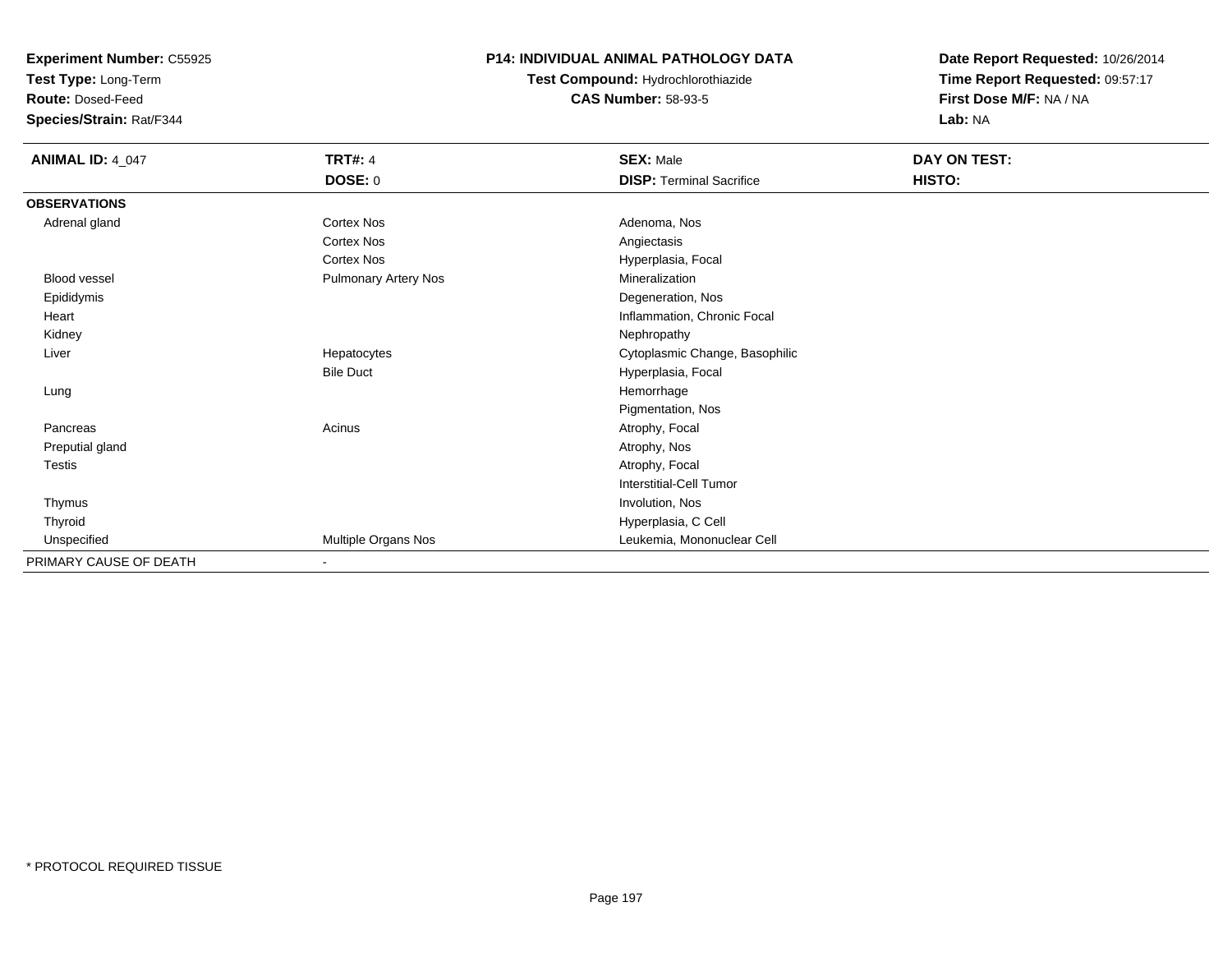**Test Type:** Long-Term

**Route:** Dosed-Feed

**Species/Strain:** Rat/F344

### **P14: INDIVIDUAL ANIMAL PATHOLOGY DATA**

**Test Compound:** Hydrochlorothiazide**CAS Number:** 58-93-5

| <b>ANIMAL ID: 4_048</b> | <b>TRT#: 4</b><br><b>DOSE: 0</b> | <b>SEX: Male</b><br><b>DISP: Terminal Sacrifice</b> | DAY ON TEST:<br>HISTO: |
|-------------------------|----------------------------------|-----------------------------------------------------|------------------------|
| <b>OBSERVATIONS</b>     |                                  |                                                     |                        |
| Adrenal gland           | Medulla                          | Pheochromocytoma, Malignant                         |                        |
| Blood vessel            | Pulmonary Artery Nos             | Mineralization                                      |                        |
| Epididymis              |                                  | Degeneration, Nos                                   |                        |
| Heart                   |                                  | Inflammation, Chronic Focal                         |                        |
| Kidney                  |                                  | Nephropathy                                         |                        |
| Liver                   | Hepatocytes                      | Cytoplasmic Change, Basophilic                      |                        |
|                         |                                  | Degeneration, Cystic                                |                        |
|                         | <b>Bile Duct</b>                 | Hyperplasia, Focal                                  |                        |
| Lung                    |                                  | Alveolar/Bronchiolar Adenoma                        |                        |
| Pancreas                | Acinus                           | Atrophy, Focal                                      |                        |
| Pituitary gland         | Intermedia                       | Cyst, Nos                                           |                        |
| Preputial gland         |                                  | Atrophy, Nos                                        |                        |
| Seminal vesicle         |                                  | Atrophy, Nos                                        |                        |
| Spleen                  |                                  | Atrophy, Focal                                      |                        |
| Testis                  |                                  | Atrophy, Focal                                      |                        |
|                         |                                  | <b>Interstitial-Cell Tumor</b>                      |                        |
| Thymus                  |                                  | Involution, Nos                                     |                        |
| Unspecified             | Multiple Organs Nos              | Leukemia, Mononuclear Cell                          |                        |
| PRIMARY CAUSE OF DEATH  | $\blacksquare$                   |                                                     |                        |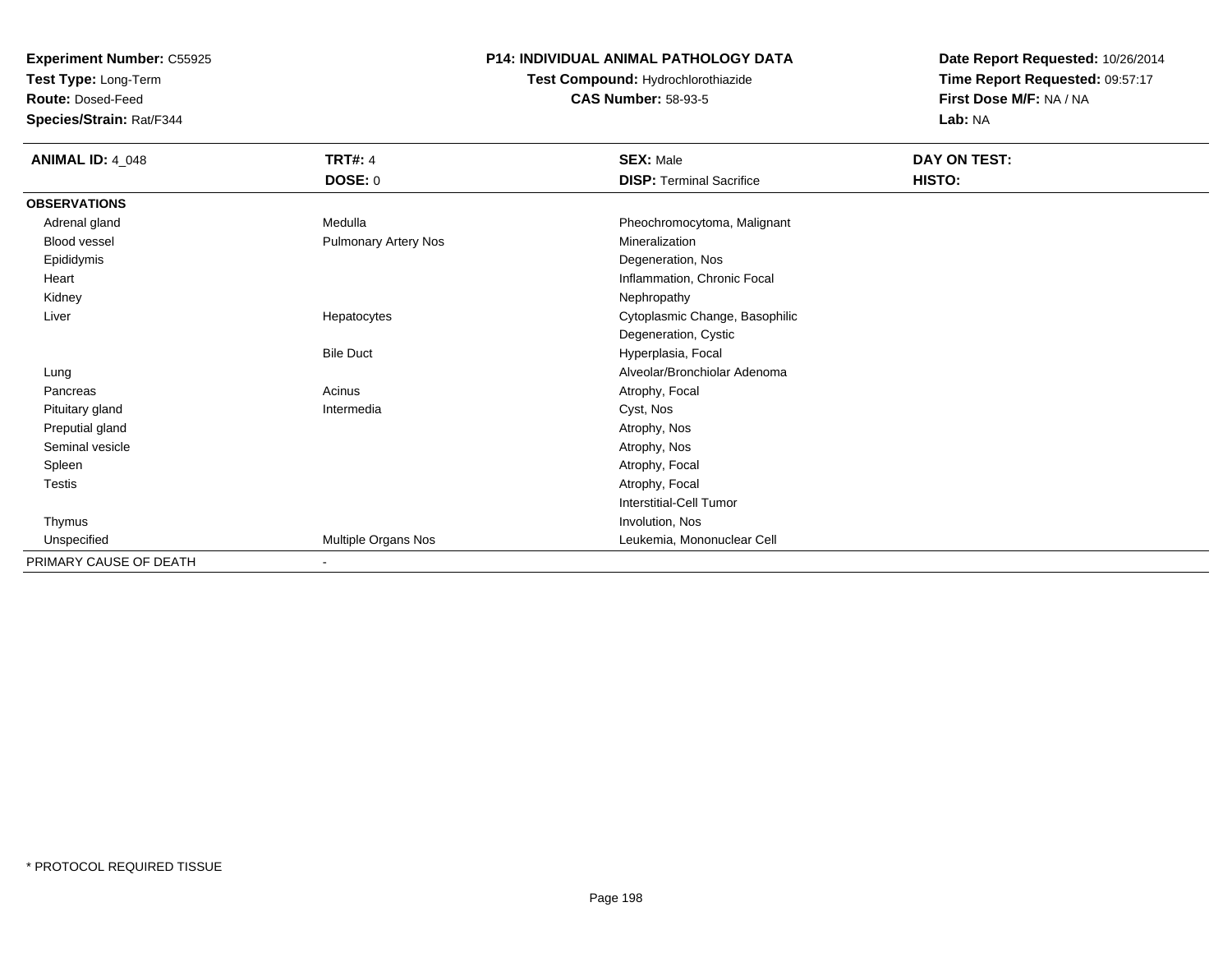**Test Type:** Long-Term

**Route:** Dosed-Feed

**Species/Strain:** Rat/F344

### **P14: INDIVIDUAL ANIMAL PATHOLOGY DATA**

**Test Compound:** Hydrochlorothiazide**CAS Number:** 58-93-5

| <b>ANIMAL ID: 4_049</b> | <b>TRT#: 4</b>              | <b>SEX: Male</b>                | DAY ON TEST: |  |
|-------------------------|-----------------------------|---------------------------------|--------------|--|
|                         | DOSE: 0                     | <b>DISP: Terminal Sacrifice</b> | HISTO:       |  |
| <b>OBSERVATIONS</b>     |                             |                                 |              |  |
| Adrenal gland           | Cortex Nos                  | Hyperplasia, Focal              |              |  |
|                         | Medulla                     | Pheochromocytoma                |              |  |
| <b>Blood vessel</b>     | <b>Pulmonary Artery Nos</b> | Mineralization                  |              |  |
| Epididymis              |                             | Degeneration, Nos               |              |  |
| Heart                   |                             | Inflammation, Chronic Focal     |              |  |
| Kidney                  |                             | Nephropathy                     |              |  |
| Liver                   | Hepatocytes                 | Cytoplasmic Change, Basophilic  |              |  |
| Pancreas                | Acinus                      | Atrophy, Focal                  |              |  |
| Pituitary gland         | <b>Anterior Pituitary</b>   | Hyperplasia, Focal              |              |  |
| Skin                    | Scrotum                     | Hyperkeratosis                  |              |  |
|                         |                             | Keratoacanthoma                 |              |  |
|                         | <b>Back</b>                 | Sebaceous Adenoma               |              |  |
| <b>Testis</b>           |                             | Atrophy, Diffuse                |              |  |
|                         |                             | Atrophy, Focal                  |              |  |
|                         |                             | Interstitial-Cell Tumor         |              |  |
| Thymus                  |                             | Involution, Nos                 |              |  |
| Thyroid                 |                             | Hyperplasia, C Cell             |              |  |
| Tongue                  |                             | Hemorrhage                      |              |  |
| Unspecified             | Multiple Organs Nos         | Leukemia, Mononuclear Cell      |              |  |
| PRIMARY CAUSE OF DEATH  |                             |                                 |              |  |